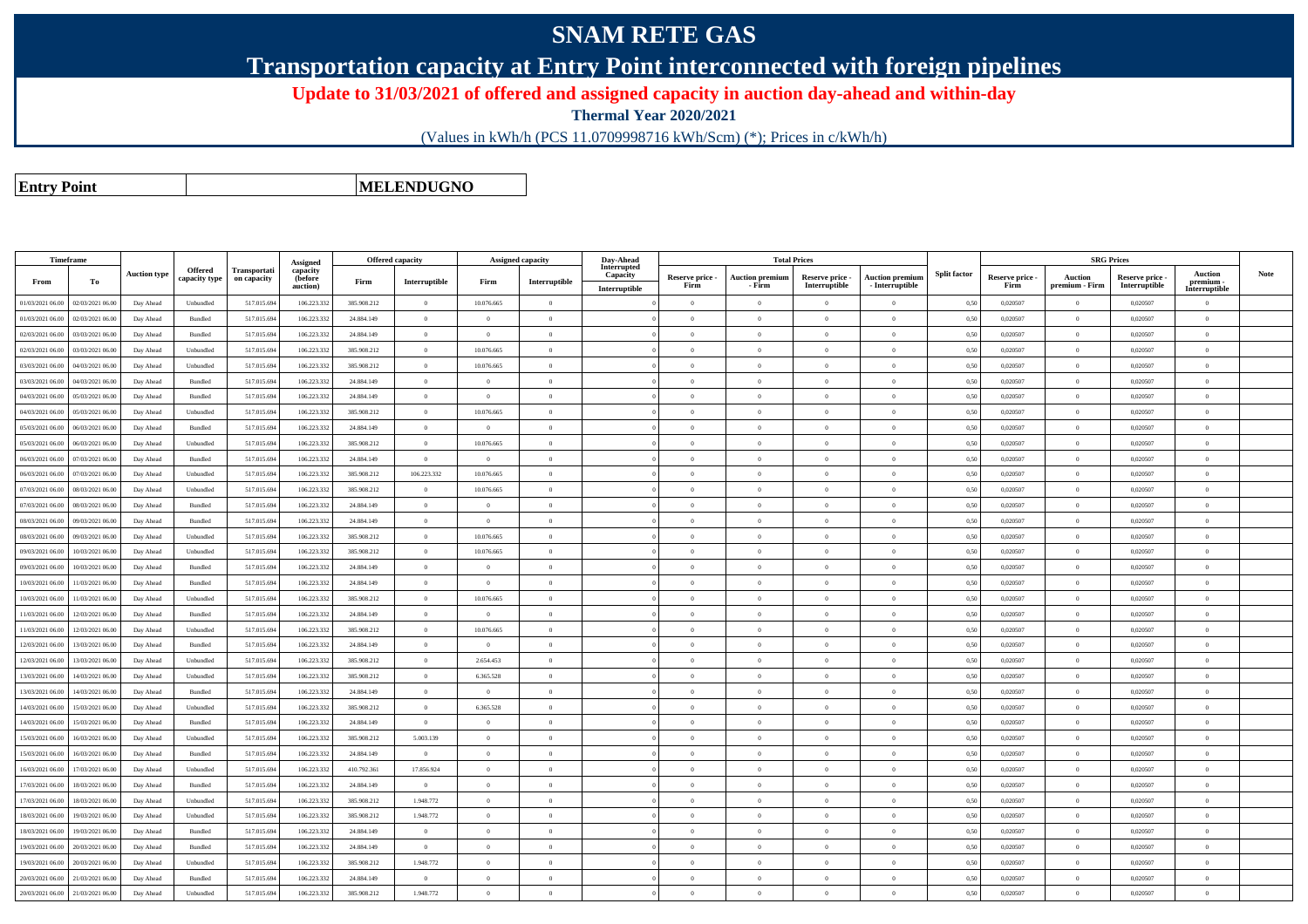| 21/03/2021 06:00 22/03/2021 06:00            | Day Ahead  | Bundled   | 517.015.694 | 106.223.332 | 24.884.149  | $\overline{0}$ | $\theta$       |                | $\overline{0}$ | $\bf{0}$       | $\overline{0}$ | $\theta$       | 0,50 | 0,020507 | $\overline{0}$ | 0,020507       | $\bf{0}$       |  |
|----------------------------------------------|------------|-----------|-------------|-------------|-------------|----------------|----------------|----------------|----------------|----------------|----------------|----------------|------|----------|----------------|----------------|----------------|--|
| 21/03/2021 06:00<br>22/03/2021 06:00         | Day Ahead  | Unbundled | 517.015.69  | 106.223.332 | 385.908.212 | 1.948.772      | $\overline{0}$ | $\overline{0}$ | $\overline{0}$ | $\,$ 0         | $\overline{0}$ | $\bf{0}$       | 0,50 | 0,020507 | $\bf{0}$       | 0,020507       | $\,$ 0         |  |
|                                              |            |           |             |             |             |                |                |                |                |                |                |                |      |          |                |                |                |  |
| 22/03/2021 06:00<br>23/03/2021 06:00         | Day Ahead  | Bundled   | 517.015.694 | 106.223.332 | 24,884,149  | $\overline{0}$ | $\overline{0}$ | $\overline{0}$ | $\overline{0}$ | $\bf{0}$       | $\overline{0}$ | $\overline{0}$ | 0.50 | 0.020507 | $\overline{0}$ | 0.020507       | $\bf{0}$       |  |
| 22/03/2021 06:00<br>23/03/2021 06:00         | Day Ahead  | Unbundled | 517.015.694 | 106.223.332 | 385.908.212 | $\overline{0}$ | 908.294        | $\overline{0}$ | $\overline{0}$ | $\bf{0}$       | $\overline{0}$ | $\theta$       | 0,50 | 0,020507 | $\,0\,$        | 0,020507       | $\overline{0}$ |  |
| 23/03/2021 06:00<br>24/03/2021 06.00         | Day Ahead  | Bundled   | 517.015.69  | 106.223.332 | 24.884.149  | $\overline{0}$ | $\overline{0}$ | $\overline{0}$ |                | $\,$ 0         | $\overline{0}$ | $\bf{0}$       | 0,50 | 0,020507 | $\bf{0}$       | 0,020507       | $\bf{0}$       |  |
| 23/03/2021 06:00<br>24/03/2021 06:00         | Day Ahead  | Unbundled | 517.015.694 | 106.223.332 | 385.908.212 | $\overline{0}$ | 900.085        | $\overline{0}$ | $\overline{0}$ | $\bf{0}$       | $\overline{0}$ | $\overline{0}$ | 0.50 | 0.020507 | $\bf{0}$       | 0.020507       | $\bf{0}$       |  |
| 24/03/2021 06:00<br>25/03/2021 06:00         | Day Ahead  | Unbundled | 517.015.69  | 106.223.332 | 385.908.212 | $\overline{0}$ | 900.085        | $\overline{0}$ | $\overline{0}$ | $\bf{0}$       | $\overline{0}$ | $\overline{0}$ | 0,50 | 0,020507 | $\,0\,$        | 0,020507       | $\overline{0}$ |  |
| 24/03/2021 06:00<br>25/03/2021 06.00         | Day Ahead  | Bundled   | 517.015.69  | 106.223.332 | 24.884.149  | $\overline{0}$ | $\theta$       | $\overline{0}$ | $\overline{0}$ | $\,$ 0         | $\overline{0}$ | $\bf{0}$       | 0,50 | 0,020507 | $\bf{0}$       | 0,020507       | $\bf{0}$       |  |
| 25/03/2021 06:00<br>26/03/2021 06:00         | Day Ahead  | Bundled   | 517.015.69  | 106.223.332 | 24.884.149  | $\overline{0}$ | $\overline{0}$ | $\overline{0}$ | $\overline{0}$ | $\bf{0}$       | $\overline{0}$ | $\overline{0}$ | 0.50 | 0.020507 | $\overline{0}$ | 0.020507       | $\bf{0}$       |  |
| 25/03/2021 06:00<br>26/03/2021 06:00         | Day Ahead  | Unbundled | 517.015.694 | 106.223.332 | 385.908.212 | $\overline{0}$ | 617.616        | $\overline{0}$ | $\overline{0}$ | $\bf{0}$       | $\overline{0}$ | $\overline{0}$ | 0,50 | 0,020507 | $\overline{0}$ | 0,020507       | $\overline{0}$ |  |
| 26/03/2021 06:00<br>27/03/2021 06.00         | Day Ahead  | Bundled   | 517.015.69  | 106.223.332 | 24.884.149  | $\bf{0}$       | $\theta$       | $\overline{0}$ | $\overline{0}$ | $\,$ 0         | $\overline{0}$ | $\bf{0}$       | 0,50 | 0,020507 | $\bf{0}$       | 0,020507       | $\bf{0}$       |  |
| 27/03/2021 06:00                             |            |           |             | 106.223.332 |             |                | $\overline{0}$ | $\overline{0}$ |                |                |                | $\overline{0}$ | 0.50 | 0.020507 |                | 0.020507       |                |  |
| 26/03/2021 06:00                             | Day Ahead  | Unbundled | 517.015.694 |             | 385.908.212 | 10.294.690     |                |                | $\overline{0}$ | $\,$ 0 $\,$    | $\overline{0}$ |                |      |          | $\,$ 0 $\,$    |                | $\bf{0}$       |  |
| 27/03/2021 06:00<br>28/03/2021 06:00         | Day Ahead  | Bundled   | 517.015.69  | 106.223.332 | 23.847.309  | $\overline{0}$ | $\overline{0}$ | $\overline{0}$ | $\overline{0}$ | $\bf{0}$       | $\overline{0}$ | $\theta$       | 0,50 | 0,020507 | $\,0\,$        | 0,020507       | $\overline{0}$ |  |
| 27/03/2021 06:00<br>28/03/2021 06:00         | Day Ahead  | Unbundled | 517.015.69  | 106.223.332 | 386.945.052 | 11.426.489     | $\theta$       | $\overline{0}$ | $\overline{0}$ | $\,$ 0         | $\overline{0}$ | $\bf{0}$       | 0,50 | 0,020507 | $\bf{0}$       | 0,020507       | $\bf{0}$       |  |
| 28/03/2021 06:00<br>29/03/2021 06:00         | Day Ahead  | Bundled   | 517.015.694 | 106.223.332 | 24.884.149  | $\mathbf{0}$   | $\overline{0}$ | $\overline{0}$ | $\overline{0}$ | $\bf{0}$       | $\overline{0}$ | $\overline{0}$ | 0.50 | 0.020507 | $\bf{0}$       | 0.020507       | $\bf{0}$       |  |
| 28/03/2021 06:00<br>29/03/2021 06:00         | Day Ahead  | Unbundled | 517.015.694 | 106.223.332 | 385.908.212 | 12.920.277     | $\overline{0}$ | $\overline{0}$ | $\overline{0}$ | $\bf{0}$       | $\overline{0}$ | $\overline{0}$ | 0,50 | 0,020507 | $\overline{0}$ | 0,020507       | $\overline{0}$ |  |
| 29/03/2021 06:00<br>30/03/2021 06:00         | Day Ahead  | Bundled   | 517.015.69  | 106.223.332 | 24.884.149  | $\overline{0}$ | $\theta$       | $\overline{0}$ |                | $\,$ 0         | $\overline{0}$ | $\bf{0}$       | 0,50 | 0,020507 | $\bf{0}$       | 0,020507       | $\overline{0}$ |  |
| 29/03/2021 06:00<br>30/03/2021 06:00         | Day Ahead  | Unbundled | 517.015.69  | 106.223.332 | 385.908.212 | 12.920.277     | $\overline{0}$ | $\overline{0}$ | $\overline{0}$ | $\bf{0}$       | $\overline{0}$ | $\overline{0}$ | 0.50 | 0.020507 | $\overline{0}$ | 0.020507       | $\bf{0}$       |  |
| 30/03/2021 06:00<br>31/03/2021 06:00         | Day Ahead  | Bundled   | 517.015.694 | 106.223.332 | 24.884.149  | $\overline{0}$ | $\overline{0}$ | $\overline{0}$ | $\overline{0}$ | $\bf{0}$       | $\overline{0}$ | $\overline{0}$ | 0,50 | 0,020507 | $\,0\,$        | 0,020507       | $\overline{0}$ |  |
| 30/03/2021 06:00<br>31/03/2021 06.00         | Day Ahead  | Unbundled | 517.015.69  | 106.223.332 | 385.908.212 | 12.920.277     | $\overline{0}$ | $\overline{0}$ | $\overline{0}$ | $\,$ 0         | $\overline{0}$ | $\bf{0}$       | 0,50 | 0,020507 | $\bf{0}$       | 0,020507       | $\bf{0}$       |  |
| 31/03/2021 06:00<br>01/04/2021 06:00         | Day Ahead  | Unbundled | 517.015.694 | 106.223.332 | 385.908.212 | 12.920.277     | $\overline{0}$ | $\overline{0}$ | $\overline{0}$ | $\,$ 0 $\,$    | $\overline{0}$ | $\overline{0}$ | 0.50 | 0.020507 | $\overline{0}$ | 0.020507       | $\bf{0}$       |  |
| 31/03/2021 06:00<br>01/04/2021 06:00         | Day Ahead  | Bundled   | 517.015.69  | 106.223.332 | 24.884.149  | $\overline{0}$ | $\overline{0}$ | $\overline{0}$ | $\overline{0}$ | $\,$ 0         | $\overline{0}$ | $\overline{0}$ | 0,50 | 0,020507 | $\,0\,$        | 0,020507       | $\overline{0}$ |  |
|                                              |            |           |             |             |             |                | $\theta$       |                |                |                |                |                |      |          |                |                |                |  |
| 01/03/2021 06:00<br>02/03/2021 06.00         | Within Day | Unbundled | 21.542.32   | 4.845.833   | 400.715.696 | $\bf{0}$       |                | $\overline{0}$ | $\overline{0}$ | $\,$ 0         | $\overline{0}$ | $\bf{0}$       | 0,50 | 2,050686 | $\bf{0}$       | $\overline{0}$ | $\bf{0}$       |  |
| 01/03/2021 07:00<br>02/03/2021 06:00         | Within Day | Unbundled | 21.542.321  | 4.845.83    | 400.715.696 | $\overline{0}$ | $\overline{0}$ | $\overline{0}$ | $\overline{0}$ | $\bf{0}$       | $\overline{0}$ | $\overline{0}$ | 0.50 | 1.965241 | $\bf{0}$       | $\overline{0}$ | $\bf{0}$       |  |
| 01/03/2021 08:00<br>02/03/2021 06:00         | Within Day | Unbundled | 21.542.321  | 4.845.833   | 400.715.696 | $\overline{0}$ | $\overline{0}$ | $\overline{0}$ | $\overline{0}$ | $\,$ 0         | $\overline{0}$ | $\overline{0}$ | 0,50 | 1,879796 | $\,0\,$        | $\overline{0}$ | $\overline{0}$ |  |
| 01/03/2021 09:00<br>02/03/2021 06.00         | Within Day | Unbundled | 21.542.32   | 4.845.833   | 400.715.696 | $\overline{0}$ | $\theta$       | $\overline{0}$ |                | $\,$ 0         | $\overline{0}$ | $\bf{0}$       | 0,50 | 1,794350 | $\bf{0}$       | $\overline{0}$ | $\,$ 0         |  |
| 01/03/2021 10:00<br>02/03/2021 06:00         | Within Day | Unbundled | 21.542.32   | 4,845,833   | 400.715.696 | $\overline{0}$ | $\overline{0}$ | $\overline{0}$ | $\overline{0}$ | $\bf{0}$       | $\overline{0}$ | $\overline{0}$ | 0.50 | 1.708905 | $\bf{0}$       | $\overline{0}$ | $\bf{0}$       |  |
| 01/03/2021 11:00<br>02/03/2021 06:00         | Within Day | Unbundled | 21.542.321  | 4.845.833   | 400.715.696 | $\overline{0}$ | $\overline{0}$ | $\overline{0}$ | $\overline{0}$ | $\bf{0}$       | $\overline{0}$ | $\overline{0}$ | 0,50 | 1,623460 | $\,0\,$        | $\overline{0}$ | $\overline{0}$ |  |
| 01/03/2021 12:00<br>02/03/2021 06.00         | Within Day | Unbundled | 21.542.32   | 4.845.833   | 400.715.696 | $\bf{0}$       | $\overline{0}$ | $\overline{0}$ | $\overline{0}$ | $\bf{0}$       | $\overline{0}$ | $\bf{0}$       | 0,50 | 1,538015 | $\bf{0}$       | $\overline{0}$ | $\bf{0}$       |  |
| 01/03/2021 13:00<br>02/03/2021 06:00         | Within Day | Unbundled | 21.542.321  | 4,845,833   | 400.715.696 | $\overline{0}$ | $\overline{0}$ | $\overline{0}$ | $\overline{0}$ | $\,$ 0 $\,$    | $\overline{0}$ | $\overline{0}$ | 0.50 | 1,452569 | $\,$ 0 $\,$    | $\bf{0}$       | $\bf{0}$       |  |
| 01/03/2021 14:00<br>02/03/2021 06:00         | Within Day | Unbundled | 21.542.32   | 4.845.833   | 400.715.696 | $\overline{0}$ | $\overline{0}$ | $\theta$       | $\Omega$       | $\mathbf{0}$   | $\overline{0}$ | $\overline{0}$ | 0.50 | 1,367124 | $\mathbf{0}$   | $\overline{0}$ | $\overline{0}$ |  |
| 01/03/2021 15:00<br>02/03/2021 06.00         | Within Day | Unbundled | 21.542.32   | 4.845.833   | 400.715.696 | $\overline{0}$ | $\theta$       | $\overline{0}$ | $\overline{0}$ | $\,$ 0         | $\overline{0}$ | $\bf{0}$       | 0,50 | 1,281679 | $\bf{0}$       | $\overline{0}$ | $\bf{0}$       |  |
| 01/03/2021 16:00<br>02/03/2021 06:00         | Within Day | Unbundled | 21.542.321  | 4,845,833   | 400.715.696 | $\overline{0}$ | $\overline{0}$ | $\overline{0}$ | $\overline{0}$ | $\bf{0}$       | $\overline{0}$ | $\overline{0}$ | 0.50 | 1.196234 | $\bf{0}$       | $\overline{0}$ | $\bf{0}$       |  |
| 01/03/2021 17:00<br>02/03/2021 06:00         | Within Day | Unbundled | 21.542.321  | 4.845.833   | 400.715.696 | $\overline{0}$ | $\overline{0}$ | $\Omega$       | $\Omega$       | $\mathbf{0}$   | $\overline{0}$ | $\overline{0}$ | 0.50 | 1,110788 | $\mathbf{0}$   | $\overline{0}$ | $\overline{0}$ |  |
|                                              |            |           |             |             |             |                |                |                |                |                |                |                |      |          |                |                |                |  |
| 01/03/2021 18:00<br>02/03/2021 06.00         | Within Day | Unbundled | 21.542.32   | 4.845.833   | 400.715.696 | $\overline{0}$ | $\theta$       | $\overline{0}$ |                | $\,$ 0         | $\overline{0}$ | $\bf{0}$       | 0,50 | 1,025343 | $\bf{0}$       | $\overline{0}$ | $\bf{0}$       |  |
| 01/03/2021 20:00<br>02/03/2021 06:00         | Within Day | Unbundled | 21.542.32   | 4,845,833   | 400.715.696 | $\overline{0}$ | $\overline{0}$ | $\overline{0}$ | $\overline{0}$ | $\bf{0}$       | $\overline{0}$ | $\overline{0}$ | 0.50 | 0.854453 | $\bf{0}$       | $\overline{0}$ | $\bf{0}$       |  |
| 01/03/2021 21:00<br>02/03/2021 06:00         | Within Day | Unbundled | 21.542.32   | 4.845.833   | 400.715.696 | $\overline{0}$ | $\overline{0}$ | $\overline{0}$ | $\Omega$       | $\overline{0}$ | $\overline{0}$ | $\overline{0}$ | 0.50 | 0,769007 | $\mathbf{0}$   | $\overline{0}$ | $\overline{0}$ |  |
| 01/03/2021 22:00<br>02/03/2021 06.00         | Within Day | Unbundled | 21.542.32   | 4.845.833   | 400.715.696 | $\bf{0}$       | $\overline{0}$ | $\overline{0}$ | $\overline{0}$ | $\bf{0}$       | $\overline{0}$ | $\bf{0}$       | 0,50 | 0,683562 | $\bf{0}$       | $\overline{0}$ | $\bf{0}$       |  |
| 01/03/2021 23:00<br>02/03/2021 06:00         | Within Day | Unbundled | 21.542.321  | 4,845,833   | 400.715.696 | $\overline{0}$ | $\overline{0}$ | $\overline{0}$ | $\overline{0}$ | $\,$ 0 $\,$    | $\overline{0}$ | $\overline{0}$ | 0.50 | 0.598117 | $\overline{0}$ | $\bf{0}$       | $\bf{0}$       |  |
| 02/03/2021 00:00<br>02/03/2021 06:00         | Within Day | Unbundled | 21.542.321  | 4.845.833   | 400.715.696 | $\overline{0}$ | $\overline{0}$ | $\Omega$       | $\Omega$       | $\mathbf{0}$   | $\overline{0}$ | $\overline{0}$ | 0.50 | 0,512672 | $\mathbf{0}$   | $\overline{0}$ | $\overline{0}$ |  |
| 02/03/2021 01:00<br>02/03/2021 06.00         | Within Day | Unbundled | 21.542.32   | 4.845.833   | 400.715.696 | $\overline{0}$ | $\overline{0}$ | $\overline{0}$ | $\overline{0}$ | $\,$ 0         | $\overline{0}$ | $\bf{0}$       | 0,50 | 0,427226 | $\bf{0}$       | $\overline{0}$ | $\bf{0}$       |  |
| 02/03/2021 02:00<br>02/03/2021 06:00         | Within Day | Unbundled | 21.542.321  | 4.845.833   | 400.715.696 | $\overline{0}$ | $\theta$       | $\overline{0}$ | $\overline{0}$ | $\bf{0}$       | $\overline{0}$ | $\overline{0}$ | 0.50 | 0,341781 | $\bf{0}$       | $\overline{0}$ | $\bf{0}$       |  |
| 02/03/2021 03:00<br>02/03/2021 06:00         | Within Day | Unbundled | 21.542.32   | 4.845.833   | 400.715.696 | $\overline{0}$ | $\Omega$       | $\Omega$       | $\Omega$       | $\bf{0}$       | $\overline{0}$ | $\theta$       | 0.50 | 0,256336 | $\mathbf{0}$   | $\overline{0}$ | $\overline{0}$ |  |
| 02/03/2021 04:00<br>02/03/2021 06:00         | Within Day | Unbundled | 21.542.32   | 4.845.833   | 400.715.696 | $\overline{0}$ | $\overline{0}$ | $\overline{0}$ | $\bf{0}$       | $\,$ 0         | $\overline{0}$ | $\bf{0}$       | 0,50 | 0,170891 | $\bf{0}$       | $\overline{0}$ | $\bf{0}$       |  |
| $02/03/2021\ 05.00 \qquad 02/03/2021\ 06.00$ | Within Day | Unbundled | 21.542.321  | 4.845.833   | 400.715.696 | $\bf{0}$       | $\theta$       |                |                |                |                |                | 0,50 | 0.085445 | $\theta$       | $\Omega$       |                |  |
| 02/03/2021 06:00 03/03/2021 06:00            |            |           |             |             |             | $\theta$       | $\overline{0}$ | $\Omega$       | $\Omega$       | $\mathbf{0}$   |                |                |      |          | $\theta$       | $\overline{0}$ |                |  |
|                                              | Within Day | Unbundled | 21.542.321  | 4.845.833   | 400.715.696 |                |                |                |                |                | $\overline{0}$ | $\mathbf{0}$   | 0,50 | 2,050686 |                |                | $\bf{0}$       |  |
| 02/03/2021 07:00<br>03/03/2021 06:00         | Within Day | Unbundled | 21.542.32   | 4.845.833   | 400.715.696 | $\overline{0}$ | $\overline{0}$ | $\overline{0}$ | $\bf{0}$       | $\overline{0}$ | $\overline{0}$ | $\mathbf{0}$   | 0,50 | 1,965241 | $\overline{0}$ | $\bf{0}$       | $\bf{0}$       |  |
| 02/03/2021 08:00 03/03/2021 06:00            | Within Day | Unbundled | 21.542.321  | 4,845,833   | 400.715.696 | $\overline{0}$ | $\overline{0}$ | $\overline{0}$ | $\overline{0}$ | $\overline{0}$ | $\overline{0}$ | $\mathbf{0}$   | 0.50 | 1,879796 | $\overline{0}$ | $\,$ 0 $\,$    | $\bf{0}$       |  |
| 02/03/2021 09:00 03/03/2021 06:00            | Within Day | Unbundled | 21.542.321  | 4.845.833   | 400.715.696 | $\overline{0}$ | $\overline{0}$ | $\overline{0}$ | $\overline{0}$ | $\overline{0}$ | $\overline{0}$ | $\overline{0}$ | 0,50 | 1,794350 | $\theta$       | $\overline{0}$ | $\bf{0}$       |  |
| 02/03/2021 10:00<br>03/03/2021 06:00         | Within Day | Unbundled | 21.542.321  | 4.845.833   | 400.715.696 | $\overline{0}$ | $\overline{0}$ | $\overline{0}$ | $\overline{0}$ | $\bf{0}$       | $\overline{0}$ | $\bf{0}$       | 0,50 | 1,708905 | $\,0\,$        | $\bf{0}$       | $\bf{0}$       |  |
| 02/03/2021 11:00 03/03/2021 06:00            | Within Day | Unbundled | 21.542.321  | 4,845,833   | 400.715.696 | $\overline{0}$ | $\overline{0}$ | $\overline{0}$ | $\overline{0}$ | $\bf{0}$       | $\overline{0}$ | $\overline{0}$ | 0.50 | 1.623460 | $\overline{0}$ | $\overline{0}$ | $\bf{0}$       |  |
| 02/03/2021 12:00<br>03/03/2021 06:00         | Within Dav | Unbundled | 21.542.321  | 4.845.833   | 400.715.696 | $\overline{0}$ | $\overline{0}$ | $\overline{0}$ | $\overline{0}$ | $\overline{0}$ | $\overline{0}$ | $\overline{0}$ | 0,50 | 1,538015 | $\overline{0}$ | $\overline{0}$ | $\bf{0}$       |  |
| 03/03/2021 06:00<br>02/03/2021 13:00         | Within Day | Unbundled | 21.542.32   | 4.845.833   | 400.715.696 | $\overline{0}$ | $\,$ 0         | $\overline{0}$ | $\overline{0}$ | $\,$ 0 $\,$    | $\overline{0}$ | $\bf{0}$       | 0,50 | 1,452569 | $\overline{0}$ | $\,$ 0 $\,$    | $\bf{0}$       |  |
| 02/03/2021 14:00 03/03/2021 06:00            | Within Day | Unbundled | 21.542.321  | 4,845,833   | 400.715.696 | $\overline{0}$ | $\overline{0}$ | $\overline{0}$ | $\overline{0}$ | $\,$ 0 $\,$    | $\overline{0}$ | $\overline{0}$ | 0.50 | 1.367124 | $\overline{0}$ | $\bf{0}$       | $\bf{0}$       |  |
| 02/03/2021 15:00 03/03/2021 06:00            | Within Dav | Unbundled | 21.542.321  | 4.845.833   | 400.715.696 | $\overline{0}$ | $\overline{0}$ | $\overline{0}$ | $\overline{0}$ | $\overline{0}$ | $\overline{0}$ | $\overline{0}$ | 0,50 | 1,281679 | $\overline{0}$ | $\overline{0}$ | $\bf{0}$       |  |
|                                              |            |           |             |             |             |                |                |                |                |                |                |                |      |          |                |                |                |  |
| 02/03/2021 16:00<br>03/03/2021 06:00         | Within Day | Unbundled | 21.542.32   | 4.845.833   | 400.715.696 | $\overline{0}$ | $\overline{0}$ | $\overline{0}$ | $\overline{0}$ | $\bf{0}$       | $\overline{0}$ | $\bf{0}$       | 0,50 | 1,196234 | $\overline{0}$ | $\bf{0}$       | $\bf{0}$       |  |
| 02/03/2021 17:00 03/03/2021 06:00            | Within Day | Unbundled | 21.542.321  | 4.845.833   | 400.715.696 | $\overline{0}$ | $\bf{0}$       | $\overline{0}$ | $\overline{0}$ | $\,$ 0 $\,$    | $\overline{0}$ | $\overline{0}$ | 0,50 | 1,110788 | $\,$ 0 $\,$    | $\,$ 0 $\,$    | $\bf{0}$       |  |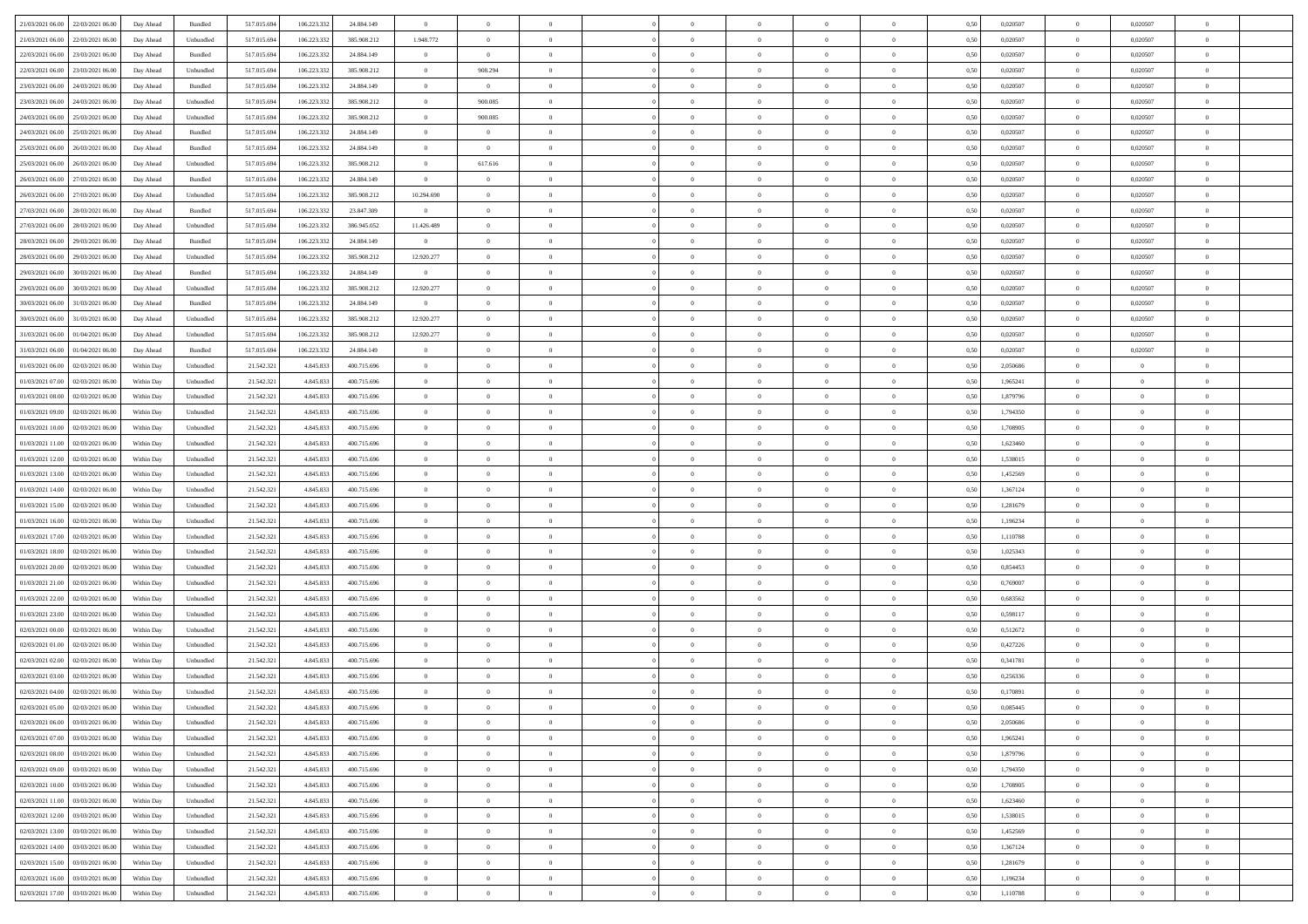| 02/03/2021 18:00 03/03/2021 06:00            | Within Day | Unbundled | 21.542.321 | 4.845.833 | 400.715.696 | $\overline{0}$ | $\theta$       |                | $\overline{0}$ | $\bf{0}$       |                | $\bf{0}$       | 0,50 | 1,025343 | $\theta$       | $\theta$       | $\theta$       |  |
|----------------------------------------------|------------|-----------|------------|-----------|-------------|----------------|----------------|----------------|----------------|----------------|----------------|----------------|------|----------|----------------|----------------|----------------|--|
|                                              |            |           |            |           |             |                |                |                |                |                |                |                |      |          |                |                |                |  |
| 02/03/2021 19:00<br>03/03/2021 06:00         | Within Day | Unbundled | 21.542.32  | 4.845.83  | 400.715.696 | $\bf{0}$       | $\overline{0}$ | $\bf{0}$       | $\overline{0}$ | $\overline{0}$ | $\overline{0}$ | $\bf{0}$       | 0,50 | 0,939898 | $\,$ 0 $\,$    | $\bf{0}$       | $\overline{0}$ |  |
| 02/03/2021 20:00<br>03/03/2021 06:00         | Within Day | Unbundled | 21.542.321 | 4.845.833 | 400.715.696 | $\overline{0}$ | $\bf{0}$       | $\overline{0}$ | $\bf{0}$       | $\bf{0}$       | $\overline{0}$ | $\bf{0}$       | 0.50 | 0.854453 | $\bf{0}$       | $\overline{0}$ | $\bf{0}$       |  |
| 02/03/2021 21:00<br>03/03/2021 06:00         | Within Day | Unbundled | 21.542.32  | 4.845.833 | 400.715.696 | $\overline{0}$ | $\overline{0}$ | $\overline{0}$ | $\theta$       | $\theta$       | $\overline{0}$ | $\overline{0}$ | 0,50 | 0,769007 | $\theta$       | $\theta$       | $\overline{0}$ |  |
| 02/03/2021 22:00<br>03/03/2021 06.00         | Within Day | Unbundled | 21.542.32  | 4.845.833 | 400.715.696 | $\bf{0}$       | $\overline{0}$ | $\bf{0}$       | $\overline{0}$ | $\theta$       | $\overline{0}$ | $\bf{0}$       | 0,50 | 0,683562 | $\bf{0}$       | $\bf{0}$       | $\overline{0}$ |  |
| 02/03/2021 23:00<br>03/03/2021 06:00         |            | Unbundled | 21.542.321 | 4.845.83  | 400.715.696 | $\overline{0}$ | $\overline{0}$ | $\overline{0}$ | $\overline{0}$ | $\overline{0}$ | $\theta$       | $\bf{0}$       | 0.50 | 0.598117 | $\bf{0}$       | $\theta$       | $\overline{0}$ |  |
|                                              | Within Day |           |            |           |             |                |                |                |                |                |                |                |      |          |                |                |                |  |
| 03/03/2021 00:00<br>03/03/2021 06:00         | Within Day | Unbundled | 21.542.32  | 4.845.833 | 400.715.696 | $\overline{0}$ | $\overline{0}$ | $\overline{0}$ | $\overline{0}$ | $\theta$       | $\overline{0}$ | $\bf{0}$       | 0,50 | 0,512672 | $\theta$       | $\theta$       | $\overline{0}$ |  |
| 03/03/2021 01:00<br>03/03/2021 06.00         | Within Day | Unbundled | 21.542.32  | 4.845.83  | 400.715.696 | $\bf{0}$       | $\overline{0}$ | $\overline{0}$ | $\overline{0}$ | $\theta$       | $\overline{0}$ | $\bf{0}$       | 0,50 | 0,427226 | $\,$ 0 $\,$    | $\bf{0}$       | $\overline{0}$ |  |
| 03/03/2021 02:00<br>03/03/2021 06:00         | Within Day | Unbundled | 21.542.32  | 4.845.83  | 400.715.696 | $\overline{0}$ | $\bf{0}$       | $\overline{0}$ | $\bf{0}$       | $\overline{0}$ | $\overline{0}$ | $\bf{0}$       | 0.50 | 0.341781 | $\bf{0}$       | $\overline{0}$ | $\overline{0}$ |  |
| 03/03/2021 03:00<br>03/03/2021 06:00         | Within Day | Unbundled | 21.542.321 | 4.845.833 | 400.715.696 | $\overline{0}$ | $\bf{0}$       | $\overline{0}$ | $\overline{0}$ | $\overline{0}$ | $\overline{0}$ | $\bf{0}$       | 0,50 | 0,256336 | $\,$ 0 $\,$    | $\theta$       | $\overline{0}$ |  |
| 03/03/2021 04:00<br>03/03/2021 06.00         | Within Day | Unbundled | 21.542.32  | 4.845.833 | 400.715.696 | $\bf{0}$       | $\overline{0}$ | $\bf{0}$       | $\overline{0}$ | $\bf{0}$       | $\overline{0}$ | $\bf{0}$       | 0,50 | 0,170891 | $\,$ 0 $\,$    | $\bf{0}$       | $\overline{0}$ |  |
| 03/03/2021 05:00<br>03/03/2021 06:00         | Within Day | Unbundled | 21.542.321 | 4.845.83  | 400.715.696 | $\overline{0}$ | $\bf{0}$       | $\overline{0}$ | $\bf{0}$       | $\bf{0}$       | $\overline{0}$ | $\bf{0}$       | 0.50 | 0.085445 | $\bf{0}$       | $\overline{0}$ | $\bf{0}$       |  |
| 03/03/2021 06:00<br>04/03/2021 06:00         | Within Day | Unbundled | 21.542.32  | 4.845.833 | 400.715.696 | $\overline{0}$ | $\overline{0}$ | $\overline{0}$ | $\theta$       | $\theta$       | $\overline{0}$ | $\overline{0}$ | 0,50 | 2,050686 | $\theta$       | $\theta$       | $\overline{0}$ |  |
|                                              |            |           |            |           |             |                |                |                |                |                |                |                |      |          |                |                |                |  |
| 03/03/2021 07:00<br>04/03/2021 06.00         | Within Day | Unbundled | 21.542.32  | 4.845.83  | 400.715.696 | $\bf{0}$       | $\overline{0}$ | $\bf{0}$       | $\overline{0}$ | $\theta$       | $\overline{0}$ | $\bf{0}$       | 0,50 | 1,965241 | $\,$ 0 $\,$    | $\bf{0}$       | $\overline{0}$ |  |
| 03/03/2021 08:00<br>04/03/2021 06:00         | Within Day | Unbundled | 21.542.321 | 4.845.83  | 400.715.696 | $\overline{0}$ | $\overline{0}$ | $\overline{0}$ | $\bf{0}$       | $\overline{0}$ | $\Omega$       | $\bf{0}$       | 0.50 | 1.879796 | $\theta$       | $\theta$       | $\overline{0}$ |  |
| 03/03/2021 09:00<br>04/03/2021 06:00         | Within Day | Unbundled | 21.542.321 | 4.845.833 | 400.715.696 | $\overline{0}$ | $\overline{0}$ | $\overline{0}$ | $\overline{0}$ | $\overline{0}$ | $\overline{0}$ | $\bf{0}$       | 0,50 | 1,794350 | $\theta$       | $\theta$       | $\overline{0}$ |  |
| 03/03/2021 10:00<br>04/03/2021 06.00         | Within Day | Unbundled | 21.542.32  | 4.845.83  | 400.715.696 | $\bf{0}$       | $\overline{0}$ | $\overline{0}$ | $\overline{0}$ | $\theta$       | $\overline{0}$ | $\bf{0}$       | 0,50 | 1,708905 | $\,$ 0 $\,$    | $\bf{0}$       | $\overline{0}$ |  |
| 03/03/2021 11:00<br>04/03/2021 06:00         | Within Day | Unbundled | 21.542.32  | 4.845.83  | 400.715.696 | $\overline{0}$ | $\bf{0}$       | $\overline{0}$ | $\bf{0}$       | $\overline{0}$ | $\overline{0}$ | $\bf{0}$       | 0.50 | 1.623460 | $\bf{0}$       | $\overline{0}$ | $\overline{0}$ |  |
| 03/03/2021 12:00<br>04/03/2021 06:00         | Within Day | Unbundled | 21.542.321 | 4.845.833 | 400.715.696 | $\overline{0}$ | $\overline{0}$ | $\overline{0}$ | $\overline{0}$ | $\overline{0}$ | $\overline{0}$ | $\bf{0}$       | 0,50 | 1,538015 | $\,$ 0 $\,$    | $\theta$       | $\overline{0}$ |  |
| 03/03/2021 13:00<br>04/03/2021 06.00         | Within Day | Unbundled | 21.542.32  | 4.845.83  | 400.715.696 | $\bf{0}$       | $\bf{0}$       | $\bf{0}$       | $\bf{0}$       | $\overline{0}$ | $\overline{0}$ | $\bf{0}$       | 0,50 | 1,452569 | $\,$ 0 $\,$    | $\bf{0}$       | $\overline{0}$ |  |
| 03/03/2021 14:00<br>04/03/2021 06:00         |            | Unbundled |            |           | 400.715.696 |                | $\bf{0}$       | $\overline{0}$ |                | $\bf{0}$       | $\overline{0}$ |                | 0.50 | 1.367124 | $\bf{0}$       | $\overline{0}$ | $\bf{0}$       |  |
|                                              | Within Day |           | 21.542.321 | 4.845.833 |             | $\overline{0}$ |                |                | $\bf{0}$       |                |                | $\bf{0}$       |      |          |                |                |                |  |
| 03/03/2021 15:00<br>04/03/2021 06:00         | Within Day | Unbundled | 21.542.32  | 4.845.833 | 400.715.696 | $\overline{0}$ | $\overline{0}$ | $\overline{0}$ | $\theta$       | $\theta$       | $\overline{0}$ | $\bf{0}$       | 0,50 | 1,281679 | $\theta$       | $\theta$       | $\overline{0}$ |  |
| 03/03/2021 16:00<br>04/03/2021 06.00         | Within Day | Unbundled | 21.542.32  | 4.845.833 | 400.715.696 | $\bf{0}$       | $\overline{0}$ | $\bf{0}$       | $\overline{0}$ | $\,$ 0 $\,$    | $\overline{0}$ | $\bf{0}$       | 0,50 | 1,196234 | $\,$ 0 $\,$    | $\bf{0}$       | $\overline{0}$ |  |
| 03/03/2021 17:00<br>04/03/2021 06:00         | Within Day | Unbundled | 21.542.321 | 4.845.83  | 400.715.696 | $\overline{0}$ | $\overline{0}$ | $\overline{0}$ | $\overline{0}$ | $\overline{0}$ | $\Omega$       | $\bf{0}$       | 0.50 | 1.110788 | $\bf{0}$       | $\theta$       | $\overline{0}$ |  |
| 03/03/2021 18:00<br>04/03/2021 06:00         | Within Day | Unbundled | 21.542.321 | 4.845.833 | 400.715.696 | $\overline{0}$ | $\overline{0}$ | $\overline{0}$ | $\overline{0}$ | $\theta$       | $\overline{0}$ | $\bf{0}$       | 0,50 | 1,025343 | $\theta$       | $\theta$       | $\overline{0}$ |  |
| 03/03/2021 19:00<br>04/03/2021 06.00         | Within Day | Unbundled | 21.542.32  | 4.845.83  | 400.715.696 | $\bf{0}$       | $\overline{0}$ | $\bf{0}$       | $\overline{0}$ | $\theta$       | $\overline{0}$ | $\bf{0}$       | 0,50 | 0,939898 | $\,$ 0 $\,$    | $\bf{0}$       | $\overline{0}$ |  |
| 03/03/2021 20:00<br>04/03/2021 06:00         | Within Day | Unbundled | 21.542.32  | 4.845.83  | 400.715.696 | $\overline{0}$ | $\bf{0}$       | $\overline{0}$ | $\bf{0}$       | $\overline{0}$ | $\overline{0}$ | $\bf{0}$       | 0.50 | 0.854453 | $\bf{0}$       | $\overline{0}$ | $\overline{0}$ |  |
| 03/03/2021 21:00<br>04/03/2021 06:00         | Within Day | Unbundled | 21.542.321 | 4.845.833 | 400.715.696 | $\overline{0}$ | $\overline{0}$ | $\overline{0}$ | $\overline{0}$ | $\overline{0}$ | $\overline{0}$ | $\bf{0}$       | 0,50 | 0,769007 | $\theta$       | $\theta$       | $\overline{0}$ |  |
| 03/03/2021 22:00<br>04/03/2021 06.00         | Within Day | Unbundled | 21.542.32  | 4.845.833 | 400.715.696 | $\bf{0}$       | $\bf{0}$       | $\bf{0}$       | $\bf{0}$       | $\overline{0}$ | $\overline{0}$ | $\bf{0}$       | 0,50 | 0,683562 | $\,$ 0 $\,$    | $\bf{0}$       | $\overline{0}$ |  |
|                                              |            |           |            |           |             |                |                |                |                |                |                |                |      |          |                |                |                |  |
| 03/03/2021 23:00<br>04/03/2021 06:00         | Within Day | Unbundled | 21.542.321 | 4.845.83  | 400.715.696 | $\overline{0}$ | $\bf{0}$       | $\overline{0}$ | $\bf{0}$       | $\bf{0}$       | $\overline{0}$ | $\bf{0}$       | 0.50 | 0.598117 | $\bf{0}$       | $\overline{0}$ | $\bf{0}$       |  |
| 04/03/2021 00:00<br>04/03/2021 06:00         | Within Day | Unbundled | 21.542.32  | 4,845,833 | 400.715.696 | $\overline{0}$ | $\overline{0}$ | $\overline{0}$ | $\overline{0}$ | $\overline{0}$ | $\overline{0}$ | $\bf{0}$       | 0.5( | 0,512672 | $\theta$       | $\theta$       | $\overline{0}$ |  |
| 04/03/2021 01:00<br>04/03/2021 06.00         | Within Day | Unbundled | 21.542.32  | 4.845.83  | 400.715.696 | $\bf{0}$       | $\overline{0}$ | $\bf{0}$       | $\bf{0}$       | $\overline{0}$ | $\overline{0}$ | $\bf{0}$       | 0,50 | 0,427226 | $\,$ 0 $\,$    | $\bf{0}$       | $\overline{0}$ |  |
| 04/03/2021 02:00<br>04/03/2021 06:00         | Within Day | Unbundled | 21.542.321 | 4.845.83  | 400.715.696 | $\overline{0}$ | $\overline{0}$ | $\overline{0}$ | $\bf{0}$       | $\overline{0}$ | $\Omega$       | $\bf{0}$       | 0.50 | 0.341781 | $\,$ 0 $\,$    | $\theta$       | $\overline{0}$ |  |
| 04/03/2021 03:00<br>04/03/2021 06:00         | Within Dav | Unbundled | 21.542.321 | 4.845.833 | 400.715.696 | $\overline{0}$ | $\overline{0}$ | $\overline{0}$ | $\overline{0}$ | $\overline{0}$ | $\overline{0}$ | $\overline{0}$ | 0.5( | 0,256336 | $\theta$       | $\theta$       | $\overline{0}$ |  |
| 04/03/2021 04:00<br>04/03/2021 06.00         | Within Day | Unbundled | 21.542.32  | 4.845.833 | 400.715.696 | $\bf{0}$       | $\overline{0}$ | $\bf{0}$       | $\overline{0}$ | $\bf{0}$       | $\overline{0}$ | $\bf{0}$       | 0,50 | 0,170891 | $\,$ 0 $\,$    | $\bf{0}$       | $\overline{0}$ |  |
| 04/03/2021 05:00<br>04/03/2021 06:00         | Within Day | Unbundled | 21.542.32  | 4.845.83  | 400.715.696 | $\overline{0}$ | $\bf{0}$       | $\overline{0}$ | $\bf{0}$       | $\overline{0}$ | $\overline{0}$ | $\bf{0}$       | 0.50 | 0.085445 | $\bf{0}$       | $\overline{0}$ | $\overline{0}$ |  |
| 04/03/2021 06:00<br>05/03/2021 06:00         | Within Day | Unbundled | 21.542.32  | 4,845,833 | 400.715.696 | $\overline{0}$ | $\overline{0}$ | $\overline{0}$ | $\overline{0}$ | $\overline{0}$ | $\overline{0}$ | $\overline{0}$ | 0.50 | 2.050686 | $\theta$       | $\theta$       | $\overline{0}$ |  |
| 05/03/2021 06.00                             | Within Day | Unbundled | 21.542.32  | 4.845.83  | 400.715.696 | $\bf{0}$       | $\bf{0}$       | $\bf{0}$       | $\bf{0}$       | $\overline{0}$ | $\overline{0}$ | $\bf{0}$       | 0,50 | 1,965241 | $\,$ 0 $\,$    | $\bf{0}$       | $\overline{0}$ |  |
| 04/03/2021 07:00                             |            |           |            |           |             |                |                |                |                |                |                |                |      |          |                |                |                |  |
| 04/03/2021 08:00<br>05/03/2021 06:00         | Within Day | Unbundled | 21.542.321 | 4.845.833 | 400.715.696 | $\overline{0}$ | $\bf{0}$       | $\overline{0}$ | $\bf{0}$       | $\bf{0}$       | $\overline{0}$ | $\bf{0}$       | 0.50 | 1.879796 | $\bf{0}$       | $\overline{0}$ | $\bf{0}$       |  |
| 04/03/2021 09:00<br>05/03/2021 06:00         | Within Dav | Unbundled | 21.542.321 | 4.845.833 | 400.715.696 | $\overline{0}$ | $\overline{0}$ | $\Omega$       | $\overline{0}$ | $\overline{0}$ | $\overline{0}$ | $\bf{0}$       | 0.5( | 1,794350 | $\theta$       | $\theta$       | $\overline{0}$ |  |
| 04/03/2021 10:00<br>05/03/2021 06.00         | Within Day | Unbundled | 21.542.32  | 4.845.833 | 400.715.696 | $\bf{0}$       | $\overline{0}$ | $\bf{0}$       | $\bf{0}$       | $\overline{0}$ | $\overline{0}$ | $\bf{0}$       | 0,50 | 1,708905 | $\,$ 0 $\,$    | $\bf{0}$       | $\overline{0}$ |  |
| 04/03/2021 11:00<br>05/03/2021 06:00         | Within Day | Unbundled | 21.542.321 | 4.845.83  | 400.715.696 | $\overline{0}$ | $\overline{0}$ | $\Omega$       | $\overline{0}$ | $\overline{0}$ | $\Omega$       | $\bf{0}$       | 0.50 | 1.623460 | $\bf{0}$       | $\theta$       | $\overline{0}$ |  |
| 04/03/2021 12:00<br>05/03/2021 06:00         | Within Dav | Unbundled | 21.542.32  | 4.845.83  | 400.715.696 | $\overline{0}$ | $\overline{0}$ | $\Omega$       | $\overline{0}$ | $\theta$       | $\Omega$       | $\overline{0}$ | 0.5( | 1,538015 | $\theta$       | $\theta$       | $\overline{0}$ |  |
| 04/03/2021 13:00<br>05/03/2021 06:00         | Within Day | Unbundled | 21.542.32  | 4.845.833 | 400.715.696 | $\bf{0}$       | $\bf{0}$       | $\overline{0}$ | $\bf{0}$       | $\bf{0}$       | $\overline{0}$ | $\bf{0}$       | 0,50 | 1,452569 | $\,$ 0 $\,$    | $\bf{0}$       | $\overline{0}$ |  |
| $04/03/2021\ 14.00 \qquad 05/03/2021\ 06.00$ | Within Day | Unbundled | 21.542.321 | 4.845.833 | 400.715.696 | $\bf{0}$       | $\Omega$       |                | $\Omega$       |                |                |                | 0,50 | 1,367124 | $\bf{0}$       | $\overline{0}$ |                |  |
| 04/03/2021 15:00 05/03/2021 06:00            | Within Day | Unbundled | 21.542.321 | 4.845.833 | 400.715.696 | $\overline{0}$ | $\theta$       | $\overline{0}$ | $\theta$       | $\overline{0}$ | $\overline{0}$ | $\bf{0}$       | 0,50 | 1,281679 | $\theta$       | $\theta$       | $\overline{0}$ |  |
|                                              |            |           |            |           |             |                |                |                |                |                |                |                |      |          |                |                |                |  |
| 04/03/2021 16:00<br>05/03/2021 06:00         | Within Day | Unbundled | 21.542.321 | 4.845.833 | 400.715.696 | $\overline{0}$ | $\bf{0}$       | $\overline{0}$ | $\overline{0}$ | $\bf{0}$       | $\overline{0}$ | $\bf{0}$       | 0,50 | 1,196234 | $\bf{0}$       | $\overline{0}$ | $\bf{0}$       |  |
| 04/03/2021 17:00  05/03/2021 06:00           | Within Day | Unbundled | 21.542.321 | 4.845.833 | 400.715.696 | $\overline{0}$ | $\bf{0}$       | $\overline{0}$ | $\overline{0}$ | $\overline{0}$ | $\overline{0}$ | $\,$ 0 $\,$    | 0.50 | 1,110788 | $\overline{0}$ | $\bf{0}$       | $\,$ 0 $\,$    |  |
| 04/03/2021 18:00  05/03/2021 06:00           | Within Day | Unbundled | 21.542.321 | 4.845.833 | 400.715.696 | $\overline{0}$ | $\overline{0}$ | $\overline{0}$ | $\overline{0}$ | $\overline{0}$ | $\overline{0}$ | $\bf{0}$       | 0,50 | 1,025343 | $\theta$       | $\theta$       | $\overline{0}$ |  |
| 04/03/2021 19:00<br>05/03/2021 06:00         | Within Day | Unbundled | 21.542.321 | 4.845.833 | 400.715.696 | $\overline{0}$ | $\bf{0}$       | $\overline{0}$ | $\bf{0}$       | $\overline{0}$ | $\bf{0}$       | $\bf{0}$       | 0,50 | 0,939898 | $\overline{0}$ | $\bf{0}$       | $\overline{0}$ |  |
| 05/03/2021 06:00<br>04/03/2021 20:00         | Within Day | Unbundled | 21.542.321 | 4.845.833 | 400.715.696 | $\overline{0}$ | $\bf{0}$       | $\overline{0}$ | $\overline{0}$ | $\overline{0}$ | $\overline{0}$ | $\bf{0}$       | 0.50 | 0.854453 | $\,$ 0 $\,$    | $\theta$       | $\overline{0}$ |  |
| 04/03/2021 21:00<br>05/03/2021 06:00         | Within Dav | Unbundled | 21.542.321 | 4.845.833 | 400.715.696 | $\overline{0}$ | $\overline{0}$ | $\overline{0}$ | $\overline{0}$ | $\overline{0}$ | $\overline{0}$ | $\bf{0}$       | 0,50 | 0,769007 | $\overline{0}$ | $\theta$       | $\overline{0}$ |  |
| 05/03/2021 06:00<br>04/03/2021 22:00         | Within Day | Unbundled | 21.542.32  | 4.845.833 | 400.715.696 | $\overline{0}$ | $\overline{0}$ | $\overline{0}$ | $\overline{0}$ | $\overline{0}$ | $\overline{0}$ | $\bf{0}$       | 0,50 | 0,683562 | $\bf{0}$       | $\overline{0}$ | $\overline{0}$ |  |
| 04/03/2021 23:00<br>05/03/2021 06:00         |            | Unbundled |            |           | 400.715.696 | $\overline{0}$ | $\overline{0}$ | $\overline{0}$ |                | $\bf{0}$       | $\overline{0}$ |                | 0.50 | 0.598117 | $\overline{0}$ | $\,$ 0 $\,$    | $\,$ 0         |  |
|                                              | Within Day |           | 21.542.321 | 4.845.833 |             |                |                |                | $\overline{0}$ |                |                | $\bf{0}$       |      |          |                |                |                |  |
| 05/03/2021 00:00 05/03/2021 06:00            | Within Dav | Unbundled | 21.542.321 | 4.845.833 | 400.715.696 | $\overline{0}$ | $\overline{0}$ | $\overline{0}$ | $\overline{0}$ | $\overline{0}$ | $\overline{0}$ | $\bf{0}$       | 0,50 | 0,512672 | $\overline{0}$ | $\theta$       | $\overline{0}$ |  |
| 05/03/2021 01:00<br>05/03/2021 06:00         | Within Day | Unbundled | 21.542.32  | 4.845.833 | 400.715.696 | $\overline{0}$ | $\bf{0}$       | $\overline{0}$ | $\bf{0}$       | $\overline{0}$ | $\bf{0}$       | $\bf{0}$       | 0,50 | 0,427226 | $\bf{0}$       | $\bf{0}$       | $\overline{0}$ |  |
| 05/03/2021 02:00 05/03/2021 06:00            | Within Day | Unbundled | 21.542.321 | 4.845.833 | 400.715.696 | $\overline{0}$ | $\bf{0}$       | $\overline{0}$ | $\overline{0}$ | $\,$ 0 $\,$    | $\overline{0}$ | $\bf{0}$       | 0,50 | 0,341781 | $\overline{0}$ | $\,$ 0 $\,$    | $\,$ 0 $\,$    |  |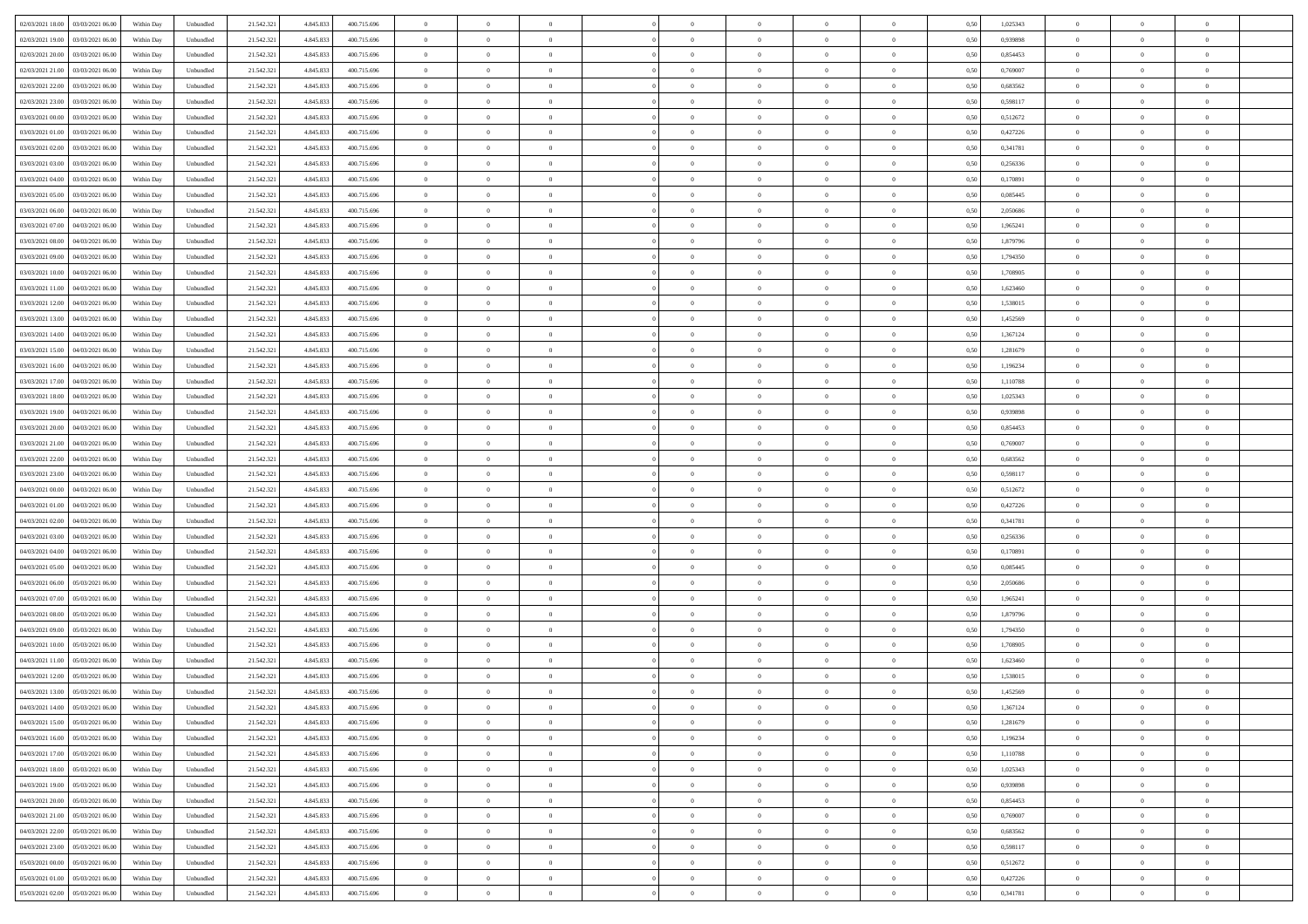|                                              |            |           |            |           |             | $\overline{0}$ | $\theta$       |                | $\overline{0}$ | $\bf{0}$       |                | $\bf{0}$       |      |          | $\theta$       | $\theta$       | $\theta$       |  |
|----------------------------------------------|------------|-----------|------------|-----------|-------------|----------------|----------------|----------------|----------------|----------------|----------------|----------------|------|----------|----------------|----------------|----------------|--|
| 05/03/2021 03:00 05/03/2021 06:00            | Within Day | Unbundled | 21.542.321 | 4.845.833 | 400.715.696 |                |                |                |                |                |                |                | 0,50 | 0,256336 |                |                |                |  |
| 05/03/2021 04:00<br>05/03/2021 06.00         | Within Day | Unbundled | 21.542.32  | 4.845.83  | 400.715.696 | $\bf{0}$       | $\overline{0}$ | $\overline{0}$ | $\overline{0}$ | $\theta$       | $\overline{0}$ | $\bf{0}$       | 0,50 | 0,170891 | $\,$ 0 $\,$    | $\theta$       | $\overline{0}$ |  |
| 05/03/2021 05:00<br>05/03/2021 06:00         | Within Day | Unbundled | 21.542.321 | 4.845.833 | 400.715.696 | $\overline{0}$ | $\overline{0}$ | $\overline{0}$ | $\bf{0}$       | $\bf{0}$       | $\overline{0}$ | $\bf{0}$       | 0.50 | 0.085445 | $\bf{0}$       | $\overline{0}$ | $\overline{0}$ |  |
| 05/03/2021 06:00<br>06/03/2021 06:00         | Within Day | Unbundled | 21.542.32  | 4.845.833 | 400.715.696 | $\overline{0}$ | $\overline{0}$ | $\overline{0}$ | $\theta$       | $\theta$       | $\overline{0}$ | $\overline{0}$ | 0,50 | 2,050686 | $\theta$       | $\theta$       | $\overline{0}$ |  |
| 05/03/2021 07:00<br>06/03/2021 06.00         | Within Day | Unbundled | 21.542.32  | 4.845.833 | 400.715.696 | $\overline{0}$ | $\theta$       | $\overline{0}$ | $\overline{0}$ | $\theta$       | $\overline{0}$ | $\bf{0}$       | 0,50 | 1,965241 | $\,$ 0 $\,$    | $\theta$       | $\overline{0}$ |  |
| 05/03/2021 08:00<br>06/03/2021 06:00         |            | Unbundled | 21.542.321 | 4.845.83  | 400.715.696 | $\overline{0}$ | $\overline{0}$ | $\Omega$       | $\overline{0}$ | $\overline{0}$ | $\Omega$       | $\bf{0}$       | 0.50 | 1.879796 | $\bf{0}$       | $\theta$       | $\overline{0}$ |  |
|                                              | Within Day |           |            |           |             |                |                |                |                |                |                |                |      |          |                |                |                |  |
| 05/03/2021 09:00<br>06/03/2021 06:00         | Within Day | Unbundled | 21.542.32  | 4.845.833 | 400.715.696 | $\overline{0}$ | $\overline{0}$ | $\overline{0}$ | $\overline{0}$ | $\theta$       | $\overline{0}$ | $\bf{0}$       | 0,50 | 1,794350 | $\theta$       | $\theta$       | $\overline{0}$ |  |
| 05/03/2021 10:00<br>06/03/2021 06.00         | Within Day | Unbundled | 21.542.32  | 4.845.83  | 400.715.696 | $\overline{0}$ | $\overline{0}$ | $\overline{0}$ | $\overline{0}$ | $\theta$       | $\overline{0}$ | $\bf{0}$       | 0,50 | 1,708905 | $\,$ 0 $\,$    | $\bf{0}$       | $\overline{0}$ |  |
| 05/03/2021 11:00<br>06/03/2021 06:00         | Within Day | Unbundled | 21.542.32  | 4.845.83  | 400.715.696 | $\overline{0}$ | $\overline{0}$ | $\overline{0}$ | $\bf{0}$       | $\overline{0}$ | $\overline{0}$ | $\bf{0}$       | 0.50 | 1.623460 | $\bf{0}$       | $\theta$       | $\overline{0}$ |  |
| 05/03/2021 12:00<br>06/03/2021 06:00         | Within Day | Unbundled | 21.542.321 | 4.845.833 | 400.715.696 | $\overline{0}$ | $\bf{0}$       | $\overline{0}$ | $\overline{0}$ | $\theta$       | $\overline{0}$ | $\bf{0}$       | 0,50 | 1,538015 | $\,$ 0 $\,$    | $\theta$       | $\overline{0}$ |  |
| 05/03/2021 13:00<br>06/03/2021 06.00         | Within Day | Unbundled | 21.542.32  | 4.845.833 | 400.715.696 | $\bf{0}$       | $\overline{0}$ | $\bf{0}$       | $\overline{0}$ | $\bf{0}$       | $\overline{0}$ | $\bf{0}$       | 0,50 | 1,452569 | $\,$ 0 $\,$    | $\bf{0}$       | $\overline{0}$ |  |
| 05/03/2021 14:00<br>06/03/2021 06:00         | Within Day | Unbundled | 21.542.321 | 4.845.83  | 400.715.696 | $\overline{0}$ | $\overline{0}$ | $\overline{0}$ | $\bf{0}$       | $\bf{0}$       | $\overline{0}$ | $\bf{0}$       | 0.50 | 1.367124 | $\bf{0}$       | $\overline{0}$ | $\overline{0}$ |  |
| 05/03/2021 15:00<br>06/03/2021 06:00         | Within Day | Unbundled | 21.542.32  | 4.845.833 | 400.715.696 | $\overline{0}$ | $\overline{0}$ | $\overline{0}$ | $\overline{0}$ | $\theta$       | $\overline{0}$ | $\overline{0}$ | 0,50 | 1,281679 | $\theta$       | $\theta$       | $\overline{0}$ |  |
|                                              |            |           |            |           |             |                |                |                |                |                |                |                |      |          |                |                |                |  |
| 05/03/2021 16:00<br>06/03/2021 06.00         | Within Day | Unbundled | 21.542.32  | 4.845.83  | 400.715.696 | $\bf{0}$       | $\theta$       | $\bf{0}$       | $\overline{0}$ | $\theta$       | $\overline{0}$ | $\bf{0}$       | 0,50 | 1,196234 | $\bf{0}$       | $\bf{0}$       | $\overline{0}$ |  |
| 05/03/2021 20:00<br>06/03/2021 06:00         | Within Day | Unbundled | 21.542.321 | 4.845.83  | 400.715.696 | $\overline{0}$ | $\overline{0}$ | $\overline{0}$ | $\bf{0}$       | $\theta$       | $\theta$       | $\bf{0}$       | 0.50 | 0.854453 | $\theta$       | $\overline{0}$ | $\overline{0}$ |  |
| 05/03/2021 21:00<br>06/03/2021 06:00         | Within Day | Unbundled | 21.542.321 | 4.845.833 | 400.715.696 | $\overline{0}$ | $\overline{0}$ | $\overline{0}$ | $\overline{0}$ | $\overline{0}$ | $\overline{0}$ | $\bf{0}$       | 0,50 | 0,769007 | $\theta$       | $\theta$       | $\overline{0}$ |  |
| 05/03/2021 22:00<br>06/03/2021 06.00         | Within Day | Unbundled | 21.542.32  | 4.845.83  | 400.715.696 | $\bf{0}$       | $\overline{0}$ | $\overline{0}$ | $\overline{0}$ | $\theta$       | $\overline{0}$ | $\bf{0}$       | 0,50 | 0,683562 | $\,$ 0 $\,$    | $\theta$       | $\overline{0}$ |  |
| 05/03/2021 23:00<br>06/03/2021 06:00         | Within Day | Unbundled | 21.542.32  | 4.845.83  | 400.715.696 | $\overline{0}$ | $\overline{0}$ | $\overline{0}$ | $\bf{0}$       | $\overline{0}$ | $\overline{0}$ | $\bf{0}$       | 0.50 | 0.598117 | $\bf{0}$       | $\overline{0}$ | $\overline{0}$ |  |
| 06/03/2021 00:00<br>06/03/2021 06:00         | Within Day | Unbundled | 21.542.321 | 4.845.833 | 400.715.696 | $\overline{0}$ | $\overline{0}$ | $\overline{0}$ | $\overline{0}$ | $\theta$       | $\overline{0}$ | $\bf{0}$       | 0,50 | 0,512672 | $\,$ 0 $\,$    | $\theta$       | $\overline{0}$ |  |
| 06/03/2021 01:00<br>06/03/2021 06.00         | Within Day | Unbundled | 21.542.32  | 4.845.83  | 400.715.696 | $\bf{0}$       | $\overline{0}$ | $\bf{0}$       | $\bf{0}$       | $\overline{0}$ | $\overline{0}$ | $\bf{0}$       | 0,50 | 0,427226 | $\,$ 0 $\,$    | $\bf{0}$       | $\overline{0}$ |  |
| 06/03/2021 02:00<br>06/03/2021 06:00         |            | Unbundled |            |           | 400.715.696 |                | $\overline{0}$ | $\overline{0}$ |                | $\bf{0}$       | $\overline{0}$ |                | 0.50 | 0.341781 | $\bf{0}$       | $\overline{0}$ | $\overline{0}$ |  |
|                                              | Within Day |           | 21.542.321 | 4.845.833 |             | $\overline{0}$ |                |                | $\bf{0}$       |                |                | $\bf{0}$       |      |          |                |                |                |  |
| 06/03/2021 03:00<br>06/03/2021 06:00         | Within Day | Unbundled | 21.542.32  | 4.845.833 | 400.715.696 | $\overline{0}$ | $\overline{0}$ | $\overline{0}$ | $\theta$       | $\theta$       | $\overline{0}$ | $\bf{0}$       | 0,50 | 0,256336 | $\theta$       | $\theta$       | $\overline{0}$ |  |
| 06/03/2021 04:00<br>06/03/2021 06.00         | Within Day | Unbundled | 21.542.32  | 4.845.833 | 400.715.696 | $\bf{0}$       | $\overline{0}$ | $\bf{0}$       | $\overline{0}$ | $\theta$       | $\overline{0}$ | $\bf{0}$       | 0,50 | 0,170891 | $\,$ 0 $\,$    | $\bf{0}$       | $\overline{0}$ |  |
| 06/03/2021 05:00<br>06/03/2021 06:00         | Within Day | Unbundled | 21.542.321 | 4.845.83  | 400.715.696 | $\overline{0}$ | $\overline{0}$ | $\Omega$       | $\overline{0}$ | $\overline{0}$ | $\Omega$       | $\bf{0}$       | 0.50 | 0.085445 | $\bf{0}$       | $\theta$       | $\overline{0}$ |  |
| 06/03/2021 06:00<br>07/03/2021 06:00         | Within Day | Unbundled | 21.542.321 | 4.845.833 | 400.715.696 | $\overline{0}$ | $\overline{0}$ | $\overline{0}$ | $\overline{0}$ | $\theta$       | $\overline{0}$ | $\bf{0}$       | 0,50 | 2,050686 | $\theta$       | $\theta$       | $\overline{0}$ |  |
| 06/03/2021 07:00<br>07/03/2021 06.00         | Within Day | Unbundled | 21.542.32  | 4.845.83  | 400.715.696 | $\bf{0}$       | $\overline{0}$ | $\overline{0}$ | $\overline{0}$ | $\theta$       | $\overline{0}$ | $\bf{0}$       | 0,50 | 1,965241 | $\,$ 0 $\,$    | $\theta$       | $\overline{0}$ |  |
| 06/03/2021 08:00<br>07/03/2021 06:00         | Within Day | Unbundled | 21.542.32  | 4.845.83  | 400.715.696 | $\overline{0}$ | $\overline{0}$ | $\overline{0}$ | $\bf{0}$       | $\overline{0}$ | $\overline{0}$ | $\bf{0}$       | 0.50 | 1.879796 | $\bf{0}$       | $\overline{0}$ | $\overline{0}$ |  |
| 06/03/2021 09:00<br>07/03/2021 06:00         | Within Day | Unbundled | 21.542.321 | 4.845.833 | 400.715.696 | $\overline{0}$ | $\overline{0}$ | $\overline{0}$ | $\overline{0}$ | $\theta$       | $\overline{0}$ | $\bf{0}$       | 0,50 | 1,794350 | $\theta$       | $\theta$       | $\overline{0}$ |  |
|                                              |            |           |            |           |             |                |                |                |                |                |                |                |      |          |                |                |                |  |
| 06/03/2021 10:00<br>07/03/2021 06.00         | Within Day | Unbundled | 21.542.32  | 4.845.833 | 400.715.696 | $\bf{0}$       | $\bf{0}$       | $\bf{0}$       | $\bf{0}$       | $\overline{0}$ | $\overline{0}$ | $\bf{0}$       | 0,50 | 1,708905 | $\,$ 0 $\,$    | $\bf{0}$       | $\overline{0}$ |  |
| 06/03/2021 11:00<br>07/03/2021 06:00         | Within Day | Unbundled | 21.542.321 | 4.845.83  | 400.715.696 | $\overline{0}$ | $\overline{0}$ | $\overline{0}$ | $\bf{0}$       | $\bf{0}$       | $\overline{0}$ | $\bf{0}$       | 0.50 | 1.623460 | $\bf{0}$       | $\overline{0}$ | $\overline{0}$ |  |
| 06/03/2021 12:00<br>07/03/2021 06:00         | Within Day | Unbundled | 21.542.32  | 4,845,833 | 400.715.696 | $\overline{0}$ | $\overline{0}$ | $\overline{0}$ | $\overline{0}$ | $\theta$       | $\overline{0}$ | $\bf{0}$       | 0.5( | 1,538015 | $\theta$       | $\theta$       | $\overline{0}$ |  |
| 06/03/2021 13:00<br>07/03/2021 06.00         | Within Day | Unbundled | 21.542.32  | 4.845.83  | 400.715.696 | $\bf{0}$       | $\overline{0}$ | $\bf{0}$       | $\overline{0}$ | $\overline{0}$ | $\overline{0}$ | $\bf{0}$       | 0,50 | 1,452569 | $\,$ 0 $\,$    | $\bf{0}$       | $\overline{0}$ |  |
| 06/03/2021 14:00<br>07/03/2021 06:00         | Within Day | Unbundled | 21.542.321 | 4.845.83  | 400.715.696 | $\overline{0}$ | $\overline{0}$ | $\overline{0}$ | $\bf{0}$       | $\theta$       | $\Omega$       | $\bf{0}$       | 0.50 | 1.367124 | $\,$ 0 $\,$    | $\overline{0}$ | $\overline{0}$ |  |
| 06/03/2021 15:00<br>07/03/2021 06:00         | Within Dav | Unbundled | 21.542.321 | 4.845.833 | 400.715.696 | $\overline{0}$ | $\theta$       | $\Omega$       | $\overline{0}$ | $\theta$       | $\overline{0}$ | $\overline{0}$ | 0.5( | 1,281679 | $\theta$       | $\theta$       | $\overline{0}$ |  |
| 06/03/2021 16:00<br>07/03/2021 06.00         | Within Day | Unbundled | 21.542.32  | 4.845.833 | 400.715.696 | $\bf{0}$       | $\overline{0}$ | $\bf{0}$       | $\overline{0}$ | $\bf{0}$       | $\overline{0}$ | $\bf{0}$       | 0,50 | 1,196234 | $\,$ 0 $\,$    | $\bf{0}$       | $\overline{0}$ |  |
| 06/03/2021 17:00<br>07/03/2021 06:00         | Within Day | Unbundled | 21.542.32  | 4.845.83  | 400.715.696 | $\overline{0}$ | $\overline{0}$ | $\overline{0}$ | $\bf{0}$       | $\overline{0}$ | $\overline{0}$ | $\bf{0}$       | 0.50 | 1.110788 | $\bf{0}$       | $\theta$       | $\overline{0}$ |  |
| 06/03/2021 18:00<br>07/03/2021 06:00         | Within Dav | Unbundled | 21.542.32  | 4,845,833 | 400.715.696 | $\overline{0}$ | $\overline{0}$ | $\overline{0}$ | $\overline{0}$ | $\overline{0}$ | $\overline{0}$ | $\overline{0}$ | 0.50 | 1,025343 | $\theta$       | $\theta$       | $\overline{0}$ |  |
|                                              |            |           |            |           |             |                |                |                |                |                |                |                |      |          |                |                |                |  |
| 06/03/2021 19:00<br>07/03/2021 06.00         | Within Day | Unbundled | 21.542.32  | 4.845.83  | 400.715.696 | $\bf{0}$       | $\bf{0}$       | $\bf{0}$       | $\bf{0}$       | $\overline{0}$ | $\overline{0}$ | $\bf{0}$       | 0,50 | 0,939898 | $\,$ 0 $\,$    | $\bf{0}$       | $\overline{0}$ |  |
| 06/03/2021 20:00<br>07/03/2021 06:00         | Within Day | Unbundled | 21.542.321 | 4.845.833 | 400.715.696 | $\overline{0}$ | $\bf{0}$       | $\overline{0}$ | $\bf{0}$       | $\bf{0}$       | $\overline{0}$ | $\bf{0}$       | 0.50 | 0.854453 | $\bf{0}$       | $\overline{0}$ | $\overline{0}$ |  |
| 06/03/2021 21:00<br>07/03/2021 06:00         | Within Dav | Unbundled | 21.542.321 | 4.845.833 | 400.715.696 | $\overline{0}$ | $\overline{0}$ | $\Omega$       | $\overline{0}$ | $\overline{0}$ | $\overline{0}$ | $\bf{0}$       | 0.5( | 0,769007 | $\theta$       | $\theta$       | $\overline{0}$ |  |
| 06/03/2021 22:00<br>07/03/2021 06.00         | Within Day | Unbundled | 21.542.32  | 4.845.833 | 400.715.696 | $\bf{0}$       | $\overline{0}$ | $\bf{0}$       | $\overline{0}$ | $\overline{0}$ | $\overline{0}$ | $\bf{0}$       | 0,50 | 0,683562 | $\,$ 0 $\,$    | $\bf{0}$       | $\overline{0}$ |  |
| 06/03/2021 23:00<br>07/03/2021 06:00         | Within Day | Unbundled | 21.542.321 | 4.845.83  | 400.715.696 | $\overline{0}$ | $\overline{0}$ | $\Omega$       | $\overline{0}$ | $\theta$       | $\theta$       | $\overline{0}$ | 0.50 | 0.598117 | $\,$ 0 $\,$    | $\overline{0}$ | $\overline{0}$ |  |
| 07/03/2021 00:00<br>07/03/2021 06:00         | Within Dav | Unbundled | 21.542.32  | 4,845,833 | 400.715.696 | $\overline{0}$ | $\overline{0}$ | $\Omega$       | $\overline{0}$ | $\theta$       | $\Omega$       | $\overline{0}$ | 0.5( | 0,512672 | $\theta$       | $\theta$       | $\overline{0}$ |  |
| 07/03/2021 01:00<br>07/03/2021 06:00         | Within Day | Unbundled | 21.542.32  | 4.845.833 | 400.715.696 | $\bf{0}$       | $\bf{0}$       | $\overline{0}$ | $\bf{0}$       | $\bf{0}$       | $\overline{0}$ | $\bf{0}$       | 0,50 | 0,427226 | $\,$ 0 $\,$    | $\bf{0}$       | $\overline{0}$ |  |
| $07/03/2021\ 02.00 \qquad 07/03/2021\ 06.00$ | Within Day | Unbundled | 21.542.321 | 4.845.833 | 400.715.696 | $\overline{0}$ | $\Omega$       |                | $\Omega$       |                |                |                | 0,50 | 0,341781 | $\theta$       | $\overline{0}$ |                |  |
| 07/03/2021 03:00 07/03/2021 06:00            | Within Day | Unbundled | 21.542.321 | 4.845.833 | 400.715.696 | $\overline{0}$ | $\overline{0}$ | $\overline{0}$ | $\theta$       | $\overline{0}$ | $\overline{0}$ | $\bf{0}$       | 0,50 | 0,256336 | $\theta$       | $\theta$       | $\overline{0}$ |  |
|                                              |            |           |            |           |             |                |                |                |                |                |                |                |      |          |                |                |                |  |
| 07/03/2021 04:00<br>07/03/2021 06:00         | Within Day | Unbundled | 21.542.321 | 4.845.833 | 400.715.696 | $\overline{0}$ | $\bf{0}$       | $\overline{0}$ | $\overline{0}$ | $\bf{0}$       | $\overline{0}$ | $\bf{0}$       | 0,50 | 0,170891 | $\bf{0}$       | $\overline{0}$ | $\bf{0}$       |  |
| 07/03/2021 05:00 07/03/2021 06:00            | Within Day | Unbundled | 21.542.321 | 4.845.833 | 400.715.696 | $\overline{0}$ | $\bf{0}$       | $\overline{0}$ | $\overline{0}$ | $\overline{0}$ | $\overline{0}$ | $\,$ 0 $\,$    | 0.50 | 0.085445 | $\overline{0}$ | $\bf{0}$       | $\,$ 0 $\,$    |  |
| 07/03/2021 06:00 08/03/2021 06:00            | Within Day | Unbundled | 21.542.321 | 4.845.833 | 400.715.696 | $\overline{0}$ | $\overline{0}$ | $\overline{0}$ | $\overline{0}$ | $\overline{0}$ | $\overline{0}$ | $\bf{0}$       | 0,50 | 2,050686 | $\theta$       | $\theta$       | $\overline{0}$ |  |
| 07/03/2021 07:00<br>08/03/2021 06:00         | Within Day | Unbundled | 21.542.321 | 4.845.833 | 400.715.696 | $\overline{0}$ | $\bf{0}$       | $\overline{0}$ | $\overline{0}$ | $\overline{0}$ | $\bf{0}$       | $\bf{0}$       | 0,50 | 1,965241 | $\bf{0}$       | $\bf{0}$       | $\overline{0}$ |  |
| 07/03/2021 08:00<br>08/03/2021 06:00         | Within Day | Unbundled | 21.542.321 | 4.845.833 | 400.715.696 | $\overline{0}$ | $\bf{0}$       | $\overline{0}$ | $\overline{0}$ | $\overline{0}$ | $\overline{0}$ | $\bf{0}$       | 0.50 | 1.879796 | $\,$ 0 $\,$    | $\theta$       | $\overline{0}$ |  |
| 07/03/2021 09:00<br>08/03/2021 06:00         | Within Dav | Unbundled | 21.542.321 | 4.845.833 | 400.715.696 | $\overline{0}$ | $\overline{0}$ | $\overline{0}$ | $\overline{0}$ | $\overline{0}$ | $\overline{0}$ | $\bf{0}$       | 0.50 | 1,794350 | $\overline{0}$ | $\theta$       | $\overline{0}$ |  |
| 07/03/2021 11:00<br>08/03/2021 06:00         | Within Day | Unbundled | 21.542.32  | 4.845.833 | 400.715.696 | $\overline{0}$ | $\overline{0}$ | $\overline{0}$ | $\overline{0}$ | $\overline{0}$ | $\overline{0}$ | $\bf{0}$       | 0,50 | 1,623460 | $\bf{0}$       | $\overline{0}$ | $\overline{0}$ |  |
|                                              |            |           |            |           |             |                |                |                |                |                |                |                |      |          |                |                |                |  |
| 07/03/2021 12:00<br>08/03/2021 06:00         | Within Day | Unbundled | 21.542.321 | 4.845.833 | 400.715.696 | $\overline{0}$ | $\overline{0}$ | $\overline{0}$ | $\overline{0}$ | $\bf{0}$       | $\overline{0}$ | $\bf{0}$       | 0.50 | 1.538015 | $\overline{0}$ | $\,$ 0 $\,$    | $\,$ 0         |  |
| 07/03/2021 13:00<br>08/03/2021 06:00         | Within Dav | Unbundled | 21.542.321 | 4.845.833 | 400.715.696 | $\overline{0}$ | $\overline{0}$ | $\overline{0}$ | $\overline{0}$ | $\overline{0}$ | $\overline{0}$ | $\bf{0}$       | 0,50 | 1,452569 | $\overline{0}$ | $\theta$       | $\overline{0}$ |  |
| 07/03/2021 14:00<br>08/03/2021 06:00         | Within Day | Unbundled | 21.542.32  | 4.845.833 | 400.715.696 | $\overline{0}$ | $\bf{0}$       | $\overline{0}$ | $\bf{0}$       | $\overline{0}$ | $\bf{0}$       | $\bf{0}$       | 0,50 | 1,367124 | $\bf{0}$       | $\bf{0}$       | $\overline{0}$ |  |
| 07/03/2021 15:00   08/03/2021 06:00          | Within Day | Unbundled | 21.542.321 | 4.845.833 | 400.715.696 | $\overline{0}$ | $\bf{0}$       | $\overline{0}$ | $\overline{0}$ | $\,$ 0 $\,$    | $\overline{0}$ | $\bf{0}$       | 0,50 | 1,281679 | $\overline{0}$ | $\,$ 0 $\,$    | $\,$ 0 $\,$    |  |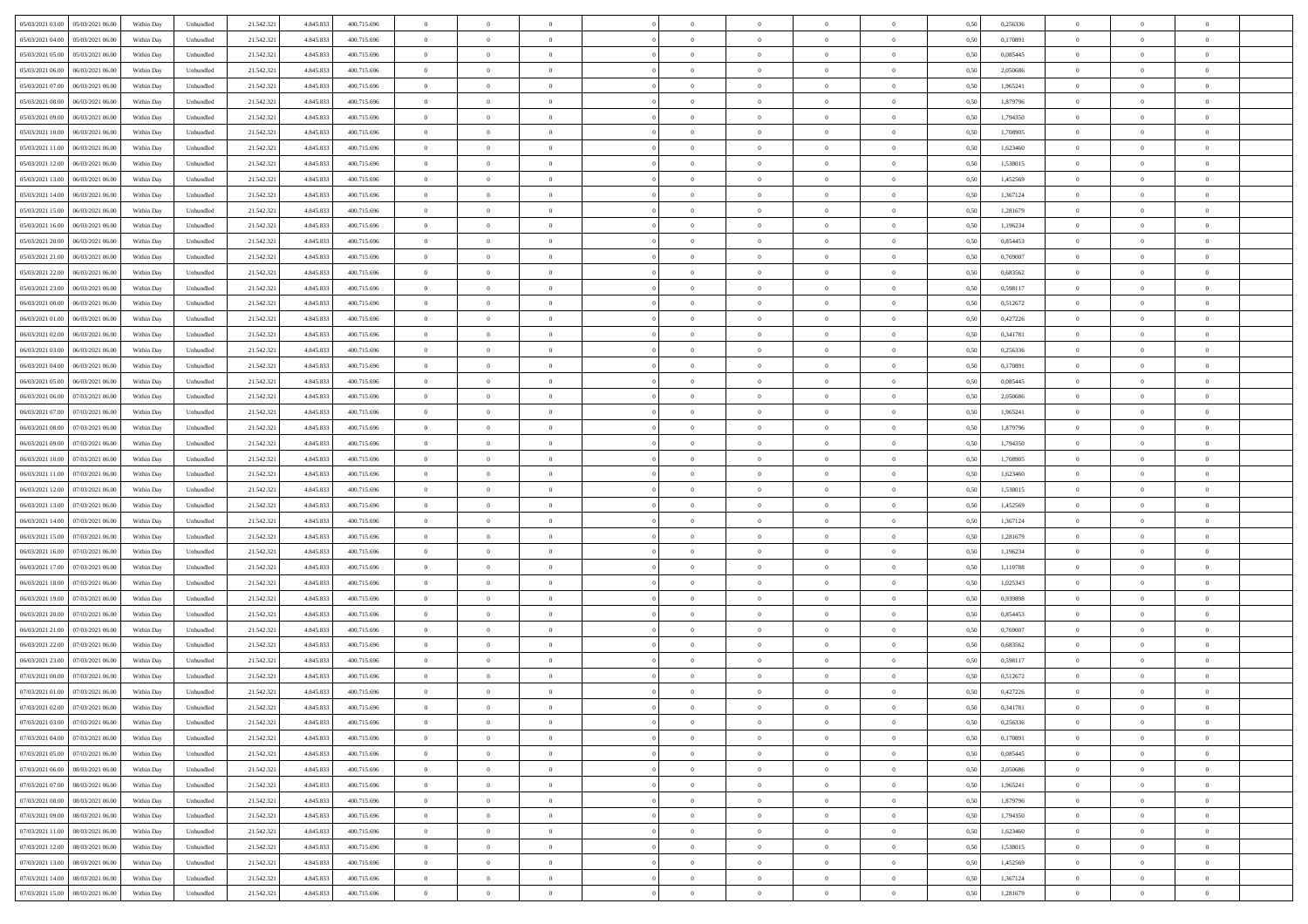| 07/03/2021 16:00  08/03/2021 06:00           | Within Day | Unbundled | 21.542.321 | 4.845.833 | 400.715.696 | $\overline{0}$ | $\overline{0}$ |                | $\overline{0}$ | $\bf{0}$       |                | $\bf{0}$       | 0,50 | 1,196234 | $\theta$       | $\theta$       | $\theta$       |  |
|----------------------------------------------|------------|-----------|------------|-----------|-------------|----------------|----------------|----------------|----------------|----------------|----------------|----------------|------|----------|----------------|----------------|----------------|--|
|                                              |            |           |            |           |             |                |                |                |                |                |                |                |      |          |                |                |                |  |
| 07/03/2021 17:00<br>08/03/2021 06:00         | Within Day | Unbundled | 21.542.32  | 4.845.83  | 400.715.696 | $\bf{0}$       | $\overline{0}$ | $\overline{0}$ | $\overline{0}$ | $\theta$       | $\overline{0}$ | $\bf{0}$       | 0,50 | 1,110788 | $\,$ 0 $\,$    | $\bf{0}$       | $\overline{0}$ |  |
| 07/03/2021 18:00<br>08/03/2021 06:00         | Within Day | Unbundled | 21.542.321 | 4.845.833 | 400.715.696 | $\overline{0}$ | $\overline{0}$ | $\overline{0}$ | $\bf{0}$       | $\bf{0}$       | $\overline{0}$ | $\bf{0}$       | 0.50 | 1,025343 | $\bf{0}$       | $\overline{0}$ | $\overline{0}$ |  |
| 07/03/2021 19:00<br>08/03/2021 06:00         | Within Day | Unbundled | 21.542.32  | 4.845.833 | 400.715.696 | $\overline{0}$ | $\overline{0}$ | $\overline{0}$ | $\theta$       | $\theta$       | $\overline{0}$ | $\overline{0}$ | 0,50 | 0,939898 | $\theta$       | $\theta$       | $\overline{0}$ |  |
| 07/03/2021 20:00<br>08/03/2021 06:00         | Within Day | Unbundled | 21.542.32  | 4.845.833 | 400.715.696 | $\overline{0}$ | $\theta$       | $\overline{0}$ | $\overline{0}$ | $\theta$       | $\overline{0}$ | $\bf{0}$       | 0,50 | 0,854453 | $\,$ 0 $\,$    | $\theta$       | $\overline{0}$ |  |
| 07/03/2021 21:00<br>08/03/2021 06:00         | Within Day | Unbundled | 21.542.321 | 4.845.83  | 400.715.696 | $\overline{0}$ | $\overline{0}$ | $\overline{0}$ | $\overline{0}$ | $\overline{0}$ | $\Omega$       | $\bf{0}$       | 0.50 | 0.769007 | $\theta$       | $\theta$       | $\overline{0}$ |  |
|                                              |            |           |            |           |             | $\overline{0}$ | $\overline{0}$ | $\overline{0}$ | $\overline{0}$ | $\theta$       | $\overline{0}$ |                |      |          | $\theta$       | $\theta$       | $\overline{0}$ |  |
| 07/03/2021 22.00<br>08/03/2021 06:00         | Within Day | Unbundled | 21.542.32  | 4.845.833 | 400.715.696 |                |                |                |                |                |                | $\bf{0}$       | 0,50 | 0,683562 |                |                |                |  |
| 07/03/2021 23:00<br>08/03/2021 06:00         | Within Day | Unbundled | 21.542.32  | 4.845.83  | 400.715.696 | $\overline{0}$ | $\overline{0}$ | $\overline{0}$ | $\overline{0}$ | $\theta$       | $\overline{0}$ | $\bf{0}$       | 0,50 | 0,598117 | $\,$ 0 $\,$    | $\bf{0}$       | $\overline{0}$ |  |
| 08/03/2021 00:00<br>08/03/2021 06:00         | Within Day | Unbundled | 21.542.321 | 4.845.83  | 400.715.696 | $\overline{0}$ | $\overline{0}$ | $\overline{0}$ | $\bf{0}$       | $\overline{0}$ | $\overline{0}$ | $\bf{0}$       | 0.50 | 0,512672 | $\bf{0}$       | $\theta$       | $\overline{0}$ |  |
| 08/03/2021 01:00<br>08/03/2021 06:00         | Within Day | Unbundled | 21.542.321 | 4.845.833 | 400.715.696 | $\overline{0}$ | $\bf{0}$       | $\overline{0}$ | $\overline{0}$ | $\theta$       | $\overline{0}$ | $\bf{0}$       | 0,50 | 0,427226 | $\,$ 0 $\,$    | $\theta$       | $\overline{0}$ |  |
| 08/03/2021 02:00<br>08/03/2021 06:00         | Within Day | Unbundled | 21.542.32  | 4.845.833 | 400.715.696 | $\bf{0}$       | $\overline{0}$ | $\bf{0}$       | $\overline{0}$ | $\bf{0}$       | $\overline{0}$ | $\bf{0}$       | 0,50 | 0,341781 | $\,$ 0 $\,$    | $\bf{0}$       | $\overline{0}$ |  |
| 08/03/2021 03:00<br>08/03/2021 06:00         | Within Day | Unbundled | 21.542.321 | 4.845.83  | 400.715.696 | $\overline{0}$ | $\overline{0}$ | $\overline{0}$ | $\bf{0}$       | $\bf{0}$       | $\overline{0}$ | $\bf{0}$       | 0.50 | 0,256336 | $\bf{0}$       | $\overline{0}$ | $\bf{0}$       |  |
| 08/03/2021 04:00<br>08/03/2021 06:00         | Within Day | Unbundled | 21.542.32  | 4.845.833 | 400.715.696 | $\overline{0}$ | $\overline{0}$ | $\overline{0}$ | $\overline{0}$ | $\theta$       | $\overline{0}$ | $\overline{0}$ | 0,50 | 0,170891 | $\theta$       | $\theta$       | $\overline{0}$ |  |
|                                              |            |           |            |           |             |                | $\theta$       |                | $\overline{0}$ | $\theta$       | $\overline{0}$ | $\bf{0}$       |      |          |                | $\bf{0}$       | $\overline{0}$ |  |
| 08/03/2021 05:00<br>08/03/2021 06:00         | Within Day | Unbundled | 21.542.32  | 4.845.83  | 400.715.696 | $\bf{0}$       |                | $\bf{0}$       |                |                |                |                | 0,50 | 0,085445 | $\bf{0}$       |                |                |  |
| 08/03/2021 06:00<br>09/03/2021 06:00         | Within Day | Unbundled | 21.542.321 | 4.845.83  | 400.715.696 | $\overline{0}$ | $\overline{0}$ | $\overline{0}$ | $\bf{0}$       | $\theta$       | $\theta$       | $\bf{0}$       | 0.50 | 2.050686 | $\theta$       | $\theta$       | $\overline{0}$ |  |
| 08/03/2021 07:00<br>09/03/2021 06:00         | Within Day | Unbundled | 21.542.321 | 4.845.833 | 400.715.696 | $\overline{0}$ | $\overline{0}$ | $\overline{0}$ | $\overline{0}$ | $\overline{0}$ | $\overline{0}$ | $\bf{0}$       | 0,50 | 1,965241 | $\theta$       | $\theta$       | $\overline{0}$ |  |
| 08/03/2021 08:00<br>09/03/2021 06.00         | Within Day | Unbundled | 21.542.32  | 4.845.83  | 400.715.696 | $\bf{0}$       | $\overline{0}$ | $\overline{0}$ | $\overline{0}$ | $\theta$       | $\overline{0}$ | $\bf{0}$       | 0,50 | 1,879796 | $\,$ 0 $\,$    | $\theta$       | $\overline{0}$ |  |
| 08/03/2021 09:00<br>09/03/2021 06:00         | Within Day | Unbundled | 21.542.32  | 4.845.83  | 400.715.696 | $\overline{0}$ | $\overline{0}$ | $\overline{0}$ | $\bf{0}$       | $\overline{0}$ | $\overline{0}$ | $\bf{0}$       | 0.50 | 1,794350 | $\bf{0}$       | $\overline{0}$ | $\overline{0}$ |  |
| 08/03/2021 10:00<br>09/03/2021 06:00         | Within Day | Unbundled | 21.542.321 | 4.845.833 | 400.715.696 | $\overline{0}$ | $\overline{0}$ | $\overline{0}$ | $\overline{0}$ | $\theta$       | $\overline{0}$ | $\bf{0}$       | 0,50 | 1,708905 | $\,$ 0 $\,$    | $\theta$       | $\overline{0}$ |  |
| 08/03/2021 11:00<br>09/03/2021 06.00         | Within Day | Unbundled | 21.542.32  | 4.845.83  | 400.715.696 | $\bf{0}$       | $\overline{0}$ | $\bf{0}$       | $\bf{0}$       | $\overline{0}$ | $\overline{0}$ | $\bf{0}$       | 0,50 | 1,623460 | $\,$ 0 $\,$    | $\bf{0}$       | $\overline{0}$ |  |
| 08/03/2021 12:00<br>09/03/2021 06:00         | Within Day | Unbundled | 21.542.321 | 4.845.833 | 400.715.696 | $\overline{0}$ | $\overline{0}$ | $\overline{0}$ | $\bf{0}$       | $\bf{0}$       | $\overline{0}$ | $\bf{0}$       | 0.50 | 1.538015 | $\bf{0}$       | $\overline{0}$ | $\overline{0}$ |  |
|                                              |            |           |            |           |             |                |                |                |                |                |                |                |      |          |                |                |                |  |
| 08/03/2021 13:00<br>09/03/2021 06:00         | Within Day | Unbundled | 21.542.32  | 4.845.833 | 400.715.696 | $\overline{0}$ | $\overline{0}$ | $\overline{0}$ | $\theta$       | $\theta$       | $\overline{0}$ | $\bf{0}$       | 0,50 | 1,452569 | $\theta$       | $\theta$       | $\overline{0}$ |  |
| 08/03/2021 14:00<br>09/03/2021 06.00         | Within Day | Unbundled | 21.542.32  | 4.845.833 | 400.715.696 | $\bf{0}$       | $\overline{0}$ | $\bf{0}$       | $\overline{0}$ | $\theta$       | $\overline{0}$ | $\bf{0}$       | 0,50 | 1,367124 | $\,$ 0 $\,$    | $\bf{0}$       | $\overline{0}$ |  |
| 08/03/2021 15:00<br>09/03/2021 06:00         | Within Day | Unbundled | 21.542.321 | 4.845.83  | 400.715.696 | $\overline{0}$ | $\overline{0}$ | $\overline{0}$ | $\overline{0}$ | $\overline{0}$ | $\Omega$       | $\bf{0}$       | 0.50 | 1.281679 | $\bf{0}$       | $\theta$       | $\overline{0}$ |  |
| 08/03/2021 16:00<br>09/03/2021 06:00         | Within Day | Unbundled | 21.542.321 | 4.845.833 | 400.715.696 | $\overline{0}$ | $\overline{0}$ | $\overline{0}$ | $\overline{0}$ | $\theta$       | $\overline{0}$ | $\bf{0}$       | 0,50 | 1,196234 | $\theta$       | $\theta$       | $\overline{0}$ |  |
| 08/03/2021 17:00<br>09/03/2021 06.00         | Within Day | Unbundled | 21.542.32  | 4.845.83  | 400.715.696 | $\bf{0}$       | $\overline{0}$ | $\overline{0}$ | $\overline{0}$ | $\theta$       | $\overline{0}$ | $\bf{0}$       | 0,50 | 1,110788 | $\,$ 0 $\,$    | $\bf{0}$       | $\overline{0}$ |  |
| 08/03/2021 18:00<br>09/03/2021 06:00         | Within Day | Unbundled | 21.542.32  | 4.845.83  | 400.715.696 | $\overline{0}$ | $\overline{0}$ | $\overline{0}$ | $\bf{0}$       | $\overline{0}$ | $\overline{0}$ | $\bf{0}$       | 0.50 | 1.025343 | $\bf{0}$       | $\overline{0}$ | $\overline{0}$ |  |
| 08/03/2021 19:00<br>09/03/2021 06:00         | Within Day | Unbundled | 21.542.321 | 4.845.833 | 400.715.696 | $\overline{0}$ | $\overline{0}$ | $\overline{0}$ | $\overline{0}$ | $\theta$       | $\overline{0}$ | $\bf{0}$       | 0,50 | 0,939898 | $\theta$       | $\theta$       | $\overline{0}$ |  |
| 08/03/2021 20:00<br>09/03/2021 06.00         | Within Day | Unbundled | 21.542.32  | 4.845.833 | 400.715.696 | $\bf{0}$       | $\bf{0}$       | $\bf{0}$       | $\bf{0}$       | $\overline{0}$ | $\overline{0}$ | $\bf{0}$       | 0,50 | 0,854453 | $\,$ 0 $\,$    | $\bf{0}$       | $\overline{0}$ |  |
|                                              |            |           |            |           |             |                |                |                |                |                |                |                |      |          |                |                |                |  |
| 08/03/2021 21:00<br>09/03/2021 06:00         | Within Day | Unbundled | 21.542.321 | 4.845.83  | 400.715.696 | $\overline{0}$ | $\overline{0}$ | $\overline{0}$ | $\bf{0}$       | $\bf{0}$       | $\overline{0}$ | $\bf{0}$       | 0.50 | 0.769007 | $\bf{0}$       | $\overline{0}$ | $\overline{0}$ |  |
| 08/03/2021 22:00<br>09/03/2021 06:00         | Within Day | Unbundled | 21.542.32  | 4.845.83  | 400.715.696 | $\overline{0}$ | $\overline{0}$ | $\overline{0}$ | $\overline{0}$ | $\theta$       | $\overline{0}$ | $\bf{0}$       | 0.5( | 0,683562 | $\theta$       | $\theta$       | $\overline{0}$ |  |
| 08/03/2021 23:00<br>09/03/2021 06.00         | Within Day | Unbundled | 21.542.32  | 4.845.83  | 400.715.696 | $\bf{0}$       | $\overline{0}$ | $\bf{0}$       | $\overline{0}$ | $\overline{0}$ | $\overline{0}$ | $\bf{0}$       | 0,50 | 0,598117 | $\,$ 0 $\,$    | $\bf{0}$       | $\overline{0}$ |  |
| 09/03/2021 00:00<br>09/03/2021 06:00         | Within Day | Unbundled | 21.542.321 | 4.845.83  | 400.715.696 | $\overline{0}$ | $\overline{0}$ | $\overline{0}$ | $\bf{0}$       | $\theta$       | $\Omega$       | $\bf{0}$       | 0.50 | 0,512672 | $\,$ 0 $\,$    | $\theta$       | $\overline{0}$ |  |
| 09/03/2021 01:00<br>09/03/2021 06:00         | Within Dav | Unbundled | 21.542.321 | 4.845.833 | 400.715.696 | $\overline{0}$ | $\theta$       | $\Omega$       | $\overline{0}$ | $\theta$       | $\overline{0}$ | $\overline{0}$ | 0.5( | 0,427226 | $\theta$       | $\theta$       | $\overline{0}$ |  |
| 09/03/2021 02:00<br>09/03/2021 06.00         | Within Day | Unbundled | 21.542.32  | 4.845.833 | 400.715.696 | $\bf{0}$       | $\overline{0}$ | $\bf{0}$       | $\overline{0}$ | $\bf{0}$       | $\overline{0}$ | $\bf{0}$       | 0,50 | 0,341781 | $\,$ 0 $\,$    | $\bf{0}$       | $\overline{0}$ |  |
| 09/03/2021 03:00<br>09/03/2021 06:00         | Within Day | Unbundled | 21.542.32  | 4.845.83  | 400.715.696 | $\overline{0}$ | $\overline{0}$ | $\overline{0}$ | $\bf{0}$       | $\overline{0}$ | $\overline{0}$ | $\bf{0}$       | 0.50 | 0.256336 | $\bf{0}$       | $\overline{0}$ | $\overline{0}$ |  |
| 09/03/2021 04:00<br>09/03/2021 06:00         | Within Dav | Unbundled | 21.542.32  | 4.845.83  | 400.715.696 | $\overline{0}$ | $\overline{0}$ | $\overline{0}$ | $\overline{0}$ | $\overline{0}$ | $\overline{0}$ | $\overline{0}$ | 0.50 | 0,170891 | $\theta$       | $\theta$       | $\overline{0}$ |  |
| 09/03/2021 06.00                             | Within Day | Unbundled | 21.542.32  | 4.845.83  | 400.715.696 | $\bf{0}$       | $\bf{0}$       | $\bf{0}$       | $\bf{0}$       | $\overline{0}$ | $\overline{0}$ | $\bf{0}$       | 0,50 | 0,085445 | $\,$ 0 $\,$    | $\bf{0}$       | $\overline{0}$ |  |
| 09/03/2021 05:00                             |            |           |            |           |             |                |                |                |                |                |                |                |      |          |                |                |                |  |
| 09/03/2021 06:00<br>10/03/2021 06:00         | Within Day | Unbundled | 21.542.321 | 4.845.833 | 400.715.696 | $\overline{0}$ | $\bf{0}$       | $\overline{0}$ | $\bf{0}$       | $\bf{0}$       | $\overline{0}$ | $\bf{0}$       | 0.50 | 2.050686 | $\bf{0}$       | $\overline{0}$ | $\overline{0}$ |  |
| 09/03/2021 07:00<br>10/03/2021 06:00         | Within Dav | Unbundled | 21.542.321 | 4.845.833 | 400.715.696 | $\overline{0}$ | $\overline{0}$ | $\Omega$       | $\overline{0}$ | $\theta$       | $\overline{0}$ | $\bf{0}$       | 0.50 | 1,965241 | $\theta$       | $\theta$       | $\overline{0}$ |  |
| 09/03/2021 08:00<br>10/03/2021 06:00         | Within Day | Unbundled | 21.542.32  | 4.845.833 | 400.715.696 | $\bf{0}$       | $\overline{0}$ | $\bf{0}$       | $\overline{0}$ | $\overline{0}$ | $\overline{0}$ | $\bf{0}$       | 0,50 | 1,879796 | $\,$ 0 $\,$    | $\bf{0}$       | $\overline{0}$ |  |
| 09/03/2021 09:00<br>10/03/2021 06:00         | Within Day | Unbundled | 21.542.321 | 4.845.83  | 400.715.696 | $\overline{0}$ | $\overline{0}$ | $\Omega$       | $\overline{0}$ | $\theta$       | $\theta$       | $\overline{0}$ | 0.50 | 1,794350 | $\bf{0}$       | $\overline{0}$ | $\overline{0}$ |  |
| 09/03/2021 10:00<br>10/03/2021 06:00         | Within Dav | Unbundled | 21.542.32  | 4.845.83  | 400.715.696 | $\overline{0}$ | $\overline{0}$ | $\Omega$       | $\overline{0}$ | $\theta$       | $\Omega$       | $\overline{0}$ | 0.5( | 1,708905 | $\theta$       | $\theta$       | $\overline{0}$ |  |
| 09/03/2021 11:00<br>10/03/2021 06:00         | Within Day | Unbundled | 21.542.32  | 4.845.833 | 400.715.696 | $\bf{0}$       | $\bf{0}$       | $\overline{0}$ | $\bf{0}$       | $\bf{0}$       | $\overline{0}$ | $\bf{0}$       | 0,50 | 1,623460 | $\,$ 0 $\,$    | $\bf{0}$       | $\overline{0}$ |  |
| $09/03/2021\ 12.00 \qquad 10/03/2021\ 06.00$ | Within Day | Unbundled | 21.542.321 | 4.845.833 | 400.715.696 | $\overline{0}$ | $\Omega$       |                | $\Omega$       |                |                |                | 0,50 | 1.538015 | $\theta$       | $\overline{0}$ |                |  |
| 09/03/2021 13:00 10/03/2021 06:00            | Within Day | Unbundled | 21.542.321 | 4.845.833 | 400.715.696 | $\overline{0}$ | $\theta$       | $\overline{0}$ | $\theta$       | $\overline{0}$ | $\overline{0}$ | $\bf{0}$       | 0,50 | 1,452569 | $\theta$       | $\theta$       | $\overline{0}$ |  |
|                                              |            |           |            |           |             |                |                |                |                |                |                |                |      |          |                |                |                |  |
| 09/03/2021 14:00<br>10/03/2021 06:00         | Within Day | Unbundled | 21.542.321 | 4.845.833 | 400.715.696 | $\overline{0}$ | $\bf{0}$       | $\overline{0}$ | $\overline{0}$ | $\bf{0}$       | $\overline{0}$ | $\bf{0}$       | 0,50 | 1,367124 | $\bf{0}$       | $\overline{0}$ | $\bf{0}$       |  |
| 09/03/2021 15:00<br>10/03/2021 06:00         | Within Day | Unbundled | 21.542.321 | 4.845.833 | 400.715.696 | $\overline{0}$ | $\bf{0}$       | $\overline{0}$ | $\overline{0}$ | $\overline{0}$ | $\overline{0}$ | $\,$ 0 $\,$    | 0.50 | 1.281679 | $\overline{0}$ | $\bf{0}$       | $\,$ 0 $\,$    |  |
| 09/03/2021 16:00<br>10/03/2021 06:00         | Within Day | Unbundled | 21.542.321 | 4.845.833 | 400.715.696 | $\overline{0}$ | $\overline{0}$ | $\overline{0}$ | $\overline{0}$ | $\overline{0}$ | $\overline{0}$ | $\bf{0}$       | 0,50 | 1,196234 | $\theta$       | $\theta$       | $\overline{0}$ |  |
| 09/03/2021 17:00<br>10/03/2021 06:00         | Within Day | Unbundled | 21.542.321 | 4.845.833 | 400.715.696 | $\overline{0}$ | $\bf{0}$       | $\overline{0}$ | $\bf{0}$       | $\overline{0}$ | $\bf{0}$       | $\bf{0}$       | 0,50 | 1,110788 | $\overline{0}$ | $\bf{0}$       | $\overline{0}$ |  |
| 09/03/2021 18:00<br>10/03/2021 06:00         | Within Day | Unbundled | 21.542.321 | 4.845.833 | 400.715.696 | $\overline{0}$ | $\bf{0}$       | $\overline{0}$ | $\overline{0}$ | $\overline{0}$ | $\overline{0}$ | $\bf{0}$       | 0.50 | 1.025343 | $\,$ 0 $\,$    | $\theta$       | $\,$ 0         |  |
| 09/03/2021 19:00<br>10/03/2021 06:00         | Within Dav | Unbundled | 21.542.321 | 4.845.833 | 400.715.696 | $\overline{0}$ | $\overline{0}$ | $\overline{0}$ | $\overline{0}$ | $\overline{0}$ | $\overline{0}$ | $\bf{0}$       | 0,50 | 0,939898 | $\overline{0}$ | $\theta$       | $\overline{0}$ |  |
| 09/03/2021 20:00<br>10/03/2021 06:00         | Within Day | Unbundled | 21.542.32  | 4.845.833 | 400.715.696 | $\overline{0}$ | $\overline{0}$ | $\overline{0}$ | $\overline{0}$ | $\overline{0}$ | $\overline{0}$ | $\bf{0}$       | 0,50 | 0,854453 | $\bf{0}$       | $\overline{0}$ | $\overline{0}$ |  |
|                                              |            | Unbundled |            |           | 400.715.696 |                | $\overline{0}$ | $\overline{0}$ |                |                | $\overline{0}$ |                | 0.50 | 0.769007 |                | $\,$ 0 $\,$    | $\,$ 0         |  |
| 09/03/2021 21:00<br>10/03/2021 06:00         | Within Day |           | 21.542.321 | 4.845.833 |             | $\overline{0}$ |                |                | $\overline{0}$ | $\bf{0}$       |                | $\bf{0}$       |      |          | $\overline{0}$ |                |                |  |
| 09/03/2021 22:00<br>10/03/2021 06:00         | Within Dav | Unbundled | 21.542.321 | 4.845.833 | 400.715.696 | $\overline{0}$ | $\overline{0}$ | $\overline{0}$ | $\overline{0}$ | $\overline{0}$ | $\overline{0}$ | $\bf{0}$       | 0,50 | 0,683562 | $\overline{0}$ | $\theta$       | $\overline{0}$ |  |
| 09/03/2021 23:00<br>10/03/2021 06:00         | Within Day | Unbundled | 21.542.32  | 4.845.833 | 400.715.696 | $\overline{0}$ | $\bf{0}$       | $\overline{0}$ | $\bf{0}$       | $\overline{0}$ | $\bf{0}$       | $\bf{0}$       | 0,50 | 0,598117 | $\bf{0}$       | $\bf{0}$       | $\overline{0}$ |  |
| 10/03/2021 00:00 10/03/2021 06:00            | Within Day | Unbundled | 21.542.321 | 4.845.833 | 400.715.696 | $\overline{0}$ | $\bf{0}$       | $\overline{0}$ | $\overline{0}$ | $\,$ 0 $\,$    | $\overline{0}$ | $\bf{0}$       | 0,50 | 0,512672 | $\overline{0}$ | $\,$ 0 $\,$    | $\,$ 0 $\,$    |  |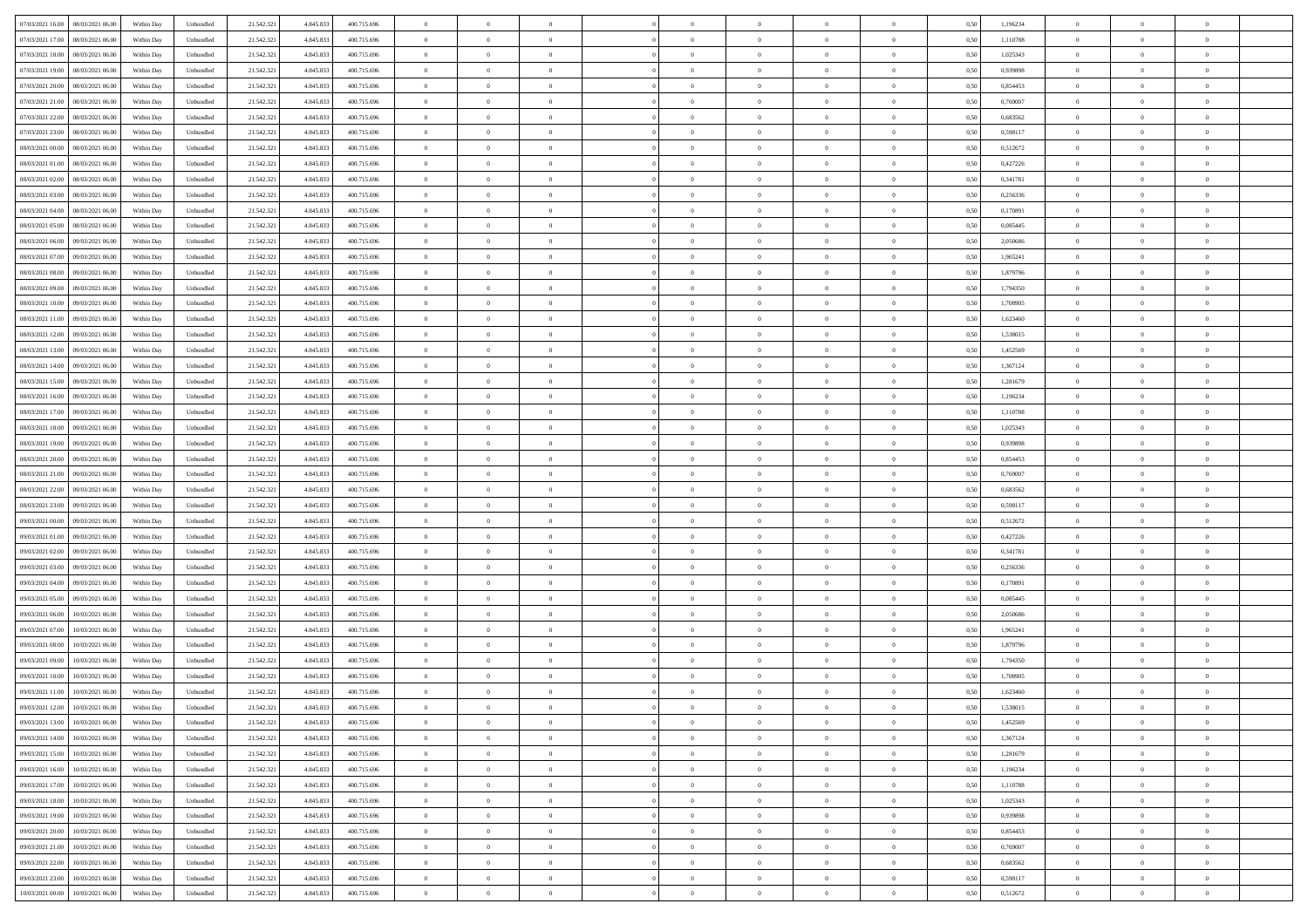| 10/03/2021 01:00<br>10/03/2021 06:00           | Within Day | Unbundled | 21.542.321 | 4.845.833 | 400.715.696 | $\overline{0}$ | $\overline{0}$ |                | $\overline{0}$ | $\theta$       |                | $\theta$       | 0,50 | 0,427226 | $\theta$       | $\theta$       | $\theta$       |  |
|------------------------------------------------|------------|-----------|------------|-----------|-------------|----------------|----------------|----------------|----------------|----------------|----------------|----------------|------|----------|----------------|----------------|----------------|--|
|                                                |            |           |            |           |             |                |                |                |                |                |                |                |      |          |                |                |                |  |
| 10/03/2021 02:00<br>10/03/2021 06:00           | Within Day | Unbundled | 21.542.32  | 4.845.83  | 400.715.696 | $\bf{0}$       | $\overline{0}$ | $\bf{0}$       | $\overline{0}$ | $\overline{0}$ | $\overline{0}$ | $\bf{0}$       | 0,50 | 0,341781 | $\,$ 0 $\,$    | $\bf{0}$       | $\overline{0}$ |  |
| 10/03/2021 03:00<br>10/03/2021 06:00           | Within Day | Unbundled | 21.542.321 | 4.845.83  | 400.715.696 | $\overline{0}$ | $\bf{0}$       | $\overline{0}$ | $\bf{0}$       | $\bf{0}$       | $\overline{0}$ | $\bf{0}$       | 0.50 | 0,256336 | $\bf{0}$       | $\overline{0}$ | $\bf{0}$       |  |
| 10/03/2021 04:00<br>10/03/2021 06:00           | Within Day | Unbundled | 21.542.32  | 4.845.833 | 400.715.696 | $\overline{0}$ | $\overline{0}$ | $\overline{0}$ | $\theta$       | $\theta$       | $\overline{0}$ | $\bf{0}$       | 0,50 | 0,170891 | $\theta$       | $\theta$       | $\overline{0}$ |  |
| 10/03/2021 05:00<br>10/03/2021 06:00           | Within Day | Unbundled | 21.542.32  | 4.845.833 | 400.715.696 | $\bf{0}$       | $\overline{0}$ | $\bf{0}$       | $\overline{0}$ | $\theta$       | $\overline{0}$ | $\bf{0}$       | 0,50 | 0,085445 | $\,$ 0 $\,$    | $\bf{0}$       | $\overline{0}$ |  |
| 10/03/2021 06:00<br>11/03/2021 06:00           | Within Day | Unbundled | 21.542.321 | 4.845.83  | 400.715.696 | $\overline{0}$ | $\overline{0}$ | $\overline{0}$ | $\bf{0}$       | $\overline{0}$ | $\theta$       | $\bf{0}$       | 0.50 | 2.050686 | $\bf{0}$       | $\theta$       | $\overline{0}$ |  |
|                                                |            |           |            |           |             | $\overline{0}$ | $\overline{0}$ | $\overline{0}$ | $\overline{0}$ | $\overline{0}$ | $\overline{0}$ |                |      |          | $\theta$       | $\theta$       | $\overline{0}$ |  |
| 10/03/2021 07:00<br>11/03/2021 06:00           | Within Day | Unbundled | 21.542.32  | 4.845.833 | 400.715.696 |                |                |                |                |                |                | $\bf{0}$       | 0,50 | 1,965241 |                |                |                |  |
| 10/03/2021 08:00<br>11/03/2021 06:00           | Within Day | Unbundled | 21.542.32  | 4.845.83  | 400.715.696 | $\bf{0}$       | $\overline{0}$ | $\overline{0}$ | $\overline{0}$ | $\overline{0}$ | $\overline{0}$ | $\bf{0}$       | 0,50 | 1,879796 | $\,$ 0 $\,$    | $\bf{0}$       | $\overline{0}$ |  |
| 10/03/2021 09:00<br>11/03/2021 06:00           | Within Day | Unbundled | 21.542.321 | 4.845.83  | 400.715.696 | $\overline{0}$ | $\bf{0}$       | $\overline{0}$ | $\bf{0}$       | $\overline{0}$ | $\overline{0}$ | $\bf{0}$       | 0.50 | 1,794350 | $\bf{0}$       | $\overline{0}$ | $\overline{0}$ |  |
| 10/03/2021 10:00<br>11/03/2021 06:00           | Within Day | Unbundled | 21.542.321 | 4.845.833 | 400.715.696 | $\bf{0}$       | $\bf{0}$       | $\overline{0}$ | $\overline{0}$ | $\overline{0}$ | $\overline{0}$ | $\bf{0}$       | 0,50 | 1,708905 | $\,$ 0 $\,$    | $\bf{0}$       | $\overline{0}$ |  |
| 10/03/2021 11:00<br>11/03/2021 06:00           | Within Day | Unbundled | 21.542.32  | 4.845.833 | 400.715.696 | $\bf{0}$       | $\overline{0}$ | $\bf{0}$       | $\bf{0}$       | $\bf{0}$       | $\overline{0}$ | $\bf{0}$       | 0,50 | 1,623460 | $\,$ 0 $\,$    | $\bf{0}$       | $\overline{0}$ |  |
| 10/03/2021 12:00<br>11/03/2021 06:00           | Within Day | Unbundled | 21.542.321 | 4.845.83  | 400.715.696 | $\overline{0}$ | $\bf{0}$       | $\overline{0}$ | $\bf{0}$       | $\bf{0}$       | $\overline{0}$ | $\bf{0}$       | 0.50 | 1.538015 | $\bf{0}$       | $\overline{0}$ | $\bf{0}$       |  |
| 10/03/2021 13:00<br>11/03/2021 06:00           | Within Day | Unbundled | 21.542.32  | 4.845.833 | 400.715.696 | $\overline{0}$ | $\overline{0}$ | $\overline{0}$ | $\theta$       | $\theta$       | $\overline{0}$ | $\overline{0}$ | 0,50 | 1,452569 | $\theta$       | $\theta$       | $\overline{0}$ |  |
|                                                |            |           |            |           |             |                | $\overline{0}$ |                | $\overline{0}$ | $\theta$       | $\overline{0}$ |                |      |          | $\,$ 0 $\,$    | $\bf{0}$       | $\overline{0}$ |  |
| 10/03/2021 14:00<br>11/03/2021 06:00           | Within Day | Unbundled | 21.542.32  | 4.845.83  | 400.715.696 | $\bf{0}$       |                | $\bf{0}$       |                |                |                | $\bf{0}$       | 0,50 | 1,367124 |                |                |                |  |
| 10/03/2021 15:00<br>11/03/2021 06:00           | Within Day | Unbundled | 21.542.321 | 4.845.83  | 400.715.696 | $\overline{0}$ | $\overline{0}$ | $\overline{0}$ | $\bf{0}$       | $\overline{0}$ | $\Omega$       | $\bf{0}$       | 0.50 | 1.281679 | $\theta$       | $\theta$       | $\overline{0}$ |  |
| 10/03/2021 16:00<br>11/03/2021 06:00           | Within Day | Unbundled | 21.542.321 | 4.845.833 | 400.715.696 | $\overline{0}$ | $\overline{0}$ | $\overline{0}$ | $\overline{0}$ | $\overline{0}$ | $\overline{0}$ | $\bf{0}$       | 0,50 | 1,196234 | $\theta$       | $\theta$       | $\overline{0}$ |  |
| 10/03/2021 17:00<br>11/03/2021 06:00           | Within Day | Unbundled | 21.542.32  | 4.845.83  | 400.715.696 | $\bf{0}$       | $\overline{0}$ | $\overline{0}$ | $\overline{0}$ | $\bf{0}$       | $\overline{0}$ | $\bf{0}$       | 0,50 | 1,110788 | $\,$ 0 $\,$    | $\bf{0}$       | $\overline{0}$ |  |
| 10/03/2021 18:00<br>11/03/2021 06:00           | Within Day | Unbundled | 21.542.32  | 4.845.83  | 400.715.696 | $\overline{0}$ | $\bf{0}$       | $\overline{0}$ | $\bf{0}$       | $\overline{0}$ | $\overline{0}$ | $\bf{0}$       | 0.50 | 1.025343 | $\bf{0}$       | $\overline{0}$ | $\bf{0}$       |  |
| 10/03/2021 19:00<br>11/03/2021 06:00           | Within Day | Unbundled | 21.542.321 | 4.845.833 | 400.715.696 | $\overline{0}$ | $\overline{0}$ | $\overline{0}$ | $\overline{0}$ | $\overline{0}$ | $\overline{0}$ | $\bf{0}$       | 0,50 | 0,939898 | $\,$ 0 $\,$    | $\theta$       | $\overline{0}$ |  |
| 10/03/2021 20:00<br>11/03/2021 06:00           | Within Day | Unbundled | 21.542.32  | 4.845.83  | 400.715.696 | $\bf{0}$       | $\bf{0}$       | $\bf{0}$       | $\bf{0}$       | $\overline{0}$ | $\overline{0}$ | $\bf{0}$       | 0,50 | 0,854453 | $\,$ 0 $\,$    | $\bf{0}$       | $\overline{0}$ |  |
| 10/03/2021 21:00<br>11/03/2021 06:00           | Within Day | Unbundled | 21.542.321 | 4.845.833 | 400.715.696 | $\overline{0}$ | $\bf{0}$       | $\overline{0}$ | $\bf{0}$       | $\bf{0}$       | $\overline{0}$ | $\bf{0}$       | 0.50 | 0.769007 | $\bf{0}$       | $\overline{0}$ | $\bf{0}$       |  |
|                                                |            |           |            |           |             |                |                |                |                |                |                |                |      |          |                |                |                |  |
| 10/03/2021 22:00<br>11/03/2021 06:00           | Within Day | Unbundled | 21.542.32  | 4.845.833 | 400.715.696 | $\overline{0}$ | $\overline{0}$ | $\overline{0}$ | $\theta$       | $\theta$       | $\overline{0}$ | $\bf{0}$       | 0,50 | 0,683562 | $\theta$       | $\theta$       | $\overline{0}$ |  |
| 10/03/2021 23:00<br>11/03/2021 06:00           | Within Day | Unbundled | 21.542.32  | 4.845.833 | 400.715.696 | $\bf{0}$       | $\overline{0}$ | $\bf{0}$       | $\bf{0}$       | $\bf{0}$       | $\overline{0}$ | $\bf{0}$       | 0,50 | 0,598117 | $\,$ 0 $\,$    | $\bf{0}$       | $\overline{0}$ |  |
| 11/03/2021 00:00<br>11/03/2021 06:00           | Within Day | Unbundled | 21.542.321 | 4.845.83  | 400.715.696 | $\overline{0}$ | $\overline{0}$ | $\overline{0}$ | $\overline{0}$ | $\overline{0}$ | $\theta$       | $\bf{0}$       | 0.50 | 0,512672 | $\,$ 0 $\,$    | $\theta$       | $\overline{0}$ |  |
| 11/03/2021 01:00<br>11/03/2021 06:00           | Within Day | Unbundled | 21.542.321 | 4.845.833 | 400.715.696 | $\overline{0}$ | $\overline{0}$ | $\overline{0}$ | $\overline{0}$ | $\theta$       | $\overline{0}$ | $\bf{0}$       | 0,50 | 0,427226 | $\theta$       | $\theta$       | $\overline{0}$ |  |
| 11/03/2021 02:00<br>11/03/2021 06:00           | Within Day | Unbundled | 21.542.32  | 4.845.83  | 400.715.696 | $\bf{0}$       | $\overline{0}$ | $\bf{0}$       | $\overline{0}$ | $\theta$       | $\overline{0}$ | $\bf{0}$       | 0,50 | 0,341781 | $\,$ 0 $\,$    | $\bf{0}$       | $\overline{0}$ |  |
| 11/03/2021 03:00<br>11/03/2021 06:00           | Within Day | Unbundled | 21.542.32  | 4.845.83  | 400.715.696 | $\overline{0}$ | $\bf{0}$       | $\overline{0}$ | $\bf{0}$       | $\overline{0}$ | $\overline{0}$ | $\bf{0}$       | 0.50 | 0.256336 | $\bf{0}$       | $\overline{0}$ | $\overline{0}$ |  |
| 11/03/2021 04:00<br>11/03/2021 06:00           | Within Day | Unbundled | 21.542.321 | 4.845.833 | 400.715.696 | $\overline{0}$ | $\overline{0}$ | $\overline{0}$ | $\overline{0}$ | $\overline{0}$ | $\overline{0}$ | $\bf{0}$       | 0,50 | 0,170891 | $\theta$       | $\theta$       | $\overline{0}$ |  |
| 11/03/2021 05:00<br>11/03/2021 06:00           | Within Day | Unbundled | 21.542.32  | 4.845.833 | 400.715.696 | $\bf{0}$       | $\bf{0}$       | $\bf{0}$       | $\bf{0}$       | $\overline{0}$ | $\overline{0}$ | $\bf{0}$       | 0,50 | 0,085445 | $\,$ 0 $\,$    | $\bf{0}$       | $\overline{0}$ |  |
|                                                |            |           |            |           |             |                |                |                |                |                |                |                |      |          |                |                |                |  |
| 11/03/2021 06:00<br>12/03/2021 06:00           | Within Day | Unbundled | 21.542.321 | 4.845.83  | 400.715.696 | $\overline{0}$ | $\bf{0}$       | $\overline{0}$ | $\bf{0}$       | $\bf{0}$       | $\overline{0}$ | $\bf{0}$       | 0.50 | 2.050686 | $\bf{0}$       | $\overline{0}$ | $\bf{0}$       |  |
| 11/03/2021 07:00<br>12/03/2021 06:00           | Within Day | Unbundled | 21.542.32  | 4,845,833 | 400.715.696 | $\overline{0}$ | $\overline{0}$ | $\overline{0}$ | $\overline{0}$ | $\overline{0}$ | $\overline{0}$ | $\bf{0}$       | 0.5( | 1,965241 | $\theta$       | $\theta$       | $\overline{0}$ |  |
| 11/03/2021 08:00<br>12/03/2021 06:00           | Within Day | Unbundled | 21.542.32  | 4.845.83  | 400.715.696 | $\bf{0}$       | $\overline{0}$ | $\bf{0}$       | $\bf{0}$       | $\overline{0}$ | $\overline{0}$ | $\bf{0}$       | 0,50 | 1,879796 | $\,$ 0 $\,$    | $\bf{0}$       | $\overline{0}$ |  |
| 11/03/2021 09:00<br>12/03/2021 06:00           | Within Day | Unbundled | 21.542.321 | 4.845.83  | 400.715.696 | $\overline{0}$ | $\overline{0}$ | $\overline{0}$ | $\bf{0}$       | $\overline{0}$ | $\Omega$       | $\bf{0}$       | 0.50 | 1,794350 | $\,$ 0 $\,$    | $\theta$       | $\overline{0}$ |  |
| 11/03/2021 10:00<br>12/03/2021 06:00           | Within Dav | Unbundled | 21.542.321 | 4.845.833 | 400.715.696 | $\overline{0}$ | $\overline{0}$ | $\overline{0}$ | $\overline{0}$ | $\overline{0}$ | $\overline{0}$ | $\overline{0}$ | 0.5( | 1,708905 | $\theta$       | $\theta$       | $\overline{0}$ |  |
| 11/03/2021 11:00<br>12/03/2021 06:00           | Within Day | Unbundled | 21.542.32  | 4.845.833 | 400.715.696 | $\bf{0}$       | $\overline{0}$ | $\bf{0}$       | $\overline{0}$ | $\bf{0}$       | $\overline{0}$ | $\bf{0}$       | 0,50 | 1,623460 | $\,$ 0 $\,$    | $\bf{0}$       | $\overline{0}$ |  |
| 11/03/2021 12:00<br>12/03/2021 06:00           | Within Day | Unbundled | 21.542.321 | 4.845.83  | 400.715.696 | $\overline{0}$ | $\bf{0}$       | $\overline{0}$ | $\bf{0}$       | $\overline{0}$ | $\overline{0}$ | $\bf{0}$       | 0.50 | 1.538015 | $\bf{0}$       | $\overline{0}$ | $\overline{0}$ |  |
| 11/03/2021 13:00<br>12/03/2021 06:00           | Within Dav | Unbundled | 21.542.32  | 4.845.83  | 400.715.696 | $\overline{0}$ | $\overline{0}$ | $\overline{0}$ | $\overline{0}$ | $\overline{0}$ | $\overline{0}$ | $\overline{0}$ | 0.50 | 1,452569 | $\theta$       | $\theta$       | $\overline{0}$ |  |
| 12/03/2021 06:00                               | Within Day | Unbundled | 21.542.32  | 4.845.83  | 400.715.696 | $\bf{0}$       | $\bf{0}$       | $\bf{0}$       | $\bf{0}$       | $\overline{0}$ | $\overline{0}$ | $\bf{0}$       | 0,50 | 1,367124 | $\,$ 0 $\,$    | $\bf{0}$       | $\overline{0}$ |  |
| 11/03/2021 14:00                               |            |           |            |           |             |                |                |                |                |                |                |                |      |          |                |                |                |  |
| 11/03/2021 15:00<br>12/03/2021 06:00           | Within Day | Unbundled | 21.542.321 | 4.845.833 | 400.715.696 | $\overline{0}$ | $\bf{0}$       | $\overline{0}$ | $\bf{0}$       | $\bf{0}$       | $\overline{0}$ | $\bf{0}$       | 0.50 | 1.281679 | $\bf{0}$       | $\overline{0}$ | $\bf{0}$       |  |
| 11/03/2021 16:00<br>12/03/2021 06:00           | Within Dav | Unbundled | 21.542.321 | 4.845.833 | 400.715.696 | $\overline{0}$ | $\overline{0}$ | $\overline{0}$ | $\overline{0}$ | $\theta$       | $\overline{0}$ | $\bf{0}$       | 0.5( | 1,196234 | $\theta$       | $\theta$       | $\overline{0}$ |  |
| 11/03/2021 17:00<br>12/03/2021 06:00           | Within Day | Unbundled | 21.542.32  | 4.845.833 | 400.715.696 | $\bf{0}$       | $\overline{0}$ | $\bf{0}$       | $\bf{0}$       | $\overline{0}$ | $\overline{0}$ | $\bf{0}$       | 0,50 | 1,110788 | $\,$ 0 $\,$    | $\bf{0}$       | $\overline{0}$ |  |
| 11/03/2021 18:00<br>12/03/2021 06:00           | Within Day | Unbundled | 21.542.321 | 4.845.83  | 400.715.696 | $\overline{0}$ | $\overline{0}$ | $\Omega$       | $\overline{0}$ | $\overline{0}$ | $\Omega$       | $\bf{0}$       | 0.50 | 1.025343 | $\bf{0}$       | $\theta$       | $\overline{0}$ |  |
| 11/03/2021 19:00<br>12/03/2021 06:00           | Within Dav | Unbundled | 21.542.32  | 4.845.83  | 400.715.696 | $\overline{0}$ | $\overline{0}$ | $\Omega$       | $\overline{0}$ | $\theta$       | $\Omega$       | $\overline{0}$ | 0.5( | 0.939898 | $\theta$       | $\theta$       | $\overline{0}$ |  |
| 11/03/2021 20:00<br>12/03/2021 06:00           | Within Day | Unbundled | 21.542.32  | 4.845.83  | 400.715.696 | $\bf{0}$       | $\bf{0}$       | $\overline{0}$ | $\bf{0}$       | $\bf{0}$       | $\overline{0}$ | $\bf{0}$       | 0,50 | 0,854453 | $\,$ 0 $\,$    | $\bf{0}$       | $\overline{0}$ |  |
| $11/03/2021\; 21.00 \qquad 12/03/2021\; 06.00$ | Within Day | Unbundled | 21.542.321 | 4.845.833 | 400.715.696 | $\bf{0}$       | $\Omega$       |                | $\Omega$       |                |                |                | 0,50 | 0.769007 | $\theta$       | $\overline{0}$ |                |  |
| 11/03/2021 22:00 12/03/2021 06:00              | Within Day | Unbundled | 21.542.321 | 4.845.833 | 400.715.696 | $\overline{0}$ | $\overline{0}$ | $\overline{0}$ | $\theta$       | $\overline{0}$ | $\overline{0}$ | $\bf{0}$       | 0,50 | 0,683562 | $\theta$       | $\theta$       | $\overline{0}$ |  |
|                                                |            |           |            |           |             |                |                |                |                |                |                |                |      |          |                |                |                |  |
| 11/03/2021 23:00<br>12/03/2021 06:00           | Within Day | Unbundled | 21.542.321 | 4.845.833 | 400.715.696 | $\overline{0}$ | $\bf{0}$       | $\overline{0}$ | $\overline{0}$ | $\bf{0}$       | $\overline{0}$ | $\bf{0}$       | 0,50 | 0,598117 | $\bf{0}$       | $\overline{0}$ | $\bf{0}$       |  |
| 12/03/2021 00:00 12/03/2021 06:00              | Within Day | Unbundled | 21.542.321 | 4.845.833 | 400.715.696 | $\overline{0}$ | $\bf{0}$       | $\overline{0}$ | $\overline{0}$ | $\overline{0}$ | $\overline{0}$ | $\,$ 0 $\,$    | 0.50 | 0,512672 | $\overline{0}$ | $\bf{0}$       | $\,$ 0 $\,$    |  |
| 12/03/2021 01:00 12/03/2021 06:00              | Within Day | Unbundled | 21.542.321 | 4.845.833 | 400.715.696 | $\overline{0}$ | $\overline{0}$ | $\overline{0}$ | $\overline{0}$ | $\overline{0}$ | $\overline{0}$ | $\bf{0}$       | 0,50 | 0,427226 | $\overline{0}$ | $\theta$       | $\overline{0}$ |  |
| 12/03/2021 02:00<br>12/03/2021 06:00           | Within Day | Unbundled | 21.542.321 | 4.845.833 | 400.715.696 | $\overline{0}$ | $\bf{0}$       | $\overline{0}$ | $\bf{0}$       | $\overline{0}$ | $\bf{0}$       | $\bf{0}$       | 0,50 | 0,341781 | $\bf{0}$       | $\bf{0}$       | $\overline{0}$ |  |
| 12/03/2021 03:00<br>12/03/2021 06:00           | Within Day | Unbundled | 21.542.321 | 4.845.833 | 400.715.696 | $\overline{0}$ | $\bf{0}$       | $\overline{0}$ | $\overline{0}$ | $\overline{0}$ | $\overline{0}$ | $\bf{0}$       | 0.50 | 0.256336 | $\,$ 0 $\,$    | $\theta$       | $\overline{0}$ |  |
| 12/03/2021 04:00<br>12/03/2021 06:00           | Within Dav | Unbundled | 21.542.321 | 4.845.833 | 400.715.696 | $\overline{0}$ | $\overline{0}$ | $\overline{0}$ | $\overline{0}$ | $\overline{0}$ | $\overline{0}$ | $\bf{0}$       | 0.50 | 0,170891 | $\overline{0}$ | $\theta$       | $\overline{0}$ |  |
| 12/03/2021 05:00<br>12/03/2021 06:00           | Within Day | Unbundled | 21.542.32  | 4.845.833 | 400.715.696 | $\overline{0}$ | $\overline{0}$ | $\overline{0}$ | $\overline{0}$ | $\overline{0}$ | $\overline{0}$ | $\bf{0}$       | 0,50 | 0,085445 | $\bf{0}$       | $\overline{0}$ | $\overline{0}$ |  |
|                                                |            | Unbundled |            | 4.536.574 | 408.137.908 |                | $\overline{0}$ | $\overline{0}$ |                |                | $\overline{0}$ |                | 0.50 | 2.050686 |                |                | $\,$ 0         |  |
| 12/03/2021 06:00<br>13/03/2021 06:00           | Within Day |           | 21.542.321 |           |             | $\overline{0}$ |                |                | $\overline{0}$ | $\bf{0}$       |                | $\bf{0}$       |      |          | $\mathbf{0}$   | $\bf{0}$       |                |  |
| 12/03/2021 07:00 13/03/2021 06:00              | Within Dav | Unbundled | 21.542.321 | 4.536.574 | 408.137.908 | $\overline{0}$ | $\overline{0}$ | $\overline{0}$ | $\overline{0}$ | $\overline{0}$ | $\overline{0}$ | $\bf{0}$       | 0,50 | 1,965241 | $\overline{0}$ | $\theta$       | $\overline{0}$ |  |
| 12/03/2021 08:00<br>13/03/2021 06:00           | Within Day | Unbundled | 21.542.32  | 4.536.574 | 408.137.908 | $\overline{0}$ | $\bf{0}$       | $\overline{0}$ | $\bf{0}$       | $\overline{0}$ | $\bf{0}$       | $\bf{0}$       | 0,50 | 1,879796 | $\bf{0}$       | $\bf{0}$       | $\bf{0}$       |  |
| 12/03/2021 09:00 13/03/2021 06:00              | Within Day | Unbundled | 21.542.321 | 4.536.574 | 408.137.908 | $\overline{0}$ | $\bf{0}$       | $\overline{0}$ | $\overline{0}$ | $\,$ 0 $\,$    | $\overline{0}$ | $\bf{0}$       | 0,50 | 1,794350 | $\overline{0}$ | $\,$ 0 $\,$    | $\,$ 0 $\,$    |  |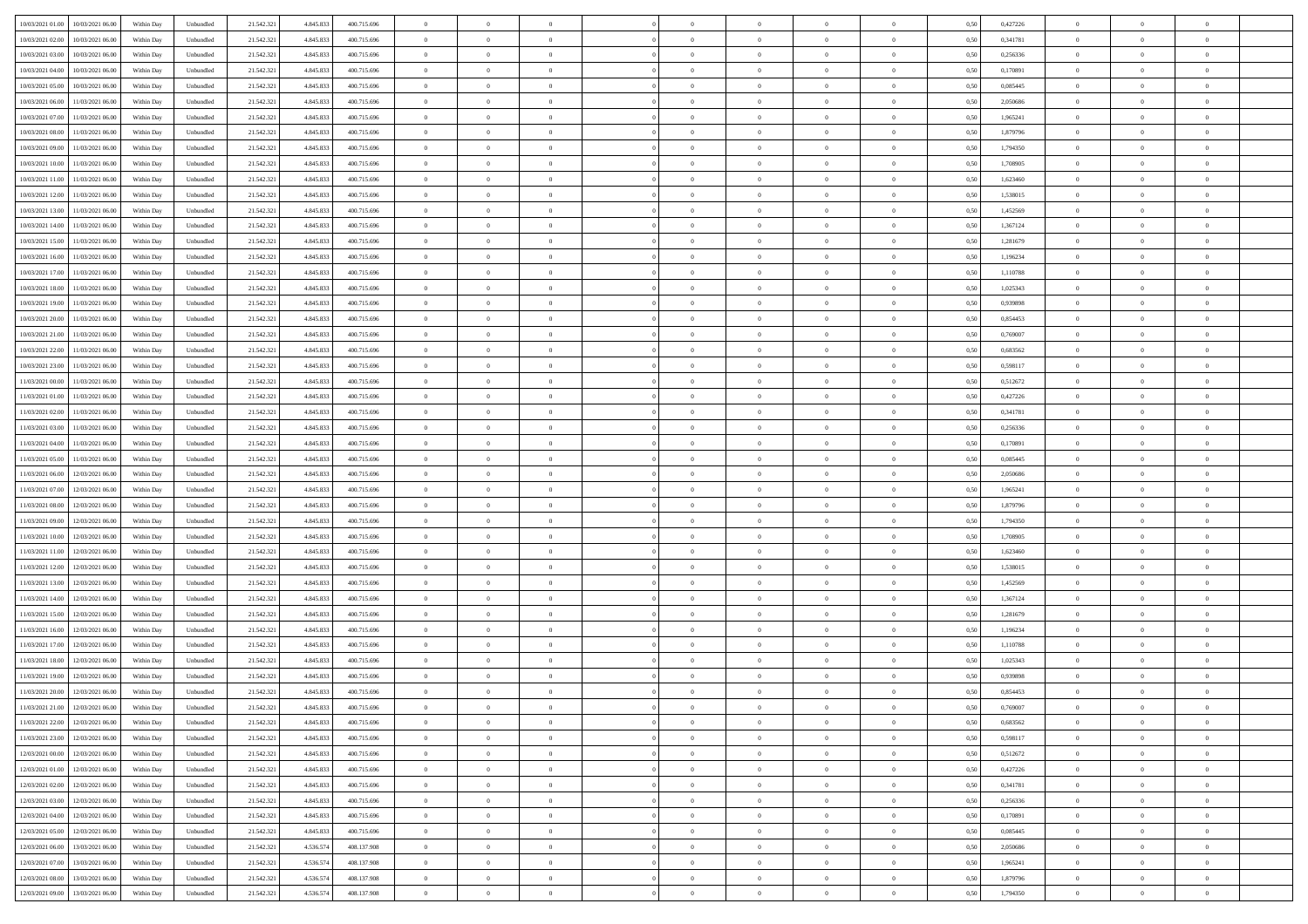| 12/03/2021 10:00 | 13/03/2021 06:00                  | Within Day | Unbundled | 21.542.321 | 4.536.574 | 408.137.908 | $\overline{0}$ | $\theta$       |                | $\overline{0}$ | $\bf{0}$       | $\overline{0}$ | $\theta$       | 0,50 | 1,708905 | $\theta$       | $\theta$       | $\overline{0}$           |  |
|------------------|-----------------------------------|------------|-----------|------------|-----------|-------------|----------------|----------------|----------------|----------------|----------------|----------------|----------------|------|----------|----------------|----------------|--------------------------|--|
|                  |                                   |            |           |            |           |             | $\overline{0}$ | $\theta$       | $\overline{0}$ | $\overline{0}$ | $\,$ 0         |                |                |      |          | $\,$ 0 $\,$    | $\overline{0}$ | $\overline{0}$           |  |
| 12/03/2021 11:00 | 13/03/2021 06.00                  | Within Day | Unbundled | 21.542.321 | 4.536.574 | 408.137.908 |                |                |                |                |                | $\bf{0}$       | $\bf{0}$       | 0,50 | 1,623460 |                |                |                          |  |
| 12/03/2021 12:00 | 13/03/2021 06:00                  | Within Day | Unbundled | 21.542.321 | 4.536.574 | 408.137.908 | $\overline{0}$ | $\overline{0}$ | $\overline{0}$ | $\overline{0}$ | $\bf{0}$       | $\overline{0}$ | $\mathbf{0}$   | 0.50 | 1.538015 | $\bf{0}$       | $\overline{0}$ | $\overline{0}$           |  |
| 12/03/2021 13:00 | 13/03/2021 06:00                  | Within Day | Unbundled | 21.542.321 | 4.536.574 | 408.137.908 | $\overline{0}$ | $\overline{0}$ | $\overline{0}$ | $\overline{0}$ | $\bf{0}$       | $\overline{0}$ | $\overline{0}$ | 0,50 | 1,452569 | $\,$ 0 $\,$    | $\overline{0}$ | $\overline{0}$           |  |
| 12/03/2021 14:00 | 13/03/2021 06.00                  | Within Day | Unbundled | 21.542.321 | 4.536.574 | 408.137.908 | $\overline{0}$ | $\theta$       | $\overline{0}$ |                | $\overline{0}$ | $\overline{0}$ | $\bf{0}$       | 0,50 | 1,367124 | $\,$ 0 $\,$    | $\overline{0}$ | $\overline{0}$           |  |
| 12/03/2021 15:00 | 13/03/2021 06:00                  | Within Day | Unbundled | 21.542.321 | 4.536.574 | 408.137.908 | $\overline{0}$ | $\overline{0}$ | $\overline{0}$ | $\overline{0}$ | $\bf{0}$       | $\overline{0}$ | $\bf{0}$       | 0.50 | 1.281679 | $\,0\,$        | $\theta$       | $\overline{0}$           |  |
| 12/03/2021 16:00 | 13/03/2021 06:00                  | Within Day | Unbundled | 21.542.321 | 4.536.574 | 408.137.908 | $\overline{0}$ | $\theta$       | $\overline{0}$ | $\overline{0}$ | $\,$ 0         | $\overline{0}$ | $\overline{0}$ | 0,50 | 1,196234 | $\,0\,$        | $\theta$       | $\overline{0}$           |  |
| 12/03/2021 17:00 | 13/03/2021 06.00                  | Within Day | Unbundled | 21.542.321 | 4.536.574 | 408.137.908 | $\overline{0}$ | $\theta$       | $\overline{0}$ | $\overline{0}$ | $\,$ 0         | $\overline{0}$ | $\bf{0}$       | 0,50 | 1,110788 | $\,$ 0 $\,$    | $\overline{0}$ | $\overline{0}$           |  |
| 12/03/2021 18:00 | 13/03/2021 06:00                  | Within Day | Unbundled | 21.542.321 | 4.536.574 | 408.137.908 | $\overline{0}$ | $\overline{0}$ | $\overline{0}$ | $\overline{0}$ | $\bf{0}$       | $\overline{0}$ | $\bf{0}$       | 0.50 | 1.025343 | $\,0\,$        | $\theta$       | $\overline{0}$           |  |
|                  |                                   |            |           |            |           |             |                |                |                |                |                |                |                |      |          |                |                |                          |  |
| 12/03/2021 19:00 | 13/03/2021 06:00                  | Within Day | Unbundled | 21.542.321 | 4.536.574 | 408.137.908 | $\overline{0}$ | $\overline{0}$ | $\overline{0}$ | $\overline{0}$ | $\,$ 0         | $\overline{0}$ | $\bf{0}$       | 0,50 | 0,939898 | $\,$ 0 $\,$    | $\overline{0}$ | $\overline{0}$           |  |
| 12/03/2021 20:00 | 13/03/2021 06.00                  | Within Day | Unbundled | 21.542.321 | 4.536.574 | 408.137.908 | $\bf{0}$       | $\theta$       | $\overline{0}$ | $\overline{0}$ | $\,$ 0         | $\overline{0}$ | $\bf{0}$       | 0,50 | 0,854453 | $\,$ 0 $\,$    | $\overline{0}$ | $\overline{0}$           |  |
| 12/03/2021 21:00 | 13/03/2021 06:00                  | Within Day | Unbundled | 21.542.321 | 4.536.574 | 408.137.908 | $\overline{0}$ | $\overline{0}$ | $\overline{0}$ | $\overline{0}$ | $\bf{0}$       | $\overline{0}$ | $\mathbf{0}$   | 0.50 | 0.769007 | $\bf{0}$       | $\overline{0}$ | $\overline{\phantom{a}}$ |  |
| 12/03/2021 22:00 | 13/03/2021 06:00                  | Within Day | Unbundled | 21.542.321 | 4.536.574 | 408.137.908 | $\overline{0}$ | $\theta$       | $\overline{0}$ | $\overline{0}$ | $\bf{0}$       | $\overline{0}$ | $\mathbf{0}$   | 0,50 | 0,683562 | $\,$ 0 $\,$    | $\overline{0}$ | $\overline{0}$           |  |
| 12/03/2021 23:00 | 13/03/2021 06.00                  | Within Day | Unbundled | 21.542.321 | 4.536.574 | 408.137.908 | $\overline{0}$ | $\theta$       | $\overline{0}$ | $\overline{0}$ | $\overline{0}$ | $\overline{0}$ | $\bf{0}$       | 0,50 | 0,598117 | $\,$ 0 $\,$    | $\overline{0}$ | $\overline{0}$           |  |
| 13/03/2021 00:00 | 13/03/2021 06:00                  | Within Day | Unbundled | 21.542.321 | 4.536.574 | 408.137.908 | $\overline{0}$ | $\overline{0}$ | $\overline{0}$ | $\overline{0}$ | $\,$ 0         | $\overline{0}$ | $\bf{0}$       | 0.50 | 0,512672 | $\,0\,$        | $\theta$       | $\overline{0}$           |  |
| 13/03/2021 01:00 | 13/03/2021 06:00                  | Within Day | Unbundled | 21.542.321 | 4.536.574 | 408.137.908 | $\overline{0}$ | $\theta$       | $\overline{0}$ | $\overline{0}$ | $\bf{0}$       | $\overline{0}$ | $\overline{0}$ | 0,50 | 0,427226 | $\theta$       | $\theta$       | $\overline{0}$           |  |
|                  |                                   |            |           |            |           |             |                |                |                |                |                |                |                |      |          |                |                |                          |  |
| 13/03/2021 02:00 | 13/03/2021 06.00                  | Within Day | Unbundled | 21.542.321 | 4.536.574 | 408.137.908 | $\overline{0}$ | $\theta$       | $\overline{0}$ |                | $\bf{0}$       | $\overline{0}$ | $\bf{0}$       | 0,50 | 0,341781 | $\,$ 0 $\,$    | $\overline{0}$ | $\overline{0}$           |  |
| 13/03/2021 03:00 | 13/03/2021 06:00                  | Within Day | Unbundled | 21.542.321 | 4.536.574 | 408.137.908 | $\overline{0}$ | $\overline{0}$ | $\overline{0}$ | $\overline{0}$ | $\bf{0}$       | $\overline{0}$ | $\bf{0}$       | 0.50 | 0.256336 | $\,0\,$        | $\overline{0}$ | $\overline{0}$           |  |
| 13/03/2021 04:00 | 13/03/2021 06:00                  | Within Day | Unbundled | 21.542.321 | 4.536.574 | 408.137.908 | $\overline{0}$ | $\overline{0}$ | $\overline{0}$ | $\overline{0}$ | $\,$ 0         | $\overline{0}$ | $\overline{0}$ | 0,50 | 0,170891 | $\,$ 0 $\,$    | $\overline{0}$ | $\overline{0}$           |  |
| 13/03/2021 05:00 | 13/03/2021 06.00                  | Within Day | Unbundled | 21.542.321 | 4.536.574 | 408.137.908 | $\bf{0}$       | $\theta$       | $\overline{0}$ | $\overline{0}$ | $\,$ 0         | $\bf{0}$       | $\bf{0}$       | 0,50 | 0,085445 | $\,$ 0 $\,$    | $\overline{0}$ | $\overline{0}$           |  |
| 13/03/2021 06:00 | 14/03/2021 06:00                  | Within Day | Unbundled | 21.542.321 | 4.691.202 | 404.426.833 | $\overline{0}$ | $\overline{0}$ | $\overline{0}$ | $\overline{0}$ | $\bf{0}$       | $\overline{0}$ | $\mathbf{0}$   | 0.50 | 2.050686 | $\bf{0}$       | $\overline{0}$ | $\overline{0}$           |  |
| 13/03/2021 07:00 | 14/03/2021 06:00                  | Within Day | Unbundled | 21.542.321 | 4.691.202 | 404.426.833 | $\overline{0}$ | $\overline{0}$ | $\overline{0}$ | $\overline{0}$ | $\bf{0}$       | $\overline{0}$ | $\overline{0}$ | 0,50 | 1,965241 | $\,$ 0 $\,$    | $\overline{0}$ | $\overline{0}$           |  |
| 13/03/2021 08:00 | 14/03/2021 06.00                  | Within Day | Unbundled | 21.542.321 | 4.691.202 | 404.426.833 | $\overline{0}$ | $\theta$       | $\overline{0}$ | $\overline{0}$ | $\,$ 0         | $\overline{0}$ | $\bf{0}$       | 0,50 | 1,879796 | $\,$ 0 $\,$    | $\overline{0}$ | $\overline{0}$           |  |
| 13/03/2021 09:00 | 14/03/2021 06:00                  |            |           |            |           | 404.426.833 |                | $\overline{0}$ | $\overline{0}$ | $\overline{0}$ | $\bf{0}$       | $\overline{0}$ |                | 0.50 | 1,794350 | $\,0\,$        | $\theta$       | $\overline{0}$           |  |
|                  |                                   | Within Day | Unbundled | 21.542.321 | 4.691.202 |             | $\overline{0}$ |                |                |                |                |                | $\bf{0}$       |      |          |                |                |                          |  |
| 13/03/2021 10:00 | 14/03/2021 06:00                  | Within Day | Unbundled | 21.542.321 | 4.691.202 | 404.426.833 | $\overline{0}$ | $\theta$       | $\overline{0}$ | $\overline{0}$ | $\bf{0}$       | $\overline{0}$ | $\overline{0}$ | 0,50 | 1,708905 | $\,$ 0 $\,$    | $\theta$       | $\overline{0}$           |  |
| 13/03/2021 11:00 | 14/03/2021 06.00                  | Within Day | Unbundled | 21.542.321 | 4.691.202 | 404.426.833 | $\overline{0}$ | $\theta$       | $\overline{0}$ |                | $\,$ 0         | $\overline{0}$ | $\bf{0}$       | 0,50 | 1,623460 | $\,$ 0 $\,$    | $\overline{0}$ | $\overline{0}$           |  |
| 13/03/2021 12:00 | 14/03/2021 06:00                  | Within Day | Unbundled | 21.542.321 | 4.691.202 | 404.426.833 | $\overline{0}$ | $\overline{0}$ | $\overline{0}$ | $\overline{0}$ | $\bf{0}$       | $\overline{0}$ | $\bf{0}$       | 0.50 | 1.538015 | $\,0\,$        | $\theta$       | $\overline{0}$           |  |
| 13/03/2021 13:00 | 14/03/2021 06:00                  | Within Day | Unbundled | 21.542.321 | 4.691.202 | 404.426.833 | $\overline{0}$ | $\overline{0}$ | $\overline{0}$ | $\overline{0}$ | $\,$ 0         | $\overline{0}$ | $\bf{0}$       | 0,50 | 1,452569 | $\theta$       | $\theta$       | $\overline{0}$           |  |
| 13/03/2021 14:00 | 14/03/2021 06.00                  | Within Day | Unbundled | 21.542.321 | 4.691.202 | 404.426.833 | $\bf{0}$       | $\theta$       | $\overline{0}$ | $\overline{0}$ | $\,$ 0         | $\bf{0}$       | $\bf{0}$       | 0,50 | 1,367124 | $\,$ 0 $\,$    | $\overline{0}$ | $\overline{0}$           |  |
| 13/03/2021 15:00 | 14/03/2021 06:00                  | Within Day | Unbundled | 21.542.321 | 4.691.202 | 404.426.833 | $\overline{0}$ | $\overline{0}$ | $\overline{0}$ | $\overline{0}$ | $\bf{0}$       | $\overline{0}$ | $\mathbf{0}$   | 0.50 | 1.281679 | $\bf{0}$       | $\overline{0}$ | $\overline{\phantom{a}}$ |  |
| 13/03/2021 16:00 | 14/03/2021 06:00                  | Within Dav | Unbundled | 21.542.321 | 4.691.202 | 404.426.833 | $\overline{0}$ | $\overline{0}$ | $\theta$       | $\overline{0}$ | $\bf{0}$       | $\overline{0}$ | $\overline{0}$ | 0.50 | 1,196234 | $\theta$       | $\overline{0}$ | $\overline{0}$           |  |
| 13/03/2021 17:00 | 14/03/2021 06.00                  | Within Day | Unbundled | 21.542.321 | 4.691.202 | 404.426.833 | $\overline{0}$ | $\theta$       | $\overline{0}$ | $\overline{0}$ | $\,$ 0         | $\overline{0}$ | $\bf{0}$       | 0,50 | 1,110788 | $\,$ 0 $\,$    | $\overline{0}$ | $\overline{0}$           |  |
|                  |                                   |            |           |            |           |             |                |                |                |                |                |                |                |      |          |                |                |                          |  |
| 13/03/2021 18:00 | 14/03/2021 06:00                  | Within Day | Unbundled | 21.542.321 | 4.691.202 | 404.426.833 | $\overline{0}$ | $\overline{0}$ | $\overline{0}$ | $\overline{0}$ | $\bf{0}$       | $\overline{0}$ | $\bf{0}$       | 0.50 | 1.025343 | $\,0\,$        | $\theta$       | $\overline{0}$           |  |
| 13/03/2021 19:00 | 14/03/2021 06:00                  | Within Dav | Unbundled | 21.542.321 | 4.691.202 | 404.426.833 | $\overline{0}$ | $\theta$       | $\Omega$       | $\Omega$       | $\mathbf{0}$   | $\overline{0}$ | $\overline{0}$ | 0.50 | 0,939898 | $\theta$       | $\overline{0}$ | $\overline{0}$           |  |
| 13/03/2021 20:00 | 14/03/2021 06.00                  | Within Day | Unbundled | 21.542.321 | 4.691.202 | 404.426.833 | $\overline{0}$ | $\theta$       | $\overline{0}$ |                | $\,$ 0         | $\overline{0}$ | $\bf{0}$       | 0,50 | 0,854453 | $\,$ 0 $\,$    | $\overline{0}$ | $\overline{0}$           |  |
| 13/03/2021 21:00 | 14/03/2021 06:00                  | Within Day | Unbundled | 21.542.321 | 4.691.202 | 404.426.833 | $\overline{0}$ | $\overline{0}$ | $\overline{0}$ | $\overline{0}$ | $\bf{0}$       | $\overline{0}$ | $\bf{0}$       | 0.50 | 0.769007 | $\,0\,$        | $\overline{0}$ | $\overline{0}$           |  |
| 13/03/2021 22:00 | 14/03/2021 06:00                  | Within Dav | Unbundled | 21.542.321 | 4.691.20  | 404.426.833 | $\overline{0}$ | $\overline{0}$ | $\overline{0}$ | $\overline{0}$ | $\overline{0}$ | $\overline{0}$ | $\overline{0}$ | 0.50 | 0,683562 | $\theta$       | $\overline{0}$ | $\overline{0}$           |  |
| 13/03/2021 23:00 | 14/03/2021 06.00                  | Within Day | Unbundled | 21.542.321 | 4.691.202 | 404.426.833 | $\bf{0}$       | $\overline{0}$ | $\overline{0}$ | $\overline{0}$ | $\bf{0}$       | $\bf{0}$       | $\bf{0}$       | 0,50 | 0,598117 | $\,$ 0 $\,$    | $\overline{0}$ | $\overline{0}$           |  |
| 14/03/2021 00:00 | 14/03/2021 06:00                  | Within Day | Unbundled | 21.542.321 | 4.691.202 | 404.426.833 | $\overline{0}$ | $\overline{0}$ | $\overline{0}$ | $\overline{0}$ | $\bf{0}$       | $\overline{0}$ | $\mathbf{0}$   | 0.50 | 0,512672 | $\bf{0}$       | $\overline{0}$ | $\overline{0}$           |  |
| 14/03/2021 01:00 | 14/03/2021 06:00                  | Within Dav | Unbundled | 21.542.321 | 4.691.202 | 404.426.833 | $\overline{0}$ | $\overline{0}$ | $\Omega$       | $\Omega$       | $\bf{0}$       | $\overline{0}$ | $\overline{0}$ | 0.50 | 0,427226 | $\theta$       | $\overline{0}$ | $\overline{0}$           |  |
| 14/03/2021 02:00 | 14/03/2021 06.00                  | Within Day | Unbundled | 21.542.321 | 4.691.202 | 404.426.833 | $\overline{0}$ | $\theta$       | $\overline{0}$ | $\overline{0}$ | $\,$ 0         | $\overline{0}$ | $\bf{0}$       | 0,50 | 0,341781 | $\,$ 0 $\,$    | $\overline{0}$ | $\overline{0}$           |  |
|                  |                                   |            |           |            |           |             |                |                |                |                |                |                |                |      |          |                |                |                          |  |
| 14/03/2021 03:00 | 14/03/2021 06:00                  | Within Day | Unbundled | 21.542.321 | 4.691.202 | 404.426.833 | $\overline{0}$ | $\theta$       | $\overline{0}$ | $\overline{0}$ | $\bf{0}$       | $\overline{0}$ | $\overline{0}$ | 0.50 | 0.256336 | $\,0\,$        | $\theta$       | $\overline{0}$           |  |
| 14/03/2021 04:00 | 14/03/2021 06:00                  | Within Dav | Unbundled | 21.542.321 | 4.691.20  | 404.426.833 | $\overline{0}$ | $\Omega$       | $\Omega$       | $\Omega$       | $\bf{0}$       | $\overline{0}$ | $\overline{0}$ | 0.50 | 0,170891 | $\theta$       | $\overline{0}$ | $\overline{0}$           |  |
| 14/03/2021 05:00 | 14/03/2021 06:00                  | Within Day | Unbundled | 21.542.321 | 4.691.202 | 404.426.833 | $\bf{0}$       | $\,$ 0 $\,$    | $\overline{0}$ | $\overline{0}$ | $\,$ 0         | $\overline{0}$ | $\bf{0}$       | 0,50 | 0,085445 | $\,$ 0 $\,$    | $\overline{0}$ | $\overline{0}$           |  |
| 14/03/2021 06:00 | 15/03/2021 06:00                  | Within Day | Unbundled | 21.542.321 | 4.691.202 | 404 426 833 | $\bf{0}$       | $\theta$       |                |                |                |                |                | 0,50 | 2.050686 | $\bf{0}$       | $\theta$       |                          |  |
| 14/03/2021 07:00 | 15/03/2021 06:00                  | Within Day | Unbundled | 21.542.321 | 4.691.202 | 404.426.833 | $\Omega$       | $\theta$       | $\overline{0}$ | $\Omega$       | $\mathbf{0}$   | $\overline{0}$ | $\mathbf{0}$   | 0.50 | 1,965241 | $\theta$       | $\overline{0}$ | $\overline{0}$           |  |
| 14/03/2021 08:00 | 15/03/2021 06:00                  | Within Day | Unbundled | 21.542.321 | 4.691.202 | 404.426.833 | $\bf{0}$       | $\overline{0}$ | $\overline{0}$ | $\bf{0}$       | $\bf{0}$       | $\bf{0}$       | $\mathbf{0}$   | 0,50 | 1,879796 | $\bf{0}$       | $\overline{0}$ | $\bf{0}$                 |  |
| 14/03/2021 09:00 | 15/03/2021 06:00                  | Within Day | Unbundled | 21.542.321 | 4.691.202 | 404.426.833 | $\overline{0}$ | $\overline{0}$ | $\overline{0}$ | $\overline{0}$ | $\bf{0}$       | $\overline{0}$ | $\mathbf{0}$   | 0.50 | 1,794350 | $\overline{0}$ | $\bf{0}$       | $\bf{0}$                 |  |
| 14/03/2021 11:00 | 15/03/2021 06:00                  | Within Day | Unbundled | 21.542.321 | 4.691.202 | 404.426.833 | $\overline{0}$ | $\overline{0}$ | $\overline{0}$ | $\overline{0}$ | $\mathbf{0}$   | $\overline{0}$ | $\mathbf{0}$   | 0.50 | 1,623460 | $\overline{0}$ | $\overline{0}$ | $\overline{0}$           |  |
|                  |                                   |            |           |            |           |             |                | $\overline{0}$ |                | $\overline{0}$ | $\bf{0}$       |                |                |      |          | $\,0\,$        | $\overline{0}$ | $\overline{0}$           |  |
| 14/03/2021 12:00 | 15/03/2021 06:00                  | Within Day | Unbundled | 21.542.321 | 4.691.202 | 404.426.833 | $\bf{0}$       |                | $\overline{0}$ |                |                | $\bf{0}$       | $\bf{0}$       | 0,50 | 1,538015 |                |                |                          |  |
| 14/03/2021 13:00 | 15/03/2021 06:00                  | Within Day | Unbundled | 21.542.321 | 4.691.202 | 404.426.833 | $\overline{0}$ | $\overline{0}$ | $\overline{0}$ | $\overline{0}$ | $\bf{0}$       | $\overline{0}$ | $\overline{0}$ | 0.50 | 1.452569 | $\,$ 0 $\,$    | $\theta$       | $\overline{0}$           |  |
| 14/03/2021 14:00 | 15/03/2021 06:00                  | Within Day | Unbundled | 21.542.321 | 4.691.202 | 404.426.833 | $\overline{0}$ | $\overline{0}$ | $\overline{0}$ | $\overline{0}$ | $\overline{0}$ | $\overline{0}$ | $\overline{0}$ | 0,50 | 1,367124 | $\overline{0}$ | $\overline{0}$ | $\overline{0}$           |  |
| 14/03/2021 15:00 | 15/03/2021 06:00                  | Within Day | Unbundled | 21.542.321 | 4.691.202 | 404.426.833 | $\overline{0}$ | $\,$ 0         | $\overline{0}$ | $\overline{0}$ | $\bf{0}$       | $\overline{0}$ | $\bf{0}$       | 0,50 | 1,281679 | $\,$ 0 $\,$    | $\overline{0}$ | $\,$ 0                   |  |
| 14/03/2021 16:00 | 15/03/2021 06:00                  | Within Day | Unbundled | 21.542.321 | 4.691.202 | 404.426.833 | $\overline{0}$ | $\bf{0}$       | $\overline{0}$ | $\overline{0}$ | $\bf{0}$       | $\overline{0}$ | $\mathbf{0}$   | 0.50 | 1.196234 | $\mathbf{0}$   | $\,$ 0 $\,$    | $\overline{0}$           |  |
| 14/03/2021 17:00 | 15/03/2021 06:00                  | Within Day | Unbundled | 21.542.321 | 4.691.202 | 404.426.833 | $\overline{0}$ | $\overline{0}$ | $\overline{0}$ | $\overline{0}$ | $\mathbf{0}$   | $\overline{0}$ | $\overline{0}$ | 0,50 | 1,110788 | $\overline{0}$ | $\overline{0}$ | $\overline{0}$           |  |
| 14/03/2021 18:00 | 15/03/2021 06:00                  | Within Day | Unbundled | 21.542.321 | 4.691.202 | 404.426.833 | $\overline{0}$ | $\overline{0}$ | $\overline{0}$ | $\overline{0}$ | $\bf{0}$       | $\overline{0}$ | $\bf{0}$       | 0,50 | 1,025343 | $\bf{0}$       | $\overline{0}$ | $\overline{0}$           |  |
|                  | 14/03/2021 19:00 15/03/2021 06:00 | Within Day | Unbundled | 21.542.321 | 4.691.202 | 404.426.833 | $\overline{0}$ | $\overline{0}$ | $\overline{0}$ | $\overline{0}$ | $\bf{0}$       | $\overline{0}$ | $\,$ 0 $\,$    | 0,50 | 0,939898 | $\overline{0}$ | $\,$ 0 $\,$    | $\,$ 0 $\,$              |  |
|                  |                                   |            |           |            |           |             |                |                |                |                |                |                |                |      |          |                |                |                          |  |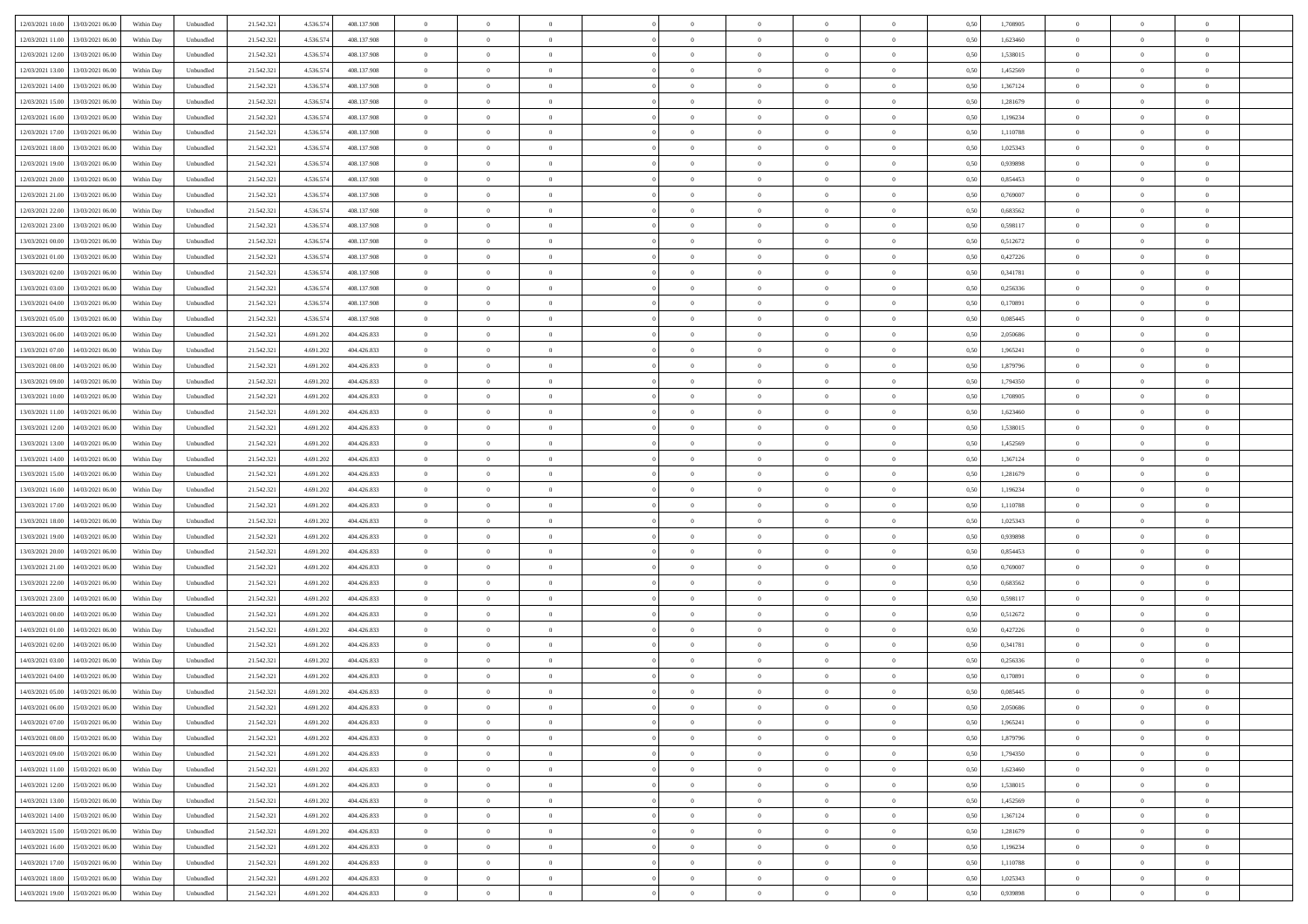| 14/03/2021 20:00 | 15/03/2021 06:00                  | Within Day | Unbundled | 21.542.321 | 4.691.202 | 404.426.833 | $\overline{0}$ | $\theta$       |                | $\overline{0}$ | $\bf{0}$       | $\overline{0}$ | $\theta$       | 0,50 | 0,854453 | $\theta$       | $\theta$       | $\overline{0}$           |  |
|------------------|-----------------------------------|------------|-----------|------------|-----------|-------------|----------------|----------------|----------------|----------------|----------------|----------------|----------------|------|----------|----------------|----------------|--------------------------|--|
|                  |                                   |            |           |            |           |             | $\overline{0}$ | $\theta$       | $\overline{0}$ | $\overline{0}$ | $\,$ 0         |                |                |      |          | $\,$ 0 $\,$    | $\overline{0}$ | $\overline{0}$           |  |
| 14/03/2021 21:00 | 15/03/2021 06.00                  | Within Day | Unbundled | 21.542.321 | 4.691.202 | 404.426.833 |                |                |                |                |                | $\overline{0}$ | $\bf{0}$       | 0,50 | 0,769007 |                |                |                          |  |
| 14/03/2021 22:00 | 15/03/2021 06:00                  | Within Day | Unbundled | 21.542.321 | 4.691.202 | 404.426.833 | $\overline{0}$ | $\overline{0}$ | $\overline{0}$ | $\overline{0}$ | $\bf{0}$       | $\overline{0}$ | $\mathbf{0}$   | 0.50 | 0.683562 | $\bf{0}$       | $\overline{0}$ | $\overline{0}$           |  |
| 14/03/2021 23:00 | 15/03/2021 06:00                  | Within Day | Unbundled | 21.542.321 | 4.691.202 | 404.426.833 | $\overline{0}$ | $\overline{0}$ | $\overline{0}$ | $\overline{0}$ | $\bf{0}$       | $\overline{0}$ | $\mathbf{0}$   | 0,50 | 0,598117 | $\theta$       | $\overline{0}$ | $\overline{0}$           |  |
| 15/03/2021 00:00 | 15/03/2021 06.00                  | Within Day | Unbundled | 21.542.321 | 4.691.202 | 404.426.833 | $\overline{0}$ | $\theta$       | $\overline{0}$ |                | $\overline{0}$ | $\overline{0}$ | $\bf{0}$       | 0,50 | 0,512672 | $\,$ 0 $\,$    | $\overline{0}$ | $\overline{0}$           |  |
| 15/03/2021 01:00 | 15/03/2021 06:00                  | Within Day | Unbundled | 21.542.321 | 4.691.202 | 404.426.833 | $\overline{0}$ | $\overline{0}$ | $\overline{0}$ | $\overline{0}$ | $\bf{0}$       | $\overline{0}$ | $\overline{0}$ | 0.50 | 0,427226 | $\,0\,$        | $\theta$       | $\overline{0}$           |  |
| 15/03/2021 02:00 | 15/03/2021 06:00                  | Within Day | Unbundled | 21.542.321 | 4.691.202 | 404.426.833 | $\overline{0}$ | $\theta$       | $\overline{0}$ | $\overline{0}$ | $\bf{0}$       | $\overline{0}$ | $\overline{0}$ | 0,50 | 0,341781 | $\theta$       | $\theta$       | $\overline{0}$           |  |
| 15/03/2021 03:00 | 15/03/2021 06.00                  | Within Day | Unbundled | 21.542.321 | 4.691.202 | 404.426.833 | $\overline{0}$ | $\theta$       | $\overline{0}$ | $\overline{0}$ | $\bf{0}$       | $\overline{0}$ | $\bf{0}$       | 0,50 | 0,256336 | $\,$ 0 $\,$    | $\overline{0}$ | $\overline{0}$           |  |
| 15/03/2021 04:00 | 15/03/2021 06:00                  | Within Day | Unbundled | 21.542.321 | 4.691.202 | 404.426.833 | $\overline{0}$ | $\overline{0}$ | $\overline{0}$ | $\overline{0}$ | $\bf{0}$       | $\overline{0}$ | $\bf{0}$       | 0.50 | 0.170891 | $\,0\,$        | $\theta$       | $\overline{0}$           |  |
|                  |                                   |            |           |            |           |             |                |                |                |                |                |                |                |      |          |                |                |                          |  |
| 15/03/2021 05:00 | 15/03/2021 06:00                  | Within Day | Unbundled | 21.542.321 | 4.691.202 | 404.426.833 | $\overline{0}$ | $\overline{0}$ | $\overline{0}$ | $\overline{0}$ | $\,$ 0         | $\overline{0}$ | $\bf{0}$       | 0,50 | 0,085445 | $\,$ 0 $\,$    | $\theta$       | $\overline{0}$           |  |
| 15/03/2021 06:00 | 16/03/2021 06.00                  | Within Day | Unbundled | 21.542.321 | 4.425.972 | 410.792.361 | $\overline{0}$ | $\theta$       | $\overline{0}$ | $\overline{0}$ | $\,$ 0         | $\overline{0}$ | $\bf{0}$       | 0,50 | 2,050686 | $\,$ 0 $\,$    | $\overline{0}$ | $\overline{0}$           |  |
| 15/03/2021 07:00 | 16/03/2021 06:00                  | Within Day | Unbundled | 21.542.321 | 4.425.972 | 410.792.361 | $\overline{0}$ | $\overline{0}$ | $\overline{0}$ | $\overline{0}$ | $\bf{0}$       | $\overline{0}$ | $\mathbf{0}$   | 0.50 | 1.965241 | $\bf{0}$       | $\overline{0}$ | $\overline{\phantom{a}}$ |  |
| 15/03/2021 08:00 | 16/03/2021 06:00                  | Within Day | Unbundled | 21.542.321 | 4.425.972 | 410.792.361 | $\overline{0}$ | $\theta$       | $\overline{0}$ | $\overline{0}$ | $\bf{0}$       | $\overline{0}$ | $\mathbf{0}$   | 0,50 | 1,879796 | $\,$ 0 $\,$    | $\overline{0}$ | $\overline{0}$           |  |
| 15/03/2021 09:00 | 16/03/2021 06.00                  | Within Day | Unbundled | 21.542.321 | 4.425.972 | 410.792.361 | $\overline{0}$ | $\theta$       | $\overline{0}$ | $\overline{0}$ | $\overline{0}$ | $\overline{0}$ | $\bf{0}$       | 0,50 | 1,794350 | $\,$ 0 $\,$    | $\overline{0}$ | $\overline{0}$           |  |
| 15/03/2021 10:00 | 16/03/2021 06:00                  | Within Day | Unbundled | 21.542.321 | 4.425.972 | 410.792.361 | $\overline{0}$ | $\overline{0}$ | $\overline{0}$ | $\overline{0}$ | $\,$ 0         | $\overline{0}$ | $\bf{0}$       | 0.50 | 1.708905 | $\theta$       | $\theta$       | $\overline{0}$           |  |
| 15/03/2021 11:00 | 16/03/2021 06:00                  | Within Day | Unbundled | 21.542.321 | 4.425.972 | 410.792.361 | $\overline{0}$ | $\theta$       | $\overline{0}$ | $\overline{0}$ | $\bf{0}$       | $\overline{0}$ | $\overline{0}$ | 0,50 | 1,623460 | $\theta$       | $\theta$       | $\overline{0}$           |  |
|                  |                                   |            |           |            |           |             |                |                |                |                |                |                |                |      |          |                |                |                          |  |
| 15/03/2021 12:00 | 16/03/2021 06.00                  | Within Day | Unbundled | 21.542.321 | 4.425.972 | 410.792.361 | $\overline{0}$ | $\theta$       | $\overline{0}$ |                | $\bf{0}$       | $\overline{0}$ | $\bf{0}$       | 0,50 | 1,538015 | $\,$ 0 $\,$    | $\overline{0}$ | $\overline{0}$           |  |
| 15/03/2021 13:00 | 16/03/2021 06:00                  | Within Day | Unbundled | 21.542.321 | 4.425.972 | 410.792.361 | $\overline{0}$ | $\overline{0}$ | $\overline{0}$ | $\overline{0}$ | $\bf{0}$       | $\overline{0}$ | $\bf{0}$       | 0.50 | 1.452569 | $\,0\,$        | $\overline{0}$ | $\overline{0}$           |  |
| 15/03/2021 14:00 | 16/03/2021 06:00                  | Within Day | Unbundled | 21.542.321 | 4.425.972 | 410.792.361 | $\overline{0}$ | $\overline{0}$ | $\overline{0}$ | $\overline{0}$ | $\,$ 0         | $\overline{0}$ | $\overline{0}$ | 0,50 | 1,367124 | $\,$ 0 $\,$    | $\theta$       | $\overline{0}$           |  |
| 15/03/2021 15:00 | 16/03/2021 06.00                  | Within Day | Unbundled | 21.542.321 | 4.425.972 | 410.792.361 | $\bf{0}$       | $\theta$       | $\overline{0}$ | $\overline{0}$ | $\,$ 0         | $\overline{0}$ | $\bf{0}$       | 0,50 | 1,281679 | $\,$ 0 $\,$    | $\overline{0}$ | $\overline{0}$           |  |
| 15/03/2021 16:00 | 16/03/2021 06:00                  | Within Day | Unbundled | 21.542.321 | 4.425.972 | 410.792.361 | $\overline{0}$ | $\overline{0}$ | $\overline{0}$ | $\overline{0}$ | $\bf{0}$       | $\overline{0}$ | $\mathbf{0}$   | 0.50 | 1.196234 | $\bf{0}$       | $\overline{0}$ | $\overline{0}$           |  |
| 15/03/2021 17:00 | 16/03/2021 06:00                  | Within Day | Unbundled | 21.542.321 | 4.425.972 | 410.792.361 | $\overline{0}$ | $\overline{0}$ | $\overline{0}$ | $\overline{0}$ | $\bf{0}$       | $\overline{0}$ | $\overline{0}$ | 0,50 | 1,110788 | $\theta$       | $\overline{0}$ | $\overline{0}$           |  |
| 15/03/2021 18:00 | 16/03/2021 06.00                  | Within Day | Unbundled | 21.542.321 | 4.425.972 | 410.792.361 | $\overline{0}$ | $\theta$       | $\overline{0}$ | $\overline{0}$ | $\bf{0}$       | $\overline{0}$ | $\bf{0}$       | 0,50 | 1,025343 | $\,$ 0 $\,$    | $\overline{0}$ | $\overline{0}$           |  |
| 15/03/2021 19:00 | 16/03/2021 06:00                  |            |           |            |           | 410.792.361 |                | $\overline{0}$ | $\overline{0}$ | $\overline{0}$ | $\bf{0}$       | $\theta$       | $\overline{0}$ | 0.50 | 0.939898 | $\,0\,$        | $\theta$       | $\overline{0}$           |  |
|                  |                                   | Within Day | Unbundled | 21.542.321 | 4.425.972 |             | $\overline{0}$ |                |                |                |                |                |                |      |          |                |                |                          |  |
| 15/03/2021 20:00 | 16/03/2021 06:00                  | Within Day | Unbundled | 21.542.321 | 4.425.972 | 410.792.361 | $\overline{0}$ | $\theta$       | $\overline{0}$ | $\overline{0}$ | $\bf{0}$       | $\overline{0}$ | $\overline{0}$ | 0,50 | 0,854453 | $\theta$       | $\theta$       | $\overline{0}$           |  |
| 15/03/2021 21:00 | 16/03/2021 06.00                  | Within Day | Unbundled | 21.542.321 | 4.425.972 | 410.792.361 | $\overline{0}$ | $\theta$       | $\overline{0}$ |                | $\bf{0}$       | $\overline{0}$ | $\bf{0}$       | 0,50 | 0,769007 | $\,$ 0 $\,$    | $\overline{0}$ | $\overline{0}$           |  |
| 15/03/2021 22.00 | 16/03/2021 06:00                  | Within Day | Unbundled | 21.542.321 | 4.425.97  | 410.792.361 | $\overline{0}$ | $\overline{0}$ | $\overline{0}$ | $\overline{0}$ | $\bf{0}$       | $\overline{0}$ | $\bf{0}$       | 0.50 | 0.683562 | $\,0\,$        | $\overline{0}$ | $\overline{0}$           |  |
| 15/03/2021 23:00 | 16/03/2021 06:00                  | Within Day | Unbundled | 21.542.321 | 4.425.972 | 410.792.361 | $\overline{0}$ | $\overline{0}$ | $\overline{0}$ | $\overline{0}$ | $\bf{0}$       | $\overline{0}$ | $\bf{0}$       | 0,50 | 0,598117 | $\theta$       | $\theta$       | $\overline{0}$           |  |
| 16/03/2021 00:00 | 16/03/2021 06.00                  | Within Day | Unbundled | 21.542.321 | 4.425.972 | 410.792.361 | $\bf{0}$       | $\theta$       | $\overline{0}$ | $\overline{0}$ | $\,$ 0         | $\overline{0}$ | $\bf{0}$       | 0,50 | 0,512672 | $\,$ 0 $\,$    | $\overline{0}$ | $\overline{0}$           |  |
| 16/03/2021 01:00 | 16/03/2021 06:00                  | Within Day | Unbundled | 21.542.321 | 4.425.972 | 410.792.361 | $\overline{0}$ | $\overline{0}$ | $\overline{0}$ | $\overline{0}$ | $\bf{0}$       | $\overline{0}$ | $\mathbf{0}$   | 0.50 | 0,427226 | $\bf{0}$       | $\overline{0}$ | $\overline{0}$           |  |
| 16/03/2021 02:00 | 16/03/2021 06:00                  | Within Dav | Unbundled | 21.542.321 | 4.425.972 | 410.792.361 | $\overline{0}$ | $\overline{0}$ | $\theta$       | $\Omega$       | $\bf{0}$       | $\overline{0}$ | $\overline{0}$ | 0.50 | 0,341781 | $\theta$       | $\overline{0}$ | $\overline{0}$           |  |
| 16/03/2021 03:00 | 16/03/2021 06.00                  | Within Day | Unbundled | 21.542.321 | 4.425.972 | 410.792.361 | $\overline{0}$ | $\theta$       | $\overline{0}$ | $\overline{0}$ | $\bf{0}$       | $\overline{0}$ | $\bf{0}$       | 0,50 | 0,256336 | $\,$ 0 $\,$    | $\overline{0}$ | $\overline{0}$           |  |
|                  |                                   |            |           |            |           |             |                |                |                |                |                |                |                |      |          |                |                |                          |  |
| 16/03/2021 04:00 | 16/03/2021 06:00                  | Within Day | Unbundled | 21.542.321 | 4.425.972 | 410.792.361 | $\overline{0}$ | $\overline{0}$ | $\overline{0}$ | $\overline{0}$ | $\bf{0}$       | $\overline{0}$ | $\bf{0}$       | 0.50 | 0,170891 | $\,0\,$        | $\theta$       | $\overline{0}$           |  |
| 16/03/2021 05:00 | 16/03/2021 06:00                  | Within Dav | Unbundled | 21.542.321 | 4.425.972 | 410.792.361 | $\overline{0}$ | $\theta$       | $\Omega$       | $\Omega$       | $\mathbf{0}$   | $\overline{0}$ | $\overline{0}$ | 0.50 | 0,085445 | $\theta$       | $\overline{0}$ | $\overline{0}$           |  |
| 16/03/2021 06:00 | 17/03/2021 06.00                  | Within Day | Unbundled | 21.542.321 | 4.425.972 | 410.792.361 | $\overline{0}$ | $\theta$       | $\overline{0}$ |                | $\,$ 0         | $\overline{0}$ | $\bf{0}$       | 0,50 | 2,050686 | $\,$ 0 $\,$    | $\overline{0}$ | $\overline{0}$           |  |
| 16/03/2021 07:00 | 17/03/2021 06:00                  | Within Day | Unbundled | 21.542.321 | 4.425.972 | 410.792.361 | $\overline{0}$ | $\overline{0}$ | $\overline{0}$ | $\overline{0}$ | $\bf{0}$       | $\overline{0}$ | $\bf{0}$       | 0.50 | 1.965241 | $\,0\,$        | $\overline{0}$ | $\overline{0}$           |  |
| 16/03/2021 08:00 | 17/03/2021 06:00                  | Within Dav | Unbundled | 21.542.321 | 4.425.972 | 410.792.361 | $\overline{0}$ | $\overline{0}$ | $\overline{0}$ | $\Omega$       | $\overline{0}$ | $\overline{0}$ | $\overline{0}$ | 0.50 | 1,879796 | $\theta$       | $\overline{0}$ | $\overline{0}$           |  |
| 16/03/2021 09:00 | 17/03/2021 06.00                  | Within Day | Unbundled | 21.542.321 | 4.425.972 | 410.792.361 | $\bf{0}$       | $\overline{0}$ | $\overline{0}$ | $\overline{0}$ | $\bf{0}$       | $\overline{0}$ | $\bf{0}$       | 0,50 | 1,794350 | $\,$ 0 $\,$    | $\overline{0}$ | $\overline{0}$           |  |
| 16/03/2021 10:00 | 17/03/2021 06:00                  | Within Day | Unbundled | 21.542.321 | 4.425.972 | 410.792.361 | $\overline{0}$ | $\overline{0}$ | $\overline{0}$ | $\overline{0}$ | $\bf{0}$       | $\overline{0}$ | $\mathbf{0}$   | 0.50 | 1.708905 | $\bf{0}$       | $\overline{0}$ | $\overline{0}$           |  |
| 16/03/2021 11:00 | 17/03/2021 06:00                  | Within Dav | Unbundled | 21.542.321 | 4.425.972 | 410.792.361 | $\overline{0}$ | $\overline{0}$ | $\Omega$       | $\Omega$       | $\mathbf{0}$   | $\overline{0}$ | $\overline{0}$ | 0.50 | 1,623460 | $\theta$       | $\overline{0}$ | $\overline{0}$           |  |
| 16/03/2021 12:00 | 17/03/2021 06.00                  | Within Day | Unbundled | 21.542.321 | 4.425.972 | 410.792.361 | $\overline{0}$ | $\theta$       | $\overline{0}$ | $\overline{0}$ | $\,$ 0         | $\overline{0}$ | $\bf{0}$       | 0,50 | 1,538015 | $\,$ 0 $\,$    | $\overline{0}$ | $\overline{0}$           |  |
|                  |                                   |            |           |            |           |             |                |                |                |                |                |                |                |      |          |                |                |                          |  |
| 16/03/2021 13:00 | 17/03/2021 06:00                  | Within Day | Unbundled | 21.542.321 | 4.425.972 | 410.792.361 | $\overline{0}$ | $\theta$       | $\overline{0}$ | $\overline{0}$ | $\bf{0}$       | $\Omega$       | $\overline{0}$ | 0.50 | 1.452569 | $\,0\,$        | $\theta$       | $\overline{0}$           |  |
| 16/03/2021 14:00 | 17/03/2021 06:00                  | Within Dav | Unbundled | 21.542.321 | 4.425.97  | 410.792.361 | $\overline{0}$ | $\Omega$       | $\Omega$       | $\Omega$       | $\bf{0}$       | $\overline{0}$ | $\bf{0}$       | 0.50 | 1,367124 | $\theta$       | $\overline{0}$ | $\overline{0}$           |  |
| 16/03/2021 15:00 | 17/03/2021 06:00                  | Within Day | Unbundled | 21.542.321 | 4.425.972 | 410.792.361 | $\overline{0}$ | $\,$ 0 $\,$    | $\overline{0}$ | $\overline{0}$ | $\,$ 0         | $\overline{0}$ | $\bf{0}$       | 0,50 | 1,281679 | $\,$ 0 $\,$    | $\overline{0}$ | $\overline{0}$           |  |
| 16/03/2021 16:00 | 17/03/2021 06:00                  | Within Day | Unbundled | 21.542.321 | 4.425.972 | 410.792.361 | $\bf{0}$       | $\theta$       |                |                |                |                |                | 0,50 | 1,196234 | $\bf{0}$       | $\theta$       |                          |  |
| 16/03/2021 17:00 | 17/03/2021 06:00                  | Within Day | Unbundled | 21.542.321 | 4.425.972 | 410.792.361 | $\Omega$       | $\overline{0}$ | $\Omega$       | $\Omega$       | $\mathbf{0}$   | $\overline{0}$ | $\overline{0}$ | 0.50 | 1,110788 | $\theta$       | $\theta$       | $\overline{0}$           |  |
| 16/03/2021 18:00 | 17/03/2021 06:00                  | Within Day | Unbundled | 21.542.321 | 4.425.972 | 410.792.361 | $\overline{0}$ | $\overline{0}$ | $\overline{0}$ | $\bf{0}$       | $\overline{0}$ | $\overline{0}$ | $\mathbf{0}$   | 0,50 | 1,025343 | $\bf{0}$       | $\overline{0}$ | $\bf{0}$                 |  |
| 16/03/2021 19:00 | 17/03/2021 06:00                  | Within Day | Unbundled | 21.542.321 | 4.425.972 | 410.792.361 | $\overline{0}$ | $\overline{0}$ | $\overline{0}$ | $\overline{0}$ | $\bf{0}$       | $\overline{0}$ | $\mathbf{0}$   | 0.50 | 0.939898 | $\overline{0}$ | $\bf{0}$       | $\bf{0}$                 |  |
| 16/03/2021 20:00 | 17/03/2021 06:00                  | Within Day | Unbundled | 21.542.321 | 4.425.972 | 410.792.361 | $\overline{0}$ | $\overline{0}$ | $\overline{0}$ | $\overline{0}$ | $\mathbf{0}$   | $\overline{0}$ | $\overline{0}$ | 0.50 | 0,854453 | $\overline{0}$ | $\theta$       | $\overline{0}$           |  |
|                  |                                   |            |           |            |           |             |                |                |                | $\overline{0}$ |                |                |                |      |          |                |                |                          |  |
| 16/03/2021 21:00 | 17/03/2021 06:00                  | Within Day | Unbundled | 21.542.321 | 4.425.972 | 410.792.361 | $\overline{0}$ | $\overline{0}$ | $\overline{0}$ |                | $\bf{0}$       | $\overline{0}$ | $\bf{0}$       | 0,50 | 0,769007 | $\,0\,$        | $\overline{0}$ | $\overline{0}$           |  |
| 16/03/2021 22:00 | 17/03/2021 06:00                  | Within Day | Unbundled | 21.542.321 | 4.425.972 | 410.792.361 | $\overline{0}$ | $\overline{0}$ | $\overline{0}$ | $\overline{0}$ | $\overline{0}$ | $\overline{0}$ | $\overline{0}$ | 0.50 | 0.683562 | $\,$ 0 $\,$    | $\theta$       | $\overline{0}$           |  |
| 16/03/2021 23:00 | 17/03/2021 06:00                  | Within Day | Unbundled | 21.542.321 | 4.425.972 | 410.792.361 | $\overline{0}$ | $\overline{0}$ | $\overline{0}$ | $\overline{0}$ | $\overline{0}$ | $\overline{0}$ | $\overline{0}$ | 0,50 | 0,598117 | $\overline{0}$ | $\theta$       | $\overline{0}$           |  |
| 17/03/2021 00:00 | 17/03/2021 06:00                  | Within Day | Unbundled | 21.542.321 | 4.425.972 | 410.792.361 | $\overline{0}$ | $\,$ 0         | $\overline{0}$ | $\bf{0}$       | $\overline{0}$ | $\overline{0}$ | $\bf{0}$       | 0,50 | 0,512672 | $\,$ 0 $\,$    | $\overline{0}$ | $\,$ 0                   |  |
| 17/03/2021 01:00 | 17/03/2021 06:00                  | Within Day | Unbundled | 21.542.321 | 4.425.972 | 410.792.361 | $\overline{0}$ | $\bf{0}$       | $\overline{0}$ | $\overline{0}$ | $\bf{0}$       | $\overline{0}$ | $\mathbf{0}$   | 0.50 | 0.427226 | $\mathbf{0}$   | $\,$ 0 $\,$    | $\overline{0}$           |  |
| 17/03/2021 02:00 | 17/03/2021 06:00                  | Within Day | Unbundled | 21.542.321 | 4.425.972 | 410.792.361 | $\overline{0}$ | $\overline{0}$ | $\overline{0}$ | $\overline{0}$ | $\overline{0}$ | $\overline{0}$ | $\overline{0}$ | 0,50 | 0,341781 | $\overline{0}$ | $\theta$       | $\overline{0}$           |  |
| 17/03/2021 03:00 | 17/03/2021 06:00                  | Within Day | Unbundled | 21.542.321 | 4.425.972 | 410.792.361 | $\overline{0}$ | $\overline{0}$ | $\overline{0}$ | $\overline{0}$ | $\bf{0}$       | $\overline{0}$ | $\bf{0}$       | 0,50 | 0,256336 | $\bf{0}$       | $\overline{0}$ | $\bf{0}$                 |  |
|                  | 17/03/2021 04:00 17/03/2021 06:00 | Within Day | Unbundled | 21.542.321 | 4.425.972 | 410.792.361 | $\overline{0}$ | $\overline{0}$ | $\overline{0}$ | $\overline{0}$ | $\bf{0}$       | $\overline{0}$ | $\,$ 0 $\,$    | 0,50 | 0,170891 | $\overline{0}$ | $\,$ 0 $\,$    | $\,$ 0 $\,$              |  |
|                  |                                   |            |           |            |           |             |                |                |                |                |                |                |                |      |          |                |                |                          |  |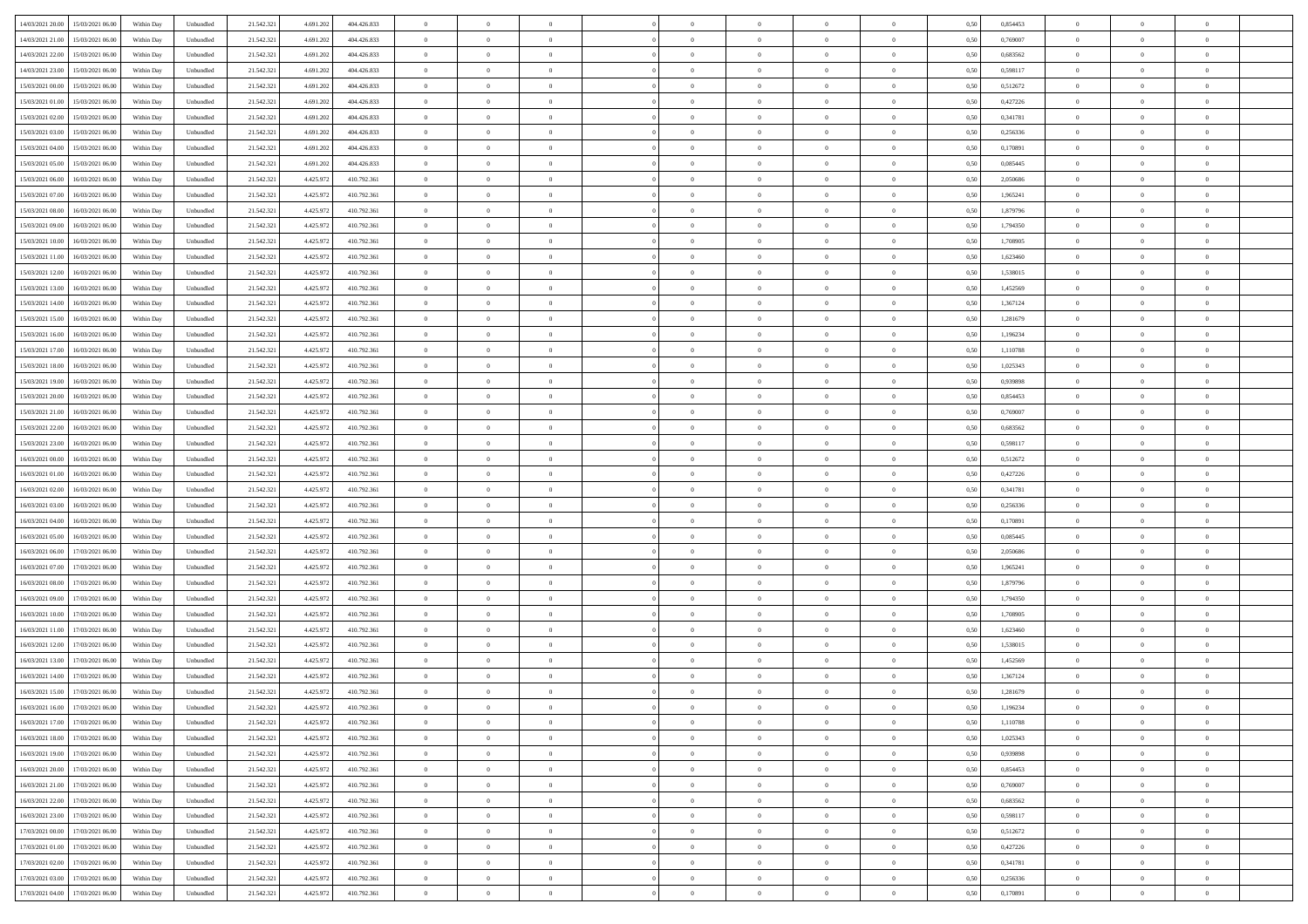| 17/03/2021 05:00<br>17/03/2021 06:00                     | Within Day               | Unbundled              | 21.542.321              | 4.425.972            | 410.792.361 | $\overline{0}$                   | $\theta$       |                | $\overline{0}$ | $\bf{0}$       |                | $\bf{0}$                   | 0,50 | 0,085445 | $\theta$             | $\theta$       | $\theta$       |  |
|----------------------------------------------------------|--------------------------|------------------------|-------------------------|----------------------|-------------|----------------------------------|----------------|----------------|----------------|----------------|----------------|----------------------------|------|----------|----------------------|----------------|----------------|--|
|                                                          |                          |                        |                         |                      |             |                                  | $\overline{0}$ |                | $\overline{0}$ | $\bf{0}$       | $\overline{0}$ |                            |      |          | $\,$ 0 $\,$          | $\bf{0}$       | $\overline{0}$ |  |
| 17/03/2021 06:00<br>18/03/2021 06:00                     | Within Day               | Unbundled              | 21.542.32               | 4.425.97             | 410.792.361 | $\bf{0}$                         |                | $\bf{0}$       |                |                |                | $\bf{0}$                   | 0,50 | 2,050686 |                      |                |                |  |
| 17/03/2021 07:00<br>18/03/2021 06:00                     | Within Day               | Unbundled              | 21.542.321              | 4.425.972            | 410.792.361 | $\overline{0}$                   | $\overline{0}$ | $\overline{0}$ | $\bf{0}$       | $\bf{0}$       | $\overline{0}$ | $\bf{0}$                   | 0.50 | 1,965241 | $\bf{0}$             | $\overline{0}$ | $\overline{0}$ |  |
| 17/03/2021 08:00<br>18/03/2021 06:00                     | Within Day               | Unbundled              | 21.542.321              | 4.425.972            | 410.792.361 | $\overline{0}$                   | $\overline{0}$ | $\overline{0}$ | $\theta$       | $\theta$       | $\overline{0}$ | $\overline{0}$             | 0,50 | 1,879796 | $\theta$             | $\theta$       | $\overline{0}$ |  |
| 17/03/2021 09:00<br>18/03/2021 06:00                     | Within Day               | Unbundled              | 21.542.32               | 4.425.97             | 410.792.361 | $\overline{0}$                   | $\theta$       | $\overline{0}$ | $\overline{0}$ | $\theta$       | $\overline{0}$ | $\bf{0}$                   | 0,50 | 1,794350 | $\bf{0}$             | $\theta$       | $\overline{0}$ |  |
| 17/03/2021 10:00<br>18/03/2021 06:00                     | Within Day               | Unbundled              | 21.542.321              | 4.425.972            | 410.792.361 | $\overline{0}$                   | $\overline{0}$ | $\overline{0}$ | $\overline{0}$ | $\overline{0}$ | $\Omega$       | $\bf{0}$                   | 0.50 | 1,708905 | $\bf{0}$             | $\theta$       | $\overline{0}$ |  |
| 17/03/2021 11:00<br>18/03/2021 06:00                     | Within Day               | Unbundled              | 21.542.32               | 4.425.972            | 410.792.361 | $\overline{0}$                   | $\overline{0}$ | $\overline{0}$ | $\overline{0}$ | $\theta$       | $\overline{0}$ | $\bf{0}$                   | 0,50 | 1,623460 | $\theta$             | $\theta$       | $\overline{0}$ |  |
| 17/03/2021 12:00<br>18/03/2021 06:00                     | Within Day               | Unbundled              | 21.542.32               | 4.425.97             | 410.792.361 | $\overline{0}$                   | $\overline{0}$ | $\overline{0}$ | $\overline{0}$ | $\theta$       | $\overline{0}$ | $\bf{0}$                   | 0,50 | 1,538015 | $\,$ 0 $\,$          | $\bf{0}$       | $\overline{0}$ |  |
| 17/03/2021 13:00<br>18/03/2021 06:00                     | Within Day               | Unbundled              | 21.542.321              | 4.425.97             | 410.792.361 | $\overline{0}$                   | $\overline{0}$ | $\overline{0}$ | $\bf{0}$       | $\overline{0}$ | $\overline{0}$ | $\bf{0}$                   | 0.50 | 1.452569 | $\bf{0}$             | $\theta$       | $\overline{0}$ |  |
| 17/03/2021 14:00<br>18/03/2021 06:00                     | Within Day               | Unbundled              | 21.542.321              | 4.425.972            | 410.792.361 | $\overline{0}$                   | $\bf{0}$       | $\overline{0}$ | $\overline{0}$ | $\theta$       | $\overline{0}$ | $\bf{0}$                   | 0,50 | 1,367124 | $\theta$             | $\theta$       | $\overline{0}$ |  |
| 17/03/2021 15:00<br>18/03/2021 06:00                     | Within Day               | Unbundled              | 21.542.32               | 4.425.97             | 410.792.361 | $\bf{0}$                         | $\overline{0}$ | $\bf{0}$       | $\overline{0}$ | $\bf{0}$       | $\overline{0}$ | $\bf{0}$                   | 0,50 | 1,281679 | $\,$ 0 $\,$          | $\bf{0}$       | $\overline{0}$ |  |
| 17/03/2021 16:00<br>18/03/2021 06:00                     | Within Day               | Unbundled              | 21.542.321              | 4.425.972            | 410.792.361 | $\overline{0}$                   | $\overline{0}$ | $\overline{0}$ | $\bf{0}$       | $\bf{0}$       | $\overline{0}$ | $\bf{0}$                   | 0.50 | 1,196234 | $\bf{0}$             | $\overline{0}$ | $\overline{0}$ |  |
| 17/03/2021 17:00<br>18/03/2021 06:00                     |                          |                        | 21.542.32               |                      |             | $\overline{0}$                   | $\overline{0}$ | $\overline{0}$ | $\overline{0}$ | $\theta$       | $\overline{0}$ | $\overline{0}$             |      | 1,110788 | $\theta$             | $\theta$       | $\overline{0}$ |  |
|                                                          | Within Day               | Unbundled              |                         | 4.425.972            | 410.792.361 |                                  |                |                |                |                |                |                            | 0,50 |          |                      |                |                |  |
| 17/03/2021 18:00<br>18/03/2021 06:00                     | Within Day               | Unbundled              | 21.542.32               | 4.425.97             | 410.792.361 | $\bf{0}$                         | $\theta$       | $\bf{0}$       | $\overline{0}$ | $\theta$       | $\overline{0}$ | $\bf{0}$                   | 0,50 | 1,025343 | $\bf{0}$             | $\bf{0}$       | $\overline{0}$ |  |
| 17/03/2021 19:00<br>18/03/2021 06:00                     | Within Day               | Unbundled              | 21.542.321              | 4.425.972            | 410.792.361 | $\overline{0}$                   | $\overline{0}$ | $\overline{0}$ | $\bf{0}$       | $\theta$       | $\theta$       | $\bf{0}$                   | 0.50 | 0.939898 | $\theta$             | $\overline{0}$ | $\overline{0}$ |  |
| 17/03/2021 20:00<br>18/03/2021 06:00                     | Within Day               | Unbundled              | 21.542.321              | 4.425.972            | 410.792.361 | $\overline{0}$                   | $\overline{0}$ | $\overline{0}$ | $\overline{0}$ | $\theta$       | $\overline{0}$ | $\bf{0}$                   | 0,50 | 0,854453 | $\theta$             | $\theta$       | $\overline{0}$ |  |
| 17/03/2021 21:00<br>18/03/2021 06:00                     | Within Day               | Unbundled              | 21.542.32               | 4.425.97             | 410.792.361 | $\overline{0}$                   | $\overline{0}$ | $\overline{0}$ | $\overline{0}$ | $\theta$       | $\overline{0}$ | $\bf{0}$                   | 0,50 | 0,769007 | $\,$ 0 $\,$          | $\theta$       | $\overline{0}$ |  |
| 17/03/2021 22:00<br>18/03/2021 06:00                     | Within Day               | Unbundled              | 21.542.321              | 4.425.97             | 410.792.361 | $\overline{0}$                   | $\overline{0}$ | $\overline{0}$ | $\bf{0}$       | $\overline{0}$ | $\overline{0}$ | $\bf{0}$                   | 0.50 | 0.683562 | $\bf{0}$             | $\overline{0}$ | $\overline{0}$ |  |
| 17/03/2021 23:00<br>18/03/2021 06:00                     | Within Day               | Unbundled              | 21.542.321              | 4.425.972            | 410.792.361 | $\overline{0}$                   | $\overline{0}$ | $\overline{0}$ | $\overline{0}$ | $\overline{0}$ | $\overline{0}$ | $\bf{0}$                   | 0,50 | 0,598117 | $\,$ 0 $\,$          | $\theta$       | $\overline{0}$ |  |
| 18/03/2021 00:00<br>18/03/2021 06:00                     | Within Day               | Unbundled              | 21.542.32               | 4.425.97             | 410.792.361 | $\bf{0}$                         | $\overline{0}$ | $\bf{0}$       | $\bf{0}$       | $\overline{0}$ | $\overline{0}$ | $\bf{0}$                   | 0,50 | 0,512672 | $\,$ 0 $\,$          | $\bf{0}$       | $\overline{0}$ |  |
| 18/03/2021 01:00<br>18/03/2021 06:00                     | Within Day               | Unbundled              | 21.542.321              | 4.425.972            | 410.792.361 | $\overline{0}$                   | $\overline{0}$ | $\overline{0}$ | $\bf{0}$       | $\bf{0}$       | $\overline{0}$ | $\bf{0}$                   | 0.50 | 0,427226 | $\bf{0}$             | $\overline{0}$ | $\overline{0}$ |  |
| 18/03/2021 02:00<br>18/03/2021 06:00                     | Within Day               | Unbundled              | 21.542.32               | 4.425.972            | 410.792.361 | $\overline{0}$                   | $\overline{0}$ | $\overline{0}$ | $\theta$       | $\theta$       | $\overline{0}$ | $\overline{0}$             | 0,50 | 0,341781 | $\theta$             | $\theta$       | $\overline{0}$ |  |
| 18/03/2021 03:00<br>18/03/2021 06:00                     | Within Day               | Unbundled              | 21.542.32               | 4.425.97             | 410.792.361 | $\bf{0}$                         | $\overline{0}$ | $\bf{0}$       | $\overline{0}$ | $\theta$       | $\overline{0}$ | $\bf{0}$                   | 0,50 | 0,256336 | $\,$ 0 $\,$          | $\bf{0}$       | $\overline{0}$ |  |
| 18/03/2021 04:00<br>18/03/2021 06:00                     | Within Day               | Unbundled              | 21.542.321              | 4.425.97             | 410.792.361 | $\overline{0}$                   | $\overline{0}$ | $\overline{0}$ | $\overline{0}$ | $\overline{0}$ | $\Omega$       | $\bf{0}$                   | 0.50 | 0,170891 | $\bf{0}$             | $\theta$       | $\overline{0}$ |  |
| 18/03/2021 05:00<br>18/03/2021 06:00                     | Within Day               | Unbundled              | 21.542.321              | 4.425.972            | 410.792.361 | $\overline{0}$                   | $\overline{0}$ | $\overline{0}$ | $\overline{0}$ | $\theta$       | $\overline{0}$ | $\bf{0}$                   | 0,50 | 0,085445 | $\theta$             | $\theta$       | $\overline{0}$ |  |
|                                                          |                          |                        |                         |                      |             |                                  | $\theta$       | $\overline{0}$ |                | $\theta$       | $\overline{0}$ |                            |      |          |                      | $\theta$       | $\overline{0}$ |  |
| 18/03/2021 06:00<br>19/03/2021 06:00                     | Within Day               | Unbundled              | 21.542.32               | 4.425.97             | 410.792.361 | $\bf{0}$                         |                |                | $\overline{0}$ |                |                | $\bf{0}$                   | 0,50 | 2,050686 | $\,$ 0 $\,$          |                |                |  |
| 18/03/2021 07:00<br>19/03/2021 06:00                     | Within Day               | Unbundled              | 21.542.321              | 4.425.97             | 410.792.361 | $\overline{0}$                   | $\bf{0}$       | $\overline{0}$ | $\bf{0}$       | $\overline{0}$ | $\overline{0}$ | $\bf{0}$                   | 0.50 | 1.965241 | $\bf{0}$             | $\theta$       | $\overline{0}$ |  |
| 18/03/2021 08:00<br>19/03/2021 06:00                     | Within Day               | Unbundled              | 21.542.321              | 4.425.972            | 410.792.361 | $\overline{0}$                   | $\overline{0}$ | $\overline{0}$ | $\overline{0}$ | $\theta$       | $\overline{0}$ | $\bf{0}$                   | 0,50 | 1,879796 | $\theta$             | $\theta$       | $\overline{0}$ |  |
| 18/03/2021 09:00<br>19/03/2021 06:00                     | Within Day               | Unbundled              | 21.542.32               | 4.425.97             | 410.792.361 | $\bf{0}$                         | $\bf{0}$       | $\bf{0}$       | $\bf{0}$       | $\overline{0}$ | $\overline{0}$ | $\bf{0}$                   | 0,50 | 1,794350 | $\,$ 0 $\,$          | $\bf{0}$       | $\overline{0}$ |  |
| 18/03/2021 10:00<br>19/03/2021 06:00                     | Within Day               | Unbundled              | 21.542.321              | 4.425.972            | 410.792.361 | $\overline{0}$                   | $\bf{0}$       | $\overline{0}$ | $\bf{0}$       | $\bf{0}$       | $\overline{0}$ | $\bf{0}$                   | 0.50 | 1,708905 | $\bf{0}$             | $\overline{0}$ | $\overline{0}$ |  |
| 18/03/2021 11:00<br>19/03/2021 06:00                     | Within Day               | Unbundled              | 21.542.32               | 4.425.97             | 410.792.361 | $\overline{0}$                   | $\overline{0}$ | $\overline{0}$ | $\overline{0}$ | $\overline{0}$ | $\overline{0}$ | $\bf{0}$                   | 0.5( | 1.623460 | $\theta$             | $\theta$       | $\overline{0}$ |  |
| 18/03/2021 12:00<br>19/03/2021 06:00                     | Within Day               | Unbundled              | 21.542.32               | 4.425.97             | 410.792.361 | $\bf{0}$                         | $\overline{0}$ | $\bf{0}$       | $\overline{0}$ | $\overline{0}$ | $\overline{0}$ | $\bf{0}$                   | 0,50 | 1,538015 | $\,$ 0 $\,$          | $\bf{0}$       | $\overline{0}$ |  |
| 18/03/2021 13:00<br>19/03/2021 06:00                     | Within Day               | Unbundled              | 21.542.321              | 4.425.972            | 410.792.361 | $\overline{0}$                   | $\overline{0}$ | $\overline{0}$ | $\bf{0}$       | $\theta$       | $\Omega$       | $\bf{0}$                   | 0.50 | 1.452569 | $\bf{0}$             | $\overline{0}$ | $\overline{0}$ |  |
| 18/03/2021 14:00<br>19/03/2021 06:00                     | Within Dav               | Unbundled              | 21.542.321              | 4.425.972            | 410.792.361 | $\overline{0}$                   | $\theta$       | $\Omega$       | $\overline{0}$ | $\theta$       | $\overline{0}$ | $\overline{0}$             | 0.5( | 1,367124 | $\theta$             | $\theta$       | $\overline{0}$ |  |
| 18/03/2021 15:00<br>19/03/2021 06:00                     | Within Day               | Unbundled              | 21.542.32               | 4.425.97             | 410.792.361 | $\bf{0}$                         | $\overline{0}$ | $\bf{0}$       | $\overline{0}$ | $\bf{0}$       | $\overline{0}$ | $\bf{0}$                   | 0,50 | 1,281679 | $\,$ 0 $\,$          | $\bf{0}$       | $\overline{0}$ |  |
| 18/03/2021 16:00<br>19/03/2021 06:00                     | Within Day               | Unbundled              | 21.542.321              | 4.425.972            | 410.792.361 | $\overline{0}$                   | $\overline{0}$ | $\overline{0}$ | $\bf{0}$       | $\overline{0}$ | $\overline{0}$ | $\bf{0}$                   | 0.50 | 1.196234 | $\bf{0}$             | $\theta$       | $\overline{0}$ |  |
| 18/03/2021 17:00<br>19/03/2021 06:00                     | Within Dav               | Unbundled              | 21.542.32               | 4.425.972            | 410.792.361 | $\overline{0}$                   | $\overline{0}$ | $\overline{0}$ | $\overline{0}$ | $\overline{0}$ | $\overline{0}$ | $\overline{0}$             | 0.50 | 1,110788 | $\theta$             | $\theta$       | $\overline{0}$ |  |
| 18/03/2021 18:00<br>19/03/2021 06:00                     | Within Day               | Unbundled              | 21.542.32               | 4.425.97             | 410.792.361 | $\bf{0}$                         | $\bf{0}$       | $\bf{0}$       | $\bf{0}$       | $\overline{0}$ | $\overline{0}$ | $\bf{0}$                   | 0,50 | 1,025343 | $\,$ 0 $\,$          | $\bf{0}$       | $\overline{0}$ |  |
| 18/03/2021 19:00<br>19/03/2021 06:00                     | Within Day               | Unbundled              | 21.542.321              | 4.425.972            | 410.792.361 | $\overline{0}$                   | $\bf{0}$       | $\overline{0}$ | $\bf{0}$       | $\bf{0}$       | $\overline{0}$ | $\bf{0}$                   | 0.50 | 0.939898 | $\bf{0}$             | $\overline{0}$ | $\overline{0}$ |  |
| 18/03/2021 20:00<br>19/03/2021 06:00                     | Within Dav               | Unbundled              | 21.542.321              | 4.425.972            | 410.792.361 | $\overline{0}$                   | $\overline{0}$ | $\Omega$       | $\overline{0}$ | $\theta$       | $\overline{0}$ | $\bf{0}$                   | 0.50 | 0,854453 | $\theta$             | $\theta$       | $\overline{0}$ |  |
| 18/03/2021 21:00<br>19/03/2021 06:00                     | Within Day               | Unbundled              | 21.542.32               | 4.425.97             | 410.792.361 | $\bf{0}$                         | $\overline{0}$ | $\bf{0}$       | $\bf{0}$       | $\overline{0}$ | $\overline{0}$ | $\bf{0}$                   | 0,50 | 0,769007 | $\,$ 0 $\,$          | $\bf{0}$       | $\overline{0}$ |  |
| 18/03/2021 22:00                                         |                          |                        |                         |                      | 410.792.361 |                                  | $\overline{0}$ | $\Omega$       | $\overline{0}$ | $\theta$       | $\theta$       |                            | 0.50 | 0.683562 |                      | $\overline{0}$ | $\overline{0}$ |  |
| 19/03/2021 06:00<br>18/03/2021 23:00<br>19/03/2021 06:00 | Within Day<br>Within Dav | Unbundled<br>Unbundled | 21.542.321<br>21.542.32 | 4.425.97<br>4.425.97 | 410.792.361 | $\overline{0}$<br>$\overline{0}$ | $\overline{0}$ | $\Omega$       |                | $\theta$       | $\Omega$       | $\bf{0}$<br>$\overline{0}$ | 0.5( | 0,598117 | $\bf{0}$<br>$\theta$ | $\theta$       | $\overline{0}$ |  |
|                                                          |                          |                        |                         |                      |             |                                  |                |                | $\overline{0}$ |                |                |                            |      |          |                      |                |                |  |
| 19/03/2021 00:00<br>19/03/2021 06:00                     | Within Day               | Unbundled              | 21.542.32               | 4.425.97             | 410.792.361 | $\bf{0}$                         | $\,$ 0 $\,$    | $\overline{0}$ | $\bf{0}$       | $\bf{0}$       | $\overline{0}$ | $\bf{0}$                   | 0,50 | 0,512672 | $\,$ 0 $\,$          | $\bf{0}$       | $\overline{0}$ |  |
| $19/03/2021\; 01.00 \qquad 19/03/2021\; 06.00$           | Within Day               | Unbundled              | 21.542.321              | 4.425.972            | 410.792.361 | $\overline{0}$                   |                |                | $\Omega$       |                |                |                            | 0,50 | 0,427226 | $\theta$             | $\overline{0}$ |                |  |
| 19/03/2021 02:00 19/03/2021 06:00                        | Within Day               | Unbundled              | 21.542.321              | 4.425.972            | 410.792.361 | $\overline{0}$                   | $\overline{0}$ | $\Omega$       | $\theta$       | $\overline{0}$ | $\overline{0}$ | $\bf{0}$                   | 0,50 | 0,341781 | $\theta$             | $\theta$       | $\overline{0}$ |  |
| 19/03/2021 03:00<br>19/03/2021 06:00                     | Within Day               | Unbundled              | 21.542.321              | 4.425.972            | 410.792.361 | $\overline{0}$                   | $\bf{0}$       | $\overline{0}$ | $\overline{0}$ | $\bf{0}$       | $\overline{0}$ | $\bf{0}$                   | 0,50 | 0,256336 | $\bf{0}$             | $\overline{0}$ | $\bf{0}$       |  |
| 19/03/2021 04:00 19/03/2021 06:00                        | Within Day               | Unbundled              | 21.542.321              | 4.425.972            | 410.792.361 | $\overline{0}$                   | $\bf{0}$       | $\overline{0}$ | $\overline{0}$ | $\mathbf{0}$   | $\overline{0}$ | $\,$ 0 $\,$                | 0.50 | 0,170891 | $\overline{0}$       | $\bf{0}$       | $\,$ 0 $\,$    |  |
| 19/03/2021 05:00 19/03/2021 06:00                        | Within Day               | Unbundled              | 21.542.321              | 4.425.972            | 410.792.361 | $\overline{0}$                   | $\overline{0}$ | $\overline{0}$ | $\overline{0}$ | $\overline{0}$ | $\overline{0}$ | $\bf{0}$                   | 0,50 | 0,085445 | $\theta$             | $\theta$       | $\overline{0}$ |  |
| 19/03/2021 06:00<br>20/03/2021 06:00                     | Within Day               | Unbundled              | 21.542.321              | 4.425.972            | 410.792.361 | $\overline{0}$                   | $\bf{0}$       | $\overline{0}$ | $\bf{0}$       | $\overline{0}$ | $\overline{0}$ | $\bf{0}$                   | 0,50 | 2,050686 | $\bf{0}$             | $\overline{0}$ | $\overline{0}$ |  |
| 19/03/2021 07:00<br>20/03/2021 06:00                     | Within Day               | Unbundled              | 21.542.321              | 4.425.972            | 410.792.361 | $\overline{0}$                   | $\bf{0}$       | $\overline{0}$ | $\overline{0}$ | $\overline{0}$ | $\overline{0}$ | $\bf{0}$                   | 0.50 | 1.965241 | $\,$ 0 $\,$          | $\theta$       | $\,$ 0         |  |
| 19/03/2021 08:00<br>20/03/2021 06:00                     | Within Dav               | Unbundled              | 21.542.321              | 4.425.972            | 410.792.361 | $\overline{0}$                   | $\overline{0}$ | $\overline{0}$ | $\overline{0}$ | $\overline{0}$ | $\overline{0}$ | $\bf{0}$                   | 0,50 | 1,879796 | $\overline{0}$       | $\theta$       | $\overline{0}$ |  |
| 19/03/2021 09:00<br>20/03/2021 06:00                     | Within Day               | Unbundled              | 21.542.32               | 4.425.972            | 410.792.361 | $\overline{0}$                   | $\overline{0}$ | $\overline{0}$ | $\overline{0}$ | $\overline{0}$ | $\overline{0}$ | $\bf{0}$                   | 0,50 | 1,794350 | $\bf{0}$             | $\overline{0}$ | $\overline{0}$ |  |
| 19/03/2021 10:00 20/03/2021 06:00                        | Within Day               | Unbundled              | 21.542.321              | 4.425.972            | 410.792.361 | $\overline{0}$                   | $\overline{0}$ | $\overline{0}$ | $\overline{0}$ | $\bf{0}$       | $\overline{0}$ | $\bf{0}$                   | 0.50 | 1,708905 | $\mathbf{0}$         | $\bf{0}$       | $\,$ 0         |  |
| 19/03/2021 11:00 20/03/2021 06:00                        | Within Dav               | Unbundled              | 21.542.321              | 4.425.972            | 410.792.361 | $\overline{0}$                   | $\overline{0}$ | $\overline{0}$ | $\overline{0}$ | $\overline{0}$ | $\overline{0}$ | $\bf{0}$                   | 0,50 | 1,623460 | $\overline{0}$       | $\theta$       | $\overline{0}$ |  |
|                                                          |                          |                        |                         |                      |             |                                  | $\bf{0}$       |                | $\bf{0}$       | $\overline{0}$ |                |                            |      |          | $\bf{0}$             | $\bf{0}$       | $\bf{0}$       |  |
| 19/03/2021 12:00<br>20/03/2021 06:00                     | Within Day               | Unbundled              | 21.542.32               | 4.425.972            | 410.792.361 | $\overline{0}$                   |                | $\overline{0}$ |                |                | $\bf{0}$       | $\bf{0}$                   | 0,50 | 1,538015 |                      |                |                |  |
| 19/03/2021 13:00 20/03/2021 06:00                        | Within Day               | Unbundled              | 21.542.321              | 4.425.972            | 410.792.361 | $\overline{0}$                   | $\bf{0}$       | $\overline{0}$ | $\overline{0}$ | $\,$ 0 $\,$    | $\overline{0}$ | $\bf{0}$                   | 0,50 | 1,452569 | $\overline{0}$       | $\,$ 0 $\,$    | $\,$ 0 $\,$    |  |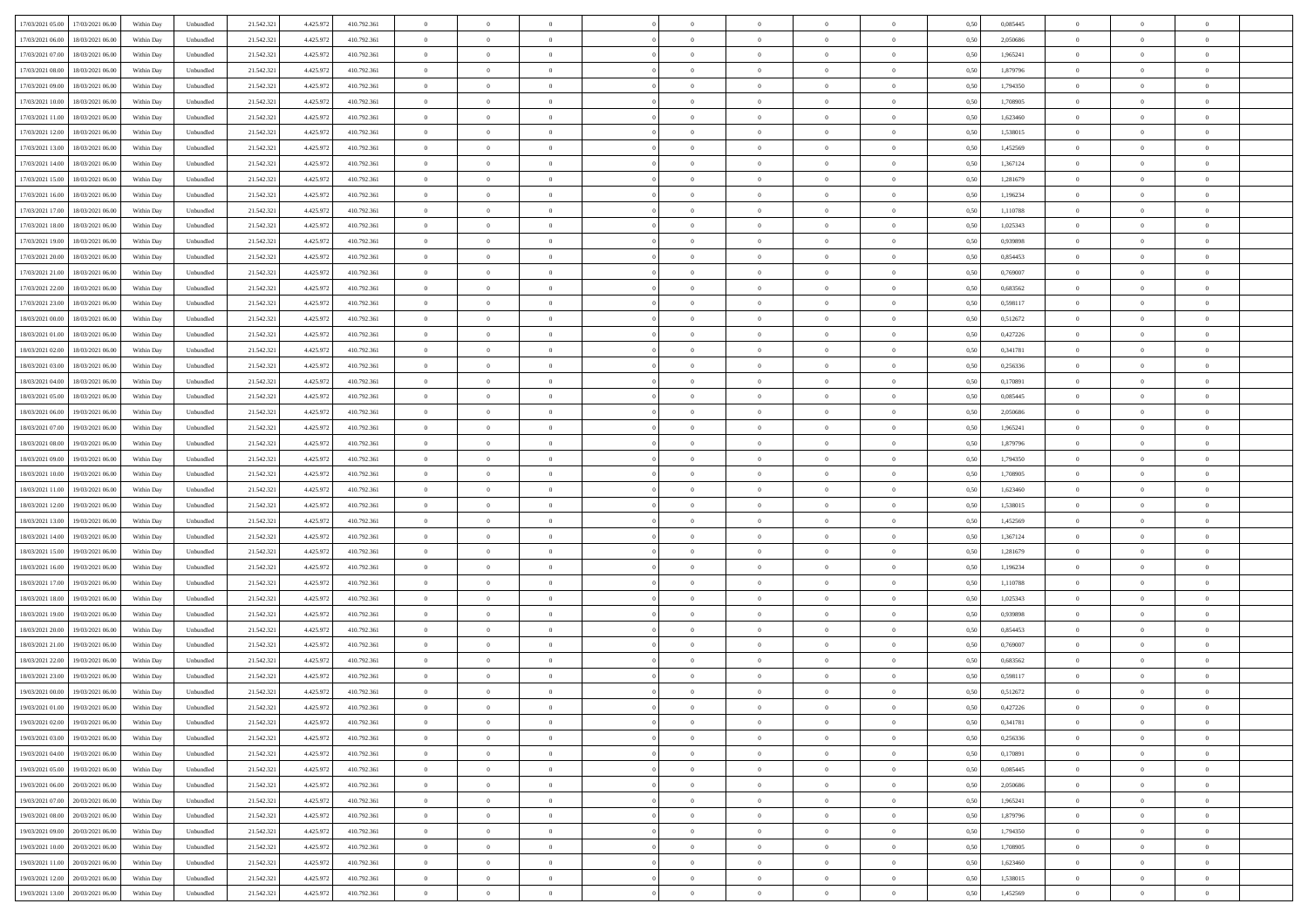| 19/03/2021 14:00 20/03/2021 06:00            | Within Day | Unbundled | 21.542.321 | 4.425.972 | 410.792.361 | $\overline{0}$ | $\theta$       |                | $\overline{0}$ | $\bf{0}$       |                | $\bf{0}$       | 0,50 | 1,367124 | $\theta$       | $\theta$       | $\overline{0}$ |  |
|----------------------------------------------|------------|-----------|------------|-----------|-------------|----------------|----------------|----------------|----------------|----------------|----------------|----------------|------|----------|----------------|----------------|----------------|--|
|                                              |            |           |            |           |             |                | $\overline{0}$ |                | $\overline{0}$ | $\overline{0}$ | $\overline{0}$ |                |      |          | $\,$ 0 $\,$    | $\bf{0}$       | $\overline{0}$ |  |
| 19/03/2021 15:00<br>20/03/2021 06:00         | Within Day | Unbundled | 21.542.32  | 4.425.97  | 410.792.361 | $\bf{0}$       |                | $\bf{0}$       |                |                |                | $\bf{0}$       | 0,50 | 1,281679 |                |                |                |  |
| 19/03/2021 16:00<br>20/03/2021 06:00         | Within Day | Unbundled | 21.542.321 | 4.425.972 | 410.792.361 | $\overline{0}$ | $\bf{0}$       | $\overline{0}$ | $\bf{0}$       | $\bf{0}$       | $\overline{0}$ | $\bf{0}$       | 0.50 | 1,196234 | $\bf{0}$       | $\overline{0}$ | $\bf{0}$       |  |
| 19/03/2021 17:00<br>20/03/2021 06:00         | Within Day | Unbundled | 21.542.321 | 4.425.972 | 410.792.361 | $\overline{0}$ | $\overline{0}$ | $\overline{0}$ | $\theta$       | $\theta$       | $\overline{0}$ | $\overline{0}$ | 0,50 | 1,110788 | $\theta$       | $\theta$       | $\overline{0}$ |  |
| 19/03/2021 18:00<br>20/03/2021 06:00         | Within Day | Unbundled | 21.542.32  | 4.425.97  | 410.792.361 | $\overline{0}$ | $\overline{0}$ | $\bf{0}$       | $\overline{0}$ | $\theta$       | $\overline{0}$ | $\bf{0}$       | 0,50 | 1,025343 | $\,$ 0 $\,$    | $\bf{0}$       | $\overline{0}$ |  |
| 19/03/2021 19:00<br>20/03/2021 06:00         | Within Day | Unbundled | 21.542.321 | 4.425.97  | 410.792.361 | $\overline{0}$ | $\overline{0}$ | $\overline{0}$ | $\bf{0}$       | $\overline{0}$ | $\theta$       | $\bf{0}$       | 0.50 | 0.939898 | $\bf{0}$       | $\theta$       | $\overline{0}$ |  |
| 19/03/2021 20:00<br>20/03/2021 06:00         | Within Day | Unbundled | 21.542.32  | 4.425.972 | 410.792.361 | $\overline{0}$ | $\overline{0}$ | $\overline{0}$ | $\overline{0}$ | $\overline{0}$ | $\overline{0}$ | $\bf{0}$       | 0,50 | 0,854453 | $\theta$       | $\theta$       | $\overline{0}$ |  |
| 19/03/2021 21:00<br>20/03/2021 06:00         | Within Day | Unbundled | 21.542.32  | 4.425.97  | 410.792.361 | $\bf{0}$       | $\overline{0}$ | $\overline{0}$ | $\overline{0}$ | $\overline{0}$ | $\overline{0}$ | $\bf{0}$       | 0,50 | 0,769007 | $\,$ 0 $\,$    | $\bf{0}$       | $\overline{0}$ |  |
| 19/03/2021 22:00<br>20/03/2021 06:00         | Within Day | Unbundled | 21.542.32  | 4.425.97  | 410.792.361 | $\overline{0}$ | $\bf{0}$       | $\overline{0}$ | $\bf{0}$       | $\overline{0}$ | $\overline{0}$ | $\bf{0}$       | 0.50 | 0.683562 | $\bf{0}$       | $\overline{0}$ | $\overline{0}$ |  |
| 19/03/2021 23:00<br>20/03/2021 06:00         | Within Day | Unbundled | 21.542.321 | 4.425.972 | 410.792.361 | $\overline{0}$ | $\bf{0}$       | $\overline{0}$ | $\overline{0}$ | $\overline{0}$ | $\overline{0}$ | $\bf{0}$       | 0,50 | 0,598117 | $\theta$       | $\theta$       | $\overline{0}$ |  |
| 20/03/2021 00:00<br>20/03/2021 06:00         | Within Day | Unbundled | 21.542.32  | 4.425.97  | 410.792.361 | $\bf{0}$       | $\overline{0}$ | $\bf{0}$       | $\overline{0}$ | $\bf{0}$       | $\overline{0}$ | $\bf{0}$       | 0,50 | 0,512672 | $\,$ 0 $\,$    | $\bf{0}$       | $\overline{0}$ |  |
| 20/03/2021 01:00<br>20/03/2021 06:00         | Within Day | Unbundled | 21.542.321 | 4.425.972 | 410.792.361 | $\overline{0}$ | $\bf{0}$       | $\overline{0}$ | $\bf{0}$       | $\bf{0}$       | $\overline{0}$ | $\bf{0}$       | 0.50 | 0,427226 | $\bf{0}$       | $\overline{0}$ | $\bf{0}$       |  |
|                                              |            |           |            |           |             | $\overline{0}$ | $\overline{0}$ | $\overline{0}$ | $\theta$       | $\theta$       | $\overline{0}$ | $\overline{0}$ |      |          | $\theta$       | $\theta$       | $\overline{0}$ |  |
| 20/03/2021 02:00<br>20/03/2021 06:00         | Within Day | Unbundled | 21.542.32  | 4.425.972 | 410.792.361 |                |                |                |                |                |                |                | 0,50 | 0,341781 |                |                |                |  |
| 20/03/2021 03:00<br>20/03/2021 06:00         | Within Day | Unbundled | 21.542.32  | 4.425.97  | 410.792.361 | $\bf{0}$       | $\overline{0}$ | $\bf{0}$       | $\overline{0}$ | $\theta$       | $\overline{0}$ | $\bf{0}$       | 0,50 | 0,256336 | $\bf{0}$       | $\bf{0}$       | $\overline{0}$ |  |
| 20/03/2021 04:00<br>20/03/2021 06:00         | Within Day | Unbundled | 21.542.321 | 4.425.972 | 410.792.361 | $\overline{0}$ | $\overline{0}$ | $\overline{0}$ | $\bf{0}$       | $\overline{0}$ | $\Omega$       | $\bf{0}$       | 0.50 | 0,170891 | $\theta$       | $\theta$       | $\overline{0}$ |  |
| 20/03/2021 05:00<br>20/03/2021 06:00         | Within Day | Unbundled | 21.542.321 | 4.425.972 | 410.792.361 | $\overline{0}$ | $\overline{0}$ | $\overline{0}$ | $\overline{0}$ | $\overline{0}$ | $\overline{0}$ | $\bf{0}$       | 0,50 | 0,085445 | $\theta$       | $\theta$       | $\overline{0}$ |  |
| 20/03/2021 06:00<br>21/03/2021 06.00         | Within Day | Unbundled | 21.542.32  | 4.425.97  | 410.792.361 | $\bf{0}$       | $\overline{0}$ | $\bf{0}$       | $\overline{0}$ | $\theta$       | $\overline{0}$ | $\bf{0}$       | 0,50 | 2,050686 | $\,$ 0 $\,$    | $\bf{0}$       | $\overline{0}$ |  |
| 20/03/2021 07:00<br>21/03/2021 06:00         | Within Day | Unbundled | 21.542.32  | 4.425.972 | 410.792.361 | $\overline{0}$ | $\bf{0}$       | $\overline{0}$ | $\bf{0}$       | $\overline{0}$ | $\overline{0}$ | $\bf{0}$       | 0.50 | 1.965241 | $\bf{0}$       | $\overline{0}$ | $\bf{0}$       |  |
| 20/03/2021 08:00<br>21/03/2021 06:00         | Within Day | Unbundled | 21.542.321 | 4.425.972 | 410.792.361 | $\overline{0}$ | $\overline{0}$ | $\overline{0}$ | $\overline{0}$ | $\overline{0}$ | $\overline{0}$ | $\bf{0}$       | 0,50 | 1,879796 | $\,$ 0 $\,$    | $\theta$       | $\overline{0}$ |  |
| 20/03/2021 09:00<br>21/03/2021 06.00         | Within Day | Unbundled | 21.542.32  | 4.425.97  | 410.792.361 | $\bf{0}$       | $\bf{0}$       | $\bf{0}$       | $\bf{0}$       | $\overline{0}$ | $\overline{0}$ | $\bf{0}$       | 0,50 | 1,794350 | $\,$ 0 $\,$    | $\bf{0}$       | $\overline{0}$ |  |
| 20/03/2021 10:00<br>21/03/2021 06:00         | Within Day | Unbundled | 21.542.321 | 4.425.972 | 410.792.361 | $\overline{0}$ | $\bf{0}$       | $\overline{0}$ | $\bf{0}$       | $\bf{0}$       | $\overline{0}$ | $\bf{0}$       | 0.50 | 1,708905 | $\bf{0}$       | $\overline{0}$ | $\bf{0}$       |  |
| 20/03/2021 11:00<br>21/03/2021 06:00         | Within Day | Unbundled | 21.542.32  | 4.425.972 | 410.792.361 | $\overline{0}$ | $\overline{0}$ | $\overline{0}$ | $\theta$       | $\theta$       | $\overline{0}$ | $\bf{0}$       | 0.5( | 1,623460 | $\theta$       | $\theta$       | $\overline{0}$ |  |
| 20/03/2021 12:00<br>21/03/2021 06.00         | Within Day | Unbundled | 21.542.32  | 4.425.97  | 410.792.361 | $\bf{0}$       | $\overline{0}$ | $\bf{0}$       | $\overline{0}$ | $\overline{0}$ | $\overline{0}$ | $\bf{0}$       | 0,50 | 1,538015 | $\,$ 0 $\,$    | $\bf{0}$       | $\overline{0}$ |  |
| 20/03/2021 13:00<br>21/03/2021 06:00         | Within Day | Unbundled | 21.542.321 | 4.425.97  | 410.792.361 | $\overline{0}$ | $\overline{0}$ | $\overline{0}$ | $\overline{0}$ | $\overline{0}$ | $\theta$       | $\bf{0}$       | 0.50 | 1.452569 | $\,$ 0 $\,$    | $\theta$       | $\overline{0}$ |  |
| 20/03/2021 14:00<br>21/03/2021 06:00         |            |           | 21.542.321 |           |             | $\overline{0}$ | $\overline{0}$ | $\overline{0}$ | $\overline{0}$ | $\theta$       | $\overline{0}$ |                |      |          | $\theta$       | $\theta$       | $\overline{0}$ |  |
|                                              | Within Day | Unbundled |            | 4.425.972 | 410.792.361 |                |                |                |                |                |                | $\bf{0}$       | 0,50 | 1,367124 |                |                |                |  |
| 20/03/2021 15:00<br>21/03/2021 06.00         | Within Day | Unbundled | 21.542.32  | 4.425.97  | 410.792.361 | $\bf{0}$       | $\overline{0}$ | $\bf{0}$       | $\overline{0}$ | $\theta$       | $\overline{0}$ | $\bf{0}$       | 0,50 | 1,281679 | $\,$ 0 $\,$    | $\bf{0}$       | $\overline{0}$ |  |
| 20/03/2021 16:00<br>21/03/2021 06:00         | Within Day | Unbundled | 21.542.32  | 4.425.97  | 410.792.361 | $\overline{0}$ | $\bf{0}$       | $\overline{0}$ | $\bf{0}$       | $\overline{0}$ | $\overline{0}$ | $\bf{0}$       | 0.50 | 1.196234 | $\bf{0}$       | $\overline{0}$ | $\overline{0}$ |  |
| 20/03/2021 17:00<br>21/03/2021 06:00         | Within Day | Unbundled | 21.542.321 | 4.425.972 | 410.792.361 | $\overline{0}$ | $\overline{0}$ | $\overline{0}$ | $\overline{0}$ | $\overline{0}$ | $\overline{0}$ | $\bf{0}$       | 0,50 | 1,110788 | $\theta$       | $\theta$       | $\overline{0}$ |  |
| 20/03/2021 18:00<br>21/03/2021 06.00         | Within Day | Unbundled | 21.542.32  | 4.425.97  | 410.792.361 | $\bf{0}$       | $\bf{0}$       | $\bf{0}$       | $\bf{0}$       | $\overline{0}$ | $\overline{0}$ | $\bf{0}$       | 0,50 | 1,025343 | $\,$ 0 $\,$    | $\bf{0}$       | $\overline{0}$ |  |
| 20/03/2021 19:00<br>21/03/2021 06:00         | Within Day | Unbundled | 21.542.321 | 4.425.972 | 410.792.361 | $\overline{0}$ | $\bf{0}$       | $\overline{0}$ | $\bf{0}$       | $\bf{0}$       | $\overline{0}$ | $\bf{0}$       | 0.50 | 0.939898 | $\bf{0}$       | $\overline{0}$ | $\bf{0}$       |  |
| 20/03/2021 20:00<br>21/03/2021 06:00         | Within Day | Unbundled | 21.542.32  | 4.425.97  | 410.792.361 | $\overline{0}$ | $\overline{0}$ | $\overline{0}$ | $\overline{0}$ | $\overline{0}$ | $\overline{0}$ | $\bf{0}$       | 0.5( | 0,854453 | $\theta$       | $\theta$       | $\overline{0}$ |  |
| 20/03/2021 21:00<br>21/03/2021 06.00         | Within Day | Unbundled | 21.542.32  | 4.425.97  | 410.792.361 | $\bf{0}$       | $\overline{0}$ | $\bf{0}$       | $\bf{0}$       | $\overline{0}$ | $\overline{0}$ | $\bf{0}$       | 0,50 | 0,769007 | $\,$ 0 $\,$    | $\bf{0}$       | $\overline{0}$ |  |
| 20/03/2021 22:00<br>21/03/2021 06:00         | Within Day | Unbundled | 21.542.321 | 4.425.972 | 410.792.361 | $\overline{0}$ | $\overline{0}$ | $\overline{0}$ | $\bf{0}$       | $\overline{0}$ | $\Omega$       | $\bf{0}$       | 0.50 | 0.683562 | $\,$ 0 $\,$    | $\theta$       | $\overline{0}$ |  |
| 20/03/2021 23:00<br>21/03/2021 06:00         | Within Dav | Unbundled | 21.542.321 | 4.425.972 | 410.792.361 | $\overline{0}$ | $\overline{0}$ | $\overline{0}$ | $\overline{0}$ | $\overline{0}$ | $\overline{0}$ | $\overline{0}$ | 0.5( | 0,598117 | $\theta$       | $\theta$       | $\overline{0}$ |  |
| 21/03/2021 00:00<br>21/03/2021 06:00         | Within Day | Unbundled | 21.542.32  | 4.425.97  | 410.792.361 | $\bf{0}$       | $\overline{0}$ | $\bf{0}$       | $\overline{0}$ | $\bf{0}$       | $\overline{0}$ | $\bf{0}$       | 0,50 | 0,512672 | $\,$ 0 $\,$    | $\bf{0}$       | $\overline{0}$ |  |
| 21/03/2021 01:00<br>21/03/2021 06:00         | Within Day | Unbundled | 21.542.32  | 4.425.972 | 410.792.361 | $\overline{0}$ | $\bf{0}$       | $\overline{0}$ | $\bf{0}$       | $\overline{0}$ | $\overline{0}$ | $\bf{0}$       | 0.50 | 0.427226 | $\bf{0}$       | $\overline{0}$ | $\overline{0}$ |  |
| 21/03/2021 02:00<br>21/03/2021 06:00         | Within Dav | Unbundled | 21.542.32  | 4.425.972 | 410.792.361 | $\overline{0}$ | $\overline{0}$ | $\overline{0}$ | $\overline{0}$ | $\overline{0}$ | $\overline{0}$ | $\overline{0}$ | 0.50 | 0,341781 | $\theta$       | $\theta$       | $\overline{0}$ |  |
| 21/03/2021 03:00<br>21/03/2021 06.00         | Within Day | Unbundled | 21.542.32  | 4.425.97  | 410.792.361 | $\bf{0}$       | $\bf{0}$       | $\bf{0}$       | $\bf{0}$       | $\overline{0}$ | $\overline{0}$ | $\bf{0}$       | 0,50 | 0,256336 | $\,$ 0 $\,$    | $\bf{0}$       | $\overline{0}$ |  |
| 21/03/2021 04:00<br>21/03/2021 06:00         |            | Unbundled |            |           |             |                | $\bf{0}$       | $\overline{0}$ |                | $\bf{0}$       | $\overline{0}$ |                | 0.50 |          | $\bf{0}$       | $\overline{0}$ | $\bf{0}$       |  |
|                                              | Within Day |           | 21.542.321 | 4.425.972 | 410.792.361 | $\overline{0}$ |                |                | $\bf{0}$       |                |                | $\bf{0}$       |      | 0,170891 |                |                |                |  |
| 21/03/2021 05:00<br>21/03/2021 06:00         | Within Dav | Unbundled | 21.542.321 | 4.425.972 | 410.792.361 | $\overline{0}$ | $\overline{0}$ | $\overline{0}$ | $\overline{0}$ | $\theta$       | $\overline{0}$ | $\bf{0}$       | 0.50 | 0.085445 | $\theta$       | $\theta$       | $\overline{0}$ |  |
| 21/03/2021 06:00<br>22/03/2021 06.00         | Within Day | Unbundled | 21.542.32  | 4.425.97  | 410.792.361 | $\bf{0}$       | $\overline{0}$ | $\bf{0}$       | $\bf{0}$       | $\overline{0}$ | $\overline{0}$ | $\bf{0}$       | 0,50 | 2,050686 | $\,$ 0 $\,$    | $\bf{0}$       | $\overline{0}$ |  |
| 21/03/2021 07:00<br>22/03/2021 06:00         | Within Day | Unbundled | 21.542.321 | 4.425.97  | 410.792.361 | $\overline{0}$ | $\overline{0}$ | $\Omega$       | $\overline{0}$ | $\overline{0}$ | $\Omega$       | $\bf{0}$       | 0.50 | 1.965241 | $\bf{0}$       | $\theta$       | $\overline{0}$ |  |
| 21/03/2021 08:00<br>22/03/2021 06:00         | Within Dav | Unbundled | 21.542.32  | 4.425.97  | 410.792.361 | $\overline{0}$ | $\overline{0}$ | $\Omega$       | $\overline{0}$ | $\theta$       | $\Omega$       | $\overline{0}$ | 0.5( | 1,879796 | $\theta$       | $\theta$       | $\overline{0}$ |  |
| 21/03/2021 09:00<br>22/03/2021 06:00         | Within Day | Unbundled | 21.542.32  | 4.425.97  | 410.792.361 | $\bf{0}$       | $\bf{0}$       | $\overline{0}$ | $\bf{0}$       | $\bf{0}$       | $\overline{0}$ | $\bf{0}$       | 0,50 | 1,794350 | $\,$ 0 $\,$    | $\bf{0}$       | $\overline{0}$ |  |
| $21/03/2021\;11.00\;\; \; 22/03/2021\;06.00$ | Within Day | Unbundled | 21.542.321 | 4.425.972 | 410.792.361 | $\bf{0}$       | $\Omega$       |                | $\Omega$       |                |                |                | 0,50 | 1,623460 | $\bf{0}$       | $\overline{0}$ |                |  |
| 21/03/2021 12:00 22/03/2021 06:00            | Within Day | Unbundled | 21.542.321 | 4.425.972 | 410.792.361 | $\overline{0}$ | $\overline{0}$ | $\Omega$       | $\theta$       | $\overline{0}$ | $\overline{0}$ | $\bf{0}$       | 0,50 | 1,538015 | $\theta$       | $\theta$       | $\overline{0}$ |  |
| 21/03/2021 13:00<br>22/03/2021 06:00         | Within Day | Unbundled | 21.542.321 | 4.425.972 | 410.792.361 | $\overline{0}$ | $\bf{0}$       | $\overline{0}$ | $\overline{0}$ | $\bf{0}$       | $\overline{0}$ | $\bf{0}$       | 0,50 | 1,452569 | $\bf{0}$       | $\overline{0}$ | $\bf{0}$       |  |
| 21/03/2021 14:00 22/03/2021 06:00            | Within Day | Unbundled | 21.542.321 | 4.425.972 | 410.792.361 | $\overline{0}$ | $\bf{0}$       | $\overline{0}$ | $\overline{0}$ | $\mathbf{0}$   | $\overline{0}$ | $\,$ 0 $\,$    | 0.50 | 1,367124 | $\overline{0}$ | $\bf{0}$       | $\,$ 0 $\,$    |  |
| 21/03/2021 15:00 22/03/2021 06:00            | Within Day | Unbundled | 21.542.321 | 4.425.972 | 410.792.361 | $\overline{0}$ | $\overline{0}$ | $\overline{0}$ | $\overline{0}$ | $\overline{0}$ | $\overline{0}$ | $\bf{0}$       | 0,50 | 1,281679 | $\overline{0}$ | $\theta$       | $\overline{0}$ |  |
| 21/03/2021 16:00<br>22/03/2021 06:00         | Within Day | Unbundled | 21.542.321 | 4.425.972 | 410.792.361 | $\overline{0}$ | $\bf{0}$       | $\overline{0}$ | $\bf{0}$       | $\overline{0}$ | $\bf{0}$       | $\bf{0}$       | 0,50 | 1,196234 | $\bf{0}$       | $\overline{0}$ | $\overline{0}$ |  |
| 21/03/2021 17:00 22/03/2021 06:00            | Within Day | Unbundled | 21.542.321 | 4.425.972 | 410.792.361 | $\overline{0}$ | $\bf{0}$       | $\overline{0}$ | $\overline{0}$ | $\overline{0}$ | $\overline{0}$ | $\bf{0}$       | 0.50 | 1.110788 | $\,$ 0 $\,$    | $\theta$       | $\,$ 0         |  |
| 21/03/2021 18:00 22/03/2021 06:00            | Within Dav | Unbundled | 21.542.321 | 4.425.972 | 410.792.361 | $\overline{0}$ | $\overline{0}$ | $\overline{0}$ | $\overline{0}$ | $\overline{0}$ | $\overline{0}$ | $\bf{0}$       | 0,50 | 1,025343 | $\overline{0}$ | $\theta$       | $\overline{0}$ |  |
|                                              |            |           |            |           |             |                | $\overline{0}$ |                |                | $\overline{0}$ |                |                |      |          | $\bf{0}$       | $\overline{0}$ | $\overline{0}$ |  |
| 22/03/2021 06:00<br>21/03/2021 19:00         | Within Day | Unbundled | 21.542.32  | 4.425.972 | 410.792.361 | $\overline{0}$ |                | $\overline{0}$ | $\overline{0}$ |                | $\overline{0}$ | $\bf{0}$       | 0,50 | 0,939898 |                |                |                |  |
| 21/03/2021 20.00 22/03/2021 06:00            | Within Day | Unbundled | 21.542.321 | 4.425.972 | 410.792.361 | $\overline{0}$ | $\overline{0}$ | $\overline{0}$ | $\overline{0}$ | $\bf{0}$       | $\overline{0}$ | $\bf{0}$       | 0.50 | 0.854453 | $\overline{0}$ | $\bf{0}$       | $\,$ 0         |  |
| 21/03/2021 21:00 22/03/2021 06:00            | Within Dav | Unbundled | 21.542.321 | 4.425.972 | 410.792.361 | $\overline{0}$ | $\overline{0}$ | $\overline{0}$ | $\overline{0}$ | $\overline{0}$ | $\overline{0}$ | $\bf{0}$       | 0,50 | 0,769007 | $\overline{0}$ | $\theta$       | $\overline{0}$ |  |
| 21/03/2021 22:00<br>22/03/2021 06:00         | Within Day | Unbundled | 21.542.32  | 4.425.972 | 410.792.361 | $\overline{0}$ | $\bf{0}$       | $\overline{0}$ | $\bf{0}$       | $\overline{0}$ | $\overline{0}$ | $\bf{0}$       | 0,50 | 0,683562 | $\bf{0}$       | $\bf{0}$       | $\overline{0}$ |  |
| 21/03/2021 23:00 22/03/2021 06:00            | Within Day | Unbundled | 21.542.321 | 4.425.972 | 410.792.361 | $\overline{0}$ | $\bf{0}$       | $\overline{0}$ | $\overline{0}$ | $\,$ 0 $\,$    | $\overline{0}$ | $\bf{0}$       | 0,50 | 0,598117 | $\overline{0}$ | $\,$ 0 $\,$    | $\,$ 0 $\,$    |  |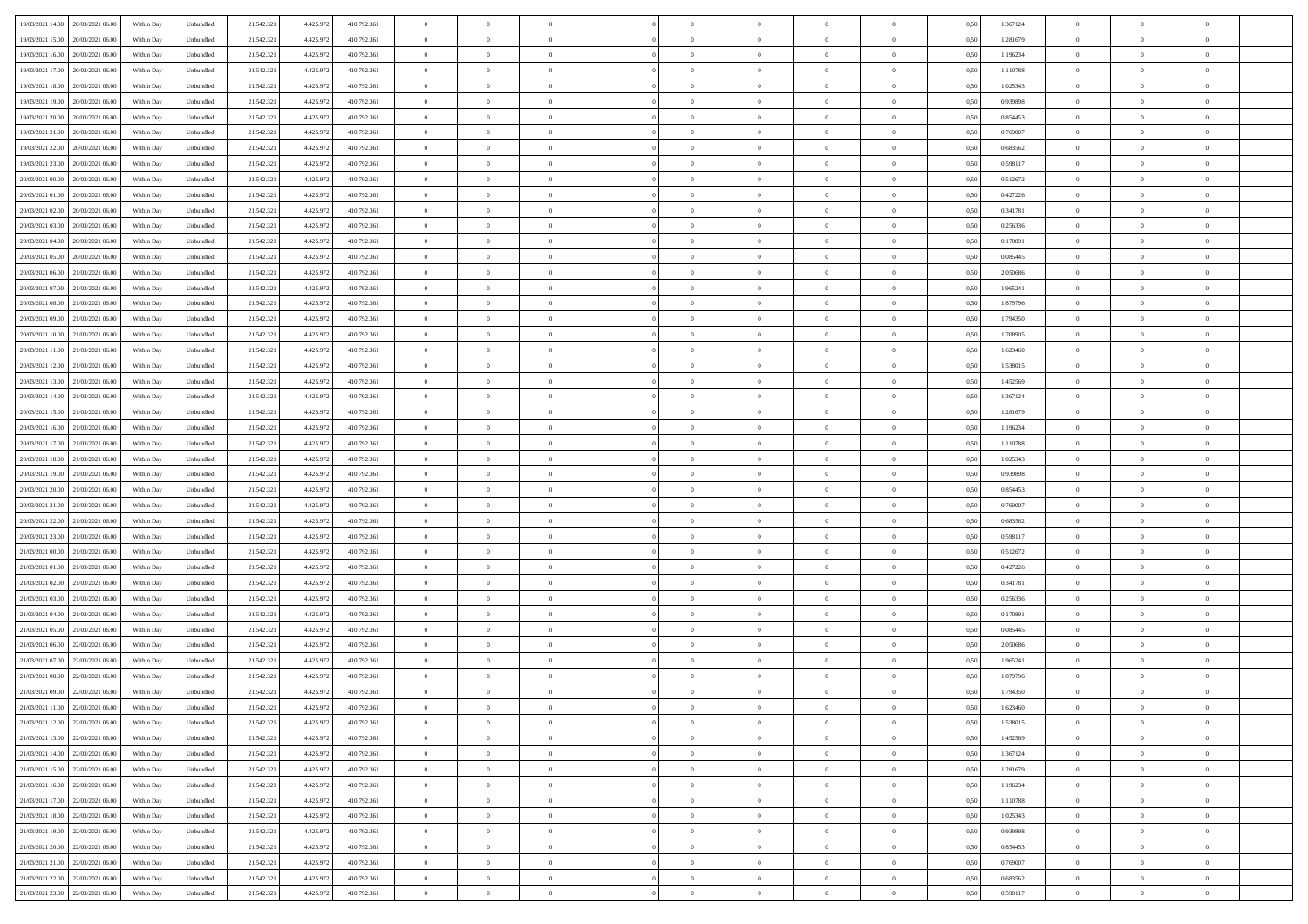| 22/03/2021 00:00 22/03/2021 06:00            | Within Day | Unbundled | 21.542.321 | 4.425.972 | 410.792.361 | $\overline{0}$ | $\theta$       |                | $\overline{0}$ | $\theta$       |                | $\theta$       | 0,50 | 0,512672 | $\theta$       | $\theta$       | $\theta$       |  |
|----------------------------------------------|------------|-----------|------------|-----------|-------------|----------------|----------------|----------------|----------------|----------------|----------------|----------------|------|----------|----------------|----------------|----------------|--|
|                                              |            |           |            |           |             |                |                |                |                |                |                |                |      |          |                |                |                |  |
| 22/03/2021 01:00<br>22/03/2021 06.00         | Within Day | Unbundled | 21.542.32  | 4.425.97  | 410.792.361 | $\bf{0}$       | $\overline{0}$ | $\bf{0}$       | $\overline{0}$ | $\bf{0}$       | $\overline{0}$ | $\bf{0}$       | 0,50 | 0,427226 | $\,$ 0 $\,$    | $\bf{0}$       | $\overline{0}$ |  |
| 22/03/2021 02:00<br>22/03/2021 06:00         | Within Day | Unbundled | 21.542.321 | 4.425.972 | 410.792.361 | $\overline{0}$ | $\bf{0}$       | $\overline{0}$ | $\bf{0}$       | $\bf{0}$       | $\overline{0}$ | $\bf{0}$       | 0.50 | 0.341781 | $\bf{0}$       | $\overline{0}$ | $\overline{0}$ |  |
| 22/03/2021 03:00<br>22/03/2021 06:00         | Within Day | Unbundled | 21.542.321 | 4.425.972 | 410.792.361 | $\overline{0}$ | $\overline{0}$ | $\overline{0}$ | $\theta$       | $\theta$       | $\overline{0}$ | $\overline{0}$ | 0,50 | 0,256336 | $\theta$       | $\theta$       | $\overline{0}$ |  |
| 22/03/2021 04:00<br>22/03/2021 06.00         | Within Day | Unbundled | 21.542.32  | 4.425.97  | 410.792.361 | $\overline{0}$ | $\overline{0}$ | $\overline{0}$ | $\overline{0}$ | $\theta$       | $\overline{0}$ | $\bf{0}$       | 0,50 | 0,170891 | $\,$ 0 $\,$    | $\bf{0}$       | $\overline{0}$ |  |
| 22/03/2021 05:00<br>22/03/2021 06:00         | Within Day | Unbundled | 21.542.321 | 4.425.97  | 410.792.361 | $\overline{0}$ | $\overline{0}$ | $\overline{0}$ | $\overline{0}$ | $\overline{0}$ | $\theta$       | $\bf{0}$       | 0.50 | 0.085445 | $\,$ 0 $\,$    | $\theta$       | $\overline{0}$ |  |
|                                              |            |           |            |           |             | $\overline{0}$ | $\overline{0}$ | $\overline{0}$ | $\overline{0}$ | $\theta$       | $\overline{0}$ |                |      |          | $\theta$       | $\theta$       | $\overline{0}$ |  |
| 22/03/2021 06:00<br>23/03/2021 06:00         | Within Day | Unbundled | 21.542.32  | 4.463.817 | 409.884.067 |                |                |                |                |                |                | $\bf{0}$       | 0,50 | 2,050686 |                |                |                |  |
| 22/03/2021 07:00<br>23/03/2021 06.00         | Within Day | Unbundled | 21.542.32  | 4.463.81  | 409.884.067 | $\overline{0}$ | $\overline{0}$ | $\overline{0}$ | $\overline{0}$ | $\theta$       | $\overline{0}$ | $\bf{0}$       | 0,50 | 1,965241 | $\,$ 0 $\,$    | $\bf{0}$       | $\overline{0}$ |  |
| 22/03/2021 08:00<br>23/03/2021 06:00         | Within Day | Unbundled | 21.542.321 | 4.463.81  | 409.884.067 | $\overline{0}$ | $\bf{0}$       | $\overline{0}$ | $\bf{0}$       | $\overline{0}$ | $\overline{0}$ | $\bf{0}$       | 0.50 | 1.879796 | $\bf{0}$       | $\overline{0}$ | $\overline{0}$ |  |
| 22/03/2021 09:00<br>23/03/2021 06:00         | Within Day | Unbundled | 21.542.321 | 4.463.817 | 409.884.067 | $\overline{0}$ | $\bf{0}$       | $\overline{0}$ | $\overline{0}$ | $\overline{0}$ | $\overline{0}$ | $\bf{0}$       | 0,50 | 1,794350 | $\,$ 0 $\,$    | $\theta$       | $\overline{0}$ |  |
| 22/03/2021 10:00<br>23/03/2021 06.00         | Within Day | Unbundled | 21.542.32  | 4.463.81  | 409.884.067 | $\bf{0}$       | $\overline{0}$ | $\bf{0}$       | $\overline{0}$ | $\bf{0}$       | $\overline{0}$ | $\bf{0}$       | 0,50 | 1,708905 | $\,$ 0 $\,$    | $\bf{0}$       | $\overline{0}$ |  |
| 22/03/2021 11:00<br>23/03/2021 06:00         | Within Day | Unbundled | 21.542.321 | 4.463.81  | 409.884.067 | $\overline{0}$ | $\bf{0}$       | $\overline{0}$ | $\bf{0}$       | $\bf{0}$       | $\overline{0}$ | $\bf{0}$       | 0.50 | 1.623460 | $\bf{0}$       | $\overline{0}$ | $\bf{0}$       |  |
| 22/03/2021 12:00<br>23/03/2021 06:00         | Within Day | Unbundled | 21.542.32  | 4.463.817 | 409.884.067 | $\overline{0}$ | $\overline{0}$ | $\overline{0}$ | $\overline{0}$ | $\theta$       | $\overline{0}$ | $\overline{0}$ | 0,50 | 1,538015 | $\,$ 0 $\,$    | $\theta$       | $\overline{0}$ |  |
|                                              |            |           |            |           |             |                | $\theta$       |                | $\overline{0}$ | $\theta$       | $\overline{0}$ |                |      |          | $\,$ 0 $\,$    | $\bf{0}$       | $\overline{0}$ |  |
| 22/03/2021 13:00<br>23/03/2021 06.00         | Within Day | Unbundled | 21.542.32  | 4.463.81  | 409.884.067 | $\bf{0}$       |                | $\bf{0}$       |                |                |                | $\bf{0}$       | 0,50 | 1,452569 |                |                |                |  |
| 22/03/2021 14:00<br>23/03/2021 06:00         | Within Day | Unbundled | 21.542.321 | 4.463.81  | 409.884.067 | $\overline{0}$ | $\overline{0}$ | $\overline{0}$ | $\bf{0}$       | $\theta$       | $\Omega$       | $\bf{0}$       | 0.50 | 1.367124 | $\theta$       | $\theta$       | $\overline{0}$ |  |
| 22/03/2021 15:00<br>23/03/2021 06:00         | Within Day | Unbundled | 21.542.321 | 4.463.817 | 409.884.067 | $\overline{0}$ | $\overline{0}$ | $\overline{0}$ | $\overline{0}$ | $\overline{0}$ | $\overline{0}$ | $\bf{0}$       | 0,50 | 1,281679 | $\theta$       | $\theta$       | $\overline{0}$ |  |
| 22/03/2021 16:00<br>23/03/2021 06.00         | Within Day | Unbundled | 21.542.32  | 4.463.81  | 409.884.067 | $\bf{0}$       | $\overline{0}$ | $\overline{0}$ | $\overline{0}$ | $\theta$       | $\overline{0}$ | $\bf{0}$       | 0,50 | 1,196234 | $\,$ 0 $\,$    | $\bf{0}$       | $\overline{0}$ |  |
| 22/03/2021 17:00<br>23/03/2021 06:00         | Within Day | Unbundled | 21.542.32  | 4.463.81  | 409.884.067 | $\overline{0}$ | $\bf{0}$       | $\overline{0}$ | $\bf{0}$       | $\overline{0}$ | $\overline{0}$ | $\bf{0}$       | 0.50 | 1.110788 | $\bf{0}$       | $\overline{0}$ | $\overline{0}$ |  |
| 22/03/2021 18:00<br>23/03/2021 06:00         | Within Day | Unbundled | 21.542.321 | 4.463.817 | 409.884.067 | $\overline{0}$ | $\overline{0}$ | $\overline{0}$ | $\overline{0}$ | $\overline{0}$ | $\overline{0}$ | $\bf{0}$       | 0,50 | 1,025343 | $\,$ 0 $\,$    | $\theta$       | $\overline{0}$ |  |
| 22/03/2021 19:00<br>23/03/2021 06.00         | Within Day | Unbundled | 21.542.32  | 4.463.81  | 409.884.067 | $\bf{0}$       | $\overline{0}$ | $\bf{0}$       | $\bf{0}$       | $\overline{0}$ | $\overline{0}$ | $\bf{0}$       | 0,50 | 0,939898 | $\,$ 0 $\,$    | $\bf{0}$       | $\overline{0}$ |  |
| 22/03/2021 20:00<br>23/03/2021 06:00         | Within Day | Unbundled | 21.542.321 | 4.463.81  | 409.884.067 | $\overline{0}$ | $\bf{0}$       | $\overline{0}$ | $\bf{0}$       | $\bf{0}$       | $\overline{0}$ | $\bf{0}$       | 0.50 | 0.854453 | $\bf{0}$       | $\overline{0}$ | $\bf{0}$       |  |
|                                              |            |           |            |           |             |                |                |                |                |                |                |                |      |          |                |                |                |  |
| 22/03/2021 21:00<br>23/03/2021 06:00         | Within Day | Unbundled | 21.542.32  | 4.463.817 | 409.884.067 | $\overline{0}$ | $\overline{0}$ | $\overline{0}$ | $\theta$       | $\theta$       | $\overline{0}$ | $\bf{0}$       | 0,50 | 0,769007 | $\theta$       | $\theta$       | $\overline{0}$ |  |
| 22/03/2021 22:00<br>23/03/2021 06.00         | Within Day | Unbundled | 21.542.32  | 4.463.81  | 409.884.067 | $\bf{0}$       | $\overline{0}$ | $\bf{0}$       | $\bf{0}$       | $\theta$       | $\overline{0}$ | $\bf{0}$       | 0,50 | 0,683562 | $\,$ 0 $\,$    | $\bf{0}$       | $\overline{0}$ |  |
| 22/03/2021 23:00<br>23/03/2021 06:00         | Within Day | Unbundled | 21.542.321 | 4.463.81  | 409.884.067 | $\overline{0}$ | $\overline{0}$ | $\overline{0}$ | $\overline{0}$ | $\overline{0}$ | $\Omega$       | $\bf{0}$       | 0.50 | 0.598117 | $\,$ 0 $\,$    | $\theta$       | $\overline{0}$ |  |
| 23/03/2021 00:00<br>23/03/2021 06:00         | Within Day | Unbundled | 21.542.32  | 4.463.817 | 409.884.067 | $\overline{0}$ | $\overline{0}$ | $\overline{0}$ | $\overline{0}$ | $\overline{0}$ | $\overline{0}$ | $\bf{0}$       | 0,50 | 0,512672 | $\theta$       | $\theta$       | $\overline{0}$ |  |
| 23/03/2021 01:00<br>23/03/2021 06.00         | Within Day | Unbundled | 21.542.32  | 4.463.81  | 409.884.067 | $\bf{0}$       | $\theta$       | $\bf{0}$       | $\overline{0}$ | $\theta$       | $\overline{0}$ | $\bf{0}$       | 0,50 | 0,427226 | $\,$ 0 $\,$    | $\bf{0}$       | $\overline{0}$ |  |
| 23/03/2021 02:00<br>23/03/2021 06:00         | Within Day | Unbundled | 21.542.32  | 4.463.81  | 409.884.067 | $\overline{0}$ | $\bf{0}$       | $\overline{0}$ | $\bf{0}$       | $\overline{0}$ | $\overline{0}$ | $\bf{0}$       | 0.50 | 0.341781 | $\bf{0}$       | $\overline{0}$ | $\overline{0}$ |  |
| 23/03/2021 03:00<br>23/03/2021 06:00         | Within Day | Unbundled | 21.542.321 | 4.463.817 | 409.884.067 | $\overline{0}$ | $\overline{0}$ | $\overline{0}$ | $\overline{0}$ | $\overline{0}$ | $\overline{0}$ | $\bf{0}$       | 0,50 | 0,256336 | $\theta$       | $\theta$       | $\overline{0}$ |  |
| 23/03/2021 04:00<br>23/03/2021 06.00         | Within Day | Unbundled | 21.542.32  | 4.463.81  | 409.884.067 | $\bf{0}$       | $\bf{0}$       | $\bf{0}$       | $\bf{0}$       | $\overline{0}$ | $\overline{0}$ | $\bf{0}$       | 0,50 | 0,170891 | $\,$ 0 $\,$    | $\bf{0}$       | $\overline{0}$ |  |
|                                              |            |           |            |           |             |                |                |                |                |                |                |                |      |          |                |                |                |  |
| 23/03/2021 05:00<br>23/03/2021 06:00         | Within Day | Unbundled | 21.542.321 | 4.463.81  | 409.884.067 | $\overline{0}$ | $\bf{0}$       | $\overline{0}$ | $\bf{0}$       | $\bf{0}$       | $\overline{0}$ | $\bf{0}$       | 0.50 | 0.085445 | $\bf{0}$       | $\overline{0}$ | $\bf{0}$       |  |
| 23/03/2021 06:00<br>24/03/2021 06:00         | Within Day | Unbundled | 21.542.32  | 4.463.475 | 409.892.276 | $\overline{0}$ | $\overline{0}$ | $\overline{0}$ | $\overline{0}$ | $\overline{0}$ | $\overline{0}$ | $\bf{0}$       | 0.5( | 2.050686 | $\theta$       | $\theta$       | $\overline{0}$ |  |
| 23/03/2021 07:00<br>24/03/2021 06.00         | Within Day | Unbundled | 21.542.32  | 4,463.47  | 409.892.276 | $\bf{0}$       | $\overline{0}$ | $\bf{0}$       | $\overline{0}$ | $\overline{0}$ | $\overline{0}$ | $\bf{0}$       | 0,50 | 1,965241 | $\,$ 0 $\,$    | $\bf{0}$       | $\overline{0}$ |  |
| 23/03/2021 08:00<br>24/03/2021 06:00         | Within Day | Unbundled | 21.542.321 | 4.463.47  | 409.892.276 | $\overline{0}$ | $\overline{0}$ | $\overline{0}$ | $\bf{0}$       | $\bf{0}$       | $\Omega$       | $\bf{0}$       | 0.50 | 1.879796 | $\,$ 0 $\,$    | $\theta$       | $\overline{0}$ |  |
| 23/03/2021 09:00<br>24/03/2021 06:00         | Within Dav | Unbundled | 21.542.321 | 4.463.475 | 409.892.276 | $\overline{0}$ | $\overline{0}$ | $\overline{0}$ | $\overline{0}$ | $\overline{0}$ | $\overline{0}$ | $\overline{0}$ | 0.5( | 1,794350 | $\theta$       | $\theta$       | $\overline{0}$ |  |
| 23/03/2021 10:00<br>24/03/2021 06.00         | Within Day | Unbundled | 21.542.32  | 4.463.475 | 409.892.276 | $\bf{0}$       | $\overline{0}$ | $\bf{0}$       | $\bf{0}$       | $\bf{0}$       | $\overline{0}$ | $\bf{0}$       | 0,50 | 1,708905 | $\,$ 0 $\,$    | $\bf{0}$       | $\overline{0}$ |  |
| 23/03/2021 11:00<br>24/03/2021 06:00         | Within Day | Unbundled | 21.542.321 | 4.463.47  | 409.892.276 | $\overline{0}$ | $\bf{0}$       | $\overline{0}$ | $\bf{0}$       | $\overline{0}$ | $\overline{0}$ | $\bf{0}$       | 0.50 | 1.623460 | $\bf{0}$       | $\overline{0}$ | $\overline{0}$ |  |
| 23/03/2021 12:00<br>24/03/2021 06:00         | Within Dav | Unbundled | 21.542.32  | 4.463.475 | 409.892.276 | $\overline{0}$ | $\overline{0}$ | $\overline{0}$ | $\overline{0}$ | $\overline{0}$ | $\overline{0}$ | $\overline{0}$ | 0.50 | 1,538015 | $\theta$       | $\theta$       | $\overline{0}$ |  |
| 24/03/2021 06.00                             | Within Day | Unbundled | 21.542.32  | 4,463.47  | 409.892.276 | $\bf{0}$       | $\bf{0}$       | $\bf{0}$       | $\bf{0}$       | $\overline{0}$ | $\overline{0}$ | $\bf{0}$       | 0,50 | 1,452569 | $\,$ 0 $\,$    | $\bf{0}$       | $\overline{0}$ |  |
| 23/03/2021 13:00                             |            |           |            |           |             |                |                |                |                |                |                |                |      |          |                |                |                |  |
| 23/03/2021 14:00<br>24/03/2021 06:00         | Within Day | Unbundled | 21.542.321 | 4.463.475 | 409.892.276 | $\overline{0}$ | $\bf{0}$       | $\overline{0}$ | $\bf{0}$       | $\bf{0}$       | $\overline{0}$ | $\bf{0}$       | 0.50 | 1.367124 | $\bf{0}$       | $\overline{0}$ | $\overline{0}$ |  |
| 23/03/2021 15:00<br>24/03/2021 06:00         | Within Dav | Unbundled | 21.542.321 | 4.463.475 | 409.892.276 | $\overline{0}$ | $\overline{0}$ | $\Omega$       | $\overline{0}$ | $\overline{0}$ | $\overline{0}$ | $\bf{0}$       | 0.5( | 1,281679 | $\theta$       | $\theta$       | $\overline{0}$ |  |
| 23/03/2021 16:00<br>24/03/2021 06.00         | Within Day | Unbundled | 21.542.32  | 4.463.475 | 409.892.276 | $\bf{0}$       | $\overline{0}$ | $\bf{0}$       | $\overline{0}$ | $\,$ 0 $\,$    | $\overline{0}$ | $\bf{0}$       | 0,50 | 1,196234 | $\,$ 0 $\,$    | $\bf{0}$       | $\overline{0}$ |  |
| 23/03/2021 17:00<br>24/03/2021 06:00         | Within Day | Unbundled | 21.542.321 | 4.463.47  | 409.892.276 | $\overline{0}$ | $\overline{0}$ | $\Omega$       | $\overline{0}$ | $\overline{0}$ | $\Omega$       | $\bf{0}$       | 0.50 | 1,110788 | $\bf{0}$       | $\theta$       | $\overline{0}$ |  |
| 23/03/2021 18:00<br>24/03/2021 06:00         | Within Dav | Unbundled | 21.542.32  | 4.463.475 | 409.892.276 | $\overline{0}$ | $\overline{0}$ | $\Omega$       | $\overline{0}$ | $\theta$       | $\Omega$       | $\overline{0}$ | 0.5( | 1,025343 | $\theta$       | $\theta$       | $\overline{0}$ |  |
| 23/03/2021 19:00<br>24/03/2021 06:00         | Within Day | Unbundled | 21.542.32  | 4.463.475 | 409.892.276 | $\bf{0}$       | $\bf{0}$       | $\overline{0}$ | $\bf{0}$       | $\bf{0}$       | $\overline{0}$ | $\bf{0}$       | 0,50 | 0,939898 | $\,$ 0 $\,$    | $\bf{0}$       | $\overline{0}$ |  |
| $23/03/2021\ 20.00 \qquad 24/03/2021\ 06.00$ | Within Day | Unbundled | 21.542.321 | 4.463.475 | 409.892.276 | $\bf{0}$       | $\Omega$       |                | $\overline{0}$ |                |                |                | 0,50 | 0,854453 | $\theta$       | $\overline{0}$ |                |  |
| 23/03/2021 21:00 24/03/2021 06:00            | Within Day | Unbundled | 21.542.321 | 4.463.475 | 409.892.276 | $\overline{0}$ | $\theta$       | $\Omega$       | $\theta$       | $\overline{0}$ | $\overline{0}$ | $\bf{0}$       | 0,50 | 0,769007 | $\theta$       | $\theta$       | $\overline{0}$ |  |
|                                              |            |           |            |           |             |                |                |                |                |                |                |                |      |          |                |                |                |  |
| 23/03/2021 22:00<br>24/03/2021 06:00         | Within Day | Unbundled | 21.542.321 | 4.463.475 | 409.892.276 | $\overline{0}$ | $\bf{0}$       | $\overline{0}$ | $\overline{0}$ | $\bf{0}$       | $\overline{0}$ | $\bf{0}$       | 0,50 | 0,683562 | $\bf{0}$       | $\overline{0}$ | $\bf{0}$       |  |
| 23/03/2021 23:00 24/03/2021 06:00            | Within Day | Unbundled | 21.542.321 | 4.463.475 | 409.892.276 | $\overline{0}$ | $\bf{0}$       | $\overline{0}$ | $\overline{0}$ | $\mathbf{0}$   | $\overline{0}$ | $\,$ 0 $\,$    | 0.50 | 0.598117 | $\overline{0}$ | $\bf{0}$       | $\,$ 0 $\,$    |  |
| 24/03/2021 00:00 24/03/2021 06:00            | Within Day | Unbundled | 21.542.321 | 4.463.475 | 409.892.276 | $\overline{0}$ | $\overline{0}$ | $\overline{0}$ | $\overline{0}$ | $\overline{0}$ | $\overline{0}$ | $\bf{0}$       | 0,50 | 0,512672 | $\overline{0}$ | $\theta$       | $\overline{0}$ |  |
| 24/03/2021 01:00<br>24/03/2021 06:00         | Within Day | Unbundled | 21.542.321 | 4.463.475 | 409.892.276 | $\overline{0}$ | $\bf{0}$       | $\overline{0}$ | $\bf{0}$       | $\overline{0}$ | $\bf{0}$       | $\bf{0}$       | 0,50 | 0,427226 | $\bf{0}$       | $\bf{0}$       | $\overline{0}$ |  |
| 24/03/2021 02:00<br>24/03/2021 06:00         | Within Day | Unbundled | 21.542.321 | 4.463.475 | 409.892.276 | $\overline{0}$ | $\bf{0}$       | $\overline{0}$ | $\overline{0}$ | $\overline{0}$ | $\overline{0}$ | $\bf{0}$       | 0.50 | 0.341781 | $\,$ 0 $\,$    | $\theta$       | $\,$ 0         |  |
| 24/03/2021 03:00 24/03/2021 06:00            | Within Dav | Unbundled | 21.542.321 | 4.463.475 | 409.892.276 | $\overline{0}$ | $\overline{0}$ | $\overline{0}$ | $\overline{0}$ | $\overline{0}$ | $\overline{0}$ | $\bf{0}$       | 0.50 | 0,256336 | $\overline{0}$ | $\theta$       | $\overline{0}$ |  |
| 24/03/2021 04:00<br>24/03/2021 06:00         | Within Day | Unbundled | 21.542.32  | 4.463.475 | 409.892.276 | $\overline{0}$ | $\overline{0}$ | $\overline{0}$ | $\overline{0}$ | $\overline{0}$ | $\overline{0}$ | $\bf{0}$       | 0,50 | 0,170891 | $\bf{0}$       | $\overline{0}$ | $\overline{0}$ |  |
|                                              |            |           |            |           |             |                |                |                |                |                |                |                |      |          |                |                |                |  |
| 24/03/2021 05:00 24/03/2021 06:00            | Within Day | Unbundled | 21.542.321 | 4.463.475 | 409.892.276 | $\overline{0}$ | $\overline{0}$ | $\overline{0}$ | $\overline{0}$ | $\bf{0}$       | $\overline{0}$ | $\bf{0}$       | 0.50 | 0.085445 | $\overline{0}$ | $\bf{0}$       | $\,$ 0         |  |
| 24/03/2021 06:00 25/03/2021 06:00            | Within Dav | Unbundled | 21.542.321 | 4.463.475 | 409.892.276 | $\overline{0}$ | $\overline{0}$ | $\overline{0}$ | $\overline{0}$ | $\overline{0}$ | $\overline{0}$ | $\bf{0}$       | 0,50 | 2,050686 | $\overline{0}$ | $\theta$       | $\overline{0}$ |  |
| 24/03/2021 07:00<br>25/03/2021 06.00         | Within Day | Unbundled | 21.542.32  | 4.463.475 | 409.892.276 | $\overline{0}$ | $\bf{0}$       | $\overline{0}$ | $\bf{0}$       | $\overline{0}$ | $\bf{0}$       | $\bf{0}$       | 0,50 | 1,965241 | $\bf{0}$       | $\bf{0}$       | $\overline{0}$ |  |
| 24/03/2021 08:00 25/03/2021 06:00            | Within Day | Unbundled | 21.542.321 | 4.463.475 | 409.892.276 | $\overline{0}$ | $\bf{0}$       | $\overline{0}$ | $\overline{0}$ | $\,$ 0 $\,$    | $\overline{0}$ | $\bf{0}$       | 0,50 | 1,879796 | $\overline{0}$ | $\,$ 0 $\,$    | $\,$ 0 $\,$    |  |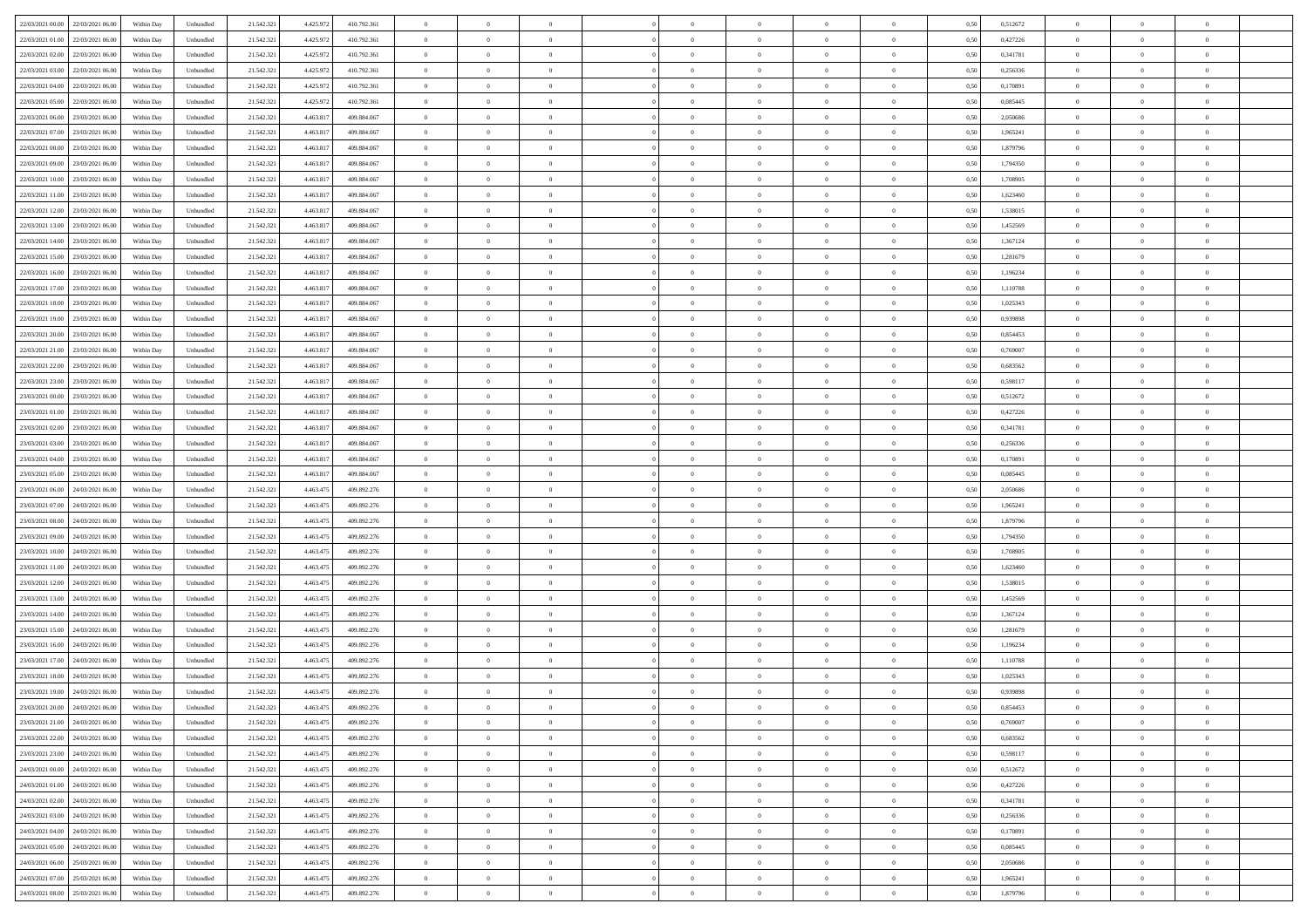| 24/03/2021 09:00 25/03/2021 06:00            | Within Day | Unbundled                   | 21.542.321 | 4.463.475 | 409.892.276 | $\overline{0}$ | $\theta$       |                | $\overline{0}$ | $\theta$       |                | $\bf{0}$       | 0,50 | 1,794350 | $\theta$       | $\theta$       | $\theta$       |  |
|----------------------------------------------|------------|-----------------------------|------------|-----------|-------------|----------------|----------------|----------------|----------------|----------------|----------------|----------------|------|----------|----------------|----------------|----------------|--|
|                                              |            |                             |            |           |             |                | $\overline{0}$ |                | $\overline{0}$ | $\bf{0}$       | $\overline{0}$ |                |      |          | $\,$ 0 $\,$    | $\bf{0}$       | $\overline{0}$ |  |
| 24/03/2021 10:00<br>25/03/2021 06.00         | Within Day | Unbundled                   | 21.542.32  | 4,463.47  | 409.892.276 | $\bf{0}$       |                | $\bf{0}$       |                |                |                | $\bf{0}$       | 0,50 | 1,708905 |                |                |                |  |
| 24/03/2021 11:00<br>25/03/2021 06:00         | Within Day | Unbundled                   | 21.542.321 | 4.463.475 | 409.892.276 | $\overline{0}$ | $\bf{0}$       | $\overline{0}$ | $\bf{0}$       | $\bf{0}$       | $\overline{0}$ | $\bf{0}$       | 0.50 | 1,623460 | $\bf{0}$       | $\overline{0}$ | $\overline{0}$ |  |
| 24/03/2021 12:00<br>25/03/2021 06:00         | Within Day | Unbundled                   | 21.542.32  | 4.463.475 | 409.892.276 | $\overline{0}$ | $\overline{0}$ | $\overline{0}$ | $\theta$       | $\theta$       | $\overline{0}$ | $\bf{0}$       | 0,50 | 1,538015 | $\theta$       | $\theta$       | $\overline{0}$ |  |
| 24/03/2021 13:00<br>25/03/2021 06.00         | Within Day | Unbundled                   | 21.542.32  | 4.463.475 | 409.892.276 | $\bf{0}$       | $\overline{0}$ | $\bf{0}$       | $\overline{0}$ | $\theta$       | $\overline{0}$ | $\bf{0}$       | 0,50 | 1,452569 | $\,$ 0 $\,$    | $\bf{0}$       | $\overline{0}$ |  |
| 24/03/2021 14:00<br>25/03/2021 06:00         | Within Day | Unbundled                   | 21.542.321 | 4.463.47  | 409.892.276 | $\overline{0}$ | $\overline{0}$ | $\overline{0}$ | $\bf{0}$       | $\overline{0}$ | $\theta$       | $\bf{0}$       | 0.50 | 1.367124 | $\,$ 0 $\,$    | $\theta$       | $\overline{0}$ |  |
| 24/03/2021 15:00<br>25/03/2021 06:00         | Within Day | Unbundled                   | 21.542.32  | 4.463.475 | 409.892.276 | $\overline{0}$ | $\overline{0}$ | $\overline{0}$ | $\overline{0}$ | $\theta$       | $\overline{0}$ | $\bf{0}$       | 0,50 | 1,281679 | $\theta$       | $\theta$       | $\overline{0}$ |  |
| 24/03/2021 16:00<br>25/03/2021 06.00         | Within Day | Unbundled                   | 21.542.32  | 4,463.47  | 409.892.276 | $\bf{0}$       | $\overline{0}$ | $\overline{0}$ | $\overline{0}$ | $\theta$       | $\overline{0}$ | $\bf{0}$       | 0,50 | 1,196234 | $\,$ 0 $\,$    | $\bf{0}$       | $\overline{0}$ |  |
| 24/03/2021 17:00<br>25/03/2021 06:00         | Within Day | Unbundled                   | 21.542.32  | 4.463.47  | 409.892.276 | $\overline{0}$ | $\bf{0}$       | $\overline{0}$ | $\bf{0}$       | $\overline{0}$ | $\overline{0}$ | $\bf{0}$       | 0.50 | 1.110788 | $\bf{0}$       | $\theta$       | $\overline{0}$ |  |
| 24/03/2021 18:00<br>25/03/2021 06:00         | Within Day | Unbundled                   | 21.542.321 | 4.463.475 | 409.892.276 | $\overline{0}$ | $\bf{0}$       | $\overline{0}$ | $\overline{0}$ | $\overline{0}$ | $\overline{0}$ | $\bf{0}$       | 0,50 | 1,025343 | $\,$ 0 $\,$    | $\theta$       | $\overline{0}$ |  |
| 24/03/2021 19:00<br>25/03/2021 06.00         | Within Day | Unbundled                   | 21.542.32  | 4.463.475 | 409.892.276 | $\bf{0}$       | $\overline{0}$ | $\bf{0}$       | $\overline{0}$ | $\bf{0}$       | $\overline{0}$ | $\bf{0}$       | 0,50 | 0,939898 | $\,$ 0 $\,$    | $\bf{0}$       | $\overline{0}$ |  |
| 24/03/2021 20:00<br>25/03/2021 06:00         | Within Day | Unbundled                   | 21.542.321 | 4.463.475 | 409.892.276 | $\overline{0}$ | $\bf{0}$       | $\overline{0}$ | $\bf{0}$       | $\bf{0}$       | $\overline{0}$ | $\bf{0}$       | 0.50 | 0.854453 | $\bf{0}$       | $\overline{0}$ | $\overline{0}$ |  |
| 24/03/2021 21:00<br>25/03/2021 06:00         |            |                             | 21.542.32  |           |             | $\overline{0}$ | $\overline{0}$ | $\overline{0}$ | $\overline{0}$ | $\theta$       | $\overline{0}$ | $\overline{0}$ |      | 0,769007 | $\theta$       | $\theta$       | $\overline{0}$ |  |
|                                              | Within Day | Unbundled                   |            | 4.463.475 | 409.892.276 |                |                |                |                |                |                |                | 0,50 |          |                |                |                |  |
| 24/03/2021 22.00<br>25/03/2021 06.00         | Within Day | Unbundled                   | 21.542.32  | 4,463.47  | 409.892.276 | $\bf{0}$       | $\theta$       | $\bf{0}$       | $\overline{0}$ | $\theta$       | $\overline{0}$ | $\bf{0}$       | 0,50 | 0,683562 | $\bf{0}$       | $\bf{0}$       | $\overline{0}$ |  |
| 24/03/2021 23:00<br>25/03/2021 06:00         | Within Day | Unbundled                   | 21.542.321 | 4.463.47  | 409.892.276 | $\overline{0}$ | $\overline{0}$ | $\overline{0}$ | $\bf{0}$       | $\bf{0}$       | $\Omega$       | $\bf{0}$       | 0.50 | 0.598117 | $\,$ 0 $\,$    | $\theta$       | $\overline{0}$ |  |
| 25/03/2021 00:00<br>25/03/2021 06:00         | Within Day | Unbundled                   | 21.542.321 | 4.463.475 | 409.892.276 | $\overline{0}$ | $\overline{0}$ | $\overline{0}$ | $\overline{0}$ | $\overline{0}$ | $\overline{0}$ | $\bf{0}$       | 0,50 | 0,512672 | $\theta$       | $\theta$       | $\overline{0}$ |  |
| 25/03/2021 01:00<br>25/03/2021 06.00         | Within Day | Unbundled                   | 21.542.32  | 4.463.475 | 409.892.276 | $\bf{0}$       | $\overline{0}$ | $\overline{0}$ | $\overline{0}$ | $\bf{0}$       | $\overline{0}$ | $\bf{0}$       | 0,50 | 0,427226 | $\,$ 0 $\,$    | $\bf{0}$       | $\overline{0}$ |  |
| 25/03/2021 02:00<br>25/03/2021 06:00         | Within Day | Unbundled                   | 21.542.32  | 4.463.47  | 409.892.276 | $\overline{0}$ | $\bf{0}$       | $\overline{0}$ | $\bf{0}$       | $\overline{0}$ | $\overline{0}$ | $\bf{0}$       | 0.50 | 0.341781 | $\bf{0}$       | $\overline{0}$ | $\overline{0}$ |  |
| 25/03/2021 03:00<br>25/03/2021 06:00         | Within Day | Unbundled                   | 21.542.321 | 4.463.475 | 409.892.276 | $\overline{0}$ | $\overline{0}$ | $\overline{0}$ | $\overline{0}$ | $\overline{0}$ | $\overline{0}$ | $\bf{0}$       | 0,50 | 0,256336 | $\,$ 0 $\,$    | $\theta$       | $\overline{0}$ |  |
| 25/03/2021 04:00<br>25/03/2021 06.00         | Within Day | Unbundled                   | 21.542.32  | 4,463.47  | 409.892.276 | $\bf{0}$       | $\overline{0}$ | $\bf{0}$       | $\bf{0}$       | $\overline{0}$ | $\overline{0}$ | $\bf{0}$       | 0,50 | 0,170891 | $\,$ 0 $\,$    | $\bf{0}$       | $\overline{0}$ |  |
| 25/03/2021 05:00<br>25/03/2021 06:00         | Within Day | Unbundled                   | 21.542.321 | 4.463.475 | 409.892.276 | $\overline{0}$ | $\bf{0}$       | $\overline{0}$ | $\bf{0}$       | $\bf{0}$       | $\overline{0}$ | $\bf{0}$       | 0.50 | 0.085445 | $\bf{0}$       | $\overline{0}$ | $\overline{0}$ |  |
| 25/03/2021 06:00<br>26/03/2021 06:00         | Within Day | Unbundled                   | 21.542.32  | 4.451.706 | 410.174.745 | $\overline{0}$ | $\overline{0}$ | $\overline{0}$ | $\theta$       | $\theta$       | $\overline{0}$ | $\bf{0}$       | 0,50 | 2,050686 | $\theta$       | $\theta$       | $\overline{0}$ |  |
| 25/03/2021 07:00<br>26/03/2021 06.00         | Within Day | Unbundled                   | 21.542.32  | 4.451.70  | 410.174.745 | $\bf{0}$       | $\overline{0}$ | $\bf{0}$       | $\overline{0}$ | $\bf{0}$       | $\overline{0}$ | $\bf{0}$       | 0,50 | 1,965241 | $\,$ 0 $\,$    | $\bf{0}$       | $\overline{0}$ |  |
| 25/03/2021 08:00<br>26/03/2021 06:00         | Within Day | Unbundled                   | 21.542.321 | 4.451.70  | 410.174.745 | $\overline{0}$ | $\overline{0}$ | $\overline{0}$ | $\overline{0}$ | $\overline{0}$ | $\Omega$       | $\bf{0}$       | 0.50 | 1.879796 | $\,$ 0 $\,$    | $\theta$       | $\overline{0}$ |  |
| 25/03/2021 09:00<br>26/03/2021 06:00         | Within Day | Unbundled                   | 21.542.321 | 4.451.706 | 410.174.745 | $\overline{0}$ | $\overline{0}$ | $\overline{0}$ | $\overline{0}$ | $\theta$       | $\overline{0}$ | $\bf{0}$       | 0,50 | 1,794350 | $\theta$       | $\theta$       | $\overline{0}$ |  |
|                                              |            |                             |            |           |             |                |                |                |                |                |                |                |      |          |                |                |                |  |
| 25/03/2021 10:00<br>26/03/2021 06.00         | Within Day | Unbundled                   | 21.542.32  | 4.451.70  | 410.174.745 | $\bf{0}$       | $\theta$       | $\bf{0}$       | $\overline{0}$ | $\theta$       | $\overline{0}$ | $\bf{0}$       | 0,50 | 1,708905 | $\,$ 0 $\,$    | $\bf{0}$       | $\overline{0}$ |  |
| 25/03/2021 11:00<br>26/03/2021 06:00         | Within Day | Unbundled                   | 21.542.321 | 4.451.706 | 410.174.745 | $\overline{0}$ | $\bf{0}$       | $\overline{0}$ | $\bf{0}$       | $\overline{0}$ | $\overline{0}$ | $\bf{0}$       | 0.50 | 1.623460 | $\bf{0}$       | $\overline{0}$ | $\overline{0}$ |  |
| 25/03/2021 12:00<br>26/03/2021 06:00         | Within Day | Unbundled                   | 21.542.321 | 4.451.706 | 410.174.745 | $\overline{0}$ | $\overline{0}$ | $\overline{0}$ | $\overline{0}$ | $\overline{0}$ | $\overline{0}$ | $\bf{0}$       | 0,50 | 1,538015 | $\theta$       | $\theta$       | $\overline{0}$ |  |
| 25/03/2021 13:00<br>26/03/2021 06.00         | Within Day | Unbundled                   | 21.542.32  | 4.451.70  | 410.174.745 | $\bf{0}$       | $\bf{0}$       | $\bf{0}$       | $\bf{0}$       | $\overline{0}$ | $\overline{0}$ | $\bf{0}$       | 0,50 | 1,452569 | $\,$ 0 $\,$    | $\bf{0}$       | $\overline{0}$ |  |
| 25/03/2021 14:00<br>26/03/2021 06:00         | Within Day | Unbundled                   | 21.542.321 | 4.451.706 | 410.174.745 | $\overline{0}$ | $\bf{0}$       | $\overline{0}$ | $\bf{0}$       | $\bf{0}$       | $\overline{0}$ | $\bf{0}$       | 0.50 | 1.367124 | $\bf{0}$       | $\overline{0}$ | $\overline{0}$ |  |
| 25/03/2021 15:00<br>26/03/2021 06:00         | Within Day | Unbundled                   | 21.542.32  | 4.451.70  | 410.174.745 | $\overline{0}$ | $\overline{0}$ | $\overline{0}$ | $\overline{0}$ | $\overline{0}$ | $\overline{0}$ | $\bf{0}$       | 0.5( | 1,281679 | $\theta$       | $\theta$       | $\overline{0}$ |  |
| 25/03/2021 16:00<br>26/03/2021 06.00         | Within Day | Unbundled                   | 21.542.32  | 4.451.70  | 410.174.745 | $\bf{0}$       | $\overline{0}$ | $\bf{0}$       | $\overline{0}$ | $\overline{0}$ | $\overline{0}$ | $\bf{0}$       | 0,50 | 1,196234 | $\,$ 0 $\,$    | $\bf{0}$       | $\overline{0}$ |  |
| 25/03/2021 17:00<br>26/03/2021 06:00         | Within Day | Unbundled                   | 21.542.321 | 4.451.706 | 410.174.745 | $\overline{0}$ | $\overline{0}$ | $\overline{0}$ | $\bf{0}$       | $\bf{0}$       | $\Omega$       | $\bf{0}$       | 0.50 | 1.110788 | $\,$ 0 $\,$    | $\theta$       | $\overline{0}$ |  |
| 25/03/2021 18:00<br>26/03/2021 06:00         | Within Dav | Unbundled                   | 21.542.321 | 4.451.706 | 410.174.745 | $\overline{0}$ | $\overline{0}$ | $\overline{0}$ | $\overline{0}$ | $\theta$       | $\overline{0}$ | $\overline{0}$ | 0.5( | 1,025343 | $\theta$       | $\theta$       | $\overline{0}$ |  |
| 25/03/2021 19:00<br>26/03/2021 06.00         | Within Day | Unbundled                   | 21.542.32  | 4.451.70  | 410.174.745 | $\bf{0}$       | $\overline{0}$ | $\bf{0}$       | $\overline{0}$ | $\bf{0}$       | $\overline{0}$ | $\bf{0}$       | 0,50 | 0,939898 | $\,$ 0 $\,$    | $\bf{0}$       | $\overline{0}$ |  |
| 25/03/2021 20:00<br>26/03/2021 06:00         | Within Day | Unbundled                   | 21.542.321 | 4.451.70  | 410.174.745 | $\overline{0}$ | $\bf{0}$       | $\overline{0}$ | $\bf{0}$       | $\overline{0}$ | $\overline{0}$ | $\bf{0}$       | 0.50 | 0.854453 | $\bf{0}$       | $\overline{0}$ | $\overline{0}$ |  |
| 25/03/2021 21:00<br>26/03/2021 06:00         | Within Dav | Unbundled                   | 21.542.32  | 4.451.70  | 410.174.745 | $\overline{0}$ | $\overline{0}$ | $\overline{0}$ | $\overline{0}$ | $\overline{0}$ | $\overline{0}$ | $\overline{0}$ | 0.50 | 0,769007 | $\theta$       | $\theta$       | $\overline{0}$ |  |
| 25/03/2021 22:00<br>26/03/2021 06.00         | Within Day | Unbundled                   | 21.542.32  | 4.451.70  | 410.174.745 | $\bf{0}$       | $\bf{0}$       | $\bf{0}$       | $\bf{0}$       | $\overline{0}$ | $\overline{0}$ | $\bf{0}$       | 0,50 | 0,683562 | $\,$ 0 $\,$    | $\bf{0}$       | $\overline{0}$ |  |
| 25/03/2021 23:00<br>26/03/2021 06:00         | Within Day | Unbundled                   | 21.542.321 | 4.451.706 | 410.174.745 | $\overline{0}$ | $\bf{0}$       | $\overline{0}$ | $\bf{0}$       | $\bf{0}$       | $\overline{0}$ | $\bf{0}$       | 0.50 | 0.598117 | $\bf{0}$       | $\overline{0}$ | $\overline{0}$ |  |
| 26/03/2021 00:00<br>26/03/2021 06:00         | Within Dav | Unbundled                   | 21.542.321 | 4.451.706 | 410.174.745 | $\overline{0}$ | $\overline{0}$ | $\overline{0}$ | $\overline{0}$ | $\theta$       | $\overline{0}$ | $\bf{0}$       | 0.5( | 0,512672 | $\theta$       | $\theta$       | $\overline{0}$ |  |
|                                              |            |                             |            |           |             |                |                |                |                |                |                |                |      |          |                |                |                |  |
| 26/03/2021 01:00<br>26/03/2021 06.00         | Within Day | Unbundled                   | 21.542.32  | 4.451.70  | 410.174.745 | $\bf{0}$       | $\overline{0}$ | $\bf{0}$       | $\bf{0}$       | $\overline{0}$ | $\overline{0}$ | $\bf{0}$       | 0,50 | 0,427226 | $\,$ 0 $\,$    | $\bf{0}$       | $\overline{0}$ |  |
| 26/03/2021 02:00<br>26/03/2021 06:00         | Within Day | Unbundled                   | 21.542.321 | 4.451.70  | 410.174.745 | $\overline{0}$ | $\overline{0}$ | $\Omega$       | $\overline{0}$ | $\bf{0}$       | $\theta$       | $\bf{0}$       | 0.50 | 0.341781 | $\bf{0}$       | $\theta$       | $\overline{0}$ |  |
| 26/03/2021 03:00<br>26/03/2021 06:00         | Within Dav | Unbundled                   | 21.542.32  | 4.451.70  | 410.174.745 | $\overline{0}$ | $\overline{0}$ | $\Omega$       | $\overline{0}$ | $\theta$       | $\Omega$       | $\overline{0}$ | 0.5( | 0,256336 | $\theta$       | $\theta$       | $\overline{0}$ |  |
| 26/03/2021 04:00<br>26/03/2021 06.00         | Within Day | Unbundled                   | 21.542.32  | 4.451.70  | 410.174.745 | $\bf{0}$       | $\bf{0}$       | $\overline{0}$ | $\bf{0}$       | $\bf{0}$       | $\overline{0}$ | $\bf{0}$       | 0,50 | 0,170891 | $\,$ 0 $\,$    | $\bf{0}$       | $\overline{0}$ |  |
| $26/03/2021\ 05.00 \qquad 26/03/2021\ 06.00$ | Within Day | $\ensuremath{\mathsf{Unb}}$ | 21.542.321 | 4.451.706 | 410.174.745 | $\bf{0}$       | $\Omega$       |                | $\Omega$       |                |                |                | 0,50 | 0.085445 | $\theta$       | $\overline{0}$ |                |  |
| 26/03/2021 06:00 27/03/2021 06:00            | Within Day | Unbundled                   | 21.542.321 | 4.425.972 | 410.792.361 | $\overline{0}$ | $\overline{0}$ | $\Omega$       | $\theta$       | $\overline{0}$ | $\overline{0}$ | $\bf{0}$       | 0,50 | 2,050686 | $\theta$       | $\theta$       | $\overline{0}$ |  |
| 26/03/2021 07:00<br>27/03/2021 06:00         | Within Day | Unbundled                   | 21.542.321 | 4.425.972 | 410.792.361 | $\overline{0}$ | $\bf{0}$       | $\overline{0}$ | $\overline{0}$ | $\bf{0}$       | $\overline{0}$ | $\bf{0}$       | 0,50 | 1,965241 | $\bf{0}$       | $\overline{0}$ | $\bf{0}$       |  |
| 26/03/2021 08:00 27/03/2021 06:00            | Within Day | Unbundled                   | 21.542.321 | 4.425.972 | 410.792.361 | $\overline{0}$ | $\bf{0}$       | $\overline{0}$ | $\overline{0}$ | $\mathbf{0}$   | $\overline{0}$ | $\,$ 0 $\,$    | 0.50 | 1.879796 | $\overline{0}$ | $\bf{0}$       | $\,$ 0 $\,$    |  |
| 26/03/2021 09:00 27/03/2021 06:00            | Within Day | Unbundled                   | 21.542.321 | 4.425.972 | 410.792.361 | $\overline{0}$ | $\overline{0}$ | $\overline{0}$ | $\overline{0}$ | $\overline{0}$ | $\overline{0}$ | $\bf{0}$       | 0,50 | 1,794350 | $\theta$       | $\theta$       | $\overline{0}$ |  |
| 26/03/2021 10:00<br>27/03/2021 06:00         | Within Day | Unbundled                   | 21.542.321 | 4.425.972 | 410.792.361 | $\overline{0}$ | $\bf{0}$       | $\overline{0}$ | $\bf{0}$       | $\overline{0}$ | $\bf{0}$       | $\bf{0}$       | 0,50 | 1,708905 | $\bf{0}$       | $\overline{0}$ | $\overline{0}$ |  |
| 26/03/2021 11:00 27/03/2021 06:00            | Within Day | Unbundled                   | 21.542.321 | 4.425.972 | 410.792.361 | $\overline{0}$ | $\bf{0}$       | $\overline{0}$ | $\overline{0}$ | $\overline{0}$ | $\overline{0}$ | $\bf{0}$       | 0.50 | 1.623460 | $\,$ 0 $\,$    | $\theta$       | $\,$ 0         |  |
| 26/03/2021 12:00<br>27/03/2021 06:00         | Within Dav | Unbundled                   | 21.542.321 | 4.425.972 | 410.792.361 | $\overline{0}$ | $\overline{0}$ | $\overline{0}$ | $\overline{0}$ | $\overline{0}$ | $\overline{0}$ | $\bf{0}$       | 0,50 | 1,538015 | $\overline{0}$ | $\theta$       | $\overline{0}$ |  |
| 27/03/2021 06:00<br>26/03/2021 13:00         | Within Day | Unbundled                   | 21.542.32  | 4.425.972 | 410.792.361 | $\overline{0}$ | $\overline{0}$ | $\overline{0}$ | $\overline{0}$ | $\overline{0}$ | $\overline{0}$ | $\bf{0}$       | 0,50 | 1,452569 | $\bf{0}$       | $\overline{0}$ | $\overline{0}$ |  |
| 26/03/2021 14:00 27/03/2021 06:00            | Within Day | Unbundled                   | 21.542.321 | 4.425.972 | 410.792.361 | $\overline{0}$ | $\overline{0}$ | $\overline{0}$ | $\overline{0}$ | $\bf{0}$       | $\overline{0}$ | $\bf{0}$       | 0.50 | 1.367124 | $\mathbf{0}$   | $\bf{0}$       | $\,$ 0         |  |
|                                              |            |                             |            |           |             |                |                |                |                |                |                |                |      |          |                |                |                |  |
| 26/03/2021 15:00 27/03/2021 06:00            | Within Dav | Unbundled                   | 21.542.321 | 4.425.972 | 410.792.361 | $\overline{0}$ | $\overline{0}$ | $\overline{0}$ | $\overline{0}$ | $\overline{0}$ | $\overline{0}$ | $\bf{0}$       | 0,50 | 1,281679 | $\overline{0}$ | $\theta$       | $\overline{0}$ |  |
| 26/03/2021 16:00<br>27/03/2021 06:00         | Within Day | Unbundled                   | 21.542.32  | 4.425.972 | 410.792.361 | $\overline{0}$ | $\bf{0}$       | $\overline{0}$ | $\bf{0}$       | $\overline{0}$ | $\overline{0}$ | $\bf{0}$       | 0,50 | 1,196234 | $\bf{0}$       | $\bf{0}$       | $\overline{0}$ |  |
| 26/03/2021 17:00 27/03/2021 06:00            | Within Day | Unbundled                   | 21.542.321 | 4.425.972 | 410.792.361 | $\overline{0}$ | $\bf{0}$       | $\overline{0}$ | $\overline{0}$ | $\,$ 0 $\,$    | $\overline{0}$ | $\bf{0}$       | 0,50 | 1,110788 | $\overline{0}$ | $\,$ 0 $\,$    | $\,$ 0 $\,$    |  |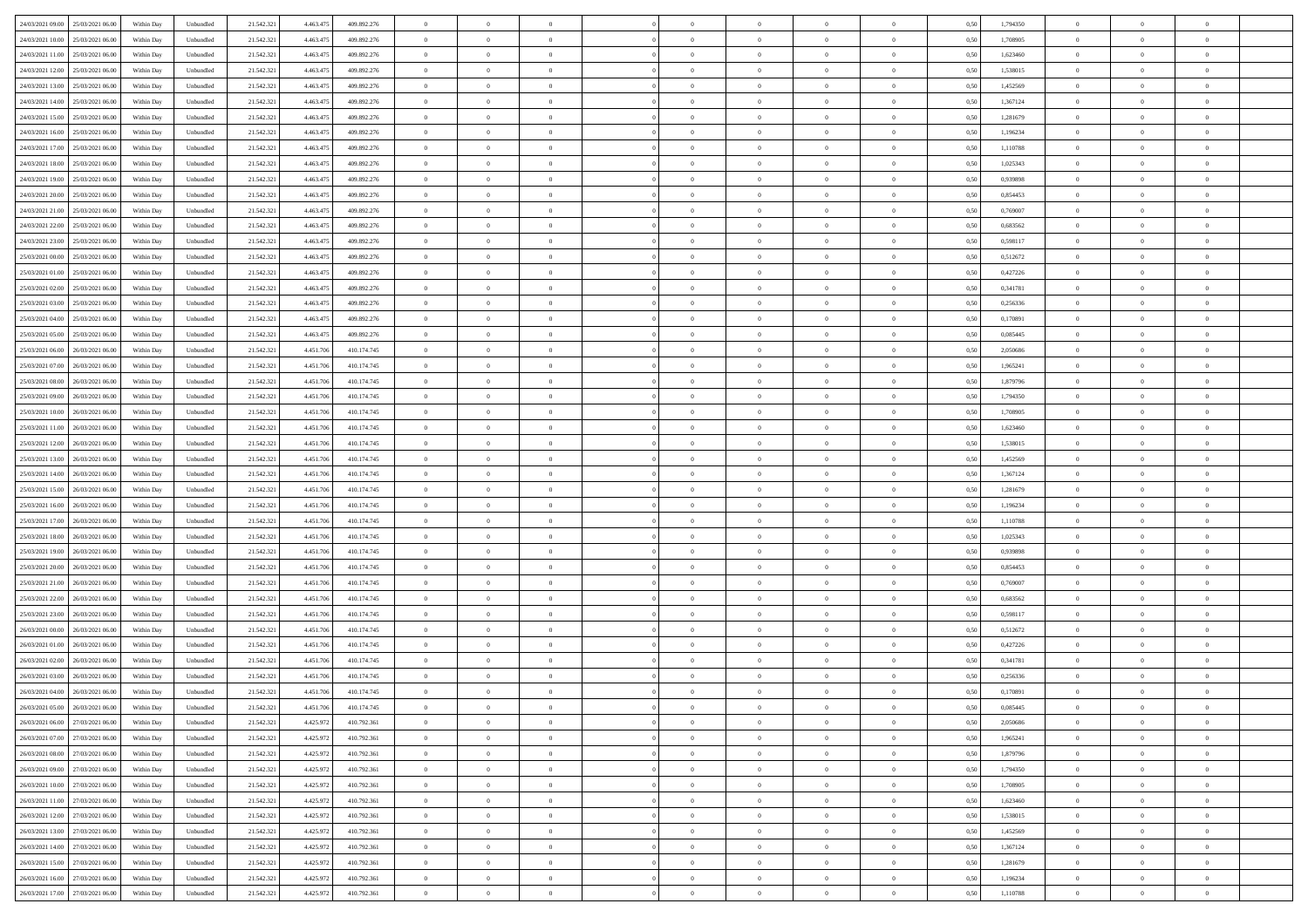| 26/03/2021 18:00 27/03/2021 06:00    | Within Day | Unbundled                   | 21.542.321 | 4.425.972 | 410.792.361 | $\overline{0}$ | $\theta$       |                | $\overline{0}$ | $\bf{0}$       |                | $\bf{0}$       | 0,50 | 1,025343 | $\theta$       | $\theta$       | $\theta$       |  |
|--------------------------------------|------------|-----------------------------|------------|-----------|-------------|----------------|----------------|----------------|----------------|----------------|----------------|----------------|------|----------|----------------|----------------|----------------|--|
|                                      |            |                             |            |           |             |                |                |                |                |                |                |                |      |          |                |                |                |  |
| 26/03/2021 19:00<br>27/03/2021 06.00 | Within Day | Unbundled                   | 21.542.32  | 4.425.97  | 410.792.361 | $\bf{0}$       | $\overline{0}$ | $\bf{0}$       | $\overline{0}$ | $\overline{0}$ | $\overline{0}$ | $\bf{0}$       | 0,50 | 0,939898 | $\,$ 0 $\,$    | $\bf{0}$       | $\overline{0}$ |  |
| 26/03/2021 20:00<br>27/03/2021 06:00 | Within Day | Unbundled                   | 21.542.321 | 4.425.972 | 410.792.361 | $\overline{0}$ | $\bf{0}$       | $\overline{0}$ | $\bf{0}$       | $\bf{0}$       | $\overline{0}$ | $\bf{0}$       | 0.50 | 0.854453 | $\bf{0}$       | $\overline{0}$ | $\overline{0}$ |  |
| 26/03/2021 21:00<br>27/03/2021 06:00 | Within Day | Unbundled                   | 21.542.321 | 4.425.972 | 410.792.361 | $\overline{0}$ | $\overline{0}$ | $\overline{0}$ | $\theta$       | $\theta$       | $\overline{0}$ | $\bf{0}$       | 0,50 | 0,769007 | $\theta$       | $\theta$       | $\overline{0}$ |  |
| 26/03/2021 22.00<br>27/03/2021 06.00 | Within Day | Unbundled                   | 21.542.32  | 4.425.97  | 410.792.361 | $\overline{0}$ | $\theta$       | $\bf{0}$       | $\overline{0}$ | $\theta$       | $\overline{0}$ | $\bf{0}$       | 0,50 | 0,683562 | $\bf{0}$       | $\bf{0}$       | $\overline{0}$ |  |
| 26/03/2021 23:00<br>27/03/2021 06:00 | Within Day | Unbundled                   | 21.542.321 | 4.425.972 | 410.792.361 | $\overline{0}$ | $\overline{0}$ | $\overline{0}$ | $\bf{0}$       | $\overline{0}$ | $\theta$       | $\bf{0}$       | 0.50 | 0.598117 | $\bf{0}$       | $\theta$       | $\overline{0}$ |  |
|                                      |            |                             |            |           |             | $\overline{0}$ | $\overline{0}$ | $\overline{0}$ | $\overline{0}$ | $\overline{0}$ | $\overline{0}$ |                |      |          | $\theta$       | $\theta$       | $\overline{0}$ |  |
| 27/03/2021 00:00<br>27/03/2021 06:00 | Within Day | Unbundled                   | 21.542.32  | 4.425.972 | 410.792.361 |                |                |                |                |                |                | $\bf{0}$       | 0,50 | 0,512672 |                |                |                |  |
| 27/03/2021 01:00<br>27/03/2021 06.00 | Within Day | Unbundled                   | 21.542.32  | 4.425.97  | 410.792.361 | $\bf{0}$       | $\overline{0}$ | $\bf{0}$       | $\overline{0}$ | $\theta$       | $\overline{0}$ | $\bf{0}$       | 0,50 | 0,427226 | $\,$ 0 $\,$    | $\bf{0}$       | $\overline{0}$ |  |
| 27/03/2021 02:00<br>27/03/2021 06:00 | Within Day | Unbundled                   | 21.542.321 | 4.425.97  | 410.792.361 | $\overline{0}$ | $\bf{0}$       | $\overline{0}$ | $\bf{0}$       | $\overline{0}$ | $\overline{0}$ | $\bf{0}$       | 0.50 | 0.341781 | $\bf{0}$       | $\overline{0}$ | $\overline{0}$ |  |
| 27/03/2021 03:00<br>27/03/2021 06:00 | Within Day | Unbundled                   | 21.542.321 | 4.425.972 | 410.792.361 | $\overline{0}$ | $\bf{0}$       | $\overline{0}$ | $\overline{0}$ | $\overline{0}$ | $\overline{0}$ | $\bf{0}$       | 0,50 | 0,256336 | $\,$ 0 $\,$    | $\theta$       | $\overline{0}$ |  |
| 27/03/2021 04:00<br>27/03/2021 06.00 | Within Day | Unbundled                   | 21.542.32  | 4.425.97  | 410.792.361 | $\bf{0}$       | $\overline{0}$ | $\bf{0}$       | $\overline{0}$ | $\bf{0}$       | $\overline{0}$ | $\bf{0}$       | 0,50 | 0,170891 | $\,$ 0 $\,$    | $\bf{0}$       | $\overline{0}$ |  |
| 27/03/2021 05:00<br>27/03/2021 06:00 | Within Day | Unbundled                   | 21.542.321 | 4.425.972 | 410.792.361 | $\overline{0}$ | $\bf{0}$       | $\overline{0}$ | $\bf{0}$       | $\bf{0}$       | $\overline{0}$ | $\bf{0}$       | 0.50 | 0.085445 | $\bf{0}$       | $\overline{0}$ | $\bf{0}$       |  |
| 27/03/2021 06:00<br>28/03/2021 06:00 | Within Day | Unbundled                   | 22.478.943 | 4.618.405 | 410.792.361 | $\overline{0}$ | $\overline{0}$ | $\overline{0}$ | $\theta$       | $\theta$       | $\overline{0}$ | $\bf{0}$       | 0,50 | 2,050686 | $\theta$       | $\theta$       | $\overline{0}$ |  |
|                                      |            |                             |            |           |             |                | $\theta$       |                | $\overline{0}$ | $\theta$       | $\overline{0}$ |                |      |          | $\,$ 0 $\,$    | $\bf{0}$       | $\overline{0}$ |  |
| 27/03/2021 07:00<br>28/03/2021 06:00 | Within Day | Unbundled                   | 22.478.94  | 4.618.40  | 410.792.361 | $\bf{0}$       |                | $\bf{0}$       |                |                |                | $\bf{0}$       | 0,50 | 1,961526 |                |                |                |  |
| 27/03/2021 08:00<br>28/03/2021 06:00 | Within Day | Unbundled                   | 22.478.943 | 4.618.405 | 410.792.361 | $\overline{0}$ | $\overline{0}$ | $\overline{0}$ | $\bf{0}$       | $\overline{0}$ | $\Omega$       | $\bf{0}$       | 0.50 | 1.872365 | $\,$ 0 $\,$    | $\theta$       | $\overline{0}$ |  |
| 27/03/2021 09:00<br>28/03/2021 06:00 | Within Day | Unbundled                   | 22.478.943 | 4.618.405 | 410.792.361 | $\overline{0}$ | $\overline{0}$ | $\overline{0}$ | $\overline{0}$ | $\overline{0}$ | $\overline{0}$ | $\bf{0}$       | 0,50 | 1,783205 | $\theta$       | $\theta$       | $\overline{0}$ |  |
| 27/03/2021 10:00<br>28/03/2021 06:00 | Within Day | Unbundled                   | 22.478.94  | 4.618.405 | 410.792.361 | $\bf{0}$       | $\overline{0}$ | $\bf{0}$       | $\overline{0}$ | $\theta$       | $\overline{0}$ | $\bf{0}$       | 0,50 | 1,694045 | $\,$ 0 $\,$    | $\bf{0}$       | $\overline{0}$ |  |
| 27/03/2021 11:00<br>28/03/2021 06:00 | Within Day | Unbundled                   | 22.478.943 | 4.618.405 | 410.792.361 | $\overline{0}$ | $\bf{0}$       | $\overline{0}$ | $\bf{0}$       | $\overline{0}$ | $\overline{0}$ | $\bf{0}$       | 0.50 | 1.604885 | $\bf{0}$       | $\overline{0}$ | $\overline{0}$ |  |
| 27/03/2021 12:00<br>28/03/2021 06:00 | Within Day | Unbundled                   | 22.478.943 | 4.618.405 | 410.792.361 | $\overline{0}$ | $\overline{0}$ | $\overline{0}$ | $\overline{0}$ | $\overline{0}$ | $\overline{0}$ | $\bf{0}$       | 0,50 | 1,515724 | $\,$ 0 $\,$    | $\theta$       | $\overline{0}$ |  |
| 27/03/2021 13:00<br>28/03/2021 06:00 | Within Day | Unbundled                   | 22.478.94  | 4.618.405 | 410.792.361 | $\bf{0}$       | $\overline{0}$ | $\bf{0}$       | $\bf{0}$       | $\overline{0}$ | $\overline{0}$ | $\bf{0}$       | 0,50 | 1,426564 | $\,$ 0 $\,$    | $\bf{0}$       | $\overline{0}$ |  |
| 27/03/2021 14:00<br>28/03/2021 06:00 | Within Day | Unbundled                   | 22.478.943 | 4.618.405 | 410.792.361 | $\overline{0}$ | $\bf{0}$       | $\overline{0}$ | $\bf{0}$       | $\bf{0}$       | $\overline{0}$ | $\bf{0}$       | 0.50 | 1.337404 | $\bf{0}$       | $\overline{0}$ | $\bf{0}$       |  |
|                                      |            |                             |            |           |             |                |                |                |                |                |                |                |      |          |                |                |                |  |
| 27/03/2021 15:00<br>28/03/2021 06:00 | Within Day | Unbundled                   | 22.478.943 | 4.618.405 | 410.792.361 | $\overline{0}$ | $\overline{0}$ | $\overline{0}$ | $\theta$       | $\theta$       | $\overline{0}$ | $\bf{0}$       | 0,50 | 1,248244 | $\theta$       | $\theta$       | $\overline{0}$ |  |
| 27/03/2021 16:00<br>28/03/2021 06:00 | Within Day | Unbundled                   | 22.478.94  | 4.618.405 | 410.792.361 | $\bf{0}$       | $\overline{0}$ | $\bf{0}$       | $\overline{0}$ | $\theta$       | $\overline{0}$ | $\bf{0}$       | 0,50 | 1,159083 | $\,$ 0 $\,$    | $\bf{0}$       | $\overline{0}$ |  |
| 27/03/2021 17:00<br>28/03/2021 06:00 | Within Day | Unbundled                   | 22.478.943 | 4.618.405 | 410.792.361 | $\overline{0}$ | $\overline{0}$ | $\overline{0}$ | $\overline{0}$ | $\overline{0}$ | $\theta$       | $\bf{0}$       | 0.50 | 1.069923 | $\bf{0}$       | $\theta$       | $\overline{0}$ |  |
| 27/03/2021 18:00<br>28/03/2021 06:00 | Within Day | Unbundled                   | 22.478.943 | 4.618.405 | 410.792.361 | $\overline{0}$ | $\overline{0}$ | $\overline{0}$ | $\overline{0}$ | $\theta$       | $\overline{0}$ | $\bf{0}$       | 0,50 | 0,980763 | $\theta$       | $\theta$       | $\overline{0}$ |  |
| 27/03/2021 19:00<br>28/03/2021 06:00 | Within Day | Unbundled                   | 22.478.94  | 4.618.405 | 410.792.361 | $\bf{0}$       | $\theta$       | $\bf{0}$       | $\overline{0}$ | $\theta$       | $\overline{0}$ | $\bf{0}$       | 0,50 | 0,891603 | $\,$ 0 $\,$    | $\bf{0}$       | $\overline{0}$ |  |
| 27/03/2021 20:00<br>28/03/2021 06:00 | Within Day | Unbundled                   | 22.478.943 | 4.618.405 | 410.792.361 | $\overline{0}$ | $\bf{0}$       | $\overline{0}$ | $\bf{0}$       | $\overline{0}$ | $\overline{0}$ | $\bf{0}$       | 0.50 | 0.802442 | $\bf{0}$       | $\overline{0}$ | $\overline{0}$ |  |
| 27/03/2021 21:00<br>28/03/2021 06:00 | Within Day | Unbundled                   | 22.478.943 | 4.618.405 | 410.792.361 | $\overline{0}$ | $\overline{0}$ | $\overline{0}$ | $\theta$       | $\overline{0}$ | $\overline{0}$ | $\bf{0}$       | 0,50 | 0,713282 | $\theta$       | $\theta$       | $\overline{0}$ |  |
| 27/03/2021 22:00<br>28/03/2021 06:00 | Within Day | Unbundled                   | 22.478.94  | 4.618.405 | 410.792.361 | $\bf{0}$       | $\bf{0}$       | $\bf{0}$       | $\bf{0}$       | $\overline{0}$ | $\overline{0}$ | $\bf{0}$       | 0,50 | 0,624122 | $\,$ 0 $\,$    | $\bf{0}$       | $\overline{0}$ |  |
|                                      |            |                             |            |           |             |                |                |                |                |                |                |                |      |          |                |                |                |  |
| 27/03/2021 23:00<br>28/03/2021 06:00 | Within Day | Unbundled                   | 22.478.943 | 4.618.405 | 410.792.361 | $\overline{0}$ | $\bf{0}$       | $\overline{0}$ | $\bf{0}$       | $\bf{0}$       | $\overline{0}$ | $\bf{0}$       | 0.50 | 0.534962 | $\bf{0}$       | $\overline{0}$ | $\bf{0}$       |  |
| 28/03/2021 00:00<br>28/03/2021 06:00 | Within Day | Unbundled                   | 22.478.943 | 4.618.405 | 410.792.361 | $\overline{0}$ | $\overline{0}$ | $\overline{0}$ | $\overline{0}$ | $\overline{0}$ | $\overline{0}$ | $\bf{0}$       | 0.5( | 0,445801 | $\theta$       | $\theta$       | $\overline{0}$ |  |
| 28/03/2021 01:00<br>28/03/2021 06:00 | Within Day | Unbundled                   | 22.478.94  | 4.618.405 | 410.792.361 | $\bf{0}$       | $\overline{0}$ | $\bf{0}$       | $\overline{0}$ | $\overline{0}$ | $\overline{0}$ | $\bf{0}$       | 0,50 | 0,356641 | $\,$ 0 $\,$    | $\bf{0}$       | $\overline{0}$ |  |
| 28/03/2021 03:00<br>28/03/2021 06:00 | Within Day | Unbundled                   | 22.478.943 | 4.618.405 | 410.792.361 | $\overline{0}$ | $\overline{0}$ | $\overline{0}$ | $\bf{0}$       | $\overline{0}$ | $\Omega$       | $\bf{0}$       | 0.50 | 0.267481 | $\,$ 0 $\,$    | $\theta$       | $\overline{0}$ |  |
| 28/03/2021 04:00<br>28/03/2021 06:00 | Within Dav | Unbundled                   | 22.478.943 | 4.618.405 | 410.792.361 | $\overline{0}$ | $\overline{0}$ | $\overline{0}$ | $\overline{0}$ | $\overline{0}$ | $\overline{0}$ | $\overline{0}$ | 0.5( | 0,178321 | $\theta$       | $\theta$       | $\overline{0}$ |  |
| 28/03/2021 05:00<br>28/03/2021 06:00 | Within Day | Unbundled                   | 22.478.94  | 4.618.405 | 410.792.361 | $\bf{0}$       | $\overline{0}$ | $\bf{0}$       | $\overline{0}$ | $\bf{0}$       | $\overline{0}$ | $\bf{0}$       | 0,50 | 0,089160 | $\,$ 0 $\,$    | $\bf{0}$       | $\overline{0}$ |  |
| 28/03/2021 06:00<br>29/03/2021 06:00 | Within Day | Unbundled                   | 21.542.32  | 4.425.972 | 410.792.361 | $\overline{0}$ | $\bf{0}$       | $\overline{0}$ | $\bf{0}$       | $\overline{0}$ | $\overline{0}$ | $\bf{0}$       | 0.50 | 2.050686 | $\bf{0}$       | $\overline{0}$ | $\overline{0}$ |  |
| 28/03/2021 07:00<br>29/03/2021 06:00 | Within Dav | Unbundled                   | 21.542.32  | 4.425.972 | 410.792.361 | $\overline{0}$ | $\overline{0}$ | $\overline{0}$ | $\overline{0}$ | $\overline{0}$ | $\overline{0}$ | $\overline{0}$ | 0.50 | 1,965241 | $\theta$       | $\theta$       | $\overline{0}$ |  |
| 29/03/2021 06.00                     | Within Day | Unbundled                   | 21.542.32  | 4.425.97  | 410.792.361 | $\bf{0}$       | $\bf{0}$       | $\bf{0}$       | $\bf{0}$       | $\overline{0}$ | $\overline{0}$ | $\bf{0}$       | 0,50 | 1,879796 | $\,$ 0 $\,$    | $\bf{0}$       | $\overline{0}$ |  |
| 28/03/2021 08:00                     |            |                             |            |           |             |                |                |                |                |                |                |                |      |          |                |                |                |  |
| 28/03/2021 09:00<br>29/03/2021 06:00 | Within Day | Unbundled                   | 21.542.321 | 4.425.972 | 410.792.361 | $\overline{0}$ | $\bf{0}$       | $\overline{0}$ | $\bf{0}$       | $\bf{0}$       | $\overline{0}$ | $\bf{0}$       | 0.50 | 1,794350 | $\bf{0}$       | $\overline{0}$ | $\overline{0}$ |  |
| 28/03/2021 11:00<br>29/03/2021 06:00 | Within Dav | Unbundled                   | 21.542.321 | 4.425.972 | 410.792.361 | $\overline{0}$ | $\overline{0}$ | $\overline{0}$ | $\overline{0}$ | $\theta$       | $\overline{0}$ | $\bf{0}$       | 0.5( | 1,623460 | $\theta$       | $\theta$       | $\overline{0}$ |  |
| 28/03/2021 12:00<br>29/03/2021 06.00 | Within Day | Unbundled                   | 21.542.32  | 4.425.97  | 410.792.361 | $\bf{0}$       | $\overline{0}$ | $\bf{0}$       | $\bf{0}$       | $\overline{0}$ | $\overline{0}$ | $\bf{0}$       | 0,50 | 1,538015 | $\,$ 0 $\,$    | $\bf{0}$       | $\overline{0}$ |  |
| 28/03/2021 13:00<br>29/03/2021 06.00 | Within Day | Unbundled                   | 21.542.321 | 4.425.97  | 410.792.361 | $\overline{0}$ | $\overline{0}$ | $\overline{0}$ | $\overline{0}$ | $\bf{0}$       | $\Omega$       | $\bf{0}$       | 0.50 | 1.452569 | $\bf{0}$       | $\theta$       | $\overline{0}$ |  |
| 28/03/2021 14:00<br>29/03/2021 06:00 | Within Dav | Unbundled                   | 21.542.32  | 4.425.97  | 410.792.361 | $\overline{0}$ | $\overline{0}$ | $\Omega$       | $\overline{0}$ | $\theta$       | $\Omega$       | $\overline{0}$ | 0.5( | 1,367124 | $\theta$       | $\theta$       | $\overline{0}$ |  |
| 28/03/2021 15:00<br>29/03/2021 06:00 | Within Day | Unbundled                   | 21.542.32  | 4.425.97  | 410.792.361 | $\bf{0}$       | $\bf{0}$       | $\overline{0}$ | $\bf{0}$       | $\bf{0}$       | $\overline{0}$ | $\bf{0}$       | 0,50 | 1,281679 | $\,$ 0 $\,$    | $\bf{0}$       | $\overline{0}$ |  |
| 28/03/2021 16:00 29/03/2021 06:00    | Within Day | $\ensuremath{\mathsf{Unb}}$ | 21.542.321 | 4.425.972 | 410.792.361 | $\bf{0}$       | $\Omega$       |                | $\Omega$       |                |                |                | 0,50 | 1,196234 | $\theta$       | $\overline{0}$ |                |  |
| 28/03/2021 17:00 29/03/2021 06:00    | Within Day | Unbundled                   | 21.542.321 | 4.425.972 | 410.792.361 | $\overline{0}$ | $\overline{0}$ | $\Omega$       | $\theta$       | $\overline{0}$ | $\overline{0}$ | $\bf{0}$       | 0,50 | 1,110788 | $\theta$       | $\theta$       | $\overline{0}$ |  |
|                                      |            |                             |            |           |             |                |                |                |                |                |                |                |      |          |                |                |                |  |
| 28/03/2021 18:00<br>29/03/2021 06:00 | Within Day | Unbundled                   | 21.542.321 | 4.425.972 | 410.792.361 | $\overline{0}$ | $\bf{0}$       | $\overline{0}$ | $\overline{0}$ | $\bf{0}$       | $\overline{0}$ | $\bf{0}$       | 0,50 | 1,025343 | $\bf{0}$       | $\overline{0}$ | $\bf{0}$       |  |
| 28/03/2021 19:00 29/03/2021 06:00    | Within Day | Unbundled                   | 21.542.321 | 4.425.972 | 410.792.361 | $\overline{0}$ | $\bf{0}$       | $\overline{0}$ | $\overline{0}$ | $\mathbf{0}$   | $\overline{0}$ | $\,$ 0 $\,$    | 0.50 | 0.939898 | $\overline{0}$ | $\bf{0}$       | $\,$ 0 $\,$    |  |
| 28/03/2021 20:00 29/03/2021 06:00    | Within Day | Unbundled                   | 21.542.321 | 4.425.972 | 410.792.361 | $\overline{0}$ | $\overline{0}$ | $\overline{0}$ | $\overline{0}$ | $\overline{0}$ | $\overline{0}$ | $\bf{0}$       | 0,50 | 0,854453 | $\theta$       | $\theta$       | $\overline{0}$ |  |
| 28/03/2021 21:00<br>29/03/2021 06:00 | Within Day | Unbundled                   | 21.542.321 | 4.425.972 | 410.792.361 | $\overline{0}$ | $\bf{0}$       | $\overline{0}$ | $\bf{0}$       | $\overline{0}$ | $\bf{0}$       | $\bf{0}$       | 0,50 | 0,769007 | $\bf{0}$       | $\bf{0}$       | $\overline{0}$ |  |
| 28/03/2021 22:00<br>29/03/2021 06:00 | Within Day | Unbundled                   | 21.542.321 | 4.425.972 | 410.792.361 | $\overline{0}$ | $\bf{0}$       | $\overline{0}$ | $\overline{0}$ | $\overline{0}$ | $\overline{0}$ | $\bf{0}$       | 0.50 | 0.683562 | $\,$ 0 $\,$    | $\theta$       | $\,$ 0         |  |
| 28/03/2021 23:00<br>29/03/2021 06:00 | Within Dav | Unbundled                   | 21.542.321 | 4.425.972 | 410.792.361 | $\overline{0}$ | $\overline{0}$ | $\overline{0}$ | $\overline{0}$ | $\overline{0}$ | $\overline{0}$ | $\bf{0}$       | 0,50 | 0,598117 | $\overline{0}$ | $\theta$       | $\overline{0}$ |  |
| 29/03/2021 00:00<br>29/03/2021 06.00 | Within Day | Unbundled                   | 21.542.32  | 4.425.972 | 410.792.361 | $\overline{0}$ | $\overline{0}$ | $\overline{0}$ | $\overline{0}$ | $\overline{0}$ | $\overline{0}$ | $\bf{0}$       | 0,50 | 0,512672 | $\bf{0}$       | $\overline{0}$ | $\overline{0}$ |  |
|                                      |            |                             |            |           |             |                |                |                |                |                |                |                |      |          |                |                |                |  |
| 29/03/2021 01:00<br>29/03/2021 06:00 | Within Day | Unbundled                   | 21.542.321 | 4.425.972 | 410.792.361 | $\overline{0}$ | $\overline{0}$ | $\overline{0}$ | $\overline{0}$ | $\bf{0}$       | $\overline{0}$ | $\bf{0}$       | 0.50 | 0.427226 | $\mathbf{0}$   | $\bf{0}$       | $\,$ 0         |  |
| 29/03/2021 02:00 29/03/2021 06:00    | Within Dav | Unbundled                   | 21.542.321 | 4.425.972 | 410.792.361 | $\overline{0}$ | $\overline{0}$ | $\overline{0}$ | $\overline{0}$ | $\overline{0}$ | $\overline{0}$ | $\bf{0}$       | 0,50 | 0,341781 | $\overline{0}$ | $\theta$       | $\overline{0}$ |  |
| 29/03/2021 03:00<br>29/03/2021 06.00 | Within Day | Unbundled                   | 21.542.32  | 4.425.972 | 410.792.361 | $\overline{0}$ | $\bf{0}$       | $\overline{0}$ | $\bf{0}$       | $\overline{0}$ | $\bf{0}$       | $\bf{0}$       | 0,50 | 0,256336 | $\bf{0}$       | $\bf{0}$       | $\overline{0}$ |  |
| 29/03/2021 04:00 29/03/2021 06:00    | Within Day | Unbundled                   | 21.542.321 | 4.425.972 | 410.792.361 | $\overline{0}$ | $\bf{0}$       | $\overline{0}$ | $\overline{0}$ | $\,$ 0 $\,$    | $\overline{0}$ | $\bf{0}$       | 0,50 | 0,170891 | $\overline{0}$ | $\,$ 0 $\,$    | $\,$ 0 $\,$    |  |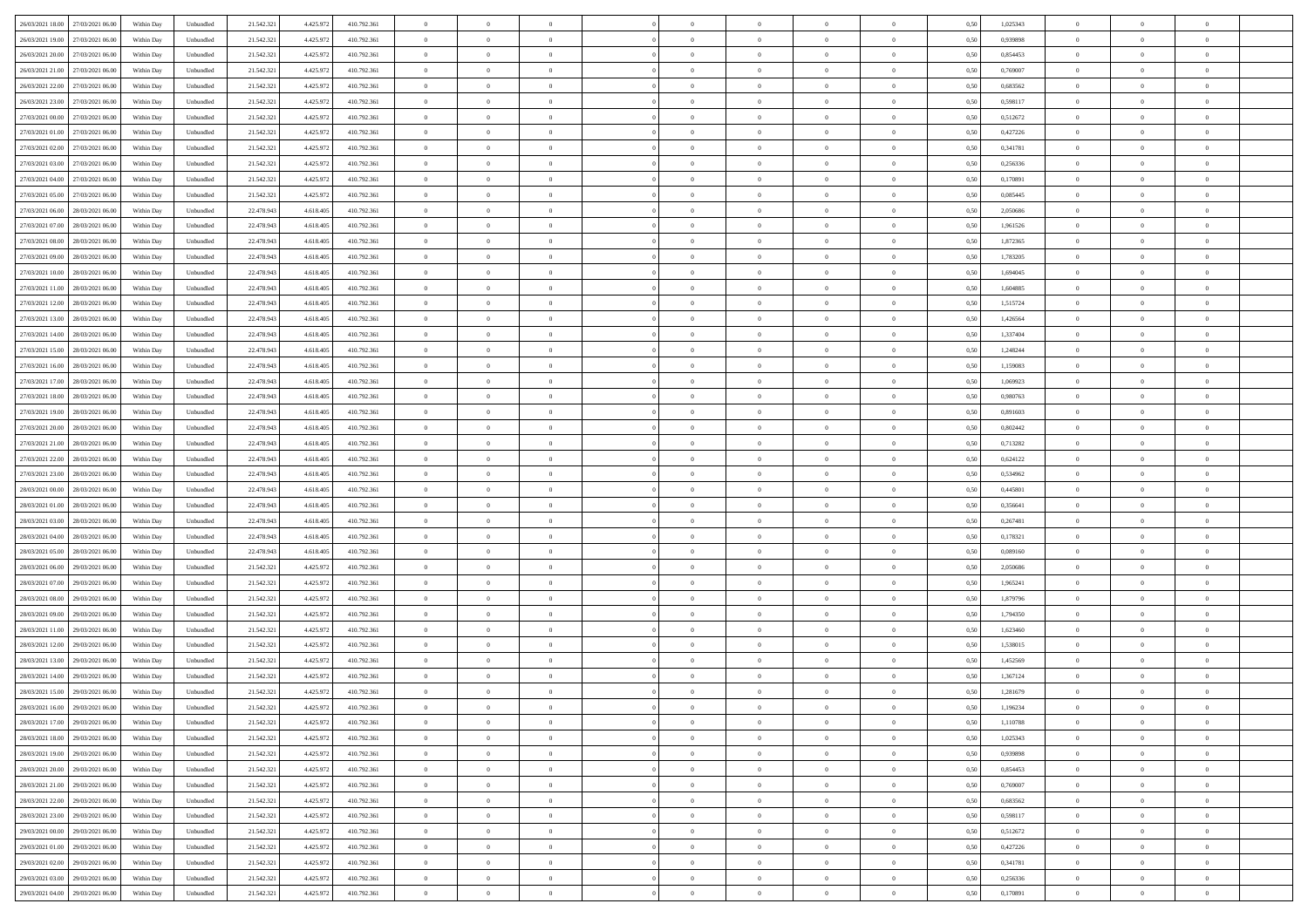| 29/03/2021 05:00                     | 29/03/2021 06:00                     | Within Day               | Unbundled              | 21.542.321               | 4.425.972              | 410.792.361                | $\overline{0}$             | $\Omega$                         | $\Omega$                         |                            |                                  |                                  | $\Omega$                      | 0.50         | 0,085445             | $\overline{0}$                   |                                  |                |  |
|--------------------------------------|--------------------------------------|--------------------------|------------------------|--------------------------|------------------------|----------------------------|----------------------------|----------------------------------|----------------------------------|----------------------------|----------------------------------|----------------------------------|-------------------------------|--------------|----------------------|----------------------------------|----------------------------------|----------------|--|
| 29/03/2021 06:00                     | 30/03/2021 06:00                     | Within Dav               | Unbundled              | 21.542.321               | 4.425.973              | 410.792.361                | $\overline{0}$             | $\overline{0}$                   | $\overline{0}$                   | $\overline{0}$             | $\bf{0}$                         | $\overline{0}$                   | $\overline{0}$                | 0.50         | 2.050686             | $\overline{0}$                   | $\Omega$                         | $\theta$       |  |
| 29/03/2021 07:00                     | 30/03/2021 06:00                     | Within Day               | Unbundled              | 21.542.32                | 4 4 2 5 9 7            | 410 792 361                | $\theta$                   | $\Omega$                         | $\theta$                         | $\Omega$                   | $\theta$                         | $\Omega$                         | $\theta$                      | 0.50         | 1.965241             | $\Omega$                         | $\theta$                         | $\theta$       |  |
| 29/03/2021 08:00                     | 30/03/2021 06:00                     | Within Day               | Unbundled              | 21.542.32                | 4 4 2 5 9 7            | 410 792 361                | $\overline{0}$             | $\Omega$                         | $\overline{0}$                   | $\overline{0}$             | $\mathbf{0}$                     | $\Omega$                         | $\theta$                      | 0.50         | 1.879796             | $\overline{0}$                   | $\theta$                         | $\theta$       |  |
| 29/03/2021 09:00                     | 30/03/2021 06:00                     | Within Day               | Unbundled              | 21.542.32                | 4.425.97               | 410.792.361                | $\overline{0}$             | $\theta$                         | $\overline{0}$                   | $\overline{0}$             | $\theta$                         | $\Omega$                         | $\overline{0}$                | 0.50         | 1.794350             | $\overline{0}$                   | $\theta$                         | $\theta$       |  |
| 29/03/2021 10:00                     | 30/03/2021 06:00                     | Within Day               | Unbundled              | 21.542.321               | 4.425.972              | 410.792.361                | $\overline{0}$             | $\overline{0}$                   | $\overline{0}$                   | $\overline{0}$             | $\overline{0}$                   | $\overline{0}$                   | $\overline{0}$                | 0.50         | 1.708905             | $\overline{0}$                   | $\theta$                         | $\overline{0}$ |  |
| 29/03/2021 11:00                     | 30/03/2021 06:00                     | Within Day               | Unbundled              | 21.542.321               | 4.425.972              | 410.792.361                | $\overline{0}$             | $\overline{0}$                   | $\overline{0}$                   | $\overline{0}$             | $\bf{0}$                         | $\overline{0}$                   | $\overline{0}$                | 0.50         | 1.623460             | $\bf{0}$                         | $\theta$                         | $\overline{0}$ |  |
| 29/03/2021 12:00                     | 30/03/2021 06:00                     | Within Day               | Unbundled              | 21.542.321               | 4.425.972              | 410.792.361                | $\overline{0}$             | $\overline{0}$                   | $\overline{0}$                   | $\overline{0}$             | $\mathbf{0}$                     | $\overline{0}$                   | $\mathbf{0}$                  | 0,50         | 1,538015             | $\overline{0}$                   | $\overline{0}$                   | $\overline{0}$ |  |
| 29/03/2021 13:00                     | 30/03/2021 06:00                     | Within Day               | Unbundled              | 21.542.321               | 4.425.973              | 410.792.361                | $\overline{0}$             | $\overline{0}$                   | $\overline{0}$                   | $\overline{0}$             | $\mathbf{0}$                     | $\overline{0}$                   | $\overline{0}$                | 0.50         | 1,452569             | $\overline{0}$                   | $\overline{0}$                   | $\overline{0}$ |  |
| 29/03/2021 14:00                     | 30/03/2021 06:00                     | Within Day               | Unbundled              | 21.542.321               | 4.425.972              | 410.792.361                | $\overline{0}$             | $\overline{0}$                   | $\overline{0}$                   | $\overline{0}$             | $\mathbf{0}$                     | $\theta$                         | $\overline{0}$                | 0,50         | 1,367124             | $\overline{0}$                   | $\overline{0}$                   | $\overline{0}$ |  |
| 29/03/2021 15:00                     | 30/03/2021 06:00                     | Within Day               | Unbundled              | 21.542.321               | 4.425.972              | 410.792.361                | $\,$ 0 $\,$                | $\,$ 0 $\,$                      | $\overline{0}$                   | $\overline{0}$             | $\overline{0}$                   | $\overline{0}$                   | $\overline{0}$                | 0,50         | 1,281679             | $\overline{0}$                   | $\overline{0}$                   | $\overline{0}$ |  |
| 29/03/2021 16:00                     | 30/03/2021 06:00                     | Within Day               | Unbundled              | 21.542.321               | 4.425.972              | 410.792.361                | $\overline{0}$             | $\theta$                         | $\overline{0}$                   | $\overline{0}$             | $\mathbf{0}$                     | $\theta$                         | $\overline{0}$                | 0.50         | 1,196234             | $\overline{0}$                   | $\Omega$                         | $\overline{0}$ |  |
| 29/03/2021 17:00                     | 30/03/2021 06:00                     | Within Dav               | Unbundled              | 21.542.321               | 4.425.97               | 410.792.361                | $\overline{0}$             | $\theta$                         | $\overline{0}$                   | $\overline{0}$             | $\mathbf{0}$                     | $\overline{0}$                   | $\overline{0}$                | 0.50         | 1,110788             | $\overline{0}$                   | $\Omega$                         | $\overline{0}$ |  |
| 29/03/2021 18:00                     | 30/03/2021 06:00                     | Within Dav               | Unbundled              | 21.542.32                | 4.425.973              | 410.792.361                | $\overline{0}$             | $\overline{0}$                   | $\overline{0}$                   | $\overline{0}$             | $\bf{0}$                         | $\overline{0}$                   | $\overline{0}$                | 0.50         | 1.025343             | $\overline{0}$                   | $\overline{0}$                   | $\overline{0}$ |  |
| 29/03/2021 19:00                     | 30/03/2021 06:00                     | Within Dav               | Unbundled              | 21.542.32                | 4.425.97               | 410 792 361                | $\overline{0}$             | $\theta$                         | $\theta$                         | $\Omega$                   | $\Omega$                         | $\Omega$                         | $\theta$                      | 0.50         | 0.939898             | $\Omega$                         | $\theta$                         | $\theta$       |  |
| 29/03/2021 20:00                     | 30/03/2021 06:00                     | Within Day               | Unbundled              | 21.542.321               | 4 4 2 5 9 7            | 410 792 361                | $\overline{0}$             | $\Omega$                         | $\overline{0}$                   | $\overline{0}$             | $\theta$                         | $\Omega$                         | $\theta$                      | 0.50         | 0.854453             | $\overline{0}$                   | $\theta$                         | $\theta$       |  |
| 29/03/2021 21:00                     | 30/03/2021 06:0                      | Within Day               | Unbundled              | 21.542.32                | 4.425.97               | 410.792.361                | $\overline{0}$             | $\theta$                         | $\theta$                         | $\Omega$                   | $\theta$                         | $\Omega$                         | $\overline{0}$                | 0.50         | 0.769007             | $\Omega$                         | $\Omega$                         | $\sqrt{2}$     |  |
| 29/03/2021 22.00                     | 30/03/2021 06.00                     | Within Day               | Unbundled              | 21.542.321               | 4.425.97               | 410.792.361                | $\overline{0}$             | $\,$ 0 $\,$                      | $\,$ 0 $\,$                      | $\overline{0}$             | $\bf{0}$                         | $\overline{0}$                   | $\overline{0}$                | 0,50         | 0,683562             | $\overline{0}$                   | $\overline{0}$                   | $\overline{0}$ |  |
| 29/03/2021 23:00                     | 30/03/2021 06.00                     | Within Day               | Unbundled              | 21.542.321               | 4.425.97               | 410.792.361                | $\overline{0}$             | $\,$ 0 $\,$                      | $\overline{0}$                   | $\overline{0}$             | $\theta$                         | $\overline{0}$                   | $\overline{0}$                | 0,50         | 0,598117             | $\overline{0}$                   | $\overline{0}$                   | $\theta$       |  |
| 30/03/2021 00:00                     | 30/03/2021 06.0                      | Within Day               | Unbundled              | 21.542.321               | 4.425.97               | 410.792.361                | $\overline{0}$             | $\overline{0}$                   | $\theta$                         | $\overline{0}$             | $\overline{0}$                   | $\overline{0}$                   | $\overline{0}$                | 0,50         | 0,512672             | $\overline{0}$                   | $\overline{0}$                   | $\overline{0}$ |  |
| 30/03/2021 01:00                     | 30/03/2021 06.00                     | Within Day               | Unbundled              | 21.542.321               | 4.425.972              | 410.792.361                | $\,$ 0 $\,$                | $\overline{0}$                   | $\,$ 0 $\,$                      | $\theta$                   | $\overline{0}$                   | $\overline{0}$                   | $\,$ 0 $\,$                   | 0,50         | 0,427226             | $\overline{0}$                   | $\overline{0}$                   |                |  |
| 30/03/2021 02:00                     | 30/03/2021 06.00                     | Within Day               | Unbundled              | 21.542.321               | 4.425.972              | 410.792.361                | $\theta$                   | $\overline{0}$                   | $\theta$                         | $\theta$                   | $\overline{0}$                   | $\overline{0}$                   | $\overline{0}$                | 0,50         | 0,341781             | $\overline{0}$                   |                                  | $\bf{0}$       |  |
| 30/03/2021 03:00                     | 30/03/2021 06:00                     | Within Day               | Unbundled              | 21.542.321               | 4.425.972              | 410.792.361                | $\,$ 0 $\,$                | $\theta$                         | $\overline{0}$                   | $\Omega$                   | $\Omega$                         | $\overline{0}$                   | $\mathbf{0}$                  | 0.50         | 0,256336             | $\overline{0}$                   | $\Omega$                         | $\Omega$       |  |
| 30/03/2021 04:00                     | 30/03/2021 06:00                     | Within Dav               | Unbundled              | 21.542.321               | 4.425.972              | 410.792.361                | $\overline{0}$             | $\overline{0}$                   | $\overline{0}$                   | $\overline{0}$             | $\bf{0}$                         | $\overline{0}$                   | $\overline{0}$                | 0.50         | 0.170891             | $\overline{0}$                   | $\overline{0}$                   | $\bf{0}$       |  |
| 30/03/2021 05:00                     | 30/03/2021 06:00                     | Within Dav               | Unbundled              | 21.542.321               | 4.425.973              | 410.792.361                | $\overline{0}$             | $\overline{0}$                   | $\overline{0}$                   | $\overline{0}$             | $\bf{0}$                         | $\overline{0}$                   | $\overline{0}$                | 0.50         | 0,085445             | $\overline{0}$                   | $\overline{0}$                   | $\overline{0}$ |  |
| 30/03/2021 06:00                     | 31/03/2021 06:00                     | Within Day               | Unbundled              | 21.542.32                | 4 4 2 5 9 7            | 410 792 361                | $\overline{0}$             | $\Omega$                         | $\Omega$                         | $\Omega$                   | $\theta$                         | $\Omega$                         | $\theta$                      | 0.50         | 2.050686             | $\Omega$                         | $\Omega$                         | $\theta$       |  |
| 30/03/2021 07:00                     | 31/03/2021 06:00                     | Within Day               | Unbundled              | 21.542.32                | 4.425.97               | 410.792.361                | $\overline{0}$             | $\overline{0}$                   | $\overline{0}$                   | $\overline{0}$             | $\bf{0}$                         | $\overline{0}$                   | $\overline{0}$                | 0.50         | 1.965241             | $\overline{0}$                   | $\theta$                         | $\overline{0}$ |  |
| 30/03/2021 08:00                     | 31/03/2021 06:00                     | Within Day               | Unbundled              | 21.542.321               | 4.425.972              | 410.792.361                | $\overline{0}$             | $\theta$                         | $\theta$                         | $\overline{0}$             | $\Omega$                         | $\Omega$                         | $\theta$                      | 0.50         | 1.879796             | $\overline{0}$                   | $\theta$                         | $\theta$       |  |
| 30/03/2021 09:00                     | 31/03/2021 06:00                     | Within Dav               | Unbundled              | 21.542.321               | 4.425.973              | 410.792.361                | $\overline{0}$             | $\overline{0}$                   | $\overline{0}$                   | $\,$ 0 $\,$                | $\overline{0}$                   | $\,$ 0 $\,$                      | $\,$ 0 $\,$                   | 0.50         | 1.794350             | $\overline{0}$                   | $\Omega$                         | $\overline{0}$ |  |
| 30/03/2021 10:00                     | 31/03/2021 06:00                     | Within Day               | Unbundled              | 21.542.321               | 4.425.972              | 410.792.361                | $\overline{0}$             | $\,$ 0 $\,$                      | $\overline{0}$                   | $\overline{0}$             | $\,$ 0 $\,$                      | $\overline{0}$                   | $\,$ 0 $\,$                   | 0,50         | 1,708905             | $\overline{0}$                   | $\overline{0}$                   | $\overline{0}$ |  |
| 30/03/2021 11:00                     | 31/03/2021 06:00                     | Within Day               | Unbundled              | 21.542.321               | 4.425.972              | 410.792.361                | $\,$ 0 $\,$                | $\theta$                         | $\,$ 0 $\,$                      | $\overline{0}$             | $\mathbf{0}$                     | $\,$ 0 $\,$                      | $\overline{0}$                | 0,50         | 1,623460             | $\overline{0}$                   | $\overline{0}$                   | $\overline{0}$ |  |
| 30/03/2021 12:00                     | 31/03/2021 06:00                     | Within Day               | Unbundled              | 21.542.321               | 4.425.973              | 410.792.361                | $\overline{0}$             | $\overline{0}$                   | $\overline{0}$                   | $\overline{0}$             | $\mathbf{0}$                     | $\overline{0}$                   | $\overline{0}$                | 0.50         | 1,538015             | $\overline{0}$                   | $\overline{0}$                   | $\overline{0}$ |  |
| 30/03/2021 13:00                     | 31/03/2021 06:00                     | Within Day               | Unbundled              | 21.542.321               | 4.425.972              | 410.792.361                | $\,$ 0 $\,$                | $\overline{0}$                   | $\,$ 0 $\,$                      | $\overline{0}$             | $\mathbf{0}$                     | $\,$ 0 $\,$                      | $\,$ 0 $\,$                   | 0,50         | 1,452569             | $\overline{0}$                   | $\overline{0}$                   | $\overline{0}$ |  |
| 30/03/2021 14:00                     | 31/03/2021 06:00                     | Within Dav               | Unbundled              | 21.542.32                | 4.425.97               | 410.792.361                | $\overline{0}$             | $\overline{0}$                   | $\overline{0}$                   | $\overline{0}$             | $\overline{0}$                   | $\overline{0}$                   | $\overline{0}$                | 0.50         | 1,367124             | $\overline{0}$                   | $\Omega$                         | $\overline{0}$ |  |
| 30/03/2021 15:00                     | 31/03/2021 06:00                     | Within Day               | Unbundled              | 21.542.321               | 4.425.972              | 410.792.361                | $\overline{0}$             | $\overline{0}$                   | $\overline{0}$                   | $\overline{0}$             | $\overline{0}$                   | $\overline{0}$                   | $\overline{0}$                | 0.50         | 1,281679             | $\overline{0}$                   | $\overline{0}$                   | $\overline{0}$ |  |
| 30/03/2021 16:00                     | 31/03/2021 06:00                     | Within Day               | Unbundled              | 21 542 32                | 4 4 2 5 9 7            | 410 792 361                | $\overline{0}$             | $\theta$                         | $\overline{0}$                   | $\Omega$                   | $\theta$                         | $\Omega$                         | $\overline{0}$                | 0.50         | 1.196234             | $\Omega$                         | $\theta$                         | $\sqrt{2}$     |  |
| 30/03/2021 17:00                     | 31/03/2021 06:00                     | Within Dav               | Unbundled              | 21.542.321               | 4.425.97               | 410.792.361                | $\overline{0}$             | $\Omega$                         | $\overline{0}$                   | $\theta$                   | $\Omega$                         | $\overline{0}$                   | $\overline{0}$                | 0.50         | 1.110788             | $\overline{0}$                   | $\Omega$                         | $\theta$       |  |
| 30/03/2021 18:00                     | 31/03/2021 06:00                     | Within Day               | Unbundled              | 21.542.32                | 4.425.97               | 410.792.361                | $\theta$                   | $\Omega$                         | $\Omega$                         | $\theta$                   | $\Omega$                         | $\theta$                         | $\theta$                      | 0.50         | 1,025343             | $\theta$                         | $\Omega$                         | $\theta$       |  |
| 30/03/2021 19:00                     | 31/03/2021 06:00                     | Within Dav               | Unbundled              | 21.542.321               | 4.425.97               | 410.792.361                | $\,$ 0 $\,$                | $\overline{0}$                   | $\overline{0}$                   | $\overline{0}$             | $\Omega$                         | $\overline{0}$                   | $\bf{0}$                      | 0.50         | 0.939898             | $\overline{0}$                   | $\overline{0}$                   | $\overline{0}$ |  |
| 30/03/2021 20:00                     | 31/03/2021 06.00                     | Within Day               | Unbundled              | 21.542.321               | 4.425.97               | 410.792.361                | $\overline{0}$             | $\,$ 0 $\,$                      | $\overline{0}$                   | $\overline{0}$             | $\theta$                         | $\overline{0}$                   | $\overline{0}$                | 0,50         | 0,854453             | $\overline{0}$                   | $\overline{0}$                   | $\overline{0}$ |  |
| 30/03/2021 21:00                     | 31/03/2021 06.00                     | Within Day               | Unbundled              | 21.542.321               | 4.425.97               | 410.792.361                | $\overline{0}$             | $\,$ 0 $\,$                      | $\,$ 0 $\,$                      | $\overline{0}$             | $\theta$                         | $\overline{0}$                   | $\overline{0}$                | 0,50         | 0,769007             | $\overline{0}$                   | $\overline{0}$                   | $\overline{0}$ |  |
| 30/03/2021 22.00                     | 31/03/2021 06.0                      | Within Day               | Unbundled              | 21.542.321               | 4.425.97               | 410.792.361                | $\overline{0}$             | $\theta$                         | $\overline{0}$                   | $\overline{0}$             | $\overline{0}$                   | $\overline{0}$                   | $\overline{0}$                | 0,50         | 0,683562             | $\overline{0}$                   | $\overline{0}$                   | $\overline{0}$ |  |
| 30/03/2021 23.00<br>31/03/2021 00:00 | 31/03/2021 06.00<br>31/03/2021 06.00 | Within Day               | Unbundled              | 21.542.321<br>21.542.321 | 4.425.972<br>4.425.972 | 410.792.361<br>410.792.361 | $\overline{0}$<br>$\theta$ | $\overline{0}$<br>$\overline{0}$ | $\overline{0}$<br>$\overline{0}$ | $\overline{0}$<br>$\theta$ | $\overline{0}$<br>$\overline{0}$ | $\overline{0}$<br>$\overline{0}$ | $\overline{0}$<br>$\,$ 0 $\,$ | 0,50         | 0,598117<br>0,512672 | $\overline{0}$<br>$\overline{0}$ | $\overline{0}$<br>$\overline{0}$ | $\overline{0}$ |  |
| 31/03/2021 01:00                     | 31/03/2021 06:00                     | Within Day<br>Within Day | Unbundled<br>Unbundled | 21.542.321               | 4.425.972              | 410.792.361                | $\overline{0}$             | $\theta$                         | $\overline{0}$                   | $\overline{0}$             | $\bf{0}$                         | $\overline{0}$                   | $\overline{0}$                | 0,50<br>0.50 | 0,427226             | $\overline{0}$                   | $\Omega$                         | $\theta$       |  |
| 31/03/2021 02:00                     | 31/03/2021 06:00                     | Within Dav               | Unbundled              | 21.542.32                | 4.425.972              | 410.792.361                | $\overline{0}$             | $\overline{0}$                   | $\overline{0}$                   | $\theta$                   | $\bf{0}$                         | $\overline{0}$                   | $\overline{0}$                | 0.50         | 0.341781             | $\overline{0}$                   | $\Omega$                         | $\Omega$       |  |
| 31/03/2021 03:00                     | 31/03/2021 06:00                     | Within Dav               | Unbundled              | 21.542.32                | 4.425.973              | 410.792.361                | $\overline{0}$             | $\overline{0}$                   | $\theta$                         | $\theta$                   | $\theta$                         | $\overline{0}$                   | $\overline{0}$                | 0.50         | 0.256336             | $\overline{0}$                   | $\Omega$                         | $\theta$       |  |
| 31/03/2021 04:00                     | 31/03/2021 06:00                     | Within Day               | Unbundled              | 21.542.32                | 4 4 2 5 9 7            | 410 792 361                | $\overline{0}$             | $\Omega$                         | $\Omega$                         | $\Omega$                   | $\theta$                         | $\Omega$                         | $\theta$                      | 0.50         | 0.170891             | $\Omega$                         | $\Omega$                         | $\theta$       |  |
| 31/03/2021 06:00                     | 01/04/2021 06:00                     |                          | Unbundled              | 21.542.321               |                        | 410.792.361                | $\overline{0}$             | $\overline{0}$                   | $\theta$                         | $\overline{0}$             | $\Omega$                         | $\Omega$                         | $\Omega$                      |              | 2.050686             | $\overline{0}$                   | $\theta$                         | $\overline{0}$ |  |
|                                      |                                      | Within Day               |                        |                          | 4.425.972              |                            |                            |                                  |                                  |                            |                                  |                                  |                               | 0,50         |                      |                                  |                                  |                |  |

(\*) GCV used for the purpose of the conversion does not corresponding to the actual GCV of the Gas Day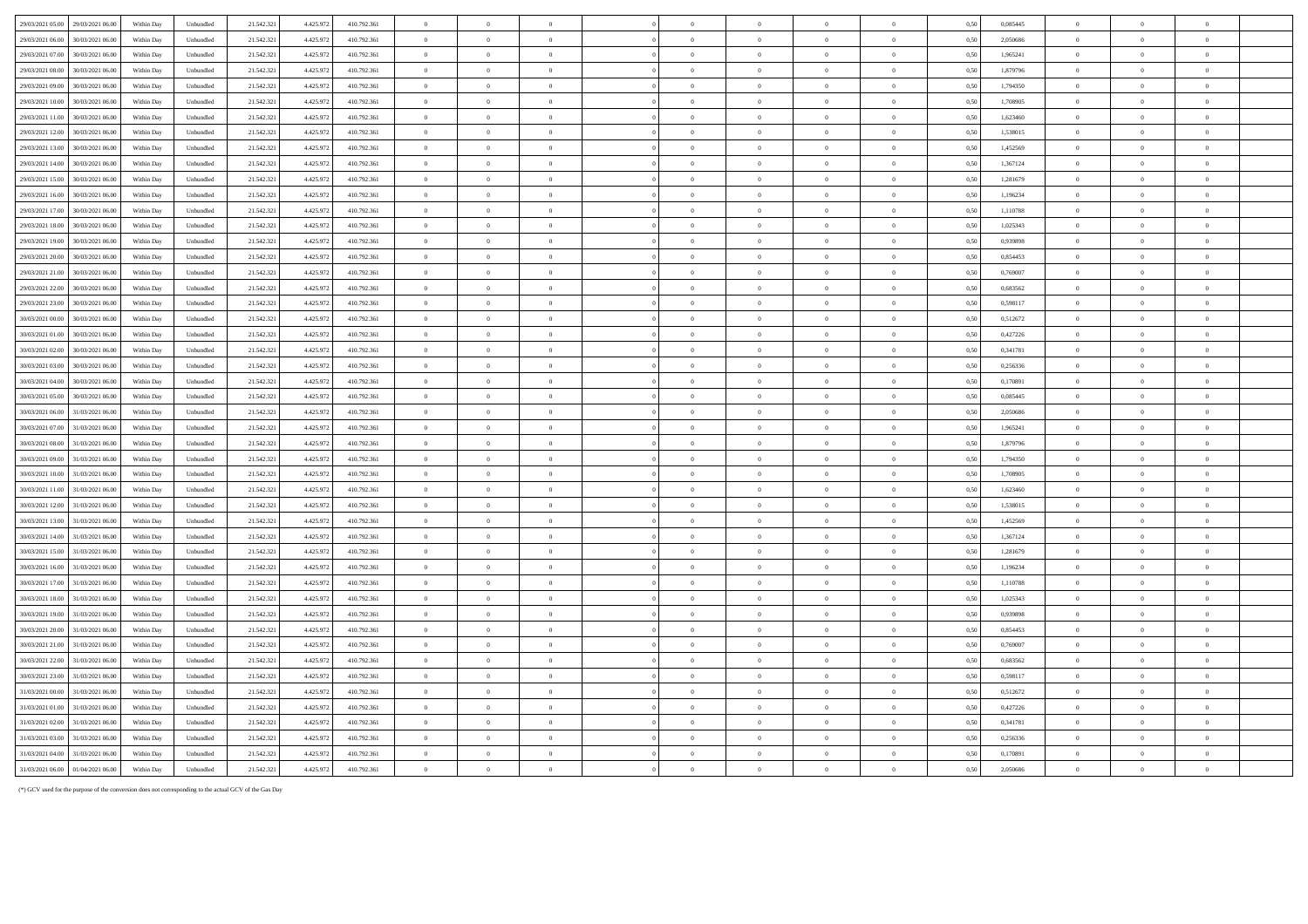## **SNAM RETE GAS**

**Transportation capacity at Entry Point interconnected with foreign pipelines**

**Update to 31/03/2021 of offered and assigned capacity in auction day-ahead and within-day**

**Thermal Year 2020/2021**

(Values in Scm/day (15° C; 1,01325 bar); Prices in c/Scm)

**Entry Point**

**MELENDUGNO**

|                  | Timeframe        |                     |                                 |                             | Assigned                        | <b>Offered capacity</b> |                |                | <b>Assigned capacity</b> | Day-Ahead                                |                         | <b>Total Prices</b>              |                                  |                                           |                     |                         | <b>SRG Prices</b>                |                                  |                                              |             |
|------------------|------------------|---------------------|---------------------------------|-----------------------------|---------------------------------|-------------------------|----------------|----------------|--------------------------|------------------------------------------|-------------------------|----------------------------------|----------------------------------|-------------------------------------------|---------------------|-------------------------|----------------------------------|----------------------------------|----------------------------------------------|-------------|
| From             | To               | <b>Auction type</b> | <b>Offered</b><br>capacity type | Transportati<br>on capacity | capacity<br>(before<br>auction) | Firm                    | Interruptible  | Firm           | Interruptible            | Interrupted<br>Capacity<br>Interruptible | Reserve price -<br>Firm | <b>Auction premium</b><br>- Firm | Reserve price -<br>Interruptible | <b>Auction premium</b><br>- Interruptible | <b>Split factor</b> | Reserve price -<br>Firm | <b>Auction</b><br>premium - Firm | Reserve price -<br>Interruptible | <b>Auction</b><br>premium -<br>Interruptible | <b>Note</b> |
| 01/03/2021 06:00 | 02/03/2021 06:00 | Day Ahead           | Unbundled                       | 46.700.00                   | 9.594.73                        | 34.857.575              | $\overline{0}$ | 910.186        | $\overline{0}$           |                                          | $\Omega$                | $\Omega$                         | $\Omega$                         | $\theta$                                  | 0,50                | 0,227032                |                                  | 0,227032                         | $\theta$                                     |             |
| 01/03/2021 06:00 | 02/03/2021 06:00 | Day Ahead           | Bundled                         | 46.700.000                  | 9.594.73                        | 2.247.688               | $\overline{0}$ | $\overline{0}$ | $\overline{0}$           |                                          | $\overline{0}$          | $\theta$                         | $\overline{0}$                   | $\bf{0}$                                  | 0,50                | 0,227032                | $\overline{0}$                   | 0,227032                         | $\bf{0}$                                     |             |
| 02/03/2021 06:00 | 03/03/2021 06:00 | Day Ahead           | Bundled                         | 46.700.000                  | 9.594.73                        | 2.247.688               | $\overline{0}$ | $\Omega$       | $\overline{0}$           |                                          | $\theta$                | $\theta$                         | $\overline{0}$                   | $\bf{0}$                                  | 0,50                | 0,227032                | $\overline{0}$                   | 0,227032                         | $\theta$                                     |             |
| 02/03/2021 06:00 | 03/03/2021 06:00 | Day Ahead           | Unbundled                       | 46,700,000                  | 9.594.73                        | 34.857.575              | $\overline{0}$ | 910.186        | $\overline{0}$           |                                          | $\theta$                | $\Omega$                         | $\theta$                         | $\bf{0}$                                  | 0.50                | 0,227032                | $\overline{0}$                   | 0,227032                         | $\theta$                                     |             |
| 03/03/2021 06:00 | 04/03/2021 06.0  | Day Ahead           | Unbundled                       | 46.700.000                  | 9.594.73                        | 34.857.575              | $\overline{0}$ | 910.186        | $\overline{0}$           |                                          | $\overline{0}$          | $\Omega$                         | $\overline{0}$                   | $\overline{0}$                            | 0,50                | 0,227032                | $\overline{0}$                   | 0,227032                         | $\Omega$                                     |             |
| 03/03/2021 06:00 | 04/03/2021 06:00 | Day Ahead           | Bundled                         | 46,700,000                  | 9.594.73                        | 2.247.688               | $\overline{0}$ | $\Omega$       | $\Omega$                 |                                          | $\theta$                | $\theta$                         | $\theta$                         | $\overline{0}$                            | 0.50                | 0,227032                | $\theta$                         | 0.227032                         | $\theta$                                     |             |
| 04/03/2021 06:00 | 05/03/2021 06:00 | Day Ahead           | Bundled                         | 46,700,000                  | 9.594.73                        | 2.247.688               | $\overline{0}$ | $\theta$       | $\overline{0}$           |                                          | $\overline{0}$          | $\theta$                         | $\Omega$                         | $\overline{0}$                            | 0.50                | 0,227032                | $\overline{0}$                   | 0.227032                         | $\overline{0}$                               |             |
| 04/03/2021 06.00 | 05/03/2021 06.0  | Day Ahead           | Unbundled                       | 46.700.00                   | 9.594.73                        | 34.857.575              | $\overline{0}$ | 910.186        | $\overline{0}$           |                                          | $\overline{0}$          |                                  | $\overline{0}$                   | $\overline{0}$                            | 0,50                | 0,227032                | $\overline{0}$                   | 0,227032                         | $\overline{0}$                               |             |
| 05/03/2021 06:00 | 06/03/2021 06:00 | Day Ahead           | Bundled                         | 46.700.000                  | 9.594.73                        | 2.247.688               | $\overline{0}$ | $\overline{0}$ | $\overline{0}$           |                                          | $\overline{0}$          | $\theta$                         | $\Omega$                         | $\bf{0}$                                  | 0,50                | 0,227032                | $\overline{0}$                   | 0,227032                         | $\overline{0}$                               |             |
| 05/03/2021 06:00 | 06/03/2021 06.0  | Day Ahead           | Unbundled                       | 46.700.000                  | 9.594.73                        | 34.857.575              | $\overline{0}$ | 910.186        | $\overline{0}$           |                                          | $\overline{0}$          | $\bf{0}$                         | $\overline{0}$                   | $\overline{0}$                            | 0,50                | 0,227032                | $\overline{0}$                   | 0,227032                         | $\overline{0}$                               |             |
| 06/03/2021 06:00 | 07/03/2021 06.00 | Day Ahead           | Bundled                         | 46.700.000                  | 9.594.73                        | 2.247.688               | $\overline{0}$ | $\Omega$       | $\overline{0}$           |                                          | $\overline{0}$          | $\Omega$                         | $\overline{0}$                   | $\overline{0}$                            | 0,50                | 0,227032                | $\overline{0}$                   | 0,227032                         | $\Omega$                                     |             |
| 06/03/2021 06:00 | 07/03/2021 06.00 | Day Ahead           | Unbundled                       | 46.700.000                  | 9.594.73                        | 34.857.575              | 9.594.737      | 910.186        | $\overline{0}$           |                                          | $\overline{0}$          | $\theta$                         | $\overline{0}$                   | $\overline{0}$                            | 0,50                | 0,227032                | $\overline{0}$                   | 0,227032                         | $\overline{0}$                               |             |
| 07/03/2021 06:00 | 08/03/2021 06:00 | Day Ahead           | Unbundled                       | 46.700.000                  | 9.594.73                        | 34.857.575              | $\overline{0}$ | 910.186        | $\overline{0}$           |                                          | $\theta$                | $\Omega$                         | $\overline{0}$                   | $\overline{0}$                            | 0,50                | 0,227032                | $\overline{0}$                   | 0,227032                         | $\theta$                                     |             |
| 07/03/2021 06:00 | 08/03/2021 06:00 | Day Ahead           | Bundled                         | 46,700,000                  | 9.594.737                       | 2.247.688               | $\overline{0}$ | $\Omega$       | $\overline{0}$           |                                          | $\theta$                | $\Omega$                         | $\theta$                         | $\overline{0}$                            | 0.50                | 0,227032                | $\overline{0}$                   | 0,227032                         | $\theta$                                     |             |
| 08/03/2021 06:00 | 09/03/2021 06.0  | Day Ahead           | Unbundled                       | 46.700.00                   | 9.594.73                        | 34.857.575              | $\overline{0}$ | 910.186        | $\overline{0}$           |                                          | $\overline{0}$          | $\Omega$                         | $\overline{0}$                   | $\bf{0}$                                  | 0,50                | 0,227032                | $\theta$                         | 0,227032                         | $\overline{0}$                               |             |
| 08/03/2021 06:00 | 09/03/2021 06:00 | Day Ahead           | Bundled                         | 46,700,000                  | 9.594.73                        | 2.247.688               | $\overline{0}$ | $\Omega$       | $\overline{0}$           |                                          | $\theta$                | $\theta$                         | $\theta$                         | $\bf{0}$                                  | 0,50                | 0,227032                | $\overline{0}$                   | 0,227032                         | $\theta$                                     |             |
| 09/03/2021 06:00 | 10/03/2021 06:00 | Day Ahead           | Unbundled                       | 46,700,000                  | 9.594.73                        | 34.857.575              | $\overline{0}$ | 910.186        | $\overline{0}$           |                                          | $\overline{0}$          | $\Omega$                         | $\overline{0}$                   | $\bf{0}$                                  | 0.50                | 0,227032                | $\overline{0}$                   | 0,227032                         | $\overline{0}$                               |             |
| 09/03/2021 06.0  | 10/03/2021 06.0  | Day Ahead           | Bundled                         | 46.700.00                   | 9.594.73                        | 2.247.688               | $\overline{0}$ | $\overline{0}$ | $\overline{0}$           |                                          | $\overline{0}$          |                                  | $\overline{0}$                   | $\overline{0}$                            | 0.5(                | 0,227032                | $\overline{0}$                   | 0,227032                         | $\bf{0}$                                     |             |
| 10/03/2021 06:00 | 11/03/2021 06.00 | Day Ahead           | Bundled                         | 46,700,000                  | 9.594.73                        | 2.247.688               | $\overline{0}$ | $\overline{0}$ | $\overline{0}$           |                                          | $\overline{0}$          | $\Omega$                         | $\overline{0}$                   | $\bf{0}$                                  | 0.50                | 0,227032                | $\overline{0}$                   | 0,227032                         | $\overline{0}$                               |             |
| 10/03/2021 06:00 | 11/03/2021 06:00 | Day Ahead           | Unbundled                       | 46.700.000                  | 9.594.737                       | 34.857.575              | $\overline{0}$ | 910.186        | $\overline{0}$           |                                          | $\overline{0}$          | $\theta$                         | $\overline{0}$                   | $\overline{0}$                            | 0,50                | 0,227032                | $\overline{0}$                   | 0,227032                         | $\overline{0}$                               |             |
| 11/03/2021 06.00 | 12/03/2021 06:00 | Day Ahead           | Bundled                         | 46.700.00                   | 9.594.73                        | 2.247.688               | $\overline{0}$ | $\Omega$       | $\theta$                 |                                          | $\Omega$                |                                  | $\Omega$                         | $\overline{0}$                            | 0,50                | 0,227032                | $\Omega$                         | 0,227032                         | $\Omega$                                     |             |
| 11/03/2021 06:00 | 12/03/2021 06:00 | Day Ahead           | Unbundled                       | 46.700.000                  | 9.594.73                        | 34.857.575              | $\overline{0}$ | 910.186        | $\overline{0}$           |                                          | $\theta$                | $\Omega$                         | $\overline{0}$                   | $\bf{0}$                                  | 0,50                | 0,227032                | $\overline{0}$                   | 0,227032                         | $\overline{0}$                               |             |
| 12/03/2021 06:00 | 13/03/2021 06.00 | Day Ahead           | Bundled                         | 46.700.000                  | 9.594.73                        | 2.247.688               | $\overline{0}$ | $\overline{0}$ | $\overline{0}$           |                                          | $\overline{0}$          | $\theta$                         | $\overline{0}$                   | $\overline{0}$                            | 0,50                | 0,227032                | $\overline{0}$                   | 0,227032                         | $\overline{0}$                               |             |
| 12/03/2021 06:00 | 13/03/2021 06:00 | Day Ahead           | Unbundled                       | 46,700,000                  | 9.594.73                        | 34.857.575              | $\overline{0}$ | 239,766        | $\overline{0}$           |                                          | $\overline{0}$          | $\theta$                         | $\Omega$                         | $\bf{0}$                                  | 0.50                | 0,227032                | $\overline{0}$                   | 0.227032                         | $\overline{0}$                               |             |
| 13/03/2021 06.0  | 14/03/2021 06.0  | Day Ahead           | Unbundled                       | 46.700.00                   | 9.594.73                        | 34.857.575              | $\overline{0}$ | 574.973        | $\overline{0}$           |                                          | $\overline{0}$          | $\theta$                         | $\overline{0}$                   | $\overline{0}$                            | 0,50                | 0,227032                | $\overline{0}$                   | 0,227032                         | $\overline{0}$                               |             |
| 13/03/2021 06:00 | 14/03/2021 06:00 | Day Ahead           | Bundled                         | 46.700.000                  | 9.594.73                        | 2.247.688               | $\overline{0}$ | $\Omega$       | $\theta$                 |                                          | $\theta$                | $\Omega$                         | $\Omega$                         | $\theta$                                  | 0,50                | 0,227032                | $\overline{0}$                   | 0,227032                         | $\theta$                                     |             |
| 14/03/2021 06:00 | 15/03/2021 06:00 | Day Ahead           | Unbundled                       | 46,700,000                  | 9.594.737                       | 34.857.575              | $\overline{0}$ | 574.973        | $\Omega$                 |                                          | $\Omega$                | $\Omega$                         | $\Omega$                         | $\overline{0}$                            | 0.50                | 0,227032                | $\overline{0}$                   | 0,227032                         | $\Omega$                                     |             |
| 14/03/2021 06:00 | 15/03/2021 06:00 | Day Ahead           | Bundled                         | 46.700.00                   | 9.594.73                        | 2.247.688               | $\theta$       | $\Omega$       | $\Omega$                 |                                          | $\theta$                |                                  | $\theta$                         | $\theta$                                  | 0.50                | 0,227032                | $\theta$                         | 0,227032                         | $\theta$                                     |             |
| 15/03/2021 06:00 | 16/03/2021 06:00 | Day Ahead           | Unbundled                       | 46,700,000                  | 9,594,737                       | 34.857.575              | 451.914        | $\overline{0}$ | $\overline{0}$           |                                          | $\overline{0}$          | $\overline{0}$                   | $\overline{0}$                   | $\overline{0}$                            | 0.50                | 0,227032                | $\overline{0}$                   | 0,227032                         | $\overline{0}$                               |             |
| 15/03/2021 06:00 | 16/03/2021 06:00 | Day Ahead           | Bundled                         | 46.700.000                  | 9.594.73                        | 2.247.688               | $\overline{0}$ | $\bf{0}$       | $\overline{0}$           |                                          | $\overline{0}$          | $\bf{0}$                         | $\overline{0}$                   | $\bf{0}$                                  | 0.50                | 0,227032                | $\overline{0}$                   | 0,227032                         | $\overline{0}$                               |             |
| 16/03/2021 06:00 | 17/03/2021 06.00 | Day Ahead           | Unbundled                       | 46.700.000                  | 9.594.73                        | 37.105.263              | 1.612.946      | $\overline{0}$ | $\overline{0}$           |                                          | $\theta$                |                                  | $\overline{0}$                   | $\overline{0}$                            | 0,50                | 0,227032                | $\overline{0}$                   | 0,227032                         | $\Omega$                                     |             |
| 17/03/2021 06:00 | 18/03/2021 06:00 | Day Ahead           | Unbundled                       | 46.700.000                  | 9.594.73                        | 34.857.575              | 176.025        | $\overline{0}$ | $\overline{0}$           |                                          | $\overline{0}$          | $\Omega$                         | $\overline{0}$                   | $\overline{0}$                            | 0,50                | 0,227032                | $\overline{0}$                   | 0,227032                         | $\overline{0}$                               |             |
| 17/03/2021 06.00 | 18/03/2021 06:00 | Day Ahead           | Bundled                         | 46.700.000                  | 9.594.73                        | 2.247.688               | $\overline{0}$ | $\overline{0}$ | $\overline{0}$           |                                          | $\overline{0}$          | $\theta$                         | $\overline{0}$                   | $\overline{0}$                            | 0,50                | 0,227032                | $\overline{0}$                   | 0,227032                         | $\overline{0}$                               |             |
| 18/03/2021 06:00 | 19/03/2021 06:00 | Day Ahead           | Unbundled                       | 46,700,000                  | 9.594.73                        | 34.857.575              | 176.025        | $\Omega$       | $\theta$                 |                                          | $\theta$                | $\theta$                         | $\Omega$                         | $\overline{0}$                            | 0.50                | 0,227032                | $\Omega$                         | 0,227032                         | $\theta$                                     |             |
| 18/03/2021 06:00 | 19/03/2021 06:00 | Day Ahead           | Bundled                         | 46.700.000                  | 9.594.73                        | 2.247.688               | $\overline{0}$ | $\theta$       | $\overline{0}$           |                                          | $\theta$                | $\Omega$                         | $\theta$                         | $\bf{0}$                                  | 0,50                | 0,227032                | $\overline{0}$                   | 0,227032                         | $\theta$                                     |             |
| 19/03/2021 06:00 | 20/03/2021 06:00 | Day Ahead           | Unbundled                       | 46.700.000                  | 9.594.737                       | 34.857.575              | 176.025        | $\Omega$       | $\Omega$                 |                                          | $\Omega$                |                                  | $\overline{0}$                   | $\overline{0}$                            | 0,50                | 0,227032                | $\overline{0}$                   | 0,227032                         | $\theta$                                     |             |
| 19/03/2021 06:00 | 20/03/2021 06:00 | Day Ahead           | Bundled                         | 46,700,000                  | 9.594.737                       | 2.247.688               | $\overline{0}$ | $\theta$       | $\theta$                 |                                          | $\Omega$                |                                  | $\Omega$                         | $\sqrt{2}$                                | 0,50                | 0,227032                | $\overline{0}$                   | 0,227032                         | $\overline{0}$                               |             |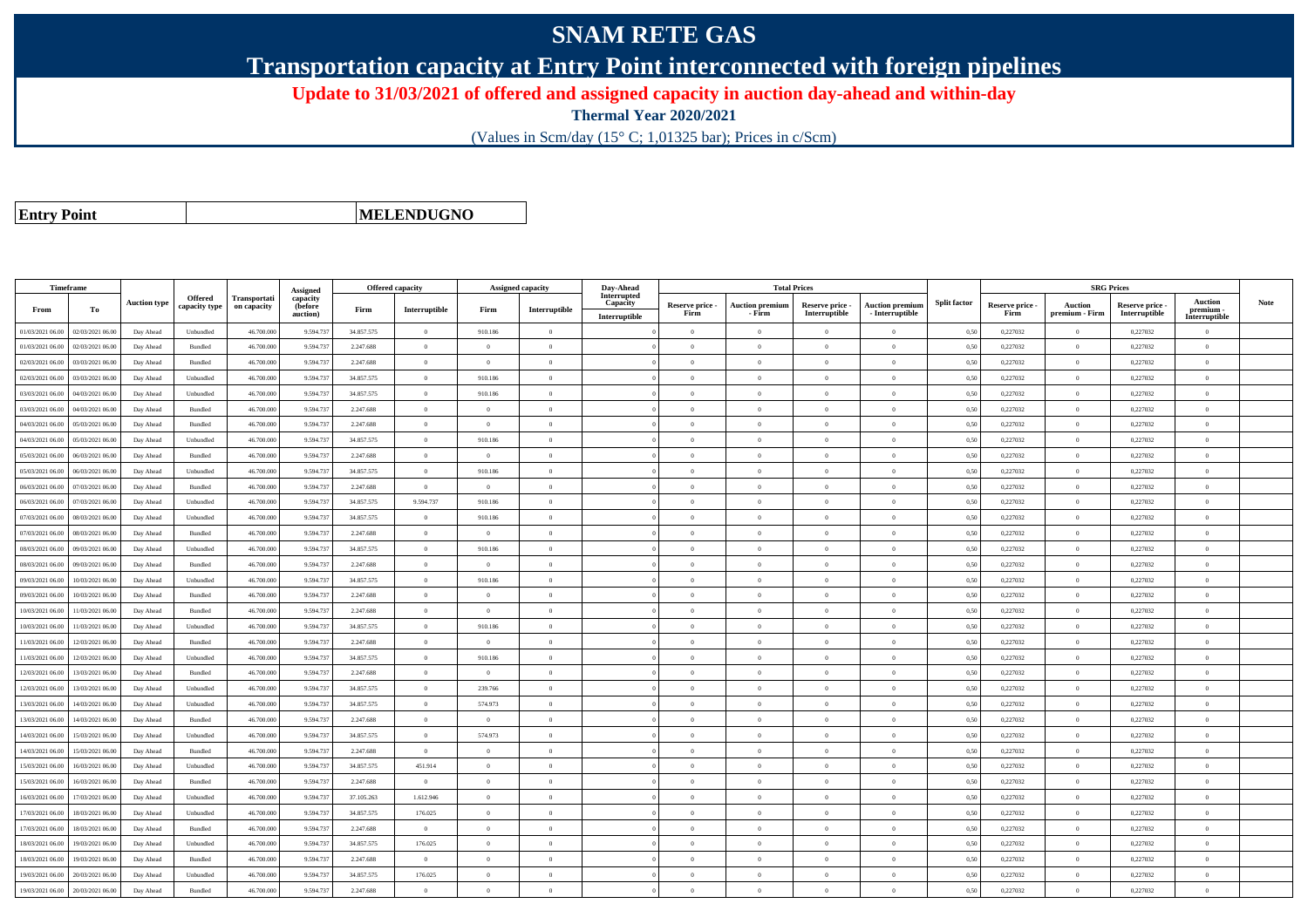| 20/03/2021 06:00 21/03/2021 06:00            | Day Ahead  | Unbundled         | 46.700.000 | 9.594.737  | 34.857.575  | 176.025        | $\overline{0}$ |                | $\overline{0}$ | $\theta$       |                | $\theta$       | 0,50 | 0,227032 | $\theta$       | 0,227032       | $\overline{0}$ |  |
|----------------------------------------------|------------|-------------------|------------|------------|-------------|----------------|----------------|----------------|----------------|----------------|----------------|----------------|------|----------|----------------|----------------|----------------|--|
| 20/03/2021 06:00<br>21/03/2021 06:00         | Day Ahead  | Bundled           | 46.700.00  | 9.594.73   | 2.247.688   | $\bf{0}$       | $\bf{0}$       | $\bf{0}$       | $\overline{0}$ | $\overline{0}$ | $\overline{0}$ | $\bf{0}$       | 0,50 | 0,227032 | $\,$ 0 $\,$    | 0,227032       | $\overline{0}$ |  |
| 21/03/2021 06:00<br>22/03/2021 06:00         | Day Ahead  | Bundled           | 46,700,000 | 9.594.73   | 2.247.688   | $\overline{0}$ | $\bf{0}$       | $\overline{0}$ | $\bf{0}$       | $\bf{0}$       | $\overline{0}$ | $\bf{0}$       | 0.50 | 0,227032 | $\overline{0}$ | 0,227032       | $\overline{0}$ |  |
| 21/03/2021 06:00<br>22/03/2021 06:00         | Day Ahead  | Unbundled         | 46.700.000 | 9.594.737  | 34.857.575  | 176.025        | $\overline{0}$ | $\overline{0}$ | $\theta$       | $\theta$       | $\overline{0}$ | $\overline{0}$ | 0,50 | 0,227032 | $\,$ 0 $\,$    | 0,227032       | $\overline{0}$ |  |
| 22/03/2021 06:00<br>23/03/2021 06.00         | Day Ahead  | Unbundled         | 46.700.00  | 9.594.73   | 34.857.575  | $\overline{0}$ | 82.043         | $\overline{0}$ | $\overline{0}$ | $\theta$       | $\overline{0}$ | $\bf{0}$       | 0,50 | 0,227032 | $\,$ 0 $\,$    | 0,227032       | $\overline{0}$ |  |
| 22/03/2021 06:00<br>23/03/2021 06:00         | Day Ahead  | Bundled           | 46 700 000 | 9.594.73   | 2.247.688   | $\overline{0}$ | $\overline{0}$ | $\overline{0}$ | $\bf{0}$       | $\overline{0}$ | $\theta$       | $\bf{0}$       | 0.50 | 0,227032 | $\bf{0}$       | 0,227032       | $\overline{0}$ |  |
| 23/03/2021 06:00<br>24/03/2021 06:00         | Day Ahead  | Unbundled         | 46.700.000 | 9.594.737  | 34.857.575  | $\overline{0}$ | 81.301         | $\overline{0}$ | $\overline{0}$ | $\overline{0}$ | $\overline{0}$ | $\bf{0}$       | 0,50 | 0,227032 | $\,$ 0 $\,$    | 0,227032       | $\overline{0}$ |  |
| 24/03/2021 06.00                             | Day Ahead  | Bundled           | 46.700.00  | 9.594.73   | 2.247.688   | $\bf{0}$       | $\overline{0}$ | $\bf{0}$       | $\overline{0}$ | $\theta$       | $\overline{0}$ | $\bf{0}$       | 0,50 | 0,227032 | $\,$ 0 $\,$    | 0,227032       | $\overline{0}$ |  |
| 23/03/2021 06:00                             |            |                   |            |            |             |                |                |                |                |                |                |                |      |          |                |                |                |  |
| 24/03/2021 06:00<br>25/03/2021 06:00         | Day Ahead  | Bundled           | 46 700 000 | 9.594.73   | 2.247.688   | $\overline{0}$ | $\bf{0}$       | $\overline{0}$ | $\bf{0}$       | $\overline{0}$ | $\overline{0}$ | $\bf{0}$       | 0.50 | 0,227032 | $\bf{0}$       | 0.227032       | $\overline{0}$ |  |
| 24/03/2021 06:00<br>25/03/2021 06:00         | Day Ahead  | Unbundled         | 46.700.000 | 9.594.737  | 34.857.575  | $\overline{0}$ | 81.301         | $\overline{0}$ | $\overline{0}$ | $\overline{0}$ | $\overline{0}$ | $\bf{0}$       | 0,50 | 0,227032 | $\bf{0}$       | 0,227032       | $\overline{0}$ |  |
| 25/03/2021 06:00<br>26/03/2021 06.00         | Day Ahead  | Bundled           | 46.700.00  | 9.594.73   | 2.247.688   | $\bf{0}$       | $\bf{0}$       | $\bf{0}$       | $\overline{0}$ | $\bf{0}$       | $\overline{0}$ | $\bf{0}$       | 0,50 | 0,227032 | $\,$ 0 $\,$    | 0,227032       | $\overline{0}$ |  |
| 25/03/2021 06:00<br>26/03/2021 06:00         | Day Ahead  | Unbundled         | 46,700,000 | 9.594.73   | 34,857,575  | $\overline{0}$ | 55.787         | $\overline{0}$ | $\bf{0}$       | $\bf{0}$       | $\overline{0}$ | $\bf{0}$       | 0.50 | 0,227032 | $\overline{0}$ | 0,227032       | $\overline{0}$ |  |
| 26/03/2021 06:00<br>27/03/2021 06:00         | Day Ahead  | Bundled           | 46.700.000 | 9.594.737  | 2.247.688   | $\overline{0}$ | $\overline{0}$ | $\overline{0}$ | $\overline{0}$ | $\theta$       | $\overline{0}$ | $\overline{0}$ | 0,50 | 0,227032 | $\,$ 0 $\,$    | 0,227032       | $\overline{0}$ |  |
| 26/03/2021 06:00<br>27/03/2021 06.00         | Day Ahead  | Unbundled         | 46.700.00  | 9.594.73   | 34.857.575  | 929.879        | $\theta$       | $\bf{0}$       | $\overline{0}$ | $\theta$       | $\overline{0}$ | $\bf{0}$       | 0,50 | 0,227032 | $\,$ 0 $\,$    | 0,227032       | $\overline{0}$ |  |
| 27/03/2021 06:00<br>28/03/2021 06:00         | Day Ahead  | Bundled           | 46,700,000 | 9.594.73   | 2.154.034   | $\overline{0}$ | $\bf{0}$       | $\overline{0}$ | $\bf{0}$       | $\bf{0}$       | $\theta$       | $\bf{0}$       | 0.50 | 0,227032 | $\bf{0}$       | 0,227032       | $\overline{0}$ |  |
| 27/03/2021 06:00<br>28/03/2021 06:00         | Day Ahead  | Unbundled         | 46.700.000 | 9.594.737  | 34.951.229  | 1.032.110      | $\overline{0}$ | $\overline{0}$ | $\overline{0}$ | $\overline{0}$ | $\overline{0}$ | $\bf{0}$       | 0,50 | 0,227032 | $\,$ 0 $\,$    | 0,227032       | $\overline{0}$ |  |
| 28/03/2021 06:00<br>29/03/2021 06.00         | Day Ahead  | Bundled           | 46.700.00  | 9.594.73   | 2.247.688   | $\bf{0}$       | $\overline{0}$ | $\overline{0}$ | $\overline{0}$ | $\bf{0}$       | $\overline{0}$ | $\bf{0}$       | 0,50 | 0,227032 | $\,$ 0 $\,$    | 0,227032       | $\overline{0}$ |  |
| 28/03/2021 06:00<br>29/03/2021 06:00         | Day Ahead  | Unbundled         | 46 700 000 | 9.594.73   | 34,857,575  | 1.167.038      | $\bf{0}$       | $\overline{0}$ | $\bf{0}$       | $\overline{0}$ | $\overline{0}$ | $\bf{0}$       | 0.50 | 0.227032 | $\bf{0}$       | 0.227032       | $\overline{0}$ |  |
| 29/03/2021 06:00<br>30/03/2021 06:00         | Day Ahead  | Bundled           | 46.700.000 | 9.594.737  | 2.247.688   | $\overline{0}$ | $\overline{0}$ | $\overline{0}$ | $\overline{0}$ | $\overline{0}$ | $\overline{0}$ | $\bf{0}$       | 0,50 | 0,227032 | $\,$ 0 $\,$    | 0,227032       | $\overline{0}$ |  |
|                                              |            |                   |            |            |             |                |                |                |                |                |                |                |      |          |                |                |                |  |
| 29/03/2021 06:00<br>30/03/2021 06:00         | Day Ahead  | Unbundled         | 46.700.00  | 9.594.73   | 34.857.575  | 1.167.038      | $\bf{0}$       | $\bf{0}$       | $\bf{0}$       | $\overline{0}$ | $\overline{0}$ | $\bf{0}$       | 0,50 | 0,227032 | $\,$ 0 $\,$    | 0,227032       | $\overline{0}$ |  |
| 30/03/2021 06:00<br>31/03/2021 06:00         | Day Ahead  | Bundled           | 46,700,000 | 9.594.73   | 2.247.688   | $\overline{0}$ | $\bf{0}$       | $\overline{0}$ | $\overline{0}$ | $\bf{0}$       | $\overline{0}$ | $\bf{0}$       | 0.50 | 0,227032 | $\overline{0}$ | 0,227032       | $\overline{0}$ |  |
| 30/03/2021 06:00<br>31/03/2021 06:00         | Day Ahead  | Unbundled         | 46.700.000 | 9.594.737  | 34.857.575  | 1.167.038      | $\overline{0}$ | $\overline{0}$ | $\theta$       | $\theta$       | $\overline{0}$ | $\bf{0}$       | 0,50 | 0,227032 | $\,$ 0 $\,$    | 0,227032       | $\overline{0}$ |  |
| 31/03/2021 06:00<br>01/04/2021 06.00         | Day Ahead  | Unbundled         | 46.700.00  | 9.594.73   | 34.857.575  | 1.167.038      | $\overline{0}$ | $\bf{0}$       | $\overline{0}$ | $\bf{0}$       | $\overline{0}$ | $\bf{0}$       | 0,50 | 0,227032 | $\,$ 0 $\,$    | 0,227032       | $\overline{0}$ |  |
| 31/03/2021 06:00<br>01/04/2021 06:00         | Day Ahead  | Bundled           | 46,700,000 | 9.594.73   | 2.247.688   | $\overline{0}$ | $\overline{0}$ | $\overline{0}$ | $\overline{0}$ | $\overline{0}$ | $\theta$       | $\bf{0}$       | 0.50 | 0,227032 | $\bf{0}$       | 0,227032       | $\overline{0}$ |  |
| 01/03/2021 06:00<br>02/03/2021 06:00         | Within Day | Unbundled         | 46.700.000 | 10.504.923 | 868.681.854 | $\overline{0}$ | $\overline{0}$ | $\overline{0}$ | $\overline{0}$ | $\theta$       | $\overline{0}$ | $\bf{0}$       | 0,50 | 0,945964 | $\theta$       | $\theta$       | $\overline{0}$ |  |
| 01/03/2021 07:00<br>02/03/2021 06.00         | Within Day | Unbundled         | 46.700.00  | 10.504.92  | 832.486.777 | $\bf{0}$       | $\overline{0}$ | $\bf{0}$       | $\overline{0}$ | $\theta$       | $\overline{0}$ | $\bf{0}$       | 0,50 | 0,945964 | $\,$ 0 $\,$    | $\bf{0}$       | $\overline{0}$ |  |
| 01/03/2021 08:00<br>02/03/2021 06:00         | Within Day | Unbundled         | 46,700,000 | 10.504.923 | 796.291.700 | $\overline{0}$ | $\bf{0}$       | $\overline{0}$ | $\bf{0}$       | $\overline{0}$ | $\overline{0}$ | $\bf{0}$       | 0.50 | 0.945965 | $\bf{0}$       | $\overline{0}$ | $\overline{0}$ |  |
| 01/03/2021 09:00<br>02/03/2021 06:00         | Within Day | Unbundled         | 46.700.000 | 10.504.923 | 760.096.623 | $\overline{0}$ | $\overline{0}$ | $\overline{0}$ | $\overline{0}$ | $\overline{0}$ | $\overline{0}$ | $\bf{0}$       | 0,50 | 0,945964 | $\theta$       | $\theta$       | $\overline{0}$ |  |
| 01/03/2021 10:00<br>02/03/2021 06.00         | Within Day | Unbundled         | 46.700.00  | 10.504.923 | 723.901.545 | $\bf{0}$       | $\bf{0}$       | $\bf{0}$       | $\bf{0}$       | $\overline{0}$ | $\overline{0}$ | $\bf{0}$       | 0,50 | 0,945964 | $\,$ 0 $\,$    | $\bf{0}$       | $\overline{0}$ |  |
| 01/03/2021 11:00<br>02/03/2021 06:00         | Within Day | Unbundled         | 46,700,000 | 10.504.92  | 687.706.468 | $\overline{0}$ | $\bf{0}$       | $\overline{0}$ | $\bf{0}$       | $\bf{0}$       | $\overline{0}$ | $\bf{0}$       | 0.50 | 0.945964 | $\bf{0}$       | $\overline{0}$ | $\bf{0}$       |  |
| 01/03/2021 12:00<br>02/03/2021 06:00         | Within Day | Unbundled         | 46.700.000 | 10.504.92  | 651.511.391 | $\overline{0}$ | $\overline{0}$ | $\overline{0}$ | $\overline{0}$ | $\overline{0}$ | $\overline{0}$ | $\bf{0}$       | 0.50 | 0.945965 | $\theta$       | $\theta$       | $\overline{0}$ |  |
|                                              |            |                   |            |            |             | $\bf{0}$       | $\overline{0}$ |                | $\overline{0}$ | $\overline{0}$ | $\overline{0}$ |                |      |          | $\,$ 0 $\,$    | $\bf{0}$       | $\overline{0}$ |  |
| 01/03/2021 13:00<br>02/03/2021 06.00         | Within Day | Unbundled         | 46.700.00  | 10.504.923 | 615.316.313 |                |                | $\bf{0}$       |                |                |                | $\bf{0}$       | 0,50 | 0,945964 |                |                |                |  |
| 01/03/2021 14:00<br>02/03/2021 06:00         | Within Day | Unbundled         | 46,700,000 | 10.504.923 | 579.121.236 | $\overline{0}$ | $\bf{0}$       | $\overline{0}$ | $\bf{0}$       | $\overline{0}$ | $\Omega$       | $\bf{0}$       | 0.50 | 0.945964 | $\,$ 0 $\,$    | $\theta$       | $\overline{0}$ |  |
| 01/03/2021 15:00<br>02/03/2021 06:00         | Within Day | Unbundled         | 46.700.000 | 10.504.923 | 542.926.159 | $\overline{0}$ | $\overline{0}$ | $\overline{0}$ | $\overline{0}$ | $\overline{0}$ | $\overline{0}$ | $\bf{0}$       | 0.50 | 0,945965 | $\theta$       | $\theta$       | $\overline{0}$ |  |
| 01/03/2021 16:00<br>02/03/2021 06.00         | Within Day | Unbundled         | 46.700.00  | 10.504.923 | 506.731.082 | $\bf{0}$       | $\overline{0}$ | $\bf{0}$       | $\overline{0}$ | $\bf{0}$       | $\overline{0}$ | $\bf{0}$       | 0,50 | 0,945965 | $\,$ 0 $\,$    | $\bf{0}$       | $\overline{0}$ |  |
| 01/03/2021 17:00<br>02/03/2021 06:00         | Within Day | Unbundled         | 46,700,000 | 10.504.92  | 470.536.004 | $\overline{0}$ | $\bf{0}$       | $\overline{0}$ | $\bf{0}$       | $\overline{0}$ | $\overline{0}$ | $\bf{0}$       | 0.50 | 0.945964 | $\bf{0}$       | $\overline{0}$ | $\overline{0}$ |  |
| 01/03/2021 18:00<br>02/03/2021 06:00         | Within Day | Unbundled         | 46.700.000 | 10.504.923 | 434.340.927 | $\overline{0}$ | $\overline{0}$ | $\overline{0}$ | $\overline{0}$ | $\overline{0}$ | $\overline{0}$ | $\bf{0}$       | 0.50 | 0,945964 | $\theta$       | $\theta$       | $\overline{0}$ |  |
| 01/03/2021 20:00<br>02/03/2021 06.00         | Within Day | Unbundled         | 46.700.00  | 10.504.923 | 361.950.772 | $\bf{0}$       | $\bf{0}$       | $\bf{0}$       | $\bf{0}$       | $\overline{0}$ | $\overline{0}$ | $\bf{0}$       | 0,50 | 0,945965 | $\,$ 0 $\,$    | $\bf{0}$       | $\overline{0}$ |  |
| 01/03/2021 21:00<br>02/03/2021 06:00         | Within Day | Unbundled         | 46,700,000 | 10.504.923 | 325.755.695 | $\overline{0}$ | $\bf{0}$       | $\overline{0}$ | $\bf{0}$       | $\bf{0}$       | $\overline{0}$ | $\bf{0}$       | 0.50 | 0.945964 | $\bf{0}$       | $\overline{0}$ | $\overline{0}$ |  |
| 01/03/2021 22:00<br>02/03/2021 06:00         | Within Day | Unbundled         | 46.700.000 | 10.504.923 | 289.560.618 | $\overline{0}$ | $\overline{0}$ | $\overline{0}$ | $\overline{0}$ | $\overline{0}$ | $\overline{0}$ | $\bf{0}$       | 0.50 | 0.945964 | $\theta$       | $\theta$       | $\overline{0}$ |  |
| 01/03/2021 23:00<br>02/03/2021 06.00         | Within Day | Unbundled         | 46.700.00  | 10.504.923 | 253.365.541 | $\bf{0}$       | $\overline{0}$ | $\bf{0}$       | $\overline{0}$ | $\overline{0}$ | $\overline{0}$ | $\bf{0}$       | 0,50 | 0,945965 | $\,$ 0 $\,$    | $\bf{0}$       | $\overline{0}$ |  |
| 02/03/2021 00:00<br>02/03/2021 06:00         | Within Day | Unbundled         | 46,700,000 | 10.504.92  | 217.170.463 | $\overline{0}$ | $\overline{0}$ | $\overline{0}$ | $\bf{0}$       | $\overline{0}$ | $\Omega$       | $\bf{0}$       | 0.50 | 0.945965 | $\bf{0}$       | $\theta$       | $\overline{0}$ |  |
| 02/03/2021 01:00<br>02/03/2021 06:00         | Within Dav | Unbundled         | 46.700.000 | 10.504.92  | 180.975.386 | $\overline{0}$ | $\overline{0}$ | $\Omega$       | $\overline{0}$ | $\theta$       | $\Omega$       | $\overline{0}$ | 0.5( | 0,945964 | $\theta$       | $\theta$       | $\overline{0}$ |  |
| 02/03/2021 02:00<br>02/03/2021 06:00         | Within Day | Unbundled         | 46.700.000 | 10.504.923 | 144.780.309 | $\bf{0}$       | $\bf{0}$       | $\bf{0}$       | $\bf{0}$       | $\bf{0}$       | $\overline{0}$ | $\bf{0}$       | 0,50 | 0,945964 | $\,$ 0 $\,$    | $\bf{0}$       | $\overline{0}$ |  |
| $02/03/2021\ 03.00 \qquad 02/03/2021\ 06.00$ | Within Day | ${\sf Unbundred}$ | 46.700.000 | 10.504.923 | 108.585.231 | $\bf{0}$       | $\theta$       |                | $\overline{0}$ |                |                |                | 0,50 | 0.945965 | $\theta$       | $\overline{0}$ |                |  |
|                                              |            |                   |            |            |             |                |                |                |                |                |                |                |      |          |                |                |                |  |
| 02/03/2021 04:00 02/03/2021 06:00            | Within Day | Unbundled         | 46.700.000 | 10.504.923 | 72.390.154  | $\overline{0}$ | $\theta$       | $\Omega$       | $\theta$       | $\overline{0}$ | $\overline{0}$ | $\bf{0}$       | 0,50 | 0,945967 | $\theta$       | $\theta$       | $\overline{0}$ |  |
| 02/03/2021 05:00<br>02/03/2021 06:00         | Within Day | Unbundled         | 46.700.00  | 10.504.923 | 36.195.077  | $\overline{0}$ | $\bf{0}$       | $\overline{0}$ | $\overline{0}$ | $\bf{0}$       | $\overline{0}$ | $\bf{0}$       | 0,50 | 0,945962 | $\bf{0}$       | $\overline{0}$ | $\bf{0}$       |  |
| 02/03/2021 06:00 03/03/2021 06:00            | Within Day | Unbundled         | 46,700,000 | 10.504.923 | 868,681,854 | $\overline{0}$ | $\bf{0}$       | $\overline{0}$ | $\overline{0}$ | $\overline{0}$ | $\overline{0}$ | $\bf{0}$       | 0.50 | 0.945964 | $\mathbf{0}$   | $\bf{0}$       | $\,$ 0 $\,$    |  |
| 02/03/2021 07:00 03/03/2021 06:00            | Within Dav | Unbundled         | 46.700.000 | 10.504.923 | 832.486.777 | $\overline{0}$ | $\overline{0}$ | $\overline{0}$ | $\overline{0}$ | $\overline{0}$ | $\overline{0}$ | $\bf{0}$       | 0,50 | 0,945964 | $\theta$       | $\theta$       | $\overline{0}$ |  |
| 02/03/2021 08:00<br>03/03/2021 06:00         | Within Day | Unbundled         | 46.700.000 | 10.504.923 | 796.291.700 | $\overline{0}$ | $\bf{0}$       | $\overline{0}$ | $\bf{0}$       | $\overline{0}$ | $\bf{0}$       | $\bf{0}$       | 0,50 | 0,945965 | $\overline{0}$ | $\bf{0}$       | $\overline{0}$ |  |
| 03/03/2021 06:00<br>02/03/2021 09:00         | Within Day | Unbundled         | 46,700,000 | 10.504.923 | 760.096.623 | $\overline{0}$ | $\bf{0}$       | $\overline{0}$ | $\overline{0}$ | $\overline{0}$ | $\overline{0}$ | $\bf{0}$       | 0.50 | 0.945964 | $\,$ 0 $\,$    | $\theta$       | $\overline{0}$ |  |
| 02/03/2021 10:00<br>03/03/2021 06:00         | Within Dav | Unbundled         | 46.700.000 | 10.504.923 | 723.901.545 | $\overline{0}$ | $\overline{0}$ | $\overline{0}$ | $\overline{0}$ | $\overline{0}$ | $\overline{0}$ | $\overline{0}$ | 0.50 | 0,945964 | $\overline{0}$ | $\theta$       | $\overline{0}$ |  |
| 02/03/2021 11:00<br>03/03/2021 06:00         | Within Day | Unbundled         | 46.700.00  | 10.504.923 | 687.706.468 | $\overline{0}$ | $\bf{0}$       | $\overline{0}$ | $\overline{0}$ | $\bf{0}$       | $\overline{0}$ | $\bf{0}$       | 0,50 | 0,945964 | $\bf{0}$       | $\overline{0}$ | $\overline{0}$ |  |
| 02/03/2021 12:00 03/03/2021 06:00            | Within Day | Unbundled         | 46,700,000 | 10.504.923 | 651.511.391 | $\overline{0}$ | $\overline{0}$ | $\overline{0}$ | $\overline{0}$ | $\bf{0}$       | $\overline{0}$ | $\bf{0}$       | 0.50 | 0.945965 | $\overline{0}$ | $\,$ 0 $\,$    | $\,$ 0         |  |
| 02/03/2021 13:00 03/03/2021 06:00            | Within Dav | Unbundled         | 46.700.000 | 10.504.923 | 615.316.313 | $\overline{0}$ | $\overline{0}$ | $\overline{0}$ | $\overline{0}$ | $\overline{0}$ | $\overline{0}$ | $\bf{0}$       | 0,50 | 0,945964 | $\theta$       | $\theta$       | $\overline{0}$ |  |
| 02/03/2021 14:00<br>03/03/2021 06:00         | Within Day | Unbundled         | 46.700.00  | 10.504.923 | 579.121.236 | $\overline{0}$ | $\bf{0}$       | $\overline{0}$ | $\bf{0}$       | $\overline{0}$ | $\overline{0}$ | $\bf{0}$       | 0,50 | 0,945964 | $\bf{0}$       | $\bf{0}$       | $\overline{0}$ |  |
|                                              |            |                   |            |            |             |                |                |                |                |                |                |                |      |          |                |                |                |  |
| 02/03/2021 15:00 03/03/2021 06:00            | Within Day | Unbundled         | 46.700.000 | 10.504.923 | 542.926.159 | $\overline{0}$ | $\bf{0}$       | $\overline{0}$ | $\overline{0}$ | $\,$ 0 $\,$    | $\overline{0}$ | $\bf{0}$       | 0,50 | 0,945965 | $\overline{0}$ | $\,$ 0 $\,$    | $\,$ 0 $\,$    |  |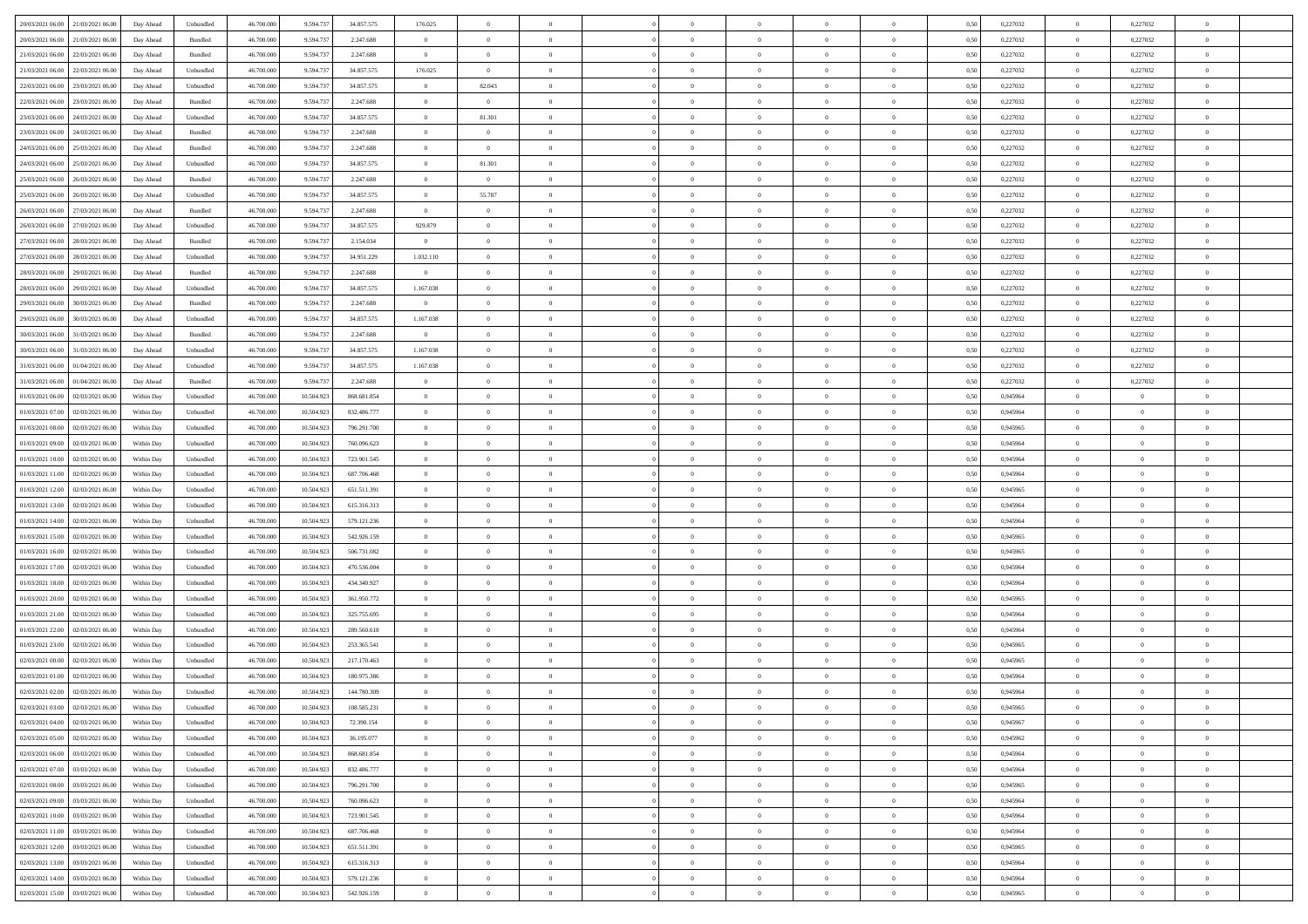| 02/03/2021 16:00 03/03/2021 06:00            | Within Day | Unbundled         | 46.700.000 | 10.504.923 | 506.731.082 | $\overline{0}$ | $\overline{0}$ |                | $\overline{0}$ | $\theta$       |                | $\theta$       | 0,50 | 0,945965 | $\theta$       | $\theta$       | $\overline{0}$ |  |
|----------------------------------------------|------------|-------------------|------------|------------|-------------|----------------|----------------|----------------|----------------|----------------|----------------|----------------|------|----------|----------------|----------------|----------------|--|
| 02/03/2021 17:00<br>03/03/2021 06:00         | Within Day | Unbundled         | 46.700.00  | 10.504.92  | 470.536.004 | $\bf{0}$       | $\overline{0}$ | $\bf{0}$       | $\overline{0}$ | $\bf{0}$       | $\overline{0}$ | $\bf{0}$       | 0,50 | 0,945964 | $\,$ 0 $\,$    | $\bf{0}$       | $\overline{0}$ |  |
| 02/03/2021 18:00<br>03/03/2021 06:00         | Within Day | Unbundled         | 46,700,000 | 10.504.923 | 434.340.927 | $\overline{0}$ | $\bf{0}$       | $\overline{0}$ | $\bf{0}$       | $\bf{0}$       | $\overline{0}$ | $\bf{0}$       | 0.50 | 0.945964 | $\bf{0}$       | $\overline{0}$ | $\overline{0}$ |  |
| 02/03/2021 19:00<br>03/03/2021 06:00         | Within Day | Unbundled         | 46.700.000 | 10.504.923 | 398.145.850 | $\overline{0}$ | $\overline{0}$ | $\overline{0}$ | $\theta$       | $\theta$       | $\overline{0}$ | $\bf{0}$       | 0,50 | 0,945965 | $\theta$       | $\theta$       | $\overline{0}$ |  |
| 02/03/2021 20:00<br>03/03/2021 06.00         | Within Day | Unbundled         | 46.700.00  | 10.504.923 | 361.950.772 | $\bf{0}$       | $\overline{0}$ | $\bf{0}$       | $\overline{0}$ | $\theta$       | $\overline{0}$ | $\bf{0}$       | 0,50 | 0,945965 | $\,$ 0 $\,$    | $\bf{0}$       | $\overline{0}$ |  |
|                                              |            |                   |            |            |             |                |                |                |                |                |                |                |      |          |                |                |                |  |
| 02/03/2021 21:00<br>03/03/2021 06:00         | Within Day | Unbundled         | 46,700,000 | 10.504.92  | 325.755.695 | $\overline{0}$ | $\overline{0}$ | $\overline{0}$ | $\bf{0}$       | $\overline{0}$ | $\theta$       | $\bf{0}$       | 0.50 | 0.945964 | $\bf{0}$       | $\theta$       | $\overline{0}$ |  |
| 02/03/2021 22:00<br>03/03/2021 06:00         | Within Day | Unbundled         | 46.700.000 | 10.504.923 | 289.560.618 | $\overline{0}$ | $\overline{0}$ | $\overline{0}$ | $\overline{0}$ | $\overline{0}$ | $\overline{0}$ | $\bf{0}$       | 0,50 | 0,945964 | $\theta$       | $\theta$       | $\overline{0}$ |  |
| 02/03/2021 23:00<br>03/03/2021 06.00         | Within Day | Unbundled         | 46.700.00  | 10.504.92  | 253.365.541 | $\bf{0}$       | $\overline{0}$ | $\bf{0}$       | $\overline{0}$ | $\bf{0}$       | $\overline{0}$ | $\bf{0}$       | 0,50 | 0,945965 | $\,$ 0 $\,$    | $\bf{0}$       | $\overline{0}$ |  |
| 03/03/2021 00:00<br>03/03/2021 06:00         | Within Day | Unbundled         | 46,700,000 | 10.504.92  | 217.170.463 | $\overline{0}$ | $\bf{0}$       | $\overline{0}$ | $\bf{0}$       | $\overline{0}$ | $\overline{0}$ | $\bf{0}$       | 0.50 | 0.945965 | $\bf{0}$       | $\overline{0}$ | $\overline{0}$ |  |
| 03/03/2021 01:00<br>03/03/2021 06:00         | Within Day | Unbundled         | 46.700.000 | 10.504.923 | 180.975.386 | $\bf{0}$       | $\bf{0}$       | $\overline{0}$ | $\overline{0}$ | $\overline{0}$ | $\overline{0}$ | $\bf{0}$       | 0,50 | 0,945964 | $\,$ 0 $\,$    | $\bf{0}$       | $\overline{0}$ |  |
| 03/03/2021 02:00<br>03/03/2021 06.00         | Within Day | Unbundled         | 46.700.00  | 10.504.923 | 144.780.309 | $\bf{0}$       | $\overline{0}$ | $\bf{0}$       | $\bf{0}$       | $\bf{0}$       | $\overline{0}$ | $\bf{0}$       | 0,50 | 0,945964 | $\,$ 0 $\,$    | $\bf{0}$       | $\overline{0}$ |  |
| 03/03/2021 03:00<br>03/03/2021 06:00         | Within Day | Unbundled         | 46,700,000 | 10.504.92  | 108.585.231 | $\overline{0}$ | $\bf{0}$       | $\overline{0}$ | $\bf{0}$       | $\bf{0}$       | $\overline{0}$ | $\bf{0}$       | 0.50 | 0.945965 | $\bf{0}$       | $\overline{0}$ | $\bf{0}$       |  |
|                                              |            |                   |            |            |             | $\overline{0}$ | $\overline{0}$ | $\overline{0}$ | $\overline{0}$ | $\theta$       | $\overline{0}$ | $\overline{0}$ |      |          | $\theta$       | $\theta$       | $\overline{0}$ |  |
| 03/03/2021 04:00<br>03/03/2021 06:00         | Within Day | Unbundled         | 46.700.000 | 10.504.923 | 72.390.154  |                |                |                |                |                |                |                | 0,50 | 0,945967 |                |                |                |  |
| 03/03/2021 05:00<br>03/03/2021 06.00         | Within Day | Unbundled         | 46.700.00  | 10.504.92  | 36.195.077  | $\bf{0}$       | $\overline{0}$ | $\bf{0}$       | $\overline{0}$ | $\theta$       | $\overline{0}$ | $\bf{0}$       | 0,50 | 0,945962 | $\bf{0}$       | $\bf{0}$       | $\overline{0}$ |  |
| 03/03/2021 06:00<br>04/03/2021 06:00         | Within Day | Unbundled         | 46,700,000 | 10.504.923 | 868.681.854 | $\overline{0}$ | $\overline{0}$ | $\overline{0}$ | $\bf{0}$       | $\overline{0}$ | $\Omega$       | $\bf{0}$       | 0.50 | 0.945964 | $\theta$       | $\theta$       | $\overline{0}$ |  |
| 03/03/2021 07:00<br>04/03/2021 06:00         | Within Day | Unbundled         | 46.700.000 | 10.504.923 | 832.486.777 | $\overline{0}$ | $\overline{0}$ | $\overline{0}$ | $\overline{0}$ | $\overline{0}$ | $\overline{0}$ | $\bf{0}$       | 0,50 | 0,945964 | $\theta$       | $\theta$       | $\overline{0}$ |  |
| 03/03/2021 08:00<br>04/03/2021 06.00         | Within Day | Unbundled         | 46.700.00  | 10.504.92  | 796.291.700 | $\bf{0}$       | $\overline{0}$ | $\bf{0}$       | $\overline{0}$ | $\bf{0}$       | $\overline{0}$ | $\bf{0}$       | 0,50 | 0,945965 | $\,$ 0 $\,$    | $\bf{0}$       | $\overline{0}$ |  |
| 03/03/2021 09:00<br>04/03/2021 06:00         | Within Day | Unbundled         | 46,700,000 | 10.504.92  | 760.096.623 | $\overline{0}$ | $\bf{0}$       | $\overline{0}$ | $\bf{0}$       | $\overline{0}$ | $\overline{0}$ | $\bf{0}$       | 0.50 | 0.945964 | $\bf{0}$       | $\overline{0}$ | $\overline{0}$ |  |
| 03/03/2021 10:00<br>04/03/2021 06:00         | Within Day | Unbundled         | 46.700.000 | 10.504.923 | 723.901.545 | $\overline{0}$ | $\bf{0}$       | $\overline{0}$ | $\overline{0}$ | $\overline{0}$ | $\overline{0}$ | $\bf{0}$       | 0,50 | 0,945964 | $\,$ 0 $\,$    | $\bf{0}$       | $\overline{0}$ |  |
| 03/03/2021 11:00<br>04/03/2021 06.00         | Within Day | Unbundled         | 46.700.00  | 10.504.92  | 687.706.468 | $\bf{0}$       | $\bf{0}$       | $\bf{0}$       | $\bf{0}$       | $\overline{0}$ | $\overline{0}$ | $\bf{0}$       | 0,50 | 0,945964 | $\,$ 0 $\,$    | $\bf{0}$       | $\overline{0}$ |  |
|                                              |            |                   |            |            |             |                |                |                |                |                |                |                |      |          |                |                |                |  |
| 03/03/2021 12:00<br>04/03/2021 06:00         | Within Day | Unbundled         | 46,700,000 | 10.504.92  | 651.511.391 | $\overline{0}$ | $\bf{0}$       | $\overline{0}$ | $\bf{0}$       | $\bf{0}$       | $\overline{0}$ | $\bf{0}$       | 0.50 | 0.945965 | $\bf{0}$       | $\overline{0}$ | $\bf{0}$       |  |
| 03/03/2021 13:00<br>04/03/2021 06:00         | Within Day | Unbundled         | 46.700.000 | 10.504.923 | 615.316.313 | $\overline{0}$ | $\overline{0}$ | $\overline{0}$ | $\theta$       | $\theta$       | $\overline{0}$ | $\bf{0}$       | 0,50 | 0,945964 | $\theta$       | $\theta$       | $\overline{0}$ |  |
| 03/03/2021 14:00<br>04/03/2021 06.00         | Within Day | Unbundled         | 46.700.00  | 10.504.92  | 579.121.236 | $\bf{0}$       | $\overline{0}$ | $\bf{0}$       | $\bf{0}$       | $\bf{0}$       | $\overline{0}$ | $\bf{0}$       | 0,50 | 0,945964 | $\,$ 0 $\,$    | $\bf{0}$       | $\overline{0}$ |  |
| 03/03/2021 15:00<br>04/03/2021 06:00         | Within Day | Unbundled         | 46,700,000 | 10.504.92  | 542.926.159 | $\overline{0}$ | $\overline{0}$ | $\overline{0}$ | $\overline{0}$ | $\overline{0}$ | $\theta$       | $\bf{0}$       | 0.50 | 0.945965 | $\bf{0}$       | $\theta$       | $\overline{0}$ |  |
| 03/03/2021 16:00<br>04/03/2021 06.00         | Within Day | Unbundled         | 46.700.000 | 10.504.923 | 506.731.082 | $\overline{0}$ | $\overline{0}$ | $\overline{0}$ | $\overline{0}$ | $\overline{0}$ | $\overline{0}$ | $\bf{0}$       | 0,50 | 0,945965 | $\theta$       | $\theta$       | $\overline{0}$ |  |
| 03/03/2021 17:00<br>04/03/2021 06.00         | Within Day | Unbundled         | 46.700.00  | 10.504.92  | 470.536.004 | $\bf{0}$       | $\overline{0}$ | $\bf{0}$       | $\overline{0}$ | $\bf{0}$       | $\overline{0}$ | $\bf{0}$       | 0,50 | 0,945964 | $\,$ 0 $\,$    | $\bf{0}$       | $\overline{0}$ |  |
| 03/03/2021 18:00<br>04/03/2021 06:00         | Within Day | Unbundled         | 46,700,000 | 10.504.92  | 434.340.927 | $\overline{0}$ | $\bf{0}$       | $\overline{0}$ | $\bf{0}$       | $\overline{0}$ | $\overline{0}$ | $\bf{0}$       | 0.50 | 0.945964 | $\bf{0}$       | $\overline{0}$ | $\overline{0}$ |  |
| 03/03/2021 19:00<br>04/03/2021 06:00         | Within Day | Unbundled         | 46.700.000 | 10.504.923 | 398.145.850 | $\overline{0}$ | $\bf{0}$       | $\overline{0}$ | $\overline{0}$ | $\overline{0}$ | $\overline{0}$ | $\bf{0}$       | 0,50 | 0,945965 | $\theta$       | $\theta$       | $\overline{0}$ |  |
|                                              |            |                   |            |            |             |                |                |                |                |                |                |                |      |          |                |                |                |  |
| 03/03/2021 20:00<br>04/03/2021 06.00         | Within Day | Unbundled         | 46.700.00  | 10.504.923 | 361.950.772 | $\bf{0}$       | $\bf{0}$       | $\bf{0}$       | $\bf{0}$       | $\overline{0}$ | $\overline{0}$ | $\bf{0}$       | 0,50 | 0,945965 | $\,$ 0 $\,$    | $\bf{0}$       | $\overline{0}$ |  |
| 03/03/2021 21:00<br>04/03/2021 06:00         | Within Day | Unbundled         | 46,700,000 | 10.504.92  | 325.755.695 | $\overline{0}$ | $\bf{0}$       | $\overline{0}$ | $\bf{0}$       | $\bf{0}$       | $\overline{0}$ | $\bf{0}$       | 0.50 | 0.945964 | $\bf{0}$       | $\overline{0}$ | $\bf{0}$       |  |
| 03/03/2021 22:00<br>04/03/2021 06:00         | Within Day | Unbundled         | 46.700.000 | 10.504.92  | 289.560.618 | $\overline{0}$ | $\overline{0}$ | $\overline{0}$ | $\overline{0}$ | $\overline{0}$ | $\overline{0}$ | $\bf{0}$       | 0.5( | 0.945964 | $\theta$       | $\theta$       | $\overline{0}$ |  |
| 03/03/2021 23:00<br>04/03/2021 06.00         | Within Day | Unbundled         | 46.700.00  | 10.504.92  | 253.365.541 | $\bf{0}$       | $\overline{0}$ | $\bf{0}$       | $\bf{0}$       | $\,$ 0 $\,$    | $\overline{0}$ | $\bf{0}$       | 0,50 | 0,945965 | $\,$ 0 $\,$    | $\bf{0}$       | $\overline{0}$ |  |
| 04/03/2021 00:00<br>04/03/2021 06:00         | Within Day | Unbundled         | 46,700,000 | 10.504.923 | 217.170.463 | $\overline{0}$ | $\overline{0}$ | $\overline{0}$ | $\bf{0}$       | $\overline{0}$ | $\overline{0}$ | $\bf{0}$       | 0.50 | 0.945965 | $\,$ 0 $\,$    | $\theta$       | $\overline{0}$ |  |
| 04/03/2021 01:00<br>04/03/2021 06:00         | Within Dav | Unbundled         | 46.700.000 | 10.504.923 | 180.975.386 | $\overline{0}$ | $\overline{0}$ | $\overline{0}$ | $\overline{0}$ | $\overline{0}$ | $\overline{0}$ | $\overline{0}$ | 0.50 | 0,945964 | $\theta$       | $\theta$       | $\overline{0}$ |  |
| 04/03/2021 02:00<br>04/03/2021 06.00         | Within Day | Unbundled         | 46.700.00  | 10.504.92  | 144.780.309 | $\bf{0}$       | $\bf{0}$       | $\bf{0}$       | $\bf{0}$       | $\bf{0}$       | $\overline{0}$ | $\bf{0}$       | 0,50 | 0,945964 | $\,$ 0 $\,$    | $\bf{0}$       | $\overline{0}$ |  |
| 04/03/2021 03:00<br>04/03/2021 06:00         | Within Day | Unbundled         | 46,700,000 | 10.504.92  | 108.585.231 | $\overline{0}$ | $\bf{0}$       | $\overline{0}$ | $\bf{0}$       | $\overline{0}$ | $\overline{0}$ | $\bf{0}$       | 0.50 | 0.945965 | $\bf{0}$       | $\overline{0}$ | $\overline{0}$ |  |
|                                              |            |                   |            |            |             |                |                |                |                |                |                |                |      |          |                |                |                |  |
| 04/03/2021 04:00<br>04/03/2021 06:00         | Within Day | Unbundled         | 46.700.000 | 10.504.923 | 72.390.154  | $\overline{0}$ | $\overline{0}$ | $\overline{0}$ | $\overline{0}$ | $\overline{0}$ | $\overline{0}$ | $\overline{0}$ | 0.50 | 0,945967 | $\theta$       | $\theta$       | $\overline{0}$ |  |
| 04/03/2021 05:00<br>04/03/2021 06.00         | Within Day | Unbundled         | 46.700.00  | 10.504.923 | 36.195.077  | $\bf{0}$       | $\bf{0}$       | $\bf{0}$       | $\bf{0}$       | $\overline{0}$ | $\overline{0}$ | $\bf{0}$       | 0,50 | 0,945962 | $\,$ 0 $\,$    | $\bf{0}$       | $\overline{0}$ |  |
| 04/03/2021 06:00<br>05/03/2021 06:00         | Within Day | Unbundled         | 46,700,000 | 10.504.923 | 868,681,854 | $\overline{0}$ | $\bf{0}$       | $\overline{0}$ | $\bf{0}$       | $\bf{0}$       | $\overline{0}$ | $\bf{0}$       | 0.50 | 0.945964 | $\bf{0}$       | $\overline{0}$ | $\bf{0}$       |  |
| 04/03/2021 07:00<br>05/03/2021 06:00         | Within Day | Unbundled         | 46.700.000 | 10.504.923 | 832.486.777 | $\overline{0}$ | $\overline{0}$ | $\overline{0}$ | $\overline{0}$ | $\overline{0}$ | $\overline{0}$ | $\bf{0}$       | 0.50 | 0.945964 | $\theta$       | $\theta$       | $\overline{0}$ |  |
| 04/03/2021 08:00<br>05/03/2021 06.00         | Within Day | Unbundled         | 46.700.00  | 10.504.923 | 796.291.700 | $\bf{0}$       | $\bf{0}$       | $\bf{0}$       | $\bf{0}$       | $\overline{0}$ | $\overline{0}$ | $\bf{0}$       | 0,50 | 0,945965 | $\,$ 0 $\,$    | $\bf{0}$       | $\overline{0}$ |  |
| 04/03/2021 09:00<br>05/03/2021 06:00         | Within Day | Unbundled         | 46,700,000 | 10.504.92  | 760.096.623 | $\overline{0}$ | $\overline{0}$ | $\overline{0}$ | $\bf{0}$       | $\overline{0}$ | $\Omega$       | $\bf{0}$       | 0.50 | 0.945964 | $\bf{0}$       | $\theta$       | $\overline{0}$ |  |
| 04/03/2021 10:00<br>05/03/2021 06:00         | Within Day | Unbundled         | 46.700.000 | 10.504.92  | 723.901.545 | $\overline{0}$ | $\overline{0}$ | $\Omega$       | $\overline{0}$ | $\theta$       | $\Omega$       | $\overline{0}$ | 0.5( | 0,945964 | $\theta$       | $\theta$       | $\overline{0}$ |  |
| 04/03/2021 11:00<br>05/03/2021 06:00         | Within Day | Unbundled         | 46.700.000 | 10.504.92  | 687.706.468 | $\bf{0}$       | $\bf{0}$       | $\bf{0}$       | $\bf{0}$       | $\bf{0}$       | $\overline{0}$ | $\bf{0}$       | 0,50 | 0,945964 | $\,$ 0 $\,$    | $\bf{0}$       | $\overline{0}$ |  |
| $04/03/2021\ 12.00 \qquad 05/03/2021\ 06.00$ | Within Day | ${\sf Unbundred}$ | 46.700.000 | 10.504.923 | 651.511.391 | $\bf{0}$       | $\theta$       |                | $\overline{0}$ |                |                |                | 0,50 | 0.945965 | $\bf{0}$       | $\bf{0}$       |                |  |
|                                              |            |                   |            |            |             |                |                |                |                |                |                |                |      |          |                |                |                |  |
| 04/03/2021 13:00 05/03/2021 06:00            | Within Day | Unbundled         | 46.700.000 | 10.504.923 | 615.316.313 | $\overline{0}$ | $\theta$       | $\Omega$       | $\theta$       | $\overline{0}$ | $\overline{0}$ | $\bf{0}$       | 0,50 | 0,945964 | $\theta$       | $\theta$       | $\overline{0}$ |  |
| 04/03/2021 14:00<br>05/03/2021 06:00         | Within Day | Unbundled         | 46.700.00  | 10.504.923 | 579.121.236 | $\overline{0}$ | $\bf{0}$       | $\overline{0}$ | $\overline{0}$ | $\bf{0}$       | $\overline{0}$ | $\bf{0}$       | 0,50 | 0,945964 | $\bf{0}$       | $\overline{0}$ | $\bf{0}$       |  |
| 04/03/2021 15:00  05/03/2021 06:00           | Within Day | Unbundled         | 46,700,000 | 10.504.923 | 542.926.159 | $\overline{0}$ | $\bf{0}$       | $\overline{0}$ | $\overline{0}$ | $\overline{0}$ | $\overline{0}$ | $\bf{0}$       | 0.50 | 0.945965 | $\mathbf{0}$   | $\bf{0}$       | $\,$ 0 $\,$    |  |
| 04/03/2021 16:00  05/03/2021 06:00           | Within Day | Unbundled         | 46.700.000 | 10.504.923 | 506.731.082 | $\overline{0}$ | $\overline{0}$ | $\overline{0}$ | $\overline{0}$ | $\overline{0}$ | $\overline{0}$ | $\bf{0}$       | 0,50 | 0,945965 | $\theta$       | $\theta$       | $\overline{0}$ |  |
| 04/03/2021 17:00<br>05/03/2021 06:00         | Within Day | Unbundled         | 46.700.000 | 10.504.923 | 470.536.004 | $\overline{0}$ | $\bf{0}$       | $\overline{0}$ | $\bf{0}$       | $\overline{0}$ | $\overline{0}$ | $\bf{0}$       | 0,50 | 0,945964 | $\overline{0}$ | $\bf{0}$       | $\overline{0}$ |  |
| 05/03/2021 06:00<br>04/03/2021 18:00         | Within Day | Unbundled         | 46,700,000 | 10.504.923 | 434.340.927 | $\overline{0}$ | $\bf{0}$       | $\overline{0}$ | $\overline{0}$ | $\overline{0}$ | $\overline{0}$ | $\bf{0}$       | 0.50 | 0.945964 | $\,$ 0 $\,$    | $\theta$       | $\overline{0}$ |  |
| 04/03/2021 19:00<br>05/03/2021 06:00         | Within Dav | Unbundled         | 46.700.000 | 10.504.923 | 398.145.850 | $\overline{0}$ | $\overline{0}$ | $\overline{0}$ | $\overline{0}$ | $\overline{0}$ | $\overline{0}$ | $\bf{0}$       | 0.50 | 0,945965 | $\overline{0}$ | $\theta$       | $\overline{0}$ |  |
|                                              |            |                   |            |            |             |                |                |                |                |                |                |                |      |          |                |                |                |  |
| 04/03/2021 20:00<br>05/03/2021 06:00         | Within Day | Unbundled         | 46.700.00  | 10.504.923 | 361.950.772 | $\overline{0}$ | $\overline{0}$ | $\overline{0}$ | $\overline{0}$ | $\bf{0}$       | $\overline{0}$ | $\bf{0}$       | 0,50 | 0,945965 | $\bf{0}$       | $\overline{0}$ | $\overline{0}$ |  |
| 04/03/2021 21:00  05/03/2021 06:00           | Within Day | Unbundled         | 46,700,000 | 10.504.923 | 325.755.695 | $\overline{0}$ | $\overline{0}$ | $\overline{0}$ | $\overline{0}$ | $\bf{0}$       | $\overline{0}$ | $\bf{0}$       | 0.50 | 0.945964 | $\overline{0}$ | $\,$ 0 $\,$    | $\,$ 0         |  |
| 04/03/2021 22:00 05/03/2021 06:00            | Within Dav | Unbundled         | 46.700.000 | 10.504.923 | 289.560.618 | $\overline{0}$ | $\overline{0}$ | $\overline{0}$ | $\overline{0}$ | $\overline{0}$ | $\overline{0}$ | $\bf{0}$       | 0,50 | 0,945964 | $\theta$       | $\theta$       | $\overline{0}$ |  |
| 04/03/2021 23:00<br>05/03/2021 06:00         | Within Day | Unbundled         | 46.700.00  | 10.504.923 | 253.365.541 | $\overline{0}$ | $\bf{0}$       | $\overline{0}$ | $\bf{0}$       | $\overline{0}$ | $\bf{0}$       | $\bf{0}$       | 0,50 | 0,945965 | $\bf{0}$       | $\bf{0}$       | $\overline{0}$ |  |
| 05/03/2021 00:00 05/03/2021 06:00            | Within Day | Unbundled         | 46.700.000 | 10.504.923 | 217.170.463 | $\overline{0}$ | $\bf{0}$       | $\overline{0}$ | $\overline{0}$ | $\,$ 0 $\,$    | $\overline{0}$ | $\bf{0}$       | 0,50 | 0,945965 | $\overline{0}$ | $\,$ 0 $\,$    | $\,$ 0 $\,$    |  |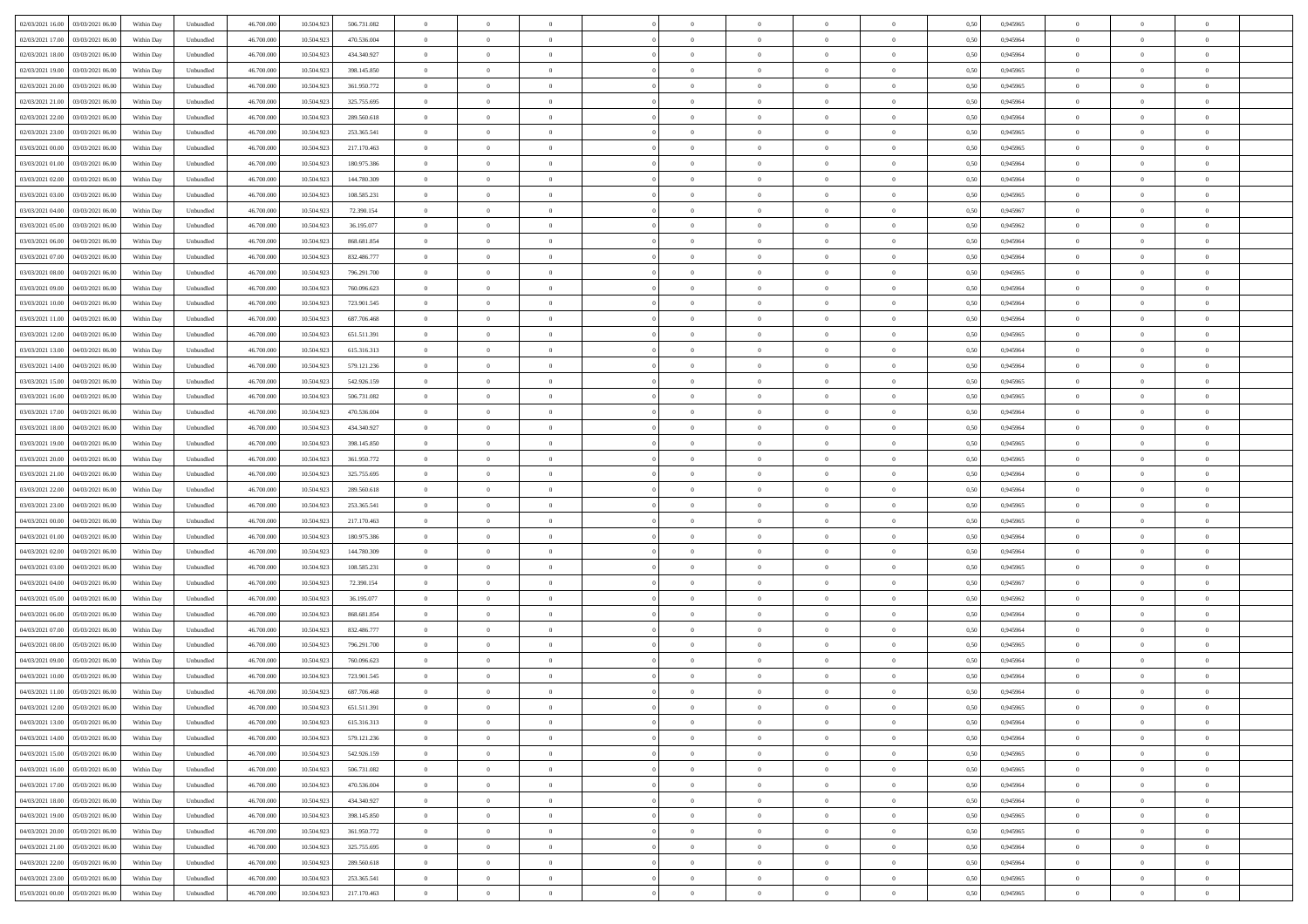| 05/03/2021 01:00 05/03/2021 06:00            | Within Day | Unbundled                   | 46.700.000 | 10.504.923 | 180.975.386 | $\overline{0}$ | $\overline{0}$ |                | $\overline{0}$ | $\theta$       |                | $\bf{0}$       | 0,50 | 0,945964 | $\theta$       | $\theta$       | $\overline{0}$ |  |
|----------------------------------------------|------------|-----------------------------|------------|------------|-------------|----------------|----------------|----------------|----------------|----------------|----------------|----------------|------|----------|----------------|----------------|----------------|--|
| 05/03/2021 02:00<br>05/03/2021 06:00         | Within Day | Unbundled                   | 46.700.00  | 10.504.92  | 144.780.309 | $\bf{0}$       | $\overline{0}$ | $\overline{0}$ | $\overline{0}$ | $\theta$       | $\overline{0}$ | $\bf{0}$       | 0,50 | 0,945964 | $\,$ 0 $\,$    | $\bf{0}$       | $\overline{0}$ |  |
| 05/03/2021 03:00<br>05/03/2021 06:00         | Within Day | Unbundled                   | 46,700,000 | 10.504.92  | 108.585.231 | $\overline{0}$ | $\overline{0}$ | $\overline{0}$ | $\bf{0}$       | $\bf{0}$       | $\overline{0}$ | $\bf{0}$       | 0.50 | 0.945965 | $\bf{0}$       | $\overline{0}$ | $\overline{0}$ |  |
| 05/03/2021 04:00<br>05/03/2021 06:00         | Within Day | Unbundled                   | 46.700.000 | 10.504.923 | 72.390.154  | $\overline{0}$ | $\overline{0}$ | $\overline{0}$ | $\theta$       | $\theta$       | $\overline{0}$ | $\overline{0}$ | 0,50 | 0,945967 | $\theta$       | $\theta$       | $\overline{0}$ |  |
| 05/03/2021 05:00<br>05/03/2021 06.00         | Within Day | Unbundled                   | 46.700.00  | 10.504.923 | 36.195.077  | $\overline{0}$ | $\theta$       | $\overline{0}$ | $\overline{0}$ | $\theta$       | $\overline{0}$ | $\bf{0}$       | 0,50 | 0,945962 | $\,$ 0 $\,$    | $\bf{0}$       | $\overline{0}$ |  |
|                                              |            |                             |            |            |             |                |                |                |                |                |                |                |      |          |                |                |                |  |
| 05/03/2021 06:00<br>06/03/2021 06:00         | Within Day | Unbundled                   | 46,700,000 | 10.504.92  | 868.681.854 | $\overline{0}$ | $\overline{0}$ | $\overline{0}$ | $\overline{0}$ | $\overline{0}$ | $\Omega$       | $\bf{0}$       | 0.50 | 0.945964 | $\bf{0}$       | $\theta$       | $\overline{0}$ |  |
| 05/03/2021 07:00<br>06/03/2021 06:00         | Within Day | Unbundled                   | 46.700.000 | 10.504.923 | 832.486.777 | $\overline{0}$ | $\overline{0}$ | $\overline{0}$ | $\overline{0}$ | $\overline{0}$ | $\overline{0}$ | $\bf{0}$       | 0,50 | 0,945964 | $\theta$       | $\theta$       | $\overline{0}$ |  |
| 05/03/2021 08:00<br>06/03/2021 06.00         | Within Day | Unbundled                   | 46.700.00  | 10.504.92  | 796.291.700 | $\overline{0}$ | $\overline{0}$ | $\overline{0}$ | $\overline{0}$ | $\theta$       | $\overline{0}$ | $\bf{0}$       | 0,50 | 0,945965 | $\,$ 0 $\,$    | $\bf{0}$       | $\overline{0}$ |  |
| 05/03/2021 09:00<br>06/03/2021 06:00         | Within Day | Unbundled                   | 46,700,000 | 10.504.92  | 760.096.623 | $\overline{0}$ | $\overline{0}$ | $\overline{0}$ | $\bf{0}$       | $\overline{0}$ | $\overline{0}$ | $\bf{0}$       | 0.50 | 0.945964 | $\,$ 0 $\,$    | $\theta$       | $\overline{0}$ |  |
| 05/03/2021 10:00<br>06/03/2021 06:00         | Within Day | Unbundled                   | 46.700.000 | 10.504.923 | 723.901.545 | $\overline{0}$ | $\bf{0}$       | $\overline{0}$ | $\overline{0}$ | $\theta$       | $\overline{0}$ | $\bf{0}$       | 0,50 | 0,945964 | $\,$ 0 $\,$    | $\theta$       | $\overline{0}$ |  |
| 05/03/2021 11:00<br>06/03/2021 06.00         | Within Day | Unbundled                   | 46.700.00  | 10.504.923 | 687.706.468 | $\bf{0}$       | $\overline{0}$ | $\bf{0}$       | $\overline{0}$ | $\bf{0}$       | $\overline{0}$ | $\bf{0}$       | 0,50 | 0,945964 | $\,$ 0 $\,$    | $\bf{0}$       | $\overline{0}$ |  |
| 05/03/2021 12:00<br>06/03/2021 06:00         | Within Day | Unbundled                   | 46,700,000 | 10.504.92  | 651.511.391 | $\overline{0}$ | $\overline{0}$ | $\overline{0}$ | $\bf{0}$       | $\bf{0}$       | $\overline{0}$ | $\bf{0}$       | 0.50 | 0.945965 | $\bf{0}$       | $\overline{0}$ | $\overline{0}$ |  |
| 05/03/2021 13:00<br>06/03/2021 06:00         | Within Day | Unbundled                   | 46.700.000 | 10.504.923 | 615.316.313 | $\overline{0}$ | $\overline{0}$ | $\overline{0}$ | $\overline{0}$ | $\theta$       | $\overline{0}$ | $\overline{0}$ | 0,50 | 0,945964 | $\theta$       | $\theta$       | $\overline{0}$ |  |
|                                              |            |                             |            |            |             |                |                |                |                |                |                |                |      |          |                |                |                |  |
| 05/03/2021 14:00<br>06/03/2021 06.00         | Within Day | Unbundled                   | 46.700.00  | 10.504.92  | 579.121.236 | $\bf{0}$       | $\theta$       | $\bf{0}$       | $\overline{0}$ | $\theta$       | $\overline{0}$ | $\bf{0}$       | 0,50 | 0,945964 | $\,$ 0 $\,$    | $\bf{0}$       | $\overline{0}$ |  |
| 05/03/2021 15:00<br>06/03/2021 06:00         | Within Day | Unbundled                   | 46,700,000 | 10.504.92  | 542.926.159 | $\overline{0}$ | $\overline{0}$ | $\overline{0}$ | $\bf{0}$       | $\theta$       | $\theta$       | $\bf{0}$       | 0.50 | 0.945965 | $\theta$       | $\overline{0}$ | $\overline{0}$ |  |
| 05/03/2021 16:00<br>06/03/2021 06:00         | Within Day | Unbundled                   | 46.700.000 | 10.504.923 | 506.731.082 | $\overline{0}$ | $\overline{0}$ | $\overline{0}$ | $\overline{0}$ | $\overline{0}$ | $\overline{0}$ | $\bf{0}$       | 0,50 | 0,945965 | $\theta$       | $\theta$       | $\overline{0}$ |  |
| 05/03/2021 20:00<br>06/03/2021 06.00         | Within Day | Unbundled                   | 46.700.00  | 10.504.92  | 361.950.772 | $\bf{0}$       | $\overline{0}$ | $\overline{0}$ | $\overline{0}$ | $\theta$       | $\overline{0}$ | $\bf{0}$       | 0,50 | 0,945965 | $\,$ 0 $\,$    | $\bf{0}$       | $\overline{0}$ |  |
| 05/03/2021 21:00<br>06/03/2021 06:00         | Within Day | Unbundled                   | 46,700,00  | 10.504.92  | 325,755,695 | $\overline{0}$ | $\overline{0}$ | $\overline{0}$ | $\bf{0}$       | $\overline{0}$ | $\overline{0}$ | $\bf{0}$       | 0.50 | 0.945964 | $\bf{0}$       | $\overline{0}$ | $\overline{0}$ |  |
| 05/03/2021 22:00<br>06/03/2021 06:00         | Within Day | Unbundled                   | 46.700.000 | 10.504.923 | 289.560.618 | $\bf{0}$       | $\overline{0}$ | $\overline{0}$ | $\overline{0}$ | $\theta$       | $\overline{0}$ | $\bf{0}$       | 0,50 | 0,945964 | $\,$ 0 $\,$    | $\theta$       | $\overline{0}$ |  |
| 05/03/2021 23:00<br>06/03/2021 06.00         | Within Day | Unbundled                   | 46.700.00  | 10.504.92  | 253.365.541 | $\bf{0}$       | $\overline{0}$ | $\bf{0}$       | $\bf{0}$       | $\overline{0}$ | $\overline{0}$ | $\bf{0}$       | 0,50 | 0,945965 | $\,$ 0 $\,$    | $\bf{0}$       | $\overline{0}$ |  |
|                                              |            |                             |            |            |             |                |                |                |                |                |                |                |      |          |                |                |                |  |
| 06/03/2021 00:00<br>06/03/2021 06:00         | Within Day | Unbundled                   | 46,700,000 | 10.504.923 | 217.170.463 | $\overline{0}$ | $\bf{0}$       | $\overline{0}$ | $\bf{0}$       | $\overline{0}$ | $\overline{0}$ | $\bf{0}$       | 0.50 | 0.945965 | $\bf{0}$       | $\overline{0}$ | $\overline{0}$ |  |
| 06/03/2021 01:00<br>06/03/2021 06:00         | Within Day | Unbundled                   | 46.700.000 | 10.504.923 | 180.975.386 | $\overline{0}$ | $\overline{0}$ | $\overline{0}$ | $\overline{0}$ | $\theta$       | $\overline{0}$ | $\bf{0}$       | 0,50 | 0,945964 | $\theta$       | $\theta$       | $\overline{0}$ |  |
| 06/03/2021 02:00<br>06/03/2021 06.00         | Within Day | Unbundled                   | 46.700.00  | 10.504.923 | 144.780.309 | $\bf{0}$       | $\overline{0}$ | $\bf{0}$       | $\overline{0}$ | $\theta$       | $\overline{0}$ | $\bf{0}$       | 0,50 | 0,945964 | $\,$ 0 $\,$    | $\bf{0}$       | $\overline{0}$ |  |
| 06/03/2021 03:00<br>06/03/2021 06:00         | Within Day | Unbundled                   | 46,700,000 | 10.504.92  | 108.585.231 | $\overline{0}$ | $\overline{0}$ | $\overline{0}$ | $\overline{0}$ | $\overline{0}$ | $\Omega$       | $\bf{0}$       | 0.50 | 0.945965 | $\bf{0}$       | $\theta$       | $\overline{0}$ |  |
| 06/03/2021 04:00<br>06/03/2021 06:00         | Within Day | Unbundled                   | 46.700.000 | 10.504.923 | 72.390.154  | $\overline{0}$ | $\overline{0}$ | $\overline{0}$ | $\overline{0}$ | $\overline{0}$ | $\overline{0}$ | $\bf{0}$       | 0,50 | 0,945967 | $\theta$       | $\theta$       | $\overline{0}$ |  |
| 06/03/2021 05:00<br>06/03/2021 06.00         | Within Day | Unbundled                   | 46.700.00  | 10.504.92  | 36.195.077  | $\bf{0}$       | $\overline{0}$ | $\overline{0}$ | $\overline{0}$ | $\theta$       | $\overline{0}$ | $\bf{0}$       | 0,50 | 0,945962 | $\,$ 0 $\,$    | $\bf{0}$       | $\overline{0}$ |  |
| 06/03/2021 06:00<br>07/03/2021 06:00         | Within Day | Unbundled                   | 46,700,000 | 10.504.92  | 868.681.854 | $\overline{0}$ | $\bf{0}$       | $\overline{0}$ | $\bf{0}$       | $\overline{0}$ | $\overline{0}$ | $\bf{0}$       | 0.50 | 0.945964 | $\bf{0}$       | $\theta$       | $\overline{0}$ |  |
| 06/03/2021 07:00<br>07/03/2021 06:00         | Within Day | Unbundled                   | 46.700.000 | 10.504.923 | 832.486.777 | $\overline{0}$ | $\overline{0}$ | $\overline{0}$ | $\overline{0}$ | $\theta$       | $\overline{0}$ | $\bf{0}$       | 0,50 | 0,945964 | $\theta$       | $\theta$       | $\overline{0}$ |  |
|                                              |            |                             |            |            |             |                |                |                |                |                |                |                |      |          |                |                |                |  |
| 06/03/2021 08:00<br>07/03/2021 06.00         | Within Day | Unbundled                   | 46.700.00  | 10.504.923 | 796.291.700 | $\bf{0}$       | $\bf{0}$       | $\bf{0}$       | $\bf{0}$       | $\overline{0}$ | $\overline{0}$ | $\bf{0}$       | 0,50 | 0,945965 | $\,$ 0 $\,$    | $\bf{0}$       | $\overline{0}$ |  |
| 06/03/2021 09:00<br>07/03/2021 06:00         | Within Day | Unbundled                   | 46,700,000 | 10.504.92  | 760.096.623 | $\overline{0}$ | $\bf{0}$       | $\overline{0}$ | $\bf{0}$       | $\bf{0}$       | $\overline{0}$ | $\bf{0}$       | 0.50 | 0.945964 | $\bf{0}$       | $\overline{0}$ | $\overline{0}$ |  |
| 06/03/2021 10:00<br>07/03/2021 06:00         | Within Day | Unbundled                   | 46.700.000 | 10.504.92  | 723.901.545 | $\overline{0}$ | $\overline{0}$ | $\overline{0}$ | $\overline{0}$ | $\theta$       | $\overline{0}$ | $\bf{0}$       | 0.5( | 0.945964 | $\theta$       | $\theta$       | $\overline{0}$ |  |
| 06/03/2021 11:00<br>07/03/2021 06.00         | Within Day | Unbundled                   | 46.700.00  | 10.504.92  | 687.706.468 | $\bf{0}$       | $\overline{0}$ | $\bf{0}$       | $\overline{0}$ | $\overline{0}$ | $\overline{0}$ | $\bf{0}$       | 0,50 | 0,945964 | $\,$ 0 $\,$    | $\bf{0}$       | $\overline{0}$ |  |
| 06/03/2021 12:00<br>07/03/2021 06:00         | Within Day | Unbundled                   | 46,700,000 | 10.504.923 | 651.511.391 | $\overline{0}$ | $\overline{0}$ | $\overline{0}$ | $\bf{0}$       | $\theta$       | $\theta$       | $\bf{0}$       | 0.50 | 0.945965 | $\,$ 0 $\,$    | $\overline{0}$ | $\overline{0}$ |  |
| 06/03/2021 13:00<br>07/03/2021 06:00         | Within Dav | Unbundled                   | 46.700.000 | 10.504.923 | 615.316.313 | $\overline{0}$ | $\overline{0}$ | $\Omega$       | $\overline{0}$ | $\theta$       | $\overline{0}$ | $\overline{0}$ | 0.5( | 0,945964 | $\theta$       | $\theta$       | $\overline{0}$ |  |
| 06/03/2021 14:00<br>07/03/2021 06.00         | Within Day | Unbundled                   | 46.700.00  | 10.504.92  | 579.121.236 | $\bf{0}$       | $\overline{0}$ | $\bf{0}$       | $\overline{0}$ | $\bf{0}$       | $\overline{0}$ | $\bf{0}$       | 0,50 | 0,945964 | $\,$ 0 $\,$    | $\bf{0}$       | $\overline{0}$ |  |
| 06/03/2021 15:00<br>07/03/2021 06:00         | Within Day | Unbundled                   | 46,700,000 | 10.504.92  | 542.926.159 | $\overline{0}$ | $\overline{0}$ | $\overline{0}$ | $\bf{0}$       | $\overline{0}$ | $\overline{0}$ | $\bf{0}$       | 0.50 | 0.945965 | $\bf{0}$       | $\theta$       | $\overline{0}$ |  |
|                                              |            |                             |            |            |             |                |                |                |                |                |                |                |      |          |                |                |                |  |
| 06/03/2021 16:00<br>07/03/2021 06:00         | Within Day | Unbundled                   | 46.700.000 | 10.504.923 | 506.731.082 | $\overline{0}$ | $\overline{0}$ | $\overline{0}$ | $\overline{0}$ | $\overline{0}$ | $\overline{0}$ | $\overline{0}$ | 0.50 | 0,945965 | $\theta$       | $\theta$       | $\overline{0}$ |  |
| 06/03/2021 17:00<br>07/03/2021 06.00         | Within Day | Unbundled                   | 46.700.00  | 10.504.92  | 470.536.004 | $\bf{0}$       | $\bf{0}$       | $\bf{0}$       | $\bf{0}$       | $\overline{0}$ | $\overline{0}$ | $\bf{0}$       | 0,50 | 0,945964 | $\,$ 0 $\,$    | $\bf{0}$       | $\overline{0}$ |  |
| 06/03/2021 18:00<br>07/03/2021 06:00         | Within Day | Unbundled                   | 46,700,000 | 10.504.923 | 434.340.927 | $\overline{0}$ | $\bf{0}$       | $\overline{0}$ | $\bf{0}$       | $\bf{0}$       | $\overline{0}$ | $\bf{0}$       | 0.50 | 0.945964 | $\bf{0}$       | $\overline{0}$ | $\overline{0}$ |  |
| 06/03/2021 19:00<br>07/03/2021 06:00         | Within Dav | Unbundled                   | 46.700.000 | 10.504.923 | 398,145,850 | $\overline{0}$ | $\overline{0}$ | $\Omega$       | $\overline{0}$ | $\overline{0}$ | $\overline{0}$ | $\bf{0}$       | 0.50 | 0,945965 | $\theta$       | $\theta$       | $\overline{0}$ |  |
| 06/03/2021 20:00<br>07/03/2021 06.00         | Within Day | Unbundled                   | 46.700.00  | 10.504.923 | 361.950.772 | $\bf{0}$       | $\overline{0}$ | $\bf{0}$       | $\overline{0}$ | $\,$ 0 $\,$    | $\overline{0}$ | $\bf{0}$       | 0,50 | 0,945965 | $\,$ 0 $\,$    | $\bf{0}$       | $\overline{0}$ |  |
| 06/03/2021 21:00<br>07/03/2021 06:00         | Within Day | Unbundled                   | 46,700,00  | 10.504.92  | 325.755.695 | $\overline{0}$ | $\overline{0}$ | $\Omega$       | $\overline{0}$ | $\theta$       | $\theta$       | $\bf{0}$       | 0.50 | 0.945964 | $\,$ 0 $\,$    | $\overline{0}$ | $\overline{0}$ |  |
| 06/03/2021 22:00<br>07/03/2021 06:00         | Within Dav | Unbundled                   | 46.700.000 | 10.504.92  | 289.560.618 | $\overline{0}$ | $\overline{0}$ | $\Omega$       | $\overline{0}$ | $\theta$       | $\Omega$       | $\overline{0}$ | 0.5( | 0,945964 | $\theta$       | $\theta$       | $\overline{0}$ |  |
| 06/03/2021 23:00<br>07/03/2021 06:00         | Within Day | Unbundled                   | 46.700.000 | 10.504.92  | 253.365.541 | $\bf{0}$       | $\bf{0}$       | $\overline{0}$ | $\bf{0}$       | $\bf{0}$       | $\overline{0}$ | $\bf{0}$       | 0,50 | 0,945965 | $\,$ 0 $\,$    | $\bf{0}$       | $\overline{0}$ |  |
| $07/03/2021\ 00.00 \qquad 07/03/2021\ 06.00$ | Within Day | $\ensuremath{\mathsf{Unb}}$ | 46.700.000 | 10.504.923 | 217.170.463 | $\bf{0}$       | $\Omega$       |                | $\overline{0}$ |                |                |                | 0,50 | 0.945965 | $\theta$       | $\overline{0}$ |                |  |
|                                              |            |                             |            |            |             |                |                |                |                |                |                |                |      |          |                |                |                |  |
| 07/03/2021 01:00 07/03/2021 06:00            | Within Day | Unbundled                   | 46.700.000 | 10.504.923 | 180.975.386 | $\overline{0}$ | $\overline{0}$ | $\Omega$       | $\theta$       | $\overline{0}$ | $\overline{0}$ | $\bf{0}$       | 0,50 | 0,945964 | $\theta$       | $\theta$       | $\overline{0}$ |  |
| 07/03/2021 02:00<br>07/03/2021 06:00         | Within Day | Unbundled                   | 46.700.00  | 10.504.923 | 144.780.309 | $\overline{0}$ | $\bf{0}$       | $\overline{0}$ | $\overline{0}$ | $\bf{0}$       | $\overline{0}$ | $\bf{0}$       | 0,50 | 0,945964 | $\bf{0}$       | $\overline{0}$ | $\bf{0}$       |  |
| 07/03/2021 03:00 07/03/2021 06:00            | Within Day | Unbundled                   | 46,700,000 | 10.504.923 | 108.585.231 | $\overline{0}$ | $\bf{0}$       | $\overline{0}$ | $\overline{0}$ | $\mathbf{0}$   | $\overline{0}$ | $\bf{0}$       | 0.50 | 0.945965 | $\overline{0}$ | $\bf{0}$       | $\,$ 0 $\,$    |  |
| 07/03/2021 04:00 07/03/2021 06:00            | Within Day | Unbundled                   | 46.700.000 | 10.504.923 | 72.390.154  | $\overline{0}$ | $\overline{0}$ | $\overline{0}$ | $\overline{0}$ | $\overline{0}$ | $\overline{0}$ | $\bf{0}$       | 0,50 | 0,945967 | $\theta$       | $\theta$       | $\overline{0}$ |  |
| 07/03/2021 05:00<br>07/03/2021 06:00         | Within Day | Unbundled                   | 46.700.000 | 10.504.923 | 36.195.077  | $\overline{0}$ | $\bf{0}$       | $\overline{0}$ | $\overline{0}$ | $\overline{0}$ | $\overline{0}$ | $\bf{0}$       | 0,50 | 0,945962 | $\bf{0}$       | $\overline{0}$ | $\overline{0}$ |  |
| 07/03/2021 06:00<br>08/03/2021 06:00         | Within Day | Unbundled                   | 46,700,000 | 10.504.923 | 868,681,854 | $\overline{0}$ | $\bf{0}$       | $\overline{0}$ | $\overline{0}$ | $\overline{0}$ | $\overline{0}$ | $\bf{0}$       | 0.50 | 0.945964 | $\,$ 0 $\,$    | $\theta$       | $\overline{0}$ |  |
| 07/03/2021 07:00<br>08/03/2021 06:00         | Within Dav | Unbundled                   | 46.700.000 | 10.504.923 | 832.486.777 | $\overline{0}$ | $\overline{0}$ | $\overline{0}$ | $\overline{0}$ | $\overline{0}$ | $\overline{0}$ | $\bf{0}$       | 0.50 | 0,945964 | $\overline{0}$ | $\theta$       | $\overline{0}$ |  |
|                                              |            |                             |            |            |             |                |                |                |                |                |                |                |      |          |                |                |                |  |
| 07/03/2021 08:00<br>08/03/2021 06:00         | Within Day | Unbundled                   | 46.700.000 | 10.504.923 | 796.291.700 | $\overline{0}$ | $\overline{0}$ | $\overline{0}$ | $\overline{0}$ | $\bf{0}$       | $\overline{0}$ | $\bf{0}$       | 0,50 | 0,945965 | $\bf{0}$       | $\overline{0}$ | $\overline{0}$ |  |
| 07/03/2021 09:00<br>08/03/2021 06:00         | Within Day | Unbundled                   | 46,700,000 | 10.504.923 | 760.096.623 | $\overline{0}$ | $\overline{0}$ | $\overline{0}$ | $\overline{0}$ | $\overline{0}$ | $\overline{0}$ | $\bf{0}$       | 0.50 | 0.945964 | $\overline{0}$ | $\bf{0}$       | $\,$ 0         |  |
| 07/03/2021 11:00  08/03/2021 06:00           | Within Dav | Unbundled                   | 46.700.000 | 10.504.923 | 687.706.468 | $\overline{0}$ | $\overline{0}$ | $\overline{0}$ | $\overline{0}$ | $\overline{0}$ | $\overline{0}$ | $\bf{0}$       | 0,50 | 0,945964 | $\overline{0}$ | $\theta$       | $\overline{0}$ |  |
| 07/03/2021 12:00<br>08/03/2021 06:00         | Within Day | Unbundled                   | 46.700.00  | 10.504.923 | 651.511.391 | $\overline{0}$ | $\bf{0}$       | $\overline{0}$ | $\bf{0}$       | $\overline{0}$ | $\overline{0}$ | $\bf{0}$       | 0,50 | 0,945965 | $\bf{0}$       | $\bf{0}$       | $\bf{0}$       |  |
| 07/03/2021 13:00 08/03/2021 06:00            | Within Day | Unbundled                   | 46.700.000 | 10.504.923 | 615.316.313 | $\overline{0}$ | $\bf{0}$       | $\overline{0}$ | $\overline{0}$ | $\,$ 0 $\,$    | $\overline{0}$ | $\bf{0}$       | 0,50 | 0,945964 | $\overline{0}$ | $\,$ 0 $\,$    | $\,$ 0 $\,$    |  |
|                                              |            |                             |            |            |             |                |                |                |                |                |                |                |      |          |                |                |                |  |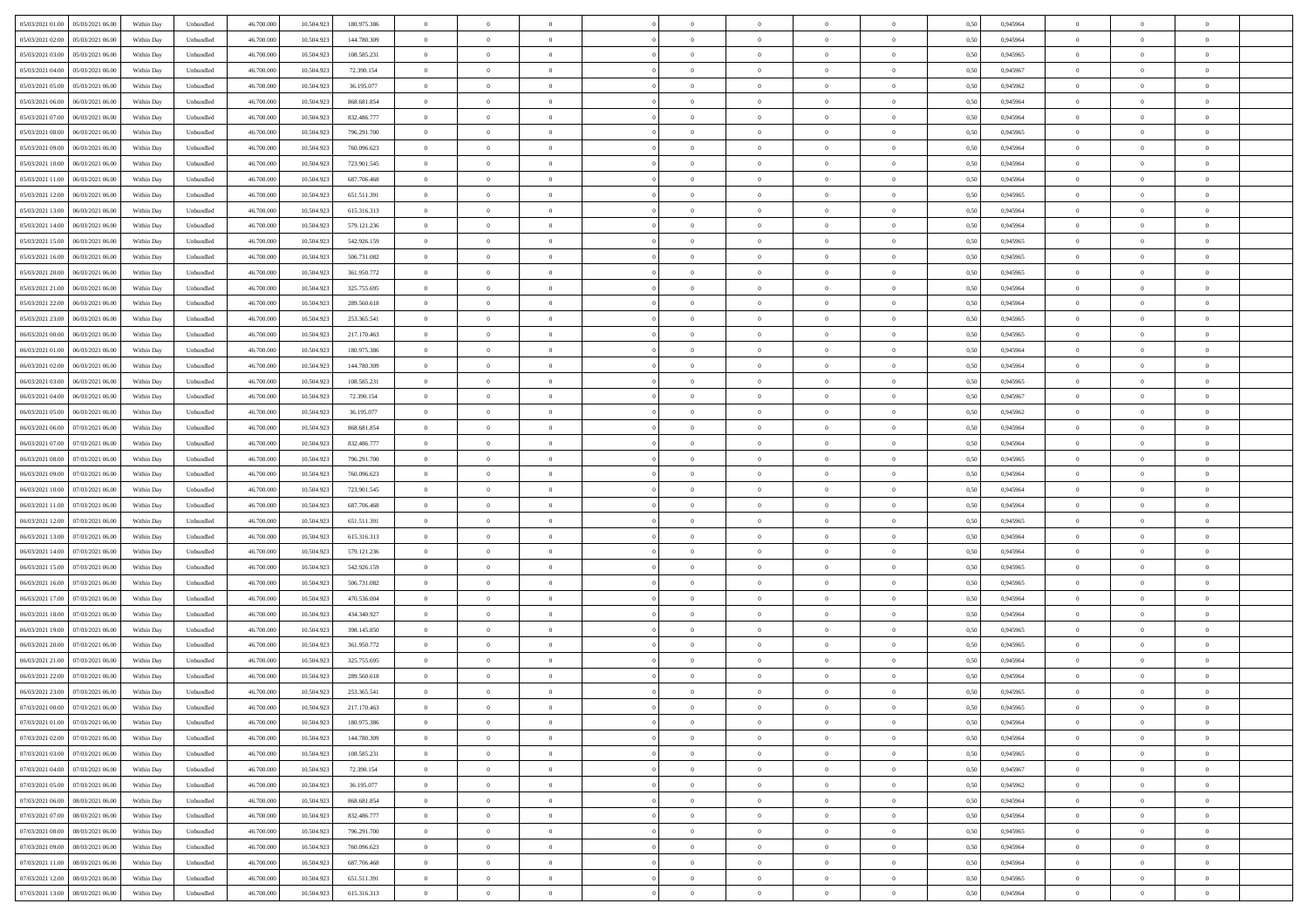| 07/03/2021 14:00  08/03/2021 06:00           | Within Day | Unbundled         | 46.700.000 | 10.504.923 | 579.121.236 | $\overline{0}$ | $\overline{0}$ |                | $\overline{0}$ | $\theta$       |                | $\theta$       | 0,50 | 0,945964 | $\theta$       | $\theta$       | $\overline{0}$ |  |
|----------------------------------------------|------------|-------------------|------------|------------|-------------|----------------|----------------|----------------|----------------|----------------|----------------|----------------|------|----------|----------------|----------------|----------------|--|
|                                              |            |                   |            |            |             |                |                |                |                |                |                |                |      |          |                |                |                |  |
| 07/03/2021 15:00<br>08/03/2021 06:00         | Within Day | Unbundled         | 46.700.00  | 10.504.92  | 542.926.159 | $\bf{0}$       | $\overline{0}$ | $\overline{0}$ | $\overline{0}$ | $\bf{0}$       | $\overline{0}$ | $\bf{0}$       | 0,50 | 0,945965 | $\,$ 0 $\,$    | $\bf{0}$       | $\overline{0}$ |  |
| 07/03/2021 16:00<br>08/03/2021 06:00         | Within Day | Unbundled         | 46,700,000 | 10.504.923 | 506.731.082 | $\overline{0}$ | $\bf{0}$       | $\overline{0}$ | $\bf{0}$       | $\bf{0}$       | $\overline{0}$ | $\bf{0}$       | 0.50 | 0.945965 | $\bf{0}$       | $\overline{0}$ | $\overline{0}$ |  |
| 07/03/2021 17:00<br>08/03/2021 06:00         | Within Day | Unbundled         | 46.700.000 | 10.504.923 | 470.536.004 | $\overline{0}$ | $\overline{0}$ | $\overline{0}$ | $\theta$       | $\theta$       | $\overline{0}$ | $\overline{0}$ | 0,50 | 0,945964 | $\theta$       | $\theta$       | $\overline{0}$ |  |
|                                              |            |                   |            |            |             |                |                |                |                |                |                |                |      |          |                |                |                |  |
| 07/03/2021 18:00<br>08/03/2021 06:00         | Within Day | Unbundled         | 46.700.00  | 10.504.92  | 434.340.927 | $\bf{0}$       | $\overline{0}$ | $\overline{0}$ | $\overline{0}$ | $\theta$       | $\overline{0}$ | $\bf{0}$       | 0,50 | 0,945964 | $\,$ 0 $\,$    | $\bf{0}$       | $\overline{0}$ |  |
| 07/03/2021 19:00<br>08/03/2021 06:00         | Within Day | Unbundled         | 46,700,000 | 10.504.92  | 398.145.850 | $\overline{0}$ | $\overline{0}$ | $\overline{0}$ | $\overline{0}$ | $\overline{0}$ | $\Omega$       | $\bf{0}$       | 0.50 | 0.945965 | $\bf{0}$       | $\theta$       | $\overline{0}$ |  |
| 07/03/2021 20:00<br>08/03/2021 06:00         | Within Day | Unbundled         | 46.700.000 | 10.504.923 | 361.950.772 | $\overline{0}$ | $\overline{0}$ | $\overline{0}$ | $\overline{0}$ | $\overline{0}$ | $\overline{0}$ | $\bf{0}$       | 0,50 | 0,945965 | $\theta$       | $\theta$       | $\overline{0}$ |  |
| 07/03/2021 21:00<br>08/03/2021 06:00         | Within Day | Unbundled         | 46.700.00  | 10.504.92  | 325.755.695 | $\bf{0}$       | $\overline{0}$ | $\overline{0}$ | $\overline{0}$ | $\theta$       | $\overline{0}$ | $\bf{0}$       | 0,50 | 0,945964 | $\,$ 0 $\,$    | $\bf{0}$       | $\overline{0}$ |  |
| 07/03/2021 22.00<br>08/03/2021 06:00         | Within Day | Unbundled         | 46,700,000 | 10.504.92  | 289,560,618 | $\overline{0}$ | $\bf{0}$       | $\overline{0}$ | $\bf{0}$       | $\overline{0}$ | $\overline{0}$ | $\bf{0}$       | 0.50 | 0.945964 | $\bf{0}$       | $\theta$       | $\overline{0}$ |  |
|                                              |            |                   |            |            |             |                |                |                |                |                |                |                |      |          |                |                |                |  |
| 07/03/2021 23:00<br>08/03/2021 06:00         | Within Day | Unbundled         | 46.700.000 | 10.504.923 | 253.365.541 | $\overline{0}$ | $\bf{0}$       | $\overline{0}$ | $\overline{0}$ | $\theta$       | $\overline{0}$ | $\bf{0}$       | 0,50 | 0,945965 | $\,$ 0 $\,$    | $\theta$       | $\overline{0}$ |  |
| 08/03/2021 00:00<br>08/03/2021 06:00         | Within Day | Unbundled         | 46.700.00  | 10.504.923 | 217.170.463 | $\bf{0}$       | $\overline{0}$ | $\bf{0}$       | $\bf{0}$       | $\bf{0}$       | $\overline{0}$ | $\bf{0}$       | 0,50 | 0,945965 | $\,$ 0 $\,$    | $\bf{0}$       | $\overline{0}$ |  |
| 08/03/2021 01:00<br>08/03/2021 06:00         | Within Day | Unbundled         | 46,700,000 | 10.504.92  | 180.975.386 | $\overline{0}$ | $\bf{0}$       | $\overline{0}$ | $\bf{0}$       | $\bf{0}$       | $\overline{0}$ | $\bf{0}$       | 0.50 | 0.945964 | $\bf{0}$       | $\overline{0}$ | $\overline{0}$ |  |
| 08/03/2021 02:00<br>08/03/2021 06:00         | Within Day | Unbundled         | 46.700.000 | 10.504.923 | 144.780.309 | $\overline{0}$ | $\overline{0}$ | $\overline{0}$ | $\overline{0}$ | $\theta$       | $\overline{0}$ | $\overline{0}$ | 0,50 | 0,945964 | $\,$ 0 $\,$    | $\theta$       | $\overline{0}$ |  |
|                                              |            |                   |            |            |             |                | $\theta$       |                | $\overline{0}$ | $\theta$       | $\overline{0}$ | $\bf{0}$       |      |          |                | $\bf{0}$       | $\overline{0}$ |  |
| 08/03/2021 03:00<br>08/03/2021 06:00         | Within Day | Unbundled         | 46.700.00  | 10.504.92  | 108.585.231 | $\bf{0}$       |                | $\bf{0}$       |                |                |                |                | 0,50 | 0,945965 | $\bf{0}$       |                |                |  |
| 08/03/2021 04:00<br>08/03/2021 06:00         | Within Day | Unbundled         | 46,700,000 | 10.504.92  | 72.390.154  | $\overline{0}$ | $\overline{0}$ | $\overline{0}$ | $\bf{0}$       | $\theta$       | $\theta$       | $\bf{0}$       | 0.50 | 0.945967 | $\theta$       | $\theta$       | $\overline{0}$ |  |
| 08/03/2021 05:00<br>08/03/2021 06:00         | Within Day | Unbundled         | 46.700.000 | 10.504.923 | 36.195.077  | $\overline{0}$ | $\overline{0}$ | $\overline{0}$ | $\overline{0}$ | $\overline{0}$ | $\overline{0}$ | $\bf{0}$       | 0,50 | 0,945962 | $\theta$       | $\theta$       | $\overline{0}$ |  |
| 08/03/2021 06:00<br>09/03/2021 06.00         | Within Day | Unbundled         | 46.700.00  | 10.504.92  | 868.681.854 | $\bf{0}$       | $\overline{0}$ | $\overline{0}$ | $\overline{0}$ | $\theta$       | $\overline{0}$ | $\bf{0}$       | 0,50 | 0,945964 | $\,$ 0 $\,$    | $\bf{0}$       | $\overline{0}$ |  |
| 08/03/2021 07:00<br>09/03/2021 06:00         | Within Day | Unbundled         | 46,700,00  | 10.504.92  | 832.486.777 | $\overline{0}$ | $\bf{0}$       | $\overline{0}$ | $\bf{0}$       | $\overline{0}$ | $\overline{0}$ | $\bf{0}$       | 0.50 | 0.945964 | $\bf{0}$       | $\overline{0}$ | $\overline{0}$ |  |
|                                              |            |                   |            |            |             |                |                |                |                |                |                |                |      |          |                |                |                |  |
| 08/03/2021 08:00<br>09/03/2021 06:00         | Within Day | Unbundled         | 46.700.000 | 10.504.923 | 796.291.700 | $\overline{0}$ | $\overline{0}$ | $\overline{0}$ | $\overline{0}$ | $\theta$       | $\overline{0}$ | $\bf{0}$       | 0,50 | 0,945965 | $\,$ 0 $\,$    | $\theta$       | $\overline{0}$ |  |
| 08/03/2021 09:00<br>09/03/2021 06.00         | Within Day | Unbundled         | 46.700.00  | 10.504.92  | 760.096.623 | $\bf{0}$       | $\overline{0}$ | $\bf{0}$       | $\bf{0}$       | $\overline{0}$ | $\overline{0}$ | $\bf{0}$       | 0,50 | 0,945964 | $\,$ 0 $\,$    | $\bf{0}$       | $\overline{0}$ |  |
| 08/03/2021 10:00<br>09/03/2021 06:00         | Within Day | Unbundled         | 46,700,000 | 10.504.923 | 723.901.545 | $\overline{0}$ | $\bf{0}$       | $\overline{0}$ | $\bf{0}$       | $\overline{0}$ | $\overline{0}$ | $\bf{0}$       | 0.50 | 0.945964 | $\bf{0}$       | $\overline{0}$ | $\overline{0}$ |  |
| 08/03/2021 11:00<br>09/03/2021 06:00         | Within Day | Unbundled         | 46.700.000 | 10.504.923 | 687.706.468 | $\overline{0}$ | $\overline{0}$ | $\overline{0}$ | $\theta$       | $\theta$       | $\overline{0}$ | $\bf{0}$       | 0,50 | 0,945964 | $\theta$       | $\theta$       | $\overline{0}$ |  |
| 08/03/2021 12:00<br>09/03/2021 06.00         | Within Day | Unbundled         | 46.700.00  | 10.504.923 | 651.511.391 | $\bf{0}$       | $\overline{0}$ | $\bf{0}$       | $\bf{0}$       | $\bf{0}$       | $\overline{0}$ | $\bf{0}$       | 0,50 | 0,945965 | $\,$ 0 $\,$    | $\bf{0}$       | $\overline{0}$ |  |
|                                              |            |                   |            |            |             |                |                |                |                |                |                |                |      |          |                |                |                |  |
| 08/03/2021 13:00<br>09/03/2021 06:00         | Within Day | Unbundled         | 46,700,000 | 10.504.92  | 615.316.313 | $\overline{0}$ | $\overline{0}$ | $\overline{0}$ | $\overline{0}$ | $\overline{0}$ | $\Omega$       | $\bf{0}$       | 0.50 | 0.945964 | $\bf{0}$       | $\theta$       | $\overline{0}$ |  |
| 08/03/2021 14:00<br>09/03/2021 06:00         | Within Day | Unbundled         | 46.700.000 | 10.504.923 | 579.121.236 | $\overline{0}$ | $\overline{0}$ | $\overline{0}$ | $\overline{0}$ | $\overline{0}$ | $\overline{0}$ | $\bf{0}$       | 0,50 | 0,945964 | $\theta$       | $\theta$       | $\overline{0}$ |  |
| 08/03/2021 15:00<br>09/03/2021 06.00         | Within Day | Unbundled         | 46.700.00  | 10.504.92  | 542.926.159 | $\bf{0}$       | $\overline{0}$ | $\bf{0}$       | $\overline{0}$ | $\theta$       | $\overline{0}$ | $\bf{0}$       | 0,50 | 0,945965 | $\,$ 0 $\,$    | $\bf{0}$       | $\overline{0}$ |  |
| 08/03/2021 16:00<br>09/03/2021 06:00         | Within Day | Unbundled         | 46,700,000 | 10.504.92  | 506.731.082 | $\overline{0}$ | $\bf{0}$       | $\overline{0}$ | $\bf{0}$       | $\overline{0}$ | $\overline{0}$ | $\bf{0}$       | 0.50 | 0.945965 | $\bf{0}$       | $\overline{0}$ | $\overline{0}$ |  |
| 08/03/2021 17:00<br>09/03/2021 06:00         | Within Day | Unbundled         | 46.700.000 | 10.504.923 | 470.536.004 | $\overline{0}$ | $\overline{0}$ | $\overline{0}$ | $\overline{0}$ | $\theta$       | $\overline{0}$ | $\bf{0}$       | 0,50 | 0,945964 | $\theta$       | $\theta$       | $\overline{0}$ |  |
| 08/03/2021 18:00<br>09/03/2021 06.00         | Within Day | Unbundled         | 46.700.00  | 10.504.923 | 434.340.927 | $\bf{0}$       | $\bf{0}$       | $\bf{0}$       | $\bf{0}$       | $\overline{0}$ | $\overline{0}$ | $\bf{0}$       | 0,50 | 0,945964 | $\,$ 0 $\,$    | $\bf{0}$       | $\overline{0}$ |  |
|                                              |            |                   |            |            |             |                |                |                |                |                |                |                |      |          |                |                |                |  |
| 08/03/2021 19:00<br>09/03/2021 06:00         | Within Day | Unbundled         | 46,700,000 | 10.504.92  | 398,145,850 | $\overline{0}$ | $\bf{0}$       | $\overline{0}$ | $\bf{0}$       | $\bf{0}$       | $\overline{0}$ | $\bf{0}$       | 0.50 | 0.945965 | $\bf{0}$       | $\overline{0}$ | $\overline{0}$ |  |
| 08/03/2021 20:00<br>09/03/2021 06:00         | Within Day | Unbundled         | 46.700.000 | 10.504.92  | 361.950.772 | $\overline{0}$ | $\overline{0}$ | $\overline{0}$ | $\overline{0}$ | $\theta$       | $\overline{0}$ | $\bf{0}$       | 0.5( | 0.945965 | $\theta$       | $\theta$       | $\overline{0}$ |  |
| 08/03/2021 21:00<br>09/03/2021 06.00         | Within Day | Unbundled         | 46.700.00  | 10.504.92  | 325.755.695 | $\bf{0}$       | $\overline{0}$ | $\bf{0}$       | $\overline{0}$ | $\overline{0}$ | $\overline{0}$ | $\bf{0}$       | 0,50 | 0,945964 | $\,$ 0 $\,$    | $\bf{0}$       | $\overline{0}$ |  |
| 08/03/2021 22:00<br>09/03/2021 06:00         | Within Day | Unbundled         | 46,700,000 | 10.504.92  | 289,560,618 | $\overline{0}$ | $\overline{0}$ | $\overline{0}$ | $\bf{0}$       | $\bf{0}$       | $\Omega$       | $\bf{0}$       | 0.50 | 0.945964 | $\,$ 0 $\,$    | $\theta$       | $\overline{0}$ |  |
| 08/03/2021 23:00<br>09/03/2021 06:00         | Within Dav | Unbundled         | 46.700.000 | 10.504.923 | 253.365.541 | $\overline{0}$ | $\overline{0}$ | $\overline{0}$ | $\overline{0}$ | $\overline{0}$ | $\overline{0}$ | $\overline{0}$ | 0.50 | 0,945965 | $\theta$       | $\theta$       | $\overline{0}$ |  |
| 09/03/2021 00:00<br>09/03/2021 06.00         | Within Day | Unbundled         | 46.700.00  | 10.504.92  | 217.170.463 | $\bf{0}$       | $\overline{0}$ | $\bf{0}$       | $\bf{0}$       | $\bf{0}$       | $\overline{0}$ | $\bf{0}$       | 0,50 | 0,945965 | $\,$ 0 $\,$    | $\bf{0}$       | $\overline{0}$ |  |
|                                              |            |                   |            |            |             |                |                |                |                |                |                |                |      |          |                |                |                |  |
| 09/03/2021 01:00<br>09/03/2021 06:00         | Within Day | Unbundled         | 46,700,00  | 10.504.92  | 180.975.386 | $\overline{0}$ | $\bf{0}$       | $\overline{0}$ | $\bf{0}$       | $\overline{0}$ | $\overline{0}$ | $\bf{0}$       | 0.50 | 0.945964 | $\bf{0}$       | $\overline{0}$ | $\overline{0}$ |  |
| 09/03/2021 02:00<br>09/03/2021 06:00         | Within Day | Unbundled         | 46.700.000 | 10.504.923 | 144.780.309 | $\overline{0}$ | $\overline{0}$ | $\overline{0}$ | $\overline{0}$ | $\overline{0}$ | $\overline{0}$ | $\overline{0}$ | 0.50 | 0,945964 | $\theta$       | $\theta$       | $\overline{0}$ |  |
| 09/03/2021 03:00<br>09/03/2021 06.00         | Within Day | Unbundled         | 46.700.00  | 10.504.92  | 108.585.231 | $\bf{0}$       | $\bf{0}$       | $\bf{0}$       | $\bf{0}$       | $\overline{0}$ | $\overline{0}$ | $\bf{0}$       | 0,50 | 0,945965 | $\,$ 0 $\,$    | $\bf{0}$       | $\overline{0}$ |  |
| 09/03/2021 04:00<br>09/03/2021 06:00         | Within Day | Unbundled         | 46,700,000 | 10.504.92  | 72.390.154  | $\overline{0}$ | $\bf{0}$       | $\overline{0}$ | $\bf{0}$       | $\bf{0}$       | $\overline{0}$ | $\bf{0}$       | 0.50 | 0.945967 | $\bf{0}$       | $\overline{0}$ | $\overline{0}$ |  |
| 09/03/2021 05:00<br>09/03/2021 06:00         | Within Day | Unbundled         | 46.700.000 | 10.504.923 | 36.195.077  | $\overline{0}$ | $\overline{0}$ | $\overline{0}$ | $\overline{0}$ | $\overline{0}$ | $\overline{0}$ | $\bf{0}$       | 0.50 | 0.945962 | $\theta$       | $\theta$       | $\overline{0}$ |  |
|                                              |            |                   |            |            |             |                | $\overline{0}$ |                |                | $\,$ 0 $\,$    | $\overline{0}$ |                |      |          |                |                | $\overline{0}$ |  |
| 09/03/2021 06:00<br>10/03/2021 06:00         | Within Day | Unbundled         | 46.700.00  | 10.504.923 | 868.681.854 | $\bf{0}$       |                | $\bf{0}$       | $\overline{0}$ |                |                | $\bf{0}$       | 0,50 | 0,945964 | $\,$ 0 $\,$    | $\bf{0}$       |                |  |
| 09/03/2021 07:00<br>10/03/2021 06:00         | Within Day | Unbundled         | 46,700,000 | 10.504.92  | 832.486.777 | $\overline{0}$ | $\overline{0}$ | $\Omega$       | $\overline{0}$ | $\overline{0}$ | $\theta$       | $\bf{0}$       | 0.50 | 0.945964 | $\,$ 0 $\,$    | $\theta$       | $\overline{0}$ |  |
| 09/03/2021 08:00<br>10/03/2021 06:00         | Within Dav | Unbundled         | 46.700.000 | 10.504.92  | 796.291.700 | $\overline{0}$ | $\overline{0}$ | $\Omega$       | $\overline{0}$ | $\theta$       | $\Omega$       | $\overline{0}$ | 0.5( | 0,945965 | $\theta$       | $\theta$       | $\overline{0}$ |  |
| 09/03/2021 09:00<br>10/03/2021 06:00         | Within Day | Unbundled         | 46.700.000 | 10.504.923 | 760.096.623 | $\bf{0}$       | $\bf{0}$       | $\bf{0}$       | $\bf{0}$       | $\bf{0}$       | $\overline{0}$ | $\bf{0}$       | 0,50 | 0,945964 | $\,$ 0 $\,$    | $\bf{0}$       | $\overline{0}$ |  |
| $09/03/2021\ 10.00 \qquad 10/03/2021\ 06.00$ | Within Day | ${\sf Unbundred}$ | 46.700.000 | 10.504.923 | 723.901.545 | $\bf{0}$       | $\theta$       |                | $\overline{0}$ |                |                |                | 0,50 | 0.945964 | $\theta$       | $\overline{0}$ |                |  |
| 09/03/2021 11:00 10/03/2021 06:00            | Within Day | Unbundled         | 46.700.000 | 10.504.923 | 687.706.468 | $\overline{0}$ | $\theta$       | $\overline{0}$ | $\theta$       | $\overline{0}$ | $\overline{0}$ | $\bf{0}$       | 0,50 | 0,945964 | $\theta$       | $\theta$       | $\overline{0}$ |  |
|                                              |            |                   |            |            |             |                |                |                |                |                |                |                |      |          |                |                |                |  |
| 09/03/2021 12:00<br>10/03/2021 06:00         | Within Day | Unbundled         | 46.700.00  | 10.504.923 | 651.511.391 | $\overline{0}$ | $\bf{0}$       | $\overline{0}$ | $\overline{0}$ | $\bf{0}$       | $\overline{0}$ | $\bf{0}$       | 0,50 | 0,945965 | $\bf{0}$       | $\overline{0}$ | $\bf{0}$       |  |
| 09/03/2021 13:00 10/03/2021 06:00            | Within Day | Unbundled         | 46,700,000 | 10.504.923 | 615.316.313 | $\overline{0}$ | $\bf{0}$       | $\overline{0}$ | $\overline{0}$ | $\overline{0}$ | $\overline{0}$ | $\bf{0}$       | 0.50 | 0.945964 | $\mathbf{0}$   | $\bf{0}$       | $\,$ 0 $\,$    |  |
| 09/03/2021 14:00<br>10/03/2021 06:00         | Within Day | Unbundled         | 46.700.000 | 10.504.923 | 579.121.236 | $\overline{0}$ | $\overline{0}$ | $\overline{0}$ | $\overline{0}$ | $\overline{0}$ | $\overline{0}$ | $\bf{0}$       | 0,50 | 0,945964 | $\theta$       | $\theta$       | $\overline{0}$ |  |
| 09/03/2021 15:00<br>10/03/2021 06:00         | Within Day | Unbundled         | 46.700.000 | 10.504.923 | 542.926.159 | $\overline{0}$ | $\bf{0}$       | $\overline{0}$ | $\bf{0}$       | $\overline{0}$ | $\bf{0}$       | $\bf{0}$       | 0,50 | 0,945965 | $\overline{0}$ | $\bf{0}$       | $\overline{0}$ |  |
| 10/03/2021 06:00<br>09/03/2021 16:00         | Within Day | Unbundled         | 46,700,000 | 10.504.923 | 506.731.082 | $\overline{0}$ | $\bf{0}$       | $\overline{0}$ | $\overline{0}$ | $\overline{0}$ | $\overline{0}$ | $\bf{0}$       | 0.50 | 0.945965 | $\,$ 0 $\,$    | $\theta$       | $\overline{0}$ |  |
|                                              |            |                   |            |            |             |                |                |                |                |                |                |                |      |          |                |                |                |  |
| 09/03/2021 17:00<br>10/03/2021 06:00         | Within Dav | Unbundled         | 46.700.000 | 10.504.923 | 470.536.004 | $\overline{0}$ | $\overline{0}$ | $\overline{0}$ | $\overline{0}$ | $\overline{0}$ | $\overline{0}$ | $\bf{0}$       | 0.50 | 0,945964 | $\overline{0}$ | $\theta$       | $\overline{0}$ |  |
| 09/03/2021 18:00<br>10/03/2021 06:00         | Within Day | Unbundled         | 46.700.00  | 10.504.923 | 434.340.927 | $\overline{0}$ | $\overline{0}$ | $\overline{0}$ | $\overline{0}$ | $\bf{0}$       | $\overline{0}$ | $\bf{0}$       | 0,50 | 0,945964 | $\bf{0}$       | $\overline{0}$ | $\overline{0}$ |  |
| 10/03/2021 06:00<br>09/03/2021 19:00         | Within Day | Unbundled         | 46,700,000 | 10.504.923 | 398,145,850 | $\overline{0}$ | $\overline{0}$ | $\overline{0}$ | $\overline{0}$ | $\bf{0}$       | $\overline{0}$ | $\bf{0}$       | 0.50 | 0.945965 | $\overline{0}$ | $\,$ 0 $\,$    | $\,$ 0         |  |
| 09/03/2021 20:00<br>10/03/2021 06:00         | Within Dav | Unbundled         | 46.700.000 | 10.504.923 | 361.950.772 | $\overline{0}$ | $\overline{0}$ | $\overline{0}$ | $\overline{0}$ | $\overline{0}$ | $\overline{0}$ | $\bf{0}$       | 0,50 | 0,945965 | $\theta$       | $\theta$       | $\overline{0}$ |  |
| 09/03/2021 21:00<br>10/03/2021 06:00         | Within Day | Unbundled         | 46.700.00  | 10.504.923 | 325.755.695 | $\overline{0}$ | $\bf{0}$       | $\overline{0}$ | $\bf{0}$       | $\overline{0}$ | $\bf{0}$       | $\bf{0}$       | 0,50 | 0,945964 | $\bf{0}$       | $\bf{0}$       | $\overline{0}$ |  |
|                                              |            |                   |            |            |             |                |                |                |                |                |                |                |      |          |                |                |                |  |
| 09/03/2021 22:00 10/03/2021 06:00            | Within Day | Unbundled         | 46.700.000 | 10.504.923 | 289.560.618 | $\overline{0}$ | $\bf{0}$       | $\overline{0}$ | $\overline{0}$ | $\,$ 0 $\,$    | $\overline{0}$ | $\bf{0}$       | 0,50 | 0,945964 | $\overline{0}$ | $\,$ 0 $\,$    | $\,$ 0 $\,$    |  |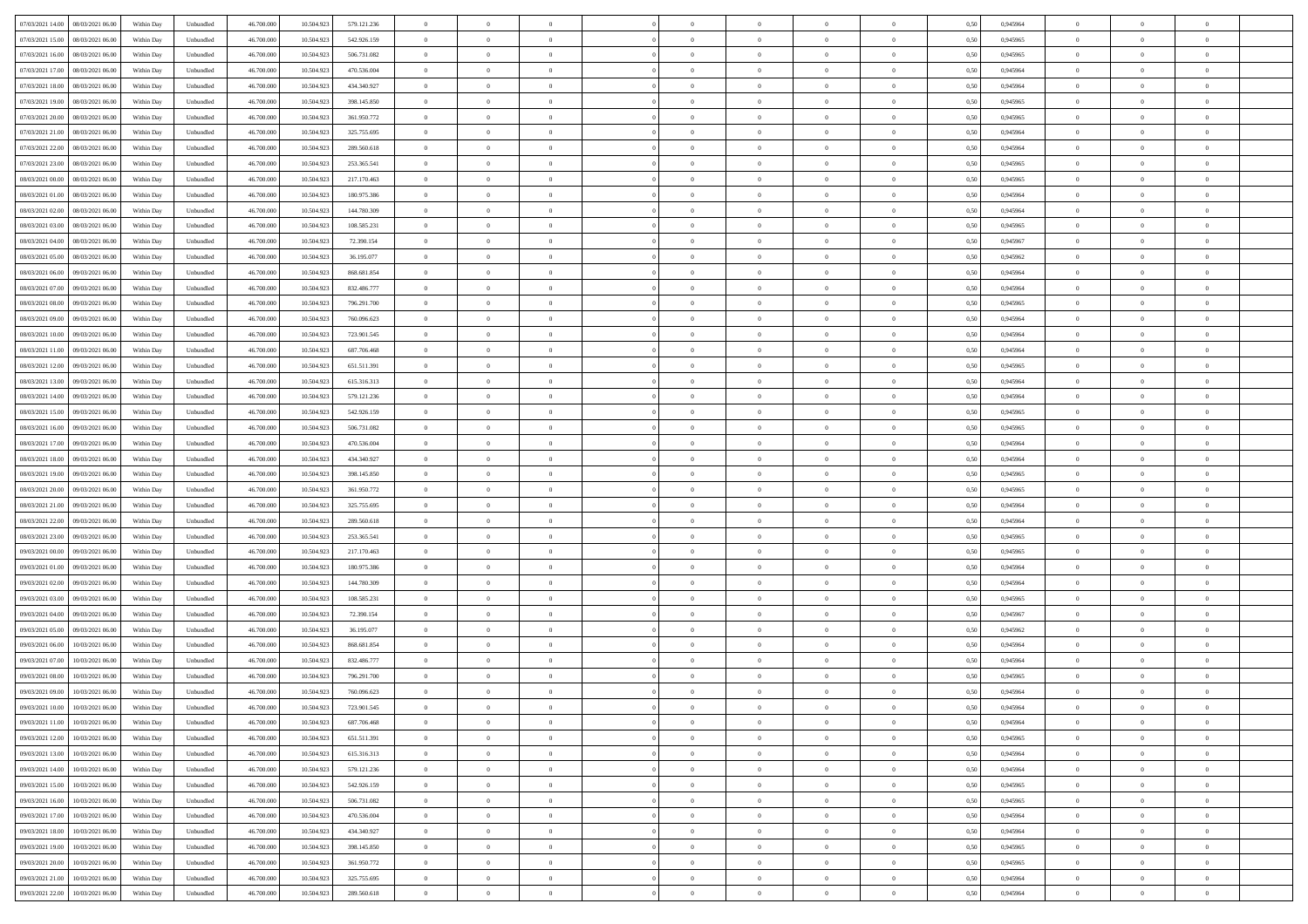| 09/03/2021 23:00<br>10/03/2021 06:00         | Within Day | Unbundled         | 46.700.000 | 10.504.923 | 253.365.541 | $\overline{0}$ | $\theta$       |                | $\overline{0}$ | $\theta$       |                | $\theta$       | 0,50 | 0,945965 | $\theta$       | $\theta$       | $\overline{0}$ |  |
|----------------------------------------------|------------|-------------------|------------|------------|-------------|----------------|----------------|----------------|----------------|----------------|----------------|----------------|------|----------|----------------|----------------|----------------|--|
| 10/03/2021 00:00<br>10/03/2021 06:00         | Within Day | Unbundled         | 46.700.00  | 10.504.92  | 217.170.463 | $\bf{0}$       | $\overline{0}$ | $\bf{0}$       | $\overline{0}$ | $\bf{0}$       | $\overline{0}$ | $\bf{0}$       | 0,50 | 0,945965 | $\,$ 0 $\,$    | $\bf{0}$       | $\overline{0}$ |  |
| 10/03/2021 01:00<br>10/03/2021 06:00         | Within Day | Unbundled         | 46,700,000 | 10.504.923 | 180.975.386 | $\overline{0}$ | $\bf{0}$       | $\overline{0}$ | $\bf{0}$       | $\bf{0}$       | $\overline{0}$ | $\bf{0}$       | 0.50 | 0.945964 | $\bf{0}$       | $\overline{0}$ | $\overline{0}$ |  |
| 10/03/2021 02:00<br>10/03/2021 06:00         | Within Day | Unbundled         | 46.700.000 | 10.504.923 | 144.780.309 | $\overline{0}$ | $\overline{0}$ | $\overline{0}$ | $\theta$       | $\theta$       | $\overline{0}$ | $\bf{0}$       | 0,50 | 0,945964 | $\theta$       | $\theta$       | $\overline{0}$ |  |
| 10/03/2021 03:00<br>10/03/2021 06:00         | Within Day | Unbundled         | 46.700.00  | 10.504.92  | 108.585.231 | $\bf{0}$       | $\overline{0}$ | $\bf{0}$       | $\overline{0}$ | $\theta$       | $\overline{0}$ | $\bf{0}$       | 0,50 | 0,945965 | $\bf{0}$       | $\bf{0}$       | $\overline{0}$ |  |
|                                              |            |                   |            |            |             |                |                |                |                |                |                |                |      |          |                |                |                |  |
| 10/03/2021 04:00<br>10/03/2021 06:00         | Within Day | Unbundled         | 46,700,000 | 10.504.92  | 72.390.154  | $\overline{0}$ | $\overline{0}$ | $\overline{0}$ | $\bf{0}$       | $\overline{0}$ | $\theta$       | $\bf{0}$       | 0.50 | 0.945967 | $\bf{0}$       | $\theta$       | $\overline{0}$ |  |
| 10/03/2021 05:00<br>10/03/2021 06:00         | Within Day | Unbundled         | 46.700.000 | 10.504.923 | 36.195.077  | $\overline{0}$ | $\overline{0}$ | $\overline{0}$ | $\overline{0}$ | $\overline{0}$ | $\overline{0}$ | $\bf{0}$       | 0,50 | 0,945962 | $\theta$       | $\theta$       | $\overline{0}$ |  |
| 10/03/2021 06:00<br>11/03/2021 06:00         | Within Day | Unbundled         | 46.700.00  | 10.504.92  | 868.681.854 | $\bf{0}$       | $\overline{0}$ | $\overline{0}$ | $\overline{0}$ | $\bf{0}$       | $\overline{0}$ | $\bf{0}$       | 0,50 | 0,945964 | $\,$ 0 $\,$    | $\bf{0}$       | $\overline{0}$ |  |
| 10/03/2021 07:00<br>11/03/2021 06:00         | Within Day | Unbundled         | 46,700,000 | 10.504.92  | 832.486.777 | $\overline{0}$ | $\bf{0}$       | $\overline{0}$ | $\bf{0}$       | $\overline{0}$ | $\overline{0}$ | $\bf{0}$       | 0.50 | 0.945964 | $\bf{0}$       | $\overline{0}$ | $\overline{0}$ |  |
| 10/03/2021 08:00<br>11/03/2021 06:00         | Within Day | Unbundled         | 46.700.000 | 10.504.923 | 796.291.700 | $\bf{0}$       | $\bf{0}$       | $\overline{0}$ | $\overline{0}$ | $\overline{0}$ | $\overline{0}$ | $\bf{0}$       | 0,50 | 0,945965 | $\,$ 0 $\,$    | $\bf{0}$       | $\overline{0}$ |  |
| 10/03/2021 09:00<br>11/03/2021 06:00         | Within Day | Unbundled         | 46.700.00  | 10.504.923 | 760.096.623 | $\bf{0}$       | $\overline{0}$ | $\bf{0}$       | $\bf{0}$       | $\bf{0}$       | $\overline{0}$ | $\bf{0}$       | 0,50 | 0,945964 | $\,$ 0 $\,$    | $\bf{0}$       | $\overline{0}$ |  |
| 10/03/2021 10:00<br>11/03/2021 06:00         | Within Day | Unbundled         | 46,700,000 | 10.504.92  | 723.901.545 | $\overline{0}$ | $\bf{0}$       | $\overline{0}$ | $\bf{0}$       | $\bf{0}$       | $\overline{0}$ | $\bf{0}$       | 0.50 | 0.945964 | $\bf{0}$       | $\overline{0}$ | $\bf{0}$       |  |
|                                              |            |                   |            |            |             | $\overline{0}$ | $\overline{0}$ | $\overline{0}$ | $\overline{0}$ | $\theta$       | $\overline{0}$ |                |      |          | $\,$ 0 $\,$    | $\theta$       | $\overline{0}$ |  |
| 10/03/2021 11:00<br>11/03/2021 06:00         | Within Day | Unbundled         | 46.700.000 | 10.504.923 | 687.706.468 |                |                |                |                |                |                | $\bf{0}$       | 0,50 | 0,945964 |                |                |                |  |
| 10/03/2021 12:00<br>11/03/2021 06:00         | Within Day | Unbundled         | 46.700.00  | 10.504.92  | 651.511.391 | $\bf{0}$       | $\overline{0}$ | $\bf{0}$       | $\overline{0}$ | $\theta$       | $\overline{0}$ | $\bf{0}$       | 0,50 | 0,945965 | $\bf{0}$       | $\bf{0}$       | $\overline{0}$ |  |
| 10/03/2021 13:00<br>11/03/2021 06:00         | Within Day | Unbundled         | 46,700,000 | 10.504.92  | 615.316.313 | $\overline{0}$ | $\overline{0}$ | $\overline{0}$ | $\bf{0}$       | $\overline{0}$ | $\Omega$       | $\bf{0}$       | 0.50 | 0.945964 | $\bf{0}$       | $\theta$       | $\overline{0}$ |  |
| 10/03/2021 14:00<br>11/03/2021 06:00         | Within Day | Unbundled         | 46.700.000 | 10.504.923 | 579.121.236 | $\overline{0}$ | $\overline{0}$ | $\overline{0}$ | $\overline{0}$ | $\overline{0}$ | $\overline{0}$ | $\bf{0}$       | 0,50 | 0,945964 | $\theta$       | $\theta$       | $\overline{0}$ |  |
| 10/03/2021 15:00<br>11/03/2021 06:00         | Within Day | Unbundled         | 46.700.00  | 10.504.92  | 542.926.159 | $\bf{0}$       | $\overline{0}$ | $\overline{0}$ | $\overline{0}$ | $\bf{0}$       | $\overline{0}$ | $\bf{0}$       | 0,50 | 0,945965 | $\,$ 0 $\,$    | $\bf{0}$       | $\overline{0}$ |  |
| 10/03/2021 16:00<br>11/03/2021 06:00         | Within Day | Unbundled         | 46,700,000 | 10.504.92  | 506.731.082 | $\overline{0}$ | $\bf{0}$       | $\overline{0}$ | $\bf{0}$       | $\overline{0}$ | $\overline{0}$ | $\bf{0}$       | 0.50 | 0.945965 | $\bf{0}$       | $\overline{0}$ | $\overline{0}$ |  |
| 10/03/2021 17:00<br>11/03/2021 06:00         | Within Day | Unbundled         | 46.700.000 | 10.504.923 | 470.536.004 | $\bf{0}$       | $\bf{0}$       | $\overline{0}$ | $\overline{0}$ | $\overline{0}$ | $\overline{0}$ | $\bf{0}$       | 0,50 | 0,945964 | $\,$ 0 $\,$    | $\bf{0}$       | $\overline{0}$ |  |
| 10/03/2021 18:00<br>11/03/2021 06:00         | Within Day | Unbundled         | 46.700.00  | 10.504.92  | 434.340.927 | $\bf{0}$       | $\overline{0}$ | $\bf{0}$       | $\bf{0}$       | $\overline{0}$ | $\overline{0}$ | $\bf{0}$       | 0,50 | 0,945964 | $\,$ 0 $\,$    | $\bf{0}$       | $\overline{0}$ |  |
|                                              |            |                   |            |            |             |                |                |                |                |                |                |                |      |          |                |                |                |  |
| 10/03/2021 19:00<br>11/03/2021 06:00         | Within Day | Unbundled         | 46,700,000 | 10.504.923 | 398.145.850 | $\overline{0}$ | $\bf{0}$       | $\overline{0}$ | $\bf{0}$       | $\bf{0}$       | $\overline{0}$ | $\bf{0}$       | 0.50 | 0.945965 | $\bf{0}$       | $\overline{0}$ | $\bf{0}$       |  |
| 10/03/2021 20:00<br>11/03/2021 06:00         | Within Day | Unbundled         | 46.700.000 | 10.504.923 | 361.950.772 | $\overline{0}$ | $\overline{0}$ | $\overline{0}$ | $\theta$       | $\theta$       | $\overline{0}$ | $\bf{0}$       | 0,50 | 0,945965 | $\theta$       | $\theta$       | $\overline{0}$ |  |
| 10/03/2021 21:00<br>11/03/2021 06:00         | Within Day | Unbundled         | 46.700.00  | 10.504.923 | 325.755.695 | $\bf{0}$       | $\overline{0}$ | $\bf{0}$       | $\bf{0}$       | $\bf{0}$       | $\overline{0}$ | $\bf{0}$       | 0,50 | 0,945964 | $\,$ 0 $\,$    | $\bf{0}$       | $\overline{0}$ |  |
| 10/03/2021 22:00<br>11/03/2021 06:00         | Within Day | Unbundled         | 46,700,000 | 10.504.92  | 289,560,618 | $\overline{0}$ | $\overline{0}$ | $\overline{0}$ | $\overline{0}$ | $\overline{0}$ | $\theta$       | $\bf{0}$       | 0.50 | 0.945964 | $\bf{0}$       | $\theta$       | $\overline{0}$ |  |
| 10/03/2021 23:00<br>11/03/2021 06:00         | Within Day | Unbundled         | 46.700.000 | 10.504.923 | 253.365.541 | $\overline{0}$ | $\overline{0}$ | $\overline{0}$ | $\overline{0}$ | $\overline{0}$ | $\overline{0}$ | $\bf{0}$       | 0,50 | 0,945965 | $\theta$       | $\theta$       | $\overline{0}$ |  |
| 11/03/2021 00:00<br>11/03/2021 06:00         | Within Day | Unbundled         | 46.700.00  | 10.504.92  | 217.170.463 | $\bf{0}$       | $\theta$       | $\bf{0}$       | $\overline{0}$ | $\bf{0}$       | $\overline{0}$ | $\bf{0}$       | 0,50 | 0,945965 | $\,$ 0 $\,$    | $\bf{0}$       | $\overline{0}$ |  |
| 11/03/2021 01:00<br>11/03/2021 06:00         | Within Day | Unbundled         | 46,700,000 | 10.504.92  | 180.975.386 | $\overline{0}$ | $\bf{0}$       | $\overline{0}$ | $\bf{0}$       | $\overline{0}$ | $\overline{0}$ | $\bf{0}$       | 0.50 | 0.945964 | $\bf{0}$       | $\overline{0}$ | $\overline{0}$ |  |
| 11/03/2021 02:00<br>11/03/2021 06:00         | Within Day | Unbundled         | 46.700.000 | 10.504.923 | 144.780.309 | $\overline{0}$ | $\overline{0}$ | $\overline{0}$ | $\overline{0}$ | $\overline{0}$ | $\overline{0}$ | $\bf{0}$       | 0,50 | 0,945964 | $\theta$       | $\theta$       | $\overline{0}$ |  |
| 11/03/2021 06:00                             | Within Day | Unbundled         | 46.700.00  | 10.504.923 | 108.585.231 | $\bf{0}$       | $\bf{0}$       | $\bf{0}$       | $\bf{0}$       | $\overline{0}$ | $\overline{0}$ | $\bf{0}$       | 0,50 | 0,945965 | $\,$ 0 $\,$    | $\bf{0}$       | $\overline{0}$ |  |
| 11/03/2021 03:00                             |            |                   |            |            |             |                |                |                |                |                |                |                |      |          |                |                |                |  |
| 11/03/2021 04:00<br>11/03/2021 06:00         | Within Day | Unbundled         | 46,700,000 | 10.504.92  | 72.390.154  | $\overline{0}$ | $\bf{0}$       | $\overline{0}$ | $\bf{0}$       | $\bf{0}$       | $\overline{0}$ | $\bf{0}$       | 0.50 | 0.945967 | $\bf{0}$       | $\overline{0}$ | $\bf{0}$       |  |
| 11/03/2021 05:00<br>11/03/2021 06:00         | Within Day | Unbundled         | 46.700.000 | 10.504.92  | 36.195.077  | $\overline{0}$ | $\overline{0}$ | $\overline{0}$ | $\overline{0}$ | $\overline{0}$ | $\overline{0}$ | $\bf{0}$       | 0.5( | 0.945962 | $\theta$       | $\theta$       | $\overline{0}$ |  |
| 11/03/2021 06:00<br>12/03/2021 06:00         | Within Day | Unbundled         | 46.700.00  | 10.504.92  | 868.681.854 | $\bf{0}$       | $\overline{0}$ | $\bf{0}$       | $\bf{0}$       | $\,$ 0 $\,$    | $\overline{0}$ | $\bf{0}$       | 0,50 | 0,945964 | $\,$ 0 $\,$    | $\bf{0}$       | $\overline{0}$ |  |
| 11/03/2021 07:00<br>12/03/2021 06:00         | Within Day | Unbundled         | 46,700,000 | 10.504.92  | 832.486.777 | $\overline{0}$ | $\overline{0}$ | $\overline{0}$ | $\bf{0}$       | $\overline{0}$ | $\Omega$       | $\bf{0}$       | 0.50 | 0.945964 | $\,$ 0 $\,$    | $\theta$       | $\overline{0}$ |  |
| 11/03/2021 08:00<br>12/03/2021 06:00         | Within Dav | Unbundled         | 46.700.000 | 10.504.923 | 796.291.700 | $\overline{0}$ | $\overline{0}$ | $\overline{0}$ | $\overline{0}$ | $\overline{0}$ | $\overline{0}$ | $\overline{0}$ | 0.50 | 0,945965 | $\theta$       | $\theta$       | $\overline{0}$ |  |
| 11/03/2021 09:00<br>12/03/2021 06:00         | Within Day | Unbundled         | 46.700.00  | 10.504.92  | 760.096.623 | $\bf{0}$       | $\overline{0}$ | $\bf{0}$       | $\bf{0}$       | $\bf{0}$       | $\overline{0}$ | $\bf{0}$       | 0,50 | 0,945964 | $\,$ 0 $\,$    | $\bf{0}$       | $\overline{0}$ |  |
| 11/03/2021 10:00<br>12/03/2021 06:00         | Within Day | Unbundled         | 46,700,000 | 10.504.92  | 723.901.545 | $\overline{0}$ | $\bf{0}$       | $\overline{0}$ | $\bf{0}$       | $\overline{0}$ | $\overline{0}$ | $\bf{0}$       | 0.50 | 0.945964 | $\bf{0}$       | $\overline{0}$ | $\overline{0}$ |  |
| 11/03/2021 11:00<br>12/03/2021 06:00         | Within Dav | Unbundled         | 46.700.000 | 10.504.92  | 687.706.468 | $\overline{0}$ | $\overline{0}$ | $\overline{0}$ | $\overline{0}$ | $\overline{0}$ | $\overline{0}$ | $\overline{0}$ | 0.50 | 0,945964 | $\theta$       | $\theta$       | $\overline{0}$ |  |
|                                              |            |                   |            |            |             |                |                |                |                |                |                |                |      |          |                |                |                |  |
| 11/03/2021 12:00<br>12/03/2021 06:00         | Within Day | Unbundled         | 46.700.00  | 10.504.92  | 651.511.391 | $\bf{0}$       | $\bf{0}$       | $\bf{0}$       | $\bf{0}$       | $\overline{0}$ | $\overline{0}$ | $\bf{0}$       | 0,50 | 0,945965 | $\,$ 0 $\,$    | $\bf{0}$       | $\overline{0}$ |  |
| 11/03/2021 13:00<br>12/03/2021 06:00         | Within Day | Unbundled         | 46,700,000 | 10.504.92  | 615.316.313 | $\overline{0}$ | $\bf{0}$       | $\overline{0}$ | $\bf{0}$       | $\bf{0}$       | $\overline{0}$ | $\bf{0}$       | 0.50 | 0.945964 | $\bf{0}$       | $\overline{0}$ | $\overline{0}$ |  |
| 11/03/2021 14:00<br>12/03/2021 06:00         | Within Dav | Unbundled         | 46.700.000 | 10.504.923 | 579.121.236 | $\overline{0}$ | $\overline{0}$ | $\overline{0}$ | $\overline{0}$ | $\overline{0}$ | $\overline{0}$ | $\bf{0}$       | 0.50 | 0.945964 | $\theta$       | $\theta$       | $\overline{0}$ |  |
| 11/03/2021 15:00<br>12/03/2021 06:00         | Within Day | Unbundled         | 46.700.00  | 10.504.923 | 542.926.159 | $\bf{0}$       | $\bf{0}$       | $\bf{0}$       | $\bf{0}$       | $\overline{0}$ | $\overline{0}$ | $\bf{0}$       | 0,50 | 0,945965 | $\,$ 0 $\,$    | $\bf{0}$       | $\overline{0}$ |  |
| 11/03/2021 16:00<br>12/03/2021 06:00         | Within Day | Unbundled         | 46,700,000 | 10.504.92  | 506.731.082 | $\overline{0}$ | $\overline{0}$ | $\Omega$       | $\bf{0}$       | $\bf{0}$       | $\Omega$       | $\bf{0}$       | 0.50 | 0.945965 | $\bf{0}$       | $\theta$       | $\overline{0}$ |  |
| 11/03/2021 17:00<br>12/03/2021 06:00         | Within Dav | Unbundled         | 46.700.000 | 10.504.92  | 470.536.004 | $\overline{0}$ | $\overline{0}$ | $\Omega$       | $\overline{0}$ | $\theta$       | $\overline{0}$ | $\overline{0}$ | 0.5( | 0,945964 | $\theta$       | $\theta$       | $\overline{0}$ |  |
| 11/03/2021 18:00<br>12/03/2021 06:00         | Within Day | Unbundled         | 46.700.000 | 10.504.92  | 434.340.927 | $\bf{0}$       | $\bf{0}$       | $\bf{0}$       | $\bf{0}$       | $\bf{0}$       | $\overline{0}$ | $\bf{0}$       | 0,50 | 0,945964 | $\,$ 0 $\,$    | $\bf{0}$       | $\overline{0}$ |  |
| $11/03/2021\ 19.00 \qquad 12/03/2021\ 06.00$ | Within Day | ${\sf Unbundred}$ | 46.700.000 | 10.504.923 | 398.145.850 | $\bf{0}$       | $\theta$       |                | $\overline{0}$ |                |                |                | 0,50 | 0.945965 | $\theta$       | $\overline{0}$ |                |  |
| 11/03/2021 20:00 12/03/2021 06:00            | Within Day | Unbundled         | 46.700.000 | 10.504.923 | 361.950.772 | $\overline{0}$ | $\theta$       | $\overline{0}$ | $\theta$       | $\overline{0}$ | $\overline{0}$ | $\bf{0}$       | 0,50 | 0,945965 | $\theta$       | $\theta$       | $\overline{0}$ |  |
|                                              |            |                   |            |            |             |                |                |                |                |                |                |                |      |          |                |                |                |  |
| 11/03/2021 21:00<br>12/03/2021 06:00         | Within Day | Unbundled         | 46.700.00  | 10.504.923 | 325.755.695 | $\overline{0}$ | $\bf{0}$       | $\overline{0}$ | $\overline{0}$ | $\bf{0}$       | $\overline{0}$ | $\bf{0}$       | 0,50 | 0,945964 | $\bf{0}$       | $\overline{0}$ | $\bf{0}$       |  |
| 11/03/2021 22:00 12/03/2021 06:00            | Within Day | Unbundled         | 46,700,000 | 10.504.923 | 289.560.618 | $\overline{0}$ | $\bf{0}$       | $\overline{0}$ | $\overline{0}$ | $\overline{0}$ | $\overline{0}$ | $\bf{0}$       | 0.50 | 0.945964 | $\overline{0}$ | $\bf{0}$       | $\,$ 0 $\,$    |  |
| 11/03/2021 23:00 12/03/2021 06:00            | Within Day | Unbundled         | 46.700.000 | 10.504.923 | 253.365.541 | $\overline{0}$ | $\overline{0}$ | $\overline{0}$ | $\overline{0}$ | $\overline{0}$ | $\overline{0}$ | $\bf{0}$       | 0,50 | 0,945965 | $\theta$       | $\theta$       | $\overline{0}$ |  |
| 12/03/2021 00:00<br>12/03/2021 06:00         | Within Day | Unbundled         | 46.700.000 | 10.504.923 | 217.170.463 | $\overline{0}$ | $\bf{0}$       | $\overline{0}$ | $\bf{0}$       | $\overline{0}$ | $\overline{0}$ | $\bf{0}$       | 0,50 | 0,945965 | $\bf{0}$       | $\overline{0}$ | $\overline{0}$ |  |
| 12/03/2021 01:00<br>12/03/2021 06:00         | Within Day | Unbundled         | 46,700,000 | 10.504.923 | 180.975.386 | $\overline{0}$ | $\bf{0}$       | $\overline{0}$ | $\overline{0}$ | $\overline{0}$ | $\overline{0}$ | $\bf{0}$       | 0.50 | 0.945964 | $\,$ 0 $\,$    | $\theta$       | $\overline{0}$ |  |
| 12/03/2021 02:00<br>12/03/2021 06:00         | Within Dav | Unbundled         | 46.700.000 | 10.504.923 | 144.780.309 | $\overline{0}$ | $\overline{0}$ | $\overline{0}$ | $\overline{0}$ | $\overline{0}$ | $\overline{0}$ | $\bf{0}$       | 0.50 | 0,945964 | $\overline{0}$ | $\theta$       | $\overline{0}$ |  |
| 12/03/2021 03:00<br>12/03/2021 06:00         | Within Day | Unbundled         | 46.700.00  | 10.504.923 | 108.585.231 | $\overline{0}$ | $\overline{0}$ | $\overline{0}$ | $\overline{0}$ | $\overline{0}$ | $\overline{0}$ | $\bf{0}$       | 0,50 | 0,945965 | $\bf{0}$       | $\overline{0}$ | $\overline{0}$ |  |
|                                              |            |                   |            |            |             |                |                |                |                |                |                |                |      |          |                |                |                |  |
| 12/03/2021 04:00<br>12/03/2021 06:00         | Within Day | Unbundled         | 46,700,000 | 10.504.923 | 72.390.154  | $\overline{0}$ | $\overline{0}$ | $\overline{0}$ | $\overline{0}$ | $\bf{0}$       | $\overline{0}$ | $\bf{0}$       | 0.50 | 0.945967 | $\overline{0}$ | $\bf{0}$       | $\,$ 0         |  |
| 12/03/2021 05:00 12/03/2021 06:00            | Within Dav | Unbundled         | 46.700.000 | 10.504.923 | 36.195.077  | $\overline{0}$ | $\overline{0}$ | $\overline{0}$ | $\overline{0}$ | $\overline{0}$ | $\overline{0}$ | $\bf{0}$       | 0,50 | 0,945962 | $\overline{0}$ | $\theta$       | $\overline{0}$ |  |
| 12/03/2021 06:00<br>13/03/2021 06:00         | Within Day | Unbundled         | 46.700.00  | 9.834.503  | 884.771.918 | $\overline{0}$ | $\bf{0}$       | $\overline{0}$ | $\bf{0}$       | $\overline{0}$ | $\overline{0}$ | $\bf{0}$       | 0,50 | 0,945964 | $\bf{0}$       | $\bf{0}$       | $\bf{0}$       |  |
| 12/03/2021 07:00 13/03/2021 06:00            | Within Day | Unbundled         | 46.700.000 | 9.834.503  | 847.906.421 | $\overline{0}$ | $\bf{0}$       | $\overline{0}$ | $\overline{0}$ | $\,$ 0 $\,$    | $\overline{0}$ | $\bf{0}$       | 0,50 | 0,945964 | $\overline{0}$ | $\,$ 0 $\,$    | $\,$ 0 $\,$    |  |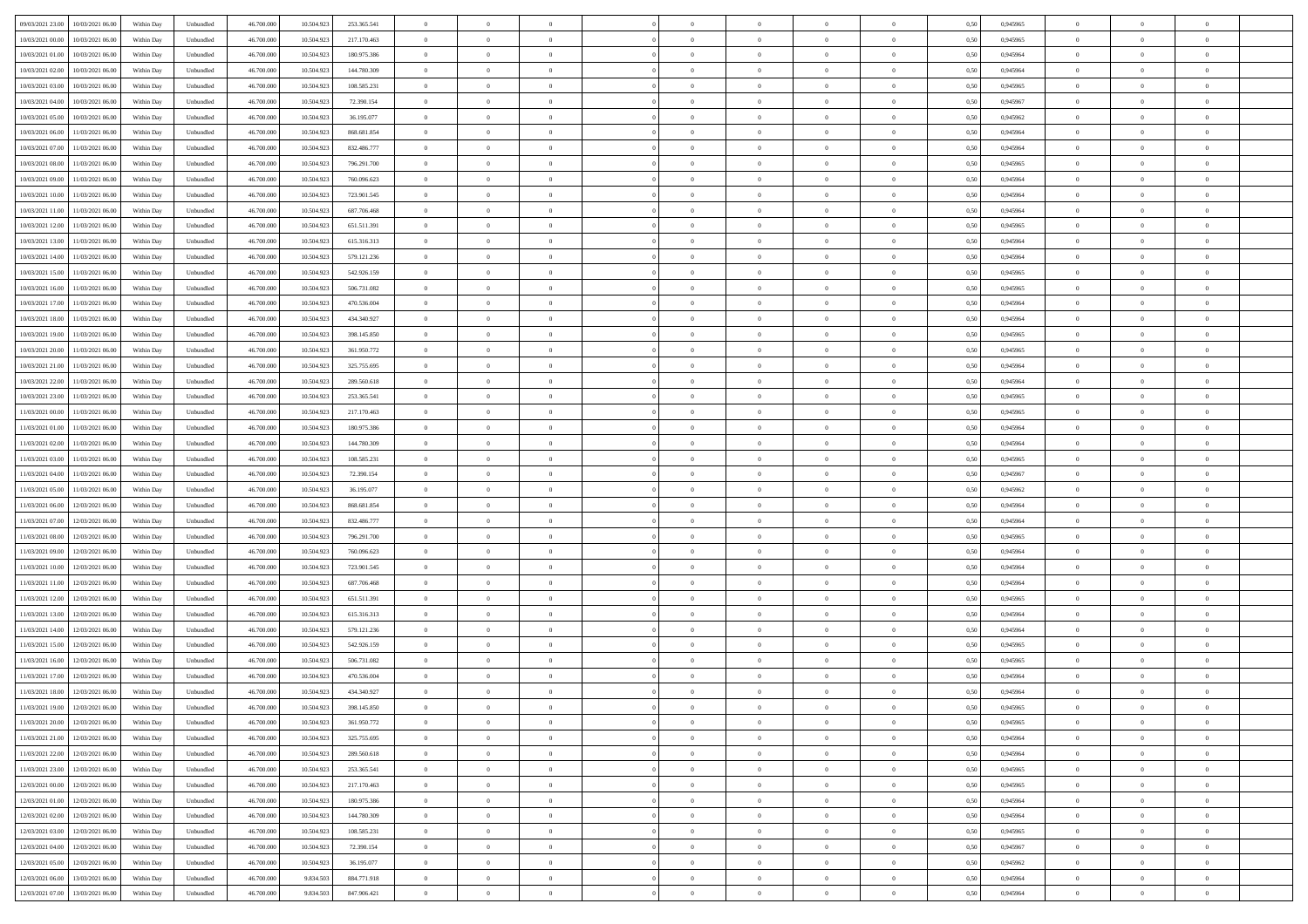| 12/03/2021 08:00<br>13/03/2021 06:00         |            |                   | 46.700.000 |            |             | $\overline{0}$ | $\theta$       |                | $\overline{0}$ | $\theta$       |                | $\theta$       |      | 0,945965 | $\theta$       | $\theta$       | $\overline{0}$ |  |
|----------------------------------------------|------------|-------------------|------------|------------|-------------|----------------|----------------|----------------|----------------|----------------|----------------|----------------|------|----------|----------------|----------------|----------------|--|
|                                              | Within Day | Unbundled         |            | 9.834.503  | 811.040.924 |                |                |                |                |                |                |                | 0,50 |          |                |                |                |  |
| 12/03/2021 09:00<br>13/03/2021 06:00         | Within Day | Unbundled         | 46.700.00  | 9.834.50   | 774.175.428 | $\bf{0}$       | $\overline{0}$ | $\bf{0}$       | $\overline{0}$ | $\bf{0}$       | $\overline{0}$ | $\bf{0}$       | 0,50 | 0,945964 | $\,$ 0 $\,$    | $\bf{0}$       | $\overline{0}$ |  |
| 12/03/2021 10:00<br>13/03/2021 06:00         | Within Day | Unbundled         | 46,700,000 | 9.834.503  | 737.309.931 | $\overline{0}$ | $\bf{0}$       | $\overline{0}$ | $\bf{0}$       | $\bf{0}$       | $\overline{0}$ | $\bf{0}$       | 0.50 | 0.945964 | $\bf{0}$       | $\overline{0}$ | $\overline{0}$ |  |
| 12/03/2021 11:00<br>13/03/2021 06:00         | Within Day | Unbundled         | 46.700.000 | 9.834.503  | 700.444.435 | $\overline{0}$ | $\overline{0}$ | $\overline{0}$ | $\theta$       | $\theta$       | $\overline{0}$ | $\bf{0}$       | 0,50 | 0,945964 | $\theta$       | $\theta$       | $\overline{0}$ |  |
|                                              |            |                   |            |            |             |                |                |                |                |                |                |                |      |          |                |                |                |  |
| 12/03/2021 12:00<br>13/03/2021 06:00         | Within Day | Unbundled         | 46.700.00  | 9.834.50   | 663.578.938 | $\bf{0}$       | $\overline{0}$ | $\bf{0}$       | $\overline{0}$ | $\theta$       | $\overline{0}$ | $\bf{0}$       | 0,50 | 0,945965 | $\bf{0}$       | $\bf{0}$       | $\overline{0}$ |  |
| 12/03/2021 13:00<br>13/03/2021 06:00         | Within Day | Unbundled         | 46,700,000 | 9.834.50   | 626.713.442 | $\overline{0}$ | $\overline{0}$ | $\overline{0}$ | $\bf{0}$       | $\overline{0}$ | $\theta$       | $\bf{0}$       | 0.50 | 0.945964 | $\bf{0}$       | $\theta$       | $\overline{0}$ |  |
| 12/03/2021 14:00<br>13/03/2021 06:00         | Within Day | Unbundled         | 46.700.000 | 9.834.503  | 589.847.945 | $\overline{0}$ | $\overline{0}$ | $\overline{0}$ | $\overline{0}$ | $\overline{0}$ | $\overline{0}$ | $\bf{0}$       | 0,50 | 0,945964 | $\theta$       | $\theta$       | $\overline{0}$ |  |
| 12/03/2021 15:00<br>13/03/2021 06:00         | Within Day | Unbundled         | 46.700.00  | 9.834.50   | 552.982.448 | $\bf{0}$       | $\overline{0}$ | $\bf{0}$       | $\overline{0}$ | $\bf{0}$       | $\overline{0}$ | $\bf{0}$       | 0,50 | 0,945965 | $\,$ 0 $\,$    | $\bf{0}$       | $\overline{0}$ |  |
| 12/03/2021 16:00<br>13/03/2021 06:00         | Within Day | Unbundled         | 46,700,000 | 9.834.50   | 516.116.952 | $\overline{0}$ | $\bf{0}$       | $\overline{0}$ | $\bf{0}$       | $\overline{0}$ | $\overline{0}$ | $\bf{0}$       | 0.50 | 0.945965 | $\bf{0}$       | $\overline{0}$ | $\overline{0}$ |  |
|                                              |            |                   |            |            |             |                |                |                |                |                |                |                |      |          |                |                |                |  |
| 12/03/2021 17:00<br>13/03/2021 06:00         | Within Day | Unbundled         | 46.700.000 | 9.834.503  | 479.251.455 | $\bf{0}$       | $\bf{0}$       | $\overline{0}$ | $\overline{0}$ | $\overline{0}$ | $\overline{0}$ | $\bf{0}$       | 0,50 | 0,945964 | $\,$ 0 $\,$    | $\bf{0}$       | $\overline{0}$ |  |
| 12/03/2021 18:00<br>13/03/2021 06:00         | Within Day | Unbundled         | 46.700.00  | 9.834.50   | 442.385.959 | $\bf{0}$       | $\overline{0}$ | $\bf{0}$       | $\bf{0}$       | $\bf{0}$       | $\overline{0}$ | $\bf{0}$       | 0,50 | 0,945964 | $\,$ 0 $\,$    | $\bf{0}$       | $\overline{0}$ |  |
| 12/03/2021 19:00<br>13/03/2021 06:00         | Within Day | Unbundled         | 46,700,000 | 9.834.503  | 405.520.462 | $\overline{0}$ | $\bf{0}$       | $\overline{0}$ | $\bf{0}$       | $\bf{0}$       | $\overline{0}$ | $\bf{0}$       | 0.50 | 0.945965 | $\bf{0}$       | $\overline{0}$ | $\bf{0}$       |  |
| 12/03/2021 20:00<br>13/03/2021 06:00         | Within Day | Unbundled         | 46.700.000 | 9.834.503  | 368.654.965 | $\overline{0}$ | $\overline{0}$ | $\overline{0}$ | $\overline{0}$ | $\theta$       | $\overline{0}$ | $\bf{0}$       | 0,50 | 0,945965 | $\,$ 0 $\,$    | $\theta$       | $\overline{0}$ |  |
|                                              |            |                   |            |            |             |                | $\theta$       |                | $\overline{0}$ |                | $\overline{0}$ |                |      |          | $\,$ 0 $\,$    | $\bf{0}$       | $\overline{0}$ |  |
| 12/03/2021 21:00<br>13/03/2021 06:00         | Within Day | Unbundled         | 46.700.00  | 9.834.50   | 331.789.469 | $\bf{0}$       |                | $\bf{0}$       |                | $\bf{0}$       |                | $\bf{0}$       | 0,50 | 0,945964 |                |                |                |  |
| 12/03/2021 22:00<br>13/03/2021 06:00         | Within Day | Unbundled         | 46,700,000 | 9.834.503  | 294.923.972 | $\overline{0}$ | $\overline{0}$ | $\overline{0}$ | $\bf{0}$       | $\bf{0}$       | $\Omega$       | $\bf{0}$       | 0.50 | 0.945964 | $\bf{0}$       | $\theta$       | $\overline{0}$ |  |
| 12/03/2021 23:00<br>13/03/2021 06:00         | Within Day | Unbundled         | 46.700.000 | 9.834.503  | 258.058.476 | $\overline{0}$ | $\overline{0}$ | $\overline{0}$ | $\overline{0}$ | $\overline{0}$ | $\overline{0}$ | $\bf{0}$       | 0,50 | 0,945965 | $\theta$       | $\theta$       | $\overline{0}$ |  |
| 13/03/2021 00:00<br>13/03/2021 06:00         | Within Day | Unbundled         | 46.700.00  | 9.834.50   | 221.192.979 | $\bf{0}$       | $\overline{0}$ | $\overline{0}$ | $\overline{0}$ | $\bf{0}$       | $\overline{0}$ | $\bf{0}$       | 0,50 | 0,945965 | $\,$ 0 $\,$    | $\bf{0}$       | $\overline{0}$ |  |
| 13/03/2021 01:00<br>13/03/2021 06:00         | Within Day | Unbundled         | 46,700,000 | 9.834.50   | 184.327.482 | $\overline{0}$ | $\bf{0}$       | $\overline{0}$ | $\bf{0}$       | $\overline{0}$ | $\overline{0}$ | $\bf{0}$       | 0.50 | 0.945964 | $\bf{0}$       | $\overline{0}$ | $\overline{0}$ |  |
| 13/03/2021 02:00<br>13/03/2021 06:00         |            |                   | 46.700.000 |            |             | $\bf{0}$       | $\bf{0}$       | $\overline{0}$ | $\overline{0}$ | $\overline{0}$ | $\overline{0}$ |                |      |          | $\,$ 0 $\,$    | $\bf{0}$       | $\overline{0}$ |  |
|                                              | Within Day | Unbundled         |            | 9.834.503  | 147.461.986 |                |                |                |                |                |                | $\bf{0}$       | 0,50 | 0,945964 |                |                |                |  |
| 13/03/2021 03:00<br>13/03/2021 06:00         | Within Day | Unbundled         | 46.700.00  | 9.834.50   | 110.596.489 | $\bf{0}$       | $\bf{0}$       | $\bf{0}$       | $\bf{0}$       | $\overline{0}$ | $\overline{0}$ | $\bf{0}$       | 0,50 | 0,945965 | $\,$ 0 $\,$    | $\bf{0}$       | $\overline{0}$ |  |
| 13/03/2021 04:00<br>13/03/2021 06:00         | Within Day | Unbundled         | 46,700,000 | 9.834.503  | 73.730.993  | $\overline{0}$ | $\bf{0}$       | $\overline{0}$ | $\bf{0}$       | $\bf{0}$       | $\overline{0}$ | $\bf{0}$       | 0.50 | 0.945967 | $\bf{0}$       | $\overline{0}$ | $\overline{0}$ |  |
| 13/03/2021 05:00<br>13/03/2021 06:00         | Within Day | Unbundled         | 46.700.000 | 9.834.503  | 36.865.496  | $\overline{0}$ | $\overline{0}$ | $\overline{0}$ | $\theta$       | $\theta$       | $\overline{0}$ | $\bf{0}$       | 0,50 | 0,945962 | $\theta$       | $\theta$       | $\overline{0}$ |  |
| 13/03/2021 06:00<br>14/03/2021 06:00         | Within Day | Unbundled         | 46.700.00  | 10.169.71  | 876.726.953 | $\bf{0}$       | $\overline{0}$ | $\bf{0}$       | $\bf{0}$       | $\bf{0}$       | $\overline{0}$ | $\bf{0}$       | 0,50 | 0,945964 | $\,$ 0 $\,$    | $\bf{0}$       | $\overline{0}$ |  |
| 13/03/2021 07:00<br>14/03/2021 06:00         | Within Day | Unbundled         | 46,700,000 | 10.169.71  | 840.196.663 | $\overline{0}$ | $\overline{0}$ | $\overline{0}$ | $\overline{0}$ | $\overline{0}$ | $\Omega$       | $\bf{0}$       | 0.50 | 0.945964 | $\bf{0}$       | $\theta$       | $\overline{0}$ |  |
|                                              |            |                   |            |            |             |                |                |                |                |                |                |                |      |          |                |                |                |  |
| 13/03/2021 08:00<br>14/03/2021 06:00         | Within Day | Unbundled         | 46.700.000 | 10.169.710 | 803.666.374 | $\overline{0}$ | $\overline{0}$ | $\overline{0}$ | $\overline{0}$ | $\overline{0}$ | $\overline{0}$ | $\bf{0}$       | 0,50 | 0,945965 | $\,$ 0 $\,$    | $\theta$       | $\overline{0}$ |  |
| 13/03/2021 09:00<br>14/03/2021 06.00         | Within Day | Unbundled         | 46.700.00  | 10.169.71  | 767.136.084 | $\bf{0}$       | $\theta$       | $\bf{0}$       | $\overline{0}$ | $\bf{0}$       | $\overline{0}$ | $\bf{0}$       | 0,50 | 0,945964 | $\,$ 0 $\,$    | $\bf{0}$       | $\overline{0}$ |  |
| 13/03/2021 10:00<br>14/03/2021 06:00         | Within Day | Unbundled         | 46,700,000 | 10.169.710 | 730.605.794 | $\overline{0}$ | $\bf{0}$       | $\overline{0}$ | $\bf{0}$       | $\overline{0}$ | $\overline{0}$ | $\bf{0}$       | 0.50 | 0.945964 | $\bf{0}$       | $\overline{0}$ | $\overline{0}$ |  |
| 13/03/2021 11:00<br>14/03/2021 06:00         | Within Day | Unbundled         | 46.700.000 | 10.169.710 | 694.075.505 | $\overline{0}$ | $\overline{0}$ | $\overline{0}$ | $\overline{0}$ | $\overline{0}$ | $\overline{0}$ | $\bf{0}$       | 0,50 | 0,945964 | $\theta$       | $\theta$       | $\overline{0}$ |  |
| 13/03/2021 12:00<br>14/03/2021 06:00         | Within Day | Unbundled         | 46.700.00  | 10.169.71  | 657.545.215 | $\bf{0}$       | $\bf{0}$       | $\bf{0}$       | $\bf{0}$       | $\overline{0}$ | $\overline{0}$ | $\bf{0}$       | 0,50 | 0,945965 | $\,$ 0 $\,$    | $\bf{0}$       | $\overline{0}$ |  |
| 13/03/2021 13:00<br>14/03/2021 06:00         | Within Day | Unbundled         | 46,700,000 | 10.169.710 | 621.014.925 | $\overline{0}$ | $\bf{0}$       | $\overline{0}$ | $\bf{0}$       | $\bf{0}$       | $\overline{0}$ | $\bf{0}$       | 0.50 | 0.945964 | $\bf{0}$       | $\overline{0}$ | $\bf{0}$       |  |
| 13/03/2021 14:00<br>14/03/2021 06:00         | Within Day | Unbundled         | 46.700.000 | 10.169.710 | 584.484.635 | $\overline{0}$ | $\overline{0}$ | $\overline{0}$ | $\overline{0}$ | $\overline{0}$ | $\overline{0}$ | $\bf{0}$       | 0.5( | 0.945964 | $\theta$       | $\theta$       | $\overline{0}$ |  |
|                                              |            |                   |            |            |             |                |                |                |                |                |                |                |      |          |                |                |                |  |
| 13/03/2021 15:00<br>14/03/2021 06.00         | Within Day | Unbundled         | 46.700.00  | 10.169.71  | 547.954.346 | $\bf{0}$       | $\overline{0}$ | $\bf{0}$       | $\bf{0}$       | $\overline{0}$ | $\overline{0}$ | $\bf{0}$       | 0,50 | 0,945965 | $\,$ 0 $\,$    | $\bf{0}$       | $\overline{0}$ |  |
| 13/03/2021 16:00<br>14/03/2021 06:00         | Within Day | Unbundled         | 46,700,000 | 10.169.710 | 511.424.056 | $\overline{0}$ | $\overline{0}$ | $\overline{0}$ | $\bf{0}$       | $\bf{0}$       | $\overline{0}$ | $\bf{0}$       | 0.50 | 0.945965 | $\,$ 0 $\,$    | $\theta$       | $\overline{0}$ |  |
| 13/03/2021 17:00<br>14/03/2021 06:00         | Within Dav | Unbundled         | 46.700.000 | 10.169.710 | 474.893.766 | $\overline{0}$ | $\overline{0}$ | $\overline{0}$ | $\overline{0}$ | $\overline{0}$ | $\overline{0}$ | $\overline{0}$ | 0.50 | 0,945964 | $\theta$       | $\theta$       | $\overline{0}$ |  |
| 13/03/2021 18:00<br>14/03/2021 06.00         | Within Day | Unbundled         | 46.700.00  | 10.169.71  | 438.363.476 | $\bf{0}$       | $\overline{0}$ | $\bf{0}$       | $\bf{0}$       | $\bf{0}$       | $\overline{0}$ | $\bf{0}$       | 0,50 | 0,945964 | $\,$ 0 $\,$    | $\bf{0}$       | $\overline{0}$ |  |
| 13/03/2021 19:00<br>14/03/2021 06:00         | Within Day | Unbundled         | 46,700,00  | 10.169.71  | 401.833.187 | $\overline{0}$ | $\bf{0}$       | $\overline{0}$ | $\bf{0}$       | $\overline{0}$ | $\overline{0}$ | $\bf{0}$       | 0.50 | 0.945965 | $\bf{0}$       | $\overline{0}$ | $\overline{0}$ |  |
| 13/03/2021 20:00<br>14/03/2021 06:00         | Within Day | Unbundled         | 46.700.000 | 10.169.710 | 365.302.897 | $\overline{0}$ | $\overline{0}$ | $\overline{0}$ | $\overline{0}$ | $\overline{0}$ | $\overline{0}$ | $\overline{0}$ | 0.50 | 0,945965 | $\theta$       | $\theta$       | $\overline{0}$ |  |
|                                              |            |                   |            |            |             |                |                |                |                |                |                |                |      |          |                |                |                |  |
| 13/03/2021 21:00<br>14/03/2021 06.00         | Within Day | Unbundled         | 46.700.00  | 10.169.71  | 328.772.607 | $\bf{0}$       | $\bf{0}$       | $\bf{0}$       | $\bf{0}$       | $\overline{0}$ | $\overline{0}$ | $\bf{0}$       | 0,50 | 0,945964 | $\,$ 0 $\,$    | $\bf{0}$       | $\overline{0}$ |  |
| 13/03/2021 22:00<br>14/03/2021 06:00         | Within Day | Unbundled         | 46,700,000 | 10.169.710 | 292.242.317 | $\overline{0}$ | $\bf{0}$       | $\overline{0}$ | $\bf{0}$       | $\bf{0}$       | $\overline{0}$ | $\bf{0}$       | 0.50 | 0.945964 | $\bf{0}$       | $\overline{0}$ | $\overline{0}$ |  |
| 13/03/2021 23:00<br>14/03/2021 06:00         | Within Day | Unbundled         | 46.700.000 | 10.169.710 | 255.712.028 | $\overline{0}$ | $\overline{0}$ | $\overline{0}$ | $\overline{0}$ | $\overline{0}$ | $\overline{0}$ | $\bf{0}$       | 0.50 | 0.945965 | $\theta$       | $\theta$       | $\overline{0}$ |  |
| 14/03/2021 00:00<br>14/03/2021 06:00         | Within Day | Unbundled         | 46.700.00  | 10.169.71  | 219.181.738 | $\bf{0}$       | $\overline{0}$ | $\bf{0}$       | $\bf{0}$       | $\overline{0}$ | $\overline{0}$ | $\bf{0}$       | 0,50 | 0,945965 | $\,$ 0 $\,$    | $\bf{0}$       | $\overline{0}$ |  |
| 14/03/2021 01:00<br>14/03/2021 06:00         | Within Day | Unbundled         | 46,700,000 | 10.169.71  | 182.651.448 | $\overline{0}$ | $\overline{0}$ | $\Omega$       | $\overline{0}$ | $\overline{0}$ | $\Omega$       | $\bf{0}$       | 0.50 | 0.945964 | $\,$ 0 $\,$    | $\theta$       | $\overline{0}$ |  |
| 14/03/2021 02:00<br>14/03/2021 06:00         | Within Dav | Unbundled         | 46.700.000 | 10.169.71  | 146.121.158 | $\overline{0}$ | $\overline{0}$ | $\Omega$       | $\overline{0}$ | $\theta$       | $\overline{0}$ | $\overline{0}$ | 0.5( | 0,945964 | $\theta$       | $\theta$       | $\overline{0}$ |  |
|                                              |            |                   |            |            |             |                |                |                |                |                |                |                |      |          |                |                |                |  |
| 14/03/2021 03:00<br>14/03/2021 06:00         | Within Day | Unbundled         | 46.700.000 | 10.169.71  | 109.590.869 | $\bf{0}$       | $\bf{0}$       | $\bf{0}$       | $\bf{0}$       | $\bf{0}$       | $\overline{0}$ | $\bf{0}$       | 0,50 | 0,945965 | $\,$ 0 $\,$    | $\bf{0}$       | $\overline{0}$ |  |
| $14/03/2021\ 04.00 \qquad 14/03/2021\ 06.00$ | Within Day | ${\sf Unbundred}$ | 46.700.000 | 10.169.710 | 73.060.579  | $\bf{0}$       | $\theta$       |                | $\Omega$       |                |                |                | 0,50 | 0.945967 | $\bf{0}$       | $\bf{0}$       |                |  |
| 14/03/2021 05:00 14/03/2021 06:00            | Within Day | Unbundled         | 46.700.000 | 10.169.710 | 36.530.289  | $\overline{0}$ | $\theta$       | $\Omega$       | $\overline{0}$ | $\overline{0}$ | $\overline{0}$ | $\bf{0}$       | 0,50 | 0,945962 | $\theta$       | $\theta$       | $\overline{0}$ |  |
| 14/03/2021 06:00<br>15/03/2021 06:00         | Within Day | Unbundled         | 46.700.00  | 10.169.71  | 876.726.953 | $\overline{0}$ | $\bf{0}$       | $\overline{0}$ | $\overline{0}$ | $\bf{0}$       | $\overline{0}$ | $\bf{0}$       | 0,50 | 0,945964 | $\bf{0}$       | $\overline{0}$ | $\bf{0}$       |  |
| 14/03/2021 07:00 15/03/2021 06:00            | Within Day | Unbundled         | 46,700,000 | 10.169.710 | 840.196.663 | $\overline{0}$ | $\bf{0}$       | $\overline{0}$ | $\overline{0}$ | $\overline{0}$ | $\overline{0}$ | $\bf{0}$       | 0.50 | 0.945964 | $\overline{0}$ | $\bf{0}$       | $\,$ 0 $\,$    |  |
| 14/03/2021 08:00 15/03/2021 06:00            | Within Day | Unbundled         | 46.700.000 | 10.169.710 | 803.666.374 | $\overline{0}$ | $\overline{0}$ | $\overline{0}$ | $\overline{0}$ | $\overline{0}$ | $\overline{0}$ | $\bf{0}$       | 0,50 | 0,945965 | $\theta$       | $\theta$       | $\overline{0}$ |  |
|                                              |            |                   |            |            |             |                |                |                |                |                |                |                |      |          |                |                |                |  |
| 14/03/2021 09:00<br>15/03/2021 06:00         | Within Day | Unbundled         | 46.700.000 | 10.169.710 | 767.136.084 | $\overline{0}$ | $\bf{0}$       | $\overline{0}$ | $\bf{0}$       | $\overline{0}$ | $\bf{0}$       | $\bf{0}$       | 0,50 | 0,945964 | $\overline{0}$ | $\bf{0}$       | $\overline{0}$ |  |
| 14/03/2021 11:00<br>15/03/2021 06:00         | Within Day | Unbundled         | 46,700,000 | 10.169.710 | 694.075.505 | $\overline{0}$ | $\bf{0}$       | $\overline{0}$ | $\overline{0}$ | $\overline{0}$ | $\overline{0}$ | $\bf{0}$       | 0.50 | 0.945964 | $\,$ 0 $\,$    | $\theta$       | $\overline{0}$ |  |
| 14/03/2021 12:00<br>15/03/2021 06:00         | Within Dav | Unbundled         | 46.700.000 | 10.169.710 | 657.545.215 | $\overline{0}$ | $\overline{0}$ | $\overline{0}$ | $\overline{0}$ | $\overline{0}$ | $\overline{0}$ | $\bf{0}$       | 0.50 | 0,945965 | $\overline{0}$ | $\theta$       | $\overline{0}$ |  |
| 14/03/2021 13:00<br>15/03/2021 06:00         | Within Day | Unbundled         | 46.700.00  | 10.169.710 | 621.014.925 | $\overline{0}$ | $\overline{0}$ | $\overline{0}$ | $\overline{0}$ | $\bf{0}$       | $\overline{0}$ | $\bf{0}$       | 0,50 | 0,945964 | $\bf{0}$       | $\bf{0}$       | $\overline{0}$ |  |
| 14/03/2021 14:00<br>15/03/2021 06:00         | Within Day | Unbundled         | 46,700,000 | 10.169.710 | 584.484.635 | $\overline{0}$ | $\overline{0}$ | $\overline{0}$ | $\overline{0}$ | $\bf{0}$       | $\overline{0}$ | $\bf{0}$       | 0.50 | 0.945964 | $\overline{0}$ | $\,$ 0 $\,$    | $\,$ 0         |  |
|                                              |            |                   |            |            |             |                |                |                |                |                |                |                |      |          |                |                |                |  |
| 14/03/2021 15:00 15/03/2021 06:00            | Within Dav | Unbundled         | 46.700.000 | 10.169.710 | 547.954.346 | $\overline{0}$ | $\overline{0}$ | $\overline{0}$ | $\overline{0}$ | $\overline{0}$ | $\overline{0}$ | $\bf{0}$       | 0,50 | 0,945965 | $\theta$       | $\theta$       | $\overline{0}$ |  |
| 14/03/2021 16:00<br>15/03/2021 06:00         | Within Day | Unbundled         | 46.700.00  | 10.169.710 | 511.424.056 | $\overline{0}$ | $\bf{0}$       | $\overline{0}$ | $\bf{0}$       | $\overline{0}$ | $\bf{0}$       | $\bf{0}$       | 0,50 | 0,945965 | $\bf{0}$       | $\bf{0}$       | $\overline{0}$ |  |
| 14/03/2021 17:00 15/03/2021 06:00            | Within Day | Unbundled         | 46.700.000 | 10.169.710 | 474.893.766 | $\overline{0}$ | $\bf{0}$       | $\overline{0}$ | $\overline{0}$ | $\,$ 0 $\,$    | $\overline{0}$ | $\bf{0}$       | 0,50 | 0,945964 | $\overline{0}$ | $\,$ 0 $\,$    | $\,$ 0 $\,$    |  |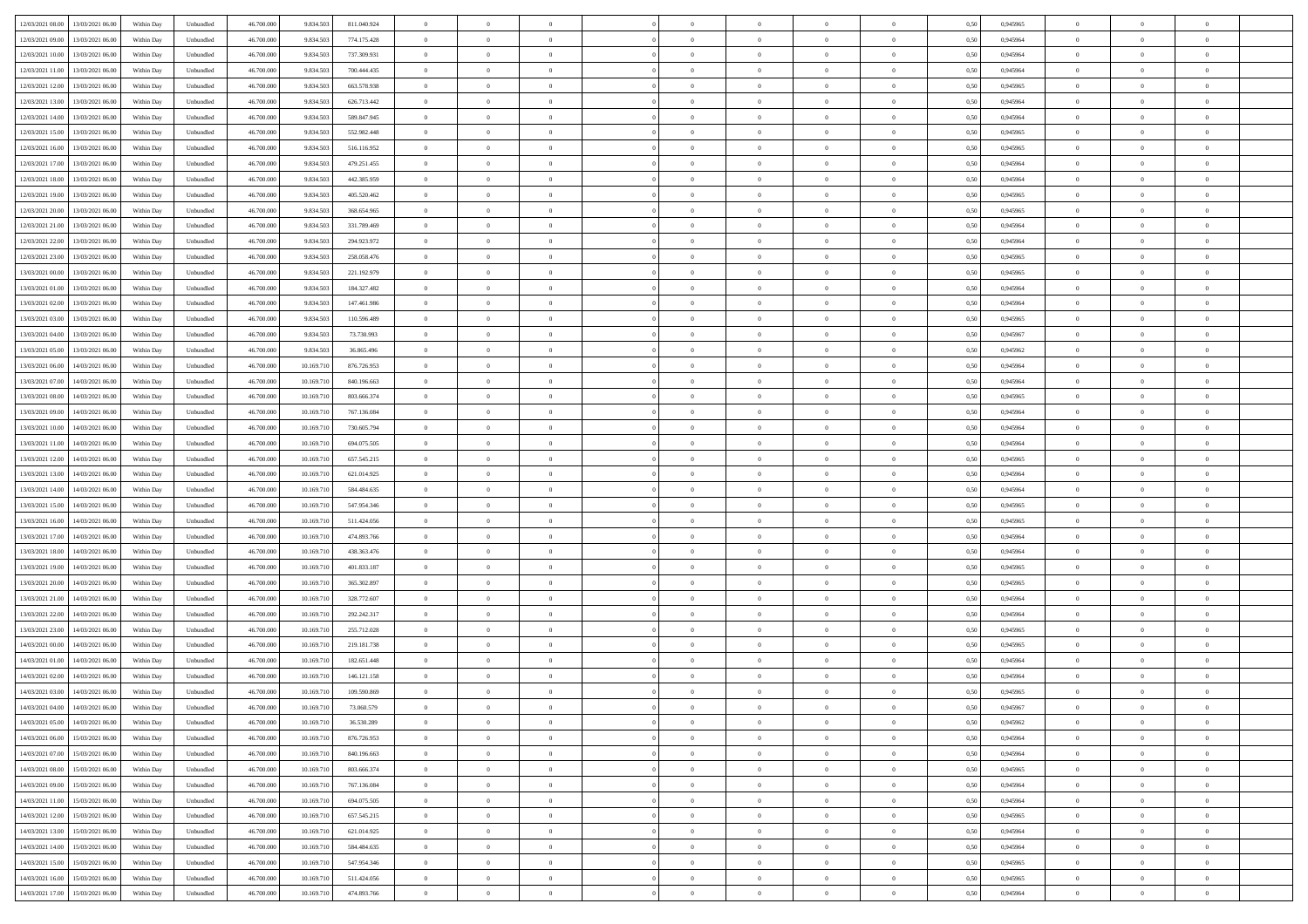| 14/03/2021 18:00 15/03/2021 06:00            |            |                   | 46.700.000 |            |             | $\overline{0}$ | $\theta$       |                | $\overline{0}$ | $\theta$       |                | $\theta$       |      | 0,945964 | $\theta$       | $\theta$       | $\overline{0}$ |  |
|----------------------------------------------|------------|-------------------|------------|------------|-------------|----------------|----------------|----------------|----------------|----------------|----------------|----------------|------|----------|----------------|----------------|----------------|--|
|                                              | Within Day | Unbundled         |            | 10.169.710 | 438.363.476 |                |                |                |                |                |                |                | 0,50 |          |                |                |                |  |
| 14/03/2021 19:00<br>15/03/2021 06:00         | Within Day | Unbundled         | 46.700.00  | 10.169.71  | 401.833.187 | $\bf{0}$       | $\overline{0}$ | $\bf{0}$       | $\overline{0}$ | $\bf{0}$       | $\overline{0}$ | $\bf{0}$       | 0,50 | 0,945965 | $\,$ 0 $\,$    | $\bf{0}$       | $\overline{0}$ |  |
| 14/03/2021 20:00<br>15/03/2021 06:00         | Within Day | Unbundled         | 46,700,000 | 10.169.710 | 365.302.897 | $\overline{0}$ | $\bf{0}$       | $\overline{0}$ | $\bf{0}$       | $\bf{0}$       | $\overline{0}$ | $\bf{0}$       | 0.50 | 0.945965 | $\bf{0}$       | $\overline{0}$ | $\overline{0}$ |  |
| 14/03/2021 21:00<br>15/03/2021 06:00         | Within Day | Unbundled         | 46.700.000 | 10.169.710 | 328.772.607 | $\overline{0}$ | $\overline{0}$ | $\overline{0}$ | $\theta$       | $\theta$       | $\overline{0}$ | $\bf{0}$       | 0,50 | 0,945964 | $\theta$       | $\theta$       | $\overline{0}$ |  |
| 14/03/2021 22:00<br>15/03/2021 06:00         | Within Day | Unbundled         | 46.700.00  | 10.169.71  | 292.242.317 | $\bf{0}$       | $\theta$       | $\bf{0}$       | $\overline{0}$ | $\theta$       | $\overline{0}$ | $\bf{0}$       | 0,50 | 0,945964 | $\bf{0}$       | $\bf{0}$       | $\overline{0}$ |  |
| 14/03/2021 23:00<br>15/03/2021 06:00         |            | Unbundled         | 46,700,000 | 10.169.71  | 255.712.028 | $\overline{0}$ | $\overline{0}$ | $\overline{0}$ | $\bf{0}$       | $\overline{0}$ | $\theta$       | $\bf{0}$       | 0.50 | 0.945965 | $\bf{0}$       | $\theta$       | $\overline{0}$ |  |
|                                              | Within Day |                   |            |            |             |                |                |                |                |                |                |                |      |          |                |                |                |  |
| 15/03/2021 00:00<br>15/03/2021 06:00         | Within Day | Unbundled         | 46.700.000 | 10.169.710 | 219.181.738 | $\overline{0}$ | $\overline{0}$ | $\overline{0}$ | $\overline{0}$ | $\theta$       | $\overline{0}$ | $\bf{0}$       | 0,50 | 0,945965 | $\theta$       | $\theta$       | $\overline{0}$ |  |
| 15/03/2021 01:00<br>15/03/2021 06:00         | Within Day | Unbundled         | 46.700.00  | 10.169.71  | 182.651.448 | $\bf{0}$       | $\overline{0}$ | $\overline{0}$ | $\overline{0}$ | $\theta$       | $\overline{0}$ | $\bf{0}$       | 0,50 | 0,945964 | $\,$ 0 $\,$    | $\bf{0}$       | $\overline{0}$ |  |
| 15/03/2021 02:00<br>15/03/2021 06:00         | Within Day | Unbundled         | 46,700,000 | 10.169.710 | 146.121.158 | $\overline{0}$ | $\bf{0}$       | $\overline{0}$ | $\bf{0}$       | $\overline{0}$ | $\overline{0}$ | $\bf{0}$       | 0.50 | 0.945964 | $\bf{0}$       | $\overline{0}$ | $\overline{0}$ |  |
| 15/03/2021 03:00<br>15/03/2021 06:00         | Within Day | Unbundled         | 46.700.000 | 10.169.710 | 109.590.869 | $\bf{0}$       | $\bf{0}$       | $\overline{0}$ | $\overline{0}$ | $\overline{0}$ | $\overline{0}$ | $\bf{0}$       | 0,50 | 0,945965 | $\,$ 0 $\,$    | $\bf{0}$       | $\overline{0}$ |  |
| 15/03/2021 04:00<br>15/03/2021 06:00         | Within Day | Unbundled         | 46.700.00  | 10.169.710 | 73.060.579  | $\bf{0}$       | $\overline{0}$ | $\bf{0}$       | $\bf{0}$       | $\bf{0}$       | $\overline{0}$ | $\bf{0}$       | 0,50 | 0,945967 | $\,$ 0 $\,$    | $\bf{0}$       | $\overline{0}$ |  |
| 15/03/2021 05:00<br>15/03/2021 06:00         | Within Day | Unbundled         | 46,700,000 | 10.169.710 | 36.530.289  | $\overline{0}$ | $\bf{0}$       | $\overline{0}$ | $\bf{0}$       | $\bf{0}$       | $\overline{0}$ | $\bf{0}$       | 0.50 | 0.945962 | $\bf{0}$       | $\overline{0}$ | $\bf{0}$       |  |
| 15/03/2021 06:00<br>16/03/2021 06:00         | Within Day | Unbundled         | 46.700.000 | 9.594.737  | 890.526.310 | $\overline{0}$ | $\overline{0}$ | $\overline{0}$ | $\overline{0}$ | $\theta$       | $\overline{0}$ | $\bf{0}$       | 0,50 | 0,945964 | $\,$ 0 $\,$    | $\theta$       | $\overline{0}$ |  |
|                                              |            |                   |            |            |             |                |                |                |                |                |                |                |      |          |                |                |                |  |
| 15/03/2021 07:00<br>16/03/2021 06:00         | Within Day | Unbundled         | 46.700.00  | 9.594.73   | 853.421.047 | $\bf{0}$       | $\theta$       | $\bf{0}$       | $\overline{0}$ | $\theta$       | $\overline{0}$ | $\bf{0}$       | 0,50 | 0,945964 | $\bf{0}$       | $\bf{0}$       | $\overline{0}$ |  |
| 15/03/2021 08:00<br>16/03/2021 06:00         | Within Day | Unbundled         | 46,700,000 | 9.594.73   | 816.315.784 | $\overline{0}$ | $\overline{0}$ | $\overline{0}$ | $\bf{0}$       | $\bf{0}$       | $\Omega$       | $\bf{0}$       | 0.50 | 0.945965 | $\theta$       | $\theta$       | $\overline{0}$ |  |
| 15/03/2021 09:00<br>16/03/2021 06:00         | Within Day | Unbundled         | 46.700.000 | 9.594.737  | 779.210.521 | $\overline{0}$ | $\overline{0}$ | $\overline{0}$ | $\overline{0}$ | $\overline{0}$ | $\overline{0}$ | $\bf{0}$       | 0,50 | 0,945964 | $\theta$       | $\theta$       | $\overline{0}$ |  |
| 15/03/2021 10:00<br>16/03/2021 06:00         | Within Day | Unbundled         | 46.700.00  | 9.594.73   | 742.105.258 | $\bf{0}$       | $\overline{0}$ | $\overline{0}$ | $\overline{0}$ | $\bf{0}$       | $\overline{0}$ | $\bf{0}$       | 0,50 | 0,945964 | $\,$ 0 $\,$    | $\bf{0}$       | $\overline{0}$ |  |
| 15/03/2021 11:00<br>16/03/2021 06:00         | Within Day | Unbundled         | 46,700,000 | 9.594.73   | 704.999.995 | $\overline{0}$ | $\bf{0}$       | $\overline{0}$ | $\bf{0}$       | $\overline{0}$ | $\overline{0}$ | $\bf{0}$       | 0.50 | 0.945964 | $\bf{0}$       | $\overline{0}$ | $\overline{0}$ |  |
| 15/03/2021 12:00<br>16/03/2021 06:00         | Within Day | Unbundled         | 46.700.000 | 9.594.737  | 667.894.732 | $\bf{0}$       | $\bf{0}$       | $\overline{0}$ | $\overline{0}$ | $\overline{0}$ | $\overline{0}$ | $\bf{0}$       | 0,50 | 0,945965 | $\,$ 0 $\,$    | $\bf{0}$       | $\overline{0}$ |  |
| 15/03/2021 13:00<br>16/03/2021 06:00         | Within Day | Unbundled         | 46.700.00  | 9.594.73   | 630.789.469 | $\bf{0}$       | $\overline{0}$ | $\bf{0}$       | $\bf{0}$       | $\overline{0}$ | $\overline{0}$ | $\bf{0}$       | 0,50 | 0,945964 | $\,$ 0 $\,$    | $\bf{0}$       | $\overline{0}$ |  |
|                                              |            |                   | 46,700,000 |            | 593.684.206 |                |                |                |                |                | $\overline{0}$ |                |      | 0.945964 |                |                |                |  |
| 15/03/2021 14:00<br>16/03/2021 06:00         | Within Day | Unbundled         |            | 9.594.73   |             | $\overline{0}$ | $\bf{0}$       | $\overline{0}$ | $\bf{0}$       | $\bf{0}$       |                | $\bf{0}$       | 0.50 |          | $\bf{0}$       | $\overline{0}$ | $\overline{0}$ |  |
| 15/03/2021 15:00<br>16/03/2021 06:00         | Within Day | Unbundled         | 46.700.000 | 9.594.737  | 556.578.943 | $\overline{0}$ | $\overline{0}$ | $\overline{0}$ | $\theta$       | $\theta$       | $\overline{0}$ | $\bf{0}$       | 0,50 | 0,945965 | $\theta$       | $\theta$       | $\overline{0}$ |  |
| 15/03/2021 16:00<br>16/03/2021 06:00         | Within Day | Unbundled         | 46.700.00  | 9.594.73   | 519.473.680 | $\bf{0}$       | $\overline{0}$ | $\bf{0}$       | $\bf{0}$       | $\bf{0}$       | $\overline{0}$ | $\bf{0}$       | 0,50 | 0,945965 | $\,$ 0 $\,$    | $\bf{0}$       | $\overline{0}$ |  |
| 15/03/2021 17:00<br>16/03/2021 06:00         | Within Day | Unbundled         | 46,700,000 | 9.594.73   | 482.368.417 | $\overline{0}$ | $\overline{0}$ | $\overline{0}$ | $\overline{0}$ | $\overline{0}$ | $\Omega$       | $\bf{0}$       | 0.50 | 0.945964 | $\bf{0}$       | $\theta$       | $\overline{0}$ |  |
| 15/03/2021 18:00<br>16/03/2021 06:00         | Within Day | Unbundled         | 46.700.000 | 9.594.737  | 445.263.155 | $\overline{0}$ | $\overline{0}$ | $\overline{0}$ | $\overline{0}$ | $\overline{0}$ | $\overline{0}$ | $\bf{0}$       | 0,50 | 0,945964 | $\theta$       | $\theta$       | $\overline{0}$ |  |
| 15/03/2021 19:00<br>16/03/2021 06:00         | Within Day | Unbundled         | 46.700.00  | 9.594.73   | 408.157.892 | $\bf{0}$       | $\theta$       | $\bf{0}$       | $\overline{0}$ | $\theta$       | $\overline{0}$ | $\bf{0}$       | 0,50 | 0,945965 | $\,$ 0 $\,$    | $\bf{0}$       | $\overline{0}$ |  |
| 15/03/2021 20:00<br>16/03/2021 06:00         | Within Day | Unbundled         | 46,700,000 | 9.594.73   | 371.052.629 | $\overline{0}$ | $\bf{0}$       | $\overline{0}$ | $\bf{0}$       | $\overline{0}$ | $\overline{0}$ | $\bf{0}$       | 0.50 | 0.945965 | $\bf{0}$       | $\overline{0}$ | $\overline{0}$ |  |
| 15/03/2021 21:00<br>16/03/2021 06:00         | Within Day | Unbundled         | 46.700.000 | 9.594.737  | 333.947.366 | $\overline{0}$ | $\overline{0}$ | $\overline{0}$ | $\overline{0}$ | $\overline{0}$ | $\overline{0}$ | $\bf{0}$       | 0,50 | 0,945964 | $\theta$       | $\theta$       | $\overline{0}$ |  |
| 16/03/2021 06:00                             | Within Day | Unbundled         | 46.700.00  | 9.594.73   | 296.842.103 | $\bf{0}$       | $\bf{0}$       | $\bf{0}$       | $\bf{0}$       | $\overline{0}$ | $\overline{0}$ | $\bf{0}$       | 0,50 | 0,945964 | $\,$ 0 $\,$    | $\bf{0}$       | $\overline{0}$ |  |
| 15/03/2021 22:00                             |            |                   |            |            |             |                |                |                |                |                |                |                |      |          |                |                |                |  |
| 15/03/2021 23:00<br>16/03/2021 06:00         | Within Day | Unbundled         | 46,700,000 | 9.594.73   | 259.736.840 | $\overline{0}$ | $\bf{0}$       | $\overline{0}$ | $\bf{0}$       | $\bf{0}$       | $\overline{0}$ | $\bf{0}$       | 0.50 | 0.945965 | $\bf{0}$       | $\overline{0}$ | $\overline{0}$ |  |
| 16/03/2021 00:00<br>16/03/2021 06:00         | Within Day | Unbundled         | 46.700.000 | 9,594.73   | 222.631.577 | $\overline{0}$ | $\overline{0}$ | $\overline{0}$ | $\overline{0}$ | $\overline{0}$ | $\overline{0}$ | $\bf{0}$       | 0.5( | 0.945965 | $\theta$       | $\theta$       | $\overline{0}$ |  |
| 16/03/2021 01:00<br>16/03/2021 06:00         | Within Day | Unbundled         | 46.700.00  | 9.594.73   | 185.526.314 | $\bf{0}$       | $\overline{0}$ | $\bf{0}$       | $\bf{0}$       | $\overline{0}$ | $\overline{0}$ | $\bf{0}$       | 0,50 | 0,945964 | $\,$ 0 $\,$    | $\bf{0}$       | $\overline{0}$ |  |
| 16/03/2021 02:00<br>16/03/2021 06:00         | Within Day | Unbundled         | 46,700,000 | 9.594.73   | 148.421.051 | $\overline{0}$ | $\overline{0}$ | $\overline{0}$ | $\bf{0}$       | $\bf{0}$       | $\Omega$       | $\bf{0}$       | 0.50 | 0.945964 | $\bf{0}$       | $\overline{0}$ | $\overline{0}$ |  |
| 16/03/2021 03:00<br>16/03/2021 06:00         | Within Dav | Unbundled         | 46.700.000 | 9.594.73   | 111.315.788 | $\overline{0}$ | $\overline{0}$ | $\overline{0}$ | $\overline{0}$ | $\overline{0}$ | $\overline{0}$ | $\overline{0}$ | 0.50 | 0,945965 | $\theta$       | $\theta$       | $\overline{0}$ |  |
| 16/03/2021 04:00<br>16/03/2021 06:00         | Within Day | Unbundled         | 46.700.00  | 9.594.73   | 74.210.525  | $\bf{0}$       | $\overline{0}$ | $\bf{0}$       | $\overline{0}$ | $\bf{0}$       | $\overline{0}$ | $\bf{0}$       | 0,50 | 0,945967 | $\,$ 0 $\,$    | $\bf{0}$       | $\overline{0}$ |  |
| 16/03/2021 05:00<br>16/03/2021 06:00         | Within Day | Unbundled         | 46,700,000 | 9.594.73   | 37.105.262  | $\overline{0}$ | $\bf{0}$       | $\overline{0}$ | $\bf{0}$       | $\overline{0}$ | $\overline{0}$ | $\bf{0}$       | 0.50 | 0.945962 | $\bf{0}$       | $\overline{0}$ | $\overline{0}$ |  |
| 16/03/2021 06:00<br>17/03/2021 06:00         | Within Day | Unbundled         | 46.700.000 | 9.594.73   | 890.526.310 | $\overline{0}$ | $\overline{0}$ | $\overline{0}$ | $\overline{0}$ | $\overline{0}$ | $\overline{0}$ | $\overline{0}$ | 0.50 | 0,945964 | $\theta$       | $\theta$       | $\overline{0}$ |  |
|                                              |            |                   |            |            |             |                |                |                |                |                |                |                |      |          |                |                |                |  |
| 16/03/2021 07:00<br>17/03/2021 06:00         | Within Day | Unbundled         | 46.700.00  | 9.594.73   | 853.421.047 | $\bf{0}$       | $\bf{0}$       | $\bf{0}$       | $\bf{0}$       | $\overline{0}$ | $\overline{0}$ | $\bf{0}$       | 0,50 | 0,945964 | $\,$ 0 $\,$    | $\bf{0}$       | $\overline{0}$ |  |
| 16/03/2021 08:00<br>17/03/2021 06:00         | Within Day | Unbundled         | 46,700,000 | 9.594.737  | 816.315.784 | $\overline{0}$ | $\bf{0}$       | $\overline{0}$ | $\bf{0}$       | $\bf{0}$       | $\overline{0}$ | $\bf{0}$       | 0.50 | 0.945965 | $\bf{0}$       | $\overline{0}$ | $\overline{0}$ |  |
| 16/03/2021 09:00<br>17/03/2021 06:00         | Within Day | Unbundled         | 46.700.000 | 9.594.73   | 779.210.521 | $\overline{0}$ | $\overline{0}$ | $\overline{0}$ | $\overline{0}$ | $\overline{0}$ | $\overline{0}$ | $\bf{0}$       | 0.50 | 0.945964 | $\theta$       | $\theta$       | $\overline{0}$ |  |
| 16/03/2021 10:00<br>17/03/2021 06:00         | Within Day | Unbundled         | 46.700.00  | 9.594.73   | 742.105.258 | $\bf{0}$       | $\overline{0}$ | $\bf{0}$       | $\bf{0}$       | $\,$ 0 $\,$    | $\overline{0}$ | $\bf{0}$       | 0,50 | 0,945964 | $\,$ 0 $\,$    | $\bf{0}$       | $\overline{0}$ |  |
| 16/03/2021 11:00<br>17/03/2021 06:00         | Within Day | Unbundled         | 46,700,000 | 9.594.73   | 704.999.995 | $\overline{0}$ | $\overline{0}$ | $\overline{0}$ | $\bf{0}$       | $\bf{0}$       | $\Omega$       | $\bf{0}$       | 0.50 | 0.945964 | $\,$ 0 $\,$    | $\theta$       | $\overline{0}$ |  |
| 16/03/2021 12:00<br>17/03/2021 06:00         | Within Dav | Unbundled         | 46.700.000 | 9,594.73   | 667.894.732 | $\overline{0}$ | $\overline{0}$ | $\Omega$       | $\overline{0}$ | $\theta$       | $\overline{0}$ | $\overline{0}$ | 0.5( | 0,945965 | $\theta$       | $\theta$       | $\overline{0}$ |  |
| 16/03/2021 13:00<br>17/03/2021 06:00         | Within Day | Unbundled         | 46.700.000 | 9.594.73   | 630.789.469 | $\bf{0}$       | $\bf{0}$       | $\bf{0}$       | $\bf{0}$       | $\bf{0}$       | $\overline{0}$ | $\bf{0}$       | 0,50 | 0,945964 | $\,$ 0 $\,$    | $\bf{0}$       | $\overline{0}$ |  |
| $16/03/2021\ 14.00 \qquad 17/03/2021\ 06.00$ | Within Day | ${\sf Unbundred}$ | 46.700.000 | 9.594.737  | 593.684.206 | $\bf{0}$       | $\theta$       |                | $\overline{0}$ |                |                |                | 0,50 | 0.945964 | $\bf{0}$       | $\overline{0}$ |                |  |
| 16/03/2021 15:00 17/03/2021 06:00            | Within Day | Unbundled         | 46.700.000 | 9.594.737  | 556.578.943 | $\overline{0}$ | $\theta$       | $\overline{0}$ | $\theta$       | $\overline{0}$ | $\overline{0}$ | $\bf{0}$       | 0,50 | 0,945965 | $\theta$       | $\theta$       | $\overline{0}$ |  |
|                                              |            |                   |            |            |             |                |                |                |                |                |                |                |      |          |                |                |                |  |
| 16/03/2021 16:00<br>17/03/2021 06:00         | Within Day | Unbundled         | 46.700.00  | 9.594.73   | 519.473.680 | $\overline{0}$ | $\bf{0}$       | $\overline{0}$ | $\overline{0}$ | $\bf{0}$       | $\overline{0}$ | $\bf{0}$       | 0,50 | 0,945965 | $\bf{0}$       | $\overline{0}$ | $\bf{0}$       |  |
| 16/03/2021 17:00 17/03/2021 06:00            | Within Day | Unbundled         | 46.700.000 | 9.594.737  | 482.368.417 | $\overline{0}$ | $\bf{0}$       | $\overline{0}$ | $\overline{0}$ | $\overline{0}$ | $\overline{0}$ | $\bf{0}$       | 0.50 | 0.945964 | $\overline{0}$ | $\bf{0}$       | $\,$ 0 $\,$    |  |
| 16/03/2021 18:00 17/03/2021 06:00            | Within Day | Unbundled         | 46.700.000 | 9.594.737  | 445.263.155 | $\overline{0}$ | $\overline{0}$ | $\overline{0}$ | $\overline{0}$ | $\overline{0}$ | $\overline{0}$ | $\bf{0}$       | 0,50 | 0,945964 | $\theta$       | $\theta$       | $\overline{0}$ |  |
| 16/03/2021 19:00<br>17/03/2021 06:00         | Within Day | Unbundled         | 46.700.000 | 9.594.73   | 408.157.892 | $\overline{0}$ | $\bf{0}$       | $\overline{0}$ | $\bf{0}$       | $\overline{0}$ | $\overline{0}$ | $\bf{0}$       | 0,50 | 0,945965 | $\overline{0}$ | $\bf{0}$       | $\overline{0}$ |  |
| 16/03/2021 20:00<br>17/03/2021 06:00         | Within Day | Unbundled         | 46,700,000 | 9.594.737  | 371.052.629 | $\overline{0}$ | $\bf{0}$       | $\overline{0}$ | $\overline{0}$ | $\overline{0}$ | $\overline{0}$ | $\bf{0}$       | 0.50 | 0.945965 | $\,$ 0 $\,$    | $\theta$       | $\overline{0}$ |  |
| 16/03/2021 21:00<br>17/03/2021 06:00         | Within Dav | Unbundled         | 46.700.000 | 9.594.737  | 333.947.366 | $\overline{0}$ | $\overline{0}$ | $\overline{0}$ | $\overline{0}$ | $\overline{0}$ | $\overline{0}$ | $\bf{0}$       | 0.50 | 0,945964 | $\overline{0}$ | $\theta$       | $\overline{0}$ |  |
| 16/03/2021 22:00<br>17/03/2021 06:00         | Within Day | Unbundled         | 46.700.000 | 9.594.73   | 296.842.103 | $\overline{0}$ | $\overline{0}$ | $\overline{0}$ | $\overline{0}$ | $\bf{0}$       | $\overline{0}$ | $\bf{0}$       | 0,50 | 0,945964 | $\bf{0}$       | $\overline{0}$ | $\overline{0}$ |  |
|                                              |            |                   |            |            |             |                |                |                |                |                |                |                |      |          |                |                |                |  |
| 16/03/2021 23:00<br>17/03/2021 06:00         | Within Day | Unbundled         | 46,700,000 | 9.594.73   | 259.736.840 | $\overline{0}$ | $\overline{0}$ | $\overline{0}$ | $\overline{0}$ | $\bf{0}$       | $\overline{0}$ | $\bf{0}$       | 0.50 | 0.945965 | $\overline{0}$ | $\,$ 0 $\,$    | $\,$ 0         |  |
| 17/03/2021 00:00<br>17/03/2021 06:00         | Within Dav | Unbundled         | 46.700.000 | 9.594.737  | 222.631.577 | $\overline{0}$ | $\overline{0}$ | $\overline{0}$ | $\overline{0}$ | $\overline{0}$ | $\overline{0}$ | $\bf{0}$       | 0,50 | 0,945965 | $\overline{0}$ | $\theta$       | $\overline{0}$ |  |
| 17/03/2021 01:00<br>17/03/2021 06:00         | Within Day | Unbundled         | 46.700.00  | 9.594.73   | 185.526.314 | $\overline{0}$ | $\bf{0}$       | $\overline{0}$ | $\bf{0}$       | $\overline{0}$ | $\overline{0}$ | $\bf{0}$       | 0,50 | 0,945964 | $\bf{0}$       | $\bf{0}$       | $\bf{0}$       |  |
| 17/03/2021 02:00 17/03/2021 06:00            | Within Day | Unbundled         | 46.700.000 | 9.594.737  | 148.421.051 | $\overline{0}$ | $\bf{0}$       | $\overline{0}$ | $\overline{0}$ | $\,$ 0 $\,$    | $\overline{0}$ | $\bf{0}$       | 0,50 | 0,945964 | $\overline{0}$ | $\,$ 0 $\,$    | $\,$ 0 $\,$    |  |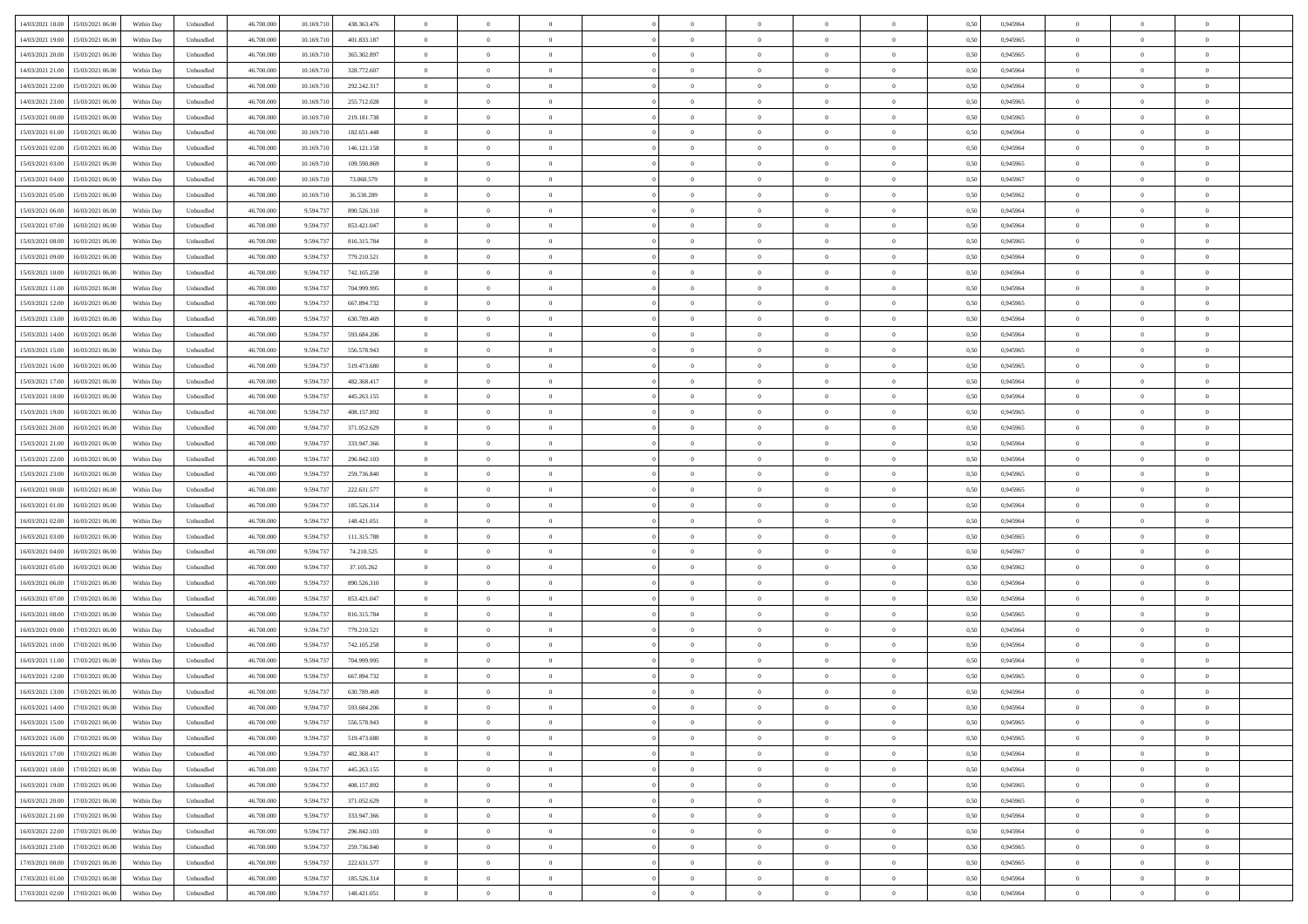| 17/03/2021 03:00<br>17/03/2021 06:00 | Within Day | Unbundled                   | 46.700.000 | 9.594.737 | 111.315.788   | $\overline{0}$ | $\theta$       |                | $\overline{0}$ | $\theta$       |                | $\theta$       | 0,50 | 0,945965 | $\theta$       | $\theta$       | $\overline{0}$ |  |
|--------------------------------------|------------|-----------------------------|------------|-----------|---------------|----------------|----------------|----------------|----------------|----------------|----------------|----------------|------|----------|----------------|----------------|----------------|--|
|                                      |            |                             |            |           |               |                |                |                |                |                |                |                |      |          |                |                |                |  |
| 17/03/2021 04:00<br>17/03/2021 06:00 | Within Day | Unbundled                   | 46.700.00  | 9.594.73  | 74.210.525    | $\bf{0}$       | $\overline{0}$ | $\bf{0}$       | $\overline{0}$ | $\bf{0}$       | $\overline{0}$ | $\bf{0}$       | 0,50 | 0,945967 | $\,$ 0 $\,$    | $\bf{0}$       | $\overline{0}$ |  |
| 17/03/2021 05:00<br>17/03/2021 06:00 | Within Day | Unbundled                   | 46,700,000 | 9.594.73  | 37.105.262    | $\overline{0}$ | $\bf{0}$       | $\overline{0}$ | $\bf{0}$       | $\bf{0}$       | $\overline{0}$ | $\bf{0}$       | 0.50 | 0.945962 | $\bf{0}$       | $\overline{0}$ | $\overline{0}$ |  |
| 17/03/2021 06:00<br>18/03/2021 06:00 | Within Day | Unbundled                   | 46.700.000 | 9.594.737 | 890.526.310   | $\overline{0}$ | $\overline{0}$ | $\overline{0}$ | $\theta$       | $\theta$       | $\overline{0}$ | $\bf{0}$       | 0,50 | 0,945964 | $\theta$       | $\theta$       | $\overline{0}$ |  |
| 17/03/2021 07:00<br>18/03/2021 06:00 | Within Day | Unbundled                   | 46.700.00  | 9.594.73  | 853.421.047   | $\overline{0}$ | $\theta$       | $\overline{0}$ | $\overline{0}$ | $\theta$       | $\overline{0}$ | $\bf{0}$       | 0,50 | 0,945964 | $\bf{0}$       | $\bf{0}$       | $\overline{0}$ |  |
| 17/03/2021 08:00<br>18/03/2021 06:00 | Within Day | Unbundled                   | 46,700,000 | 9.594.73  | 816.315.784   | $\overline{0}$ | $\overline{0}$ | $\overline{0}$ | $\overline{0}$ | $\overline{0}$ | $\Omega$       | $\bf{0}$       | 0.50 | 0.945965 | $\bf{0}$       | $\theta$       | $\overline{0}$ |  |
| 17/03/2021 09:00<br>18/03/2021 06:00 |            |                             | 46.700.000 |           |               | $\overline{0}$ | $\overline{0}$ | $\overline{0}$ | $\overline{0}$ | $\theta$       | $\overline{0}$ |                |      |          | $\theta$       | $\theta$       | $\overline{0}$ |  |
|                                      | Within Day | Unbundled                   |            | 9.594.737 | 779.210.521   |                |                |                |                |                |                | $\bf{0}$       | 0,50 | 0,945964 |                |                |                |  |
| 17/03/2021 10:00<br>18/03/2021 06:00 | Within Day | Unbundled                   | 46.700.00  | 9.594.73  | 742.105.258   | $\bf{0}$       | $\overline{0}$ | $\overline{0}$ | $\overline{0}$ | $\theta$       | $\overline{0}$ | $\bf{0}$       | 0,50 | 0,945964 | $\,$ 0 $\,$    | $\bf{0}$       | $\overline{0}$ |  |
| 17/03/2021 11:00<br>18/03/2021 06:00 | Within Day | Unbundled                   | 46,700,000 | 9.594.73  | 704.999.995   | $\overline{0}$ | $\bf{0}$       | $\overline{0}$ | $\bf{0}$       | $\overline{0}$ | $\overline{0}$ | $\bf{0}$       | 0.50 | 0.945964 | $\bf{0}$       | $\theta$       | $\overline{0}$ |  |
| 17/03/2021 12:00<br>18/03/2021 06:00 | Within Day | Unbundled                   | 46.700.000 | 9.594.737 | 667.894.732   | $\bf{0}$       | $\bf{0}$       | $\overline{0}$ | $\overline{0}$ | $\theta$       | $\overline{0}$ | $\bf{0}$       | 0,50 | 0,945965 | $\,$ 0 $\,$    | $\bf{0}$       | $\overline{0}$ |  |
| 17/03/2021 13:00<br>18/03/2021 06:00 | Within Day | Unbundled                   | 46.700.00  | 9.594.73  | 630.789.469   | $\bf{0}$       | $\overline{0}$ | $\bf{0}$       | $\overline{0}$ | $\bf{0}$       | $\overline{0}$ | $\bf{0}$       | 0,50 | 0,945964 | $\,$ 0 $\,$    | $\bf{0}$       | $\overline{0}$ |  |
| 17/03/2021 14:00<br>18/03/2021 06:00 | Within Day | Unbundled                   | 46,700,000 | 9.594.73  | 593.684.206   | $\overline{0}$ | $\overline{0}$ | $\overline{0}$ | $\bf{0}$       | $\bf{0}$       | $\overline{0}$ | $\bf{0}$       | 0.50 | 0.945964 | $\bf{0}$       | $\overline{0}$ | $\overline{0}$ |  |
| 17/03/2021 15:00<br>18/03/2021 06:00 | Within Day | Unbundled                   | 46.700.000 | 9.594.737 | 556.578.943   | $\overline{0}$ | $\overline{0}$ | $\overline{0}$ | $\overline{0}$ | $\theta$       | $\overline{0}$ | $\overline{0}$ | 0,50 | 0,945965 | $\,$ 0 $\,$    | $\theta$       | $\overline{0}$ |  |
|                                      |            |                             |            |           |               |                | $\theta$       |                | $\overline{0}$ | $\theta$       | $\overline{0}$ | $\bf{0}$       |      |          |                | $\bf{0}$       | $\overline{0}$ |  |
| 17/03/2021 16:00<br>18/03/2021 06:00 | Within Day | Unbundled                   | 46.700.00  | 9.594.73  | 519.473.680   | $\bf{0}$       |                | $\bf{0}$       |                |                |                |                | 0,50 | 0,945965 | $\bf{0}$       |                |                |  |
| 17/03/2021 17:00<br>18/03/2021 06:00 | Within Day | Unbundled                   | 46,700,000 | 9.594.73  | 482.368.417   | $\overline{0}$ | $\overline{0}$ | $\overline{0}$ | $\bf{0}$       | $\theta$       | $\theta$       | $\bf{0}$       | 0.50 | 0.945964 | $\theta$       | $\overline{0}$ | $\overline{0}$ |  |
| 17/03/2021 18:00<br>18/03/2021 06:00 | Within Day | Unbundled                   | 46.700.000 | 9.594.737 | 445.263.155   | $\overline{0}$ | $\overline{0}$ | $\overline{0}$ | $\overline{0}$ | $\overline{0}$ | $\overline{0}$ | $\bf{0}$       | 0,50 | 0,945964 | $\theta$       | $\theta$       | $\overline{0}$ |  |
| 17/03/2021 19:00<br>18/03/2021 06:00 | Within Day | Unbundled                   | 46.700.00  | 9.594.73  | 408.157.892   | $\bf{0}$       | $\overline{0}$ | $\overline{0}$ | $\overline{0}$ | $\theta$       | $\overline{0}$ | $\bf{0}$       | 0,50 | 0,945965 | $\,$ 0 $\,$    | $\bf{0}$       | $\overline{0}$ |  |
| 17/03/2021 20:00<br>18/03/2021 06:00 | Within Day | Unbundled                   | 46,700,000 | 9.594.73  | 371.052.629   | $\overline{0}$ | $\overline{0}$ | $\overline{0}$ | $\bf{0}$       | $\overline{0}$ | $\overline{0}$ | $\bf{0}$       | 0.50 | 0.945965 | $\bf{0}$       | $\overline{0}$ | $\overline{0}$ |  |
| 17/03/2021 21:00<br>18/03/2021 06:00 | Within Day | Unbundled                   | 46.700.000 | 9.594.737 | 333.947.366   | $\overline{0}$ | $\overline{0}$ | $\overline{0}$ | $\overline{0}$ | $\theta$       | $\overline{0}$ | $\bf{0}$       | 0,50 | 0,945964 | $\,$ 0 $\,$    | $\theta$       | $\overline{0}$ |  |
| 17/03/2021 22:00<br>18/03/2021 06:00 | Within Day | Unbundled                   | 46.700.00  | 9.594.73  | 296.842.103   | $\bf{0}$       | $\overline{0}$ | $\bf{0}$       | $\bf{0}$       | $\overline{0}$ | $\overline{0}$ | $\bf{0}$       | 0,50 | 0,945964 | $\,$ 0 $\,$    | $\bf{0}$       | $\overline{0}$ |  |
| 17/03/2021 23:00<br>18/03/2021 06:00 | Within Day | Unbundled                   | 46,700,000 | 9.594.73  | 259.736.840   | $\overline{0}$ | $\bf{0}$       | $\overline{0}$ | $\bf{0}$       | $\bf{0}$       | $\overline{0}$ | $\bf{0}$       | 0.50 | 0.945965 | $\bf{0}$       | $\overline{0}$ | $\overline{0}$ |  |
|                                      |            |                             |            |           |               | $\overline{0}$ | $\overline{0}$ | $\overline{0}$ | $\theta$       | $\theta$       | $\overline{0}$ |                |      |          | $\theta$       | $\theta$       | $\overline{0}$ |  |
| 18/03/2021 00:00<br>18/03/2021 06:00 | Within Day | Unbundled                   | 46.700.000 | 9.594.737 | 222.631.577   |                |                |                |                |                |                | $\bf{0}$       | 0,50 | 0,945965 |                |                |                |  |
| 18/03/2021 01:00<br>18/03/2021 06:00 | Within Day | Unbundled                   | 46.700.00  | 9.594.73  | 185.526.314   | $\bf{0}$       | $\overline{0}$ | $\bf{0}$       | $\bf{0}$       | $\theta$       | $\overline{0}$ | $\bf{0}$       | 0,50 | 0,945964 | $\,$ 0 $\,$    | $\bf{0}$       | $\overline{0}$ |  |
| 18/03/2021 02:00<br>18/03/2021 06:00 | Within Day | Unbundled                   | 46,700,000 | 9.594.73  | 148.421.051   | $\overline{0}$ | $\overline{0}$ | $\overline{0}$ | $\overline{0}$ | $\overline{0}$ | $\Omega$       | $\bf{0}$       | 0.50 | 0.945964 | $\bf{0}$       | $\theta$       | $\overline{0}$ |  |
| 18/03/2021 03:00<br>18/03/2021 06:00 | Within Day | Unbundled                   | 46.700.000 | 9.594.737 | 111.315.788   | $\overline{0}$ | $\overline{0}$ | $\overline{0}$ | $\overline{0}$ | $\theta$       | $\overline{0}$ | $\bf{0}$       | 0,50 | 0,945965 | $\theta$       | $\theta$       | $\overline{0}$ |  |
| 18/03/2021 04:00<br>18/03/2021 06:00 | Within Day | Unbundled                   | 46.700.00  | 9.594.73  | 74.210.525    | $\bf{0}$       | $\theta$       | $\bf{0}$       | $\overline{0}$ | $\theta$       | $\overline{0}$ | $\bf{0}$       | 0,50 | 0,945967 | $\,$ 0 $\,$    | $\bf{0}$       | $\overline{0}$ |  |
| 18/03/2021 05:00<br>18/03/2021 06:00 | Within Day | Unbundled                   | 46,700,000 | 9.594.73  | 37.105.262    | $\overline{0}$ | $\overline{0}$ | $\overline{0}$ | $\bf{0}$       | $\overline{0}$ | $\overline{0}$ | $\bf{0}$       | 0.50 | 0.945962 | $\bf{0}$       | $\theta$       | $\overline{0}$ |  |
| 18/03/2021 06:00<br>19/03/2021 06:00 | Within Day | Unbundled                   | 46.700.000 | 9.594.737 | 890.526.310   | $\overline{0}$ | $\overline{0}$ | $\overline{0}$ | $\overline{0}$ | $\theta$       | $\overline{0}$ | $\bf{0}$       | 0,50 | 0,945964 | $\theta$       | $\theta$       | $\overline{0}$ |  |
| 18/03/2021 07:00<br>19/03/2021 06:00 | Within Day | Unbundled                   | 46.700.00  | 9.594.73  | 853.421.047   | $\bf{0}$       | $\bf{0}$       | $\bf{0}$       | $\bf{0}$       | $\overline{0}$ | $\overline{0}$ | $\bf{0}$       | 0,50 | 0,945964 | $\,$ 0 $\,$    | $\bf{0}$       | $\overline{0}$ |  |
|                                      |            |                             |            |           |               |                |                |                |                |                |                |                |      |          |                |                |                |  |
| 18/03/2021 08:00<br>19/03/2021 06:00 | Within Day | Unbundled                   | 46,700,000 | 9.594.73  | 816.315.784   | $\overline{0}$ | $\bf{0}$       | $\overline{0}$ | $\bf{0}$       | $\bf{0}$       | $\overline{0}$ | $\bf{0}$       | 0.50 | 0.945965 | $\bf{0}$       | $\overline{0}$ | $\overline{0}$ |  |
| 18/03/2021 09:00<br>19/03/2021 06:00 | Within Day | Unbundled                   | 46.700.000 | 9,594.73  | 779.210.521   | $\overline{0}$ | $\overline{0}$ | $\overline{0}$ | $\overline{0}$ | $\theta$       | $\overline{0}$ | $\bf{0}$       | 0.5( | 0.945964 | $\theta$       | $\theta$       | $\overline{0}$ |  |
| 18/03/2021 10:00<br>19/03/2021 06:00 | Within Day | Unbundled                   | 46.700.00  | 9.594.73  | 742.105.258   | $\bf{0}$       | $\overline{0}$ | $\bf{0}$       | $\overline{0}$ | $\overline{0}$ | $\overline{0}$ | $\bf{0}$       | 0,50 | 0,945964 | $\,$ 0 $\,$    | $\bf{0}$       | $\overline{0}$ |  |
| 18/03/2021 11:00<br>19/03/2021 06:00 | Within Day | Unbundled                   | 46,700,000 | 9.594.73  | 704.999.995   | $\overline{0}$ | $\overline{0}$ | $\overline{0}$ | $\bf{0}$       | $\bf{0}$       | $\Omega$       | $\bf{0}$       | 0.50 | 0.945964 | $\bf{0}$       | $\overline{0}$ | $\overline{0}$ |  |
| 18/03/2021 12:00<br>19/03/2021 06:00 | Within Dav | Unbundled                   | 46.700.000 | 9.594.737 | 667.894.732   | $\overline{0}$ | $\theta$       | $\overline{0}$ | $\overline{0}$ | $\overline{0}$ | $\overline{0}$ | $\overline{0}$ | 0.50 | 0.945965 | $\theta$       | $\theta$       | $\overline{0}$ |  |
| 18/03/2021 13:00<br>19/03/2021 06:00 | Within Day | Unbundled                   | 46.700.00  | 9.594.73  | 630.789.469   | $\bf{0}$       | $\overline{0}$ | $\bf{0}$       | $\overline{0}$ | $\bf{0}$       | $\overline{0}$ | $\bf{0}$       | 0,50 | 0,945964 | $\,$ 0 $\,$    | $\bf{0}$       | $\overline{0}$ |  |
| 18/03/2021 14:00<br>19/03/2021 06:00 | Within Day | Unbundled                   | 46,700,000 | 9.594.73  | 593.684.206   | $\overline{0}$ | $\overline{0}$ | $\overline{0}$ | $\bf{0}$       | $\overline{0}$ | $\overline{0}$ | $\bf{0}$       | 0.50 | 0.945964 | $\bf{0}$       | $\overline{0}$ | $\overline{0}$ |  |
| 18/03/2021 15:00<br>19/03/2021 06:00 | Within Dav | Unbundled                   | 46.700.000 | 9,594.73  | 556.578.943   | $\overline{0}$ | $\overline{0}$ | $\overline{0}$ | $\overline{0}$ | $\overline{0}$ | $\overline{0}$ | $\overline{0}$ | 0.50 | 0,945965 | $\theta$       | $\theta$       | $\overline{0}$ |  |
| 19/03/2021 06:00                     | Within Day | Unbundled                   | 46.700.00  | 9.594.73  | 519.473.680   | $\bf{0}$       | $\bf{0}$       | $\bf{0}$       | $\bf{0}$       | $\overline{0}$ | $\overline{0}$ | $\bf{0}$       | 0,50 | 0,945965 | $\,$ 0 $\,$    | $\bf{0}$       | $\overline{0}$ |  |
| 18/03/2021 16:00                     |            |                             |            |           |               |                |                |                |                |                |                |                |      |          |                |                |                |  |
| 18/03/2021 17:00<br>19/03/2021 06:00 | Within Day | Unbundled                   | 46,700,000 | 9.594.73  | 482.368.417   | $\overline{0}$ | $\bf{0}$       | $\overline{0}$ | $\bf{0}$       | $\bf{0}$       | $\overline{0}$ | $\bf{0}$       | 0.50 | 0.945964 | $\bf{0}$       | $\overline{0}$ | $\overline{0}$ |  |
| 18/03/2021 18:00<br>19/03/2021 06:00 | Within Dav | Unbundled                   | 46.700.000 | 9.594.73  | 445.263.155   | $\overline{0}$ | $\overline{0}$ | $\overline{0}$ | $\overline{0}$ | $\theta$       | $\overline{0}$ | $\bf{0}$       | 0.50 | 0.945964 | $\theta$       | $\theta$       | $\overline{0}$ |  |
| 18/03/2021 19:00<br>19/03/2021 06:00 | Within Day | Unbundled                   | 46.700.00  | 9.594.73  | 408.157.892   | $\bf{0}$       | $\overline{0}$ | $\bf{0}$       | $\bf{0}$       | $\overline{0}$ | $\overline{0}$ | $\bf{0}$       | 0,50 | 0,945965 | $\,$ 0 $\,$    | $\bf{0}$       | $\overline{0}$ |  |
| 18/03/2021 20:00<br>19/03/2021 06:00 | Within Day | Unbundled                   | 46,700,000 | 9.594.73  | 371.052.629   | $\overline{0}$ | $\overline{0}$ | $\Omega$       | $\overline{0}$ | $\theta$       | $\theta$       | $\bf{0}$       | 0.50 | 0.945965 | $\bf{0}$       | $\overline{0}$ | $\overline{0}$ |  |
| 18/03/2021 21:00<br>19/03/2021 06:00 | Within Dav | Unbundled                   | 46.700.000 | 9,594.73  | 333.947.366   | $\overline{0}$ | $\overline{0}$ | $\Omega$       | $\overline{0}$ | $\theta$       | $\Omega$       | $\overline{0}$ | 0.5( | 0,945964 | $\theta$       | $\theta$       | $\overline{0}$ |  |
| 18/03/2021 22:00<br>19/03/2021 06:00 | Within Day | Unbundled                   | 46.700.000 | 9.594.73  | 296.842.103   | $\bf{0}$       | $\bf{0}$       | $\overline{0}$ | $\bf{0}$       | $\bf{0}$       | $\overline{0}$ | $\bf{0}$       | 0,50 | 0,945964 | $\,$ 0 $\,$    | $\bf{0}$       | $\overline{0}$ |  |
| 18/03/2021 23:00 19/03/2021 06:00    | Within Day | $\ensuremath{\mathsf{Unb}}$ | 46.700.000 | 9.594.737 | 259 736 840   | $\overline{0}$ | $\Omega$       |                | $\Omega$       |                |                |                | 0,50 | 0.945965 | $\theta$       | $\overline{0}$ |                |  |
| 19/03/2021 00:00 19/03/2021 06:00    | Within Day | Unbundled                   | 46.700.000 | 9.594.737 | 222.631.577   | $\overline{0}$ | $\theta$       | $\overline{0}$ | $\theta$       | $\overline{0}$ | $\overline{0}$ | $\bf{0}$       | 0,50 | 0,945965 | $\theta$       | $\theta$       | $\overline{0}$ |  |
|                                      |            |                             |            |           |               |                |                |                |                |                |                |                |      |          |                |                |                |  |
| 19/03/2021 01:00<br>19/03/2021 06:00 | Within Day | Unbundled                   | 46.700.00  | 9.594.73  | 185.526.314   | $\overline{0}$ | $\bf{0}$       | $\overline{0}$ | $\overline{0}$ | $\bf{0}$       | $\overline{0}$ | $\bf{0}$       | 0,50 | 0,945964 | $\bf{0}$       | $\overline{0}$ | $\bf{0}$       |  |
| 19/03/2021 02:00 19/03/2021 06:00    | Within Day | Unbundled                   | 46.700.000 | 9.594.737 | 148.421.051   | $\overline{0}$ | $\bf{0}$       | $\overline{0}$ | $\overline{0}$ | $\overline{0}$ | $\overline{0}$ | $\bf{0}$       | 0.50 | 0.945964 | $\overline{0}$ | $\bf{0}$       | $\,$ 0 $\,$    |  |
| 19/03/2021 03:00 19/03/2021 06:00    | Within Day | Unbundled                   | 46.700.000 | 9.594.737 | 111.315.788   | $\overline{0}$ | $\overline{0}$ | $\overline{0}$ | $\overline{0}$ | $\overline{0}$ | $\overline{0}$ | $\bf{0}$       | 0,50 | 0,945965 | $\theta$       | $\theta$       | $\overline{0}$ |  |
| 19/03/2021 04:00<br>19/03/2021 06:00 | Within Day | Unbundled                   | 46.700.000 | 9.594.73  | 74.210.525    | $\overline{0}$ | $\bf{0}$       | $\overline{0}$ | $\bf{0}$       | $\overline{0}$ | $\bf{0}$       | $\bf{0}$       | 0,50 | 0,945967 | $\overline{0}$ | $\bf{0}$       | $\overline{0}$ |  |
| 19/03/2021 05:00<br>19/03/2021 06:00 | Within Day | Unbundled                   | 46,700,000 | 9.594.737 | 37.105.262    | $\overline{0}$ | $\bf{0}$       | $\overline{0}$ | $\overline{0}$ | $\overline{0}$ | $\overline{0}$ | $\bf{0}$       | 0.50 | 0.945962 | $\,$ 0 $\,$    | $\theta$       | $\overline{0}$ |  |
| 19/03/2021 06:00<br>20/03/2021 06:00 | Within Dav | Unbundled                   | 46.700.000 | 9.594.737 | 890.526.310   | $\overline{0}$ | $\overline{0}$ | $\overline{0}$ | $\overline{0}$ | $\overline{0}$ | $\overline{0}$ | $\bf{0}$       | 0.50 | 0,945964 | $\overline{0}$ | $\theta$       | $\overline{0}$ |  |
| 19/03/2021 07:00<br>20/03/2021 06:00 | Within Day | Unbundled                   | 46.700.000 | 9.594.73  | 853.421.047   | $\overline{0}$ | $\overline{0}$ | $\overline{0}$ | $\overline{0}$ | $\bf{0}$       | $\overline{0}$ | $\bf{0}$       | 0,50 | 0,945964 | $\bf{0}$       | $\overline{0}$ | $\overline{0}$ |  |
|                                      |            |                             |            |           |               |                |                |                |                |                |                |                |      |          |                |                |                |  |
| 19/03/2021 08:00<br>20/03/2021 06:00 | Within Day | Unbundled                   | 46,700,000 | 9.594.73  | 816, 315, 784 | $\overline{0}$ | $\overline{0}$ | $\overline{0}$ | $\overline{0}$ | $\bf{0}$       | $\overline{0}$ | $\bf{0}$       | 0.50 | 0.945965 | $\overline{0}$ | $\,$ 0 $\,$    | $\,$ 0         |  |
| 19/03/2021 09:00 20/03/2021 06:00    | Within Dav | Unbundled                   | 46.700.000 | 9.594.737 | 779.210.521   | $\overline{0}$ | $\overline{0}$ | $\overline{0}$ | $\overline{0}$ | $\overline{0}$ | $\overline{0}$ | $\bf{0}$       | 0,50 | 0,945964 | $\theta$       | $\theta$       | $\overline{0}$ |  |
| 19/03/2021 10:00<br>20/03/2021 06:00 | Within Day | Unbundled                   | 46.700.00  | 9.594.73  | 742.105.258   | $\overline{0}$ | $\bf{0}$       | $\overline{0}$ | $\bf{0}$       | $\overline{0}$ | $\bf{0}$       | $\bf{0}$       | 0,50 | 0,945964 | $\bf{0}$       | $\bf{0}$       | $\overline{0}$ |  |
| 19/03/2021 11:00 20/03/2021 06:00    | Within Day | Unbundled                   | 46.700.000 | 9.594.737 | 704.999.995   | $\overline{0}$ | $\bf{0}$       | $\overline{0}$ | $\overline{0}$ | $\,$ 0 $\,$    | $\overline{0}$ | $\bf{0}$       | 0,50 | 0,945964 | $\overline{0}$ | $\,$ 0 $\,$    | $\,$ 0 $\,$    |  |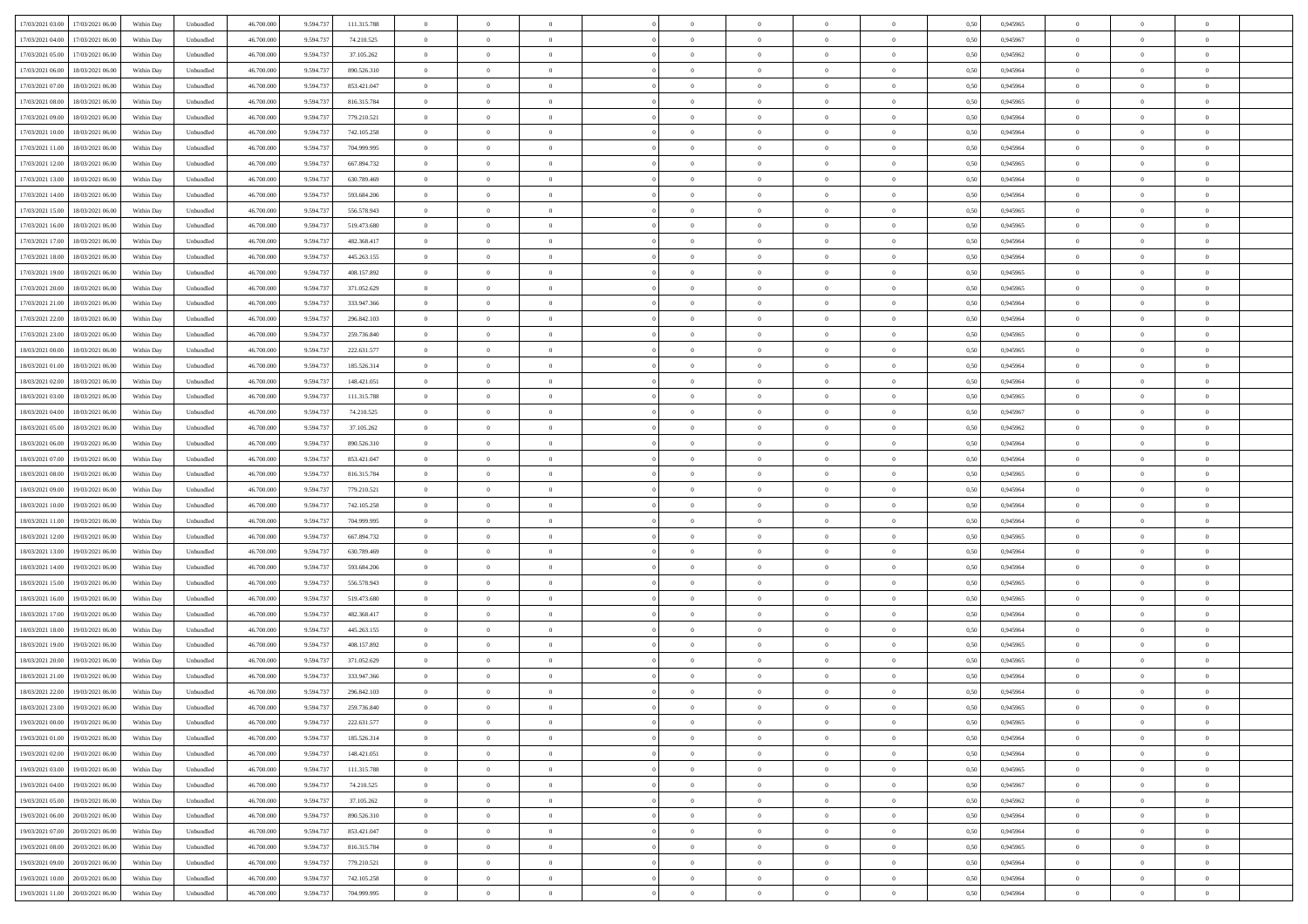| 19/03/2021 12:00 20/03/2021 06:00          | Within Day | Unbundled         | 46.700.000 | 9.594.737 | 667.894.732 | $\overline{0}$ | $\theta$       |                | $\overline{0}$ | $\theta$       |                | $\bf{0}$       | 0,50 | 0,945965 | $\theta$       | $\theta$       | $\overline{0}$ |  |
|--------------------------------------------|------------|-------------------|------------|-----------|-------------|----------------|----------------|----------------|----------------|----------------|----------------|----------------|------|----------|----------------|----------------|----------------|--|
|                                            |            |                   |            |           |             |                |                |                |                |                |                |                |      |          |                |                |                |  |
| 19/03/2021 13:00<br>20/03/2021 06:00       | Within Day | Unbundled         | 46.700.00  | 9.594.73  | 630.789.469 | $\bf{0}$       | $\overline{0}$ | $\bf{0}$       | $\overline{0}$ | $\bf{0}$       | $\overline{0}$ | $\bf{0}$       | 0,50 | 0,945964 | $\,$ 0 $\,$    | $\bf{0}$       | $\overline{0}$ |  |
| 19/03/2021 14:00<br>20/03/2021 06:00       | Within Day | Unbundled         | 46,700,000 | 9.594.73  | 593.684.206 | $\overline{0}$ | $\bf{0}$       | $\overline{0}$ | $\bf{0}$       | $\bf{0}$       | $\overline{0}$ | $\bf{0}$       | 0.50 | 0.945964 | $\bf{0}$       | $\overline{0}$ | $\overline{0}$ |  |
| 19/03/2021 15:00<br>20/03/2021 06:00       | Within Day | Unbundled         | 46.700.000 | 9.594.737 | 556.578.943 | $\overline{0}$ | $\overline{0}$ | $\overline{0}$ | $\theta$       | $\theta$       | $\overline{0}$ | $\bf{0}$       | 0,50 | 0,945965 | $\theta$       | $\theta$       | $\overline{0}$ |  |
| 19/03/2021 16:00<br>20/03/2021 06:00       | Within Day | Unbundled         | 46.700.00  | 9.594.73  | 519.473.680 | $\bf{0}$       | $\theta$       | $\bf{0}$       | $\overline{0}$ | $\theta$       | $\overline{0}$ | $\bf{0}$       | 0,50 | 0,945965 | $\bf{0}$       | $\bf{0}$       | $\overline{0}$ |  |
| 19/03/2021 17:00<br>20/03/2021 06:00       |            | Unbundled         | 46,700,000 | 9.594.73  | 482.368.417 | $\overline{0}$ | $\overline{0}$ | $\overline{0}$ | $\overline{0}$ | $\overline{0}$ | $\Omega$       | $\bf{0}$       | 0.50 | 0.945964 | $\bf{0}$       | $\theta$       | $\overline{0}$ |  |
|                                            | Within Day |                   |            |           |             |                |                |                |                |                |                |                |      |          |                |                |                |  |
| 19/03/2021 18:00<br>20/03/2021 06:00       | Within Day | Unbundled         | 46.700.000 | 9.594.737 | 445.263.155 | $\overline{0}$ | $\overline{0}$ | $\overline{0}$ | $\overline{0}$ | $\overline{0}$ | $\overline{0}$ | $\bf{0}$       | 0,50 | 0,945964 | $\theta$       | $\theta$       | $\overline{0}$ |  |
| 19/03/2021 19:00<br>20/03/2021 06:00       | Within Day | Unbundled         | 46.700.00  | 9.594.73  | 408.157.892 | $\bf{0}$       | $\overline{0}$ | $\overline{0}$ | $\overline{0}$ | $\theta$       | $\overline{0}$ | $\bf{0}$       | 0,50 | 0,945965 | $\,$ 0 $\,$    | $\bf{0}$       | $\overline{0}$ |  |
| 19/03/2021 20:00<br>20/03/2021 06:00       | Within Day | Unbundled         | 46,700,000 | 9.594.73  | 371.052.629 | $\overline{0}$ | $\bf{0}$       | $\overline{0}$ | $\bf{0}$       | $\overline{0}$ | $\overline{0}$ | $\bf{0}$       | 0.50 | 0.945965 | $\bf{0}$       | $\overline{0}$ | $\overline{0}$ |  |
| 19/03/2021 21:00<br>20/03/2021 06:00       | Within Day | Unbundled         | 46.700.000 | 9.594.737 | 333.947.366 | $\bf{0}$       | $\bf{0}$       | $\overline{0}$ | $\overline{0}$ | $\overline{0}$ | $\overline{0}$ | $\bf{0}$       | 0,50 | 0,945964 | $\,$ 0 $\,$    | $\bf{0}$       | $\overline{0}$ |  |
| 19/03/2021 22:00<br>20/03/2021 06:00       | Within Day | Unbundled         | 46.700.00  | 9.594.73  | 296.842.103 | $\bf{0}$       | $\overline{0}$ | $\bf{0}$       | $\overline{0}$ | $\bf{0}$       | $\overline{0}$ | $\bf{0}$       | 0,50 | 0,945964 | $\,$ 0 $\,$    | $\bf{0}$       | $\overline{0}$ |  |
| 19/03/2021 23:00<br>20/03/2021 06:00       | Within Day | Unbundled         | 46,700,000 | 9.594.73  | 259.736.840 | $\overline{0}$ | $\bf{0}$       | $\overline{0}$ | $\bf{0}$       | $\bf{0}$       | $\overline{0}$ | $\bf{0}$       | 0.50 | 0.945965 | $\bf{0}$       | $\overline{0}$ | $\bf{0}$       |  |
| 20/03/2021 00:00<br>20/03/2021 06:00       | Within Day | Unbundled         | 46.700.000 | 9.594.737 | 222.631.577 | $\overline{0}$ | $\overline{0}$ | $\overline{0}$ | $\overline{0}$ | $\theta$       | $\overline{0}$ | $\overline{0}$ | 0,50 | 0,945965 | $\theta$       | $\theta$       | $\overline{0}$ |  |
|                                            |            |                   |            |           |             |                |                |                |                |                |                |                |      |          |                |                |                |  |
| 20/03/2021 01:00<br>20/03/2021 06:00       | Within Day | Unbundled         | 46.700.00  | 9.594.73  | 185.526.314 | $\bf{0}$       | $\theta$       | $\bf{0}$       | $\overline{0}$ | $\theta$       | $\overline{0}$ | $\bf{0}$       | 0,50 | 0,945964 | $\bf{0}$       | $\bf{0}$       | $\overline{0}$ |  |
| 20/03/2021 02:00<br>20/03/2021 06:00       | Within Day | Unbundled         | 46,700,000 | 9.594.73  | 148.421.051 | $\overline{0}$ | $\overline{0}$ | $\overline{0}$ | $\bf{0}$       | $\theta$       | $\Omega$       | $\bf{0}$       | 0.50 | 0.945964 | $\theta$       | $\theta$       | $\overline{0}$ |  |
| 20/03/2021 03:00<br>20/03/2021 06:00       | Within Day | Unbundled         | 46.700.000 | 9.594.737 | 111.315.788 | $\overline{0}$ | $\overline{0}$ | $\overline{0}$ | $\overline{0}$ | $\overline{0}$ | $\overline{0}$ | $\bf{0}$       | 0,50 | 0,945965 | $\theta$       | $\theta$       | $\overline{0}$ |  |
| 20/03/2021 04:00<br>20/03/2021 06:00       | Within Day | Unbundled         | 46.700.00  | 9.594.73  | 74.210.525  | $\bf{0}$       | $\overline{0}$ | $\overline{0}$ | $\overline{0}$ | $\theta$       | $\overline{0}$ | $\bf{0}$       | 0,50 | 0,945967 | $\,$ 0 $\,$    | $\bf{0}$       | $\overline{0}$ |  |
| 20/03/2021 05:00<br>20/03/2021 06:00       | Within Day | Unbundled         | 46,700,000 | 9.594.73  | 37.105.262  | $\overline{0}$ | $\bf{0}$       | $\overline{0}$ | $\bf{0}$       | $\overline{0}$ | $\overline{0}$ | $\bf{0}$       | 0.50 | 0.945962 | $\bf{0}$       | $\overline{0}$ | $\overline{0}$ |  |
| 20/03/2021 06:00<br>21/03/2021 06:00       | Within Day | Unbundled         | 46.700.000 | 9.594.737 | 890.526.310 | $\bf{0}$       | $\overline{0}$ | $\overline{0}$ | $\overline{0}$ | $\overline{0}$ | $\overline{0}$ | $\bf{0}$       | 0,50 | 0,945964 | $\,$ 0 $\,$    | $\theta$       | $\overline{0}$ |  |
| 20/03/2021 07:00<br>21/03/2021 06.00       | Within Day | Unbundled         | 46.700.00  | 9.594.73  | 853.421.047 | $\bf{0}$       | $\overline{0}$ | $\bf{0}$       | $\bf{0}$       | $\overline{0}$ | $\overline{0}$ | $\bf{0}$       | 0,50 | 0,945964 | $\,$ 0 $\,$    | $\bf{0}$       | $\overline{0}$ |  |
| 20/03/2021 08:00<br>21/03/2021 06:00       | Within Day | Unbundled         | 46,700,000 | 9.594.73  | 816.315.784 | $\overline{0}$ | $\bf{0}$       | $\overline{0}$ | $\bf{0}$       | $\bf{0}$       | $\overline{0}$ | $\bf{0}$       | 0.50 | 0.945965 | $\bf{0}$       | $\overline{0}$ | $\overline{0}$ |  |
|                                            |            |                   |            |           |             |                |                |                |                |                |                |                |      |          |                |                |                |  |
| 20/03/2021 09:00<br>21/03/2021 06:00       | Within Day | Unbundled         | 46.700.000 | 9.594.737 | 779.210.521 | $\overline{0}$ | $\overline{0}$ | $\overline{0}$ | $\theta$       | $\theta$       | $\overline{0}$ | $\bf{0}$       | 0,50 | 0,945964 | $\theta$       | $\theta$       | $\overline{0}$ |  |
| 20/03/2021 10:00<br>21/03/2021 06.00       | Within Day | Unbundled         | 46.700.00  | 9.594.73  | 742.105.258 | $\bf{0}$       | $\overline{0}$ | $\bf{0}$       | $\bf{0}$       | $\bf{0}$       | $\overline{0}$ | $\bf{0}$       | 0,50 | 0,945964 | $\,$ 0 $\,$    | $\bf{0}$       | $\overline{0}$ |  |
| 20/03/2021 11:00<br>21/03/2021 06:00       | Within Day | Unbundled         | 46,700,000 | 9.594.73  | 704.999.995 | $\overline{0}$ | $\overline{0}$ | $\overline{0}$ | $\overline{0}$ | $\overline{0}$ | $\Omega$       | $\bf{0}$       | 0.50 | 0.945964 | $\bf{0}$       | $\theta$       | $\overline{0}$ |  |
| 20/03/2021 12:00<br>21/03/2021 06:00       | Within Day | Unbundled         | 46.700.000 | 9.594.737 | 667.894.732 | $\overline{0}$ | $\overline{0}$ | $\overline{0}$ | $\overline{0}$ | $\overline{0}$ | $\overline{0}$ | $\bf{0}$       | 0,50 | 0,945965 | $\theta$       | $\theta$       | $\overline{0}$ |  |
| 20/03/2021 13:00<br>21/03/2021 06.00       | Within Day | Unbundled         | 46.700.00  | 9.594.73  | 630.789.469 | $\bf{0}$       | $\theta$       | $\bf{0}$       | $\overline{0}$ | $\theta$       | $\overline{0}$ | $\bf{0}$       | 0,50 | 0,945964 | $\,$ 0 $\,$    | $\bf{0}$       | $\overline{0}$ |  |
| 20/03/2021 14:00<br>21/03/2021 06:00       | Within Day | Unbundled         | 46,700,000 | 9.594.73  | 593.684.206 | $\overline{0}$ | $\bf{0}$       | $\overline{0}$ | $\bf{0}$       | $\overline{0}$ | $\overline{0}$ | $\bf{0}$       | 0.50 | 0.945964 | $\bf{0}$       | $\overline{0}$ | $\overline{0}$ |  |
| 20/03/2021 15:00<br>21/03/2021 06:00       | Within Day | Unbundled         | 46.700.000 | 9.594.737 | 556.578.943 | $\overline{0}$ | $\overline{0}$ | $\overline{0}$ | $\overline{0}$ | $\overline{0}$ | $\overline{0}$ | $\bf{0}$       | 0,50 | 0,945965 | $\theta$       | $\theta$       | $\overline{0}$ |  |
| 20/03/2021 16:00<br>21/03/2021 06.00       | Within Day | Unbundled         | 46.700.00  | 9.594.73  | 519.473.680 | $\bf{0}$       | $\bf{0}$       | $\bf{0}$       | $\bf{0}$       | $\overline{0}$ | $\overline{0}$ | $\bf{0}$       | 0,50 | 0,945965 | $\,$ 0 $\,$    | $\bf{0}$       | $\overline{0}$ |  |
|                                            |            |                   |            |           |             |                |                |                |                |                |                |                |      |          |                |                |                |  |
| 20/03/2021 17:00<br>21/03/2021 06:00       | Within Day | Unbundled         | 46,700,000 | 9.594.73  | 482.368.417 | $\overline{0}$ | $\bf{0}$       | $\overline{0}$ | $\bf{0}$       | $\bf{0}$       | $\overline{0}$ | $\bf{0}$       | 0.50 | 0.945964 | $\bf{0}$       | $\overline{0}$ | $\overline{0}$ |  |
| 20/03/2021 18:00<br>21/03/2021 06:00       | Within Day | Unbundled         | 46.700.000 | 9,594.73  | 445.263.155 | $\overline{0}$ | $\overline{0}$ | $\overline{0}$ | $\overline{0}$ | $\overline{0}$ | $\overline{0}$ | $\bf{0}$       | 0.5( | 0.945964 | $\theta$       | $\theta$       | $\overline{0}$ |  |
| 20/03/2021 19:00<br>21/03/2021 06.00       | Within Day | Unbundled         | 46.700.00  | 9.594.73  | 408.157.892 | $\bf{0}$       | $\overline{0}$ | $\bf{0}$       | $\bf{0}$       | $\overline{0}$ | $\overline{0}$ | $\bf{0}$       | 0,50 | 0,945965 | $\,$ 0 $\,$    | $\bf{0}$       | $\overline{0}$ |  |
| 20/03/2021 20:00<br>21/03/2021 06:00       | Within Day | Unbundled         | 46,700,000 | 9.594.73  | 371.052.629 | $\overline{0}$ | $\overline{0}$ | $\overline{0}$ | $\bf{0}$       | $\bf{0}$       | $\Omega$       | $\bf{0}$       | 0.50 | 0.945965 | $\,$ 0 $\,$    | $\theta$       | $\overline{0}$ |  |
| 20/03/2021 21:00<br>21/03/2021 06:00       | Within Dav | Unbundled         | 46.700.000 | 9.594.737 | 333.947.366 | $\overline{0}$ | $\overline{0}$ | $\overline{0}$ | $\overline{0}$ | $\overline{0}$ | $\overline{0}$ | $\overline{0}$ | 0.50 | 0,945964 | $\theta$       | $\theta$       | $\overline{0}$ |  |
| 20/03/2021 22:00<br>21/03/2021 06.00       | Within Day | Unbundled         | 46.700.00  | 9.594.73  | 296.842.103 | $\bf{0}$       | $\overline{0}$ | $\bf{0}$       | $\bf{0}$       | $\bf{0}$       | $\overline{0}$ | $\bf{0}$       | 0,50 | 0,945964 | $\,$ 0 $\,$    | $\bf{0}$       | $\overline{0}$ |  |
| 20/03/2021 23:00<br>21/03/2021 06:00       | Within Day | Unbundled         | 46,700,000 | 9.594.73  | 259,736,840 | $\overline{0}$ | $\bf{0}$       | $\overline{0}$ | $\bf{0}$       | $\overline{0}$ | $\overline{0}$ | $\bf{0}$       | 0.50 | 0.945965 | $\bf{0}$       | $\overline{0}$ | $\overline{0}$ |  |
| 21/03/2021 00:00<br>21/03/2021 06:00       | Within Dav | Unbundled         | 46.700.000 | 9,594.73  | 222.631.577 | $\overline{0}$ | $\overline{0}$ | $\overline{0}$ | $\overline{0}$ | $\overline{0}$ | $\overline{0}$ | $\overline{0}$ | 0.50 | 0,945965 | $\theta$       | $\theta$       | $\overline{0}$ |  |
| 21/03/2021 01:00<br>21/03/2021 06.00       | Within Day | Unbundled         | 46.700.00  | 9.594.73  | 185.526.314 | $\bf{0}$       | $\bf{0}$       | $\bf{0}$       | $\bf{0}$       | $\overline{0}$ | $\overline{0}$ | $\bf{0}$       | 0,50 | 0,945964 | $\,$ 0 $\,$    | $\bf{0}$       | $\overline{0}$ |  |
|                                            |            |                   |            |           |             |                |                |                |                |                |                |                |      |          |                |                |                |  |
| 21/03/2021 02:00<br>21/03/2021 06:00       | Within Day | Unbundled         | 46,700,000 | 9.594.73  | 148.421.051 | $\overline{0}$ | $\bf{0}$       | $\overline{0}$ | $\bf{0}$       | $\bf{0}$       | $\overline{0}$ | $\bf{0}$       | 0.50 | 0.945964 | $\bf{0}$       | $\overline{0}$ | $\overline{0}$ |  |
| 21/03/2021 03:00<br>21/03/2021 06:00       | Within Dav | Unbundled         | 46.700.000 | 9.594.73  | 111.315.788 | $\overline{0}$ | $\overline{0}$ | $\overline{0}$ | $\overline{0}$ | $\overline{0}$ | $\overline{0}$ | $\bf{0}$       | 0.50 | 0.945965 | $\theta$       | $\theta$       | $\overline{0}$ |  |
| 21/03/2021 04:00<br>21/03/2021 06.00       | Within Day | Unbundled         | 46.700.00  | 9.594.73  | 74.210.525  | $\bf{0}$       | $\overline{0}$ | $\bf{0}$       | $\bf{0}$       | $\,$ 0 $\,$    | $\overline{0}$ | $\bf{0}$       | 0,50 | 0,945967 | $\,$ 0 $\,$    | $\bf{0}$       | $\overline{0}$ |  |
| 21/03/2021 05:00<br>21/03/2021 06:00       | Within Day | Unbundled         | 46,700,000 | 9.594.73  | 37.105.262  | $\overline{0}$ | $\overline{0}$ | $\Omega$       | $\overline{0}$ | $\overline{0}$ | $\theta$       | $\bf{0}$       | 0.50 | 0.945962 | $\bf{0}$       | $\theta$       | $\overline{0}$ |  |
| 21/03/2021 06:00<br>22/03/2021 06:00       | Within Dav | Unbundled         | 46.700.000 | 9,594.73  | 890.526.310 | $\overline{0}$ | $\overline{0}$ | $\Omega$       | $\overline{0}$ | $\theta$       | $\Omega$       | $\overline{0}$ | 0.5( | 0,945964 | $\theta$       | $\theta$       | $\overline{0}$ |  |
| 21/03/2021 07:00<br>22/03/2021 06:00       | Within Day | Unbundled         | 46.700.000 | 9.594.73  | 853.421.047 | $\bf{0}$       | $\bf{0}$       | $\overline{0}$ | $\bf{0}$       | $\bf{0}$       | $\overline{0}$ | $\bf{0}$       | 0,50 | 0,945964 | $\,$ 0 $\,$    | $\bf{0}$       | $\overline{0}$ |  |
| $21/03/2021~08.00 \qquad 22/03/2021~06.00$ | Within Day | ${\sf Unbundred}$ | 46.700.000 | 9.594.737 | 816.315.784 | $\bf{0}$       | $\Omega$       |                | $\overline{0}$ |                |                |                | 0,50 | 0.945965 | $\theta$       | $\overline{0}$ |                |  |
| 21/03/2021 09:00 22/03/2021 06:00          | Within Day | Unbundled         | 46.700.000 | 9.594.737 | 779.210.521 | $\overline{0}$ | $\overline{0}$ | $\overline{0}$ | $\theta$       | $\overline{0}$ | $\overline{0}$ | $\bf{0}$       | 0,50 | 0,945964 | $\theta$       | $\theta$       | $\overline{0}$ |  |
|                                            |            |                   |            |           |             |                |                |                |                |                |                |                |      |          |                |                |                |  |
| 21/03/2021 11:00<br>22/03/2021 06:00       | Within Day | Unbundled         | 46.700.00  | 9.594.73  | 704.999.995 | $\overline{0}$ | $\bf{0}$       | $\overline{0}$ | $\overline{0}$ | $\bf{0}$       | $\overline{0}$ | $\bf{0}$       | 0,50 | 0,945964 | $\bf{0}$       | $\overline{0}$ | $\bf{0}$       |  |
| 21/03/2021 12:00 22/03/2021 06:00          | Within Day | Unbundled         | 46.700.000 | 9.594.737 | 667.894.732 | $\overline{0}$ | $\bf{0}$       | $\overline{0}$ | $\overline{0}$ | $\overline{0}$ | $\overline{0}$ | $\bf{0}$       | 0.50 | 0.945965 | $\mathbf{0}$   | $\bf{0}$       | $\,$ 0 $\,$    |  |
| 21/03/2021 13:00 22/03/2021 06:00          | Within Day | Unbundled         | 46.700.000 | 9.594.737 | 630.789.469 | $\overline{0}$ | $\overline{0}$ | $\overline{0}$ | $\overline{0}$ | $\overline{0}$ | $\overline{0}$ | $\bf{0}$       | 0,50 | 0,945964 | $\theta$       | $\theta$       | $\overline{0}$ |  |
| 21/03/2021 14:00<br>22/03/2021 06:00       | Within Day | Unbundled         | 46.700.000 | 9.594.73  | 593.684.206 | $\overline{0}$ | $\bf{0}$       | $\overline{0}$ | $\bf{0}$       | $\overline{0}$ | $\bf{0}$       | $\bf{0}$       | 0,50 | 0,945964 | $\overline{0}$ | $\overline{0}$ | $\overline{0}$ |  |
| 21/03/2021 15:00<br>22/03/2021 06:00       | Within Day | Unbundled         | 46,700,000 | 9.594.737 | 556,578,943 | $\overline{0}$ | $\bf{0}$       | $\overline{0}$ | $\overline{0}$ | $\overline{0}$ | $\overline{0}$ | $\bf{0}$       | 0.50 | 0.945965 | $\,$ 0 $\,$    | $\theta$       | $\,$ 0         |  |
| 21/03/2021 16:00 22/03/2021 06:00          | Within Dav | Unbundled         | 46.700.000 | 9.594.737 | 519.473.680 | $\overline{0}$ | $\overline{0}$ | $\overline{0}$ | $\overline{0}$ | $\overline{0}$ | $\overline{0}$ | $\bf{0}$       | 0.50 | 0,945965 | $\overline{0}$ | $\theta$       | $\overline{0}$ |  |
| 22/03/2021 06:00<br>21/03/2021 17:00       | Within Day | Unbundled         | 46.700.000 | 9.594.73  | 482.368.417 | $\overline{0}$ | $\overline{0}$ | $\overline{0}$ | $\overline{0}$ | $\bf{0}$       | $\overline{0}$ | $\bf{0}$       | 0,50 | 0,945964 | $\bf{0}$       | $\overline{0}$ | $\overline{0}$ |  |
| 21/03/2021 18:00 22/03/2021 06:00          | Within Day | Unbundled         | 46,700,000 | 9.594.737 | 445.263.155 | $\overline{0}$ | $\overline{0}$ | $\overline{0}$ | $\overline{0}$ | $\overline{0}$ | $\overline{0}$ | $\bf{0}$       | 0.50 | 0.945964 | $\overline{0}$ | $\bf{0}$       | $\,$ 0         |  |
|                                            |            |                   |            |           |             |                |                |                |                |                |                |                |      |          |                |                |                |  |
| 21/03/2021 19:00 22/03/2021 06:00          | Within Dav | Unbundled         | 46.700.000 | 9.594.737 | 408.157.892 | $\overline{0}$ | $\overline{0}$ | $\overline{0}$ | $\overline{0}$ | $\overline{0}$ | $\overline{0}$ | $\bf{0}$       | 0,50 | 0,945965 | $\overline{0}$ | $\theta$       | $\overline{0}$ |  |
| 21/03/2021 20:00<br>22/03/2021 06:00       | Within Day | Unbundled         | 46.700.00  | 9.594.73  | 371.052.629 | $\overline{0}$ | $\bf{0}$       | $\overline{0}$ | $\bf{0}$       | $\overline{0}$ | $\bf{0}$       | $\bf{0}$       | 0,50 | 0,945965 | $\bf{0}$       | $\bf{0}$       | $\overline{0}$ |  |
| 21/03/2021 21:00 22/03/2021 06:00          | Within Day | Unbundled         | 46.700.000 | 9.594.737 | 333.947.366 | $\overline{0}$ | $\bf{0}$       | $\overline{0}$ | $\overline{0}$ | $\,$ 0 $\,$    | $\overline{0}$ | $\bf{0}$       | 0,50 | 0,945964 | $\overline{0}$ | $\,$ 0 $\,$    | $\,$ 0 $\,$    |  |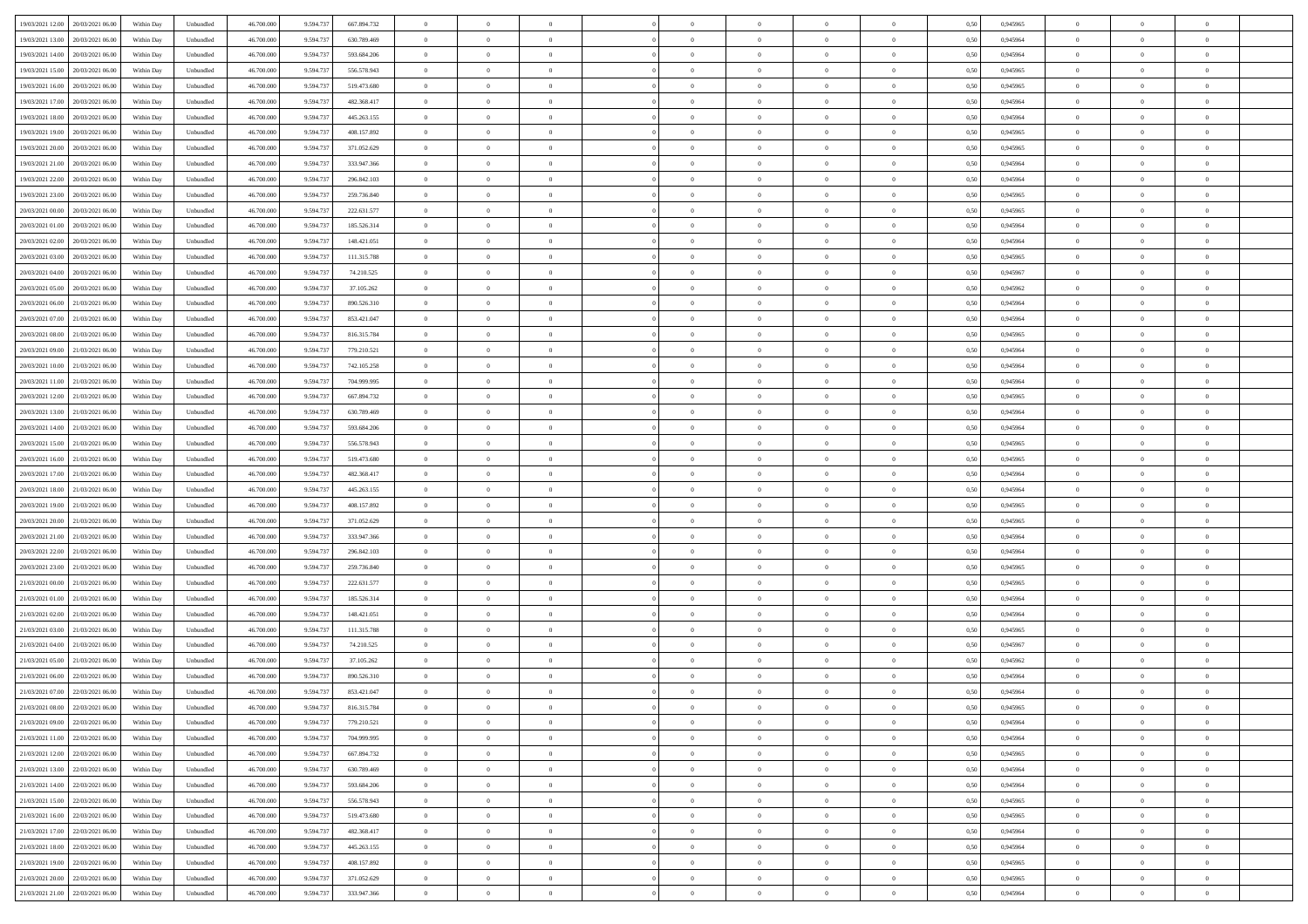|                                              |            |                   |            |           |             | $\overline{0}$ | $\theta$       |                | $\overline{0}$ | $\theta$       |                | $\theta$       |      |          | $\theta$       | $\theta$       | $\overline{0}$ |  |
|----------------------------------------------|------------|-------------------|------------|-----------|-------------|----------------|----------------|----------------|----------------|----------------|----------------|----------------|------|----------|----------------|----------------|----------------|--|
| 21/03/2021 22:00 22/03/2021 06:00            | Within Day | Unbundled         | 46.700.000 | 9.594.737 | 296.842.103 |                |                |                |                |                |                |                | 0,50 | 0,945964 |                |                |                |  |
| 21/03/2021 23:00<br>22/03/2021 06.00         | Within Day | Unbundled         | 46.700.00  | 9.594.73  | 259.736.840 | $\bf{0}$       | $\overline{0}$ | $\bf{0}$       | $\overline{0}$ | $\bf{0}$       | $\overline{0}$ | $\bf{0}$       | 0,50 | 0,945965 | $\,$ 0 $\,$    | $\bf{0}$       | $\overline{0}$ |  |
| 22/03/2021 00:00<br>22/03/2021 06:00         | Within Day | Unbundled         | 46,700,000 | 9.594.73  | 222.631.577 | $\overline{0}$ | $\bf{0}$       | $\overline{0}$ | $\bf{0}$       | $\bf{0}$       | $\overline{0}$ | $\bf{0}$       | 0.50 | 0.945965 | $\bf{0}$       | $\overline{0}$ | $\overline{0}$ |  |
| 22/03/2021 01:00<br>22/03/2021 06:00         | Within Day | Unbundled         | 46.700.000 | 9.594.737 | 185.526.314 | $\overline{0}$ | $\overline{0}$ | $\overline{0}$ | $\theta$       | $\theta$       | $\overline{0}$ | $\bf{0}$       | 0,50 | 0,945964 | $\theta$       | $\theta$       | $\overline{0}$ |  |
| 22/03/2021 02:00<br>22/03/2021 06.00         | Within Day | Unbundled         | 46.700.00  | 9.594.73  | 148.421.051 | $\bf{0}$       | $\overline{0}$ | $\bf{0}$       | $\overline{0}$ | $\theta$       | $\overline{0}$ | $\bf{0}$       | 0,50 | 0,945964 | $\,$ 0 $\,$    | $\bf{0}$       | $\overline{0}$ |  |
|                                              |            |                   |            |           |             |                |                |                |                |                |                |                |      |          |                |                |                |  |
| 22/03/2021 03:00<br>22/03/2021 06:00         | Within Day | Unbundled         | 46,700,000 | 9.594.73  | 111.315.788 | $\overline{0}$ | $\overline{0}$ | $\overline{0}$ | $\bf{0}$       | $\overline{0}$ | $\theta$       | $\bf{0}$       | 0.50 | 0.945965 | $\bf{0}$       | $\theta$       | $\overline{0}$ |  |
| 22/03/2021 04:00<br>22/03/2021 06:00         | Within Day | Unbundled         | 46.700.000 | 9.594.737 | 74.210.525  | $\overline{0}$ | $\overline{0}$ | $\overline{0}$ | $\overline{0}$ | $\overline{0}$ | $\overline{0}$ | $\bf{0}$       | 0,50 | 0,945967 | $\theta$       | $\theta$       | $\overline{0}$ |  |
| 22/03/2021 05:00<br>22/03/2021 06.00         | Within Day | Unbundled         | 46.700.00  | 9.594.73  | 37.105.262  | $\bf{0}$       | $\overline{0}$ | $\overline{0}$ | $\overline{0}$ | $\overline{0}$ | $\overline{0}$ | $\bf{0}$       | 0,50 | 0,945962 | $\,$ 0 $\,$    | $\bf{0}$       | $\overline{0}$ |  |
| 22/03/2021 06:00<br>23/03/2021 06:00         | Within Day | Unbundled         | 46,700,000 | 9.676.780 | 888,557,286 | $\overline{0}$ | $\bf{0}$       | $\overline{0}$ | $\bf{0}$       | $\overline{0}$ | $\overline{0}$ | $\bf{0}$       | 0.50 | 0.945964 | $\bf{0}$       | $\overline{0}$ | $\overline{0}$ |  |
| 22/03/2021 07:00<br>23/03/2021 06:00         | Within Day | Unbundled         | 46.700.000 | 9.676.780 | 851.534.066 | $\bf{0}$       | $\bf{0}$       | $\overline{0}$ | $\overline{0}$ | $\overline{0}$ | $\overline{0}$ | $\bf{0}$       | 0,50 | 0,945964 | $\,$ 0 $\,$    | $\bf{0}$       | $\overline{0}$ |  |
| 22/03/2021 08:00<br>23/03/2021 06.00         | Within Day | Unbundled         | 46.700.00  | 9.676.78  | 814.510.846 | $\bf{0}$       | $\overline{0}$ | $\bf{0}$       | $\bf{0}$       | $\bf{0}$       | $\overline{0}$ | $\bf{0}$       | 0,50 | 0,945965 | $\,$ 0 $\,$    | $\bf{0}$       | $\overline{0}$ |  |
| 22/03/2021 09:00<br>23/03/2021 06:00         | Within Day | Unbundled         | 46,700,000 | 9.676.780 | 777.487.625 | $\overline{0}$ | $\bf{0}$       | $\overline{0}$ | $\bf{0}$       | $\bf{0}$       | $\overline{0}$ | $\bf{0}$       | 0.50 | 0.945964 | $\bf{0}$       | $\overline{0}$ | $\bf{0}$       |  |
|                                              |            |                   |            |           |             |                |                |                |                |                |                |                |      |          |                |                |                |  |
| 22/03/2021 10:00<br>23/03/2021 06:00         | Within Day | Unbundled         | 46.700.000 | 9.676.780 | 740.464.405 | $\overline{0}$ | $\overline{0}$ | $\overline{0}$ | $\overline{0}$ | $\theta$       | $\overline{0}$ | $\bf{0}$       | 0,50 | 0,945964 | $\,$ 0 $\,$    | $\theta$       | $\overline{0}$ |  |
| 22/03/2021 11:00<br>23/03/2021 06:00         | Within Day | Unbundled         | 46.700.00  | 9.676.78  | 703.441.185 | $\bf{0}$       | $\theta$       | $\bf{0}$       | $\bf{0}$       | $\bf{0}$       | $\overline{0}$ | $\bf{0}$       | 0,50 | 0,945964 | $\,$ 0 $\,$    | $\bf{0}$       | $\overline{0}$ |  |
| 22/03/2021 12:00<br>23/03/2021 06:00         | Within Day | Unbundled         | 46,700,000 | 9.676.780 | 666.417.965 | $\overline{0}$ | $\overline{0}$ | $\overline{0}$ | $\bf{0}$       | $\bf{0}$       | $\Omega$       | $\bf{0}$       | 0.50 | 0.945965 | $\,$ 0 $\,$    | $\theta$       | $\overline{0}$ |  |
| 22/03/2021 13:00<br>23/03/2021 06:00         | Within Day | Unbundled         | 46.700.000 | 9.676.780 | 629.394.744 | $\overline{0}$ | $\overline{0}$ | $\overline{0}$ | $\overline{0}$ | $\overline{0}$ | $\overline{0}$ | $\bf{0}$       | 0,50 | 0,945964 | $\theta$       | $\theta$       | $\overline{0}$ |  |
| 22/03/2021 14:00<br>23/03/2021 06.00         | Within Day | Unbundled         | 46.700.00  | 9.676.78  | 592.371.524 | $\bf{0}$       | $\overline{0}$ | $\overline{0}$ | $\overline{0}$ | $\bf{0}$       | $\overline{0}$ | $\bf{0}$       | 0,50 | 0,945964 | $\,$ 0 $\,$    | $\bf{0}$       | $\overline{0}$ |  |
| 22/03/2021 15:00<br>23/03/2021 06:00         | Within Day | Unbundled         | 46,700,000 | 9.676.78  | 555.348.304 | $\overline{0}$ | $\bf{0}$       | $\overline{0}$ | $\bf{0}$       | $\overline{0}$ | $\overline{0}$ | $\bf{0}$       | 0.50 | 0.945965 | $\bf{0}$       | $\overline{0}$ | $\overline{0}$ |  |
| 22/03/2021 16:00<br>23/03/2021 06:00         | Within Day | Unbundled         | 46.700.000 | 9.676.780 | 518.325.083 | $\bf{0}$       | $\overline{0}$ | $\overline{0}$ | $\overline{0}$ | $\overline{0}$ | $\overline{0}$ | $\bf{0}$       | 0,50 | 0,945965 | $\,$ 0 $\,$    | $\bf{0}$       | $\overline{0}$ |  |
|                                              |            |                   |            |           |             |                |                |                |                |                |                |                |      |          |                |                |                |  |
| 22/03/2021 17:00<br>23/03/2021 06.00         | Within Day | Unbundled         | 46.700.00  | 9.676.78  | 481.301.863 | $\bf{0}$       | $\overline{0}$ | $\bf{0}$       | $\bf{0}$       | $\overline{0}$ | $\overline{0}$ | $\bf{0}$       | 0,50 | 0,945964 | $\,$ 0 $\,$    | $\bf{0}$       | $\overline{0}$ |  |
| 22/03/2021 18:00<br>23/03/2021 06:00         | Within Day | Unbundled         | 46,700,000 | 9.676.780 | 444.278.643 | $\overline{0}$ | $\bf{0}$       | $\overline{0}$ | $\bf{0}$       | $\bf{0}$       | $\overline{0}$ | $\bf{0}$       | 0.50 | 0.945964 | $\bf{0}$       | $\overline{0}$ | $\bf{0}$       |  |
| 22/03/2021 19:00<br>23/03/2021 06:00         | Within Day | Unbundled         | 46.700.000 | 9.676.780 | 407.255.423 | $\overline{0}$ | $\overline{0}$ | $\overline{0}$ | $\theta$       | $\theta$       | $\overline{0}$ | $\bf{0}$       | 0,50 | 0,945965 | $\theta$       | $\theta$       | $\overline{0}$ |  |
| 22/03/2021 20:00<br>23/03/2021 06.00         | Within Day | Unbundled         | 46.700.00  | 9.676.78  | 370.232.202 | $\bf{0}$       | $\overline{0}$ | $\bf{0}$       | $\bf{0}$       | $\bf{0}$       | $\overline{0}$ | $\bf{0}$       | 0,50 | 0,945965 | $\,$ 0 $\,$    | $\bf{0}$       | $\overline{0}$ |  |
| 22/03/2021 21:00<br>23/03/2021 06:00         | Within Day | Unbundled         | 46,700,000 | 9.676.78  | 333.208.982 | $\overline{0}$ | $\overline{0}$ | $\overline{0}$ | $\overline{0}$ | $\overline{0}$ | $\Omega$       | $\bf{0}$       | 0.50 | 0.945964 | $\bf{0}$       | $\theta$       | $\overline{0}$ |  |
| 22/03/2021 22:00<br>23/03/2021 06:00         | Within Day | Unbundled         | 46.700.000 | 9.676.780 | 296.185.762 | $\overline{0}$ | $\overline{0}$ | $\overline{0}$ | $\overline{0}$ | $\overline{0}$ | $\overline{0}$ | $\bf{0}$       | 0,50 | 0,945964 | $\theta$       | $\theta$       | $\overline{0}$ |  |
| 22/03/2021 23:00<br>23/03/2021 06.00         | Within Day | Unbundled         | 46.700.00  | 9.676.78  | 259.162.541 | $\bf{0}$       | $\theta$       | $\bf{0}$       | $\overline{0}$ | $\bf{0}$       | $\overline{0}$ | $\bf{0}$       | 0,50 | 0,945965 | $\,$ 0 $\,$    | $\bf{0}$       | $\overline{0}$ |  |
| 23/03/2021 00:00<br>23/03/2021 06:00         | Within Day | Unbundled         | 46,700,000 | 9.676.78  | 222.139.321 | $\overline{0}$ | $\bf{0}$       | $\overline{0}$ | $\bf{0}$       | $\overline{0}$ | $\overline{0}$ | $\bf{0}$       | 0.50 | 0.945965 | $\bf{0}$       | $\overline{0}$ | $\overline{0}$ |  |
| 23/03/2021 01:00<br>23/03/2021 06:00         | Within Day | Unbundled         | 46.700.000 | 9.676.780 | 185.116.101 | $\overline{0}$ | $\overline{0}$ | $\overline{0}$ | $\overline{0}$ | $\overline{0}$ | $\overline{0}$ | $\bf{0}$       | 0,50 | 0,945964 | $\theta$       | $\theta$       | $\overline{0}$ |  |
|                                              |            |                   |            |           |             |                |                |                |                |                |                |                |      |          |                |                |                |  |
| 23/03/2021 02:00<br>23/03/2021 06.00         | Within Day | Unbundled         | 46.700.00  | 9.676.78  | 148.092.881 | $\bf{0}$       | $\bf{0}$       | $\bf{0}$       | $\bf{0}$       | $\overline{0}$ | $\overline{0}$ | $\bf{0}$       | 0,50 | 0,945964 | $\,$ 0 $\,$    | $\bf{0}$       | $\overline{0}$ |  |
| 23/03/2021 03:00<br>23/03/2021 06:00         | Within Day | Unbundled         | 46,700,000 | 9.676.780 | 111.069.660 | $\overline{0}$ | $\bf{0}$       | $\overline{0}$ | $\bf{0}$       | $\bf{0}$       | $\overline{0}$ | $\bf{0}$       | 0.50 | 0.945965 | $\bf{0}$       | $\overline{0}$ | $\overline{0}$ |  |
| 23/03/2021 04:00<br>23/03/2021 06:00         | Within Day | Unbundled         | 46.700.000 | 9.676.78  | 74,046,440  | $\overline{0}$ | $\overline{0}$ | $\overline{0}$ | $\overline{0}$ | $\overline{0}$ | $\overline{0}$ | $\bf{0}$       | 0.5( | 0.945967 | $\theta$       | $\theta$       | $\overline{0}$ |  |
| 23/03/2021 05:00<br>23/03/2021 06.00         | Within Day | Unbundled         | 46.700.00  | 9.676.78  | 37.023.220  | $\bf{0}$       | $\overline{0}$ | $\bf{0}$       | $\bf{0}$       | $\,$ 0 $\,$    | $\overline{0}$ | $\bf{0}$       | 0,50 | 0,945962 | $\,$ 0 $\,$    | $\bf{0}$       | $\overline{0}$ |  |
| 23/03/2021 06:00<br>24/03/2021 06:00         | Within Day | Unbundled         | 46,700,000 | 9.676.038 | 888.575.082 | $\overline{0}$ | $\overline{0}$ | $\overline{0}$ | $\bf{0}$       | $\overline{0}$ | $\overline{0}$ | $\bf{0}$       | 0.50 | 0.945964 | $\,$ 0 $\,$    | $\theta$       | $\overline{0}$ |  |
| 23/03/2021 07:00<br>24/03/2021 06:00         | Within Dav | Unbundled         | 46.700.000 | 9.676.038 | 851.551.120 | $\overline{0}$ | $\overline{0}$ | $\overline{0}$ | $\overline{0}$ | $\overline{0}$ | $\overline{0}$ | $\overline{0}$ | 0.50 | 0,945964 | $\theta$       | $\theta$       | $\overline{0}$ |  |
| 23/03/2021 08:00<br>24/03/2021 06.00         | Within Day | Unbundled         | 46.700.00  | 9.676.038 | 814.527.158 | $\bf{0}$       | $\overline{0}$ | $\bf{0}$       | $\bf{0}$       | $\bf{0}$       | $\overline{0}$ | $\bf{0}$       | 0,50 | 0,945965 | $\,$ 0 $\,$    | $\bf{0}$       | $\overline{0}$ |  |
| 23/03/2021 09:00<br>24/03/2021 06:00         | Within Day | Unbundled         | 46,700,000 | 9.676.038 | 777.503.197 | $\overline{0}$ | $\bf{0}$       | $\overline{0}$ | $\bf{0}$       | $\overline{0}$ | $\overline{0}$ | $\bf{0}$       | 0.50 | 0.945964 | $\bf{0}$       | $\overline{0}$ | $\overline{0}$ |  |
|                                              |            |                   |            |           |             |                |                |                |                |                |                |                |      |          |                |                |                |  |
| 23/03/2021 10:00<br>24/03/2021 06:00         | Within Day | Unbundled         | 46.700.000 | 9.676.038 | 740.479.235 | $\overline{0}$ | $\overline{0}$ | $\overline{0}$ | $\overline{0}$ | $\overline{0}$ | $\overline{0}$ | $\overline{0}$ | 0.50 | 0,945964 | $\theta$       | $\theta$       | $\overline{0}$ |  |
| 23/03/2021 11:00<br>24/03/2021 06.00         | Within Day | Unbundled         | 46.700.00  | 9.676.038 | 703.455.273 | $\bf{0}$       | $\bf{0}$       | $\bf{0}$       | $\bf{0}$       | $\overline{0}$ | $\overline{0}$ | $\bf{0}$       | 0,50 | 0,945964 | $\,$ 0 $\,$    | $\bf{0}$       | $\overline{0}$ |  |
| 23/03/2021 12:00<br>24/03/2021 06:00         | Within Day | Unbundled         | 46,700,000 | 9.676.038 | 666.431.311 | $\overline{0}$ | $\bf{0}$       | $\overline{0}$ | $\bf{0}$       | $\bf{0}$       | $\overline{0}$ | $\bf{0}$       | 0.50 | 0.945965 | $\bf{0}$       | $\overline{0}$ | $\overline{0}$ |  |
| 23/03/2021 13:00<br>24/03/2021 06:00         | Within Day | Unbundled         | 46.700.000 | 9.676.038 | 629.407.350 | $\overline{0}$ | $\overline{0}$ | $\overline{0}$ | $\overline{0}$ | $\overline{0}$ | $\overline{0}$ | $\bf{0}$       | 0.50 | 0.945964 | $\theta$       | $\theta$       | $\overline{0}$ |  |
| 23/03/2021 14:00<br>24/03/2021 06.00         | Within Day | Unbundled         | 46.700.00  | 9.676.038 | 592.383.388 | $\bf{0}$       | $\overline{0}$ | $\bf{0}$       | $\bf{0}$       | $\overline{0}$ | $\overline{0}$ | $\bf{0}$       | 0,50 | 0,945964 | $\,$ 0 $\,$    | $\bf{0}$       | $\overline{0}$ |  |
| 23/03/2021 15:00<br>24/03/2021 06:00         | Within Day | Unbundled         | 46,700,000 | 9.676.038 | 555.359.426 | $\overline{0}$ | $\overline{0}$ | $\Omega$       | $\overline{0}$ | $\overline{0}$ | $\Omega$       | $\bf{0}$       | 0.50 | 0.945965 | $\bf{0}$       | $\theta$       | $\overline{0}$ |  |
| 23/03/2021 16:00<br>24/03/2021 06:00         | Within Dav | Unbundled         | 46.700.000 | 9.676.038 | 518.335.464 | $\overline{0}$ | $\overline{0}$ | $\Omega$       | $\overline{0}$ | $\theta$       | $\Omega$       | $\overline{0}$ | 0.5( | 0,945965 | $\theta$       | $\theta$       | $\overline{0}$ |  |
| 23/03/2021 17:00<br>24/03/2021 06:00         | Within Day | Unbundled         | 46.700.000 | 9.676.038 | 481.311.503 | $\bf{0}$       | $\bf{0}$       | $\overline{0}$ | $\bf{0}$       | $\bf{0}$       | $\overline{0}$ | $\bf{0}$       | 0,50 | 0,945964 | $\,$ 0 $\,$    | $\bf{0}$       | $\overline{0}$ |  |
| $23/03/2021\ 18.00 \qquad 24/03/2021\ 06.00$ | Within Day | ${\sf Unbundred}$ | 46.700.000 | 9.676.038 | 444.287.541 | $\bf{0}$       | $\theta$       |                | $\overline{0}$ |                |                |                | 0,50 | 0.945964 | $\bf{0}$       | $\bf{0}$       |                |  |
|                                              |            |                   |            |           |             |                |                |                |                |                |                |                |      |          |                |                |                |  |
| 23/03/2021 19:00 24/03/2021 06:00            | Within Day | Unbundled         | 46.700.000 | 9.676.038 | 407.263.579 | $\overline{0}$ | $\theta$       | $\Omega$       | $\theta$       | $\overline{0}$ | $\overline{0}$ | $\bf{0}$       | 0,50 | 0,945965 | $\theta$       | $\theta$       | $\overline{0}$ |  |
| 23/03/2021 20:00<br>24/03/2021 06:00         | Within Day | Unbundled         | 46.700.00  | 9.676.038 | 370.239.617 | $\overline{0}$ | $\bf{0}$       | $\overline{0}$ | $\overline{0}$ | $\bf{0}$       | $\overline{0}$ | $\bf{0}$       | 0,50 | 0,945965 | $\bf{0}$       | $\overline{0}$ | $\bf{0}$       |  |
| 23/03/2021 21:00 24/03/2021 06:00            | Within Day | Unbundled         | 46.700.000 | 9.676.038 | 333.215.655 | $\overline{0}$ | $\bf{0}$       | $\overline{0}$ | $\overline{0}$ | $\overline{0}$ | $\overline{0}$ | $\bf{0}$       | 0.50 | 0.945964 | $\overline{0}$ | $\bf{0}$       | $\,$ 0 $\,$    |  |
| 23/03/2021 22:00 24/03/2021 06:00            | Within Day | Unbundled         | 46.700.000 | 9.676.038 | 296.191.694 | $\overline{0}$ | $\overline{0}$ | $\overline{0}$ | $\overline{0}$ | $\overline{0}$ | $\overline{0}$ | $\bf{0}$       | 0,50 | 0,945964 | $\theta$       | $\theta$       | $\overline{0}$ |  |
| 23/03/2021 23:00<br>24/03/2021 06:00         | Within Day | Unbundled         | 46.700.000 | 9.676.038 | 259.167.732 | $\overline{0}$ | $\bf{0}$       | $\overline{0}$ | $\bf{0}$       | $\overline{0}$ | $\bf{0}$       | $\bf{0}$       | 0,50 | 0,945965 | $\overline{0}$ | $\bf{0}$       | $\overline{0}$ |  |
| 24/03/2021 00:00<br>24/03/2021 06:00         | Within Day | Unbundled         | 46,700,000 | 9.676.038 | 222.143.770 | $\overline{0}$ | $\bf{0}$       | $\overline{0}$ | $\overline{0}$ | $\overline{0}$ | $\overline{0}$ | $\bf{0}$       | 0.50 | 0.945965 | $\,$ 0 $\,$    | $\theta$       | $\,$ 0         |  |
| 24/03/2021 01:00<br>24/03/2021 06:00         | Within Dav | Unbundled         | 46.700.000 | 9.676.038 | 185.119.808 | $\overline{0}$ | $\overline{0}$ | $\overline{0}$ | $\overline{0}$ | $\overline{0}$ | $\overline{0}$ | $\bf{0}$       | 0.50 | 0,945964 | $\overline{0}$ | $\theta$       | $\overline{0}$ |  |
|                                              |            |                   |            |           |             |                |                |                |                |                |                |                |      |          |                |                |                |  |
| 24/03/2021 02:00<br>24/03/2021 06:00         | Within Day | Unbundled         | 46.700.000 | 9.676.038 | 148.095.847 | $\overline{0}$ | $\overline{0}$ | $\overline{0}$ | $\overline{0}$ | $\overline{0}$ | $\overline{0}$ | $\bf{0}$       | 0,50 | 0,945964 | $\bf{0}$       | $\overline{0}$ | $\overline{0}$ |  |
| 24/03/2021 03:00 24/03/2021 06:00            | Within Day | Unbundled         | 46,700,000 | 9.676.038 | 111.071.885 | $\overline{0}$ | $\overline{0}$ | $\overline{0}$ | $\overline{0}$ | $\bf{0}$       | $\overline{0}$ | $\bf{0}$       | 0.50 | 0.945965 | $\overline{0}$ | $\,$ 0 $\,$    | $\,$ 0         |  |
| 24/03/2021 04:00 24/03/2021 06:00            | Within Dav | Unbundled         | 46.700.000 | 9.676.038 | 74.047.923  | $\overline{0}$ | $\overline{0}$ | $\overline{0}$ | $\overline{0}$ | $\overline{0}$ | $\overline{0}$ | $\bf{0}$       | 0,50 | 0,945967 | $\overline{0}$ | $\theta$       | $\overline{0}$ |  |
| 24/03/2021 05:00<br>24/03/2021 06.00         | Within Day | Unbundled         | 46.700.00  | 9.676.038 | 37.023.961  | $\overline{0}$ | $\bf{0}$       | $\overline{0}$ | $\bf{0}$       | $\overline{0}$ | $\bf{0}$       | $\bf{0}$       | 0,50 | 0,945962 | $\bf{0}$       | $\bf{0}$       | $\overline{0}$ |  |
| 24/03/2021 06:00 25/03/2021 06:00            | Within Day | Unbundled         | 46.700.000 | 9.676.038 | 888.575.082 | $\overline{0}$ | $\bf{0}$       | $\overline{0}$ | $\overline{0}$ | $\,$ 0 $\,$    | $\overline{0}$ | $\bf{0}$       | 0,50 | 0,945964 | $\overline{0}$ | $\,$ 0 $\,$    | $\,$ 0 $\,$    |  |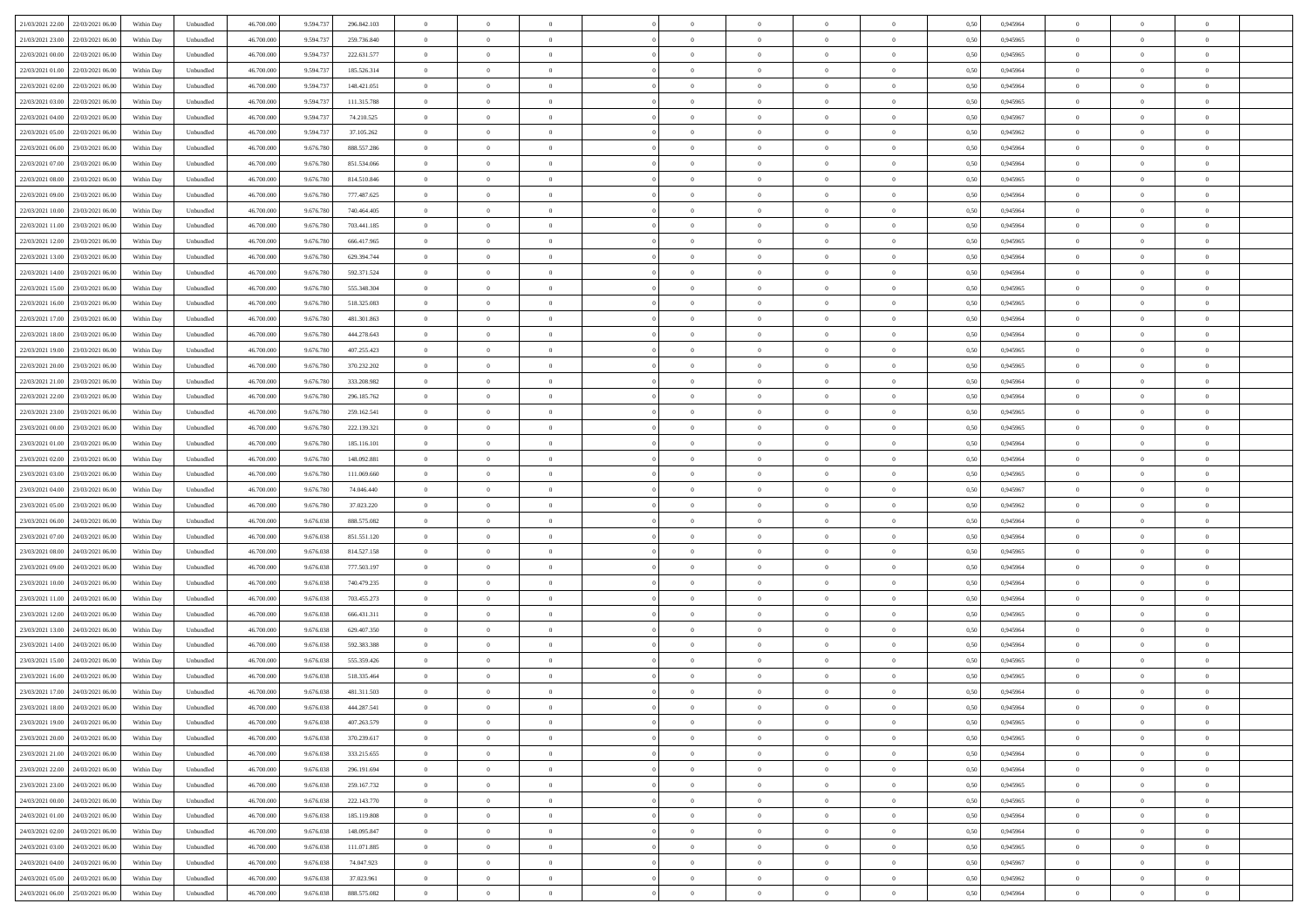| 24/03/2021 07:00 25/03/2021 06:00            | Within Day | Unbundled                   | 46.700.000 | 9.676.038 | 851.551.120 | $\overline{0}$ | $\theta$       |                | $\overline{0}$ | $\theta$       |                | $\theta$       | 0,50 | 0,945964 | $\theta$       | $\theta$       | $\overline{0}$ |  |
|----------------------------------------------|------------|-----------------------------|------------|-----------|-------------|----------------|----------------|----------------|----------------|----------------|----------------|----------------|------|----------|----------------|----------------|----------------|--|
|                                              |            |                             |            |           |             |                |                |                |                |                |                |                |      |          |                |                |                |  |
| 24/03/2021 08:00<br>25/03/2021 06.00         | Within Day | Unbundled                   | 46.700.00  | 9.676.03  | 814.527.158 | $\bf{0}$       | $\overline{0}$ | $\bf{0}$       | $\overline{0}$ | $\bf{0}$       | $\overline{0}$ | $\bf{0}$       | 0,50 | 0,945965 | $\,$ 0 $\,$    | $\bf{0}$       | $\overline{0}$ |  |
| 24/03/2021 09:00<br>25/03/2021 06:00         | Within Day | Unbundled                   | 46,700,000 | 9.676.038 | 777.503.197 | $\overline{0}$ | $\overline{0}$ | $\overline{0}$ | $\bf{0}$       | $\bf{0}$       | $\overline{0}$ | $\bf{0}$       | 0.50 | 0.945964 | $\bf{0}$       | $\overline{0}$ | $\overline{0}$ |  |
| 24/03/2021 10:00<br>25/03/2021 06:00         | Within Day | Unbundled                   | 46.700.000 | 9.676.038 | 740.479.235 | $\overline{0}$ | $\overline{0}$ | $\overline{0}$ | $\theta$       | $\theta$       | $\overline{0}$ | $\bf{0}$       | 0,50 | 0,945964 | $\theta$       | $\theta$       | $\overline{0}$ |  |
|                                              |            |                             |            |           |             |                |                |                |                |                |                |                |      |          |                |                |                |  |
| 24/03/2021 11:00<br>25/03/2021 06.00         | Within Day | Unbundled                   | 46.700.00  | 9.676.038 | 703.455.273 | $\overline{0}$ | $\overline{0}$ | $\overline{0}$ | $\overline{0}$ | $\theta$       | $\overline{0}$ | $\bf{0}$       | 0,50 | 0,945964 | $\,$ 0 $\,$    | $\bf{0}$       | $\overline{0}$ |  |
| 24/03/2021 12:00<br>25/03/2021 06:00         | Within Day | Unbundled                   | 46,700,000 | 9.676.038 | 666,431,311 | $\overline{0}$ | $\overline{0}$ | $\overline{0}$ | $\overline{0}$ | $\overline{0}$ | $\Omega$       | $\bf{0}$       | 0.50 | 0.945965 | $\bf{0}$       | $\theta$       | $\overline{0}$ |  |
| 24/03/2021 13:00<br>25/03/2021 06:00         | Within Day | Unbundled                   | 46.700.000 | 9.676.038 | 629.407.350 | $\overline{0}$ | $\overline{0}$ | $\overline{0}$ | $\overline{0}$ | $\overline{0}$ | $\overline{0}$ | $\bf{0}$       | 0,50 | 0,945964 | $\theta$       | $\theta$       | $\overline{0}$ |  |
| 24/03/2021 14:00<br>25/03/2021 06.00         | Within Day | Unbundled                   | 46.700.00  | 9.676.038 | 592.383.388 | $\bf{0}$       | $\overline{0}$ | $\overline{0}$ | $\overline{0}$ | $\theta$       | $\overline{0}$ | $\bf{0}$       | 0,50 | 0,945964 | $\,$ 0 $\,$    | $\bf{0}$       | $\overline{0}$ |  |
| 24/03/2021 15:00<br>25/03/2021 06:00         |            | Unbundled                   | 46 700 000 | 9.676.038 | 555.359.426 | $\overline{0}$ | $\overline{0}$ | $\overline{0}$ |                | $\overline{0}$ | $\overline{0}$ |                | 0.50 | 0.945965 | $\bf{0}$       | $\theta$       | $\overline{0}$ |  |
|                                              | Within Day |                             |            |           |             |                |                |                | $\bf{0}$       |                |                | $\bf{0}$       |      |          |                |                |                |  |
| 24/03/2021 16:00<br>25/03/2021 06:00         | Within Day | Unbundled                   | 46.700.000 | 9.676.038 | 518.335.464 | $\overline{0}$ | $\bf{0}$       | $\overline{0}$ | $\overline{0}$ | $\theta$       | $\overline{0}$ | $\bf{0}$       | 0,50 | 0,945965 | $\,$ 0 $\,$    | $\theta$       | $\overline{0}$ |  |
| 24/03/2021 17:00<br>25/03/2021 06.00         | Within Day | Unbundled                   | 46.700.00  | 9.676.038 | 481.311.503 | $\bf{0}$       | $\overline{0}$ | $\bf{0}$       | $\bf{0}$       | $\bf{0}$       | $\overline{0}$ | $\bf{0}$       | 0,50 | 0,945964 | $\,$ 0 $\,$    | $\bf{0}$       | $\overline{0}$ |  |
| 24/03/2021 18:00<br>25/03/2021 06:00         | Within Day | Unbundled                   | 46,700,000 | 9.676.038 | 444.287.541 | $\overline{0}$ | $\overline{0}$ | $\overline{0}$ | $\bf{0}$       | $\bf{0}$       | $\overline{0}$ | $\bf{0}$       | 0.50 | 0.945964 | $\bf{0}$       | $\overline{0}$ | $\overline{0}$ |  |
| 24/03/2021 19:00<br>25/03/2021 06:00         | Within Day | Unbundled                   | 46.700.000 | 9.676.038 | 407.263.579 | $\overline{0}$ | $\overline{0}$ | $\overline{0}$ | $\overline{0}$ | $\theta$       | $\overline{0}$ | $\overline{0}$ | 0,50 | 0,945965 | $\theta$       | $\theta$       | $\overline{0}$ |  |
|                                              |            |                             |            |           |             |                | $\theta$       |                | $\overline{0}$ | $\theta$       | $\overline{0}$ | $\bf{0}$       |      |          | $\,$ 0 $\,$    | $\bf{0}$       | $\overline{0}$ |  |
| 24/03/2021 20:00<br>25/03/2021 06.00         | Within Day | Unbundled                   | 46.700.00  | 9.676.03  | 370.239.617 | $\bf{0}$       |                | $\bf{0}$       |                |                |                |                | 0,50 | 0,945965 |                |                |                |  |
| 24/03/2021 21:00<br>25/03/2021 06:00         | Within Day | Unbundled                   | 46,700,000 | 9.676.038 | 333.215.655 | $\overline{0}$ | $\overline{0}$ | $\overline{0}$ | $\bf{0}$       | $\theta$       | $\theta$       | $\bf{0}$       | 0.50 | 0.945964 | $\theta$       | $\theta$       | $\overline{0}$ |  |
| 24/03/2021 22:00<br>25/03/2021 06:00         | Within Day | Unbundled                   | 46.700.000 | 9.676.038 | 296.191.694 | $\overline{0}$ | $\overline{0}$ | $\overline{0}$ | $\overline{0}$ | $\overline{0}$ | $\overline{0}$ | $\bf{0}$       | 0,50 | 0,945964 | $\theta$       | $\theta$       | $\overline{0}$ |  |
| 24/03/2021 23:00<br>25/03/2021 06.00         | Within Day | Unbundled                   | 46.700.00  | 9.676.038 | 259.167.732 | $\bf{0}$       | $\overline{0}$ | $\overline{0}$ | $\overline{0}$ | $\theta$       | $\overline{0}$ | $\bf{0}$       | 0,50 | 0,945965 | $\,$ 0 $\,$    | $\bf{0}$       | $\overline{0}$ |  |
| 25/03/2021 00:00<br>25/03/2021 06:00         | Within Day | Unbundled                   | 46 700 000 | 9.676.038 | 222.143.770 | $\overline{0}$ | $\overline{0}$ | $\overline{0}$ | $\bf{0}$       | $\overline{0}$ | $\overline{0}$ | $\bf{0}$       | 0.50 | 0.945965 | $\bf{0}$       | $\overline{0}$ | $\overline{0}$ |  |
|                                              |            |                             |            |           |             | $\overline{0}$ | $\overline{0}$ | $\overline{0}$ | $\overline{0}$ | $\overline{0}$ | $\overline{0}$ |                |      |          | $\,$ 0 $\,$    | $\theta$       | $\overline{0}$ |  |
| 25/03/2021 01:00<br>25/03/2021 06:00         | Within Day | Unbundled                   | 46.700.000 | 9.676.038 | 185.119.808 |                |                |                |                |                |                | $\bf{0}$       | 0,50 | 0,945964 |                |                |                |  |
| 25/03/2021 02:00<br>25/03/2021 06.00         | Within Day | Unbundled                   | 46.700.00  | 9.676.038 | 148.095.847 | $\bf{0}$       | $\overline{0}$ | $\bf{0}$       | $\bf{0}$       | $\overline{0}$ | $\overline{0}$ | $\bf{0}$       | 0,50 | 0,945964 | $\,$ 0 $\,$    | $\bf{0}$       | $\overline{0}$ |  |
| 25/03/2021 03:00<br>25/03/2021 06:00         | Within Day | Unbundled                   | 46,700,000 | 9.676.038 | 111.071.885 | $\overline{0}$ | $\bf{0}$       | $\overline{0}$ | $\bf{0}$       | $\bf{0}$       | $\overline{0}$ | $\bf{0}$       | 0.50 | 0.945965 | $\bf{0}$       | $\overline{0}$ | $\overline{0}$ |  |
| 25/03/2021 04:00<br>25/03/2021 06:00         | Within Day | Unbundled                   | 46.700.000 | 9.676.038 | 74.047.923  | $\overline{0}$ | $\overline{0}$ | $\overline{0}$ | $\theta$       | $\theta$       | $\overline{0}$ | $\bf{0}$       | 0,50 | 0,945967 | $\theta$       | $\theta$       | $\overline{0}$ |  |
| 25/03/2021 05:00<br>25/03/2021 06.00         | Within Day | Unbundled                   | 46.700.00  | 9.676.038 | 37.023.961  | $\bf{0}$       | $\overline{0}$ | $\bf{0}$       | $\bf{0}$       | $\theta$       | $\overline{0}$ | $\bf{0}$       | 0,50 | 0,945962 | $\,$ 0 $\,$    | $\bf{0}$       | $\overline{0}$ |  |
| 25/03/2021 06:00<br>26/03/2021 06:00         | Within Day | Unbundled                   | 46,700,000 | 9.650.52  | 889.187.426 | $\overline{0}$ | $\overline{0}$ | $\overline{0}$ | $\overline{0}$ | $\overline{0}$ | $\Omega$       | $\bf{0}$       | 0.50 | 0.945964 | $\bf{0}$       | $\theta$       | $\overline{0}$ |  |
|                                              |            |                             |            |           |             | $\overline{0}$ | $\overline{0}$ | $\overline{0}$ | $\overline{0}$ | $\overline{0}$ | $\overline{0}$ |                |      |          | $\theta$       | $\theta$       | $\overline{0}$ |  |
| 25/03/2021 07:00<br>26/03/2021 06:00         | Within Day | Unbundled                   | 46.700.000 | 9.650.524 | 852.137.949 |                |                |                |                |                |                | $\bf{0}$       | 0,50 | 0,945964 |                |                |                |  |
| 25/03/2021 08:00<br>26/03/2021 06.00         | Within Day | Unbundled                   | 46.700.00  | 9.650.52  | 815.088.473 | $\bf{0}$       | $\overline{0}$ | $\overline{0}$ | $\overline{0}$ | $\theta$       | $\overline{0}$ | $\bf{0}$       | 0,50 | 0,945965 | $\,$ 0 $\,$    | $\bf{0}$       | $\overline{0}$ |  |
| 25/03/2021 09:00<br>26/03/2021 06:00         | Within Day | Unbundled                   | 46,700,000 | 9.650.52  | 778.038.997 | $\overline{0}$ | $\bf{0}$       | $\overline{0}$ | $\bf{0}$       | $\overline{0}$ | $\overline{0}$ | $\bf{0}$       | 0.50 | 0.945964 | $\bf{0}$       | $\theta$       | $\overline{0}$ |  |
| 25/03/2021 10:00<br>26/03/2021 06:00         | Within Day | Unbundled                   | 46.700.000 | 9.650.524 | 740.989.521 | $\overline{0}$ | $\overline{0}$ | $\overline{0}$ | $\overline{0}$ | $\overline{0}$ | $\overline{0}$ | $\bf{0}$       | 0,50 | 0,945964 | $\theta$       | $\theta$       | $\overline{0}$ |  |
| 25/03/2021 11:00<br>26/03/2021 06.00         | Within Day | Unbundled                   | 46.700.00  | 9.650.524 | 703.940.045 | $\bf{0}$       | $\bf{0}$       | $\bf{0}$       | $\bf{0}$       | $\overline{0}$ | $\overline{0}$ | $\bf{0}$       | 0,50 | 0,945964 | $\,$ 0 $\,$    | $\bf{0}$       | $\overline{0}$ |  |
| 25/03/2021 12:00<br>26/03/2021 06:00         | Within Day | Unbundled                   | 46,700,000 | 9.650.52  | 666,890,569 | $\overline{0}$ | $\bf{0}$       | $\overline{0}$ | $\bf{0}$       | $\bf{0}$       | $\overline{0}$ | $\bf{0}$       | 0.50 | 0.945965 | $\bf{0}$       | $\overline{0}$ | $\overline{0}$ |  |
| 25/03/2021 13:00<br>26/03/2021 06:00         | Within Day | Unbundled                   | 46.700.000 | 9.650.52  | 629.841.093 | $\overline{0}$ | $\overline{0}$ | $\overline{0}$ | $\overline{0}$ | $\overline{0}$ | $\overline{0}$ | $\bf{0}$       | 0.5( | 0.945964 | $\theta$       | $\theta$       | $\overline{0}$ |  |
|                                              |            |                             |            |           |             |                |                |                |                |                |                |                |      |          |                |                |                |  |
| 25/03/2021 14:00<br>26/03/2021 06.00         | Within Day | Unbundled                   | 46.700.00  | 9.650.524 | 592.791.617 | $\bf{0}$       | $\overline{0}$ | $\bf{0}$       | $\overline{0}$ | $\overline{0}$ | $\overline{0}$ | $\bf{0}$       | 0,50 | 0,945964 | $\,$ 0 $\,$    | $\bf{0}$       | $\overline{0}$ |  |
| 25/03/2021 15:00<br>26/03/2021 06:00         | Within Day | Unbundled                   | 46,700,000 | 9.650.52  | 555.742.141 | $\overline{0}$ | $\overline{0}$ | $\overline{0}$ | $\bf{0}$       | $\theta$       | $\Omega$       | $\bf{0}$       | 0.50 | 0.945965 | $\,$ 0 $\,$    | $\overline{0}$ | $\overline{0}$ |  |
| 25/03/2021 16:00<br>26/03/2021 06:00         | Within Dav | Unbundled                   | 46.700.000 | 9.650.524 | 518.692.665 | $\overline{0}$ | $\overline{0}$ | $\Omega$       | $\overline{0}$ | $\theta$       | $\overline{0}$ | $\overline{0}$ | 0.5( | 0,945965 | $\theta$       | $\theta$       | $\overline{0}$ |  |
| 25/03/2021 17:00<br>26/03/2021 06.00         | Within Day | Unbundled                   | 46.700.00  | 9.650.524 | 481.643.189 | $\bf{0}$       | $\overline{0}$ | $\bf{0}$       | $\bf{0}$       | $\bf{0}$       | $\overline{0}$ | $\bf{0}$       | 0,50 | 0,945964 | $\,$ 0 $\,$    | $\bf{0}$       | $\overline{0}$ |  |
| 25/03/2021 18:00<br>26/03/2021 06:00         | Within Day | Unbundled                   | 46,700,000 | 9.650.52  | 444.593.713 | $\overline{0}$ | $\bf{0}$       | $\overline{0}$ | $\bf{0}$       | $\overline{0}$ | $\overline{0}$ | $\bf{0}$       | 0.50 | 0.945964 | $\bf{0}$       | $\overline{0}$ | $\overline{0}$ |  |
| 25/03/2021 19:00<br>26/03/2021 06:00         | Within Dav | Unbundled                   | 46.700.000 | 9.650.52  | 407.544.236 | $\overline{0}$ | $\overline{0}$ | $\overline{0}$ | $\overline{0}$ | $\overline{0}$ | $\overline{0}$ | $\overline{0}$ | 0.50 | 0,945965 | $\theta$       | $\theta$       | $\overline{0}$ |  |
|                                              |            |                             |            |           |             |                |                |                |                |                |                |                |      |          |                |                |                |  |
| 25/03/2021 20:00<br>26/03/2021 06.00         | Within Day | Unbundled                   | 46.700.00  | 9.650.524 | 370.494.760 | $\bf{0}$       | $\bf{0}$       | $\bf{0}$       | $\bf{0}$       | $\overline{0}$ | $\overline{0}$ | $\bf{0}$       | 0,50 | 0,945965 | $\,$ 0 $\,$    | $\bf{0}$       | $\overline{0}$ |  |
| 25/03/2021 21:00<br>26/03/2021 06:00         | Within Day | Unbundled                   | 46,700,000 | 9.650.524 | 333.445.284 | $\overline{0}$ | $\bf{0}$       | $\overline{0}$ | $\bf{0}$       | $\bf{0}$       | $\overline{0}$ | $\bf{0}$       | 0.50 | 0.945964 | $\bf{0}$       | $\overline{0}$ | $\overline{0}$ |  |
| 25/03/2021 22:00<br>26/03/2021 06:00         | Within Dav | Unbundled                   | 46.700.000 | 9.650.524 | 296.395.808 | $\overline{0}$ | $\overline{0}$ | $\Omega$       | $\overline{0}$ | $\overline{0}$ | $\overline{0}$ | $\overline{0}$ | 0.50 | 0,945964 | $\theta$       | $\theta$       | $\overline{0}$ |  |
| 25/03/2021 23:00<br>26/03/2021 06.00         | Within Day | Unbundled                   | 46.700.00  | 9.650.524 | 259.346.332 | $\bf{0}$       | $\overline{0}$ | $\bf{0}$       | $\overline{0}$ | $\,$ 0 $\,$    | $\overline{0}$ | $\bf{0}$       | 0,50 | 0,945965 | $\,$ 0 $\,$    | $\bf{0}$       | $\overline{0}$ |  |
| 26/03/2021 00:00<br>26/03/2021 06:00         | Within Day | Unbundled                   | 46,700,000 | 9.650.52  | 222.296.856 | $\overline{0}$ | $\overline{0}$ | $\Omega$       | $\overline{0}$ | $\theta$       | $\theta$       | $\bf{0}$       | 0.50 | 0.945965 | $\,$ 0 $\,$    | $\overline{0}$ | $\overline{0}$ |  |
| 26/03/2021 01:00<br>26/03/2021 06:00         | Within Dav | Unbundled                   | 46.700.000 | 9.650.52  | 185.247.380 | $\overline{0}$ | $\overline{0}$ | $\Omega$       | $\overline{0}$ | $\theta$       | $\Omega$       | $\overline{0}$ | 0.5( | 0,945964 | $\theta$       | $\theta$       | $\overline{0}$ |  |
|                                              |            |                             |            |           |             |                |                |                |                |                |                |                |      |          |                |                |                |  |
| 26/03/2021 02:00<br>26/03/2021 06:00         | Within Day | Unbundled                   | 46.700.000 | 9.650.524 | 148.197.904 | $\bf{0}$       | $\bf{0}$       | $\overline{0}$ | $\bf{0}$       | $\bf{0}$       | $\overline{0}$ | $\bf{0}$       | 0,50 | 0,945964 | $\,$ 0 $\,$    | $\bf{0}$       | $\overline{0}$ |  |
| $26/03/2021\ 03.00 \qquad 26/03/2021\ 06.00$ | Within Day | $\ensuremath{\mathsf{Unb}}$ | 46.700.000 | 9.650.524 | 111.148.428 | $\overline{0}$ | $\Omega$       |                | $\overline{0}$ |                |                |                | 0,50 | 0.945965 | $\theta$       | $\overline{0}$ |                |  |
| 26/03/2021 04:00 26/03/2021 06:00            | Within Day | Unbundled                   | 46.700.000 | 9.650.524 | 74.098.952  | $\overline{0}$ | $\theta$       | $\overline{0}$ | $\theta$       | $\overline{0}$ | $\overline{0}$ | $\bf{0}$       | 0,50 | 0,945967 | $\theta$       | $\theta$       | $\overline{0}$ |  |
| 26/03/2021 05:00<br>26/03/2021 06.00         | Within Day | Unbundled                   | 46.700.00  | 9.650.524 | 37.049.476  | $\overline{0}$ | $\bf{0}$       | $\overline{0}$ | $\overline{0}$ | $\bf{0}$       | $\overline{0}$ | $\bf{0}$       | 0,50 | 0,945962 | $\bf{0}$       | $\overline{0}$ | $\bf{0}$       |  |
| 26/03/2021 06:00 27/03/2021 06:00            | Within Day | Unbundled                   | 46.700.000 | 9.594.737 | 890.526.310 | $\overline{0}$ | $\bf{0}$       | $\overline{0}$ | $\overline{0}$ | $\overline{0}$ | $\overline{0}$ | $\bf{0}$       | 0.50 | 0.945964 | $\overline{0}$ | $\bf{0}$       | $\,$ 0 $\,$    |  |
|                                              |            |                             |            |           |             |                |                |                |                |                |                |                |      |          |                |                |                |  |
| 26/03/2021 07:00 27/03/2021 06:00            | Within Dav | Unbundled                   | 46.700.000 | 9.594.737 | 853.421.047 | $\overline{0}$ | $\overline{0}$ | $\overline{0}$ | $\overline{0}$ | $\overline{0}$ | $\overline{0}$ | $\bf{0}$       | 0,50 | 0,945964 | $\theta$       | $\theta$       | $\overline{0}$ |  |
| 26/03/2021 08:00<br>27/03/2021 06:00         | Within Day | Unbundled                   | 46.700.000 | 9.594.73  | 816.315.784 | $\overline{0}$ | $\bf{0}$       | $\overline{0}$ | $\bf{0}$       | $\overline{0}$ | $\bf{0}$       | $\bf{0}$       | 0,50 | 0,945965 | $\overline{0}$ | $\bf{0}$       | $\overline{0}$ |  |
| 27/03/2021 06:00<br>26/03/2021 09:00         | Within Day | Unbundled                   | 46,700,000 | 9.594.737 | 779.210.521 | $\overline{0}$ | $\bf{0}$       | $\overline{0}$ | $\overline{0}$ | $\overline{0}$ | $\overline{0}$ | $\bf{0}$       | 0.50 | 0.945964 | $\,$ 0 $\,$    | $\theta$       | $\overline{0}$ |  |
| 26/03/2021 10:00<br>27/03/2021 06:00         | Within Dav | Unbundled                   | 46.700.000 | 9.594.737 | 742.105.258 | $\overline{0}$ | $\overline{0}$ | $\overline{0}$ | $\overline{0}$ | $\overline{0}$ | $\overline{0}$ | $\bf{0}$       | 0.50 | 0,945964 | $\overline{0}$ | $\theta$       | $\overline{0}$ |  |
| 26/03/2021 11:00<br>27/03/2021 06:00         | Within Day | Unbundled                   | 46.700.000 | 9.594.73  | 704.999.995 | $\overline{0}$ | $\overline{0}$ | $\overline{0}$ | $\overline{0}$ | $\bf{0}$       | $\overline{0}$ | $\bf{0}$       | 0,50 | 0,945964 | $\bf{0}$       | $\overline{0}$ | $\overline{0}$ |  |
| 26/03/2021 12:00 27/03/2021 06:00            | Within Day | Unbundled                   | 46,700,000 | 9.594.73  | 667.894.732 | $\overline{0}$ | $\overline{0}$ | $\overline{0}$ | $\overline{0}$ | $\bf{0}$       | $\overline{0}$ | $\bf{0}$       | 0.50 | 0.945965 | $\overline{0}$ | $\,$ 0 $\,$    | $\,$ 0         |  |
|                                              |            |                             |            |           |             |                |                |                |                |                |                |                |      |          |                |                |                |  |
| 26/03/2021 13:00 27/03/2021 06:00            | Within Dav | Unbundled                   | 46.700.000 | 9.594.737 | 630.789.469 | $\overline{0}$ | $\overline{0}$ | $\overline{0}$ | $\overline{0}$ | $\overline{0}$ | $\overline{0}$ | $\bf{0}$       | 0,50 | 0,945964 | $\overline{0}$ | $\theta$       | $\overline{0}$ |  |
| 26/03/2021 14:00<br>27/03/2021 06:00         | Within Day | Unbundled                   | 46.700.00  | 9.594.73  | 593.684.206 | $\overline{0}$ | $\bf{0}$       | $\overline{0}$ | $\bf{0}$       | $\overline{0}$ | $\bf{0}$       | $\bf{0}$       | 0,50 | 0,945964 | $\bf{0}$       | $\bf{0}$       | $\overline{0}$ |  |
| 26/03/2021 15:00 27/03/2021 06:00            | Within Day | Unbundled                   | 46.700.000 | 9.594.737 | 556.578.943 | $\overline{0}$ | $\bf{0}$       | $\overline{0}$ | $\overline{0}$ | $\,$ 0 $\,$    | $\overline{0}$ | $\bf{0}$       | 0,50 | 0,945965 | $\overline{0}$ | $\,$ 0 $\,$    | $\,$ 0 $\,$    |  |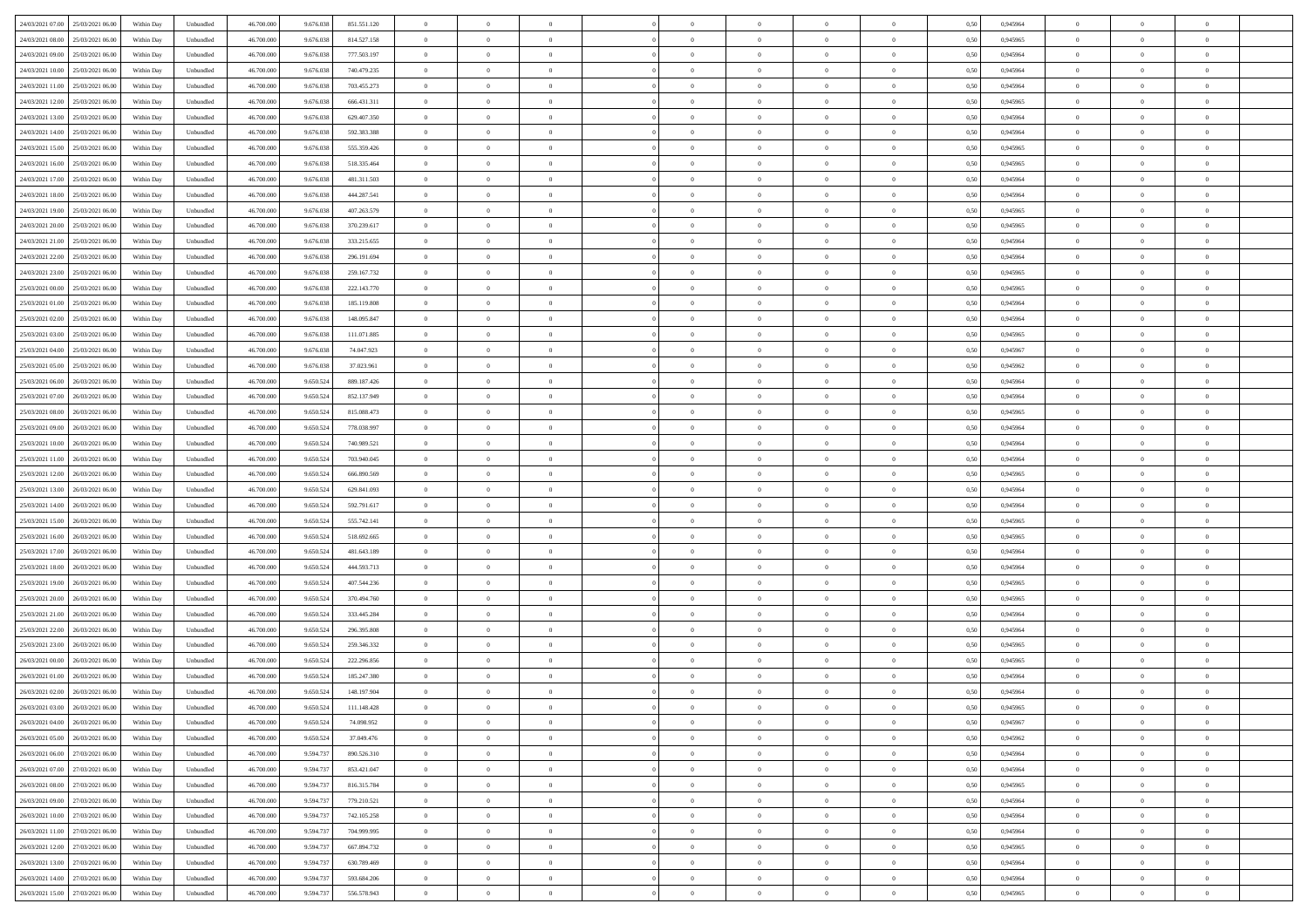|                                      |            |                   |            |           |             | $\overline{0}$ | $\overline{0}$ |                | $\overline{0}$ | $\theta$       |                | $\theta$       |      |          | $\theta$       | $\theta$       | $\overline{0}$ |  |
|--------------------------------------|------------|-------------------|------------|-----------|-------------|----------------|----------------|----------------|----------------|----------------|----------------|----------------|------|----------|----------------|----------------|----------------|--|
| 26/03/2021 16:00 27/03/2021 06:00    | Within Day | Unbundled         | 46.700.000 | 9.594.737 | 519.473.680 |                |                |                |                |                |                |                | 0,50 | 0,945965 |                |                |                |  |
| 26/03/2021 17:00<br>27/03/2021 06.00 | Within Day | Unbundled         | 46.700.00  | 9.594.73  | 482.368.417 | $\bf{0}$       | $\overline{0}$ | $\bf{0}$       | $\overline{0}$ | $\bf{0}$       | $\overline{0}$ | $\bf{0}$       | 0,50 | 0,945964 | $\,$ 0 $\,$    | $\bf{0}$       | $\overline{0}$ |  |
| 26/03/2021 18:00<br>27/03/2021 06:00 | Within Day | Unbundled         | 46,700,000 | 9.594.73  | 445.263.155 | $\overline{0}$ | $\bf{0}$       | $\overline{0}$ | $\bf{0}$       | $\bf{0}$       | $\overline{0}$ | $\bf{0}$       | 0.50 | 0.945964 | $\bf{0}$       | $\overline{0}$ | $\overline{0}$ |  |
| 26/03/2021 19:00<br>27/03/2021 06:00 | Within Day | Unbundled         | 46.700.000 | 9.594.737 | 408.157.892 | $\overline{0}$ | $\overline{0}$ | $\overline{0}$ | $\theta$       | $\theta$       | $\overline{0}$ | $\bf{0}$       | 0,50 | 0,945965 | $\theta$       | $\theta$       | $\overline{0}$ |  |
| 26/03/2021 20:00<br>27/03/2021 06.00 | Within Day | Unbundled         | 46.700.00  | 9.594.73  | 371.052.629 | $\bf{0}$       | $\overline{0}$ | $\bf{0}$       | $\overline{0}$ | $\theta$       | $\overline{0}$ | $\bf{0}$       | 0,50 | 0,945965 | $\,$ 0 $\,$    | $\bf{0}$       | $\overline{0}$ |  |
|                                      |            |                   |            |           |             |                |                |                |                |                |                |                |      |          |                |                |                |  |
| 26/03/2021 21:00<br>27/03/2021 06:00 | Within Day | Unbundled         | 46,700,000 | 9.594.73  | 333.947.366 | $\overline{0}$ | $\overline{0}$ | $\overline{0}$ | $\bf{0}$       | $\overline{0}$ | $\theta$       | $\bf{0}$       | 0.50 | 0.945964 | $\bf{0}$       | $\theta$       | $\overline{0}$ |  |
| 26/03/2021 22:00<br>27/03/2021 06:00 | Within Day | Unbundled         | 46.700.000 | 9.594.737 | 296.842.103 | $\overline{0}$ | $\overline{0}$ | $\overline{0}$ | $\overline{0}$ | $\overline{0}$ | $\overline{0}$ | $\bf{0}$       | 0,50 | 0,945964 | $\theta$       | $\theta$       | $\overline{0}$ |  |
| 26/03/2021 23:00<br>27/03/2021 06.00 | Within Day | Unbundled         | 46.700.00  | 9.594.73  | 259.736.840 | $\bf{0}$       | $\overline{0}$ | $\overline{0}$ | $\overline{0}$ | $\theta$       | $\overline{0}$ | $\bf{0}$       | 0,50 | 0,945965 | $\,$ 0 $\,$    | $\bf{0}$       | $\overline{0}$ |  |
| 27/03/2021 00:00<br>27/03/2021 06:00 | Within Day | Unbundled         | 46,700,000 | 9.594.73  | 222.631.577 | $\overline{0}$ | $\bf{0}$       | $\overline{0}$ | $\bf{0}$       | $\overline{0}$ | $\overline{0}$ | $\bf{0}$       | 0.50 | 0.945965 | $\bf{0}$       | $\overline{0}$ | $\overline{0}$ |  |
| 27/03/2021 01:00<br>27/03/2021 06:00 | Within Day | Unbundled         | 46.700.000 | 9.594.737 | 185.526.314 | $\bf{0}$       | $\bf{0}$       | $\overline{0}$ | $\overline{0}$ | $\overline{0}$ | $\overline{0}$ | $\bf{0}$       | 0,50 | 0,945964 | $\,$ 0 $\,$    | $\bf{0}$       | $\overline{0}$ |  |
| 27/03/2021 02:00<br>27/03/2021 06.00 | Within Day | Unbundled         | 46.700.00  | 9.594.73  | 148.421.051 | $\bf{0}$       | $\overline{0}$ | $\bf{0}$       | $\bf{0}$       | $\bf{0}$       | $\overline{0}$ | $\bf{0}$       | 0,50 | 0,945964 | $\,$ 0 $\,$    | $\bf{0}$       | $\overline{0}$ |  |
| 27/03/2021 03:00<br>27/03/2021 06:00 | Within Day | Unbundled         | 46,700,000 | 9.594.73  | 111.315.788 | $\overline{0}$ | $\bf{0}$       | $\overline{0}$ | $\bf{0}$       | $\bf{0}$       | $\overline{0}$ | $\bf{0}$       | 0.50 | 0.945965 | $\bf{0}$       | $\overline{0}$ | $\bf{0}$       |  |
|                                      |            |                   |            |           |             |                |                |                |                |                |                |                |      |          |                |                |                |  |
| 27/03/2021 04:00<br>27/03/2021 06:00 | Within Day | Unbundled         | 46.700.000 | 9.594.737 | 74.210.525  | $\overline{0}$ | $\overline{0}$ | $\overline{0}$ | $\overline{0}$ | $\theta$       | $\overline{0}$ | $\overline{0}$ | 0,50 | 0,945967 | $\,$ 0 $\,$    | $\theta$       | $\overline{0}$ |  |
| 27/03/2021 05:00<br>27/03/2021 06.00 | Within Day | Unbundled         | 46.700.00  | 9.594.73  | 37.105.262  | $\bf{0}$       | $\overline{0}$ | $\bf{0}$       | $\overline{0}$ | $\theta$       | $\overline{0}$ | $\bf{0}$       | 0,50 | 0,945962 | $\,$ 0 $\,$    | $\bf{0}$       | $\overline{0}$ |  |
| 27/03/2021 06:00<br>28/03/2021 06:00 | Within Day | Unbundled         | 46,700,000 | 9.594.73  | 853.421.047 | $\overline{0}$ | $\overline{0}$ | $\overline{0}$ | $\bf{0}$       | $\bf{0}$       | $\Omega$       | $\bf{0}$       | 0.50 | 0.987093 | $\bf{0}$       | $\theta$       | $\overline{0}$ |  |
| 27/03/2021 07:00<br>28/03/2021 06:00 | Within Day | Unbundled         | 46.700.000 | 9.594.737 | 816.315.784 | $\overline{0}$ | $\overline{0}$ | $\overline{0}$ | $\overline{0}$ | $\overline{0}$ | $\overline{0}$ | $\bf{0}$       | 0,50 | 0,987093 | $\theta$       | $\theta$       | $\overline{0}$ |  |
| 27/03/2021 08:00<br>28/03/2021 06:00 | Within Day | Unbundled         | 46.700.00  | 9.594.73  | 779.210.521 | $\bf{0}$       | $\overline{0}$ | $\overline{0}$ | $\overline{0}$ | $\bf{0}$       | $\overline{0}$ | $\bf{0}$       | 0,50 | 0,987093 | $\,$ 0 $\,$    | $\bf{0}$       | $\overline{0}$ |  |
| 27/03/2021 09:00<br>28/03/2021 06:00 | Within Day | Unbundled         | 46,700,000 | 9.594.73  | 742.105.258 | $\overline{0}$ | $\bf{0}$       | $\overline{0}$ | $\bf{0}$       | $\overline{0}$ | $\overline{0}$ | $\bf{0}$       | 0.50 | 0.987093 | $\bf{0}$       | $\overline{0}$ | $\overline{0}$ |  |
| 27/03/2021 10:00<br>28/03/2021 06:00 | Within Day | Unbundled         | 46.700.000 | 9.594.737 | 704.999.995 | $\overline{0}$ | $\overline{0}$ | $\overline{0}$ | $\overline{0}$ | $\overline{0}$ | $\overline{0}$ | $\bf{0}$       | 0,50 | 0,987093 | $\,$ 0 $\,$    | $\bf{0}$       | $\overline{0}$ |  |
|                                      |            |                   |            |           |             |                |                |                |                |                |                |                |      |          |                |                |                |  |
| 27/03/2021 11:00<br>28/03/2021 06:00 | Within Day | Unbundled         | 46.700.00  | 9.594.73  | 667.894.732 | $\bf{0}$       | $\overline{0}$ | $\bf{0}$       | $\bf{0}$       | $\overline{0}$ | $\overline{0}$ | $\bf{0}$       | 0,50 | 0,987093 | $\,$ 0 $\,$    | $\bf{0}$       | $\overline{0}$ |  |
| 27/03/2021 12:00<br>28/03/2021 06:00 | Within Day | Unbundled         | 46,700,000 | 9.594.73  | 630.789.469 | $\overline{0}$ | $\bf{0}$       | $\overline{0}$ | $\bf{0}$       | $\bf{0}$       | $\overline{0}$ | $\bf{0}$       | 0.50 | 0.987093 | $\bf{0}$       | $\overline{0}$ | $\overline{0}$ |  |
| 27/03/2021 13:00<br>28/03/2021 06:00 | Within Day | Unbundled         | 46.700.000 | 9.594.737 | 593.684.206 | $\overline{0}$ | $\overline{0}$ | $\overline{0}$ | $\theta$       | $\theta$       | $\overline{0}$ | $\bf{0}$       | 0,50 | 0,987093 | $\theta$       | $\theta$       | $\overline{0}$ |  |
| 27/03/2021 14:00<br>28/03/2021 06:00 | Within Day | Unbundled         | 46.700.00  | 9.594.73  | 556.578.943 | $\bf{0}$       | $\overline{0}$ | $\bf{0}$       | $\bf{0}$       | $\bf{0}$       | $\overline{0}$ | $\bf{0}$       | 0,50 | 0,987093 | $\,$ 0 $\,$    | $\bf{0}$       | $\overline{0}$ |  |
| 27/03/2021 15:00<br>28/03/2021 06:00 | Within Day | Unbundled         | 46,700,000 | 9.594.73  | 519.473.680 | $\overline{0}$ | $\overline{0}$ | $\overline{0}$ | $\overline{0}$ | $\overline{0}$ | $\Omega$       | $\bf{0}$       | 0.50 | 0.987094 | $\bf{0}$       | $\theta$       | $\overline{0}$ |  |
| 27/03/2021 16:00<br>28/03/2021 06:00 | Within Day | Unbundled         | 46.700.000 | 9.594.737 | 482.368.417 | $\overline{0}$ | $\overline{0}$ | $\overline{0}$ | $\overline{0}$ | $\overline{0}$ | $\overline{0}$ | $\bf{0}$       | 0,50 | 0,987093 | $\theta$       | $\theta$       | $\overline{0}$ |  |
| 27/03/2021 17:00<br>28/03/2021 06:00 | Within Day | Unbundled         | 46.700.00  | 9.594.73  | 445.263.155 | $\bf{0}$       | $\overline{0}$ | $\bf{0}$       | $\overline{0}$ | $\theta$       | $\overline{0}$ | $\bf{0}$       | 0,50 | 0,987093 | $\,$ 0 $\,$    | $\bf{0}$       | $\overline{0}$ |  |
| 27/03/2021 18:00<br>28/03/2021 06:00 | Within Day | Unbundled         | 46,700,000 | 9.594.73  | 408.157.892 | $\overline{0}$ | $\bf{0}$       | $\overline{0}$ | $\bf{0}$       | $\overline{0}$ | $\overline{0}$ | $\bf{0}$       | 0.50 | 0.987093 | $\bf{0}$       | $\overline{0}$ | $\overline{0}$ |  |
| 27/03/2021 19:00<br>28/03/2021 06:00 | Within Day | Unbundled         | 46.700.000 | 9.594.737 | 371.052.629 | $\overline{0}$ | $\overline{0}$ | $\overline{0}$ | $\overline{0}$ | $\overline{0}$ | $\overline{0}$ | $\bf{0}$       | 0,50 | 0,987094 | $\theta$       | $\theta$       | $\overline{0}$ |  |
|                                      |            |                   |            |           |             |                |                |                |                |                |                |                |      |          |                |                |                |  |
| 27/03/2021 20:00<br>28/03/2021 06:00 | Within Day | Unbundled         | 46.700.00  | 9.594.73  | 333.947.366 | $\bf{0}$       | $\bf{0}$       | $\bf{0}$       | $\bf{0}$       | $\overline{0}$ | $\overline{0}$ | $\bf{0}$       | 0,50 | 0,987093 | $\,$ 0 $\,$    | $\bf{0}$       | $\overline{0}$ |  |
| 27/03/2021 21:00<br>28/03/2021 06:00 | Within Day | Unbundled         | 46,700,000 | 9.594.73  | 296.842.103 | $\overline{0}$ | $\bf{0}$       | $\overline{0}$ | $\bf{0}$       | $\bf{0}$       | $\overline{0}$ | $\bf{0}$       | 0.50 | 0.987093 | $\bf{0}$       | $\overline{0}$ | $\overline{0}$ |  |
| 27/03/2021 22:00<br>28/03/2021 06:00 | Within Day | Unbundled         | 46.700.000 | 9,594.73  | 259.736.840 | $\overline{0}$ | $\overline{0}$ | $\overline{0}$ | $\overline{0}$ | $\overline{0}$ | $\overline{0}$ | $\bf{0}$       | 0.5( | 0,987094 | $\theta$       | $\theta$       | $\overline{0}$ |  |
| 27/03/2021 23:00<br>28/03/2021 06:00 | Within Day | Unbundled         | 46.700.00  | 9.594.73  | 222.631.577 | $\bf{0}$       | $\overline{0}$ | $\bf{0}$       | $\bf{0}$       | $\overline{0}$ | $\overline{0}$ | $\bf{0}$       | 0,50 | 0,987094 | $\,$ 0 $\,$    | $\bf{0}$       | $\overline{0}$ |  |
| 28/03/2021 00:00<br>28/03/2021 06:00 | Within Day | Unbundled         | 46,700,000 | 9.594.73  | 185.526.314 | $\overline{0}$ | $\overline{0}$ | $\overline{0}$ | $\bf{0}$       | $\overline{0}$ | $\Omega$       | $\bf{0}$       | 0.50 | 0.987093 | $\,$ 0 $\,$    | $\theta$       | $\overline{0}$ |  |
| 28/03/2021 01:00<br>28/03/2021 06:00 | Within Dav | Unbundled         | 46.700.000 | 9.594.737 | 148.421.051 | $\overline{0}$ | $\overline{0}$ | $\overline{0}$ | $\overline{0}$ | $\overline{0}$ | $\overline{0}$ | $\overline{0}$ | 0.5( | 0,987093 | $\theta$       | $\theta$       | $\overline{0}$ |  |
| 28/03/2021 03:00<br>28/03/2021 06:00 | Within Day | Unbundled         | 46.700.00  | 9.594.73  | 111.315.788 | $\bf{0}$       | $\overline{0}$ | $\bf{0}$       | $\bf{0}$       | $\bf{0}$       | $\overline{0}$ | $\bf{0}$       | 0,50 | 0,987094 | $\,$ 0 $\,$    | $\bf{0}$       | $\overline{0}$ |  |
| 28/03/2021 04:00<br>28/03/2021 06:00 | Within Day | Unbundled         | 46,700,000 | 9.594.73  | 74.210.525  | $\overline{0}$ | $\bf{0}$       | $\overline{0}$ | $\bf{0}$       | $\overline{0}$ | $\overline{0}$ | $\bf{0}$       | 0.50 | 0.987096 | $\bf{0}$       | $\overline{0}$ | $\overline{0}$ |  |
|                                      |            |                   |            |           |             |                |                |                |                |                |                |                |      |          |                |                |                |  |
| 28/03/2021 05:00<br>28/03/2021 06:00 | Within Day | Unbundled         | 46.700.000 | 9.594.73  | 37.105.262  | $\overline{0}$ | $\overline{0}$ | $\overline{0}$ | $\overline{0}$ | $\overline{0}$ | $\overline{0}$ | $\overline{0}$ | 0.50 | 0,987090 | $\theta$       | $\theta$       | $\overline{0}$ |  |
| 28/03/2021 06:00<br>29/03/2021 06.00 | Within Day | Unbundled         | 46.700.00  | 9.594.73  | 890.526.310 | $\bf{0}$       | $\bf{0}$       | $\bf{0}$       | $\bf{0}$       | $\overline{0}$ | $\overline{0}$ | $\bf{0}$       | 0,50 | 0,945964 | $\,$ 0 $\,$    | $\bf{0}$       | $\overline{0}$ |  |
| 28/03/2021 07:00<br>29/03/2021 06:00 | Within Day | Unbundled         | 46,700,000 | 9.594.73  | 853.421.047 | $\overline{0}$ | $\bf{0}$       | $\overline{0}$ | $\bf{0}$       | $\bf{0}$       | $\overline{0}$ | $\bf{0}$       | 0.50 | 0.945964 | $\bf{0}$       | $\overline{0}$ | $\overline{0}$ |  |
| 28/03/2021 08:00<br>29/03/2021 06:00 | Within Dav | Unbundled         | 46.700.000 | 9.594.73  | 816.315.784 | $\overline{0}$ | $\overline{0}$ | $\overline{0}$ | $\overline{0}$ | $\overline{0}$ | $\overline{0}$ | $\bf{0}$       | 0.50 | 0.945965 | $\theta$       | $\theta$       | $\overline{0}$ |  |
| 28/03/2021 09:00<br>29/03/2021 06.00 | Within Day | Unbundled         | 46.700.00  | 9.594.73  | 779.210.521 | $\bf{0}$       | $\overline{0}$ | $\bf{0}$       | $\bf{0}$       | $\overline{0}$ | $\overline{0}$ | $\bf{0}$       | 0,50 | 0,945964 | $\,$ 0 $\,$    | $\bf{0}$       | $\overline{0}$ |  |
| 28/03/2021 11:00<br>29/03/2021 06:00 | Within Day | Unbundled         | 46,700,000 | 9.594.73  | 704.999.995 | $\overline{0}$ | $\overline{0}$ | $\Omega$       | $\overline{0}$ | $\bf{0}$       | $\Omega$       | $\bf{0}$       | 0.50 | 0.945964 | $\bf{0}$       | $\theta$       | $\overline{0}$ |  |
| 28/03/2021 12:00<br>29/03/2021 06:00 | Within Dav | Unbundled         | 46.700.000 | 9,594.73  | 667.894.732 | $\overline{0}$ | $\overline{0}$ | $\Omega$       | $\overline{0}$ | $\theta$       | $\Omega$       | $\overline{0}$ | 0.5( | 0,945965 | $\theta$       | $\theta$       | $\overline{0}$ |  |
| 28/03/2021 13:00<br>29/03/2021 06:00 | Within Day | Unbundled         | 46.700.000 | 9.594.73  | 630.789.469 | $\bf{0}$       | $\bf{0}$       | $\bf{0}$       | $\bf{0}$       | $\bf{0}$       | $\overline{0}$ | $\bf{0}$       | 0,50 | 0,945964 | $\,$ 0 $\,$    | $\bf{0}$       | $\overline{0}$ |  |
| 28/03/2021 14:00 29/03/2021 06:00    | Within Day | ${\sf Unbundred}$ | 46.700.000 | 9.594.737 | 593.684.206 | $\bf{0}$       | $\theta$       |                | $\overline{0}$ |                |                |                | 0,50 | 0.945964 | $\bf{0}$       | $\bf{0}$       |                |  |
|                                      |            |                   |            |           |             |                |                |                |                |                |                |                |      |          |                |                |                |  |
| 28/03/2021 15:00 29/03/2021 06:00    | Within Day | Unbundled         | 46.700.000 | 9.594.737 | 556.578.943 | $\overline{0}$ | $\theta$       | $\overline{0}$ | $\theta$       | $\overline{0}$ | $\overline{0}$ | $\bf{0}$       | 0,50 | 0,945965 | $\theta$       | $\theta$       | $\overline{0}$ |  |
| 28/03/2021 16:00<br>29/03/2021 06:00 | Within Day | Unbundled         | 46.700.000 | 9.594.73  | 519.473.680 | $\overline{0}$ | $\bf{0}$       | $\overline{0}$ | $\overline{0}$ | $\bf{0}$       | $\overline{0}$ | $\bf{0}$       | 0,50 | 0,945965 | $\bf{0}$       | $\overline{0}$ | $\bf{0}$       |  |
| 28/03/2021 17:00 29/03/2021 06:00    | Within Day | Unbundled         | 46.700.000 | 9.594.737 | 482.368.417 | $\overline{0}$ | $\bf{0}$       | $\overline{0}$ | $\overline{0}$ | $\overline{0}$ | $\overline{0}$ | $\bf{0}$       | 0.50 | 0.945964 | $\overline{0}$ | $\bf{0}$       | $\,$ 0 $\,$    |  |
| 28/03/2021 18:00 29/03/2021 06:00    | Within Day | Unbundled         | 46.700.000 | 9.594.737 | 445.263.155 | $\overline{0}$ | $\overline{0}$ | $\overline{0}$ | $\overline{0}$ | $\overline{0}$ | $\overline{0}$ | $\bf{0}$       | 0,50 | 0,945964 | $\theta$       | $\theta$       | $\overline{0}$ |  |
| 28/03/2021 19:00<br>29/03/2021 06:00 | Within Day | Unbundled         | 46.700.000 | 9.594.73  | 408.157.892 | $\overline{0}$ | $\bf{0}$       | $\overline{0}$ | $\bf{0}$       | $\overline{0}$ | $\bf{0}$       | $\bf{0}$       | 0,50 | 0,945965 | $\overline{0}$ | $\bf{0}$       | $\overline{0}$ |  |
| 29/03/2021 06:00<br>28/03/2021 20:00 | Within Day | Unbundled         | 46,700,000 | 9.594.737 | 371.052.629 | $\overline{0}$ | $\bf{0}$       | $\overline{0}$ | $\overline{0}$ | $\overline{0}$ | $\overline{0}$ | $\bf{0}$       | 0.50 | 0.945965 | $\,$ 0 $\,$    | $\theta$       | $\,$ 0         |  |
| 28/03/2021 21:00<br>29/03/2021 06:00 | Within Dav | Unbundled         | 46.700.000 | 9.594.737 | 333.947.366 | $\overline{0}$ | $\overline{0}$ | $\overline{0}$ | $\overline{0}$ | $\overline{0}$ | $\overline{0}$ | $\bf{0}$       | 0.50 | 0,945964 | $\overline{0}$ | $\theta$       | $\overline{0}$ |  |
|                                      |            |                   |            |           |             |                |                |                |                |                |                |                |      |          |                |                |                |  |
| 28/03/2021 22:00<br>29/03/2021 06:00 | Within Day | Unbundled         | 46.700.000 | 9.594.73  | 296.842.103 | $\overline{0}$ | $\overline{0}$ | $\overline{0}$ | $\overline{0}$ | $\bf{0}$       | $\overline{0}$ | $\bf{0}$       | 0,50 | 0,945964 | $\bf{0}$       | $\overline{0}$ | $\overline{0}$ |  |
| 28/03/2021 23:00<br>29/03/2021 06:00 | Within Day | Unbundled         | 46,700,000 | 9.594.73  | 259.736.840 | $\overline{0}$ | $\overline{0}$ | $\overline{0}$ | $\overline{0}$ | $\bf{0}$       | $\overline{0}$ | $\bf{0}$       | 0.50 | 0.945965 | $\overline{0}$ | $\,$ 0 $\,$    | $\,$ 0         |  |
| 29/03/2021 00:00 29/03/2021 06:00    | Within Dav | Unbundled         | 46.700.000 | 9.594.737 | 222.631.577 | $\overline{0}$ | $\overline{0}$ | $\overline{0}$ | $\overline{0}$ | $\overline{0}$ | $\overline{0}$ | $\bf{0}$       | 0,50 | 0,945965 | $\theta$       | $\theta$       | $\overline{0}$ |  |
| 29/03/2021 01:00<br>29/03/2021 06:00 | Within Day | Unbundled         | 46.700.00  | 9.594.73  | 185.526.314 | $\overline{0}$ | $\bf{0}$       | $\overline{0}$ | $\bf{0}$       | $\overline{0}$ | $\bf{0}$       | $\bf{0}$       | 0,50 | 0,945964 | $\bf{0}$       | $\bf{0}$       | $\overline{0}$ |  |
| 29/03/2021 02:00 29/03/2021 06:00    | Within Day | Unbundled         | 46.700.000 | 9.594.737 | 148.421.051 | $\overline{0}$ | $\bf{0}$       | $\overline{0}$ | $\overline{0}$ | $\,$ 0 $\,$    | $\overline{0}$ | $\bf{0}$       | 0,50 | 0,945964 | $\overline{0}$ | $\,$ 0 $\,$    | $\,$ 0 $\,$    |  |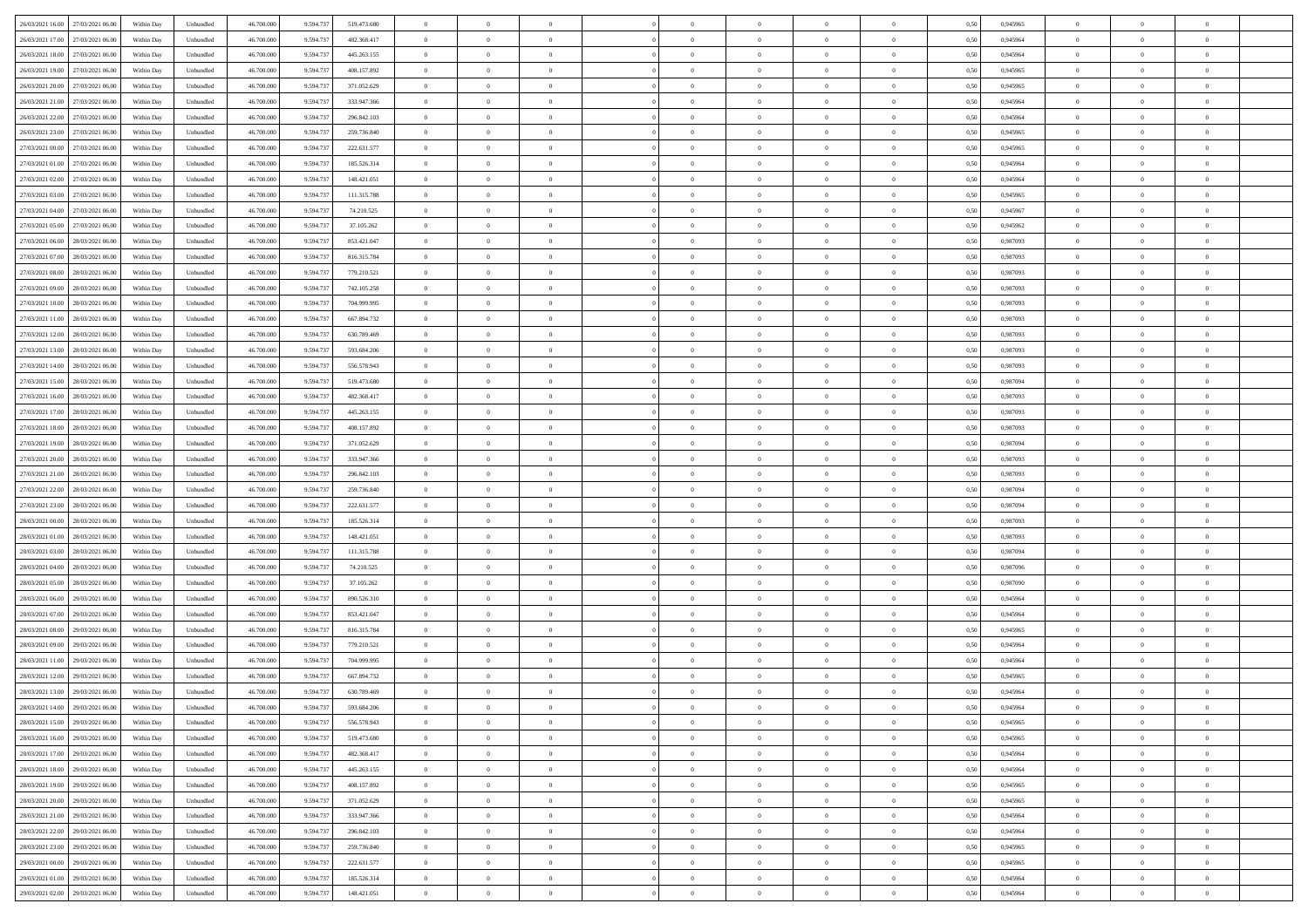| 29/03/2021 03:00<br>29/03/2021 06:00                     | Within Day               | Unbundled                   | 46 700 00  | 9.594.73               | 111.315.788                | $\Omega$                         | $\Omega$       |                |                | $\theta$       |                    |                | 0.50 | 0.945965 | $\Omega$                         | $\Omega$       |                |  |
|----------------------------------------------------------|--------------------------|-----------------------------|------------|------------------------|----------------------------|----------------------------------|----------------|----------------|----------------|----------------|--------------------|----------------|------|----------|----------------------------------|----------------|----------------|--|
| 29/03/2021 04:00<br>29/03/2021 06:00                     | Within Day               | Unbundled                   | 46 700 000 | 9.594.73               | 74 210 525                 | $\theta$                         | $\overline{0}$ | $\Omega$       | $\Omega$       | $\theta$       | $\Omega$           | $\theta$       | 0.50 | 0.945967 | $\Omega$                         | $\theta$       | $\theta$       |  |
| 29/03/2021 05:00<br>29/03/2021 06:00                     | Within Day               | Unbundled                   | 46 700 000 | 9.594.73               | 37 105 262                 | $\overline{0}$                   | $\overline{0}$ | $\overline{0}$ | $\overline{0}$ | $\Omega$       | $\overline{0}$     | $\overline{0}$ | 0.50 | 0.945962 | $\theta$                         | $\Omega$       | $\theta$       |  |
| 29/03/2021 06:00<br>30/03/2021 06:00                     | Within Day               | Unbundled                   | 46.700.000 | 9.594.737              | 890.526.310                | $\overline{0}$                   | $\overline{0}$ | $\overline{0}$ | $\overline{0}$ | $\,$ 0 $\,$    | $\theta$           | $\overline{0}$ | 0,50 | 0,945964 | $\overline{0}$                   | $\overline{0}$ | $\overline{0}$ |  |
| 29/03/2021 07:00<br>30/03/2021 06:00                     | Within Day               | Unbundled                   | 46.700.000 | 9.594.73               | 853.421.047                | $\,$ 0 $\,$                      | $\,$ 0 $\,$    | $\overline{0}$ | $\overline{0}$ | $\,$ 0 $\,$    | $\hspace{0.1cm}0$  | $\overline{0}$ | 0,50 | 0,945964 | $\,$ 0 $\,$                      | $\overline{0}$ | $\overline{0}$ |  |
| 29/03/2021 08:00<br>30/03/2021 06:00                     | Within Day               | Unbundled                   | 46.700.000 | 9.594.73               | 816, 315, 784              | $\overline{0}$                   | $\overline{0}$ | $\overline{0}$ | $\overline{0}$ | $\overline{0}$ | $\overline{0}$     | $\overline{0}$ | 0.50 | 0,945965 | $\overline{0}$                   | $\overline{0}$ | $\overline{0}$ |  |
| 29/03/2021 09:00<br>30/03/2021 06:00                     | Within Day               | $\ensuremath{\mathsf{Unb}}$ | 46,700,000 | 9.594.737              | 779.210.521                | $\overline{0}$                   | $\bf{0}$       | $\overline{0}$ | $\overline{0}$ | $\,$ 0 $\,$    | $\hspace{0.1cm} 0$ | $\mathbf{0}$   | 0.50 | 0.945964 | $\overline{0}$                   | $\overline{0}$ | $\,$ 0 $\,$    |  |
| 29/03/2021 10:00<br>30/03/2021 06:00                     | Within Day               | Unbundled                   | 46 700 000 | 9.594.737              | 742.105.258                | $\overline{0}$                   | $\overline{0}$ | $\theta$       | $\Omega$       | $\,$ 0         | $\Omega$           | $\Omega$       | 0.50 | 0.945964 | $\overline{0}$                   | $\Omega$       | $\theta$       |  |
| 29/03/2021 11:00                                         |                          |                             | 46 700 000 |                        |                            |                                  |                | $\theta$       |                |                |                    |                | 0.50 | 0.945964 |                                  | $\theta$       | $\theta$       |  |
| 30/03/2021 06:00<br>29/03/2021 12:00<br>30/03/2021 06:00 | Within Day<br>Within Day | Unbundled                   | 46.700.000 | 9.594.737<br>9.594.737 | 704.999.995<br>667.894.732 | $\overline{0}$<br>$\overline{0}$ | $\overline{0}$ |                | $\overline{0}$ | $\overline{0}$ | $\overline{0}$     | $\overline{0}$ | 0.50 | 0,945965 | $\overline{0}$<br>$\overline{0}$ |                |                |  |
|                                                          |                          | Unbundled                   |            |                        |                            |                                  | $\overline{0}$ | $\overline{0}$ | $\Omega$       | $\overline{0}$ | $\overline{0}$     | $\theta$       |      |          |                                  | $\overline{0}$ | $\theta$       |  |
| 29/03/2021 13:00<br>30/03/2021 06:00                     | Within Dav               | Unbundled                   | 46.700.000 | 9.594.73               | 630.789.469                | $\overline{0}$                   | $\overline{0}$ | $\theta$       | $\Omega$       | $\overline{0}$ | $\theta$           | $\theta$       | 0.50 | 0.945964 | $\overline{0}$                   | $\Omega$       |                |  |
| 29/03/2021 14:00<br>30/03/2021 06:00                     | Within Dav               | Unbundled                   | 46.700.000 | 9.594.737              | 593.684.206                | $\overline{0}$                   | $\overline{0}$ | $\Omega$       | $\Omega$       | $\overline{0}$ | $\overline{0}$     | $\theta$       | 0.50 | 0,945964 | $\overline{0}$                   | $\overline{0}$ | $\theta$       |  |
| 29/03/2021 15:00<br>30/03/2021 06:00                     | Within Day               | ${\sf Unbundred}$           | 46.700.00  | 9.594.73               | 556.578.943                | $\,$ 0 $\,$                      | $\theta$       | $\overline{0}$ |                | $\overline{0}$ | $\bf{0}$           | $\,$ 0 $\,$    | 0,50 | 0,945965 | $\,$ 0 $\,$                      | $\,$ 0 $\,$    |                |  |
| 29/03/2021 16:00<br>30/03/2021 06:00                     | Within Day               | Unbundled                   | 46.700.00  | 9.594.737              | 519.473.680                | $\overline{0}$                   | $\overline{0}$ | $\overline{0}$ | $\overline{0}$ | $\bf{0}$       | $\bf{0}$           | $\bf{0}$       | 0,50 | 0,945965 | $\,$ 0 $\,$                      | $\bf{0}$       | $\bf{0}$       |  |
| 29/03/2021 17:00<br>30/03/2021 06:00                     | Within Day               | Unbundled                   | 46.700.00  | 9.594.73               | 482.368.417                | $\overline{0}$                   | $\overline{0}$ | $\Omega$       |                | $\overline{0}$ | $\overline{0}$     | $\theta$       | 0,50 | 0,945964 | $\overline{0}$                   | $\overline{0}$ |                |  |
| 29/03/2021 18:00<br>30/03/2021 06:00                     | Within Day               | Unbundled                   | 46 700 00  | 9 5 9 4 7 3            | 445 263 155                | $\theta$                         | $\overline{0}$ | $\mathbf{0}$   | $\Omega$       | $\theta$       | $\overline{0}$     | $\overline{0}$ | 0.50 | 0.945964 | $\overline{0}$                   | $\theta$       | $\theta$       |  |
| 29/03/2021 19:00<br>30/03/2021 06:00                     | Within Day               | Unbundled                   | 46 700 000 | 9.594.73               | 408 157 892                | $\overline{0}$                   | $\overline{0}$ | $\overline{0}$ | $\Omega$       | $\theta$       | $\Omega$           | $\theta$       | 0.50 | 0.945965 | $\theta$                         | $\Omega$       | $\theta$       |  |
| 29/03/2021 20:00<br>30/03/2021 06:00                     | Within Day               | Unbundled                   | 46 700 000 | 9.594.73               | 371 052 629                | $\overline{0}$                   | $\overline{0}$ | $\overline{0}$ | $\overline{0}$ | $\theta$       | $\overline{0}$     | $\overline{0}$ | 0.50 | 0.945965 | $\theta$                         | $\Omega$       | $\theta$       |  |
| 29/03/2021 21:00<br>30/03/2021 06:00                     | Within Day               | Unbundled                   | 46.700.000 | 9.594.737              | 333.947.366                | $\overline{0}$                   | $\overline{0}$ | $\overline{0}$ | $\overline{0}$ | $\theta$       | $\theta$           | $\overline{0}$ | 0,50 | 0,945964 | $\overline{0}$                   | $\overline{0}$ | $\overline{0}$ |  |
| 30/03/2021 06:00<br>29/03/2021 22:00                     | Within Day               | Unbundled                   | 46.700.000 | 9.594.73               | 296.842.103                | $\overline{0}$                   | $\,$ 0 $\,$    | $\overline{0}$ | $\overline{0}$ | $\,$ 0 $\,$    | $\hspace{0.1cm} 0$ | $\overline{0}$ | 0,50 | 0,945964 | $\overline{0}$                   | $\overline{0}$ | $\overline{0}$ |  |
| 29/03/2021 23:00<br>30/03/2021 06:00                     | Within Day               | Unbundled                   | 46.700.000 | 9.594.73               | 259.736.840                | $\overline{0}$                   | $\overline{0}$ | $\Omega$       | $\overline{0}$ | $\overline{0}$ | $\theta$           |                | 0.50 | 0,945965 | $\overline{0}$                   | $\overline{0}$ | $\overline{0}$ |  |
| 30/03/2021 00:00<br>30/03/2021 06:00                     | Within Day               | ${\sf Unbundred}$           | 46,700,000 | 9.594.737              | 222.631.577                | $\overline{0}$                   | $\bf{0}$       | $\overline{0}$ | $\overline{0}$ | $\,$ 0 $\,$    | $\overline{0}$     | $\mathbf{0}$   | 0.50 | 0.945965 | $\overline{0}$                   | $\overline{0}$ | $\,$ 0 $\,$    |  |
| 30/03/2021 01:00<br>30/03/2021 06:00                     | Within Day               | Unbundled                   | 46 700 000 | 9.594.737              | 185 526 314                | $\overline{0}$                   | $\Omega$       | $\sqrt{2}$     | $\Omega$       | $\theta$       | $\Omega$           | $\theta$       | 0.50 | 0.945964 | $\overline{0}$                   | $\Omega$       | $\theta$       |  |
| 30/03/2021 02:00<br>30/03/2021 06:00                     | Within Day               | Unbundled                   | 46 700 000 | 9.594.737              | 148.421.051                | $\overline{0}$                   | $\Omega$       | $\theta$       | $\theta$       | $\overline{0}$ | $\overline{0}$     | $\theta$       | 0.50 | 0.945964 | $\overline{0}$                   | $\Omega$       | $\theta$       |  |
| 30/03/2021 03:00<br>30/03/2021 06:00                     | Within Day               | Unbundled                   | 46.700.000 | 9.594.737              | 111.315.788                | $\overline{0}$                   | $\overline{0}$ | $\Omega$       | $\Omega$       | $\overline{0}$ | $\overline{0}$     | $\theta$       | 0.50 | 0,945965 | $\overline{0}$                   | $\overline{0}$ | $\theta$       |  |
| 30/03/2021 04:00<br>30/03/2021 06:00                     | Within Dav               | Unbundled                   | 46.700.000 | 9.594.737              | 74.210.525                 | $\overline{0}$                   | $\overline{0}$ | $\Omega$       | $\Omega$       | $\overline{0}$ | $\theta$           | $\theta$       | 0.50 | 0,945967 | $\overline{0}$                   | $\Omega$       |                |  |
| 30/03/2021 05:00<br>30/03/2021 06:00                     | Within Dav               | Unbundled                   | 46.700.000 | 9.594.737              | 37.105.262                 | $\overline{0}$                   | $\overline{0}$ | $\Omega$       | $^{\circ}$     | $\overline{0}$ | $\overline{0}$     | $\theta$       | 0.50 | 0,945962 | $\overline{0}$                   | $\Omega$       | $\theta$       |  |
| 30/03/2021 06:00<br>31/03/2021 06:00                     | Within Day               | $\label{thm:undl} Unbundle$ | 46.700.00  | 9.594.73               | 890.526.310                | $\,$ 0 $\,$                      | $\theta$       | $\overline{0}$ |                | $\overline{0}$ | $\bf{0}$           | $\,$ 0 $\,$    | 0,50 | 0,945964 | $\,$ 0 $\,$                      | $\,$ 0 $\,$    |                |  |
| 30/03/2021 07:00<br>31/03/2021 06:00                     | Within Day               | Unbundled                   | 46.700.00  | 9.594.73               | 853.421.047                | $\overline{0}$                   | $\overline{0}$ | $\overline{0}$ | $\overline{0}$ | $\,$ 0         | $\,$ 0 $\,$        | $\bf{0}$       | 0,50 | 0,945964 | $\overline{0}$                   | $\,$ 0 $\,$    | $\bf{0}$       |  |
| 30/03/2021 08:00<br>31/03/2021 06.00                     | Within Day               | Unbundled                   | 46,700.00  | 9.594.73               | 816.315.784                | $\overline{0}$                   | $\overline{0}$ | $\Omega$       |                | $\overline{0}$ | $\overline{0}$     | $\theta$       | 0,50 | 0.945965 | $\overline{0}$                   | $\Omega$       |                |  |
| 30/03/2021 09:00<br>31/03/2021 06:00                     | Within Day               | Unbundled                   | 46,700.00  | 9,594.73               | 779.210.521                | $\overline{0}$                   | $\overline{0}$ | $\Omega$       | $\Omega$       | $\overline{0}$ | $\overline{0}$     | $\theta$       | 0.50 | 0.945964 | $\overline{0}$                   | $\Omega$       | $\Omega$       |  |
| 30/03/2021 10:00<br>31/03/2021 06:00                     | Within Day               | Unbundled                   | 46 700 000 | 9.594.73               | 742 105 258                | $\overline{0}$                   | $\overline{0}$ | $\overline{0}$ | $\Omega$       | $\theta$       | $\Omega$           | $\overline{0}$ | 0.50 | 0.945964 | $\overline{0}$                   | $\Omega$       | $\Omega$       |  |
| 30/03/2021 11:00<br>31/03/2021 06:00                     | Within Day               | Unbundled                   | 46,700,000 | 9.594.73               | 704.999.995                | $\overline{0}$                   | $\overline{0}$ | $\overline{0}$ | $\overline{0}$ | $\theta$       | $\overline{0}$     | $\overline{0}$ | 0.50 | 0.945964 | $\overline{0}$                   | $\overline{0}$ | $\overline{0}$ |  |
| 30/03/2021 12:00<br>31/03/2021 06:00                     | Within Day               | Unbundled                   | 46,700,000 | 9.594.73               | 667.894.732                | $\overline{0}$                   | $\overline{0}$ | $\theta$       | $\Omega$       | $\overline{0}$ | $\Omega$           | $\theta$       | 0.50 | 0.945965 | $\overline{0}$                   | $\Omega$       | $\theta$       |  |
| 30/03/2021 13:00<br>31/03/2021 06:00                     | Within Day               | Unbundled                   | 46.700.000 | 9.594.73               | 630.789.469                | $\overline{0}$                   | $\,$ 0 $\,$    | $\overline{0}$ | $\overline{0}$ | $\,$ 0 $\,$    | $\hspace{0.1cm}0$  | $\overline{0}$ | 0,50 | 0,945964 | $\overline{0}$                   | $\overline{0}$ | $\overline{0}$ |  |
| 30/03/2021 14:00<br>31/03/2021 06:00                     | Within Day               | Unbundled                   | 46.700.000 | 9.594.737              | 593.684.206                | $\overline{0}$                   | $\overline{0}$ | $\Omega$       | $\Omega$       | $\overline{0}$ | $\theta$           |                | 0,50 | 0,945964 | $\overline{0}$                   | $\overline{0}$ | $\overline{0}$ |  |
| 30/03/2021 15:00<br>31/03/2021 06:00                     | Within Day               | $\label{thm:undl} Unbundle$ | 46.700.000 | 9.594.737              | 556.578.943                | $\overline{0}$                   | $\overline{0}$ | $\overline{0}$ | $\overline{0}$ | $\,0\,$        | $\,$ 0 $\,$        | $\,$ 0 $\,$    | 0,50 | 0,945965 | $\,$ 0 $\,$                      | $\overline{0}$ | $\,$ 0 $\,$    |  |
| 30/03/2021 16:00<br>31/03/2021 06:00                     | Within Day               | Unbundled                   | 46.700.000 | 9.594.73               | 519.473.680                | $\overline{0}$                   | $\overline{0}$ | $\sqrt{2}$     | $\sqrt{2}$     | $\overline{0}$ | $\Omega$           | $\theta$       | 0.50 | 0.945965 | $\overline{0}$                   | $\Omega$       | $\theta$       |  |
| 30/03/2021 17:00<br>31/03/2021 06:00                     | Within Dav               | Unbundled                   | 46 700 000 | 9.594.737              | 482 368 417                | $\overline{0}$                   | $\Omega$       | $\theta$       | $\theta$       | $\overline{0}$ | $\overline{0}$     | $\theta$       | 0.50 | 0.945964 | $\overline{0}$                   | $\Omega$       | $\theta$       |  |
| 30/03/2021 18:00<br>31/03/2021 06:00                     | Within Day               | Unbundled                   | 46.700.000 | 9 5 9 4 7 37           | 445 263 155                | $\Omega$                         | $\theta$       | $\Omega$       | $\theta$       | $\theta$       | $\Omega$           | $\theta$       | 0.50 | 0.945964 | $\Omega$                         | $\Omega$       | $\theta$       |  |
| 30/03/2021 19:00<br>31/03/2021 06:00                     | Within Dav               | Unbundled                   | 46.700.000 | 9.594.737              | 408.157.892                | $\overline{0}$                   | $\overline{0}$ | $\Omega$       | $\Omega$       | $\overline{0}$ | $\overline{0}$     | $\theta$       | 0.50 | 0,945965 | $\overline{0}$                   | $\Omega$       |                |  |
| 30/03/2021 20:00<br>31/03/2021 06:00                     | Within Day               | Unbundled                   | 46.700.000 | 9.594.737              | 371.052.629                | $\Omega$                         | $\bf{0}$       | $\Omega$       | $\theta$       | $\overline{0}$ | $\,$ 0 $\,$        | $\theta$       | 0,50 | 0,945965 | $\overline{0}$                   | $\Omega$       | $\theta$       |  |
| 30/03/2021 21:00<br>31/03/2021 06:00                     | Within Day               | $\label{thm:undl} Unbundle$ | 46.700.000 | 9.594.737              | 333.947.366                | $\overline{0}$                   | $\overline{0}$ | $\overline{0}$ |                | $\overline{0}$ | $\theta$           | $\overline{0}$ | 0,50 | 0,945964 | $\overline{0}$                   | $\overline{0}$ |                |  |
| 30/03/2021 22:00<br>31/03/2021 06:00                     | Within Day               | Unbundled                   | 46.700.00  | 9.594.73               | 296.842.103                | $\overline{0}$                   | $\overline{0}$ | $\overline{0}$ | $\overline{0}$ | $\,$ 0         | $\,$ 0 $\,$        | $\,$ 0 $\,$    | 0,50 | 0,945964 | $\overline{0}$                   | $\,$ 0 $\,$    | $\overline{0}$ |  |
| 30/03/2021 23:00<br>31/03/2021 06:00                     | Within Day               | Unbundled                   | 46,700.00  | 9.594.73               | 259.736.840                | $\overline{0}$                   | $\theta$       | $\Omega$       |                | $\overline{0}$ | $\overline{0}$     | $\theta$       | 0.5( | 0.945965 | $\overline{0}$                   | $\Omega$       |                |  |
| 31/03/2021 00:00<br>31/03/2021 06:00                     | Within Day               | Unbundled                   | 46 700 00  | 9,594.73               | 222.631.577                | $\theta$                         | $\theta$       | $\Omega$       | $\Omega$       | $\theta$       | $\overline{0}$     | $\theta$       | 0.50 | 0.945965 | $\overline{0}$                   | $\Omega$       | $\Omega$       |  |
| 31/03/2021 01:00<br>31/03/2021 06:00                     | Within Day               | Unbundled                   | 46 700 000 | 9.594.73               | 185 526 314                | $\overline{0}$                   | $\overline{0}$ | $\overline{0}$ | $\Omega$       | $\theta$       | $\Omega$           | $\theta$       | 0.50 | 0.945964 | $\overline{0}$                   | $\theta$       | $\Omega$       |  |
| 31/03/2021 06:00<br>31/03/2021 02:00                     | Within Day               | Unbundled                   | 46,700,000 | 9.594.73               | 148.421.051                | $\overline{0}$                   | $\overline{0}$ | $\overline{0}$ | $\overline{0}$ | $\theta$       | $\overline{0}$     | $\overline{0}$ | 0.50 | 0.945964 | $\overline{0}$                   | $\overline{0}$ | $\overline{0}$ |  |
| 31/03/2021 03:00<br>31/03/2021 06:00                     | Within Day               |                             | 46,700,000 | 9.594.73               | 111.315.788                | $\overline{0}$                   | $\Omega$       | $\theta$       | $\Omega$       | $\overline{0}$ | $\Omega$           | $\theta$       | 0.50 | 0.945965 | $\overline{0}$                   | $\Omega$       | $\theta$       |  |
| 31/03/2021 04:00<br>31/03/2021 06:00                     | Within Day               | Unbundled<br>Unbundled      | 46.700.000 | 9.594.73               | 74.210.525                 | $\overline{0}$                   | $\overline{0}$ | $\overline{0}$ | $\overline{0}$ | $\,$ 0 $\,$    | $\overline{0}$     | $\overline{0}$ |      | 0.945967 | $\overline{0}$                   | $\overline{0}$ | $\overline{0}$ |  |
|                                                          |                          |                             |            |                        |                            |                                  |                |                |                |                |                    |                | 0,50 |          |                                  |                |                |  |
| 31/03/2021 06:00 01/04/2021 06:00                        | Within Day               | $\label{thm:undl} Unbundle$ | 46.700.000 | 9.594.737              | 890.526.310                | $\overline{0}$                   | $\overline{0}$ |                | $\Omega$       | $\theta$       | $\theta$           |                | 0,50 | 0,945964 | $\overline{0}$                   | $\overline{0}$ | $\overline{0}$ |  |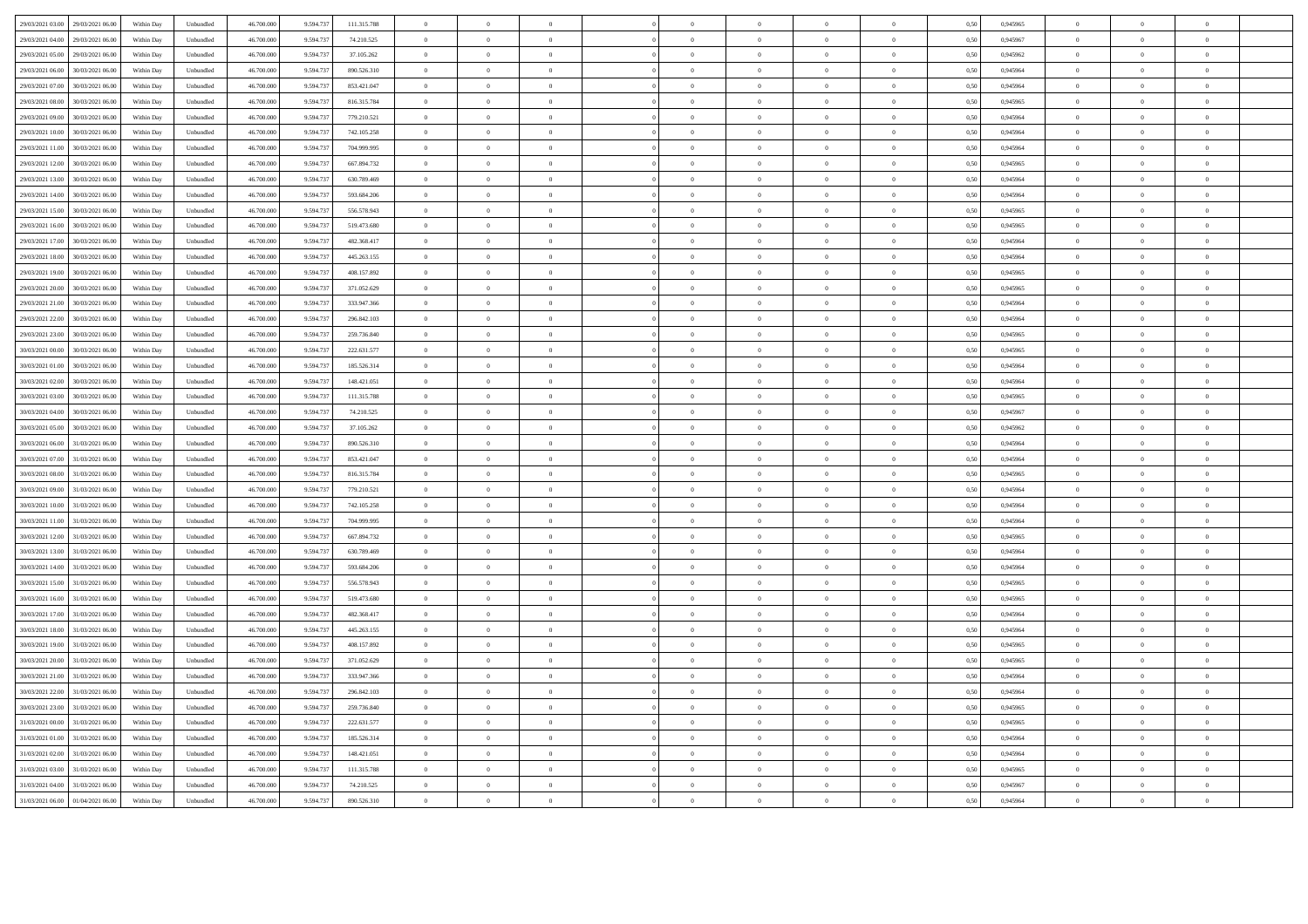## **SNAM RETE GAS**

**Transportation capacity at Entry Point interconnected with foreign pipelines**

**Update to 31/03/2021 of offered and assigned capacity in auction day-ahead and within-day**

**Thermal Year 2020/2021**

(Values in Ncm/day (0° C; 1,01325 bar) - 1 Scm=0,94794378 Ncm; Prices in c/Ncm)

**Entry Point**

**MELENDUGNO**

| Timeframe        |                  |                     |                                 |                                    | Assigned                        | Offered capacity |                |                | Assigned capacity | Day-Ahead                                |                         |                                  | <b>Total Prices</b>              |                                           |                     |                         | <b>SRG Prices</b>         |                                  |                                       |      |
|------------------|------------------|---------------------|---------------------------------|------------------------------------|---------------------------------|------------------|----------------|----------------|-------------------|------------------------------------------|-------------------------|----------------------------------|----------------------------------|-------------------------------------------|---------------------|-------------------------|---------------------------|----------------------------------|---------------------------------------|------|
| From             | To               | <b>Auction type</b> | <b>Offered</b><br>capacity type | <b>Transportati</b><br>on capacity | capacity<br>(before<br>auction) | Firm             | Interruptible  | Firm           | Interruptible     | Interrupted<br>Capacity<br>Interruptible | Reserve price -<br>Firm | <b>Auction premium</b><br>- Firm | Reserve price -<br>Interruptible | <b>Auction premium</b><br>- Interruptible | <b>Split factor</b> | Reserve price -<br>Firm | Auction<br>premium - Firm | Reserve price -<br>Interruptible | Auction<br>premium -<br>Interruptible | Note |
| 01/03/2021 06:00 | 02/03/2021 06:00 | Day Ahead           | Unbundled                       | 49.264.525                         | 10.121.631                      | 36.771.775       | $\overline{0}$ | 960.169        | $\overline{0}$    |                                          | $\overline{0}$          | $\theta$                         | $\Omega$                         | $\theta$                                  | 0,50                | 0,215213                | $\theta$                  | 0,215213                         | $\overline{0}$                        |      |
| 01/03/2021 06:00 | 02/03/2021 06.00 | Day Ahead           | Bundled                         | 49.264.525                         | 10.121.63                       | 2.371.120        | $\theta$       | $\Omega$       | $\theta$          |                                          | $\Omega$                |                                  | $\Omega$                         | $\theta$                                  | 0,50                | 0,215213                | $\theta$                  | 0,215213                         | $\theta$                              |      |
| 02/03/2021 06:00 | 03/03/2021 06:00 | Day Ahead           | Bundled                         | 49.264.525                         | 10.121.631                      | 2.371.120        | $\overline{0}$ | $\Omega$       | $\overline{0}$    |                                          | $\Omega$                | $\theta$                         | $\theta$                         | $\overline{0}$                            | 0,50                | 0,215213                | $\overline{0}$            | 0,215213                         | $\overline{0}$                        |      |
| 02/03/2021 06:00 | 03/03/2021 06:00 | Day Ahead           | Unbundled                       | 49.264.525                         | 10.121.631                      | 36.771.775       | $\overline{0}$ | 960.169        | $\overline{0}$    |                                          | $\overline{0}$          | $\Omega$                         | $\overline{0}$                   | $\overline{0}$                            | 0,50                | 0,215213                | $\overline{0}$            | 0,215213                         | $\overline{0}$                        |      |
| 03/03/2021 06:00 | 04/03/2021 06:00 | Day Ahead           | Unbundled                       | 49.264.525                         | 10.121.631                      | 36,771,775       | $\overline{0}$ | 960.169        | $\overline{0}$    |                                          | $\overline{0}$          | $\Omega$                         | $\overline{0}$                   | $\overline{0}$                            | 0.50                | 0.215213                | $\overline{0}$            | 0.215213                         | $\overline{0}$                        |      |
| 03/03/2021 06:00 | 04/03/2021 06.0  | Day Ahead           | Bundled                         | 49.264.525                         | 10.121.63                       | 2.371.120        | $\overline{0}$ | $\bf{0}$       | $\overline{0}$    |                                          | $\overline{0}$          | $\theta$                         | $\overline{0}$                   | $\overline{0}$                            | 0.50                | 0,215213                | $\overline{0}$            | 0,215213                         | $\overline{0}$                        |      |
| 04/03/2021 06:00 | 05/03/2021 06.00 | Day Ahead           | Bundled                         | 49.264.525                         | 10.121.631                      | 2.371.120        | $\overline{0}$ | $\overline{0}$ | $\overline{0}$    |                                          | $\overline{0}$          | $\theta$                         | $\overline{0}$                   | $\overline{0}$                            | 0,50                | 0,215213                | $\overline{0}$            | 0,215213                         | $\overline{0}$                        |      |
| 04/03/2021 06:00 | 05/03/2021 06:00 | Day Ahead           | Unbundled                       | 49.264.525                         | 10.121.631                      | 36.771.775       | $\overline{0}$ | 960.169        | $\Omega$          |                                          | $\Omega$                | $\Omega$                         | $\Omega$                         | $\overline{0}$                            | 0,50                | 0,215213                | $\theta$                  | 0,215213                         | $\theta$                              |      |
| 05/03/2021 06:00 | 06/03/2021 06:00 | Day Ahead           | Bundled                         | 49.264.525                         | 10.121.63                       | 2.371.120        | $\overline{0}$ | $\overline{0}$ | $\overline{0}$    |                                          | $\overline{0}$          | $\Omega$                         | $\overline{0}$                   | $\overline{0}$                            | 0,50                | 0,215213                | $\Omega$                  | 0,215213                         | $\overline{0}$                        |      |
| 05/03/2021 06:00 | 06/03/2021 06:00 | Day Ahead           | Unbundled                       | 49.264.525                         | 10.121.631                      | 36.771.775       | $\overline{0}$ | 960.169        | $\overline{0}$    |                                          | $\theta$                | $\Omega$                         | $\theta$                         | $\overline{0}$                            | 0.50                | 0,215213                | $\overline{0}$            | 0,215213                         | $\theta$                              |      |
| 06/03/2021 06:00 | 07/03/2021 06:00 | Day Ahead           | Bundled                         | 49.264.525                         | 10.121.631                      | 2.371.120        | $\overline{0}$ | $\theta$       | $\overline{0}$    |                                          | $\overline{0}$          | $\mathbf{0}$                     | $\overline{0}$                   | $\overline{0}$                            | 0.50                | 0.215213                | $\overline{0}$            | 0.215213                         | $\overline{0}$                        |      |
| 06/03/2021 06.0  | 07/03/2021 06.0  | Day Ahead           | Unbundled                       | 49.264.52                          | 10.121.63                       | 36,771,775       | 10.121.631     | 960.169        | $\overline{0}$    |                                          | $\overline{0}$          | $\overline{0}$                   | $\overline{0}$                   | $\overline{0}$                            | 0.50                | 0,215213                | $\overline{0}$            | 0,215213                         | $\bf{0}$                              |      |
| 07/03/2021 06:00 | 08/03/2021 06:00 | Day Ahead           | Unbundled                       | 49.264.52                          | 10.121.631                      | 36.771.775       | $\overline{0}$ | 960.169        | $\overline{0}$    |                                          | $\theta$                | $\theta$                         | $\theta$                         | $\overline{0}$                            | 0,50                | 0,215213                | $\overline{0}$            | 0,215213                         | $\theta$                              |      |
| 07/03/2021 06:00 | 08/03/2021 06:00 | Day Ahead           | Bundled                         | 49.264.525                         | 10.121.631                      | 2.371.120        | $\overline{0}$ | $\Omega$       | $\overline{0}$    |                                          | $\overline{0}$          | $\Omega$                         | $\Omega$                         | $\overline{0}$                            | 0,50                | 0,215213                | $\overline{0}$            | 0,215213                         | $\overline{0}$                        |      |
| 08/03/2021 06:00 | 09/03/2021 06.00 | Day Ahead           | Unbundled                       | 49.264.525                         | 10.121.631                      | 36.771.775       | $\overline{0}$ | 960.169        | $\Omega$          |                                          | $\theta$                |                                  | $\Omega$                         | $\theta$                                  | 0,50                | 0,215213                | $\theta$                  | 0,215213                         | $\theta$                              |      |
| 08/03/2021 06:00 | 09/03/2021 06:00 | Day Ahead           | $\mathbf B$ undled              | 49.264.525                         | 10.121.631                      | 2.371.120        | $\overline{0}$ | $\overline{0}$ | $\overline{0}$    |                                          | $\overline{0}$          | $\Omega$                         | $\overline{0}$                   | $\,$ 0 $\,$                               | 0,50                | 0,215213                | $\overline{0}$            | 0,215213                         | $\bf{0}$                              |      |
| 09/03/2021 06:00 | 10/03/2021 06:00 | Day Ahead           | Unbundled                       | 49.264.525                         | 10.121.631                      | 36.771.775       | $\overline{0}$ | 960.169        | $\overline{0}$    |                                          | $\overline{0}$          | $\Omega$                         | $\overline{0}$                   | $\bf{0}$                                  | 0,50                | 0,215213                | $\overline{0}$            | 0,215213                         | $\overline{0}$                        |      |
| 09/03/2021 06:00 | 10/03/2021 06:00 | Day Ahead           | Bundled                         | 49.264.525                         | 10.121.631                      | 2.371.120        | $\overline{0}$ | $\Omega$       | $\Omega$          |                                          | $\theta$                | $\theta$                         | $\theta$                         | $\overline{0}$                            | 0.50                | 0.215213                | $\overline{0}$            | 0.215213                         | $\theta$                              |      |
| 10/03/2021 06:00 | 11/03/2021 06.0  | Day Ahead           | Bundled                         | 49.264.525                         | 10.121.63                       | 2.371.120        | $\overline{0}$ | $\overline{0}$ | $\overline{0}$    |                                          | $\overline{0}$          | $\Omega$                         | $\overline{0}$                   | $\overline{0}$                            | 0.50                | 0,215213                | $\overline{0}$            | 0,215213                         | $\theta$                              |      |
| 10/03/2021 06:00 | 11/03/2021 06:00 | Day Ahead           | Unbundled                       | 49.264.525                         | 10.121.631                      | 36.771.775       | $\overline{0}$ | 960.169        | $\overline{0}$    |                                          | $\overline{0}$          | $\bf{0}$                         | $\overline{0}$                   | $\overline{0}$                            | 0,50                | 0,215213                | $\overline{0}$            | 0,215213                         | $\overline{0}$                        |      |
| 11/03/2021 06:00 | 12/03/2021 06:00 | Day Ahead           | Bundled                         | 49.264.525                         | 10.121.631                      | 2.371.120        | $\overline{0}$ | $\Omega$       | $\Omega$          |                                          | $\theta$                | $\Omega$                         | $\Omega$                         | $\overline{0}$                            | 0,50                | 0,215213                | $\Omega$                  | 0,215213                         | $\theta$                              |      |
| 11/03/2021 06.00 | 12/03/2021 06.0  | Day Ahead           | Unbundled                       | 49.264.52                          | 10.121.63                       | 36.771.775       | $\overline{0}$ | 960.169        | $\theta$          |                                          | $\theta$                |                                  | $\overline{0}$                   | $\overline{0}$                            | 0,50                | 0,215213                | $\Omega$                  | 0,215213                         | $\overline{0}$                        |      |
| 12/03/2021 06:00 | 13/03/2021 06:00 | Day Ahead           | Bundled                         | 49.264.525                         | 10.121.631                      | 2.371.120        | $\overline{0}$ | $\Omega$       | $\overline{0}$    |                                          | $\theta$                | $\Omega$                         | $\overline{0}$                   | $\bf{0}$                                  | 0,50                | 0,215213                | $\overline{0}$            | 0,215213                         | $\theta$                              |      |
| 12/03/2021 06:00 | 13/03/2021 06:00 | Day Ahead           | Unbundled                       | 49.264.525                         | 10.121.631                      | 36.771.775       | $\overline{0}$ | 252.933        | $\overline{0}$    |                                          | $\overline{0}$          | $\theta$                         | $\overline{0}$                   | $\overline{0}$                            | 0.50                | 0,215213                | $\overline{0}$            | 0,215213                         | $\overline{0}$                        |      |
| 13/03/2021 06:00 | 14/03/2021 06.0  | Day Ahead           | Unbundled                       | 49.264.525                         | 10.121.63                       | 36.771.775       | $\overline{0}$ | 606.548        | $\overline{0}$    |                                          | $\theta$                | $\Omega$                         | $\theta$                         | $\bf{0}$                                  | 0.50                | 0,215213                | $\overline{0}$            | 0,215213                         | $\theta$                              |      |
| 13/03/2021 06:00 | 14/03/2021 06:00 | Day Ahead           | Bundled                         | 49.264.525                         | 10.121.631                      | 2.371.120        | $\overline{0}$ | $\overline{0}$ | $\overline{0}$    |                                          | $\overline{0}$          | $\Omega$                         | $\overline{0}$                   | $\overline{0}$                            | 0,50                | 0,215213                | $\overline{0}$            | 0,215213                         | $\overline{0}$                        |      |
| 14/03/2021 06:00 | 15/03/2021 06:00 | Day Ahead           | Unbundled                       | 49.264.525                         | 10.121.631                      | 36.771.775       | $\overline{0}$ | 606.548        | $\overline{0}$    |                                          | $\overline{0}$          | $\theta$                         | $\overline{0}$                   | $\overline{0}$                            | 0,50                | 0,215213                | $\overline{0}$            | 0,215213                         | $\overline{0}$                        |      |
| 14/03/2021 06:00 | 15/03/2021 06:00 | Day Ahead           | Bundled                         | 49.264.525                         | 10.121.631                      | 2.371.120        | $\overline{0}$ | $\Omega$       | $\theta$          |                                          | $\Omega$                |                                  | $\Omega$                         | $\theta$                                  | 0,50                | 0,215213                | $\Omega$                  | 0,215213                         | $\theta$                              |      |
| 15/03/2021 06:00 | 16/03/2021 06:00 | Day Ahead           | Unbundled                       | 49.264.525                         | 10.121.631                      | 36.771.775       | 476.731        | $\Omega$       | $\overline{0}$    |                                          | $\Omega$                | $\theta$                         | $\overline{0}$                   | $\overline{0}$                            | 0,50                | 0,215213                | $\overline{0}$            | 0,215213                         | $\overline{0}$                        |      |
| 15/03/2021 06:00 | 16/03/2021 06:00 | Day Ahead           | Bundled                         | 49.264.525                         | 10.121.631                      | 2.371.120        | $\overline{0}$ | $\overline{0}$ | $\overline{0}$    |                                          | $\overline{0}$          | $\Omega$                         | $\overline{0}$                   | $\bf{0}$                                  | 0,50                | 0,215213                | $\overline{0}$            | 0,215213                         | $\overline{0}$                        |      |
| 16/03/2021 06:00 | 17/03/2021 06:00 | Day Ahead           | Unbundled                       | 49.264.525                         | 10.121.631                      | 39.142.894       | 1.701.521      | $\Omega$       | $\Omega$          |                                          | $\Omega$                | $\Omega$                         | $\theta$                         | $\overline{0}$                            | 0.50                | 0.215213                | $\overline{0}$            | 0.215213                         | $\theta$                              |      |
| 17/03/2021 06:00 | 18/03/2021 06:00 | Day Ahead           | Unbundled                       | 49.264.525                         | 10.121.63                       | 36.771.775       | 185.691        | $\overline{0}$ | $\overline{0}$    |                                          | $\overline{0}$          | $\Omega$                         | $\overline{0}$                   | $\overline{0}$                            | 0.50                | 0,215213                | $\overline{0}$            | 0,215213                         | $\overline{0}$                        |      |
| 17/03/2021 06:00 | 18/03/2021 06:00 | Day Ahead           | Bundled                         | 49.264.525                         | 10.121.631                      | 2.371.120        | $\overline{0}$ | $\overline{0}$ | $\overline{0}$    |                                          | $\overline{0}$          | $\bf{0}$                         | $\overline{0}$                   | $\overline{0}$                            | 0,50                | 0,215213                | $\overline{0}$            | 0,215213                         | $\overline{0}$                        |      |
| 18/03/2021 06:00 | 19/03/2021 06:00 | Day Ahead           | Unbundled                       | 49.264.525                         | 10.121.631                      | 36.771.775       | 185.691        | $\theta$       | $\theta$          |                                          | $\theta$                | $\theta$                         | $\Omega$                         | $\overline{0}$                            | 0,50                | 0,215213                | $\Omega$                  | 0,215213                         | $\overline{0}$                        |      |
| 18/03/2021 06:00 | 19/03/2021 06.00 | Day Ahead           | Bundled                         | 49.264.525                         | 10.121.631                      | 2.371.120        | $\overline{0}$ | $\overline{0}$ | $\overline{0}$    |                                          | $\Omega$                | $\Omega$                         | $\theta$                         | $\overline{0}$                            | 0,50                | 0,215213                | $\theta$                  | 0,215213                         | $\theta$                              |      |
| 19/03/2021 06:00 | 20/03/2021 06:00 | Day Ahead           | Unbundled                       | 49.264.525                         | 10.121.631                      | 36.771.775       | 185.691        | $\Omega$       | $\overline{0}$    |                                          | $\Omega$                |                                  | $\overline{0}$                   | $\overline{0}$                            | 0,50                | 0,215213                | $\overline{0}$            | 0,215213                         | $\theta$                              |      |
| 19/03/2021 06:00 | 20/03/2021 06:00 | Day Ahead           | Bundled                         | 49.264.525                         | 10.121.631                      | 2.371.120        | $\overline{0}$ | $\theta$       | $\theta$          |                                          | $\Omega$                |                                  | $\Omega$                         | $\theta$                                  | 0,50                | 0,215213                | $\overline{0}$            | 0,215213                         | $\overline{0}$                        |      |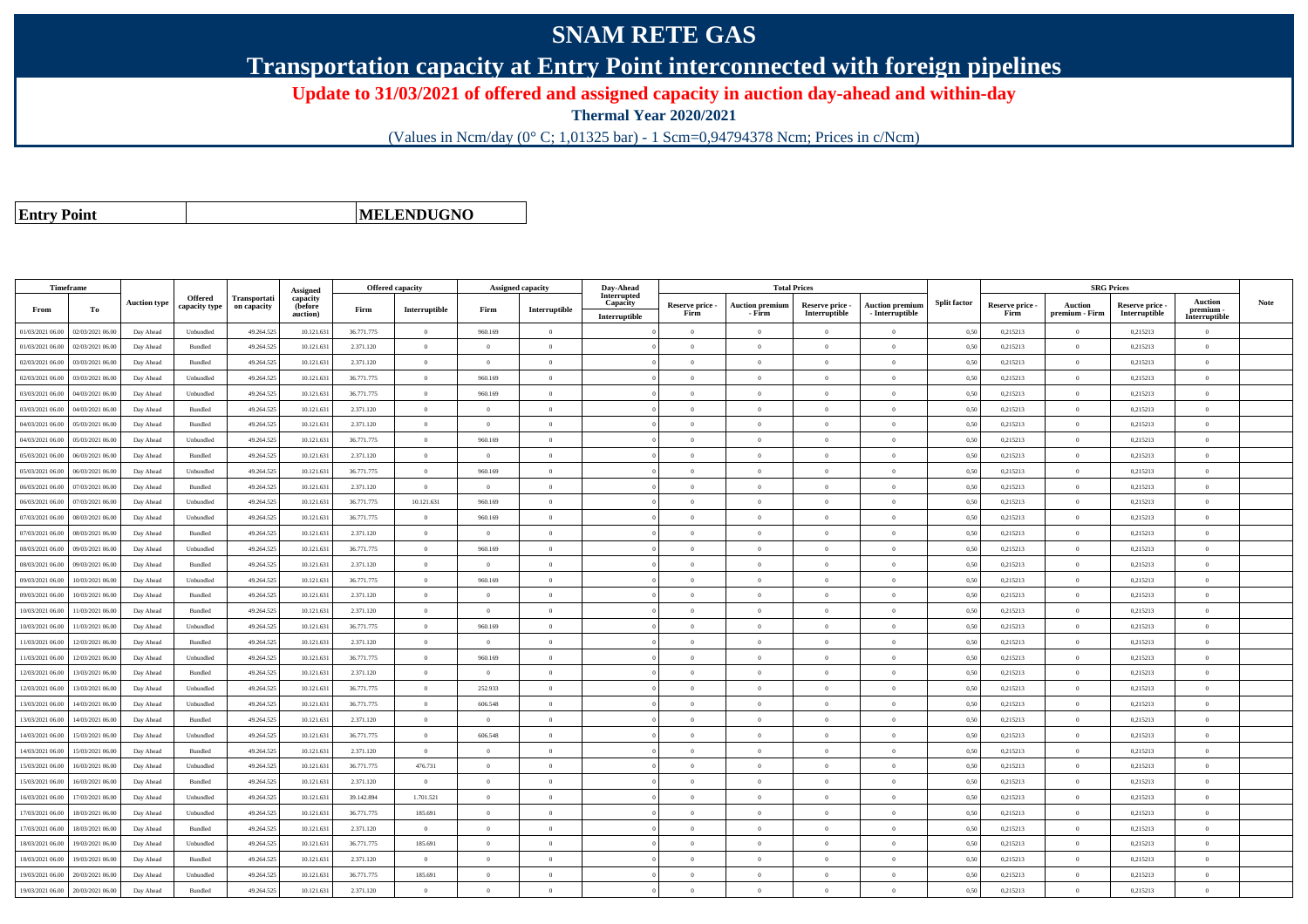| 20/03/2021 06:00                  | 21/03/2021 06:00 | Day Ahead  | Unbundled | 49.264.525 | 10.121.631 | 36.771.775  | 185.691        | $\overline{0}$ |                |                | $\overline{0}$ | $\overline{0}$ | $\overline{0}$ | 0,50 | 0,215213 | $\bf{0}$       | 0,215213       | $\overline{0}$ |  |
|-----------------------------------|------------------|------------|-----------|------------|------------|-------------|----------------|----------------|----------------|----------------|----------------|----------------|----------------|------|----------|----------------|----------------|----------------|--|
|                                   |                  |            |           |            |            |             | $\overline{0}$ | $\overline{0}$ | $\overline{0}$ | $\overline{0}$ | $\bf{0}$       |                | $\bf{0}$       |      |          | $\bf{0}$       |                | $\,$ 0         |  |
| 20/03/2021 06:00                  | 21/03/2021 06.00 | Day Ahead  | Bundled   | 49.264.525 | 10.121.631 | 2.371.120   |                |                |                |                |                | $\overline{0}$ |                | 0,50 | 0,215213 |                | 0,215213       |                |  |
| 21/03/2021 06:00                  | 22/03/2021 06:00 | Day Ahead  | Bundled   | 49.264.525 | 10.121.631 | 2.371.120   | $\overline{0}$ | $\overline{0}$ | $\overline{0}$ | $\overline{0}$ | $\bf{0}$       | $\overline{0}$ | $\mathbf{0}$   | 0.50 | 0,215213 | $\overline{0}$ | 0,215213       | $\bf{0}$       |  |
| 21/03/2021 06:00                  | 22/03/2021 06:00 | Day Ahead  | Unbundled | 49.264.525 | 10.121.631 | 36.771.775  | 185.691        | $\overline{0}$ | $\overline{0}$ | $\overline{0}$ | $\bf{0}$       | $\overline{0}$ | $\theta$       | 0,50 | 0,215213 | $\,0\,$        | 0,215213       | $\overline{0}$ |  |
| 22/03/2021 06.00                  | 23/03/2021 06.00 | Day Ahead  | Unbundled | 49.264.525 | 10.121.631 | 36.771.775  | $\overline{0}$ | 86.548         | $\overline{0}$ |                | $\bf{0}$       | $\overline{0}$ | $\bf{0}$       | 0,50 | 0,215213 | $\bf{0}$       | 0,215213       | $\bf{0}$       |  |
| 22/03/2021 06:00                  | 23/03/2021 06:00 | Day Ahead  | Bundled   | 49.264.525 | 10.121.631 | 2.371.120   | $\overline{0}$ | $\overline{0}$ | $\overline{0}$ | $\Omega$       | $\overline{0}$ | $\overline{0}$ | $\bf{0}$       | 0.50 | 0,215213 | $\,$ 0         | 0.215213       | $\bf{0}$       |  |
| 23/03/2021 06:00                  | 24/03/2021 06:00 | Day Ahead  | Unbundled | 49.264.525 | 10.121.631 | 36.771.775  | $\overline{0}$ | 85.766         | $\overline{0}$ | $\overline{0}$ | $\bf{0}$       | $\overline{0}$ | $\overline{0}$ | 0,50 | 0,215213 | $\,$ 0 $\,$    | 0,215213       | $\overline{0}$ |  |
| 23/03/2021 06:00                  | 24/03/2021 06.00 | Day Ahead  | Bundled   | 49.264.525 | 10.121.63  | 2.371.120   | $\overline{0}$ | $\bf{0}$       | $\overline{0}$ |                | $\bf{0}$       | $\overline{0}$ | $\bf{0}$       | 0,50 | 0,215213 | $\bf{0}$       | 0,215213       | $\,$ 0         |  |
| 24/03/2021 06:00                  | 25/03/2021 06:00 | Day Ahead  | Bundled   | 49.264.525 | 10.121.63  | 2.371.120   | $\overline{0}$ | $\overline{0}$ | $\overline{0}$ | $\overline{0}$ | $\bf{0}$       | $\overline{0}$ | $\bf{0}$       | 0.50 | 0,215213 | $\,0\,$        | 0.215213       | $\bf{0}$       |  |
| 24/03/2021 06:00                  | 25/03/2021 06.00 | Day Ahead  | Unbundled | 49.264.525 | 10.121.631 | 36.771.775  | $\overline{0}$ | 85.766         | $\overline{0}$ | $\overline{0}$ | $\bf{0}$       | $\overline{0}$ | $\overline{0}$ | 0,50 | 0,215213 | $\bf{0}$       | 0,215213       | $\overline{0}$ |  |
|                                   |                  |            |           |            |            |             |                |                |                |                |                |                |                |      |          |                |                |                |  |
| 25/03/2021 06:00                  | 26/03/2021 06.00 | Day Ahead  | Bundled   | 49.264.525 | 10.121.631 | 2.371.120   | $\overline{0}$ | $\overline{0}$ | $\overline{0}$ |                | $\bf{0}$       | $\overline{0}$ | $\bf{0}$       | 0,50 | 0,215213 | $\bf{0}$       | 0,215213       | $\bf{0}$       |  |
| 25/03/2021 06:00                  | 26/03/2021 06:00 | Day Ahead  | Unbundled | 49.264.525 | 10.121.631 | 36.771.775  | $\overline{0}$ | 58.851         | $\overline{0}$ | $\overline{0}$ | $\,$ 0         | $\overline{0}$ | $\overline{0}$ | 0.50 | 0,215213 | $\,$ 0 $\,$    | 0,215213       | $\bf{0}$       |  |
| 26/03/2021 06:00                  | 27/03/2021 06:00 | Day Ahead  | Bundled   | 49.264.525 | 10.121.631 | 2.371.120   | $\overline{0}$ | $\overline{0}$ | $\overline{0}$ | $\overline{0}$ | $\bf{0}$       | $\overline{0}$ | $\theta$       | 0,50 | 0,215213 | $\,$ 0 $\,$    | 0,215213       | $\overline{0}$ |  |
| 26/03/2021 06.00                  | 27/03/2021 06.00 | Day Ahead  | Unbundled | 49.264.525 | 10.121.631 | 36.771.775  | 980.943        | $\overline{0}$ | $\overline{0}$ |                | $\bf{0}$       | $\overline{0}$ | $\bf{0}$       | 0,50 | 0,215213 | $\bf{0}$       | 0,215213       | $\overline{0}$ |  |
| 27/03/2021 06:00                  | 28/03/2021 06:00 | Day Ahead  | Bundled   | 49.264.525 | 10.121.631 | 2.272.323   | $\overline{0}$ | $\overline{0}$ | $\overline{0}$ | $\Omega$       | $\bf{0}$       | $\overline{0}$ | $\bf{0}$       | 0.50 | 0,215213 | $\bf{0}$       | 0.215213       | $\bf{0}$       |  |
| 27/03/2021 06:00                  | 28/03/2021 06:00 | Day Ahead  | Unbundled | 49.264.525 | 10.121.631 | 36.870.572  | 1.088.788      | $\overline{0}$ | $\overline{0}$ | $\overline{0}$ | $\bf{0}$       | $\overline{0}$ | $\overline{0}$ | 0,50 | 0,215213 | $\overline{0}$ | 0,215213       | $\overline{0}$ |  |
| 28/03/2021 06:00                  | 29/03/2021 06.00 | Day Ahead  | Bundled   | 49.264.525 | 10.121.631 | 2.371.120   | $\overline{0}$ | $\bf{0}$       | $\overline{0}$ |                | $\bf{0}$       | $\overline{0}$ | $\bf{0}$       | 0,50 | 0,215213 | $\bf{0}$       | 0,215213       | $\,$ 0         |  |
| 28/03/2021 06:00                  | 29/03/2021 06:00 | Day Ahead  | Unbundled | 49.264.525 | 10.121.63  | 36.771.775  | 1.231.126      | $\overline{0}$ | $\overline{0}$ | $\overline{0}$ | $\bf{0}$       | $\overline{0}$ | $\bf{0}$       | 0.50 | 0,215213 | $\bf{0}$       | 0.215213       | $\bf{0}$       |  |
| 29/03/2021 06:00                  | 30/03/2021 06:00 | Day Ahead  | Bundled   | 49.264.525 | 10.121.631 | 2.371.120   | $\overline{0}$ | $\overline{0}$ | $\overline{0}$ | $\overline{0}$ | $\bf{0}$       | $\overline{0}$ | $\overline{0}$ | 0,50 | 0,215213 | $\,$ 0 $\,$    | 0,215213       | $\overline{0}$ |  |
|                                   |                  |            |           |            |            |             |                |                |                |                |                |                |                |      |          |                |                |                |  |
| 29/03/2021 06.00                  | 30/03/2021 06.00 | Day Ahead  | Unbundled | 49.264.525 | 10.121.631 | 36.771.775  | 1.231.126      | $\overline{0}$ | $\overline{0}$ |                | $\bf{0}$       | $\overline{0}$ | $\bf{0}$       | 0,50 | 0,215213 | $\bf{0}$       | 0,215213       | $\bf{0}$       |  |
| 30/03/2021 06:00                  | 31/03/2021 06:00 | Day Ahead  | Bundled   | 49.264.525 | 10.121.631 | 2.371.120   | $\overline{0}$ | $\overline{0}$ | $\overline{0}$ | $\overline{0}$ | $\,$ 0         | $\overline{0}$ | $\mathbf{0}$   | 0.50 | 0,215213 | $\,$ 0 $\,$    | 0,215213       | $\bf{0}$       |  |
| 30/03/2021 06:00                  | 31/03/2021 06:00 | Day Ahead  | Unbundled | 49.264.525 | 10.121.631 | 36.771.775  | 1.231.126      | $\overline{0}$ | $\overline{0}$ | $\overline{0}$ | $\bf{0}$       | $\overline{0}$ | $\theta$       | 0,50 | 0,215213 | $\,$ 0 $\,$    | 0,215213       | $\overline{0}$ |  |
| 31/03/2021 06.00                  | 01/04/2021 06.00 | Day Ahead  | Unbundled | 49.264.525 | 10.121.631 | 36.771.775  | 1.231.126      | $\overline{0}$ | $\overline{0}$ |                | $\bf{0}$       | $\overline{0}$ | $\bf{0}$       | 0,50 | 0,215213 | $\bf{0}$       | 0,215213       | $\bf{0}$       |  |
| 31/03/2021 06:00                  | 01/04/2021 06:00 | Day Ahead  | Bundled   | 49.264.525 | 10.121.63  | 2.371.120   | $\overline{0}$ | $\overline{0}$ | $\overline{0}$ | $\Omega$       | $\bf{0}$       | $\overline{0}$ | $\bf{0}$       | 0.50 | 0,215213 | $\bf{0}$       | 0,215213       | $\bf{0}$       |  |
| 01/03/2021 06:00                  | 02/03/2021 06:00 | Within Day | Unbundled | 49.264.525 | 11.081.800 | 916.385.415 | $\overline{0}$ | $\overline{0}$ | $\overline{0}$ | $\overline{0}$ | $\bf{0}$       | $\overline{0}$ | $\overline{0}$ | 0,50 | 0,896721 | $\,$ 0 $\,$    | $\overline{0}$ | $\overline{0}$ |  |
| 01/03/2021 07:00                  | 02/03/2021 06.00 | Within Day | Unbundled | 49.264.525 | 11.081.800 | 878.202.689 | $\overline{0}$ | $\bf{0}$       | $\overline{0}$ |                | $\bf{0}$       | $\overline{0}$ | $\bf{0}$       | 0,50 | 0,896721 | $\bf{0}$       | $\overline{0}$ | $\,$ 0         |  |
| 01/03/2021 08:00                  | 02/03/2021 06:00 | Within Day | Unbundled | 49.264.525 | 11.081.800 | 840 019 964 | $\overline{0}$ | $\overline{0}$ | $\overline{0}$ | $\overline{0}$ | $\bf{0}$       | $\overline{0}$ | $\bf{0}$       | 0.50 | 0.896721 | $\bf{0}$       | $\bf{0}$       | $\bf{0}$       |  |
| 01/03/2021 09:00                  | 02/03/2021 06:00 | Within Day | Unbundled | 49.264.525 | 11.081.800 | 801.837.239 | $\overline{0}$ | $\overline{0}$ | $\overline{0}$ | $\overline{0}$ | $\bf{0}$       | $\overline{0}$ | $\overline{0}$ | 0,50 | 0,896721 | $\,$ 0 $\,$    | $\overline{0}$ | $\overline{0}$ |  |
|                                   |                  |            |           |            |            |             |                |                |                |                |                |                |                |      |          |                |                |                |  |
| 01/03/2021 10:00                  | 02/03/2021 06.00 | Within Day | Unbundled | 49.264.525 | 11.081.800 | 763.654.512 | $\overline{0}$ | $\overline{0}$ | $\overline{0}$ | $\overline{0}$ | $\bf{0}$       | $\overline{0}$ | $\bf{0}$       | 0,50 | 0,896721 | $\bf{0}$       | $\bf{0}$       | $\bf{0}$       |  |
| 01/03/2021 11:00                  | 02/03/2021 06:00 | Within Day | Unbundled | 49.264.525 | 11.081.800 | 725.471.787 | $\overline{0}$ | $\overline{0}$ | $\overline{0}$ | $\overline{0}$ | $\,$ 0         | $\overline{0}$ | $\overline{0}$ | 0.50 | 0.896721 | $\,$ 0 $\,$    | $\bf{0}$       | $\bf{0}$       |  |
| 01/03/2021 12:00                  | 02/03/2021 06:00 | Within Dav | Unbundled | 49.264.525 | 11.081.800 | 687.289.062 | $\overline{0}$ | $\overline{0}$ | $\overline{0}$ | $\Omega$       | $\theta$       | $\overline{0}$ | $\overline{0}$ | 0,50 | 0,896721 | $\mathbf{0}$   | $\overline{0}$ | $\overline{0}$ |  |
| 01/03/2021 13:00                  | 02/03/2021 06.00 | Within Day | Unbundled | 49.264.525 | 11.081.800 | 649.106.335 | $\overline{0}$ | $\bf{0}$       | $\overline{0}$ |                | $\bf{0}$       | $\overline{0}$ | $\bf{0}$       | 0,50 | 0,896721 | $\bf{0}$       | $\overline{0}$ | $\,$ 0         |  |
| 01/03/2021 14:00                  | 02/03/2021 06:00 | Within Day | Unbundled | 49.264.525 | 11.081.800 | 610.923.610 | $\overline{0}$ | $\overline{0}$ | $\overline{0}$ | $\Omega$       | $\bf{0}$       | $\overline{0}$ | $\bf{0}$       | 0.50 | 0,896721 | $\bf{0}$       | $\overline{0}$ | $\bf{0}$       |  |
| 01/03/2021 15:00                  | 02/03/2021 06:00 | Within Dav | Unbundled | 49.264.525 | 11.081.800 | 572.740.884 | $\overline{0}$ | $\overline{0}$ | $\theta$       | $\Omega$       | $\theta$       | $\overline{0}$ | $\overline{0}$ | 0,50 | 0,896721 | $\mathbf{0}$   | $\theta$       | $\overline{0}$ |  |
| 01/03/2021 16:00                  | 02/03/2021 06.00 | Within Day | Unbundled | 49.264.525 | 11.081.800 | 534.558.159 | $\overline{0}$ | $\bf{0}$       | $\overline{0}$ |                | $\bf{0}$       | $\overline{0}$ | $\bf{0}$       | 0,50 | 0,896721 | $\bf{0}$       | $\overline{0}$ | $\bf{0}$       |  |
| 01/03/2021 17:00                  | 02/03/2021 06:00 | Within Day | Unbundled | 49.264.525 | 11.081.800 | 496.375.433 | $\overline{0}$ | $\overline{0}$ | $\overline{0}$ | $\overline{0}$ | $\bf{0}$       | $\overline{0}$ | $\bf{0}$       | 0.50 | 0.896721 | $\bf{0}$       | $\bf{0}$       | $\bf{0}$       |  |
| 01/03/2021 18:00                  | 02/03/2021 06:00 | Within Dav | Unbundled | 49.264.525 | 11.081.800 | 458.192.707 | $\overline{0}$ | $\overline{0}$ | $\overline{0}$ | $\Omega$       | $\overline{0}$ | $\overline{0}$ | $\bf{0}$       | 0,50 | 0,896721 | $\mathbf{0}$   | $\overline{0}$ | $\overline{0}$ |  |
| 01/03/2021 20.00                  | 02/03/2021 06.00 | Within Day | Unbundled | 49.264.525 | 11.081.800 | 381.827.256 | $\overline{0}$ | $\overline{0}$ | $\overline{0}$ | $\overline{0}$ | $\overline{0}$ | $\overline{0}$ | $\bf{0}$       | 0,50 | 0,896722 | $\bf{0}$       | $\overline{0}$ | $\bf{0}$       |  |
| 01/03/2021 21:00                  | 02/03/2021 06:00 | Within Day | Unbundled | 49.264.525 | 11.081.800 | 343.644.530 | $\overline{0}$ | $\overline{0}$ | $\overline{0}$ | $\overline{0}$ | $\,$ 0         | $\overline{0}$ | $\mathbf{0}$   | 0.50 | 0.896721 | $\,0\,$        | $\bf{0}$       | $\bf{0}$       |  |
|                                   |                  |            |           |            |            |             |                |                |                |                |                |                |                |      |          |                |                |                |  |
| 01/03/2021 22:00                  | 02/03/2021 06:00 | Within Dav | Unbundled | 49.264.525 | 11.081.800 | 305.461.805 | $\overline{0}$ | $\overline{0}$ | $\Omega$       | $\Omega$       | $\theta$       | $\overline{0}$ | $\bf{0}$       | 0,50 | 0,896721 | $\mathbf{0}$   | $\theta$       | $\overline{0}$ |  |
| 01/03/2021 23.00                  | 02/03/2021 06.00 | Within Day | Unbundled | 49.264.525 | 11.081.800 | 267.279.080 | $\overline{0}$ | $\overline{0}$ | $\overline{0}$ | $\Omega$       | $\bf{0}$       | $\overline{0}$ | $\bf{0}$       | 0,50 | 0,896721 | $\bf{0}$       | $\overline{0}$ | $\bf{0}$       |  |
| 02/03/2021 00:00                  | 02/03/2021 06:00 | Within Day | Unbundled | 49.264.525 | 11.081.800 | 229.096.353 | $\overline{0}$ | $\overline{0}$ | $\overline{0}$ | $\Omega$       | $\bf{0}$       | $\overline{0}$ | $\bf{0}$       | 0.50 | 0,896722 | $\bf{0}$       | $\overline{0}$ | $\bf{0}$       |  |
| 02/03/2021 01:00                  | 02/03/2021 06:00 | Within Dav | Unbundled | 49.264.525 | 11.081.800 | 190.913.628 | $\overline{0}$ | $\overline{0}$ | $\theta$       | $\Omega$       | $\overline{0}$ | $\overline{0}$ | $\theta$       | 0.50 | 0,896721 | $\mathbf{0}$   | $\overline{0}$ | $\overline{0}$ |  |
| 02/03/2021 02:00                  | 02/03/2021 06:00 | Within Day | Unbundled | 49.264.525 | 11.081.800 | 152.730.902 | $\overline{0}$ | $\bf{0}$       | $\overline{0}$ |                | $\bf{0}$       | $\overline{0}$ | $\bf{0}$       | 0,50 | 0,896721 | $\bf{0}$       | $\overline{0}$ | $\bf{0}$       |  |
| 02/03/2021 03:00                  | 02/03/2021 06:00 | Within Day | Unbundled | 49.264.525 | 11.081.800 | 114.548.176 | $\bf{0}$       | $\bf{0}$       |                |                |                |                |                | 0,50 | 0,896722 | $\Omega$       | $\Omega$       |                |  |
| 02/03/2021 04:00                  | 02/03/2021 06:00 | Within Day | Unbundled | 49.264.525 | 11.081.800 | 76.365.451  | $\theta$       | $\overline{0}$ | $\overline{0}$ | $\Omega$       | $\theta$       | $\overline{0}$ | $\mathbf{0}$   | 0,50 | 0,896724 | $\mathbf{0}$   | $\theta$       | $\bf{0}$       |  |
| 02/03/2021 05:00                  | 02/03/2021 06:00 | Within Day | Unbundled | 49.264.525 | 11.081.800 | 38.182.725  | $\overline{0}$ | $\overline{0}$ | $\overline{0}$ | $\overline{0}$ | $\bf{0}$       | $\overline{0}$ | $\bf{0}$       | 0,50 | 0,896718 | $\bf{0}$       | $\bf{0}$       | $\bf{0}$       |  |
| 02/03/2021 06:00                  | 03/03/2021 06:00 | Within Day | Unbundled | 49.264.525 | 11.081.800 | 916.385.415 | $\overline{0}$ | $\overline{0}$ | $\overline{0}$ | $\overline{0}$ | $\,$ 0 $\,$    | $\overline{0}$ | $\bf{0}$       | 0.50 | 0,896721 | $\overline{0}$ | $\overline{0}$ | $\,$ 0 $\,$    |  |
| 02/03/2021 07:00                  | 03/03/2021 06:00 | Within Day | Unbundled | 49.264.525 | 11.081.800 | 878.202.689 | $\overline{0}$ | $\overline{0}$ | $\overline{0}$ | $\Omega$       | $\theta$       | $\overline{0}$ | $\bf{0}$       | 0,50 | 0,896721 | $\overline{0}$ | $\theta$       | $\bf{0}$       |  |
| 02/03/2021 08:00                  | 03/03/2021 06:00 | Within Day | Unbundled | 49.264.525 | 11.081.800 | 840.019.964 | $\overline{0}$ | $\overline{0}$ | $\overline{0}$ | $\overline{0}$ | $\overline{0}$ | $\overline{0}$ | $\bf{0}$       | 0,50 | 0,896721 | $\,$ 0 $\,$    | $\bf{0}$       | $\bf{0}$       |  |
|                                   |                  |            |           |            |            |             |                |                |                |                |                |                |                |      |          |                |                |                |  |
| 02/03/2021 09:00                  | 03/03/2021 06:00 | Within Day | Unbundled | 49.264.525 | 11.081.800 | 801.837.239 | $\overline{0}$ | $\overline{0}$ | $\overline{0}$ | $\overline{0}$ | $\overline{0}$ | $\overline{0}$ | $\mathbf{0}$   | 0.50 | 0,896721 | $\,0\,$        | $\overline{0}$ | $\bf{0}$       |  |
| 02/03/2021 10:00                  | 03/03/2021 06:00 | Within Day | Unbundled | 49.264.525 | 11.081.800 | 763.654.512 | $\overline{0}$ | $\overline{0}$ | $\overline{0}$ | $\overline{0}$ | $\overline{0}$ | $\overline{0}$ | $\bf{0}$       | 0,50 | 0,896721 | $\overline{0}$ | $\theta$       | $\bf{0}$       |  |
| 02/03/2021 11:00                  | 03/03/2021 06:00 | Within Day | Unbundled | 49.264.525 | 11.081.800 | 725.471.787 | $\overline{0}$ | $\,$ 0 $\,$    | $\overline{0}$ | $\overline{0}$ | $\,$ 0         | $\overline{0}$ | $\bf{0}$       | 0,50 | 0,896721 | $\,0\,$        | $\overline{0}$ | $\bf{0}$       |  |
| 02/03/2021 12:00                  | 03/03/2021 06:00 | Within Day | Unbundled | 49.264.525 | 11.081.800 | 687.289.062 | $\overline{0}$ | $\overline{0}$ | $\overline{0}$ | $\overline{0}$ | $\,$ 0 $\,$    | $\overline{0}$ | $\mathbf{0}$   | 0.50 | 0.896721 | $\overline{0}$ | $\bf{0}$       | $\bf{0}$       |  |
| 02/03/2021 13:00                  | 03/03/2021 06:00 | Within Day | Unbundled | 49.264.525 | 11.081.800 | 649.106.335 | $\overline{0}$ | $\overline{0}$ | $\overline{0}$ | $\Omega$       | $\overline{0}$ | $\overline{0}$ | $\bf{0}$       | 0,50 | 0,896721 | $\overline{0}$ | $\theta$       | $\bf{0}$       |  |
| 02/03/2021 14:00                  | 03/03/2021 06.00 | Within Day | Unbundled | 49.264.525 | 11.081.800 | 610.923.610 | $\overline{0}$ | $\bf{0}$       | $\overline{0}$ | $\overline{0}$ | $\bf{0}$       | $\overline{0}$ | $\bf{0}$       | 0,50 | 0,896721 | $\bf{0}$       | $\bf{0}$       | $\bf{0}$       |  |
| 02/03/2021 15:00 03/03/2021 06:00 |                  | Within Day | Unbundled | 49.264.525 | 11.081.800 | 572.740.884 | $\overline{0}$ | $\overline{0}$ | $\overline{0}$ | $\overline{0}$ | $\,$ 0 $\,$    | $\overline{0}$ | $\mathbf{0}$   | 0,50 | 0,896721 | $\,$ 0 $\,$    | $\,$ 0 $\,$    | $\bf{0}$       |  |
|                                   |                  |            |           |            |            |             |                |                |                |                |                |                |                |      |          |                |                |                |  |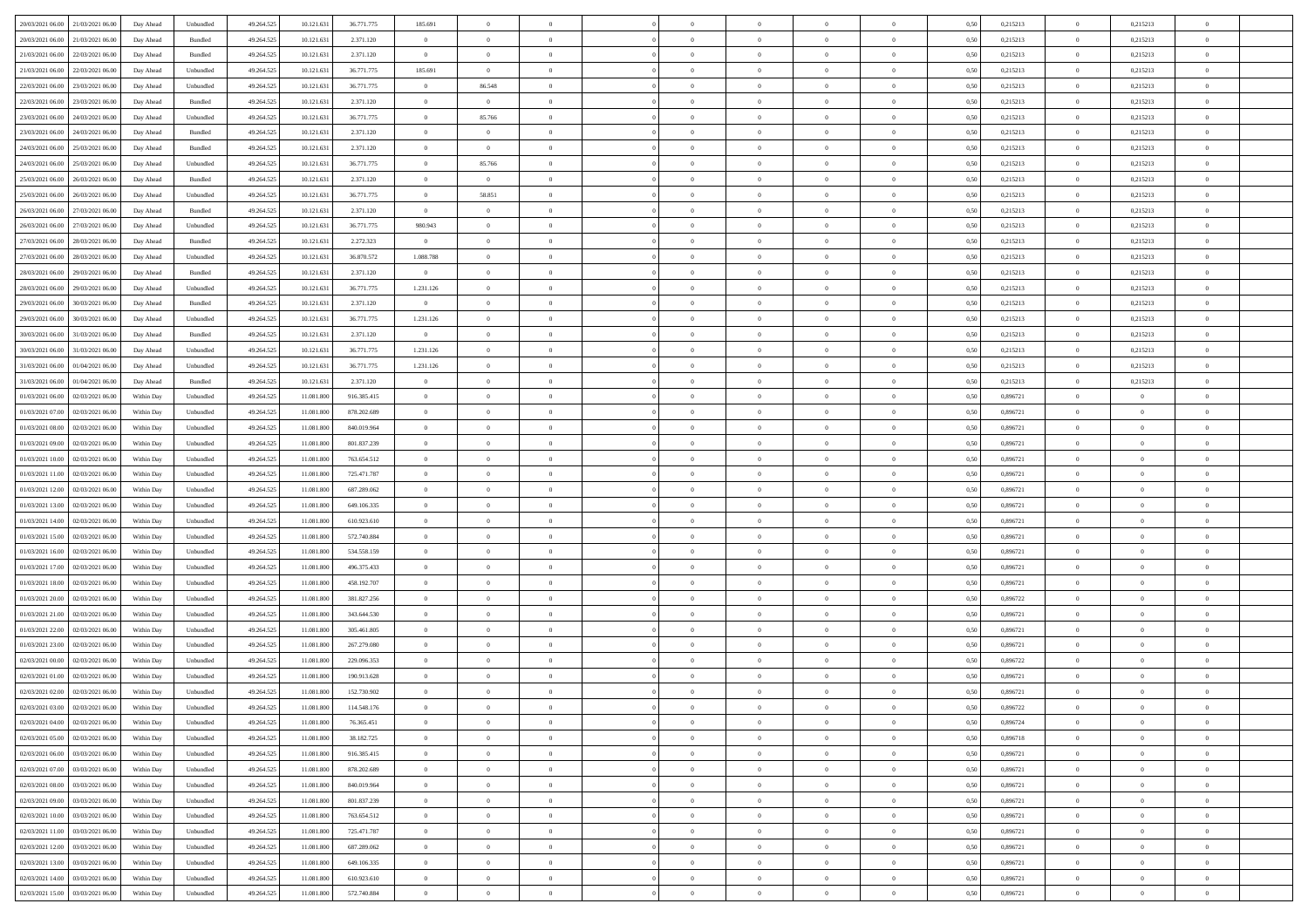| 02/03/2021 16:00 03/03/2021 06:00            | Within Day | Unbundled         | 49.264.525 | 11.081.800 | 534.558.159 | $\overline{0}$ | $\overline{0}$ |                | $\overline{0}$ | $\theta$       |                | $\theta$       | 0,50 | 0,896721 | $\theta$       | $\theta$       | $\overline{0}$ |  |
|----------------------------------------------|------------|-------------------|------------|------------|-------------|----------------|----------------|----------------|----------------|----------------|----------------|----------------|------|----------|----------------|----------------|----------------|--|
| 02/03/2021 17:00<br>03/03/2021 06:00         | Within Day | Unbundled         | 49.264.52  | 11.081.80  | 496.375.433 | $\bf{0}$       | $\overline{0}$ | $\bf{0}$       | $\overline{0}$ | $\bf{0}$       | $\overline{0}$ | $\bf{0}$       | 0,50 | 0,896721 | $\,$ 0 $\,$    | $\bf{0}$       | $\overline{0}$ |  |
| 02/03/2021 18:00<br>03/03/2021 06:00         | Within Day | Unbundled         | 49.264.525 | 11.081.800 | 458.192.707 | $\overline{0}$ | $\bf{0}$       | $\overline{0}$ | $\bf{0}$       | $\bf{0}$       | $\overline{0}$ | $\bf{0}$       | 0.50 | 0.896721 | $\bf{0}$       | $\overline{0}$ | $\overline{0}$ |  |
| 02/03/2021 19:00<br>03/03/2021 06:00         |            |                   |            |            |             | $\overline{0}$ | $\overline{0}$ | $\overline{0}$ | $\theta$       | $\theta$       | $\overline{0}$ | $\bf{0}$       |      | 0,896721 | $\theta$       | $\theta$       | $\overline{0}$ |  |
|                                              | Within Day | Unbundled         | 49.264.52  | 11.081.800 | 420.009.982 |                |                |                |                |                |                |                | 0,50 |          |                |                |                |  |
| 02/03/2021 20:00<br>03/03/2021 06.00         | Within Day | Unbundled         | 49.264.52  | 11.081.80  | 381.827.256 | $\bf{0}$       | $\overline{0}$ | $\bf{0}$       | $\overline{0}$ | $\theta$       | $\overline{0}$ | $\bf{0}$       | 0,50 | 0,896722 | $\,$ 0 $\,$    | $\bf{0}$       | $\overline{0}$ |  |
| 02/03/2021 21:00<br>03/03/2021 06:00         | Within Day | Unbundled         | 49.264.525 | 11.081.800 | 343.644.530 | $\overline{0}$ | $\overline{0}$ | $\overline{0}$ | $\bf{0}$       | $\overline{0}$ | $\theta$       | $\bf{0}$       | 0.50 | 0,896721 | $\,$ 0 $\,$    | $\theta$       | $\overline{0}$ |  |
| 02/03/2021 22:00<br>03/03/2021 06:00         | Within Day | Unbundled         | 49.264.52  | 11.081.800 | 305.461.805 | $\overline{0}$ | $\overline{0}$ | $\overline{0}$ | $\overline{0}$ | $\overline{0}$ | $\overline{0}$ | $\bf{0}$       | 0,50 | 0,896721 | $\theta$       | $\theta$       | $\overline{0}$ |  |
|                                              |            |                   |            |            |             |                |                |                |                |                |                |                |      |          |                |                |                |  |
| 02/03/2021 23:00<br>03/03/2021 06.00         | Within Day | Unbundled         | 49.264.52  | 11.081.80  | 267.279.080 | $\bf{0}$       | $\overline{0}$ | $\overline{0}$ | $\overline{0}$ | $\theta$       | $\overline{0}$ | $\bf{0}$       | 0,50 | 0,896721 | $\,$ 0 $\,$    | $\bf{0}$       | $\overline{0}$ |  |
| 03/03/2021 00:00<br>03/03/2021 06:00         | Within Day | Unbundled         | 49.264.52  | 11.081.80  | 229.096.353 | $\overline{0}$ | $\bf{0}$       | $\overline{0}$ | $\bf{0}$       | $\overline{0}$ | $\overline{0}$ | $\bf{0}$       | 0.50 | 0.896722 | $\bf{0}$       | $\overline{0}$ | $\overline{0}$ |  |
| 03/03/2021 01:00<br>03/03/2021 06:00         | Within Day | Unbundled         | 49.264.525 | 11.081.800 | 190.913.628 | $\bf{0}$       | $\bf{0}$       | $\overline{0}$ | $\overline{0}$ | $\overline{0}$ | $\overline{0}$ | $\bf{0}$       | 0,50 | 0,896721 | $\,$ 0 $\,$    | $\bf{0}$       | $\overline{0}$ |  |
| 03/03/2021 02:00<br>03/03/2021 06.00         | Within Day | Unbundled         | 49.264.52  | 11.081.800 | 152.730.902 | $\bf{0}$       | $\overline{0}$ | $\bf{0}$       | $\overline{0}$ | $\bf{0}$       | $\overline{0}$ | $\bf{0}$       | 0,50 | 0,896721 | $\,$ 0 $\,$    | $\bf{0}$       | $\overline{0}$ |  |
|                                              |            |                   |            |            |             |                |                |                |                |                |                |                |      |          |                |                |                |  |
| 03/03/2021 03:00<br>03/03/2021 06:00         | Within Day | Unbundled         | 49.264.525 | 11.081.800 | 114.548.176 | $\overline{0}$ | $\bf{0}$       | $\overline{0}$ | $\bf{0}$       | $\bf{0}$       | $\overline{0}$ | $\bf{0}$       | 0.50 | 0.896722 | $\bf{0}$       | $\overline{0}$ | $\bf{0}$       |  |
| 03/03/2021 04:00<br>03/03/2021 06:00         | Within Day | Unbundled         | 49.264.52  | 11.081.800 | 76.365.451  | $\overline{0}$ | $\overline{0}$ | $\overline{0}$ | $\overline{0}$ | $\theta$       | $\overline{0}$ | $\overline{0}$ | 0,50 | 0,896724 | $\theta$       | $\theta$       | $\overline{0}$ |  |
| 03/03/2021 05:00<br>03/03/2021 06.00         | Within Day | Unbundled         | 49.264.52  | 11.081.800 | 38.182.725  | $\bf{0}$       | $\overline{0}$ | $\bf{0}$       | $\overline{0}$ | $\theta$       | $\overline{0}$ | $\bf{0}$       | 0,50 | 0,896718 | $\bf{0}$       | $\bf{0}$       | $\overline{0}$ |  |
|                                              |            |                   |            |            |             |                |                |                |                |                |                |                |      |          |                |                |                |  |
| 03/03/2021 06:00<br>04/03/2021 06:00         | Within Day | Unbundled         | 49.264.525 | 11.081.800 | 916.385.415 | $\overline{0}$ | $\overline{0}$ | $\overline{0}$ | $\bf{0}$       | $\overline{0}$ | $\Omega$       | $\bf{0}$       | 0.50 | 0,896721 | $\bf{0}$       | $\theta$       | $\overline{0}$ |  |
| 03/03/2021 07:00<br>04/03/2021 06:00         | Within Day | Unbundled         | 49.264.525 | 11.081.800 | 878.202.689 | $\overline{0}$ | $\overline{0}$ | $\overline{0}$ | $\overline{0}$ | $\overline{0}$ | $\overline{0}$ | $\bf{0}$       | 0,50 | 0,896721 | $\theta$       | $\theta$       | $\overline{0}$ |  |
| 03/03/2021 08:00<br>04/03/2021 06.00         | Within Day | Unbundled         | 49.264.52  | 11.081.80  | 840.019.964 | $\bf{0}$       | $\overline{0}$ | $\overline{0}$ | $\overline{0}$ | $\bf{0}$       | $\overline{0}$ | $\bf{0}$       | 0,50 | 0,896721 | $\,$ 0 $\,$    | $\bf{0}$       | $\overline{0}$ |  |
| 03/03/2021 09:00<br>04/03/2021 06:00         | Within Day | Unbundled         | 49.264.52  | 11.081.80  | 801.837.239 | $\overline{0}$ | $\bf{0}$       | $\overline{0}$ | $\bf{0}$       | $\overline{0}$ | $\overline{0}$ | $\bf{0}$       | 0.50 | 0.896721 | $\bf{0}$       | $\overline{0}$ | $\overline{0}$ |  |
| 03/03/2021 10:00<br>04/03/2021 06:00         | Within Day | Unbundled         | 49.264.525 | 11.081.800 | 763.654.512 | $\bf{0}$       | $\overline{0}$ | $\overline{0}$ | $\overline{0}$ | $\overline{0}$ | $\overline{0}$ | $\bf{0}$       | 0,50 | 0,896721 | $\,$ 0 $\,$    | $\bf{0}$       | $\overline{0}$ |  |
|                                              |            |                   |            |            |             |                |                |                |                |                |                |                |      |          |                |                |                |  |
| 03/03/2021 11:00<br>04/03/2021 06.00         | Within Day | Unbundled         | 49.264.52  | 11.081.800 | 725.471.787 | $\bf{0}$       | $\overline{0}$ | $\bf{0}$       | $\bf{0}$       | $\overline{0}$ | $\overline{0}$ | $\bf{0}$       | 0,50 | 0,896721 | $\,$ 0 $\,$    | $\bf{0}$       | $\overline{0}$ |  |
| 03/03/2021 12:00<br>04/03/2021 06:00         | Within Day | Unbundled         | 49.264.525 | 11.081.800 | 687.289.062 | $\overline{0}$ | $\bf{0}$       | $\overline{0}$ | $\bf{0}$       | $\bf{0}$       | $\overline{0}$ | $\bf{0}$       | 0.50 | 0.896721 | $\bf{0}$       | $\overline{0}$ | $\bf{0}$       |  |
| 03/03/2021 13:00<br>04/03/2021 06:00         | Within Day | Unbundled         | 49.264.52  | 11.081.800 | 649.106.335 | $\overline{0}$ | $\overline{0}$ | $\overline{0}$ | $\theta$       | $\theta$       | $\overline{0}$ | $\bf{0}$       | 0,50 | 0,896721 | $\theta$       | $\theta$       | $\overline{0}$ |  |
|                                              |            |                   |            |            |             |                | $\overline{0}$ |                |                | $\bf{0}$       | $\overline{0}$ |                |      |          | $\,$ 0 $\,$    | $\bf{0}$       | $\overline{0}$ |  |
| 03/03/2021 14:00<br>04/03/2021 06.00         | Within Day | Unbundled         | 49.264.52  | 11.081.80  | 610.923.610 | $\bf{0}$       |                | $\bf{0}$       | $\bf{0}$       |                |                | $\bf{0}$       | 0,50 | 0,896721 |                |                |                |  |
| 03/03/2021 15:00<br>04/03/2021 06:00         | Within Day | Unbundled         | 49.264.525 | 11.081.80  | 572.740.884 | $\overline{0}$ | $\overline{0}$ | $\overline{0}$ | $\overline{0}$ | $\overline{0}$ | $\Omega$       | $\bf{0}$       | 0.50 | 0.896721 | $\,$ 0 $\,$    | $\theta$       | $\overline{0}$ |  |
| 03/03/2021 16:00<br>04/03/2021 06.00         | Within Day | Unbundled         | 49.264.525 | 11.081.800 | 534.558.159 | $\overline{0}$ | $\overline{0}$ | $\overline{0}$ | $\overline{0}$ | $\overline{0}$ | $\overline{0}$ | $\bf{0}$       | 0,50 | 0,896721 | $\theta$       | $\theta$       | $\overline{0}$ |  |
| 03/03/2021 17:00<br>04/03/2021 06.00         | Within Day | Unbundled         | 49.264.52  | 11.081.80  | 496.375.433 | $\bf{0}$       | $\overline{0}$ | $\bf{0}$       | $\overline{0}$ | $\bf{0}$       | $\overline{0}$ | $\bf{0}$       | 0,50 | 0,896721 | $\,$ 0 $\,$    | $\bf{0}$       | $\overline{0}$ |  |
| 03/03/2021 18:00<br>04/03/2021 06:00         |            | Unbundled         | 49.264.525 | 11.081.800 | 458.192.707 |                | $\bf{0}$       | $\overline{0}$ |                | $\overline{0}$ | $\overline{0}$ |                | 0.50 | 0.896721 | $\bf{0}$       | $\overline{0}$ | $\overline{0}$ |  |
|                                              | Within Day |                   |            |            |             | $\overline{0}$ |                |                | $\bf{0}$       |                |                | $\bf{0}$       |      |          |                |                |                |  |
| 03/03/2021 19:00<br>04/03/2021 06:00         | Within Day | Unbundled         | 49.264.525 | 11.081.800 | 420.009.982 | $\overline{0}$ | $\overline{0}$ | $\overline{0}$ | $\overline{0}$ | $\overline{0}$ | $\overline{0}$ | $\bf{0}$       | 0,50 | 0,896721 | $\theta$       | $\theta$       | $\overline{0}$ |  |
| 03/03/2021 20:00<br>04/03/2021 06.00         | Within Day | Unbundled         | 49.264.52  | 11.081.800 | 381.827.256 | $\bf{0}$       | $\bf{0}$       | $\bf{0}$       | $\bf{0}$       | $\overline{0}$ | $\overline{0}$ | $\bf{0}$       | 0,50 | 0,896722 | $\,$ 0 $\,$    | $\bf{0}$       | $\overline{0}$ |  |
| 03/03/2021 21:00<br>04/03/2021 06:00         | Within Day | Unbundled         | 49.264.525 | 11.081.800 | 343.644.530 | $\overline{0}$ | $\bf{0}$       | $\overline{0}$ | $\bf{0}$       | $\bf{0}$       | $\overline{0}$ | $\bf{0}$       | 0.50 | 0.896721 | $\bf{0}$       | $\overline{0}$ | $\bf{0}$       |  |
| 03/03/2021 22:00<br>04/03/2021 06:00         | Within Day | Unbundled         | 49.264.52  | 11.081.800 | 305.461.805 | $\overline{0}$ | $\overline{0}$ | $\overline{0}$ | $\overline{0}$ | $\overline{0}$ | $\overline{0}$ | $\bf{0}$       | 0.5( | 0,896721 | $\theta$       | $\theta$       | $\overline{0}$ |  |
|                                              |            |                   |            |            |             |                |                |                |                |                |                |                |      |          |                |                |                |  |
| 03/03/2021 23:00<br>04/03/2021 06.00         | Within Day | Unbundled         | 49.264.52  | 11.081.80  | 267.279.080 | $\bf{0}$       | $\overline{0}$ | $\bf{0}$       | $\bf{0}$       | $\overline{0}$ | $\overline{0}$ | $\bf{0}$       | 0,50 | 0,896721 | $\,$ 0 $\,$    | $\bf{0}$       | $\overline{0}$ |  |
| 04/03/2021 00:00<br>04/03/2021 06:00         | Within Day | Unbundled         | 49.264.525 | 11.081.800 | 229.096.353 | $\overline{0}$ | $\overline{0}$ | $\overline{0}$ | $\bf{0}$       | $\overline{0}$ | $\Omega$       | $\bf{0}$       | 0.50 | 0,896722 | $\,$ 0 $\,$    | $\theta$       | $\overline{0}$ |  |
| 04/03/2021 01:00<br>04/03/2021 06:00         | Within Dav | Unbundled         | 49.264.52  | 11.081.800 | 190.913.628 | $\overline{0}$ | $\overline{0}$ | $\overline{0}$ | $\overline{0}$ | $\overline{0}$ | $\overline{0}$ | $\overline{0}$ | 0.5( | 0,896721 | $\theta$       | $\theta$       | $\overline{0}$ |  |
| 04/03/2021 02:00<br>04/03/2021 06.00         | Within Day | Unbundled         | 49.264.52  | 11.081.80  | 152.730.902 | $\bf{0}$       | $\overline{0}$ | $\bf{0}$       | $\overline{0}$ | $\bf{0}$       | $\overline{0}$ | $\bf{0}$       | 0,50 | 0,896721 | $\,$ 0 $\,$    | $\bf{0}$       | $\overline{0}$ |  |
|                                              |            |                   |            |            |             |                |                |                |                |                |                |                |      |          |                |                |                |  |
| 04/03/2021 03:00<br>04/03/2021 06:00         | Within Day | Unbundled         | 49.264.52  | 11.081.80  | 114.548.176 | $\overline{0}$ | $\bf{0}$       | $\overline{0}$ | $\bf{0}$       | $\overline{0}$ | $\overline{0}$ | $\bf{0}$       | 0.50 | 0.896722 | $\bf{0}$       | $\overline{0}$ | $\overline{0}$ |  |
| 04/03/2021 04:00<br>04/03/2021 06:00         | Within Day | Unbundled         | 49.264.52  | 11.081.800 | 76,365,451  | $\overline{0}$ | $\overline{0}$ | $\overline{0}$ | $\overline{0}$ | $\overline{0}$ | $\overline{0}$ | $\overline{0}$ | 0.50 | 0,896724 | $\theta$       | $\theta$       | $\overline{0}$ |  |
| 04/03/2021 05:00<br>04/03/2021 06.00         | Within Day | Unbundled         | 49.264.52  | 11.081.800 | 38.182.725  | $\bf{0}$       | $\bf{0}$       | $\bf{0}$       | $\bf{0}$       | $\overline{0}$ | $\overline{0}$ | $\bf{0}$       | 0,50 | 0,896718 | $\,$ 0 $\,$    | $\bf{0}$       | $\overline{0}$ |  |
| 04/03/2021 06:00<br>05/03/2021 06:00         | Within Day | Unbundled         | 49.264.525 | 11.081.800 | 916.385.415 | $\overline{0}$ | $\bf{0}$       | $\overline{0}$ | $\bf{0}$       | $\bf{0}$       | $\overline{0}$ | $\bf{0}$       | 0.50 | 0.896721 | $\bf{0}$       | $\overline{0}$ | $\overline{0}$ |  |
|                                              |            |                   |            |            |             |                |                |                |                |                |                |                |      |          |                |                |                |  |
| 04/03/2021 07:00<br>05/03/2021 06:00         | Within Day | Unbundled         | 49.264.525 | 11.081.800 | 878.202.689 | $\overline{0}$ | $\overline{0}$ | $\overline{0}$ | $\overline{0}$ | $\overline{0}$ | $\overline{0}$ | $\bf{0}$       | 0.50 | 0,896721 | $\theta$       | $\theta$       | $\overline{0}$ |  |
| 04/03/2021 08:00<br>05/03/2021 06.00         | Within Day | Unbundled         | 49.264.525 | 11.081.800 | 840.019.964 | $\bf{0}$       | $\overline{0}$ | $\bf{0}$       | $\bf{0}$       | $\overline{0}$ | $\overline{0}$ | $\bf{0}$       | 0,50 | 0,896721 | $\,$ 0 $\,$    | $\bf{0}$       | $\overline{0}$ |  |
| 04/03/2021 09:00<br>05/03/2021 06:00         | Within Day | Unbundled         | 49.264.525 | 11.081.80  | 801.837.239 | $\overline{0}$ | $\overline{0}$ | $\overline{0}$ | $\overline{0}$ | $\bf{0}$       | $\theta$       | $\bf{0}$       | 0.50 | 0,896721 | $\bf{0}$       | $\theta$       | $\overline{0}$ |  |
| 04/03/2021 10:00<br>05/03/2021 06:00         | Within Dav | Unbundled         | 49.264.52  | 11.081.800 | 763.654.512 | $\overline{0}$ | $\overline{0}$ | $\Omega$       | $\overline{0}$ | $\theta$       | $\Omega$       | $\overline{0}$ | 0.5( | 0,896721 | $\theta$       | $\theta$       | $\overline{0}$ |  |
|                                              |            |                   |            |            |             |                |                |                |                |                |                |                |      |          |                |                |                |  |
| 04/03/2021 11:00<br>05/03/2021 06:00         | Within Day | Unbundled         | 49.264.525 | 11.081.800 | 725.471.787 | $\bf{0}$       | $\bf{0}$       | $\bf{0}$       | $\bf{0}$       | $\bf{0}$       | $\overline{0}$ | $\bf{0}$       | 0,50 | 0,896721 | $\,$ 0 $\,$    | $\bf{0}$       | $\overline{0}$ |  |
| $04/03/2021\ 12.00 \qquad 05/03/2021\ 06.00$ | Within Day | ${\sf Unbundred}$ | 49.264.525 | 11.081.800 | 687.289.062 | $\overline{0}$ | $\theta$       |                | $\overline{0}$ |                |                |                | 0,50 | 0,896721 | $\bf{0}$       | $\overline{0}$ |                |  |
| 04/03/2021 13:00 05/03/2021 06:00            | Within Day | Unbundled         | 49.264.525 | 11.081.800 | 649.106.335 | $\overline{0}$ | $\theta$       | $\Omega$       | $\theta$       | $\overline{0}$ | $\overline{0}$ | $\bf{0}$       | 0,50 | 0,896721 | $\theta$       | $\theta$       | $\overline{0}$ |  |
| 04/03/2021 14:00<br>05/03/2021 06:00         | Within Day | Unbundled         | 49.264.525 | 11.081.800 | 610.923.610 | $\overline{0}$ | $\bf{0}$       | $\overline{0}$ | $\overline{0}$ | $\bf{0}$       | $\overline{0}$ | $\bf{0}$       | 0,50 | 0,896721 | $\bf{0}$       | $\overline{0}$ | $\bf{0}$       |  |
|                                              |            |                   |            |            |             |                |                |                |                |                |                |                |      |          |                |                |                |  |
| 04/03/2021 15:00  05/03/2021 06:00           | Within Day | Unbundled         | 49.264.525 | 11.081.800 | 572.740.884 | $\overline{0}$ | $\bf{0}$       | $\overline{0}$ | $\overline{0}$ | $\overline{0}$ | $\overline{0}$ | $\bf{0}$       | 0.50 | 0.896721 | $\overline{0}$ | $\bf{0}$       | $\,$ 0 $\,$    |  |
| 04/03/2021 16:00  05/03/2021 06:00           | Within Day | Unbundled         | 49.264.525 | 11.081.800 | 534.558.159 | $\overline{0}$ | $\overline{0}$ | $\overline{0}$ | $\overline{0}$ | $\overline{0}$ | $\overline{0}$ | $\bf{0}$       | 0,50 | 0,896721 | $\theta$       | $\theta$       | $\overline{0}$ |  |
| 04/03/2021 17:00<br>05/03/2021 06:00         | Within Day | Unbundled         | 49.264.525 | 11.081.800 | 496.375.433 | $\overline{0}$ | $\bf{0}$       | $\overline{0}$ | $\bf{0}$       | $\overline{0}$ | $\overline{0}$ | $\bf{0}$       | 0,50 | 0,896721 | $\overline{0}$ | $\bf{0}$       | $\overline{0}$ |  |
| 05/03/2021 06:00<br>04/03/2021 18:00         | Within Day | Unbundled         | 49.264.525 | 11.081.800 | 458.192.707 | $\overline{0}$ | $\bf{0}$       | $\overline{0}$ | $\overline{0}$ | $\overline{0}$ | $\overline{0}$ | $\bf{0}$       | 0.50 | 0.896721 | $\,$ 0 $\,$    | $\theta$       | $\overline{0}$ |  |
|                                              |            |                   |            |            |             |                |                |                |                |                |                |                |      |          |                |                |                |  |
| 04/03/2021 19:00<br>05/03/2021 06:00         | Within Dav | Unbundled         | 49.264.525 | 11.081.800 | 420.009.982 | $\overline{0}$ | $\overline{0}$ | $\overline{0}$ | $\overline{0}$ | $\overline{0}$ | $\overline{0}$ | $\bf{0}$       | 0.50 | 0,896721 | $\overline{0}$ | $\theta$       | $\overline{0}$ |  |
| 05/03/2021 06:00<br>04/03/2021 20:00         | Within Day | Unbundled         | 49.264.525 | 11.081.800 | 381.827.256 | $\overline{0}$ | $\overline{0}$ | $\overline{0}$ | $\overline{0}$ | $\bf{0}$       | $\overline{0}$ | $\bf{0}$       | 0,50 | 0,896722 | $\bf{0}$       | $\bf{0}$       | $\overline{0}$ |  |
| 04/03/2021 21:00  05/03/2021 06:00           | Within Day | Unbundled         | 49.264.525 | 11.081.800 | 343.644.530 | $\overline{0}$ | $\overline{0}$ | $\overline{0}$ | $\overline{0}$ | $\bf{0}$       | $\overline{0}$ | $\bf{0}$       | 0.50 | 0.896721 | $\overline{0}$ | $\,$ 0 $\,$    | $\,$ 0         |  |
| 04/03/2021 22:00 05/03/2021 06:00            | Within Dav | Unbundled         | 49.264.525 | 11.081.800 | 305.461.805 | $\overline{0}$ | $\overline{0}$ | $\overline{0}$ | $\overline{0}$ | $\overline{0}$ | $\overline{0}$ | $\bf{0}$       | 0,50 | 0,896721 | $\overline{0}$ | $\theta$       | $\overline{0}$ |  |
|                                              |            |                   |            |            |             |                |                |                |                |                |                |                |      |          |                |                |                |  |
| 04/03/2021 23:00<br>05/03/2021 06:00         | Within Day | Unbundled         | 49.264.525 | 11.081.800 | 267.279.080 | $\overline{0}$ | $\bf{0}$       | $\overline{0}$ | $\bf{0}$       | $\overline{0}$ | $\overline{0}$ | $\bf{0}$       | 0,50 | 0,896721 | $\bf{0}$       | $\bf{0}$       | $\overline{0}$ |  |
| 05/03/2021 00:00 05/03/2021 06:00            | Within Day | Unbundled         | 49.264.525 | 11.081.800 | 229.096.353 | $\overline{0}$ | $\bf{0}$       | $\overline{0}$ | $\overline{0}$ | $\,$ 0 $\,$    | $\overline{0}$ | $\bf{0}$       | 0,50 | 0,896722 | $\overline{0}$ | $\,$ 0 $\,$    | $\,$ 0 $\,$    |  |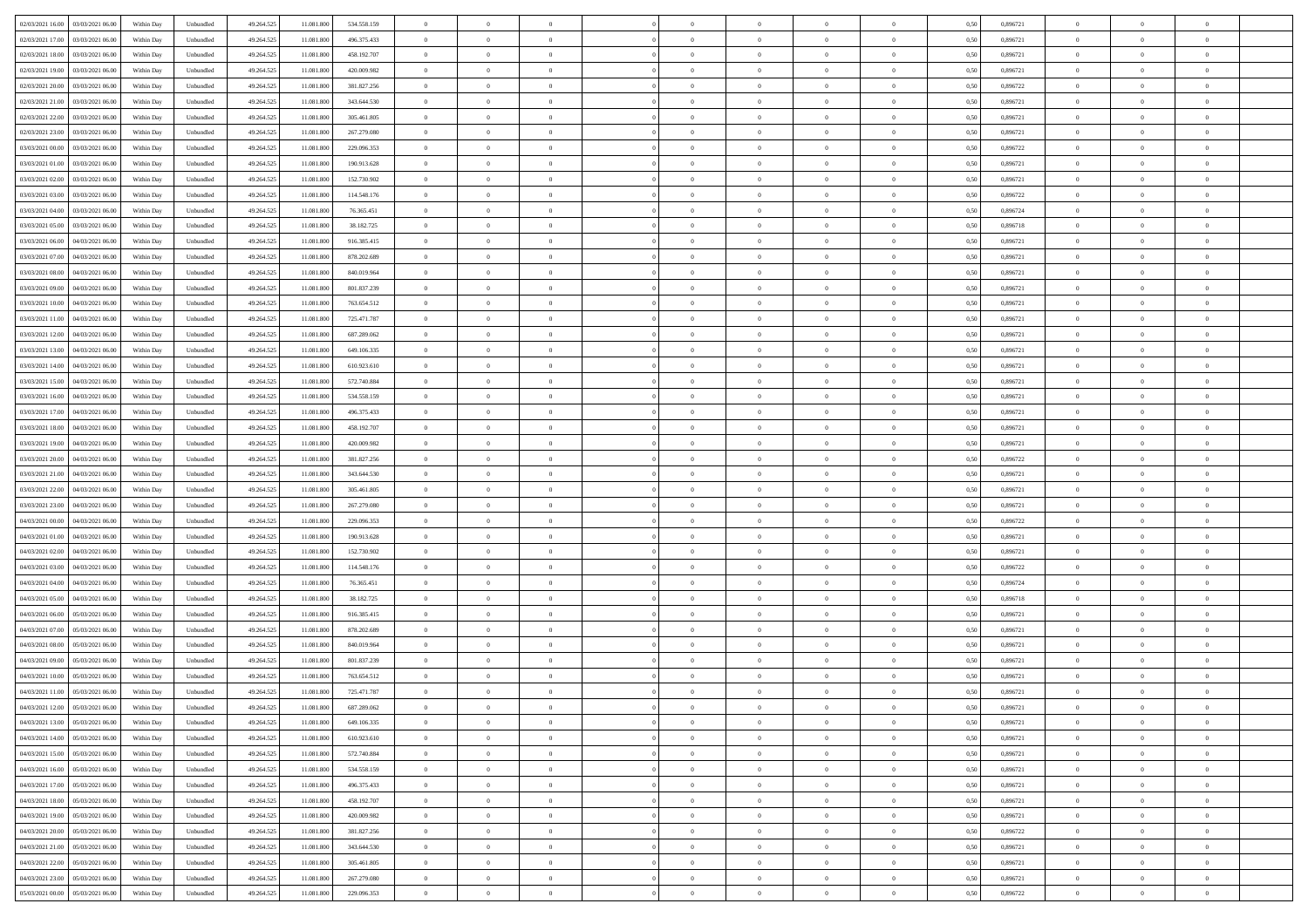| 05/03/2021 01:00 05/03/2021 06:00            | Within Day | Unbundled                   | 49.264.525 | 11.081.800 | 190.913.628 | $\overline{0}$                   | $\overline{0}$ |                | $\overline{0}$ | $\theta$       |                | $\bf{0}$       | 0,50 | 0,896721 | $\theta$             | $\theta$       | $\overline{0}$ |  |
|----------------------------------------------|------------|-----------------------------|------------|------------|-------------|----------------------------------|----------------|----------------|----------------|----------------|----------------|----------------|------|----------|----------------------|----------------|----------------|--|
| 05/03/2021 02:00<br>05/03/2021 06:00         | Within Day | Unbundled                   | 49.264.52  | 11.081.80  | 152.730.902 | $\bf{0}$                         | $\overline{0}$ | $\overline{0}$ | $\overline{0}$ | $\theta$       | $\overline{0}$ | $\bf{0}$       | 0,50 | 0,896721 | $\,$ 0 $\,$          | $\bf{0}$       | $\overline{0}$ |  |
| 05/03/2021 03:00<br>05/03/2021 06:00         | Within Day | Unbundled                   | 49.264.525 | 11.081.800 | 114.548.176 | $\overline{0}$                   | $\overline{0}$ | $\overline{0}$ | $\bf{0}$       | $\bf{0}$       | $\overline{0}$ | $\bf{0}$       | 0.50 | 0.896722 | $\bf{0}$             | $\overline{0}$ | $\overline{0}$ |  |
| 05/03/2021 04:00<br>05/03/2021 06:00         | Within Day | Unbundled                   | 49.264.52  | 11.081.800 | 76.365.451  | $\overline{0}$                   | $\overline{0}$ | $\overline{0}$ | $\theta$       | $\theta$       | $\overline{0}$ | $\overline{0}$ | 0,50 | 0,896724 | $\theta$             | $\theta$       | $\overline{0}$ |  |
| 05/03/2021 05:00<br>05/03/2021 06.00         | Within Day | Unbundled                   | 49.264.52  | 11.081.800 | 38.182.725  | $\overline{0}$                   | $\theta$       | $\overline{0}$ | $\overline{0}$ | $\theta$       | $\overline{0}$ | $\bf{0}$       | 0,50 | 0,896718 | $\,$ 0 $\,$          | $\theta$       | $\overline{0}$ |  |
| 05/03/2021 06:00<br>06/03/2021 06:00         | Within Day | Unbundled                   | 49.264.525 | 11.081.800 | 916.385.415 | $\overline{0}$                   | $\overline{0}$ | $\Omega$       | $\overline{0}$ | $\overline{0}$ | $\Omega$       | $\bf{0}$       | 0.50 | 0.896721 | $\bf{0}$             | $\overline{0}$ | $\overline{0}$ |  |
| 05/03/2021 07:00<br>06/03/2021 06:00         | Within Day | Unbundled                   | 49.264.52  | 11.081.800 | 878.202.689 | $\overline{0}$                   | $\overline{0}$ | $\overline{0}$ | $\overline{0}$ | $\overline{0}$ | $\overline{0}$ | $\bf{0}$       | 0,50 | 0,896721 | $\theta$             | $\theta$       | $\overline{0}$ |  |
| 05/03/2021 08:00<br>06/03/2021 06.00         | Within Day | Unbundled                   | 49.264.52  | 11.081.80  | 840.019.964 | $\overline{0}$                   | $\overline{0}$ | $\overline{0}$ | $\overline{0}$ | $\theta$       | $\overline{0}$ | $\bf{0}$       | 0,50 | 0,896721 | $\,$ 0 $\,$          | $\bf{0}$       | $\overline{0}$ |  |
|                                              |            |                             |            |            |             |                                  |                |                |                |                |                |                |      |          |                      |                |                |  |
| 05/03/2021 09:00<br>06/03/2021 06:00         | Within Day | Unbundled                   | 49.264.52  | 11.081.800 | 801.837.239 | $\overline{0}$                   | $\overline{0}$ | $\overline{0}$ | $\bf{0}$       | $\overline{0}$ | $\overline{0}$ | $\bf{0}$       | 0.50 | 0.896721 | $\bf{0}$             | $\theta$       | $\overline{0}$ |  |
| 05/03/2021 10:00<br>06/03/2021 06:00         | Within Day | Unbundled                   | 49.264.525 | 11.081.800 | 763.654.512 | $\overline{0}$                   | $\bf{0}$       | $\overline{0}$ | $\overline{0}$ | $\theta$       | $\overline{0}$ | $\bf{0}$       | 0,50 | 0,896721 | $\,$ 0 $\,$          | $\theta$       | $\overline{0}$ |  |
| 05/03/2021 11:00<br>06/03/2021 06.00         | Within Day | Unbundled                   | 49.264.52  | 11.081.800 | 725.471.787 | $\bf{0}$                         | $\overline{0}$ | $\bf{0}$       | $\overline{0}$ | $\bf{0}$       | $\overline{0}$ | $\bf{0}$       | 0,50 | 0,896721 | $\,$ 0 $\,$          | $\bf{0}$       | $\overline{0}$ |  |
| 05/03/2021 12:00<br>06/03/2021 06:00         | Within Day | Unbundled                   | 49.264.525 | 11.081.800 | 687.289.062 | $\overline{0}$                   | $\overline{0}$ | $\overline{0}$ | $\bf{0}$       | $\bf{0}$       | $\overline{0}$ | $\bf{0}$       | 0.50 | 0.896721 | $\bf{0}$             | $\overline{0}$ | $\overline{0}$ |  |
| 05/03/2021 13:00<br>06/03/2021 06:00         | Within Day | Unbundled                   | 49.264.52  | 11.081.800 | 649.106.335 | $\overline{0}$                   | $\overline{0}$ | $\overline{0}$ | $\overline{0}$ | $\theta$       | $\overline{0}$ | $\overline{0}$ | 0,50 | 0,896721 | $\theta$             | $\theta$       | $\overline{0}$ |  |
| 05/03/2021 14:00<br>06/03/2021 06.00         | Within Day | Unbundled                   | 49.264.52  | 11.081.80  | 610.923.610 | $\bf{0}$                         | $\theta$       | $\bf{0}$       | $\overline{0}$ | $\theta$       | $\overline{0}$ | $\bf{0}$       | 0,50 | 0,896721 | $\bf{0}$             | $\bf{0}$       | $\overline{0}$ |  |
| 05/03/2021 15:00<br>06/03/2021 06:00         | Within Day | Unbundled                   | 49.264.525 | 11.081.800 | 572.740.884 | $\overline{0}$                   | $\overline{0}$ | $\overline{0}$ | $\bf{0}$       | $\theta$       | $\theta$       | $\bf{0}$       | 0.50 | 0,896721 | $\theta$             | $\overline{0}$ | $\overline{0}$ |  |
| 05/03/2021 16:00<br>06/03/2021 06:00         | Within Day | Unbundled                   | 49.264.525 | 11.081.800 | 534.558.159 | $\overline{0}$                   | $\overline{0}$ | $\overline{0}$ | $\overline{0}$ | $\theta$       | $\overline{0}$ | $\bf{0}$       | 0,50 | 0,896721 | $\theta$             | $\theta$       | $\overline{0}$ |  |
| 05/03/2021 20:00<br>06/03/2021 06.00         | Within Day | Unbundled                   | 49.264.52  | 11.081.80  | 381.827.256 | $\bf{0}$                         | $\overline{0}$ | $\overline{0}$ | $\overline{0}$ | $\theta$       | $\overline{0}$ | $\bf{0}$       | 0,50 | 0,896722 | $\,$ 0 $\,$          | $\theta$       | $\overline{0}$ |  |
| 05/03/2021 21:00<br>06/03/2021 06:00         | Within Day | Unbundled                   | 49.264.52  | 11.081.800 | 343,644,530 | $\overline{0}$                   | $\overline{0}$ | $\overline{0}$ | $\bf{0}$       | $\overline{0}$ | $\overline{0}$ | $\bf{0}$       | 0.50 | 0.896721 | $\bf{0}$             | $\overline{0}$ | $\overline{0}$ |  |
| 05/03/2021 22:00<br>06/03/2021 06:00         | Within Day | Unbundled                   | 49.264.525 | 11.081.800 | 305.461.805 | $\overline{0}$                   | $\overline{0}$ | $\overline{0}$ | $\overline{0}$ | $\theta$       | $\overline{0}$ | $\bf{0}$       | 0,50 | 0,896721 | $\,$ 0 $\,$          | $\theta$       | $\overline{0}$ |  |
| 05/03/2021 23:00<br>06/03/2021 06.00         | Within Day | Unbundled                   | 49.264.52  | 11.081.80  | 267.279.080 | $\bf{0}$                         | $\overline{0}$ | $\bf{0}$       | $\bf{0}$       | $\overline{0}$ | $\overline{0}$ | $\bf{0}$       | 0,50 | 0,896721 | $\,$ 0 $\,$          | $\bf{0}$       | $\overline{0}$ |  |
| 06/03/2021 06:00                             |            |                             | 49.264.525 | 11.081.800 | 229.096.353 |                                  | $\overline{0}$ |                |                |                | $\overline{0}$ |                |      | 0.896722 |                      | $\overline{0}$ |                |  |
| 06/03/2021 00:00                             | Within Day | Unbundled                   |            |            |             | $\overline{0}$<br>$\overline{0}$ |                | $\overline{0}$ | $\bf{0}$       | $\overline{0}$ |                | $\bf{0}$       | 0.50 |          | $\bf{0}$<br>$\theta$ | $\theta$       | $\overline{0}$ |  |
| 06/03/2021 01:00<br>06/03/2021 06:00         | Within Day | Unbundled                   | 49.264.52  | 11.081.800 | 190.913.628 |                                  | $\overline{0}$ | $\overline{0}$ | $\overline{0}$ | $\theta$       | $\overline{0}$ | $\bf{0}$       | 0,50 | 0,896721 |                      |                | $\overline{0}$ |  |
| 06/03/2021 02:00<br>06/03/2021 06.00         | Within Day | Unbundled                   | 49.264.52  | 11.081.80  | 152.730.902 | $\bf{0}$                         | $\overline{0}$ | $\bf{0}$       | $\overline{0}$ | $\theta$       | $\overline{0}$ | $\bf{0}$       | 0,50 | 0,896721 | $\,$ 0 $\,$          | $\bf{0}$       | $\overline{0}$ |  |
| 06/03/2021 03:00<br>06/03/2021 06:00         | Within Day | Unbundled                   | 49.264.525 | 11.081.80  | 114.548.176 | $\overline{0}$                   | $\overline{0}$ | $\Omega$       | $\overline{0}$ | $\overline{0}$ | $\Omega$       | $\bf{0}$       | 0.50 | 0.896722 | $\bf{0}$             | $\theta$       | $\overline{0}$ |  |
| 06/03/2021 04:00<br>06/03/2021 06:00         | Within Day | Unbundled                   | 49.264.525 | 11.081.800 | 76.365.451  | $\overline{0}$                   | $\overline{0}$ | $\overline{0}$ | $\overline{0}$ | $\theta$       | $\overline{0}$ | $\bf{0}$       | 0,50 | 0,896724 | $\theta$             | $\theta$       | $\overline{0}$ |  |
| 06/03/2021 05:00<br>06/03/2021 06.00         | Within Day | Unbundled                   | 49.264.52  | 11.081.80  | 38.182.725  | $\bf{0}$                         | $\theta$       | $\overline{0}$ | $\overline{0}$ | $\theta$       | $\overline{0}$ | $\bf{0}$       | 0,50 | 0,896718 | $\,$ 0 $\,$          | $\bf{0}$       | $\overline{0}$ |  |
| 06/03/2021 06:00<br>07/03/2021 06:00         | Within Day | Unbundled                   | 49.264.525 | 11.081.800 | 916.385.415 | $\overline{0}$                   | $\overline{0}$ | $\overline{0}$ | $\bf{0}$       | $\overline{0}$ | $\overline{0}$ | $\bf{0}$       | 0.50 | 0.896721 | $\bf{0}$             | $\theta$       | $\overline{0}$ |  |
| 06/03/2021 07:00<br>07/03/2021 06:00         | Within Day | Unbundled                   | 49.264.525 | 11.081.800 | 878.202.689 | $\overline{0}$                   | $\overline{0}$ | $\overline{0}$ | $\overline{0}$ | $\theta$       | $\overline{0}$ | $\bf{0}$       | 0,50 | 0,896721 | $\theta$             | $\theta$       | $\overline{0}$ |  |
| 06/03/2021 08:00<br>07/03/2021 06.00         | Within Day | Unbundled                   | 49.264.52  | 11.081.800 | 840.019.964 | $\bf{0}$                         | $\bf{0}$       | $\bf{0}$       | $\bf{0}$       | $\overline{0}$ | $\overline{0}$ | $\bf{0}$       | 0,50 | 0,896721 | $\,$ 0 $\,$          | $\bf{0}$       | $\overline{0}$ |  |
| 06/03/2021 09:00<br>07/03/2021 06:00         | Within Day | Unbundled                   | 49.264.52  | 11.081.800 | 801.837.239 | $\overline{0}$                   | $\overline{0}$ | $\overline{0}$ | $\bf{0}$       | $\overline{0}$ | $\overline{0}$ | $\bf{0}$       | 0.50 | 0.896721 | $\bf{0}$             | $\overline{0}$ | $\overline{0}$ |  |
| 06/03/2021 10:00<br>07/03/2021 06:00         | Within Day | Unbundled                   | 49.264.52  | 11.081.800 | 763.654.512 | $\overline{0}$                   | $\overline{0}$ | $\overline{0}$ | $\overline{0}$ | $\theta$       | $\overline{0}$ | $\bf{0}$       | 0.5( | 0,896721 | $\theta$             | $\theta$       | $\overline{0}$ |  |
| 06/03/2021 11:00<br>07/03/2021 06.00         | Within Day | Unbundled                   | 49.264.52  | 11.081.800 | 725.471.787 | $\bf{0}$                         | $\overline{0}$ | $\bf{0}$       | $\overline{0}$ | $\theta$       | $\overline{0}$ | $\bf{0}$       | 0,50 | 0,896721 | $\,$ 0 $\,$          | $\bf{0}$       | $\overline{0}$ |  |
| 06/03/2021 12:00<br>07/03/2021 06:00         | Within Day | Unbundled                   | 49.264.525 | 11.081.800 | 687.289.062 | $\overline{0}$                   | $\overline{0}$ | $\overline{0}$ | $\bf{0}$       | $\theta$       | $\theta$       | $\bf{0}$       | 0.50 | 0,896721 | $\bf{0}$             | $\overline{0}$ | $\overline{0}$ |  |
|                                              |            |                             |            |            |             |                                  | $\theta$       | $\Omega$       |                |                |                |                |      |          | $\theta$             | $\theta$       |                |  |
| 06/03/2021 13:00<br>07/03/2021 06:00         | Within Dav | Unbundled                   | 49.264.52  | 11.081.800 | 649.106.335 | $\overline{0}$                   |                |                | $\overline{0}$ | $\theta$       | $\overline{0}$ | $\overline{0}$ | 0.5( | 0,896721 |                      |                | $\overline{0}$ |  |
| 06/03/2021 14:00<br>07/03/2021 06.00         | Within Day | Unbundled                   | 49.264.52  | 11.081.80  | 610.923.610 | $\bf{0}$                         | $\overline{0}$ | $\overline{0}$ | $\overline{0}$ | $\bf{0}$       | $\overline{0}$ | $\bf{0}$       | 0,50 | 0,896721 | $\,$ 0 $\,$          | $\bf{0}$       | $\overline{0}$ |  |
| 06/03/2021 15:00<br>07/03/2021 06:00         | Within Day | Unbundled                   | 49.264.52  | 11.081.80  | 572.740.884 | $\overline{0}$                   | $\overline{0}$ | $\overline{0}$ | $\bf{0}$       | $\overline{0}$ | $\overline{0}$ | $\bf{0}$       | 0.50 | 0.896721 | $\bf{0}$             | $\theta$       | $\overline{0}$ |  |
| 06/03/2021 16:00<br>07/03/2021 06:00         | Within Day | Unbundled                   | 49.264.52  | 11.081.800 | 534.558.159 | $\overline{0}$                   | $\overline{0}$ | $\overline{0}$ | $\overline{0}$ | $\overline{0}$ | $\overline{0}$ | $\overline{0}$ | 0.50 | 0,896721 | $\theta$             | $\theta$       | $\overline{0}$ |  |
| 06/03/2021 17:00<br>07/03/2021 06.00         | Within Day | Unbundled                   | 49.264.52  | 11.081.800 | 496.375.433 | $\bf{0}$                         | $\bf{0}$       | $\bf{0}$       | $\bf{0}$       | $\overline{0}$ | $\overline{0}$ | $\bf{0}$       | 0,50 | 0,896721 | $\,$ 0 $\,$          | $\bf{0}$       | $\overline{0}$ |  |
| 06/03/2021 18:00<br>07/03/2021 06:00         | Within Day | Unbundled                   | 49.264.525 | 11.081.800 | 458.192.707 | $\overline{0}$                   | $\bf{0}$       | $\overline{0}$ | $\bf{0}$       | $\bf{0}$       | $\overline{0}$ | $\bf{0}$       | 0.50 | 0.896721 | $\bf{0}$             | $\overline{0}$ | $\overline{0}$ |  |
| 06/03/2021 19:00<br>07/03/2021 06:00         | Within Dav | Unbundled                   | 49.264.525 | 11.081.800 | 420.009.982 | $\overline{0}$                   | $\overline{0}$ | $\Omega$       | $\overline{0}$ | $\overline{0}$ | $\overline{0}$ | $\bf{0}$       | 0.5( | 0,896721 | $\theta$             | $\theta$       | $\overline{0}$ |  |
| 06/03/2021 20:00<br>07/03/2021 06.00         | Within Day | Unbundled                   | 49.264.525 | 11.081.800 | 381.827.256 | $\bf{0}$                         | $\overline{0}$ | $\bf{0}$       | $\overline{0}$ | $\overline{0}$ | $\overline{0}$ | $\bf{0}$       | 0,50 | 0,896722 | $\,$ 0 $\,$          | $\bf{0}$       | $\overline{0}$ |  |
| 06/03/2021 21:00<br>07/03/2021 06:00         | Within Day | Unbundled                   | 49.264.525 | 11.081.80  | 343.644.530 | $\overline{0}$                   | $\overline{0}$ | $\Omega$       | $\overline{0}$ | $\theta$       | $\theta$       | $\bf{0}$       | 0.50 | 0,896721 | $\,$ 0 $\,$          | $\overline{0}$ | $\overline{0}$ |  |
| 06/03/2021 22:00<br>07/03/2021 06:00         | Within Dav | Unbundled                   | 49.264.52  | 11.081.800 | 305.461.805 | $\overline{0}$                   | $\overline{0}$ | $\Omega$       | $\overline{0}$ | $\theta$       | $\Omega$       | $\overline{0}$ | 0.5( | 0,896721 | $\theta$             | $\theta$       | $\overline{0}$ |  |
| 06/03/2021 23:00<br>07/03/2021 06:00         | Within Day | Unbundled                   | 49.264.525 | 11.081.800 | 267.279.080 | $\bf{0}$                         | $\bf{0}$       | $\overline{0}$ | $\bf{0}$       | $\bf{0}$       | $\overline{0}$ | $\bf{0}$       | 0,50 | 0,896721 | $\,$ 0 $\,$          | $\bf{0}$       | $\overline{0}$ |  |
| $07/03/2021\ 00.00 \qquad 07/03/2021\ 06.00$ | Within Day | $\ensuremath{\mathsf{Unb}}$ | 49.264.525 | 11.081.800 | 229.096.353 | $\overline{0}$                   | $\Omega$       |                | $\Omega$       |                |                |                | 0,50 | 0,896722 | $\theta$             | $\overline{0}$ |                |  |
| 07/03/2021 01:00 07/03/2021 06:00            | Within Day | Unbundled                   | 49.264.525 | 11.081.800 | 190.913.628 | $\overline{0}$                   | $\overline{0}$ | $\Omega$       | $\theta$       | $\overline{0}$ | $\overline{0}$ | $\bf{0}$       | 0,50 | 0,896721 | $\theta$             | $\theta$       | $\overline{0}$ |  |
|                                              |            |                             |            |            |             |                                  |                |                |                |                |                |                |      |          |                      |                |                |  |
| 07/03/2021 02:00<br>07/03/2021 06:00         | Within Day | Unbundled                   | 49.264.525 | 11.081.800 | 152.730.902 | $\overline{0}$                   | $\bf{0}$       | $\overline{0}$ | $\overline{0}$ | $\bf{0}$       | $\overline{0}$ | $\bf{0}$       | 0,50 | 0,896721 | $\bf{0}$             | $\overline{0}$ | $\bf{0}$       |  |
| 07/03/2021 03:00 07/03/2021 06:00            | Within Day | Unbundled                   | 49.264.525 | 11.081.800 | 114.548.176 | $\overline{0}$                   | $\bf{0}$       | $\overline{0}$ | $\overline{0}$ | $\overline{0}$ | $\overline{0}$ | $\bf{0}$       | 0.50 | 0,896722 | $\overline{0}$       | $\bf{0}$       | $\,$ 0 $\,$    |  |
| 07/03/2021 04:00 07/03/2021 06:00            | Within Day | Unbundled                   | 49.264.525 | 11.081.800 | 76.365.451  | $\overline{0}$                   | $\overline{0}$ | $\overline{0}$ | $\overline{0}$ | $\overline{0}$ | $\overline{0}$ | $\bf{0}$       | 0,50 | 0,896724 | $\theta$             | $\theta$       | $\overline{0}$ |  |
| 07/03/2021 05:00<br>07/03/2021 06:00         | Within Day | Unbundled                   | 49.264.525 | 11.081.800 | 38.182.725  | $\overline{0}$                   | $\bf{0}$       | $\overline{0}$ | $\overline{0}$ | $\overline{0}$ | $\bf{0}$       | $\bf{0}$       | 0,50 | 0,896718 | $\bf{0}$             | $\overline{0}$ | $\overline{0}$ |  |
| 07/03/2021 06:00<br>08/03/2021 06:00         | Within Day | Unbundled                   | 49.264.525 | 11.081.800 | 916.385.415 | $\overline{0}$                   | $\bf{0}$       | $\overline{0}$ | $\overline{0}$ | $\overline{0}$ | $\overline{0}$ | $\bf{0}$       | 0.50 | 0,896721 | $\,$ 0 $\,$          | $\theta$       | $\overline{0}$ |  |
| 07/03/2021 07:00<br>08/03/2021 06:00         | Within Dav | Unbundled                   | 49.264.525 | 11.081.800 | 878.202.689 | $\overline{0}$                   | $\overline{0}$ | $\overline{0}$ | $\overline{0}$ | $\overline{0}$ | $\overline{0}$ | $\bf{0}$       | 0.50 | 0,896721 | $\overline{0}$       | $\theta$       | $\overline{0}$ |  |
| 07/03/2021 08:00<br>08/03/2021 06:00         | Within Day | Unbundled                   | 49.264.525 | 11.081.800 | 840.019.964 | $\overline{0}$                   | $\overline{0}$ | $\overline{0}$ | $\overline{0}$ | $\bf{0}$       | $\overline{0}$ | $\bf{0}$       | 0,50 | 0,896721 | $\bf{0}$             | $\overline{0}$ | $\overline{0}$ |  |
| 07/03/2021 09:00<br>08/03/2021 06:00         | Within Day | Unbundled                   | 49.264.525 | 11.081.800 | 801.837.239 | $\overline{0}$                   | $\overline{0}$ | $\overline{0}$ | $\overline{0}$ | $\bf{0}$       | $\overline{0}$ | $\bf{0}$       | 0.50 | 0.896721 | $\overline{0}$       | $\bf{0}$       | $\,$ 0         |  |
| 07/03/2021 11:00  08/03/2021 06:00           | Within Dav | Unbundled                   | 49.264.525 | 11.081.800 | 725.471.787 | $\overline{0}$                   | $\overline{0}$ | $\overline{0}$ | $\overline{0}$ | $\overline{0}$ | $\overline{0}$ | $\bf{0}$       | 0,50 | 0,896721 | $\overline{0}$       | $\theta$       | $\overline{0}$ |  |
| 07/03/2021 12:00<br>08/03/2021 06:00         | Within Day | Unbundled                   | 49.264.525 | 11.081.800 | 687.289.062 | $\overline{0}$                   | $\bf{0}$       | $\overline{0}$ | $\bf{0}$       | $\overline{0}$ | $\bf{0}$       | $\bf{0}$       | 0,50 | 0,896721 | $\bf{0}$             | $\bf{0}$       | $\bf{0}$       |  |
|                                              |            |                             |            |            |             |                                  |                |                |                |                |                |                |      |          |                      |                |                |  |
| 07/03/2021 13:00 08/03/2021 06:00            | Within Day | Unbundled                   | 49.264.525 | 11.081.800 | 649.106.335 | $\overline{0}$                   | $\bf{0}$       | $\overline{0}$ | $\overline{0}$ | $\,$ 0 $\,$    | $\overline{0}$ | $\bf{0}$       | 0,50 | 0,896721 | $\overline{0}$       | $\,$ 0 $\,$    | $\,$ 0 $\,$    |  |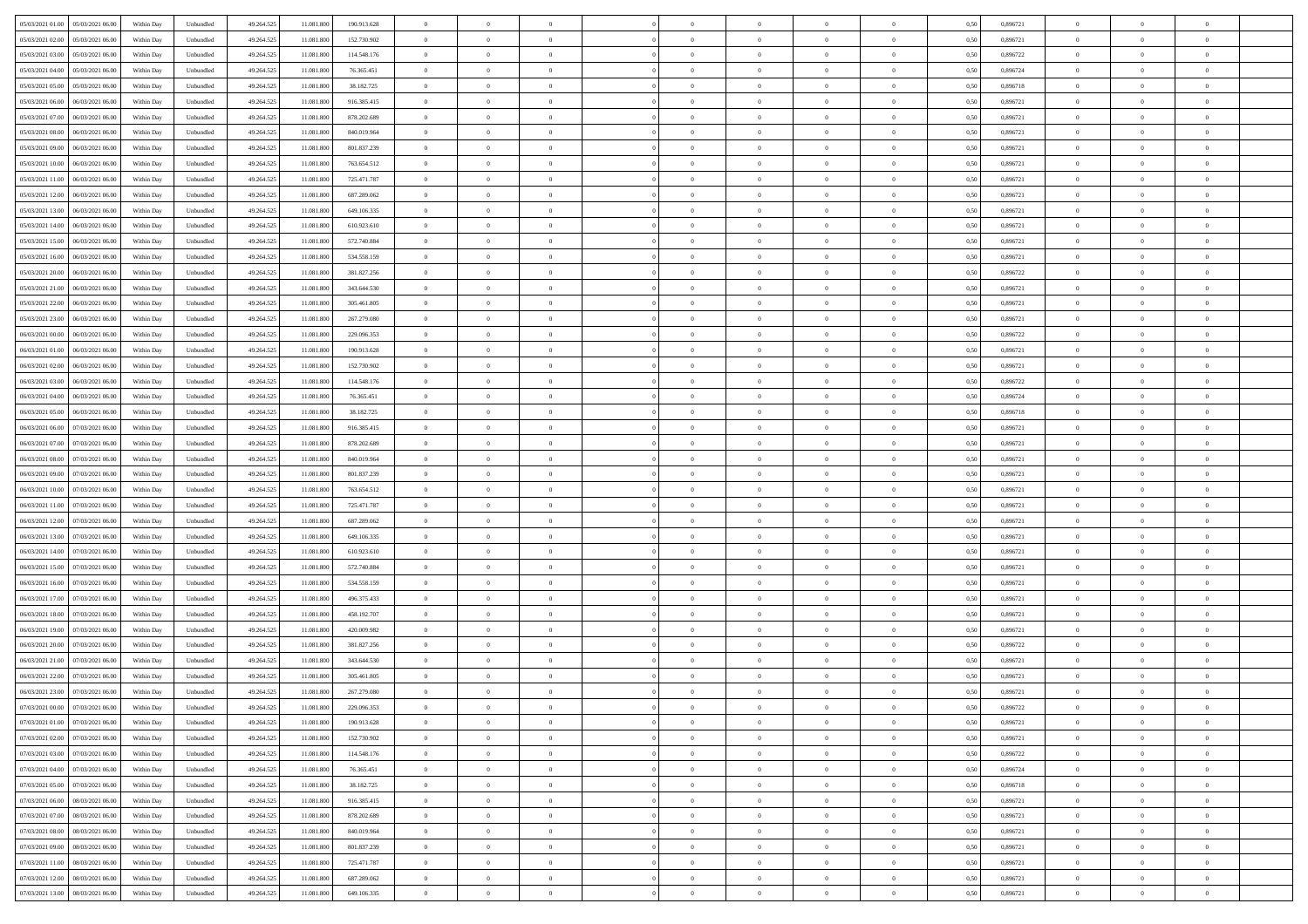| 07/03/2021 14:00<br>08/03/2021 06:00 | Within Day | Unbundled | 49.264.525 | 11.081.800 | 610.923.610   | $\overline{0}$ | $\overline{0}$   | $\overline{0}$ | $\theta$       | $\theta$       |                | $\overline{0}$ | 0,50 | 0,896721 | $\theta$       | $\theta$       | $\theta$       |  |
|--------------------------------------|------------|-----------|------------|------------|---------------|----------------|------------------|----------------|----------------|----------------|----------------|----------------|------|----------|----------------|----------------|----------------|--|
|                                      |            |           |            |            |               |                |                  |                |                |                |                |                |      |          |                |                |                |  |
| 07/03/2021 15:00<br>08/03/2021 06.00 | Within Day | Unbundled | 49.264.525 | 11.081.800 | 572.740.884   | $\overline{0}$ | $\overline{0}$   | $\overline{0}$ | $\,$ 0 $\,$    | $\bf{0}$       | $\overline{0}$ | $\bf{0}$       | 0,50 | 0,896721 | $\,$ 0 $\,$    | $\theta$       | $\overline{0}$ |  |
| 07/03/2021 16:00<br>08/03/2021 06:00 | Within Day | Unbundled | 49.264.525 | 11.081.800 | 534.558.159   | $\overline{0}$ | $\overline{0}$   | $\overline{0}$ | $\bf{0}$       | $\bf{0}$       | $\overline{0}$ | $\mathbf{0}$   | 0.50 | 0.896721 | $\bf{0}$       | $\overline{0}$ | $\overline{0}$ |  |
| 07/03/2021 17:00<br>08/03/2021 06:00 | Within Day | Unbundled | 49.264.525 | 11.081.800 | 496.375.433   | $\overline{0}$ | $\overline{0}$   | $\overline{0}$ | $\overline{0}$ | $\overline{0}$ | $\overline{0}$ | $\bf{0}$       | 0,50 | 0,896721 | $\theta$       | $\theta$       | $\overline{0}$ |  |
| 07/03/2021 18:00<br>08/03/2021 06.00 | Within Day | Unbundled | 49.264.525 | 11.081.800 | 458.192.707   | $\overline{0}$ | $\overline{0}$   | $\bf{0}$       | $\overline{0}$ | $\overline{0}$ | $\overline{0}$ | $\bf{0}$       | 0,50 | 0,896721 | $\,$ 0 $\,$    | $\theta$       | $\overline{0}$ |  |
|                                      |            |           |            |            |               |                |                  |                |                |                |                |                |      |          |                |                |                |  |
| 07/03/2021 19:00<br>08/03/2021 06:00 | Within Day | Unbundled | 49.264.525 | 11.081.800 | 420.009.982   | $\overline{0}$ | $\overline{0}$   | $\overline{0}$ | $\overline{0}$ | $\overline{0}$ | $\overline{0}$ | $\mathbf{0}$   | 0.50 | 0.896721 | $\theta$       | $\theta$       | $\overline{0}$ |  |
| 07/03/2021 20.00<br>08/03/2021 06:00 | Within Day | Unbundled | 49.264.525 | 11.081.800 | 381.827.256   | $\overline{0}$ | $\overline{0}$   | $\overline{0}$ | $\overline{0}$ | $\overline{0}$ | $\overline{0}$ | $\bf{0}$       | 0,50 | 0,896722 | $\theta$       | $\theta$       | $\overline{0}$ |  |
| 07/03/2021 21.00<br>08/03/2021 06.00 | Within Day | Unbundled | 49.264.525 | 11.081.800 | 343.644.530   | $\overline{0}$ | $\overline{0}$   | $\overline{0}$ | $\overline{0}$ | $\bf{0}$       | $\overline{0}$ | $\bf{0}$       | 0,50 | 0,896721 | $\,$ 0 $\,$    | $\bf{0}$       | $\overline{0}$ |  |
| 07/03/2021 22.00<br>08/03/2021 06:00 | Within Day | Unbundled | 49.264.525 | 11.081.800 | 305.461.805   | $\overline{0}$ | $\overline{0}$   | $\overline{0}$ | $\overline{0}$ | $\overline{0}$ | $\overline{0}$ | $\mathbf{0}$   | 0.50 | 0.896721 | $\theta$       | $\theta$       | $\overline{0}$ |  |
| 07/03/2021 23.00<br>08/03/2021 06:00 | Within Day | Unbundled | 49.264.525 | 11.081.800 | 267.279.080   | $\overline{0}$ | $\overline{0}$   | $\overline{0}$ | $\bf{0}$       | $\overline{0}$ | $\overline{0}$ | $\bf{0}$       | 0,50 | 0,896721 | $\,$ 0 $\,$    | $\theta$       | $\overline{0}$ |  |
|                                      |            |           |            |            |               |                | $\overline{0}$   |                |                |                | $\overline{0}$ | $\bf{0}$       |      |          | $\,$ 0 $\,$    | $\theta$       | $\overline{0}$ |  |
| 08/03/2021 00:00<br>08/03/2021 06.00 | Within Day | Unbundled | 49.264.525 | 11.081.800 | 229.096.353   | $\overline{0}$ |                  | $\overline{0}$ | $\bf{0}$       | $\bf{0}$       |                |                | 0,50 | 0,896722 |                |                |                |  |
| 08/03/2021 01:00<br>08/03/2021 06:00 | Within Day | Unbundled | 49.264.525 | 11.081.800 | 190.913.628   | $\overline{0}$ | $\overline{0}$   | $\overline{0}$ | $\bf{0}$       | $\bf{0}$       | $\overline{0}$ | $\mathbf{0}$   | 0.50 | 0.896721 | $\bf{0}$       | $\overline{0}$ | $\bf{0}$       |  |
| 08/03/2021 02:00<br>08/03/2021 06:00 | Within Day | Unbundled | 49.264.525 | 11.081.800 | 152.730.902   | $\overline{0}$ | $\overline{0}$   | $\overline{0}$ | $\overline{0}$ | $\overline{0}$ | $\overline{0}$ | $\bf{0}$       | 0,50 | 0,896721 | $\theta$       | $\theta$       | $\overline{0}$ |  |
| 08/03/2021 03.00<br>08/03/2021 06.00 | Within Day | Unbundled | 49.264.525 | 11.081.800 | 114.548.176   | $\overline{0}$ | $\overline{0}$   | $\overline{0}$ | $\bf{0}$       | $\overline{0}$ | $\overline{0}$ | $\bf{0}$       | 0,50 | 0,896722 | $\,$ 0 $\,$    | $\bf{0}$       | $\overline{0}$ |  |
| 08/03/2021 04:00<br>08/03/2021 06:00 | Within Day | Unbundled | 49.264.525 | 11.081.800 | 76,365,451    | $\overline{0}$ | $\overline{0}$   | $\overline{0}$ | $\overline{0}$ | $\overline{0}$ | $\Omega$       | $\overline{0}$ | 0.50 | 0.896724 | $\theta$       | $\theta$       | $\overline{0}$ |  |
| 08/03/2021 05:00<br>08/03/2021 06:00 | Within Day | Unbundled | 49.264.525 | 11.081.800 | 38.182.725    | $\overline{0}$ | $\overline{0}$   | $\overline{0}$ | $\overline{0}$ | $\overline{0}$ | $\overline{0}$ | $\bf{0}$       | 0,50 | 0,896718 | $\theta$       | $\theta$       | $\overline{0}$ |  |
|                                      |            |           |            |            |               |                |                  |                |                |                |                |                |      |          |                |                |                |  |
| 08/03/2021 06:00<br>09/03/2021 06.0  | Within Day | Unbundled | 49.264.525 | 11.081.800 | 916.385.415   | $\overline{0}$ | $\overline{0}$   | $\overline{0}$ | $\bf{0}$       | $\overline{0}$ | $\overline{0}$ | $\bf{0}$       | 0,50 | 0,896721 | $\,$ 0 $\,$    | $\theta$       | $\overline{0}$ |  |
| 08/03/2021 07:00<br>09/03/2021 06:00 | Within Day | Unbundled | 49.264.525 | 11.081.800 | 878,202,689   | $\overline{0}$ | $\overline{0}$   | $\overline{0}$ | $\overline{0}$ | $\overline{0}$ | $\overline{0}$ | $\mathbf{0}$   | 0.50 | 0.896721 | $\,$ 0 $\,$    | $\overline{0}$ | $\overline{0}$ |  |
| 08/03/2021 08:00<br>09/03/2021 06:00 | Within Day | Unbundled | 49.264.525 | 11.081.800 | 840.019.964   | $\overline{0}$ | $\overline{0}$   | $\overline{0}$ | $\overline{0}$ | $\overline{0}$ | $\overline{0}$ | $\bf{0}$       | 0,50 | 0,896721 | $\theta$       | $\theta$       | $\overline{0}$ |  |
| 08/03/2021 09:00<br>09/03/2021 06.0  | Within Day | Unbundled | 49.264.525 | 11.081.800 | 801.837.239   | $\overline{0}$ | $\overline{0}$   | $\overline{0}$ | $\bf{0}$       | $\bf{0}$       | $\overline{0}$ | $\bf{0}$       | 0,50 | 0,896721 | $\,$ 0 $\,$    | $\bf{0}$       | $\overline{0}$ |  |
| 08/03/2021 10:00<br>09/03/2021 06:00 | Within Day | Unbundled | 49.264.525 | 11.081.800 | 763.654.512   | $\overline{0}$ | $\overline{0}$   | $\overline{0}$ | $\bf{0}$       | $\bf{0}$       | $\overline{0}$ | $\mathbf{0}$   | 0.50 | 0.896721 | $\bf{0}$       | $\overline{0}$ | $\bf{0}$       |  |
| 08/03/2021 11:00<br>09/03/2021 06:00 | Within Day | Unbundled | 49.264.525 | 11.081.800 | 725.471.787   | $\overline{0}$ | $\overline{0}$   | $\overline{0}$ | $\overline{0}$ | $\overline{0}$ | $\overline{0}$ | $\,$ 0 $\,$    | 0,50 | 0,896721 | $\theta$       | $\theta$       | $\overline{0}$ |  |
|                                      |            |           |            |            |               |                |                  |                |                |                |                |                |      |          |                |                |                |  |
| 08/03/2021 12:00<br>09/03/2021 06.0  | Within Day | Unbundled | 49.264.525 | 11.081.800 | 687.289.062   | $\overline{0}$ | $\overline{0}$   | $\overline{0}$ | $\bf{0}$       | $\overline{0}$ | $\overline{0}$ | $\bf{0}$       | 0,50 | 0,896721 | $\,$ 0 $\,$    | $\bf{0}$       | $\overline{0}$ |  |
| 08/03/2021 13:00<br>09/03/2021 06:00 | Within Day | Unbundled | 49.264.525 | 11.081.800 | 649.106.335   | $\overline{0}$ | $\overline{0}$   | $\overline{0}$ | $\overline{0}$ | $\overline{0}$ | $\overline{0}$ | $\mathbf{0}$   | 0.50 | 0.896721 | $\bf{0}$       | $\theta$       | $\overline{0}$ |  |
| 08/03/2021 14:00<br>09/03/2021 06:00 | Within Day | Unbundled | 49.264.525 | 11.081.800 | 610.923.610   | $\overline{0}$ | $\overline{0}$   | $\overline{0}$ | $\overline{0}$ | $\overline{0}$ | $\overline{0}$ | $\bf{0}$       | 0,50 | 0,896721 | $\theta$       | $\theta$       | $\overline{0}$ |  |
| 08/03/2021 15:00<br>09/03/2021 06.0  | Within Day | Unbundled | 49.264.525 | 11.081.800 | 572.740.884   | $\overline{0}$ | $\overline{0}$   | $\overline{0}$ | $\overline{0}$ | $\overline{0}$ | $\overline{0}$ | $\bf{0}$       | 0,50 | 0,896721 | $\,$ 0 $\,$    | $\theta$       | $\overline{0}$ |  |
| 08/03/2021 16:00<br>09/03/2021 06:00 | Within Day | Unbundled | 49.264.525 | 11.081.800 | 534.558.159   | $\overline{0}$ | $\overline{0}$   | $\overline{0}$ | $\overline{0}$ | $\overline{0}$ | $\overline{0}$ | $\mathbf{0}$   | 0.50 | 0.896721 | $\theta$       | $\overline{0}$ | $\overline{0}$ |  |
| 08/03/2021 17:00<br>09/03/2021 06:00 | Within Day | Unbundled | 49.264.525 | 11.081.800 | 496.375.433   | $\overline{0}$ | $\overline{0}$   | $\overline{0}$ | $\overline{0}$ | $\overline{0}$ | $\overline{0}$ | $\bf{0}$       | 0,50 | 0,896721 | $\theta$       | $\theta$       | $\overline{0}$ |  |
|                                      |            |           |            |            |               |                |                  |                |                |                |                |                |      |          |                |                |                |  |
| 08/03/2021 18:00<br>09/03/2021 06.0  | Within Day | Unbundled | 49.264.525 | 11.081.800 | 458.192.707   | $\overline{0}$ | $\overline{0}$   | $\overline{0}$ | $\overline{0}$ | $\bf{0}$       | $\overline{0}$ | $\bf{0}$       | 0,50 | 0,896721 | $\,$ 0 $\,$    | $\bf{0}$       | $\overline{0}$ |  |
| 08/03/2021 19:00<br>09/03/2021 06:00 | Within Day | Unbundled | 49.264.525 | 11.081.800 | 420.009.982   | $\overline{0}$ | $\overline{0}$   | $\overline{0}$ | $\bf{0}$       | $\bf{0}$       | $\overline{0}$ | $\mathbf{0}$   | 0.50 | 0.896721 | $\bf{0}$       | $\overline{0}$ | $\bf{0}$       |  |
| 08/03/2021 20:00<br>09/03/2021 06:00 | Within Day | Unbundled | 49.264.525 | 11.081.800 | 381.827.256   | $\overline{0}$ | $\overline{0}$   | $\overline{0}$ | $\overline{0}$ | $\overline{0}$ | $\overline{0}$ | $\overline{0}$ | 0.50 | 0,896722 | $\theta$       | $\theta$       | $\overline{0}$ |  |
| 08/03/2021 21.00<br>09/03/2021 06.0  | Within Day | Unbundled | 49.264.525 | 11.081.800 | 343.644.530   | $\overline{0}$ | $\overline{0}$   | $\overline{0}$ | $\bf{0}$       | $\overline{0}$ | $\overline{0}$ | $\bf{0}$       | 0,50 | 0,896721 | $\,$ 0 $\,$    | $\bf{0}$       | $\overline{0}$ |  |
| 08/03/2021 22.00<br>09/03/2021 06:00 | Within Day | Unbundled | 49.264.525 | 11.081.800 | 305.461.805   | $\overline{0}$ | $\overline{0}$   | $\overline{0}$ | $\overline{0}$ | $\overline{0}$ | $\overline{0}$ | $\mathbf{0}$   | 0.50 | 0.896721 | $\theta$       | $\theta$       | $\overline{0}$ |  |
| 08/03/2021 23:00<br>09/03/2021 06:00 | Within Day | Unbundled | 49.264.525 | 11.081.800 | 267.279.080   | $\overline{0}$ | $\overline{0}$   | $\overline{0}$ | $\overline{0}$ | $\overline{0}$ | $\overline{0}$ | $\overline{0}$ | 0.50 | 0,896721 | $\theta$       | $\theta$       | $\overline{0}$ |  |
|                                      |            |           |            |            |               |                |                  |                |                |                |                |                |      |          |                |                |                |  |
| 09/03/2021 00:00<br>09/03/2021 06.0  | Within Day | Unbundled | 49.264.525 | 11.081.800 | 229.096.353   | $\overline{0}$ | $\overline{0}$   | $\overline{0}$ | $\bf{0}$       | $\overline{0}$ | $\overline{0}$ | $\bf{0}$       | 0,50 | 0,896722 | $\,$ 0 $\,$    | $\bf{0}$       | $\overline{0}$ |  |
| 09/03/2021 01:00<br>09/03/2021 06:00 | Within Day | Unbundled | 49.264.525 | 11.081.800 | 190.913.628   | $\overline{0}$ | $\overline{0}$   | $\overline{0}$ | $\overline{0}$ | $\bf{0}$       | $\overline{0}$ | $\mathbf{0}$   | 0.50 | 0.896721 | $\,$ 0 $\,$    | $\theta$       | $\overline{0}$ |  |
| 09/03/2021 02:00<br>09/03/2021 06:00 | Within Day | Unbundled | 49.264.525 | 11.081.800 | 152.730.902   | $\overline{0}$ | $\overline{0}$   | $\overline{0}$ | $\overline{0}$ | $\overline{0}$ | $\overline{0}$ | $\overline{0}$ | 0.50 | 0,896721 | $\theta$       | $\theta$       | $\overline{0}$ |  |
| 09/03/2021 03:00<br>09/03/2021 06.0  | Within Day | Unbundled | 49.264.525 | 11.081.800 | 114.548.176   | $\overline{0}$ | $\overline{0}$   | $\overline{0}$ | $\overline{0}$ | $\bf{0}$       | $\overline{0}$ | $\bf{0}$       | 0,50 | 0,896722 | $\,$ 0 $\,$    | $\bf{0}$       | $\overline{0}$ |  |
| 09/03/2021 04:00<br>09/03/2021 06:00 | Within Day | Unbundled | 49.264.525 | 11.081.800 | 76,365,451    | $\overline{0}$ | $\overline{0}$   | $\overline{0}$ | $\bf{0}$       | $\bf{0}$       | $\overline{0}$ | $\mathbf{0}$   | 0.50 | 0.896724 | $\bf{0}$       | $\overline{0}$ | $\bf{0}$       |  |
| 09/03/2021 05:00<br>09/03/2021 06:00 | Within Day | Unbundled | 49.264.525 | 11.081.800 | 38.182.725    | $\overline{0}$ | $\overline{0}$   | $\overline{0}$ | $\overline{0}$ | $\overline{0}$ | $\overline{0}$ | $\overline{0}$ | 0.50 | 0,896718 | $\theta$       | $\theta$       | $\overline{0}$ |  |
|                                      |            |           |            |            |               |                |                  |                |                |                |                |                |      |          |                |                |                |  |
| 09/03/2021 06.00<br>10/03/2021 06:00 | Within Day | Unbundled | 49.264.525 | 11.081.800 | 916.385.415   | $\overline{0}$ | $\overline{0}$   | $\overline{0}$ | $\bf{0}$       | $\bf{0}$       | $\overline{0}$ | $\bf{0}$       | 0,50 | 0,896721 | $\,$ 0 $\,$    | $\bf{0}$       | $\overline{0}$ |  |
| 09/03/2021 07:00<br>10/03/2021 06:00 | Within Day | Unbundled | 49.264.525 | 11.081.800 | 878.202.689   | $\overline{0}$ | $\overline{0}$   | $\overline{0}$ | $\overline{0}$ | $\overline{0}$ | $\Omega$       | $\overline{0}$ | 0.50 | 0,896721 | $\,$ 0 $\,$    | $\theta$       | $\overline{0}$ |  |
| 09/03/2021 08:00<br>10/03/2021 06:00 | Within Day | Unbundled | 49.264.525 | 11.081.800 | 840.019.964   | $\overline{0}$ | $\overline{0}$   | $\overline{0}$ | $\overline{0}$ | $\overline{0}$ | $\theta$       | $\overline{0}$ | 0.50 | 0,896721 | $\theta$       | $\theta$       | $\overline{0}$ |  |
| 09/03/2021 09:00<br>10/03/2021 06:00 | Within Day | Unbundled | 49.264.525 | 11.081.800 | 801.837.239   | $\overline{0}$ | $\overline{0}$   | $\bf{0}$       | $\overline{0}$ | $\bf{0}$       | $\overline{0}$ | $\bf{0}$       | 0,50 | 0,896721 | $\,$ 0 $\,$    | $\bf{0}$       | $\overline{0}$ |  |
| 09/03/2021 10:00 10/03/2021 06:00    | Within Day | Unbundled | 49.264.525 | 11.081.800 | 763.654.512   | $\bf{0}$       | $\boldsymbol{0}$ |                | $\bf{0}$       |                |                |                | 0,50 | 0,896721 | $\theta$       | $\overline{0}$ |                |  |
| 09/03/2021 11:00<br>10/03/2021 06:00 | Within Dav | Unbundled | 49.264.525 | 11.081.800 | 725.471.787   | $\overline{0}$ | $\overline{0}$   | $\overline{0}$ | $\overline{0}$ | $\overline{0}$ | $\overline{0}$ | $\overline{0}$ | 0,50 | 0,896721 | $\theta$       | $\theta$       | $\overline{0}$ |  |
|                                      |            |           |            |            |               |                |                  |                |                |                |                |                |      |          |                |                |                |  |
| 09/03/2021 12:00<br>10/03/2021 06:00 | Within Day | Unbundled | 49.264.525 | 11.081.800 | 687.289.062   | $\overline{0}$ | $\overline{0}$   | $\overline{0}$ | $\bf{0}$       | $\overline{0}$ | $\overline{0}$ | $\mathbf{0}$   | 0,50 | 0,896721 | $\bf{0}$       | $\overline{0}$ | $\bf{0}$       |  |
| 09/03/2021 13:00<br>10/03/2021 06:00 | Within Day | Unbundled | 49.264.525 | 11.081.800 | 649.106.335   | $\overline{0}$ | $\overline{0}$   | $\overline{0}$ | $\bf{0}$       | $\bf{0}$       | $\overline{0}$ | $\mathbf{0}$   | 0.50 | 0,896721 | $\,$ 0 $\,$    | $\bf{0}$       | $\,$ 0 $\,$    |  |
| 09/03/2021 14:00<br>10/03/2021 06:00 | Within Dav | Unbundled | 49.264.525 | 11.081.800 | 610.923.610   | $\overline{0}$ | $\overline{0}$   | $\overline{0}$ | $\overline{0}$ | $\overline{0}$ | $\overline{0}$ | $\mathbf{0}$   | 0,50 | 0,896721 | $\overline{0}$ | $\theta$       | $\overline{0}$ |  |
| 09/03/2021 15:00<br>10/03/2021 06:00 | Within Day | Unbundled | 49.264.525 | 11.081.800 | 572.740.884   | $\overline{0}$ | $\overline{0}$   | $\overline{0}$ | $\overline{0}$ | $\bf{0}$       | $\overline{0}$ | $\mathbf{0}$   | 0,50 | 0,896721 | $\overline{0}$ | $\bf{0}$       | $\overline{0}$ |  |
| 09/03/2021 16:00<br>10/03/2021 06:00 | Within Day | Unbundled | 49.264.525 | 11.081.800 | 534, 558, 159 | $\overline{0}$ | $\overline{0}$   | $\overline{0}$ | $\bf{0}$       | $\overline{0}$ | $\overline{0}$ | $\mathbf{0}$   | 0.50 | 0,896721 | $\,$ 0 $\,$    | $\theta$       | $\overline{0}$ |  |
| 09/03/2021 17:00<br>10/03/2021 06:00 | Within Day | Unbundled | 49.264.525 | 11.081.800 | 496.375.433   | $\overline{0}$ | $\overline{0}$   | $\overline{0}$ | $\overline{0}$ | $\overline{0}$ | $\overline{0}$ | $\mathbf{0}$   | 0,50 | 0,896721 | $\overline{0}$ | $\theta$       | $\overline{0}$ |  |
| 09/03/2021 18:00<br>10/03/2021 06:00 | Within Day | Unbundled | 49.264.525 | 11.081.800 | 458.192.707   | $\overline{0}$ | $\overline{0}$   | $\overline{0}$ | $\bf{0}$       | $\overline{0}$ | $\overline{0}$ | $\,$ 0 $\,$    | 0,50 | 0,896721 | $\bf{0}$       | $\bf{0}$       | $\overline{0}$ |  |
|                                      |            |           |            |            |               |                |                  |                |                |                |                |                |      |          |                |                |                |  |
| 09/03/2021 19:00<br>10/03/2021 06:00 | Within Day | Unbundled | 49.264.525 | 11.081.800 | 420.009.982   | $\overline{0}$ | $\overline{0}$   | $\overline{0}$ | $\bf{0}$       | $\bf{0}$       | $\overline{0}$ | $\,$ 0 $\,$    | 0.50 | 0.896721 | $\overline{0}$ | $\bf{0}$       | $\,$ 0         |  |
| 09/03/2021 20:00<br>10/03/2021 06:00 | Within Dav | Unbundled | 49.264.525 | 11.081.800 | 381.827.256   | $\overline{0}$ | $\overline{0}$   | $\overline{0}$ | $\overline{0}$ | $\overline{0}$ | $\overline{0}$ | $\mathbf{0}$   | 0,50 | 0,896722 | $\overline{0}$ | $\theta$       | $\overline{0}$ |  |
| 09/03/2021 21.00<br>10/03/2021 06:00 | Within Day | Unbundled | 49.264.525 | 11.081.800 | 343.644.530   | $\overline{0}$ | $\overline{0}$   | $\overline{0}$ | $\overline{0}$ | $\bf{0}$       | $\overline{0}$ | $\mathbf{0}$   | 0,50 | 0,896721 | $\bf{0}$       | $\bf{0}$       | $\overline{0}$ |  |
| 09/03/2021 22.00 10/03/2021 06:00    | Within Day | Unbundled | 49.264.525 | 11.081.800 | 305.461.805   | $\,$ 0 $\,$    | $\overline{0}$   | $\overline{0}$ | $\bf{0}$       | $\,$ 0         | $\overline{0}$ | $\,0\,$        | 0,50 | 0,896721 | $\overline{0}$ | $\,$ 0 $\,$    | $\,$ 0 $\,$    |  |
|                                      |            |           |            |            |               |                |                  |                |                |                |                |                |      |          |                |                |                |  |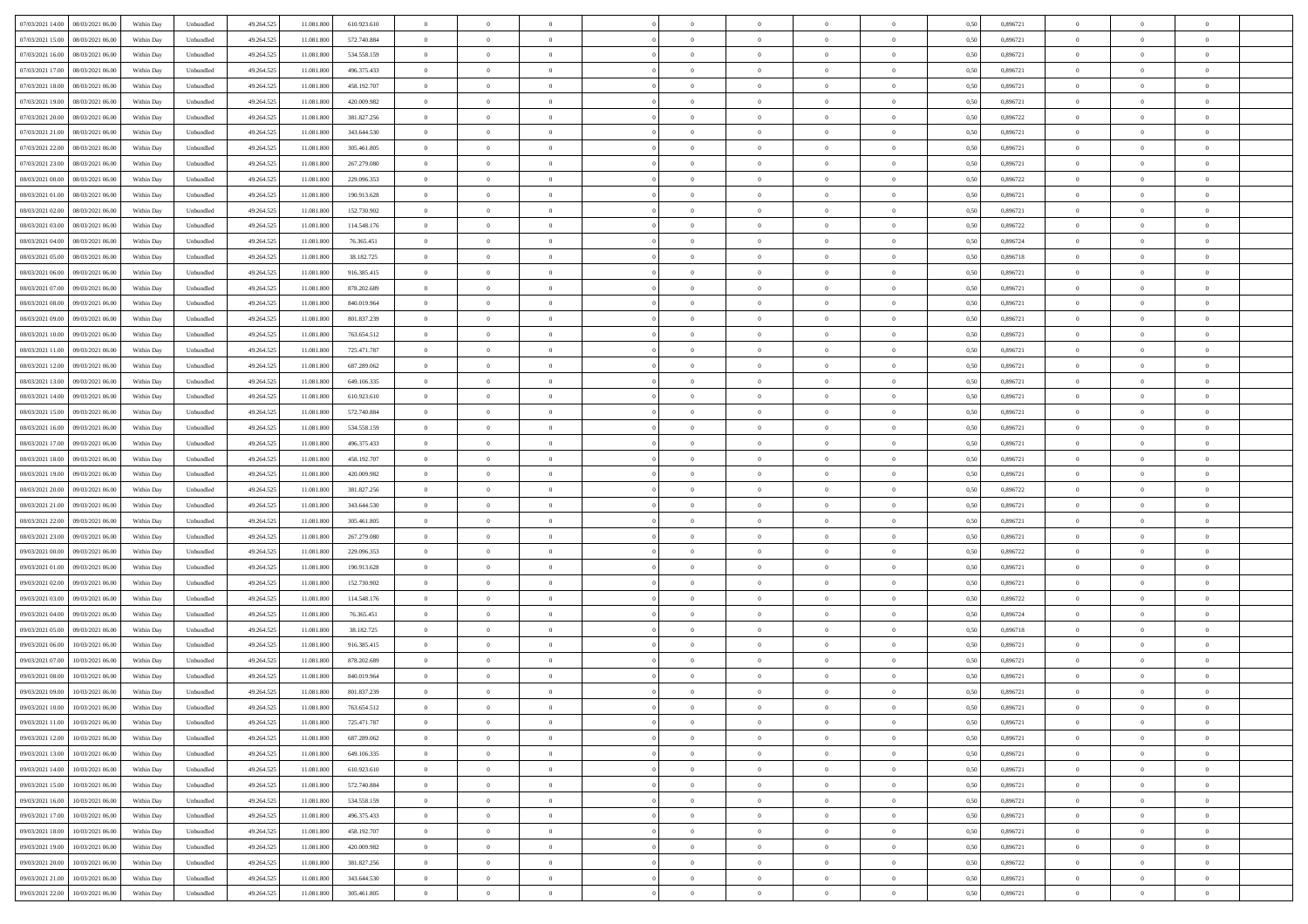| 09/03/2021 23:00<br>10/03/2021 06:00         | Within Day | Unbundled                   | 49.264.525 | 11.081.800 | 267.279.080 | $\overline{0}$ | $\theta$       |                | $\overline{0}$ | $\theta$       |                | $\theta$       | 0,50 | 0,896721 | $\theta$       | $\theta$       | $\overline{0}$ |  |
|----------------------------------------------|------------|-----------------------------|------------|------------|-------------|----------------|----------------|----------------|----------------|----------------|----------------|----------------|------|----------|----------------|----------------|----------------|--|
| 10/03/2021 00:00<br>10/03/2021 06:00         | Within Day | Unbundled                   | 49.264.52  | 11.081.80  | 229.096.353 | $\bf{0}$       | $\overline{0}$ | $\bf{0}$       | $\overline{0}$ | $\overline{0}$ | $\overline{0}$ | $\bf{0}$       | 0,50 | 0,896722 | $\,$ 0 $\,$    | $\bf{0}$       | $\overline{0}$ |  |
| 10/03/2021 01:00<br>10/03/2021 06:00         | Within Day | Unbundled                   | 49.264.525 | 11.081.800 | 190.913.628 | $\overline{0}$ | $\bf{0}$       | $\overline{0}$ | $\bf{0}$       | $\bf{0}$       | $\overline{0}$ | $\bf{0}$       | 0.50 | 0.896721 | $\bf{0}$       | $\overline{0}$ | $\overline{0}$ |  |
| 10/03/2021 02:00<br>10/03/2021 06:00         | Within Day | Unbundled                   | 49.264.52  | 11.081.800 | 152.730.902 | $\overline{0}$ | $\overline{0}$ | $\overline{0}$ | $\theta$       | $\theta$       | $\overline{0}$ | $\bf{0}$       | 0,50 | 0,896721 | $\theta$       | $\theta$       | $\overline{0}$ |  |
| 10/03/2021 03:00<br>10/03/2021 06:00         | Within Day | Unbundled                   | 49.264.52  | 11.081.80  | 114.548.176 | $\bf{0}$       | $\overline{0}$ | $\bf{0}$       | $\overline{0}$ | $\theta$       | $\overline{0}$ | $\bf{0}$       | 0,50 | 0,896722 | $\,$ 0 $\,$    | $\bf{0}$       | $\overline{0}$ |  |
|                                              |            |                             |            |            |             |                |                |                |                |                |                |                |      |          |                |                |                |  |
| 10/03/2021 04:00<br>10/03/2021 06:00         | Within Day | Unbundled                   | 49.264.525 | 11.081.80  | 76,365,451  | $\overline{0}$ | $\overline{0}$ | $\overline{0}$ | $\bf{0}$       | $\overline{0}$ | $\theta$       | $\bf{0}$       | 0.50 | 0.896724 | $\,$ 0 $\,$    | $\theta$       | $\overline{0}$ |  |
| 10/03/2021 05:00<br>10/03/2021 06:00         | Within Day | Unbundled                   | 49.264.525 | 11.081.800 | 38.182.725  | $\overline{0}$ | $\overline{0}$ | $\overline{0}$ | $\overline{0}$ | $\theta$       | $\overline{0}$ | $\bf{0}$       | 0,50 | 0,896718 | $\theta$       | $\theta$       | $\overline{0}$ |  |
| 10/03/2021 06:00<br>11/03/2021 06:00         | Within Day | Unbundled                   | 49.264.52  | 11.081.80  | 916.385.415 | $\bf{0}$       | $\overline{0}$ | $\overline{0}$ | $\overline{0}$ | $\bf{0}$       | $\overline{0}$ | $\bf{0}$       | 0,50 | 0,896721 | $\,$ 0 $\,$    | $\bf{0}$       | $\overline{0}$ |  |
| 10/03/2021 07:00<br>11/03/2021 06:00         | Within Day | Unbundled                   | 49.264.52  | 11.081.800 | 878.202.689 | $\overline{0}$ | $\bf{0}$       | $\overline{0}$ | $\bf{0}$       | $\overline{0}$ | $\overline{0}$ | $\bf{0}$       | 0.50 | 0.896721 | $\bf{0}$       | $\overline{0}$ | $\overline{0}$ |  |
| 10/03/2021 08:00<br>11/03/2021 06:00         | Within Day | Unbundled                   | 49.264.525 | 11.081.800 | 840.019.964 | $\overline{0}$ | $\bf{0}$       | $\overline{0}$ | $\overline{0}$ | $\overline{0}$ | $\overline{0}$ | $\bf{0}$       | 0,50 | 0,896721 | $\,$ 0 $\,$    | $\bf{0}$       | $\overline{0}$ |  |
| 10/03/2021 09:00<br>11/03/2021 06:00         | Within Day | Unbundled                   | 49.264.52  | 11.081.800 | 801.837.239 | $\bf{0}$       | $\overline{0}$ | $\bf{0}$       | $\bf{0}$       | $\bf{0}$       | $\overline{0}$ | $\bf{0}$       | 0,50 | 0,896721 | $\,$ 0 $\,$    | $\bf{0}$       | $\overline{0}$ |  |
| 10/03/2021 10:00<br>11/03/2021 06:00         | Within Day | Unbundled                   | 49.264.525 | 11.081.800 | 763.654.512 | $\overline{0}$ | $\bf{0}$       | $\overline{0}$ | $\bf{0}$       | $\bf{0}$       | $\overline{0}$ | $\bf{0}$       | 0.50 | 0.896721 | $\bf{0}$       | $\overline{0}$ | $\bf{0}$       |  |
|                                              |            |                             |            |            |             |                |                |                |                |                |                |                |      |          |                |                |                |  |
| 10/03/2021 11:00<br>11/03/2021 06:00         | Within Day | Unbundled                   | 49.264.52  | 11.081.800 | 725.471.787 | $\overline{0}$ | $\overline{0}$ | $\overline{0}$ | $\overline{0}$ | $\theta$       | $\overline{0}$ | $\overline{0}$ | 0,50 | 0,896721 | $\,$ 0 $\,$    | $\theta$       | $\overline{0}$ |  |
| 10/03/2021 12:00<br>11/03/2021 06:00         | Within Day | Unbundled                   | 49.264.52  | 11.081.80  | 687.289.062 | $\bf{0}$       | $\overline{0}$ | $\bf{0}$       | $\overline{0}$ | $\theta$       | $\overline{0}$ | $\bf{0}$       | 0,50 | 0,896721 | $\bf{0}$       | $\bf{0}$       | $\overline{0}$ |  |
| 10/03/2021 13:00<br>11/03/2021 06:00         | Within Day | Unbundled                   | 49.264.525 | 11.081.800 | 649.106.335 | $\overline{0}$ | $\overline{0}$ | $\overline{0}$ | $\bf{0}$       | $\overline{0}$ | $\Omega$       | $\bf{0}$       | 0.50 | 0,896721 | $\bf{0}$       | $\theta$       | $\overline{0}$ |  |
| 10/03/2021 14:00<br>11/03/2021 06:00         | Within Day | Unbundled                   | 49.264.525 | 11.081.800 | 610.923.610 | $\overline{0}$ | $\overline{0}$ | $\overline{0}$ | $\overline{0}$ | $\overline{0}$ | $\overline{0}$ | $\bf{0}$       | 0,50 | 0,896721 | $\theta$       | $\theta$       | $\overline{0}$ |  |
| 10/03/2021 15:00<br>11/03/2021 06:00         | Within Day | Unbundled                   | 49.264.52  | 11.081.80  | 572.740.884 | $\bf{0}$       | $\overline{0}$ | $\overline{0}$ | $\overline{0}$ | $\bf{0}$       | $\overline{0}$ | $\bf{0}$       | 0,50 | 0,896721 | $\,$ 0 $\,$    | $\bf{0}$       | $\overline{0}$ |  |
| 10/03/2021 16:00<br>11/03/2021 06:00         | Within Day | Unbundled                   | 49.264.52  | 11.081.80  | 534.558.159 | $\overline{0}$ | $\bf{0}$       | $\overline{0}$ | $\bf{0}$       | $\overline{0}$ | $\overline{0}$ | $\bf{0}$       | 0.50 | 0.896721 | $\bf{0}$       | $\overline{0}$ | $\overline{0}$ |  |
| 10/03/2021 17:00<br>11/03/2021 06:00         | Within Day | Unbundled                   | 49.264.525 | 11.081.800 | 496.375.433 | $\overline{0}$ | $\overline{0}$ | $\overline{0}$ | $\overline{0}$ | $\overline{0}$ | $\overline{0}$ | $\bf{0}$       | 0,50 | 0,896721 | $\,$ 0 $\,$    | $\bf{0}$       | $\overline{0}$ |  |
|                                              |            |                             |            |            |             |                |                |                |                |                |                |                |      |          |                |                |                |  |
| 10/03/2021 18:00<br>11/03/2021 06:00         | Within Day | Unbundled                   | 49.264.52  | 11.081.800 | 458.192.707 | $\bf{0}$       | $\overline{0}$ | $\bf{0}$       | $\bf{0}$       | $\overline{0}$ | $\overline{0}$ | $\bf{0}$       | 0,50 | 0,896721 | $\,$ 0 $\,$    | $\bf{0}$       | $\overline{0}$ |  |
| 10/03/2021 19:00<br>11/03/2021 06:00         | Within Day | Unbundled                   | 49.264.525 | 11.081.800 | 420.009.982 | $\overline{0}$ | $\bf{0}$       | $\overline{0}$ | $\bf{0}$       | $\bf{0}$       | $\overline{0}$ | $\bf{0}$       | 0.50 | 0.896721 | $\bf{0}$       | $\overline{0}$ | $\bf{0}$       |  |
| 10/03/2021 20:00<br>11/03/2021 06:00         | Within Day | Unbundled                   | 49.264.52  | 11.081.800 | 381.827.256 | $\overline{0}$ | $\overline{0}$ | $\overline{0}$ | $\theta$       | $\theta$       | $\overline{0}$ | $\bf{0}$       | 0,50 | 0,896722 | $\theta$       | $\theta$       | $\overline{0}$ |  |
| 10/03/2021 21:00<br>11/03/2021 06:00         | Within Day | Unbundled                   | 49.264.52  | 11.081.800 | 343.644.530 | $\bf{0}$       | $\overline{0}$ | $\bf{0}$       | $\bf{0}$       | $\bf{0}$       | $\overline{0}$ | $\bf{0}$       | 0,50 | 0,896721 | $\,$ 0 $\,$    | $\bf{0}$       | $\overline{0}$ |  |
| 10/03/2021 22:00<br>11/03/2021 06:00         | Within Day | Unbundled                   | 49.264.525 | 11.081.80  | 305.461.805 | $\overline{0}$ | $\overline{0}$ | $\overline{0}$ | $\overline{0}$ | $\overline{0}$ | $\Omega$       | $\bf{0}$       | 0.50 | 0,896721 | $\,$ 0 $\,$    | $\theta$       | $\overline{0}$ |  |
| 10/03/2021 23:00<br>11/03/2021 06:00         | Within Day | Unbundled                   | 49.264.525 | 11.081.800 | 267.279.080 | $\overline{0}$ | $\overline{0}$ | $\overline{0}$ | $\overline{0}$ | $\overline{0}$ | $\overline{0}$ | $\bf{0}$       | 0,50 | 0,896721 | $\theta$       | $\theta$       | $\overline{0}$ |  |
| 11/03/2021 00:00<br>11/03/2021 06:00         | Within Day | Unbundled                   | 49.264.52  | 11.081.80  | 229.096.353 | $\bf{0}$       | $\theta$       | $\bf{0}$       | $\overline{0}$ | $\bf{0}$       | $\overline{0}$ | $\bf{0}$       | 0,50 | 0,896722 | $\,$ 0 $\,$    | $\bf{0}$       | $\overline{0}$ |  |
| 11/03/2021 01:00<br>11/03/2021 06:00         | Within Day | Unbundled                   | 49.264.525 | 11.081.800 | 190.913.628 | $\overline{0}$ | $\bf{0}$       | $\overline{0}$ | $\bf{0}$       | $\overline{0}$ | $\overline{0}$ | $\bf{0}$       | 0.50 | 0.896721 | $\bf{0}$       | $\overline{0}$ | $\overline{0}$ |  |
| 11/03/2021 02:00<br>11/03/2021 06:00         | Within Day | Unbundled                   | 49.264.525 | 11.081.800 | 152.730.902 | $\overline{0}$ | $\overline{0}$ | $\overline{0}$ | $\theta$       | $\overline{0}$ | $\overline{0}$ | $\bf{0}$       | 0,50 | 0,896721 | $\theta$       | $\theta$       | $\overline{0}$ |  |
|                                              |            |                             |            |            |             |                |                |                |                |                |                |                |      |          |                |                |                |  |
| 11/03/2021 03:00<br>11/03/2021 06:00         | Within Day | Unbundled                   | 49.264.52  | 11.081.800 | 114.548.176 | $\bf{0}$       | $\bf{0}$       | $\bf{0}$       | $\bf{0}$       | $\overline{0}$ | $\overline{0}$ | $\bf{0}$       | 0,50 | 0,896722 | $\,$ 0 $\,$    | $\bf{0}$       | $\overline{0}$ |  |
| 11/03/2021 04:00<br>11/03/2021 06:00         | Within Day | Unbundled                   | 49.264.525 | 11.081.800 | 76,365,451  | $\overline{0}$ | $\bf{0}$       | $\overline{0}$ | $\bf{0}$       | $\bf{0}$       | $\overline{0}$ | $\bf{0}$       | 0.50 | 0.896724 | $\bf{0}$       | $\overline{0}$ | $\bf{0}$       |  |
| 11/03/2021 05:00<br>11/03/2021 06:00         | Within Day | Unbundled                   | 49.264.52  | 11.081.800 | 38.182.725  | $\overline{0}$ | $\overline{0}$ | $\overline{0}$ | $\overline{0}$ | $\overline{0}$ | $\overline{0}$ | $\bf{0}$       | 0.5( | 0,896718 | $\theta$       | $\theta$       | $\overline{0}$ |  |
| 11/03/2021 06:00<br>12/03/2021 06:00         | Within Day | Unbundled                   | 49.264.52  | 11.081.80  | 916.385.415 | $\bf{0}$       | $\overline{0}$ | $\bf{0}$       | $\bf{0}$       | $\overline{0}$ | $\overline{0}$ | $\bf{0}$       | 0,50 | 0,896721 | $\,$ 0 $\,$    | $\bf{0}$       | $\overline{0}$ |  |
| 11/03/2021 07:00<br>12/03/2021 06:00         | Within Day | Unbundled                   | 49.264.525 | 11.081.800 | 878.202.689 | $\overline{0}$ | $\overline{0}$ | $\overline{0}$ | $\bf{0}$       | $\overline{0}$ | $\Omega$       | $\bf{0}$       | 0.50 | 0,896721 | $\,$ 0 $\,$    | $\theta$       | $\overline{0}$ |  |
| 11/03/2021 08:00<br>12/03/2021 06:00         | Within Dav | Unbundled                   | 49.264.52  | 11.081.800 | 840.019.964 | $\overline{0}$ | $\overline{0}$ | $\overline{0}$ | $\overline{0}$ | $\overline{0}$ | $\overline{0}$ | $\overline{0}$ | 0.5( | 0,896721 | $\theta$       | $\theta$       | $\overline{0}$ |  |
| 11/03/2021 09:00<br>12/03/2021 06:00         | Within Day | Unbundled                   | 49.264.52  | 11.081.800 | 801.837.239 | $\bf{0}$       | $\overline{0}$ | $\bf{0}$       | $\overline{0}$ | $\bf{0}$       | $\overline{0}$ | $\bf{0}$       | 0,50 | 0,896721 | $\,$ 0 $\,$    | $\bf{0}$       | $\overline{0}$ |  |
| 11/03/2021 10:00<br>12/03/2021 06:00         | Within Day | Unbundled                   | 49.264.52  | 11.081.80  | 763.654.512 | $\overline{0}$ | $\bf{0}$       | $\overline{0}$ | $\bf{0}$       | $\overline{0}$ | $\overline{0}$ | $\bf{0}$       | 0.50 | 0.896721 | $\bf{0}$       | $\overline{0}$ | $\overline{0}$ |  |
|                                              |            |                             |            |            |             |                |                |                |                |                |                |                |      |          |                |                |                |  |
| 11/03/2021 11:00<br>12/03/2021 06:00         | Within Dav | Unbundled                   | 49.264.52  | 11.081.800 | 725.471.787 | $\overline{0}$ | $\overline{0}$ | $\overline{0}$ | $\overline{0}$ | $\overline{0}$ | $\overline{0}$ | $\overline{0}$ | 0.50 | 0,896721 | $\theta$       | $\theta$       | $\overline{0}$ |  |
| 11/03/2021 12:00<br>12/03/2021 06:00         | Within Day | Unbundled                   | 49.264.52  | 11.081.80  | 687.289.062 | $\bf{0}$       | $\bf{0}$       | $\bf{0}$       | $\bf{0}$       | $\overline{0}$ | $\overline{0}$ | $\bf{0}$       | 0,50 | 0,896721 | $\,$ 0 $\,$    | $\bf{0}$       | $\overline{0}$ |  |
| 11/03/2021 13:00<br>12/03/2021 06:00         | Within Day | Unbundled                   | 49.264.525 | 11.081.800 | 649.106.335 | $\overline{0}$ | $\bf{0}$       | $\overline{0}$ | $\bf{0}$       | $\bf{0}$       | $\overline{0}$ | $\bf{0}$       | 0.50 | 0.896721 | $\bf{0}$       | $\overline{0}$ | $\overline{0}$ |  |
| 11/03/2021 14:00<br>12/03/2021 06:00         | Within Dav | Unbundled                   | 49.264.525 | 11.081.800 | 610.923.610 | $\overline{0}$ | $\overline{0}$ | $\overline{0}$ | $\overline{0}$ | $\overline{0}$ | $\overline{0}$ | $\bf{0}$       | 0.50 | 0,896721 | $\theta$       | $\theta$       | $\overline{0}$ |  |
| 11/03/2021 15:00<br>12/03/2021 06:00         | Within Day | Unbundled                   | 49.264.525 | 11.081.80  | 572.740.884 | $\bf{0}$       | $\overline{0}$ | $\bf{0}$       | $\bf{0}$       | $\overline{0}$ | $\overline{0}$ | $\bf{0}$       | 0,50 | 0,896721 | $\,$ 0 $\,$    | $\bf{0}$       | $\overline{0}$ |  |
| 11/03/2021 16:00<br>12/03/2021 06:00         | Within Day | Unbundled                   | 49.264.525 | 11.081.80  | 534.558.159 | $\overline{0}$ | $\overline{0}$ | $\Omega$       | $\overline{0}$ | $\bf{0}$       | $\Omega$       | $\bf{0}$       | 0.50 | 0,896721 | $\bf{0}$       | $\theta$       | $\overline{0}$ |  |
| 11/03/2021 17:00<br>12/03/2021 06:00         | Within Dav | Unbundled                   | 49.264.52  | 11.081.80  | 496.375.433 | $\overline{0}$ | $\overline{0}$ | $\Omega$       | $\overline{0}$ | $\theta$       | $\Omega$       | $\overline{0}$ | 0.5( | 0,896721 | $\theta$       | $\theta$       | $\overline{0}$ |  |
| 11/03/2021 18:00<br>12/03/2021 06:00         | Within Day | Unbundled                   | 49.264.525 | 11.081.800 | 458.192.707 | $\bf{0}$       | $\bf{0}$       | $\overline{0}$ | $\bf{0}$       | $\bf{0}$       | $\overline{0}$ | $\bf{0}$       | 0,50 | 0,896721 | $\,$ 0 $\,$    | $\bf{0}$       | $\overline{0}$ |  |
| $11/03/2021\ 19.00 \qquad 12/03/2021\ 06.00$ | Within Day | $\ensuremath{\mathsf{Unb}}$ | 49.264.525 | 11.081.800 | 420.009.982 | $\bf{0}$       | $\theta$       |                | $\Omega$       |                |                |                | 0,50 | 0.896721 | $\bf{0}$       | $\bf{0}$       |                |  |
|                                              |            |                             |            |            |             |                |                |                |                |                |                |                |      |          |                |                |                |  |
| 11/03/2021 20:00 12/03/2021 06:00            | Within Day | Unbundled                   | 49.264.525 | 11.081.800 | 381.827.256 | $\overline{0}$ | $\theta$       | $\Omega$       | $\overline{0}$ | $\theta$       | $\overline{0}$ | $\bf{0}$       | 0,50 | 0,896722 | $\theta$       | $\theta$       | $\overline{0}$ |  |
| 11/03/2021 21:00<br>12/03/2021 06:00         | Within Day | Unbundled                   | 49.264.525 | 11.081.800 | 343.644.530 | $\overline{0}$ | $\bf{0}$       | $\overline{0}$ | $\overline{0}$ | $\bf{0}$       | $\overline{0}$ | $\bf{0}$       | 0,50 | 0,896721 | $\bf{0}$       | $\overline{0}$ | $\bf{0}$       |  |
| 11/03/2021 22:00 12/03/2021 06:00            | Within Day | Unbundled                   | 49.264.525 | 11.081.800 | 305.461.805 | $\overline{0}$ | $\bf{0}$       | $\overline{0}$ | $\overline{0}$ | $\overline{0}$ | $\overline{0}$ | $\bf{0}$       | 0.50 | 0.896721 | $\overline{0}$ | $\bf{0}$       | $\,$ 0 $\,$    |  |
| 11/03/2021 23:00 12/03/2021 06:00            | Within Day | Unbundled                   | 49.264.525 | 11.081.800 | 267.279.080 | $\overline{0}$ | $\overline{0}$ | $\overline{0}$ | $\overline{0}$ | $\overline{0}$ | $\overline{0}$ | $\bf{0}$       | 0,50 | 0,896721 | $\theta$       | $\theta$       | $\overline{0}$ |  |
| 12/03/2021 00:00<br>12/03/2021 06:00         | Within Day | Unbundled                   | 49.264.525 | 11.081.800 | 229.096.353 | $\overline{0}$ | $\bf{0}$       | $\overline{0}$ | $\bf{0}$       | $\overline{0}$ | $\bf{0}$       | $\bf{0}$       | 0,50 | 0,896722 | $\bf{0}$       | $\bf{0}$       | $\overline{0}$ |  |
| 12/03/2021 01:00<br>12/03/2021 06:00         | Within Day | Unbundled                   | 49.264.525 | 11.081.800 | 190.913.628 | $\overline{0}$ | $\bf{0}$       | $\overline{0}$ | $\overline{0}$ | $\overline{0}$ | $\overline{0}$ | $\bf{0}$       | 0.50 | 0,896721 | $\,$ 0 $\,$    | $\theta$       | $\overline{0}$ |  |
| 12/03/2021 02:00<br>12/03/2021 06:00         | Within Dav | Unbundled                   | 49.264.525 | 11.081.800 | 152.730.902 | $\overline{0}$ | $\overline{0}$ | $\overline{0}$ | $\overline{0}$ | $\overline{0}$ | $\overline{0}$ | $\bf{0}$       | 0.50 | 0,896721 | $\overline{0}$ | $\theta$       | $\overline{0}$ |  |
|                                              |            |                             |            |            |             |                |                |                |                |                |                |                |      |          |                |                |                |  |
| 12/03/2021 03:00<br>12/03/2021 06:00         | Within Day | Unbundled                   | 49.264.525 | 11.081.800 | 114.548.176 | $\overline{0}$ | $\overline{0}$ | $\overline{0}$ | $\overline{0}$ | $\bf{0}$       | $\overline{0}$ | $\bf{0}$       | 0,50 | 0,896722 | $\bf{0}$       | $\overline{0}$ | $\overline{0}$ |  |
| 12/03/2021 04:00<br>12/03/2021 06:00         | Within Day | Unbundled                   | 49.264.525 | 11.081.800 | 76,365,451  | $\overline{0}$ | $\overline{0}$ | $\overline{0}$ | $\overline{0}$ | $\bf{0}$       | $\overline{0}$ | $\bf{0}$       | 0.50 | 0.896724 | $\overline{0}$ | $\,$ 0 $\,$    | $\,$ 0         |  |
| 12/03/2021 05:00 12/03/2021 06:00            | Within Dav | Unbundled                   | 49.264.525 | 11.081.800 | 38.182.725  | $\overline{0}$ | $\overline{0}$ | $\overline{0}$ | $\overline{0}$ | $\overline{0}$ | $\overline{0}$ | $\bf{0}$       | 0,50 | 0,896718 | $\overline{0}$ | $\theta$       | $\overline{0}$ |  |
| 12/03/2021 06:00<br>13/03/2021 06:00         | Within Day | Unbundled                   | 49.264.525 | 10.374.564 | 933.359.063 | $\overline{0}$ | $\bf{0}$       | $\overline{0}$ | $\bf{0}$       | $\overline{0}$ | $\bf{0}$       | $\bf{0}$       | 0,50 | 0,896721 | $\bf{0}$       | $\bf{0}$       | $\bf{0}$       |  |
| 12/03/2021 07:00 13/03/2021 06:00            | Within Day | Unbundled                   | 49.264.525 | 10.374.564 | 894.469.101 | $\overline{0}$ | $\bf{0}$       | $\overline{0}$ | $\overline{0}$ | $\,$ 0 $\,$    | $\overline{0}$ | $\bf{0}$       | 0,50 | 0,896721 | $\overline{0}$ | $\,$ 0 $\,$    | $\,$ 0 $\,$    |  |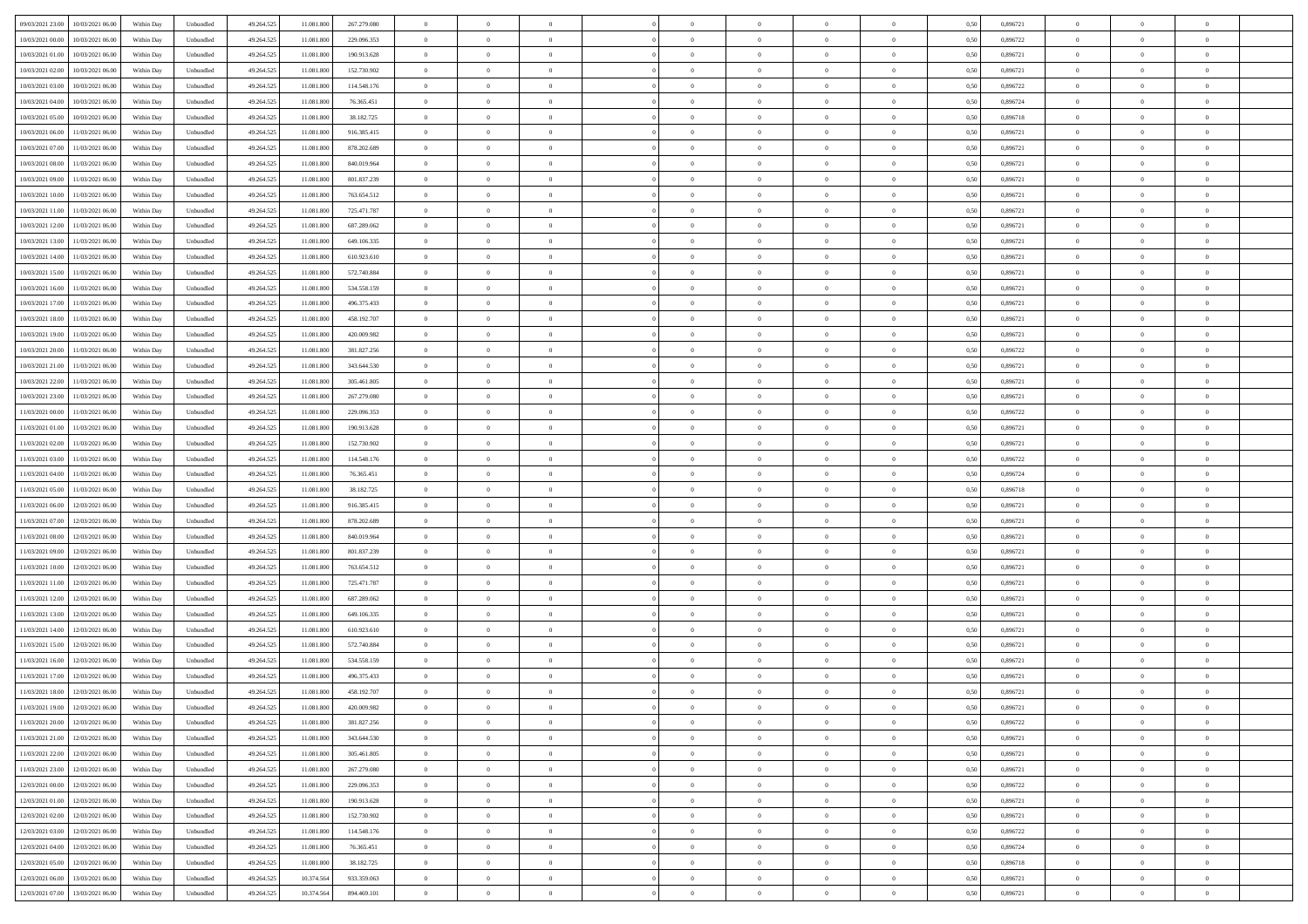| 12/03/2021 08:00<br>13/03/2021 06:00         | Within Day | Unbundled                   | 49.264.525 | 10.374.564 | 855.579.140   | $\overline{0}$ | $\theta$       |                | $\overline{0}$ | $\theta$       |                | $\theta$       | 0,50 | 0,896721 | $\theta$       | $\theta$       | $\overline{0}$ |  |
|----------------------------------------------|------------|-----------------------------|------------|------------|---------------|----------------|----------------|----------------|----------------|----------------|----------------|----------------|------|----------|----------------|----------------|----------------|--|
|                                              |            |                             |            |            |               |                |                |                |                |                |                |                |      |          |                |                |                |  |
| 12/03/2021 09:00<br>13/03/2021 06:00         | Within Day | Unbundled                   | 49.264.52  | 10.374.56  | 816.689.180   | $\bf{0}$       | $\overline{0}$ | $\bf{0}$       | $\overline{0}$ | $\bf{0}$       | $\overline{0}$ | $\bf{0}$       | 0,50 | 0,896721 | $\,$ 0 $\,$    | $\bf{0}$       | $\overline{0}$ |  |
| 12/03/2021 10:00<br>13/03/2021 06:00         | Within Day | Unbundled                   | 49.264.525 | 10.374.564 | 777.799.218   | $\overline{0}$ | $\bf{0}$       | $\overline{0}$ | $\bf{0}$       | $\bf{0}$       | $\overline{0}$ | $\bf{0}$       | 0.50 | 0.896721 | $\bf{0}$       | $\overline{0}$ | $\overline{0}$ |  |
| 12/03/2021 11:00<br>13/03/2021 06:00         | Within Day | Unbundled                   | 49.264.52  | 10.374.564 | 738.909.258   | $\overline{0}$ | $\overline{0}$ | $\overline{0}$ | $\theta$       | $\theta$       | $\overline{0}$ | $\bf{0}$       | 0,50 | 0,896721 | $\theta$       | $\theta$       | $\overline{0}$ |  |
|                                              |            |                             |            |            |               |                |                |                |                |                |                |                |      |          |                |                |                |  |
| 12/03/2021 12:00<br>13/03/2021 06:00         | Within Day | Unbundled                   | 49.264.52  | 10.374.56  | 700.019.297   | $\bf{0}$       | $\theta$       | $\bf{0}$       | $\overline{0}$ | $\theta$       | $\overline{0}$ | $\bf{0}$       | 0,50 | 0,896721 | $\,$ 0 $\,$    | $\bf{0}$       | $\overline{0}$ |  |
| 12/03/2021 13:00<br>13/03/2021 06:00         | Within Day | Unbundled                   | 49.264.525 | 10.374.564 | 661.129.336   | $\overline{0}$ | $\overline{0}$ | $\overline{0}$ | $\bf{0}$       | $\overline{0}$ | $\theta$       | $\bf{0}$       | 0.50 | 0,896721 | $\,$ 0 $\,$    | $\theta$       | $\overline{0}$ |  |
| 12/03/2021 14:00<br>13/03/2021 06:00         | Within Day | Unbundled                   | 49.264.525 | 10.374.564 | 622.239.375   | $\overline{0}$ | $\overline{0}$ | $\overline{0}$ | $\overline{0}$ | $\theta$       | $\overline{0}$ | $\bf{0}$       | 0,50 | 0,896721 | $\theta$       | $\theta$       | $\overline{0}$ |  |
| 12/03/2021 15:00<br>13/03/2021 06:00         | Within Day | Unbundled                   | 49.264.52  | 10.374.56  | 583.349.413   | $\bf{0}$       | $\overline{0}$ | $\overline{0}$ | $\overline{0}$ | $\bf{0}$       | $\overline{0}$ | $\bf{0}$       | 0,50 | 0,896721 | $\,$ 0 $\,$    | $\bf{0}$       | $\overline{0}$ |  |
| 12/03/2021 16:00<br>13/03/2021 06:00         |            | Unbundled                   | 49.264.525 | 10.374.564 | 544.459.453   | $\overline{0}$ | $\bf{0}$       | $\overline{0}$ |                | $\overline{0}$ | $\overline{0}$ |                | 0.50 | 0.896721 | $\bf{0}$       | $\overline{0}$ | $\overline{0}$ |  |
|                                              | Within Day |                             |            |            |               |                |                |                | $\bf{0}$       |                |                | $\bf{0}$       |      |          |                |                |                |  |
| 12/03/2021 17:00<br>13/03/2021 06:00         | Within Day | Unbundled                   | 49.264.525 | 10.374.564 | 505.569.492   | $\bf{0}$       | $\bf{0}$       | $\overline{0}$ | $\overline{0}$ | $\overline{0}$ | $\overline{0}$ | $\bf{0}$       | 0,50 | 0,896721 | $\,$ 0 $\,$    | $\bf{0}$       | $\overline{0}$ |  |
| 12/03/2021 18:00<br>13/03/2021 06:00         | Within Day | Unbundled                   | 49.264.52  | 10.374.564 | 466.679.531   | $\bf{0}$       | $\overline{0}$ | $\bf{0}$       | $\bf{0}$       | $\bf{0}$       | $\overline{0}$ | $\bf{0}$       | 0,50 | 0,896721 | $\,$ 0 $\,$    | $\bf{0}$       | $\overline{0}$ |  |
| 12/03/2021 19:00<br>13/03/2021 06:00         | Within Day | Unbundled                   | 49.264.525 | 10.374.564 | 427.789.570   | $\overline{0}$ | $\bf{0}$       | $\overline{0}$ | $\bf{0}$       | $\bf{0}$       | $\overline{0}$ | $\bf{0}$       | 0.50 | 0.896721 | $\bf{0}$       | $\overline{0}$ | $\bf{0}$       |  |
| 12/03/2021 20:00<br>13/03/2021 06:00         | Within Day | Unbundled                   | 49.264.52  | 10.374.564 | 388.899.609   | $\overline{0}$ | $\overline{0}$ | $\overline{0}$ | $\overline{0}$ | $\theta$       | $\overline{0}$ | $\overline{0}$ | 0,50 | 0,896722 | $\,$ 0 $\,$    | $\theta$       | $\overline{0}$ |  |
|                                              |            |                             |            |            |               |                | $\theta$       |                | $\overline{0}$ | $\theta$       | $\overline{0}$ |                |      |          |                | $\bf{0}$       | $\overline{0}$ |  |
| 12/03/2021 21:00<br>13/03/2021 06:00         | Within Day | Unbundled                   | 49.264.52  | 10.374.56  | 350.009.648   | $\bf{0}$       |                | $\bf{0}$       |                |                |                | $\bf{0}$       | 0,50 | 0,896721 | $\bf{0}$       |                |                |  |
| 12/03/2021 22:00<br>13/03/2021 06:00         | Within Day | Unbundled                   | 49.264.525 | 10.374.564 | 311.119.687   | $\overline{0}$ | $\overline{0}$ | $\overline{0}$ | $\bf{0}$       | $\bf{0}$       | $\Omega$       | $\bf{0}$       | 0.50 | 0,896721 | $\bf{0}$       | $\theta$       | $\overline{0}$ |  |
| 12/03/2021 23:00<br>13/03/2021 06:00         | Within Day | Unbundled                   | 49.264.525 | 10.374.564 | 272.229.727   | $\overline{0}$ | $\overline{0}$ | $\overline{0}$ | $\overline{0}$ | $\overline{0}$ | $\overline{0}$ | $\bf{0}$       | 0,50 | 0,896721 | $\theta$       | $\theta$       | $\overline{0}$ |  |
| 13/03/2021 00:00<br>13/03/2021 06:00         | Within Day | Unbundled                   | 49.264.52  | 10.374.56  | 233.339.765   | $\bf{0}$       | $\overline{0}$ | $\overline{0}$ | $\overline{0}$ | $\bf{0}$       | $\overline{0}$ | $\bf{0}$       | 0,50 | 0,896722 | $\,$ 0 $\,$    | $\bf{0}$       | $\overline{0}$ |  |
| 13/03/2021 01:00<br>13/03/2021 06:00         | Within Day | Unbundled                   | 49.264.525 | 10.374.56  | 194,449,804   | $\overline{0}$ | $\bf{0}$       | $\overline{0}$ | $\bf{0}$       | $\overline{0}$ | $\overline{0}$ | $\bf{0}$       | 0.50 | 0.896721 | $\bf{0}$       | $\overline{0}$ | $\overline{0}$ |  |
|                                              |            |                             |            |            |               |                |                |                |                |                |                |                |      |          |                |                |                |  |
| 13/03/2021 02:00<br>13/03/2021 06:00         | Within Day | Unbundled                   | 49.264.525 | 10.374.564 | 155.559.843   | $\overline{0}$ | $\overline{0}$ | $\overline{0}$ | $\overline{0}$ | $\overline{0}$ | $\overline{0}$ | $\bf{0}$       | 0,50 | 0,896721 | $\,$ 0 $\,$    | $\bf{0}$       | $\overline{0}$ |  |
| 13/03/2021 03:00<br>13/03/2021 06:00         | Within Day | Unbundled                   | 49.264.52  | 10.374.56  | 116.669.882   | $\bf{0}$       | $\overline{0}$ | $\bf{0}$       | $\bf{0}$       | $\overline{0}$ | $\overline{0}$ | $\bf{0}$       | 0,50 | 0,896722 | $\,$ 0 $\,$    | $\bf{0}$       | $\overline{0}$ |  |
| 13/03/2021 04:00<br>13/03/2021 06:00         | Within Day | Unbundled                   | 49.264.525 | 10.374.564 | 77.779.922    | $\overline{0}$ | $\bf{0}$       | $\overline{0}$ | $\bf{0}$       | $\bf{0}$       | $\overline{0}$ | $\bf{0}$       | 0.50 | 0.896724 | $\bf{0}$       | $\overline{0}$ | $\overline{0}$ |  |
| 13/03/2021 05:00<br>13/03/2021 06:00         | Within Day | Unbundled                   | 49.264.52  | 10.374.564 | 38.889.960    | $\overline{0}$ | $\overline{0}$ | $\overline{0}$ | $\theta$       | $\theta$       | $\overline{0}$ | $\bf{0}$       | 0,50 | 0,896718 | $\theta$       | $\theta$       | $\overline{0}$ |  |
| 13/03/2021 06:00<br>14/03/2021 06:00         | Within Day | Unbundled                   | 49.264.52  | 10.728.178 | 924.872.309   | $\bf{0}$       | $\overline{0}$ | $\bf{0}$       | $\bf{0}$       | $\bf{0}$       | $\overline{0}$ | $\bf{0}$       | 0,50 | 0,896721 | $\,$ 0 $\,$    | $\bf{0}$       | $\overline{0}$ |  |
|                                              |            |                             |            |            |               |                |                |                |                |                |                |                |      |          |                |                |                |  |
| 13/03/2021 07:00<br>14/03/2021 06:00         | Within Day | Unbundled                   | 49.264.525 | 10.728.178 | 886, 335, 963 | $\overline{0}$ | $\overline{0}$ | $\overline{0}$ | $\overline{0}$ | $\overline{0}$ | $\Omega$       | $\bf{0}$       | 0.50 | 0,896721 | $\,$ 0 $\,$    | $\theta$       | $\overline{0}$ |  |
| 13/03/2021 08:00<br>14/03/2021 06.00         | Within Day | Unbundled                   | 49.264.525 | 10.728.178 | 847.799.617   | $\overline{0}$ | $\overline{0}$ | $\overline{0}$ | $\overline{0}$ | $\theta$       | $\overline{0}$ | $\bf{0}$       | 0,50 | 0,896721 | $\theta$       | $\theta$       | $\overline{0}$ |  |
| 13/03/2021 09:00<br>14/03/2021 06.00         | Within Day | Unbundled                   | 49.264.52  | 10.728.178 | 809.263.271   | $\bf{0}$       | $\theta$       | $\bf{0}$       | $\overline{0}$ | $\bf{0}$       | $\overline{0}$ | $\bf{0}$       | 0,50 | 0,896721 | $\,$ 0 $\,$    | $\bf{0}$       | $\overline{0}$ |  |
| 13/03/2021 10:00<br>14/03/2021 06:00         | Within Day | Unbundled                   | 49.264.525 | 10.728.178 | 770.726.924   | $\overline{0}$ | $\bf{0}$       | $\overline{0}$ | $\bf{0}$       | $\overline{0}$ | $\overline{0}$ | $\bf{0}$       | 0.50 | 0.896721 | $\bf{0}$       | $\overline{0}$ | $\overline{0}$ |  |
| 13/03/2021 11:00<br>14/03/2021 06:00         | Within Day | Unbundled                   | 49.264.525 | 10.728.178 | 732.190.579   | $\overline{0}$ | $\overline{0}$ | $\overline{0}$ | $\theta$       | $\overline{0}$ | $\overline{0}$ | $\bf{0}$       | 0,50 | 0,896721 | $\theta$       | $\theta$       | $\overline{0}$ |  |
| 13/03/2021 12:00<br>14/03/2021 06:00         | Within Day | Unbundled                   | 49.264.52  | 10.728.178 | 693.654.232   | $\bf{0}$       | $\bf{0}$       | $\bf{0}$       | $\bf{0}$       | $\overline{0}$ | $\overline{0}$ | $\bf{0}$       | 0,50 | 0,896721 | $\,$ 0 $\,$    | $\bf{0}$       | $\overline{0}$ |  |
|                                              |            |                             |            |            |               |                |                |                |                |                |                |                |      |          |                |                |                |  |
| 13/03/2021 13:00<br>14/03/2021 06:00         | Within Day | Unbundled                   | 49.264.525 | 10.728.178 | 655.117.886   | $\overline{0}$ | $\bf{0}$       | $\overline{0}$ | $\bf{0}$       | $\bf{0}$       | $\overline{0}$ | $\bf{0}$       | 0.50 | 0.896721 | $\bf{0}$       | $\overline{0}$ | $\overline{0}$ |  |
| 13/03/2021 14:00<br>14/03/2021 06:00         | Within Day | Unbundled                   | 49.264.525 | 10.728.178 | 616.581.539   | $\overline{0}$ | $\overline{0}$ | $\overline{0}$ | $\overline{0}$ | $\overline{0}$ | $\overline{0}$ | $\bf{0}$       | 0.5( | 0,896721 | $\theta$       | $\theta$       | $\overline{0}$ |  |
| 13/03/2021 15:00<br>14/03/2021 06.00         | Within Day | Unbundled                   | 49.264.52  | 10.728.178 | 578.045.194   | $\bf{0}$       | $\overline{0}$ | $\bf{0}$       | $\bf{0}$       | $\,$ 0 $\,$    | $\overline{0}$ | $\bf{0}$       | 0,50 | 0,896721 | $\,$ 0 $\,$    | $\bf{0}$       | $\overline{0}$ |  |
| 13/03/2021 16:00<br>14/03/2021 06:00         | Within Day | Unbundled                   | 49.264.525 | 10.728.178 | 539.508.847   | $\overline{0}$ | $\overline{0}$ | $\overline{0}$ | $\bf{0}$       | $\bf{0}$       | $\Omega$       | $\bf{0}$       | 0.50 | 0,896721 | $\bf{0}$       | $\theta$       | $\overline{0}$ |  |
| 13/03/2021 17:00<br>14/03/2021 06:00         | Within Dav | Unbundled                   | 49.264.525 | 10.728.178 | 500.972.501   | $\overline{0}$ | $\overline{0}$ | $\overline{0}$ | $\overline{0}$ | $\theta$       | $\overline{0}$ | $\overline{0}$ | 0.5( | 0,896721 | $\theta$       | $\theta$       | $\overline{0}$ |  |
| 14/03/2021 06.00                             | Within Day | Unbundled                   | 49.264.52  | 10.728.178 | 462.436.154   | $\bf{0}$       | $\overline{0}$ | $\bf{0}$       | $\overline{0}$ | $\bf{0}$       | $\overline{0}$ | $\bf{0}$       | 0,50 | 0,896721 | $\,$ 0 $\,$    | $\bf{0}$       | $\overline{0}$ |  |
| 13/03/2021 18:00                             |            |                             |            |            |               |                |                |                |                |                |                |                |      |          |                |                |                |  |
| 13/03/2021 19:00<br>14/03/2021 06:00         | Within Day | Unbundled                   | 49.264.52  | 10.728.178 | 423.899.809   | $\overline{0}$ | $\bf{0}$       | $\overline{0}$ | $\bf{0}$       | $\overline{0}$ | $\overline{0}$ | $\bf{0}$       | 0.50 | 0.896721 | $\bf{0}$       | $\overline{0}$ | $\overline{0}$ |  |
| 13/03/2021 20:00<br>14/03/2021 06:00         | Within Dav | Unbundled                   | 49.264.52  | 10.728.178 | 385.363.462   | $\overline{0}$ | $\overline{0}$ | $\overline{0}$ | $\overline{0}$ | $\overline{0}$ | $\overline{0}$ | $\overline{0}$ | 0.50 | 0,896722 | $\theta$       | $\theta$       | $\overline{0}$ |  |
| 13/03/2021 21:00<br>14/03/2021 06.00         | Within Day | Unbundled                   | 49.264.52  | 10.728.178 | 346.827.116   | $\bf{0}$       | $\bf{0}$       | $\bf{0}$       | $\bf{0}$       | $\overline{0}$ | $\overline{0}$ | $\bf{0}$       | 0,50 | 0,896721 | $\,$ 0 $\,$    | $\bf{0}$       | $\overline{0}$ |  |
| 13/03/2021 22:00<br>14/03/2021 06.00         | Within Day | Unbundled                   | 49.264.525 | 10.728.178 | 308.290.769   | $\overline{0}$ | $\bf{0}$       | $\overline{0}$ | $\bf{0}$       | $\bf{0}$       | $\overline{0}$ | $\bf{0}$       | 0.50 | 0.896721 | $\bf{0}$       | $\overline{0}$ | $\overline{0}$ |  |
| 13/03/2021 23:00<br>14/03/2021 06:00         | Within Day | Unbundled                   | 49.264.525 | 10.728.178 | 269.754.424   | $\overline{0}$ | $\overline{0}$ | $\overline{0}$ | $\overline{0}$ | $\theta$       | $\overline{0}$ | $\bf{0}$       | 0.50 | 0,896721 | $\theta$       | $\theta$       | $\overline{0}$ |  |
|                                              |            |                             |            |            |               |                |                |                |                |                |                |                |      |          |                |                |                |  |
| 14/03/2021 00:00<br>14/03/2021 06:00         | Within Day | Unbundled                   | 49.264.525 | 10.728.178 | 231.218.077   | $\bf{0}$       | $\overline{0}$ | $\bf{0}$       | $\bf{0}$       | $\overline{0}$ | $\overline{0}$ | $\bf{0}$       | 0,50 | 0,896722 | $\,$ 0 $\,$    | $\bf{0}$       | $\overline{0}$ |  |
| 14/03/2021 01:00<br>14/03/2021 06:00         | Within Day | Unbundled                   | 49.264.525 | 10.728.178 | 192.681.731   | $\overline{0}$ | $\overline{0}$ | $\Omega$       | $\overline{0}$ | $\bf{0}$       | $\Omega$       | $\bf{0}$       | 0.50 | 0,896721 | $\bf{0}$       | $\theta$       | $\overline{0}$ |  |
| 14/03/2021 02:00<br>14/03/2021 06:00         | Within Dav | Unbundled                   | 49.264.52  | 10.728.178 | 154.145.384   | $\overline{0}$ | $\overline{0}$ | $\Omega$       | $\overline{0}$ | $\theta$       | $\overline{0}$ | $\overline{0}$ | 0.5( | 0,896721 | $\theta$       | $\theta$       | $\overline{0}$ |  |
| 14/03/2021 03:00<br>14/03/2021 06.00         | Within Day | Unbundled                   | 49.264.525 | 10.728.178 | 115.609.039   | $\bf{0}$       | $\bf{0}$       | $\overline{0}$ | $\bf{0}$       | $\bf{0}$       | $\overline{0}$ | $\bf{0}$       | 0,50 | 0,896722 | $\,$ 0 $\,$    | $\bf{0}$       | $\overline{0}$ |  |
| $14/03/2021\ 04.00 \qquad 14/03/2021\ 06.00$ | Within Day | $\ensuremath{\mathsf{Unb}}$ | 49.264.525 | 10.728.178 | 77.072.692    | $\overline{0}$ | $\theta$       |                | $\Omega$       |                |                |                | 0,50 | 0,896724 | $\theta$       | $\overline{0}$ |                |  |
| 14/03/2021 05:00 14/03/2021 06:00            | Within Day | Unbundled                   | 49.264.525 | 10.728.178 | 38.536.345    | $\overline{0}$ | $\theta$       | $\Omega$       | $\theta$       | $\overline{0}$ | $\overline{0}$ | $\bf{0}$       | 0,50 | 0,896718 | $\theta$       | $\theta$       | $\overline{0}$ |  |
|                                              |            |                             |            |            |               |                |                |                |                |                |                |                |      |          |                |                |                |  |
| 14/03/2021 06:00<br>15/03/2021 06:00         | Within Day | Unbundled                   | 49.264.525 | 10.728.178 | 924.872.309   | $\overline{0}$ | $\bf{0}$       | $\overline{0}$ | $\overline{0}$ | $\bf{0}$       | $\overline{0}$ | $\bf{0}$       | 0,50 | 0,896721 | $\bf{0}$       | $\overline{0}$ | $\bf{0}$       |  |
| 14/03/2021 07:00 15/03/2021 06:00            | Within Day | Unbundled                   | 49.264.525 | 10.728.178 | 886.335.963   | $\overline{0}$ | $\bf{0}$       | $\overline{0}$ | $\overline{0}$ | $\overline{0}$ | $\overline{0}$ | $\bf{0}$       | 0.50 | 0.896721 | $\overline{0}$ | $\bf{0}$       | $\,$ 0 $\,$    |  |
| 14/03/2021 08:00 15/03/2021 06:00            | Within Day | Unbundled                   | 49.264.525 | 10.728.178 | 847.799.617   | $\overline{0}$ | $\overline{0}$ | $\overline{0}$ | $\overline{0}$ | $\overline{0}$ | $\overline{0}$ | $\bf{0}$       | 0,50 | 0,896721 | $\theta$       | $\theta$       | $\overline{0}$ |  |
| 14/03/2021 09:00<br>15/03/2021 06:00         | Within Day | Unbundled                   | 49.264.525 | 10.728.178 | 809.263.271   | $\overline{0}$ | $\bf{0}$       | $\overline{0}$ | $\bf{0}$       | $\overline{0}$ | $\bf{0}$       | $\bf{0}$       | 0,50 | 0,896721 | $\bf{0}$       | $\bf{0}$       | $\overline{0}$ |  |
|                                              |            |                             |            |            |               |                |                |                |                |                |                |                |      |          |                |                |                |  |
| 14/03/2021 11:00<br>15/03/2021 06:00         | Within Day | Unbundled                   | 49.264.525 | 10.728.178 | 732.190.579   | $\overline{0}$ | $\bf{0}$       | $\overline{0}$ | $\overline{0}$ | $\overline{0}$ | $\overline{0}$ | $\bf{0}$       | 0.50 | 0,896721 | $\,$ 0 $\,$    | $\theta$       | $\overline{0}$ |  |
| 14/03/2021 12:00<br>15/03/2021 06:00         | Within Dav | Unbundled                   | 49.264.525 | 10.728.178 | 693.654.232   | $\overline{0}$ | $\overline{0}$ | $\overline{0}$ | $\overline{0}$ | $\overline{0}$ | $\overline{0}$ | $\bf{0}$       | 0.50 | 0,896721 | $\overline{0}$ | $\theta$       | $\overline{0}$ |  |
| 14/03/2021 13:00<br>15/03/2021 06:00         | Within Day | Unbundled                   | 49.264.525 | 10.728.178 | 655.117.886   | $\overline{0}$ | $\overline{0}$ | $\overline{0}$ | $\overline{0}$ | $\bf{0}$       | $\overline{0}$ | $\bf{0}$       | 0,50 | 0,896721 | $\bf{0}$       | $\overline{0}$ | $\overline{0}$ |  |
| 14/03/2021 14:00<br>15/03/2021 06:00         | Within Day | Unbundled                   | 49.264.525 | 10.728.178 | 616.581.539   | $\overline{0}$ | $\overline{0}$ | $\overline{0}$ | $\overline{0}$ | $\bf{0}$       | $\overline{0}$ | $\bf{0}$       | 0.50 | 0.896721 | $\overline{0}$ | $\,$ 0 $\,$    | $\,$ 0         |  |
| 14/03/2021 15:00 15/03/2021 06:00            | Within Dav | Unbundled                   | 49.264.525 | 10.728.178 | 578.045.194   | $\overline{0}$ | $\overline{0}$ | $\overline{0}$ | $\overline{0}$ | $\overline{0}$ | $\overline{0}$ | $\bf{0}$       | 0,50 | 0,896721 | $\overline{0}$ | $\theta$       | $\overline{0}$ |  |
|                                              |            |                             |            |            |               |                | $\bf{0}$       |                | $\bf{0}$       | $\overline{0}$ |                |                |      |          | $\bf{0}$       | $\bf{0}$       | $\overline{0}$ |  |
| 14/03/2021 16:00<br>15/03/2021 06:00         | Within Day | Unbundled                   | 49.264.525 | 10.728.178 | 539.508.847   | $\overline{0}$ |                | $\overline{0}$ |                |                | $\bf{0}$       | $\bf{0}$       | 0,50 | 0,896721 |                |                |                |  |
| 14/03/2021 17:00 15/03/2021 06:00            | Within Day | Unbundled                   | 49.264.525 | 10.728.178 | 500.972.501   | $\overline{0}$ | $\bf{0}$       | $\overline{0}$ | $\overline{0}$ | $\,$ 0 $\,$    | $\overline{0}$ | $\bf{0}$       | 0,50 | 0,896721 | $\overline{0}$ | $\,$ 0 $\,$    | $\,$ 0 $\,$    |  |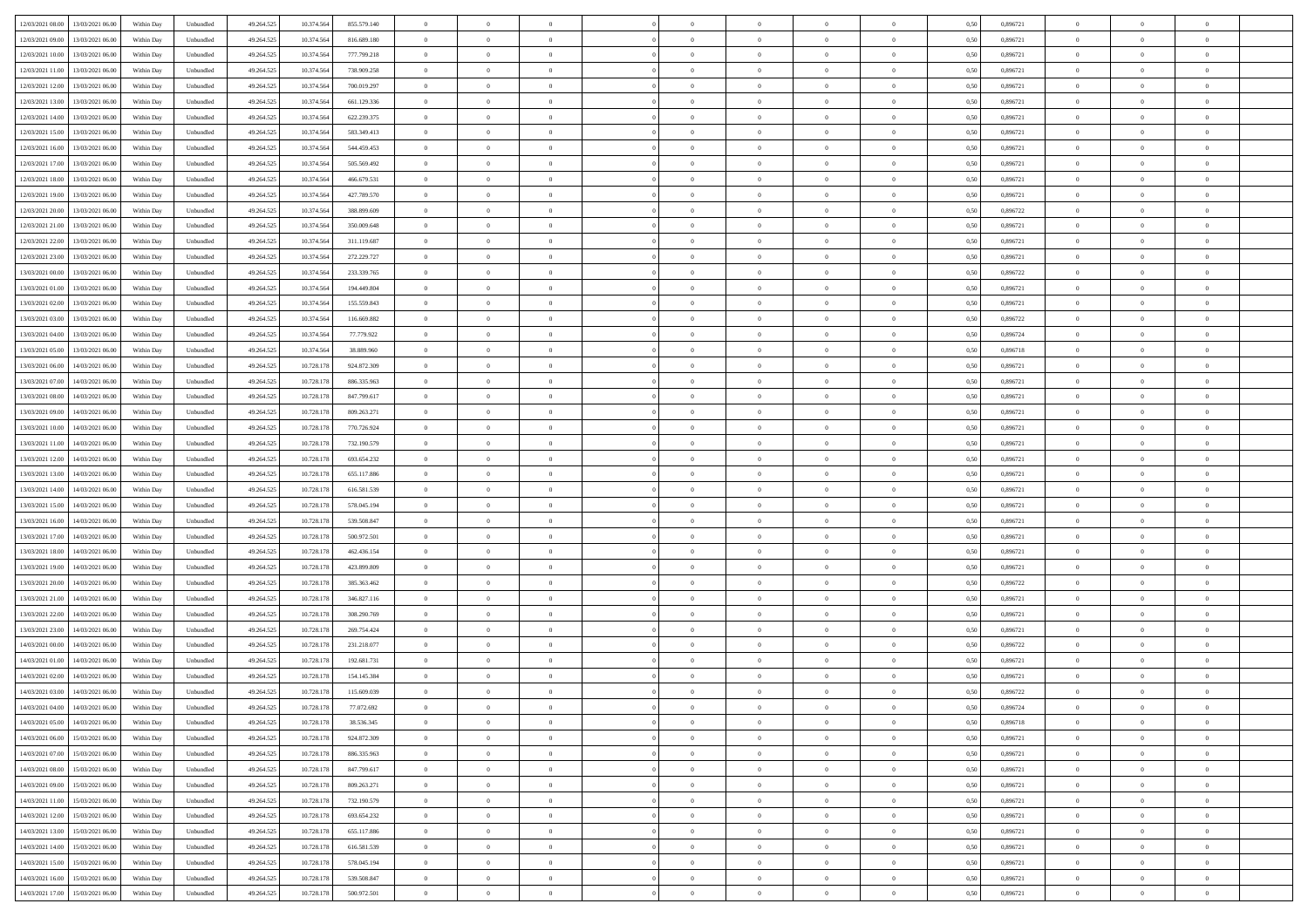| 14/03/2021 18:00 15/03/2021 06:00            | Within Day | Unbundled                   | 49.264.525 | 10.728.178 | 462.436.154 | $\overline{0}$ | $\theta$       |                | $\overline{0}$ | $\theta$       |                | $\theta$       | 0,50 | 0,896721 | $\theta$       | $\theta$       | $\overline{0}$ |  |
|----------------------------------------------|------------|-----------------------------|------------|------------|-------------|----------------|----------------|----------------|----------------|----------------|----------------|----------------|------|----------|----------------|----------------|----------------|--|
| 14/03/2021 19:00<br>15/03/2021 06:00         | Within Day | Unbundled                   | 49.264.52  | 10.728.178 | 423.899.809 | $\bf{0}$       | $\overline{0}$ | $\bf{0}$       | $\overline{0}$ | $\bf{0}$       | $\overline{0}$ | $\bf{0}$       | 0,50 | 0,896721 | $\,$ 0 $\,$    | $\bf{0}$       | $\overline{0}$ |  |
| 14/03/2021 20:00<br>15/03/2021 06:00         | Within Day | Unbundled                   | 49.264.525 | 10.728.178 | 385.363.462 | $\overline{0}$ | $\bf{0}$       | $\overline{0}$ | $\bf{0}$       | $\bf{0}$       | $\overline{0}$ | $\bf{0}$       | 0.50 | 0,896722 | $\bf{0}$       | $\overline{0}$ | $\overline{0}$ |  |
| 14/03/2021 21:00<br>15/03/2021 06:00         | Within Day | Unbundled                   | 49.264.52  | 10.728.178 | 346.827.116 | $\overline{0}$ | $\overline{0}$ | $\overline{0}$ | $\theta$       | $\theta$       | $\overline{0}$ | $\bf{0}$       | 0,50 | 0,896721 | $\theta$       | $\theta$       | $\overline{0}$ |  |
| 14/03/2021 22:00<br>15/03/2021 06:00         | Within Day | Unbundled                   | 49.264.52  | 10.728.178 | 308.290.769 | $\bf{0}$       | $\theta$       | $\bf{0}$       | $\overline{0}$ | $\theta$       | $\overline{0}$ | $\bf{0}$       | 0,50 | 0,896721 | $\,$ 0 $\,$    | $\bf{0}$       | $\overline{0}$ |  |
|                                              |            |                             |            |            |             |                |                |                |                |                |                |                |      |          |                |                |                |  |
| 14/03/2021 23:00<br>15/03/2021 06:00         | Within Day | Unbundled                   | 49.264.525 | 10.728.178 | 269.754.424 | $\overline{0}$ | $\overline{0}$ | $\overline{0}$ | $\bf{0}$       | $\overline{0}$ | $\theta$       | $\bf{0}$       | 0.50 | 0,896721 | $\,$ 0 $\,$    | $\theta$       | $\overline{0}$ |  |
| 15/03/2021 00:00<br>15/03/2021 06:00         | Within Day | Unbundled                   | 49.264.525 | 10.728.178 | 231.218.077 | $\overline{0}$ | $\overline{0}$ | $\overline{0}$ | $\overline{0}$ | $\theta$       | $\overline{0}$ | $\bf{0}$       | 0,50 | 0,896722 | $\theta$       | $\theta$       | $\overline{0}$ |  |
| 15/03/2021 01:00<br>15/03/2021 06:00         | Within Day | Unbundled                   | 49.264.52  | 10.728.178 | 192.681.731 | $\bf{0}$       | $\overline{0}$ | $\overline{0}$ | $\overline{0}$ | $\bf{0}$       | $\overline{0}$ | $\bf{0}$       | 0,50 | 0,896721 | $\,$ 0 $\,$    | $\bf{0}$       | $\overline{0}$ |  |
| 15/03/2021 02:00<br>15/03/2021 06:00         | Within Day | Unbundled                   | 49.264.525 | 10.728.178 | 154.145.384 | $\overline{0}$ | $\bf{0}$       | $\overline{0}$ | $\bf{0}$       | $\overline{0}$ | $\overline{0}$ | $\bf{0}$       | 0.50 | 0.896721 | $\bf{0}$       | $\overline{0}$ | $\overline{0}$ |  |
| 15/03/2021 03:00<br>15/03/2021 06:00         | Within Day | Unbundled                   | 49.264.525 | 10.728.178 | 115.609.039 | $\overline{0}$ | $\bf{0}$       | $\overline{0}$ | $\overline{0}$ | $\overline{0}$ | $\overline{0}$ | $\bf{0}$       | 0,50 | 0,896722 | $\,$ 0 $\,$    | $\bf{0}$       | $\overline{0}$ |  |
| 15/03/2021 04:00<br>15/03/2021 06:00         | Within Day | Unbundled                   | 49.264.52  | 10.728.178 | 77.072.692  | $\bf{0}$       | $\overline{0}$ | $\bf{0}$       | $\bf{0}$       | $\bf{0}$       | $\overline{0}$ | $\bf{0}$       | 0,50 | 0,896724 | $\,$ 0 $\,$    | $\bf{0}$       | $\overline{0}$ |  |
| 15/03/2021 05:00<br>15/03/2021 06:00         | Within Day | Unbundled                   | 49.264.525 | 10.728.178 | 38.536.345  | $\overline{0}$ | $\bf{0}$       | $\overline{0}$ | $\bf{0}$       | $\bf{0}$       | $\overline{0}$ | $\bf{0}$       | 0.50 | 0.896718 | $\bf{0}$       | $\overline{0}$ | $\bf{0}$       |  |
|                                              |            |                             |            |            |             | $\overline{0}$ | $\overline{0}$ | $\overline{0}$ | $\overline{0}$ | $\theta$       | $\overline{0}$ | $\overline{0}$ |      |          | $\,$ 0 $\,$    | $\theta$       | $\overline{0}$ |  |
| 15/03/2021 06:00<br>16/03/2021 06:00         | Within Day | Unbundled                   | 49.264.52  | 10.121.631 | 939.429.456 |                |                |                |                |                |                |                | 0,50 | 0,896721 |                |                |                |  |
| 15/03/2021 07:00<br>16/03/2021 06:00         | Within Day | Unbundled                   | 49.264.52  | 10.121.63  | 900.286.562 | $\bf{0}$       | $\theta$       | $\bf{0}$       | $\overline{0}$ | $\theta$       | $\overline{0}$ | $\bf{0}$       | 0,50 | 0,896721 | $\bf{0}$       | $\bf{0}$       | $\overline{0}$ |  |
| 15/03/2021 08:00<br>16/03/2021 06:00         | Within Day | Unbundled                   | 49.264.525 | 10.121.63  | 861.143.668 | $\overline{0}$ | $\overline{0}$ | $\overline{0}$ | $\bf{0}$       | $\bf{0}$       | $\Omega$       | $\bf{0}$       | 0.50 | 0,896721 | $\bf{0}$       | $\theta$       | $\overline{0}$ |  |
| 15/03/2021 09:00<br>16/03/2021 06:00         | Within Day | Unbundled                   | 49.264.525 | 10.121.631 | 822.000.774 | $\overline{0}$ | $\overline{0}$ | $\overline{0}$ | $\overline{0}$ | $\overline{0}$ | $\overline{0}$ | $\bf{0}$       | 0,50 | 0,896721 | $\theta$       | $\theta$       | $\overline{0}$ |  |
| 15/03/2021 10:00<br>16/03/2021 06:00         | Within Day | Unbundled                   | 49.264.52  | 10.121.63  | 782.857.880 | $\bf{0}$       | $\overline{0}$ | $\overline{0}$ | $\overline{0}$ | $\bf{0}$       | $\overline{0}$ | $\bf{0}$       | 0,50 | 0,896721 | $\,$ 0 $\,$    | $\bf{0}$       | $\overline{0}$ |  |
| 15/03/2021 11:00<br>16/03/2021 06:00         | Within Day | Unbundled                   | 49.264.525 | 10.121.63  | 743.714.986 | $\overline{0}$ | $\bf{0}$       | $\overline{0}$ | $\bf{0}$       | $\overline{0}$ | $\overline{0}$ | $\bf{0}$       | 0.50 | 0.896721 | $\bf{0}$       | $\overline{0}$ | $\overline{0}$ |  |
| 15/03/2021 12:00<br>16/03/2021 06:00         | Within Day | Unbundled                   | 49.264.525 | 10.121.631 | 704.572.092 | $\overline{0}$ | $\overline{0}$ | $\overline{0}$ | $\overline{0}$ | $\overline{0}$ | $\overline{0}$ | $\bf{0}$       | 0,50 | 0,896721 | $\,$ 0 $\,$    | $\bf{0}$       | $\overline{0}$ |  |
| 15/03/2021 13:00<br>16/03/2021 06:00         | Within Day | Unbundled                   | 49.264.52  | 10.121.63  | 665.429.198 | $\bf{0}$       | $\overline{0}$ | $\bf{0}$       | $\bf{0}$       | $\overline{0}$ | $\overline{0}$ | $\bf{0}$       | 0,50 | 0,896721 | $\,$ 0 $\,$    | $\bf{0}$       | $\overline{0}$ |  |
|                                              |            |                             |            |            |             |                |                |                |                |                |                |                |      |          |                |                |                |  |
| 15/03/2021 14:00<br>16/03/2021 06:00         | Within Day | Unbundled                   | 49.264.525 | 10.121.631 | 626.286.304 | $\overline{0}$ | $\bf{0}$       | $\overline{0}$ | $\bf{0}$       | $\bf{0}$       | $\overline{0}$ | $\bf{0}$       | 0.50 | 0.896721 | $\bf{0}$       | $\overline{0}$ | $\overline{0}$ |  |
| 15/03/2021 15:00<br>16/03/2021 06:00         | Within Day | Unbundled                   | 49.264.52  | 10.121.631 | 587.143.409 | $\overline{0}$ | $\overline{0}$ | $\overline{0}$ | $\theta$       | $\theta$       | $\overline{0}$ | $\bf{0}$       | 0,50 | 0,896721 | $\theta$       | $\theta$       | $\overline{0}$ |  |
| 15/03/2021 16:00<br>16/03/2021 06:00         | Within Day | Unbundled                   | 49.264.52  | 10.121.63  | 548.000.515 | $\bf{0}$       | $\overline{0}$ | $\bf{0}$       | $\bf{0}$       | $\bf{0}$       | $\overline{0}$ | $\bf{0}$       | 0,50 | 0,896721 | $\,$ 0 $\,$    | $\bf{0}$       | $\overline{0}$ |  |
| 15/03/2021 17:00<br>16/03/2021 06:00         | Within Day | Unbundled                   | 49.264.525 | 10.121.63  | 508.857.621 | $\overline{0}$ | $\overline{0}$ | $\overline{0}$ | $\overline{0}$ | $\overline{0}$ | $\Omega$       | $\bf{0}$       | 0.50 | 0,896721 | $\,$ 0 $\,$    | $\theta$       | $\overline{0}$ |  |
| 15/03/2021 18:00<br>16/03/2021 06:00         | Within Day | Unbundled                   | 49.264.525 | 10.121.631 | 469.714.728 | $\overline{0}$ | $\overline{0}$ | $\overline{0}$ | $\overline{0}$ | $\theta$       | $\overline{0}$ | $\bf{0}$       | 0,50 | 0,896721 | $\theta$       | $\theta$       | $\overline{0}$ |  |
| 15/03/2021 19:00<br>16/03/2021 06:00         | Within Day | Unbundled                   | 49.264.52  | 10.121.63  | 430.571.834 | $\bf{0}$       | $\theta$       | $\bf{0}$       | $\overline{0}$ | $\theta$       | $\overline{0}$ | $\bf{0}$       | 0,50 | 0,896721 | $\,$ 0 $\,$    | $\bf{0}$       | $\overline{0}$ |  |
| 15/03/2021 20:00<br>16/03/2021 06:00         | Within Day | Unbundled                   | 49.264.525 | 10.121.63  | 391.428.940 | $\overline{0}$ | $\bf{0}$       | $\overline{0}$ | $\bf{0}$       | $\overline{0}$ | $\overline{0}$ | $\bf{0}$       | 0.50 | 0.896722 | $\bf{0}$       | $\overline{0}$ | $\overline{0}$ |  |
| 15/03/2021 21:00<br>16/03/2021 06:00         | Within Day | Unbundled                   | 49.264.525 | 10.121.631 | 352.286.046 | $\overline{0}$ | $\overline{0}$ | $\overline{0}$ | $\theta$       | $\overline{0}$ | $\overline{0}$ | $\bf{0}$       | 0,50 | 0,896721 | $\theta$       | $\theta$       | $\overline{0}$ |  |
| 16/03/2021 06:00                             | Within Day | Unbundled                   | 49.264.52  | 10.121.63  | 313.143.152 | $\bf{0}$       | $\bf{0}$       | $\bf{0}$       | $\bf{0}$       | $\overline{0}$ | $\overline{0}$ | $\bf{0}$       | 0,50 | 0,896721 | $\,$ 0 $\,$    | $\bf{0}$       | $\overline{0}$ |  |
| 15/03/2021 22:00                             |            |                             |            |            |             |                |                |                |                |                |                |                |      |          |                |                |                |  |
| 15/03/2021 23:00<br>16/03/2021 06:00         | Within Day | Unbundled                   | 49.264.52  | 10.121.631 | 274,000.258 | $\overline{0}$ | $\bf{0}$       | $\overline{0}$ | $\bf{0}$       | $\bf{0}$       | $\overline{0}$ | $\bf{0}$       | 0.50 | 0.896721 | $\bf{0}$       | $\overline{0}$ | $\overline{0}$ |  |
| 16/03/2021 00:00<br>16/03/2021 06:00         | Within Day | Unbundled                   | 49.264.525 | 10.121.63  | 234.857.364 | $\overline{0}$ | $\overline{0}$ | $\overline{0}$ | $\overline{0}$ | $\overline{0}$ | $\overline{0}$ | $\bf{0}$       | 0.5( | 0,896722 | $\theta$       | $\theta$       | $\overline{0}$ |  |
| 16/03/2021 01:00<br>16/03/2021 06:00         | Within Day | Unbundled                   | 49.264.52  | 10.121.63  | 195.714.469 | $\bf{0}$       | $\overline{0}$ | $\bf{0}$       | $\bf{0}$       | $\overline{0}$ | $\overline{0}$ | $\bf{0}$       | 0,50 | 0,896721 | $\,$ 0 $\,$    | $\bf{0}$       | $\overline{0}$ |  |
| 16/03/2021 02:00<br>16/03/2021 06:00         | Within Day | Unbundled                   | 49.264.525 | 10.121.63  | 156.571.575 | $\overline{0}$ | $\overline{0}$ | $\overline{0}$ | $\bf{0}$       | $\bf{0}$       | $\Omega$       | $\bf{0}$       | 0.50 | 0,896721 | $\,$ 0 $\,$    | $\theta$       | $\overline{0}$ |  |
| 16/03/2021 03:00<br>16/03/2021 06:00         | Within Dav | Unbundled                   | 49.264.525 | 10.121.631 | 117.428.681 | $\overline{0}$ | $\overline{0}$ | $\overline{0}$ | $\overline{0}$ | $\theta$       | $\overline{0}$ | $\overline{0}$ | 0.5( | 0,896722 | $\theta$       | $\theta$       | $\overline{0}$ |  |
| 16/03/2021 04:00<br>16/03/2021 06:00         | Within Day | Unbundled                   | 49.264.52  | 10.121.63  | 78.285.787  | $\bf{0}$       | $\overline{0}$ | $\bf{0}$       | $\overline{0}$ | $\bf{0}$       | $\overline{0}$ | $\bf{0}$       | 0,50 | 0,896724 | $\,$ 0 $\,$    | $\bf{0}$       | $\overline{0}$ |  |
| 16/03/2021 05:00<br>16/03/2021 06:00         | Within Day | Unbundled                   | 49.264.525 | 10.121.63  | 39.142.893  | $\overline{0}$ | $\bf{0}$       | $\overline{0}$ | $\bf{0}$       | $\overline{0}$ | $\overline{0}$ | $\bf{0}$       | 0.50 | 0.896718 | $\bf{0}$       | $\overline{0}$ | $\overline{0}$ |  |
| 16/03/2021 06:00<br>17/03/2021 06:00         | Within Dav | Unbundled                   | 49.264.52  | 10.121.63  | 939.429.456 | $\overline{0}$ | $\overline{0}$ | $\overline{0}$ | $\overline{0}$ | $\overline{0}$ | $\overline{0}$ | $\overline{0}$ | 0.50 | 0,896721 | $\theta$       | $\theta$       | $\overline{0}$ |  |
|                                              |            |                             |            |            |             |                |                |                |                |                |                |                |      |          |                |                |                |  |
| 16/03/2021 07:00<br>17/03/2021 06:00         | Within Day | Unbundled                   | 49.264.52  | 10.121.63  | 900.286.562 | $\bf{0}$       | $\bf{0}$       | $\bf{0}$       | $\bf{0}$       | $\overline{0}$ | $\overline{0}$ | $\bf{0}$       | 0,50 | 0,896721 | $\,$ 0 $\,$    | $\bf{0}$       | $\overline{0}$ |  |
| 16/03/2021 08:00<br>17/03/2021 06:00         | Within Day | Unbundled                   | 49.264.525 | 10.121.631 | 861.143.668 | $\overline{0}$ | $\bf{0}$       | $\overline{0}$ | $\bf{0}$       | $\bf{0}$       | $\overline{0}$ | $\bf{0}$       | 0.50 | 0.896721 | $\bf{0}$       | $\overline{0}$ | $\overline{0}$ |  |
| 16/03/2021 09:00<br>17/03/2021 06:00         | Within Day | Unbundled                   | 49.264.525 | 10.121.631 | 822.000.774 | $\overline{0}$ | $\overline{0}$ | $\overline{0}$ | $\overline{0}$ | $\theta$       | $\overline{0}$ | $\bf{0}$       | 0.50 | 0,896721 | $\theta$       | $\theta$       | $\overline{0}$ |  |
| 16/03/2021 10:00<br>17/03/2021 06:00         | Within Day | Unbundled                   | 49.264.525 | 10.121.63  | 782.857.880 | $\bf{0}$       | $\overline{0}$ | $\bf{0}$       | $\bf{0}$       | $\overline{0}$ | $\overline{0}$ | $\bf{0}$       | 0,50 | 0,896721 | $\,$ 0 $\,$    | $\bf{0}$       | $\overline{0}$ |  |
| 16/03/2021 11:00<br>17/03/2021 06:00         | Within Day | Unbundled                   | 49.264.525 | 10.121.63  | 743.714.986 | $\overline{0}$ | $\overline{0}$ | $\Omega$       | $\bf{0}$       | $\bf{0}$       | $\Omega$       | $\bf{0}$       | 0.50 | 0,896721 | $\bf{0}$       | $\theta$       | $\overline{0}$ |  |
| 16/03/2021 12:00<br>17/03/2021 06:00         | Within Dav | Unbundled                   | 49.264.52  | 10.121.63  | 704.572.092 | $\overline{0}$ | $\overline{0}$ | $\Omega$       | $\overline{0}$ | $\theta$       | $\Omega$       | $\overline{0}$ | 0.5( | 0,896721 | $\theta$       | $\theta$       | $\overline{0}$ |  |
| 16/03/2021 13:00<br>17/03/2021 06:00         | Within Day | Unbundled                   | 49.264.525 | 10.121.63  | 665.429.198 | $\bf{0}$       | $\bf{0}$       | $\bf{0}$       | $\bf{0}$       | $\bf{0}$       | $\overline{0}$ | $\bf{0}$       | 0,50 | 0,896721 | $\,$ 0 $\,$    | $\bf{0}$       | $\overline{0}$ |  |
| $16/03/2021\ 14.00 \qquad 17/03/2021\ 06.00$ | Within Day | $\ensuremath{\mathsf{Unb}}$ | 49.264.525 | 10.121.631 | 626.286.304 | $\bf{0}$       | $\theta$       |                | $\Omega$       |                |                |                | 0,50 | 0,896721 | $\theta$       | $\overline{0}$ |                |  |
| 16/03/2021 15:00 17/03/2021 06:00            | Within Day | Unbundled                   | 49.264.525 | 10.121.631 | 587.143.409 | $\overline{0}$ | $\theta$       | $\Omega$       | $\theta$       | $\overline{0}$ | $\overline{0}$ | $\bf{0}$       | 0,50 | 0,896721 | $\theta$       | $\theta$       | $\overline{0}$ |  |
|                                              |            |                             |            |            |             |                |                |                |                |                |                |                |      |          |                |                |                |  |
| 16/03/2021 16:00<br>17/03/2021 06:00         | Within Day | Unbundled                   | 49.264.525 | 10.121.631 | 548.000.515 | $\overline{0}$ | $\bf{0}$       | $\overline{0}$ | $\overline{0}$ | $\bf{0}$       | $\overline{0}$ | $\bf{0}$       | 0,50 | 0,896721 | $\bf{0}$       | $\overline{0}$ | $\bf{0}$       |  |
| 16/03/2021 17:00 17/03/2021 06:00            | Within Day | Unbundled                   | 49.264.525 | 10.121.631 | 508.857.621 | $\overline{0}$ | $\bf{0}$       | $\overline{0}$ | $\overline{0}$ | $\overline{0}$ | $\overline{0}$ | $\bf{0}$       | 0.50 | 0.896721 | $\overline{0}$ | $\bf{0}$       | $\,$ 0 $\,$    |  |
| 16/03/2021 18:00 17/03/2021 06:00            | Within Day | Unbundled                   | 49.264.525 | 10.121.631 | 469.714.728 | $\overline{0}$ | $\overline{0}$ | $\overline{0}$ | $\overline{0}$ | $\overline{0}$ | $\overline{0}$ | $\bf{0}$       | 0,50 | 0,896721 | $\theta$       | $\theta$       | $\overline{0}$ |  |
| 16/03/2021 19:00<br>17/03/2021 06:00         | Within Day | Unbundled                   | 49.264.525 | 10.121.631 | 430.571.834 | $\overline{0}$ | $\bf{0}$       | $\overline{0}$ | $\bf{0}$       | $\overline{0}$ | $\bf{0}$       | $\bf{0}$       | 0,50 | 0,896721 | $\bf{0}$       | $\bf{0}$       | $\overline{0}$ |  |
| 16/03/2021 20:00<br>17/03/2021 06:00         | Within Day | Unbundled                   | 49.264.525 | 10.121.631 | 391.428.940 | $\overline{0}$ | $\bf{0}$       | $\overline{0}$ | $\overline{0}$ | $\overline{0}$ | $\overline{0}$ | $\bf{0}$       | 0.50 | 0.896722 | $\,$ 0 $\,$    | $\theta$       | $\overline{0}$ |  |
| 16/03/2021 21:00<br>17/03/2021 06:00         | Within Dav | Unbundled                   | 49.264.525 | 10.121.631 | 352.286.046 | $\overline{0}$ | $\overline{0}$ | $\overline{0}$ | $\overline{0}$ | $\overline{0}$ | $\overline{0}$ | $\bf{0}$       | 0.50 | 0,896721 | $\overline{0}$ | $\theta$       | $\overline{0}$ |  |
| 16/03/2021 22:00<br>17/03/2021 06:00         | Within Day | Unbundled                   | 49.264.525 | 10.121.631 | 313.143.152 | $\overline{0}$ | $\overline{0}$ | $\overline{0}$ | $\overline{0}$ | $\bf{0}$       | $\overline{0}$ | $\bf{0}$       | 0,50 | 0,896721 | $\bf{0}$       | $\overline{0}$ | $\overline{0}$ |  |
|                                              |            |                             |            |            |             |                |                |                |                |                |                |                |      |          |                |                |                |  |
| 16/03/2021 23:00<br>17/03/2021 06:00         | Within Day | Unbundled                   | 49.264.525 | 10.121.631 | 274.000.258 | $\overline{0}$ | $\overline{0}$ | $\overline{0}$ | $\overline{0}$ | $\bf{0}$       | $\overline{0}$ | $\bf{0}$       | 0.50 | 0.896721 | $\overline{0}$ | $\,$ 0 $\,$    | $\,$ 0         |  |
| 17/03/2021 00:00<br>17/03/2021 06:00         | Within Dav | Unbundled                   | 49.264.525 | 10.121.631 | 234.857.364 | $\overline{0}$ | $\overline{0}$ | $\overline{0}$ | $\overline{0}$ | $\overline{0}$ | $\overline{0}$ | $\bf{0}$       | 0,50 | 0,896722 | $\overline{0}$ | $\theta$       | $\overline{0}$ |  |
| 17/03/2021 01:00<br>17/03/2021 06:00         | Within Day | Unbundled                   | 49.264.525 | 10.121.63  | 195.714.469 | $\overline{0}$ | $\bf{0}$       | $\overline{0}$ | $\bf{0}$       | $\overline{0}$ | $\bf{0}$       | $\bf{0}$       | 0,50 | 0,896721 | $\bf{0}$       | $\bf{0}$       | $\bf{0}$       |  |
| 17/03/2021 02:00 17/03/2021 06:00            | Within Day | Unbundled                   | 49.264.525 | 10.121.631 | 156.571.575 | $\overline{0}$ | $\bf{0}$       | $\overline{0}$ | $\overline{0}$ | $\,$ 0 $\,$    | $\overline{0}$ | $\bf{0}$       | 0,50 | 0,896721 | $\overline{0}$ | $\,$ 0 $\,$    | $\,$ 0 $\,$    |  |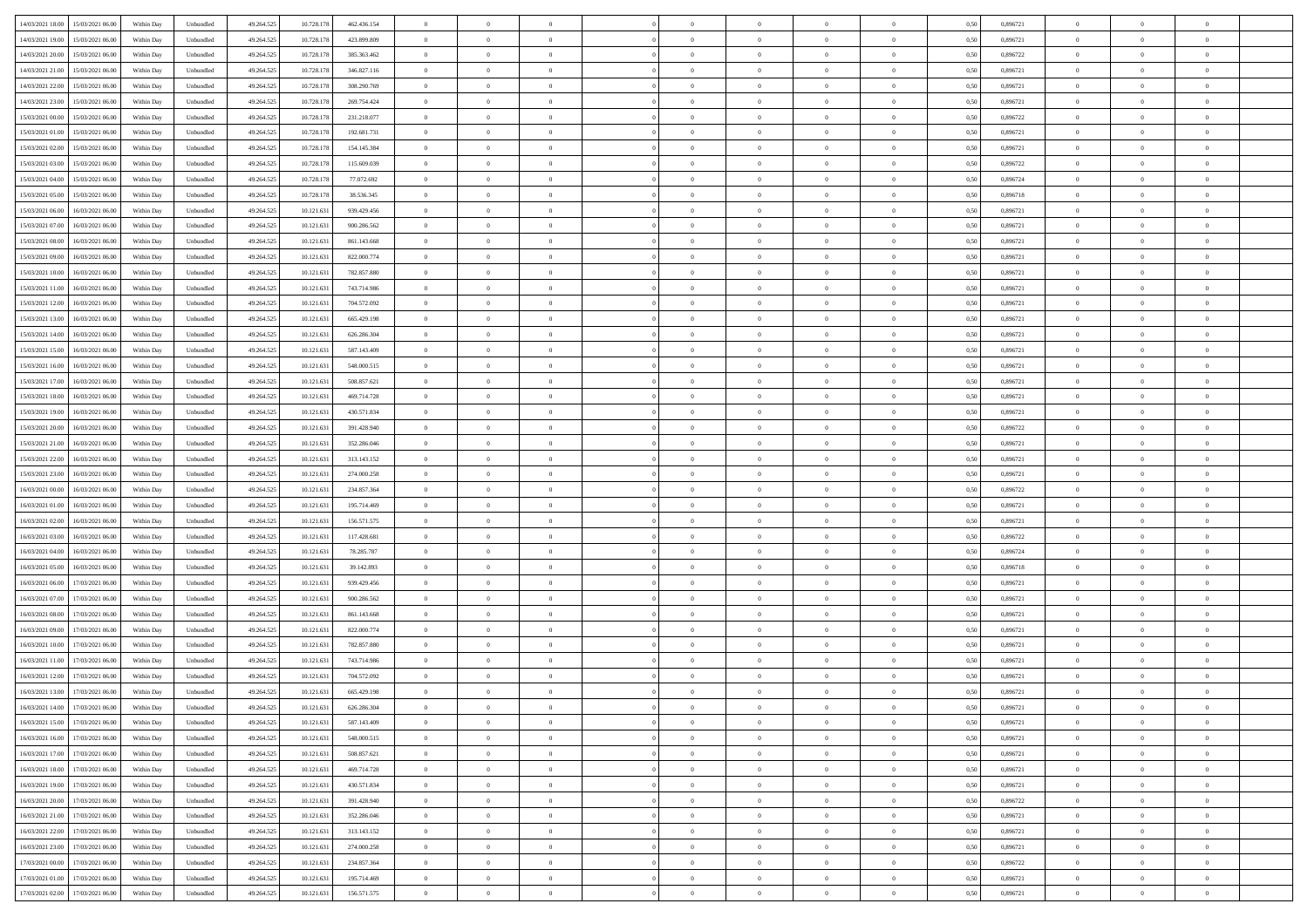|                                              |            |                             |            |            |             | $\overline{0}$ | $\theta$       |                | $\overline{0}$ | $\theta$       |                | $\theta$       |      |          | $\theta$       | $\theta$       | $\overline{0}$ |  |
|----------------------------------------------|------------|-----------------------------|------------|------------|-------------|----------------|----------------|----------------|----------------|----------------|----------------|----------------|------|----------|----------------|----------------|----------------|--|
| 17/03/2021 03:00 17/03/2021 06:00            | Within Day | Unbundled                   | 49.264.525 | 10.121.631 | 117.428.681 |                |                |                |                |                |                |                | 0,50 | 0,896722 |                |                |                |  |
| 17/03/2021 04:00<br>17/03/2021 06:00         | Within Day | Unbundled                   | 49.264.52  | 10.121.63  | 78.285.787  | $\bf{0}$       | $\overline{0}$ | $\overline{0}$ | $\overline{0}$ | $\bf{0}$       | $\overline{0}$ | $\bf{0}$       | 0,50 | 0,896724 | $\,$ 0 $\,$    | $\bf{0}$       | $\overline{0}$ |  |
| 17/03/2021 05:00<br>17/03/2021 06:00         | Within Day | Unbundled                   | 49.264.525 | 10.121.631 | 39.142.893  | $\overline{0}$ | $\bf{0}$       | $\overline{0}$ | $\bf{0}$       | $\bf{0}$       | $\overline{0}$ | $\bf{0}$       | 0.50 | 0.896718 | $\bf{0}$       | $\overline{0}$ | $\overline{0}$ |  |
| 17/03/2021 06:00<br>18/03/2021 06:00         | Within Day | Unbundled                   | 49.264.52  | 10.121.631 | 939.429.456 | $\overline{0}$ | $\overline{0}$ | $\overline{0}$ | $\theta$       | $\theta$       | $\overline{0}$ | $\bf{0}$       | 0,50 | 0,896721 | $\theta$       | $\theta$       | $\overline{0}$ |  |
| 17/03/2021 07:00<br>18/03/2021 06:00         | Within Day | Unbundled                   | 49.264.52  | 10.121.63  | 900.286.562 | $\bf{0}$       | $\theta$       | $\bf{0}$       | $\overline{0}$ | $\theta$       | $\overline{0}$ | $\bf{0}$       | 0,50 | 0,896721 | $\,$ 0 $\,$    | $\bf{0}$       | $\overline{0}$ |  |
|                                              |            |                             |            |            |             |                |                |                |                |                |                |                |      |          |                |                |                |  |
| 17/03/2021 08:00<br>18/03/2021 06:00         | Within Day | Unbundled                   | 49.264.525 | 10.121.63  | 861.143.668 | $\overline{0}$ | $\overline{0}$ | $\overline{0}$ | $\bf{0}$       | $\overline{0}$ | $\Omega$       | $\bf{0}$       | 0.50 | 0,896721 | $\,$ 0 $\,$    | $\theta$       | $\overline{0}$ |  |
| 17/03/2021 09:00<br>18/03/2021 06:00         | Within Day | Unbundled                   | 49.264.52  | 10.121.631 | 822.000.774 | $\overline{0}$ | $\overline{0}$ | $\overline{0}$ | $\overline{0}$ | $\theta$       | $\overline{0}$ | $\bf{0}$       | 0,50 | 0,896721 | $\,$ 0 $\,$    | $\theta$       | $\overline{0}$ |  |
| 17/03/2021 10:00<br>18/03/2021 06:00         | Within Day | Unbundled                   | 49.264.52  | 10.121.63  | 782.857.880 | $\bf{0}$       | $\overline{0}$ | $\overline{0}$ | $\overline{0}$ | $\theta$       | $\overline{0}$ | $\bf{0}$       | 0,50 | 0,896721 | $\,$ 0 $\,$    | $\bf{0}$       | $\overline{0}$ |  |
| 17/03/2021 11:00<br>18/03/2021 06:00         | Within Day | Unbundled                   | 49.264.525 | 10.121.63  | 743.714.986 | $\overline{0}$ | $\bf{0}$       | $\overline{0}$ | $\bf{0}$       | $\overline{0}$ | $\overline{0}$ | $\bf{0}$       | 0.50 | 0.896721 | $\bf{0}$       | $\theta$       | $\overline{0}$ |  |
| 17/03/2021 12:00<br>18/03/2021 06:00         | Within Day | Unbundled                   | 49.264.525 | 10.121.631 | 704.572.092 | $\overline{0}$ | $\bf{0}$       | $\overline{0}$ | $\overline{0}$ | $\overline{0}$ | $\overline{0}$ | $\bf{0}$       | 0,50 | 0,896721 | $\,$ 0 $\,$    | $\bf{0}$       | $\overline{0}$ |  |
|                                              |            |                             |            |            |             |                |                |                |                |                |                |                |      |          |                |                |                |  |
| 17/03/2021 13:00<br>18/03/2021 06:00         | Within Day | Unbundled                   | 49.264.52  | 10.121.63  | 665.429.198 | $\bf{0}$       | $\overline{0}$ | $\bf{0}$       | $\overline{0}$ | $\bf{0}$       | $\overline{0}$ | $\bf{0}$       | 0,50 | 0,896721 | $\,$ 0 $\,$    | $\bf{0}$       | $\overline{0}$ |  |
| 17/03/2021 14:00<br>18/03/2021 06:00         | Within Day | Unbundled                   | 49.264.525 | 10.121.631 | 626.286.304 | $\overline{0}$ | $\bf{0}$       | $\overline{0}$ | $\bf{0}$       | $\bf{0}$       | $\overline{0}$ | $\bf{0}$       | 0.50 | 0.896721 | $\bf{0}$       | $\overline{0}$ | $\bf{0}$       |  |
| 17/03/2021 15:00<br>18/03/2021 06:00         | Within Day | Unbundled                   | 49.264.52  | 10.121.631 | 587.143.409 | $\overline{0}$ | $\overline{0}$ | $\overline{0}$ | $\overline{0}$ | $\theta$       | $\overline{0}$ | $\overline{0}$ | 0,50 | 0,896721 | $\,$ 0 $\,$    | $\theta$       | $\overline{0}$ |  |
| 17/03/2021 16:00<br>18/03/2021 06:00         | Within Day | Unbundled                   | 49.264.52  | 10.121.63  | 548.000.515 | $\bf{0}$       | $\theta$       | $\bf{0}$       | $\overline{0}$ | $\theta$       | $\overline{0}$ | $\bf{0}$       | 0,50 | 0,896721 | $\bf{0}$       | $\bf{0}$       | $\overline{0}$ |  |
| 17/03/2021 17:00<br>18/03/2021 06:00         | Within Day | Unbundled                   | 49.264.525 | 10.121.63  | 508.857.621 | $\overline{0}$ | $\overline{0}$ | $\overline{0}$ | $\bf{0}$       | $\theta$       | $\theta$       | $\bf{0}$       | 0.50 | 0,896721 | $\bf{0}$       | $\theta$       | $\overline{0}$ |  |
| 17/03/2021 18:00<br>18/03/2021 06:00         | Within Day | Unbundled                   | 49.264.525 | 10.121.631 | 469.714.728 | $\overline{0}$ | $\overline{0}$ | $\overline{0}$ | $\overline{0}$ | $\theta$       | $\overline{0}$ | $\bf{0}$       | 0,50 | 0,896721 | $\theta$       | $\theta$       | $\overline{0}$ |  |
|                                              |            |                             |            |            |             |                |                |                |                |                |                |                |      |          |                |                |                |  |
| 17/03/2021 19:00<br>18/03/2021 06:00         | Within Day | Unbundled                   | 49.264.52  | 10.121.63  | 430.571.834 | $\bf{0}$       | $\overline{0}$ | $\overline{0}$ | $\overline{0}$ | $\theta$       | $\overline{0}$ | $\bf{0}$       | 0,50 | 0,896721 | $\,$ 0 $\,$    | $\bf{0}$       | $\overline{0}$ |  |
| 17/03/2021 20:00<br>18/03/2021 06:00         | Within Day | Unbundled                   | 49.264.525 | 10.121.63  | 391.428.940 | $\overline{0}$ | $\bf{0}$       | $\overline{0}$ | $\bf{0}$       | $\overline{0}$ | $\overline{0}$ | $\bf{0}$       | 0.50 | 0.896722 | $\bf{0}$       | $\overline{0}$ | $\overline{0}$ |  |
| 17/03/2021 21:00<br>18/03/2021 06:00         | Within Day | Unbundled                   | 49.264.525 | 10.121.631 | 352.286.046 | $\overline{0}$ | $\overline{0}$ | $\overline{0}$ | $\overline{0}$ | $\overline{0}$ | $\overline{0}$ | $\bf{0}$       | 0,50 | 0,896721 | $\,$ 0 $\,$    | $\bf{0}$       | $\overline{0}$ |  |
| 17/03/2021 22:00<br>18/03/2021 06:00         | Within Day | Unbundled                   | 49.264.52  | 10.121.63  | 313.143.152 | $\bf{0}$       | $\overline{0}$ | $\bf{0}$       | $\bf{0}$       | $\overline{0}$ | $\overline{0}$ | $\bf{0}$       | 0,50 | 0,896721 | $\,$ 0 $\,$    | $\bf{0}$       | $\overline{0}$ |  |
| 17/03/2021 23:00<br>18/03/2021 06:00         | Within Day | Unbundled                   | 49.264.525 | 10.121.631 | 274,000.258 | $\overline{0}$ | $\bf{0}$       | $\overline{0}$ | $\bf{0}$       | $\bf{0}$       | $\overline{0}$ | $\bf{0}$       | 0.50 | 0.896721 | $\bf{0}$       | $\overline{0}$ | $\overline{0}$ |  |
| 18/03/2021 00:00<br>18/03/2021 06:00         | Within Day | Unbundled                   | 49.264.52  | 10.121.631 | 234.857.364 | $\overline{0}$ | $\overline{0}$ | $\overline{0}$ | $\theta$       | $\theta$       | $\overline{0}$ | $\bf{0}$       | 0,50 | 0,896722 | $\theta$       | $\theta$       | $\overline{0}$ |  |
|                                              |            |                             |            |            |             |                |                |                |                |                |                |                |      |          |                |                |                |  |
| 18/03/2021 01:00<br>18/03/2021 06:00         | Within Day | Unbundled                   | 49.264.52  | 10.121.63  | 195.714.469 | $\bf{0}$       | $\overline{0}$ | $\bf{0}$       | $\bf{0}$       | $\bf{0}$       | $\overline{0}$ | $\bf{0}$       | 0,50 | 0,896721 | $\,$ 0 $\,$    | $\bf{0}$       | $\overline{0}$ |  |
| 18/03/2021 02:00<br>18/03/2021 06:00         | Within Day | Unbundled                   | 49.264.525 | 10.121.63  | 156.571.575 | $\overline{0}$ | $\overline{0}$ | $\overline{0}$ | $\overline{0}$ | $\overline{0}$ | $\Omega$       | $\bf{0}$       | 0.50 | 0,896721 | $\,$ 0 $\,$    | $\theta$       | $\overline{0}$ |  |
| 18/03/2021 03:00<br>18/03/2021 06:00         | Within Day | Unbundled                   | 49.264.525 | 10.121.631 | 117.428.681 | $\overline{0}$ | $\overline{0}$ | $\overline{0}$ | $\overline{0}$ | $\theta$       | $\overline{0}$ | $\bf{0}$       | 0,50 | 0,896722 | $\theta$       | $\theta$       | $\overline{0}$ |  |
| 18/03/2021 04:00<br>18/03/2021 06:00         | Within Day | Unbundled                   | 49.264.52  | 10.121.63  | 78.285.787  | $\bf{0}$       | $\theta$       | $\bf{0}$       | $\overline{0}$ | $\theta$       | $\overline{0}$ | $\bf{0}$       | 0,50 | 0,896724 | $\,$ 0 $\,$    | $\bf{0}$       | $\overline{0}$ |  |
| 18/03/2021 05:00<br>18/03/2021 06:00         | Within Day | Unbundled                   | 49.264.525 | 10.121.63  | 39.142.893  | $\overline{0}$ | $\bf{0}$       | $\overline{0}$ | $\bf{0}$       | $\overline{0}$ | $\overline{0}$ | $\bf{0}$       | 0.50 | 0.896718 | $\bf{0}$       | $\overline{0}$ | $\overline{0}$ |  |
| 18/03/2021 06:00<br>19/03/2021 06:00         | Within Day | Unbundled                   | 49.264.525 | 10.121.631 | 939.429.456 | $\overline{0}$ | $\overline{0}$ | $\overline{0}$ | $\overline{0}$ | $\overline{0}$ | $\overline{0}$ | $\bf{0}$       | 0,50 | 0,896721 | $\theta$       | $\theta$       | $\overline{0}$ |  |
| 18/03/2021 07:00<br>19/03/2021 06:00         | Within Day | Unbundled                   | 49.264.52  | 10.121.63  | 900.286.562 | $\bf{0}$       | $\bf{0}$       | $\bf{0}$       | $\bf{0}$       | $\overline{0}$ | $\overline{0}$ | $\bf{0}$       | 0,50 | 0,896721 | $\,$ 0 $\,$    | $\bf{0}$       | $\overline{0}$ |  |
|                                              |            |                             |            |            |             |                |                |                |                |                |                |                |      |          |                |                |                |  |
| 18/03/2021 08:00<br>19/03/2021 06:00         | Within Day | Unbundled                   | 49.264.52  | 10.121.631 | 861.143.668 | $\overline{0}$ | $\bf{0}$       | $\overline{0}$ | $\bf{0}$       | $\bf{0}$       | $\overline{0}$ | $\bf{0}$       | 0.50 | 0.896721 | $\bf{0}$       | $\overline{0}$ | $\overline{0}$ |  |
| 18/03/2021 09:00<br>19/03/2021 06:00         | Within Day | Unbundled                   | 49.264.525 | 10.121.63  | 822.000.774 | $\overline{0}$ | $\overline{0}$ | $\overline{0}$ | $\overline{0}$ | $\overline{0}$ | $\overline{0}$ | $\bf{0}$       | 0.5( | 0,896721 | $\theta$       | $\theta$       | $\overline{0}$ |  |
| 18/03/2021 10:00<br>19/03/2021 06:00         | Within Day | Unbundled                   | 49.264.52  | 10.121.63  | 782.857.880 | $\bf{0}$       | $\overline{0}$ | $\bf{0}$       | $\bf{0}$       | $\overline{0}$ | $\overline{0}$ | $\bf{0}$       | 0,50 | 0,896721 | $\,$ 0 $\,$    | $\bf{0}$       | $\overline{0}$ |  |
| 18/03/2021 11:00<br>19/03/2021 06:00         | Within Day | Unbundled                   | 49.264.525 | 10.121.63  | 743.714.986 | $\overline{0}$ | $\overline{0}$ | $\overline{0}$ | $\bf{0}$       | $\bf{0}$       | $\Omega$       | $\bf{0}$       | 0.50 | 0,896721 | $\,$ 0 $\,$    | $\overline{0}$ | $\overline{0}$ |  |
| 18/03/2021 12:00<br>19/03/2021 06:00         | Within Dav | Unbundled                   | 49.264.525 | 10.121.631 | 704.572.092 | $\overline{0}$ | $\overline{0}$ | $\overline{0}$ | $\overline{0}$ | $\theta$       | $\overline{0}$ | $\overline{0}$ | 0.5( | 0,896721 | $\theta$       | $\theta$       | $\overline{0}$ |  |
| 18/03/2021 13:00<br>19/03/2021 06:00         | Within Day | Unbundled                   | 49.264.52  | 10.121.63  | 665.429.198 | $\bf{0}$       | $\overline{0}$ | $\bf{0}$       | $\overline{0}$ | $\bf{0}$       | $\overline{0}$ | $\bf{0}$       | 0,50 | 0,896721 | $\,$ 0 $\,$    | $\bf{0}$       | $\overline{0}$ |  |
| 18/03/2021 14:00<br>19/03/2021 06:00         |            | Unbundled                   | 49.264.52  | 10.121.63  | 626.286.304 |                | $\bf{0}$       | $\overline{0}$ |                | $\overline{0}$ | $\overline{0}$ |                | 0.50 | 0.896721 | $\bf{0}$       | $\overline{0}$ | $\overline{0}$ |  |
|                                              | Within Day |                             |            |            |             | $\overline{0}$ |                |                | $\bf{0}$       |                |                | $\bf{0}$       |      |          |                |                |                |  |
| 18/03/2021 15:00<br>19/03/2021 06:00         | Within Dav | Unbundled                   | 49.264.52  | 10.121.63  | 587.143.409 | $\overline{0}$ | $\overline{0}$ | $\overline{0}$ | $\overline{0}$ | $\overline{0}$ | $\overline{0}$ | $\overline{0}$ | 0.50 | 0,896721 | $\theta$       | $\theta$       | $\overline{0}$ |  |
| 18/03/2021 16:00<br>19/03/2021 06:00         | Within Day | Unbundled                   | 49.264.52  | 10.121.63  | 548.000.515 | $\bf{0}$       | $\bf{0}$       | $\bf{0}$       | $\bf{0}$       | $\overline{0}$ | $\overline{0}$ | $\bf{0}$       | 0,50 | 0,896721 | $\,$ 0 $\,$    | $\bf{0}$       | $\overline{0}$ |  |
| 18/03/2021 17:00<br>19/03/2021 06:00         | Within Day | Unbundled                   | 49.264.525 | 10.121.631 | 508.857.621 | $\overline{0}$ | $\bf{0}$       | $\overline{0}$ | $\bf{0}$       | $\bf{0}$       | $\overline{0}$ | $\bf{0}$       | 0.50 | 0.896721 | $\bf{0}$       | $\overline{0}$ | $\overline{0}$ |  |
| 18/03/2021 18:00<br>19/03/2021 06:00         | Within Dav | Unbundled                   | 49.264.525 | 10.121.631 | 469.714.728 | $\overline{0}$ | $\overline{0}$ | $\overline{0}$ | $\overline{0}$ | $\theta$       | $\overline{0}$ | $\bf{0}$       | 0.50 | 0,896721 | $\theta$       | $\theta$       | $\overline{0}$ |  |
| 18/03/2021 19:00<br>19/03/2021 06:00         | Within Day | Unbundled                   | 49.264.525 | 10.121.63  | 430.571.834 | $\bf{0}$       | $\overline{0}$ | $\bf{0}$       | $\bf{0}$       | $\theta$       | $\overline{0}$ | $\bf{0}$       | 0,50 | 0,896721 | $\,$ 0 $\,$    | $\bf{0}$       | $\overline{0}$ |  |
| 18/03/2021 20:00<br>19/03/2021 06:00         | Within Day | Unbundled                   | 49.264.525 | 10.121.63  | 391.428.940 | $\overline{0}$ | $\overline{0}$ | $\Omega$       | $\overline{0}$ | $\bf{0}$       | $\theta$       | $\bf{0}$       | 0.50 | 0,896722 | $\bf{0}$       | $\theta$       | $\overline{0}$ |  |
| 19/03/2021 06:00                             | Within Dav | Unbundled                   | 49.264.52  | 10.121.63  | 352.286.046 | $\overline{0}$ | $\overline{0}$ | $\Omega$       |                | $\theta$       | $\Omega$       | $\overline{0}$ | 0.5( | 0,896721 | $\theta$       | $\theta$       | $\overline{0}$ |  |
| 18/03/2021 21:00                             |            |                             |            |            |             |                |                |                | $\overline{0}$ |                |                |                |      |          |                |                |                |  |
| 18/03/2021 22:00<br>19/03/2021 06:00         | Within Day | Unbundled                   | 49.264.525 | 10.121.63  | 313.143.152 | $\bf{0}$       | $\bf{0}$       | $\bf{0}$       | $\bf{0}$       | $\bf{0}$       | $\overline{0}$ | $\bf{0}$       | 0,50 | 0,896721 | $\,$ 0 $\,$    | $\bf{0}$       | $\overline{0}$ |  |
| $18/03/2021\ 23.00 \qquad 19/03/2021\ 06.00$ | Within Day | $\ensuremath{\mathsf{Unb}}$ | 49.264.525 | 10.121.631 | 274.000.258 | $\overline{0}$ | $\Omega$       |                | $\Omega$       |                |                |                | 0,50 | 0.896721 | $\theta$       | $\overline{0}$ |                |  |
| 19/03/2021 00:00 19/03/2021 06:00            | Within Day | Unbundled                   | 49.264.525 | 10.121.631 | 234.857.364 | $\overline{0}$ | $\theta$       | $\Omega$       | $\theta$       | $\overline{0}$ | $\overline{0}$ | $\bf{0}$       | 0,50 | 0,896722 | $\theta$       | $\theta$       | $\overline{0}$ |  |
| 19/03/2021 01:00<br>19/03/2021 06:00         | Within Day | Unbundled                   | 49.264.525 | 10.121.631 | 195.714.469 | $\overline{0}$ | $\bf{0}$       | $\overline{0}$ | $\overline{0}$ | $\bf{0}$       | $\overline{0}$ | $\bf{0}$       | 0,50 | 0,896721 | $\bf{0}$       | $\overline{0}$ | $\bf{0}$       |  |
| 19/03/2021 02:00 19/03/2021 06:00            | Within Day | Unbundled                   | 49.264.525 | 10.121.631 | 156.571.575 | $\overline{0}$ | $\bf{0}$       | $\overline{0}$ | $\overline{0}$ | $\overline{0}$ | $\overline{0}$ | $\bf{0}$       | 0.50 | 0.896721 | $\overline{0}$ | $\bf{0}$       | $\,$ 0 $\,$    |  |
| 19/03/2021 03:00 19/03/2021 06:00            | Within Day | Unbundled                   | 49.264.525 | 10.121.631 | 117.428.681 | $\overline{0}$ | $\overline{0}$ | $\overline{0}$ | $\overline{0}$ | $\overline{0}$ | $\overline{0}$ | $\bf{0}$       | 0,50 | 0,896722 | $\theta$       | $\theta$       | $\overline{0}$ |  |
|                                              |            |                             |            |            |             |                |                |                |                |                |                |                |      |          |                |                |                |  |
| 19/03/2021 04:00<br>19/03/2021 06:00         | Within Day | Unbundled                   | 49.264.525 | 10.121.631 | 78.285.787  | $\overline{0}$ | $\bf{0}$       | $\overline{0}$ | $\bf{0}$       | $\overline{0}$ | $\bf{0}$       | $\bf{0}$       | 0,50 | 0,896724 | $\bf{0}$       | $\bf{0}$       | $\overline{0}$ |  |
| 19/03/2021 05:00<br>19/03/2021 06:00         | Within Day | Unbundled                   | 49.264.525 | 10.121.631 | 39.142.893  | $\overline{0}$ | $\bf{0}$       | $\overline{0}$ | $\overline{0}$ | $\overline{0}$ | $\overline{0}$ | $\bf{0}$       | 0.50 | 0.896718 | $\,$ 0 $\,$    | $\theta$       | $\overline{0}$ |  |
| 19/03/2021 06:00<br>20/03/2021 06:00         | Within Dav | Unbundled                   | 49.264.525 | 10.121.631 | 939.429.456 | $\overline{0}$ | $\overline{0}$ | $\overline{0}$ | $\overline{0}$ | $\overline{0}$ | $\overline{0}$ | $\bf{0}$       | 0.50 | 0,896721 | $\overline{0}$ | $\theta$       | $\overline{0}$ |  |
| 19/03/2021 07:00<br>20/03/2021 06:00         | Within Day | Unbundled                   | 49.264.525 | 10.121.631 | 900.286.562 | $\overline{0}$ | $\overline{0}$ | $\overline{0}$ | $\overline{0}$ | $\bf{0}$       | $\overline{0}$ | $\bf{0}$       | 0,50 | 0,896721 | $\bf{0}$       | $\overline{0}$ | $\overline{0}$ |  |
| 19/03/2021 08:00<br>20/03/2021 06:00         | Within Day | Unbundled                   | 49.264.525 | 10.121.631 | 861.143.668 | $\overline{0}$ | $\overline{0}$ | $\overline{0}$ | $\overline{0}$ | $\bf{0}$       | $\overline{0}$ | $\bf{0}$       | 0.50 | 0.896721 | $\overline{0}$ | $\,$ 0 $\,$    | $\,$ 0         |  |
| 19/03/2021 09:00 20/03/2021 06:00            | Within Dav | Unbundled                   | 49.264.525 | 10.121.631 | 822.000.774 | $\overline{0}$ | $\overline{0}$ | $\overline{0}$ | $\overline{0}$ | $\overline{0}$ | $\overline{0}$ | $\bf{0}$       | 0,50 | 0,896721 | $\overline{0}$ | $\theta$       | $\overline{0}$ |  |
|                                              |            |                             |            |            |             |                |                |                |                |                |                |                |      |          |                |                |                |  |
| 19/03/2021 10:00<br>20/03/2021 06:00         | Within Day | Unbundled                   | 49.264.525 | 10.121.63  | 782.857.880 | $\overline{0}$ | $\bf{0}$       | $\overline{0}$ | $\bf{0}$       | $\overline{0}$ | $\bf{0}$       | $\bf{0}$       | 0,50 | 0,896721 | $\bf{0}$       | $\bf{0}$       | $\overline{0}$ |  |
| 19/03/2021 11:00 20/03/2021 06:00            | Within Day | Unbundled                   | 49.264.525 | 10.121.631 | 743.714.986 | $\overline{0}$ | $\bf{0}$       | $\overline{0}$ | $\overline{0}$ | $\,$ 0 $\,$    | $\overline{0}$ | $\bf{0}$       | 0,50 | 0,896721 | $\overline{0}$ | $\,$ 0 $\,$    | $\,$ 0 $\,$    |  |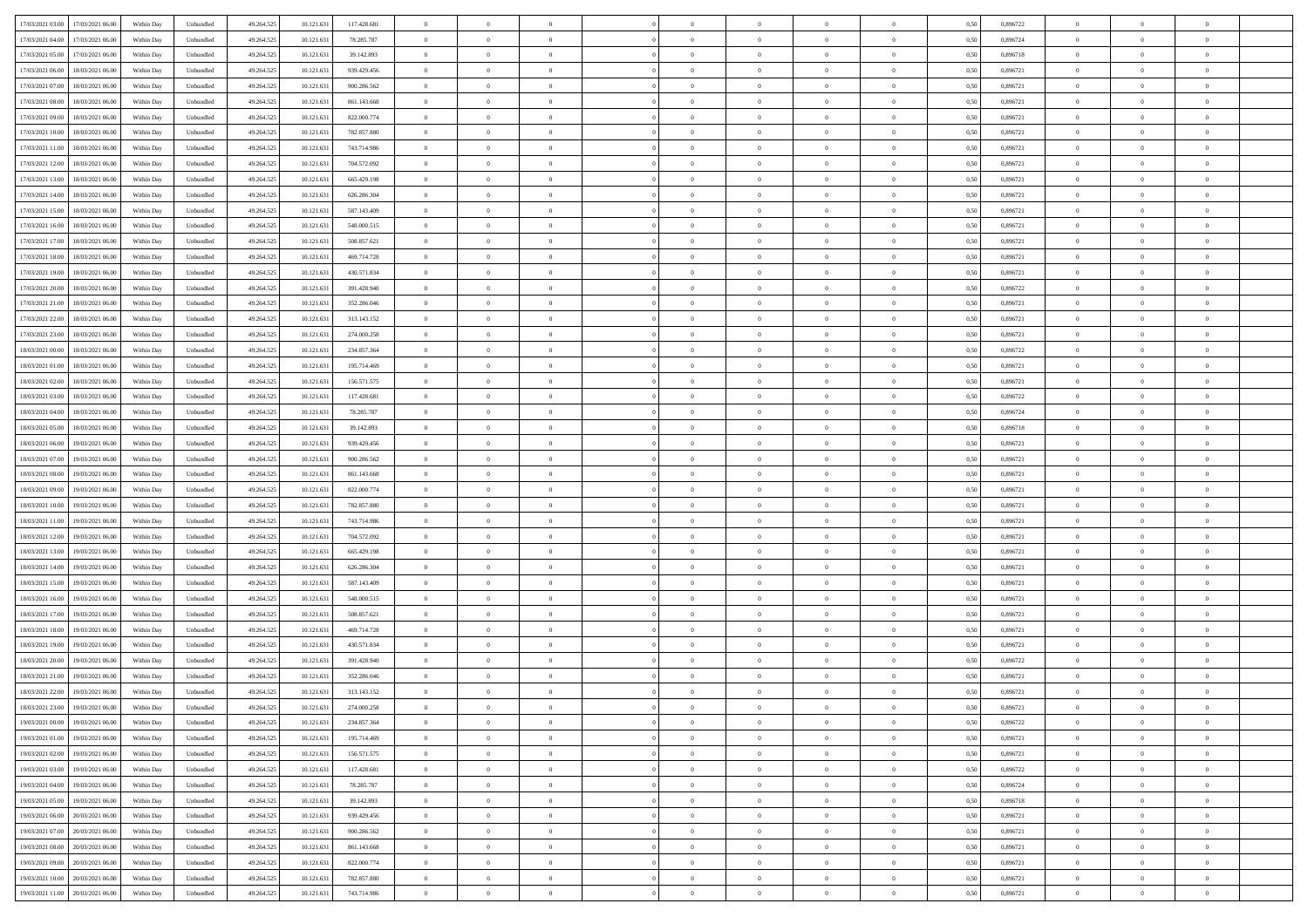| 19/03/2021 12:00 20/03/2021 06:00          | Within Day | Unbundled                   | 49.264.525 | 10.121.631 | 704.572.092 | $\overline{0}$ | $\theta$       |                | $\overline{0}$ | $\theta$       |                | $\theta$       | 0,50 | 0,896721 | $\theta$       | $\theta$       | $\overline{0}$ |  |
|--------------------------------------------|------------|-----------------------------|------------|------------|-------------|----------------|----------------|----------------|----------------|----------------|----------------|----------------|------|----------|----------------|----------------|----------------|--|
|                                            |            |                             |            |            |             |                |                |                |                |                |                |                |      |          |                |                |                |  |
| 19/03/2021 13:00<br>20/03/2021 06:00       | Within Day | Unbundled                   | 49.264.52  | 10.121.63  | 665.429.198 | $\bf{0}$       | $\overline{0}$ | $\bf{0}$       | $\overline{0}$ | $\bf{0}$       | $\overline{0}$ | $\bf{0}$       | 0,50 | 0,896721 | $\,$ 0 $\,$    | $\bf{0}$       | $\overline{0}$ |  |
| 19/03/2021 14:00<br>20/03/2021 06:00       | Within Day | Unbundled                   | 49.264.525 | 10.121.631 | 626.286.304 | $\overline{0}$ | $\bf{0}$       | $\overline{0}$ | $\bf{0}$       | $\bf{0}$       | $\overline{0}$ | $\bf{0}$       | 0.50 | 0.896721 | $\bf{0}$       | $\overline{0}$ | $\overline{0}$ |  |
| 19/03/2021 15:00<br>20/03/2021 06:00       | Within Day | Unbundled                   | 49.264.52  | 10.121.631 | 587.143.409 | $\overline{0}$ | $\overline{0}$ | $\overline{0}$ | $\theta$       | $\theta$       | $\overline{0}$ | $\overline{0}$ | 0,50 | 0,896721 | $\theta$       | $\theta$       | $\overline{0}$ |  |
|                                            |            |                             |            |            |             |                |                |                |                |                |                |                |      |          |                |                |                |  |
| 19/03/2021 16:00<br>20/03/2021 06:00       | Within Day | Unbundled                   | 49.264.52  | 10.121.63  | 548.000.515 | $\bf{0}$       | $\overline{0}$ | $\bf{0}$       | $\overline{0}$ | $\theta$       | $\overline{0}$ | $\bf{0}$       | 0,50 | 0,896721 | $\,$ 0 $\,$    | $\bf{0}$       | $\overline{0}$ |  |
| 19/03/2021 17:00<br>20/03/2021 06:00       | Within Day | Unbundled                   | 49.264.525 | 10.121.63  | 508.857.621 | $\overline{0}$ | $\overline{0}$ | $\overline{0}$ | $\overline{0}$ | $\overline{0}$ | $\theta$       | $\bf{0}$       | 0.50 | 0.896721 | $\,$ 0 $\,$    | $\theta$       | $\overline{0}$ |  |
| 19/03/2021 18:00<br>20/03/2021 06:00       | Within Day | Unbundled                   | 49.264.525 | 10.121.631 | 469.714.728 | $\overline{0}$ | $\overline{0}$ | $\overline{0}$ | $\overline{0}$ | $\theta$       | $\overline{0}$ | $\bf{0}$       | 0,50 | 0,896721 | $\theta$       | $\theta$       | $\overline{0}$ |  |
| 19/03/2021 19:00<br>20/03/2021 06:00       | Within Day | Unbundled                   | 49.264.52  | 10.121.63  | 430.571.834 | $\bf{0}$       | $\overline{0}$ | $\overline{0}$ | $\overline{0}$ | $\theta$       | $\overline{0}$ | $\bf{0}$       | 0,50 | 0,896721 | $\,$ 0 $\,$    | $\bf{0}$       | $\overline{0}$ |  |
| 19/03/2021 20:00<br>20/03/2021 06:00       | Within Day | Unbundled                   | 49.264.525 | 10.121.63  | 391.428.940 | $\overline{0}$ | $\bf{0}$       | $\overline{0}$ | $\bf{0}$       | $\overline{0}$ | $\overline{0}$ | $\bf{0}$       | 0.50 | 0.896722 | $\bf{0}$       | $\overline{0}$ | $\overline{0}$ |  |
|                                            |            |                             |            |            |             |                |                |                |                |                |                |                |      |          |                |                |                |  |
| 19/03/2021 21:00<br>20/03/2021 06:00       | Within Day | Unbundled                   | 49.264.525 | 10.121.631 | 352.286.046 | $\overline{0}$ | $\bf{0}$       | $\overline{0}$ | $\overline{0}$ | $\overline{0}$ | $\overline{0}$ | $\bf{0}$       | 0,50 | 0,896721 | $\,$ 0 $\,$    | $\bf{0}$       | $\overline{0}$ |  |
| 19/03/2021 22:00<br>20/03/2021 06:00       | Within Day | Unbundled                   | 49.264.52  | 10.121.63  | 313.143.152 | $\bf{0}$       | $\overline{0}$ | $\bf{0}$       | $\bf{0}$       | $\bf{0}$       | $\overline{0}$ | $\bf{0}$       | 0,50 | 0,896721 | $\,$ 0 $\,$    | $\bf{0}$       | $\overline{0}$ |  |
| 19/03/2021 23:00<br>20/03/2021 06:00       | Within Day | Unbundled                   | 49.264.525 | 10.121.631 | 274,000.258 | $\overline{0}$ | $\bf{0}$       | $\overline{0}$ | $\bf{0}$       | $\bf{0}$       | $\overline{0}$ | $\bf{0}$       | 0.50 | 0.896721 | $\bf{0}$       | $\overline{0}$ | $\bf{0}$       |  |
| 20/03/2021 00:00<br>20/03/2021 06:00       | Within Day | Unbundled                   | 49.264.52  | 10.121.631 | 234.857.364 | $\overline{0}$ | $\overline{0}$ | $\overline{0}$ | $\overline{0}$ | $\theta$       | $\overline{0}$ | $\overline{0}$ | 0,50 | 0,896722 | $\,$ 0 $\,$    | $\theta$       | $\overline{0}$ |  |
|                                            |            |                             |            |            |             |                | $\overline{0}$ |                | $\overline{0}$ | $\theta$       | $\overline{0}$ |                |      |          |                | $\bf{0}$       | $\overline{0}$ |  |
| 20/03/2021 01:00<br>20/03/2021 06:00       | Within Day | Unbundled                   | 49.264.52  | 10.121.63  | 195.714.469 | $\bf{0}$       |                | $\bf{0}$       |                |                |                | $\bf{0}$       | 0,50 | 0,896721 | $\bf{0}$       |                |                |  |
| 20/03/2021 02:00<br>20/03/2021 06:00       | Within Day | Unbundled                   | 49.264.525 | 10.121.63  | 156.571.575 | $\overline{0}$ | $\overline{0}$ | $\overline{0}$ | $\bf{0}$       | $\bf{0}$       | $\Omega$       | $\bf{0}$       | 0.50 | 0,896721 | $\,$ 0 $\,$    | $\theta$       | $\overline{0}$ |  |
| 20/03/2021 03:00<br>20/03/2021 06:00       | Within Day | Unbundled                   | 49.264.525 | 10.121.631 | 117.428.681 | $\overline{0}$ | $\overline{0}$ | $\overline{0}$ | $\overline{0}$ | $\overline{0}$ | $\overline{0}$ | $\bf{0}$       | 0,50 | 0,896722 | $\theta$       | $\theta$       | $\overline{0}$ |  |
| 20/03/2021 04:00<br>20/03/2021 06:00       | Within Day | Unbundled                   | 49.264.52  | 10.121.63  | 78.285.787  | $\bf{0}$       | $\overline{0}$ | $\overline{0}$ | $\overline{0}$ | $\bf{0}$       | $\overline{0}$ | $\bf{0}$       | 0,50 | 0,896724 | $\,$ 0 $\,$    | $\bf{0}$       | $\overline{0}$ |  |
| 20/03/2021 05:00<br>20/03/2021 06:00       | Within Day | Unbundled                   | 49.264.525 | 10.121.63  | 39.142.893  | $\overline{0}$ | $\bf{0}$       | $\overline{0}$ | $\bf{0}$       | $\overline{0}$ | $\overline{0}$ | $\bf{0}$       | 0.50 | 0.896718 | $\bf{0}$       | $\overline{0}$ | $\overline{0}$ |  |
|                                            |            |                             |            |            |             | $\overline{0}$ | $\overline{0}$ | $\overline{0}$ | $\overline{0}$ | $\overline{0}$ | $\overline{0}$ |                |      |          | $\,$ 0 $\,$    | $\theta$       | $\overline{0}$ |  |
| 20/03/2021 06:00<br>21/03/2021 06:00       | Within Day | Unbundled                   | 49.264.525 | 10.121.631 | 939.429.456 |                |                |                |                |                |                | $\bf{0}$       | 0,50 | 0,896721 |                |                |                |  |
| 20/03/2021 07:00<br>21/03/2021 06.00       | Within Day | Unbundled                   | 49.264.52  | 10.121.63  | 900.286.562 | $\bf{0}$       | $\bf{0}$       | $\bf{0}$       | $\bf{0}$       | $\overline{0}$ | $\overline{0}$ | $\bf{0}$       | 0,50 | 0,896721 | $\,$ 0 $\,$    | $\bf{0}$       | $\overline{0}$ |  |
| 20/03/2021 08:00<br>21/03/2021 06:00       | Within Day | Unbundled                   | 49.264.525 | 10.121.631 | 861.143.668 | $\overline{0}$ | $\bf{0}$       | $\overline{0}$ | $\bf{0}$       | $\bf{0}$       | $\overline{0}$ | $\bf{0}$       | 0.50 | 0.896721 | $\bf{0}$       | $\overline{0}$ | $\bf{0}$       |  |
| 20/03/2021 09:00<br>21/03/2021 06:00       | Within Day | Unbundled                   | 49.264.52  | 10.121.631 | 822.000.774 | $\overline{0}$ | $\overline{0}$ | $\overline{0}$ | $\theta$       | $\theta$       | $\overline{0}$ | $\bf{0}$       | 0,50 | 0,896721 | $\theta$       | $\theta$       | $\overline{0}$ |  |
| 20/03/2021 10:00<br>21/03/2021 06.00       | Within Day | Unbundled                   | 49.264.52  | 10.121.63  | 782.857.880 | $\bf{0}$       | $\overline{0}$ | $\bf{0}$       | $\bf{0}$       | $\bf{0}$       | $\overline{0}$ | $\bf{0}$       | 0,50 | 0,896721 | $\,$ 0 $\,$    | $\bf{0}$       | $\overline{0}$ |  |
|                                            |            |                             |            |            |             |                |                |                |                |                |                |                |      |          |                |                |                |  |
| 20/03/2021 11:00<br>21/03/2021 06:00       | Within Day | Unbundled                   | 49.264.525 | 10.121.63  | 743.714.986 | $\overline{0}$ | $\overline{0}$ | $\overline{0}$ | $\overline{0}$ | $\overline{0}$ | $\Omega$       | $\bf{0}$       | 0.50 | 0.896721 | $\,$ 0 $\,$    | $\theta$       | $\overline{0}$ |  |
| 20/03/2021 12:00<br>21/03/2021 06:00       | Within Day | Unbundled                   | 49.264.525 | 10.121.631 | 704.572.092 | $\overline{0}$ | $\overline{0}$ | $\overline{0}$ | $\overline{0}$ | $\theta$       | $\overline{0}$ | $\bf{0}$       | 0,50 | 0,896721 | $\theta$       | $\theta$       | $\overline{0}$ |  |
| 20/03/2021 13:00<br>21/03/2021 06.00       | Within Day | Unbundled                   | 49.264.52  | 10.121.63  | 665.429.198 | $\bf{0}$       | $\overline{0}$ | $\bf{0}$       | $\overline{0}$ | $\theta$       | $\overline{0}$ | $\bf{0}$       | 0,50 | 0,896721 | $\,$ 0 $\,$    | $\bf{0}$       | $\overline{0}$ |  |
| 20/03/2021 14:00<br>21/03/2021 06:00       | Within Day | Unbundled                   | 49.264.525 | 10.121.63  | 626.286.304 | $\overline{0}$ | $\bf{0}$       | $\overline{0}$ | $\bf{0}$       | $\overline{0}$ | $\overline{0}$ | $\bf{0}$       | 0.50 | 0.896721 | $\bf{0}$       | $\overline{0}$ | $\overline{0}$ |  |
| 20/03/2021 15:00<br>21/03/2021 06:00       | Within Day | Unbundled                   | 49.264.525 | 10.121.631 | 587.143.409 | $\overline{0}$ | $\overline{0}$ | $\overline{0}$ | $\theta$       | $\overline{0}$ | $\overline{0}$ | $\bf{0}$       | 0,50 | 0,896721 | $\theta$       | $\theta$       | $\overline{0}$ |  |
|                                            |            |                             |            |            |             |                |                |                |                |                |                |                |      |          |                |                |                |  |
| 20/03/2021 16:00<br>21/03/2021 06.00       | Within Day | Unbundled                   | 49.264.52  | 10.121.63  | 548.000.515 | $\bf{0}$       | $\bf{0}$       | $\bf{0}$       | $\bf{0}$       | $\overline{0}$ | $\overline{0}$ | $\bf{0}$       | 0,50 | 0,896721 | $\,$ 0 $\,$    | $\bf{0}$       | $\overline{0}$ |  |
| 20/03/2021 17:00<br>21/03/2021 06:00       | Within Day | Unbundled                   | 49.264.52  | 10.121.631 | 508.857.621 | $\overline{0}$ | $\bf{0}$       | $\overline{0}$ | $\bf{0}$       | $\bf{0}$       | $\overline{0}$ | $\bf{0}$       | 0.50 | 0.896721 | $\bf{0}$       | $\overline{0}$ | $\bf{0}$       |  |
| 20/03/2021 18:00<br>21/03/2021 06:00       | Within Day | Unbundled                   | 49.264.525 | 10.121.63  | 469.714.728 | $\overline{0}$ | $\overline{0}$ | $\overline{0}$ | $\overline{0}$ | $\overline{0}$ | $\overline{0}$ | $\bf{0}$       | 0.5( | 0,896721 | $\theta$       | $\theta$       | $\overline{0}$ |  |
| 20/03/2021 19:00<br>21/03/2021 06.00       | Within Day | Unbundled                   | 49.264.52  | 10.121.63  | 430.571.834 | $\bf{0}$       | $\overline{0}$ | $\bf{0}$       | $\bf{0}$       | $\overline{0}$ | $\overline{0}$ | $\bf{0}$       | 0,50 | 0,896721 | $\,$ 0 $\,$    | $\bf{0}$       | $\overline{0}$ |  |
| 20/03/2021 20:00<br>21/03/2021 06:00       | Within Day | Unbundled                   | 49.264.525 | 10.121.63  | 391.428.940 | $\overline{0}$ | $\overline{0}$ | $\overline{0}$ | $\bf{0}$       | $\overline{0}$ | $\Omega$       | $\bf{0}$       | 0.50 | 0,896722 | $\,$ 0 $\,$    | $\theta$       | $\overline{0}$ |  |
|                                            |            |                             |            |            |             |                |                |                |                |                |                |                |      |          |                |                |                |  |
| 20/03/2021 21:00<br>21/03/2021 06:00       | Within Dav | Unbundled                   | 49.264.525 | 10.121.631 | 352.286.046 | $\overline{0}$ | $\overline{0}$ | $\overline{0}$ | $\overline{0}$ | $\overline{0}$ | $\overline{0}$ | $\overline{0}$ | 0.5( | 0,896721 | $\theta$       | $\theta$       | $\overline{0}$ |  |
| 20/03/2021 22:00<br>21/03/2021 06:00       | Within Day | Unbundled                   | 49.264.52  | 10.121.63  | 313.143.152 | $\bf{0}$       | $\overline{0}$ | $\bf{0}$       | $\overline{0}$ | $\bf{0}$       | $\overline{0}$ | $\bf{0}$       | 0,50 | 0,896721 | $\,$ 0 $\,$    | $\bf{0}$       | $\overline{0}$ |  |
| 20/03/2021 23:00<br>21/03/2021 06:00       | Within Day | Unbundled                   | 49.264.52  | 10.121.63  | 274,000.258 | $\overline{0}$ | $\bf{0}$       | $\overline{0}$ | $\bf{0}$       | $\overline{0}$ | $\overline{0}$ | $\bf{0}$       | 0.50 | 0.896721 | $\bf{0}$       | $\overline{0}$ | $\overline{0}$ |  |
| 21/03/2021 00:00<br>21/03/2021 06:00       | Within Dav | Unbundled                   | 49.264.52  | 10.121.63  | 234.857.364 | $\overline{0}$ | $\overline{0}$ | $\overline{0}$ | $\overline{0}$ | $\overline{0}$ | $\overline{0}$ | $\overline{0}$ | 0.50 | 0,896722 | $\theta$       | $\theta$       | $\overline{0}$ |  |
| 21/03/2021 01:00<br>21/03/2021 06.00       | Within Day | Unbundled                   | 49.264.52  | 10.121.63  | 195.714.469 | $\bf{0}$       | $\bf{0}$       | $\bf{0}$       | $\bf{0}$       | $\overline{0}$ | $\overline{0}$ | $\bf{0}$       | 0,50 | 0,896721 | $\,$ 0 $\,$    | $\bf{0}$       | $\overline{0}$ |  |
| 21/03/2021 02:00<br>21/03/2021 06:00       |            | Unbundled                   | 49.264.525 |            |             |                | $\bf{0}$       | $\overline{0}$ |                | $\bf{0}$       | $\overline{0}$ |                | 0.50 | 0.896721 | $\bf{0}$       | $\overline{0}$ | $\overline{0}$ |  |
|                                            | Within Day |                             |            | 10.121.631 | 156.571.575 | $\overline{0}$ |                |                | $\bf{0}$       |                |                | $\bf{0}$       |      |          |                |                |                |  |
| 21/03/2021 03:00<br>21/03/2021 06:00       | Within Dav | Unbundled                   | 49.264.525 | 10.121.631 | 117.428.681 | $\overline{0}$ | $\overline{0}$ | $\overline{0}$ | $\overline{0}$ | $\overline{0}$ | $\overline{0}$ | $\bf{0}$       | 0.5( | 0,896722 | $\theta$       | $\theta$       | $\overline{0}$ |  |
| 21/03/2021 04:00<br>21/03/2021 06.00       | Within Day | Unbundled                   | 49.264.525 | 10.121.63  | 78.285.787  | $\bf{0}$       | $\bf{0}$       | $\bf{0}$       | $\bf{0}$       | $\,$ 0 $\,$    | $\overline{0}$ | $\bf{0}$       | 0,50 | 0,896724 | $\,$ 0 $\,$    | $\bf{0}$       | $\overline{0}$ |  |
| 21/03/2021 05:00<br>21/03/2021 06:00       | Within Day | Unbundled                   | 49.264.525 | 10.121.63  | 39.142.893  | $\overline{0}$ | $\overline{0}$ | $\Omega$       | $\overline{0}$ | $\bf{0}$       | $\Omega$       | $\bf{0}$       | 0.50 | 0.896718 | $\bf{0}$       | $\theta$       | $\overline{0}$ |  |
| 21/03/2021 06:00<br>22/03/2021 06:00       | Within Dav | Unbundled                   | 49.264.52  | 10.121.63  | 939.429.456 | $\overline{0}$ | $\overline{0}$ | $\Omega$       | $\overline{0}$ | $\theta$       | $\Omega$       | $\overline{0}$ | 0.5( | 0,896721 | $\theta$       | $\theta$       | $\overline{0}$ |  |
| 21/03/2021 07:00<br>22/03/2021 06:00       | Within Day | Unbundled                   | 49.264.525 | 10.121.63  | 900.286.562 | $\bf{0}$       | $\bf{0}$       | $\bf{0}$       | $\bf{0}$       | $\bf{0}$       | $\overline{0}$ | $\bf{0}$       | 0,50 | 0,896721 | $\,$ 0 $\,$    | $\bf{0}$       | $\overline{0}$ |  |
|                                            |            |                             |            |            |             |                |                |                |                |                |                |                |      |          |                |                |                |  |
| $21/03/2021~08.00 \qquad 22/03/2021~06.00$ | Within Day | $\ensuremath{\mathsf{Unb}}$ | 49.264.525 | 10.121.631 | 861.143.668 | $\bf{0}$       | $\theta$       |                | $\overline{0}$ |                |                |                | 0,50 | 0,896721 | $\bf{0}$       | $\overline{0}$ |                |  |
| 21/03/2021 09:00 22/03/2021 06:00          | Within Day | Unbundled                   | 49.264.525 | 10.121.631 | 822.000.774 | $\overline{0}$ | $\theta$       | $\Omega$       | $\theta$       | $\overline{0}$ | $\overline{0}$ | $\bf{0}$       | 0,50 | 0,896721 | $\theta$       | $\theta$       | $\overline{0}$ |  |
| 21/03/2021 11:00<br>22/03/2021 06:00       | Within Day | Unbundled                   | 49.264.525 | 10.121.631 | 743.714.986 | $\overline{0}$ | $\bf{0}$       | $\overline{0}$ | $\overline{0}$ | $\bf{0}$       | $\overline{0}$ | $\bf{0}$       | 0,50 | 0,896721 | $\bf{0}$       | $\overline{0}$ | $\bf{0}$       |  |
| 21/03/2021 12:00 22/03/2021 06:00          | Within Day | Unbundled                   | 49.264.525 | 10.121.631 | 704.572.092 | $\overline{0}$ | $\bf{0}$       | $\overline{0}$ | $\overline{0}$ | $\overline{0}$ | $\overline{0}$ | $\bf{0}$       | 0.50 | 0.896721 | $\overline{0}$ | $\bf{0}$       | $\,$ 0 $\,$    |  |
| 21/03/2021 13:00 22/03/2021 06:00          | Within Day | Unbundled                   | 49.264.525 | 10.121.631 | 665.429.198 | $\overline{0}$ | $\overline{0}$ | $\overline{0}$ | $\overline{0}$ | $\overline{0}$ | $\overline{0}$ | $\bf{0}$       | 0,50 | 0,896721 | $\theta$       | $\theta$       | $\overline{0}$ |  |
|                                            |            |                             |            |            |             |                |                |                |                |                |                |                |      |          |                |                |                |  |
| 21/03/2021 14:00<br>22/03/2021 06:00       | Within Day | Unbundled                   | 49.264.525 | 10.121.631 | 626.286.304 | $\overline{0}$ | $\bf{0}$       | $\overline{0}$ | $\bf{0}$       | $\overline{0}$ | $\bf{0}$       | $\bf{0}$       | 0,50 | 0,896721 | $\bf{0}$       | $\bf{0}$       | $\overline{0}$ |  |
| 21/03/2021 15:00<br>22/03/2021 06:00       | Within Day | Unbundled                   | 49.264.525 | 10.121.631 | 587.143.409 | $\overline{0}$ | $\bf{0}$       | $\overline{0}$ | $\overline{0}$ | $\overline{0}$ | $\overline{0}$ | $\bf{0}$       | 0.50 | 0,896721 | $\,$ 0 $\,$    | $\theta$       | $\overline{0}$ |  |
| 21/03/2021 16:00 22/03/2021 06:00          | Within Dav | Unbundled                   | 49.264.525 | 10.121.631 | 548.000.515 | $\overline{0}$ | $\overline{0}$ | $\overline{0}$ | $\overline{0}$ | $\overline{0}$ | $\overline{0}$ | $\bf{0}$       | 0.50 | 0,896721 | $\overline{0}$ | $\theta$       | $\overline{0}$ |  |
| 22/03/2021 06:00<br>21/03/2021 17:00       | Within Day | Unbundled                   | 49.264.525 | 10.121.631 | 508.857.621 | $\overline{0}$ | $\overline{0}$ | $\overline{0}$ | $\overline{0}$ | $\bf{0}$       | $\overline{0}$ | $\bf{0}$       | 0,50 | 0,896721 | $\bf{0}$       | $\overline{0}$ | $\overline{0}$ |  |
| 21/03/2021 18:00 22/03/2021 06:00          |            |                             |            |            |             |                |                |                |                |                |                |                |      |          |                |                |                |  |
|                                            | Within Day | Unbundled                   | 49.264.525 | 10.121.631 | 469.714.728 | $\overline{0}$ | $\overline{0}$ | $\overline{0}$ | $\overline{0}$ | $\bf{0}$       | $\overline{0}$ | $\bf{0}$       | 0.50 | 0.896721 | $\overline{0}$ | $\,$ 0 $\,$    | $\,$ 0         |  |
| 21/03/2021 19:00 22/03/2021 06:00          | Within Dav | Unbundled                   | 49.264.525 | 10.121.631 | 430.571.834 | $\overline{0}$ | $\overline{0}$ | $\overline{0}$ | $\overline{0}$ | $\overline{0}$ | $\overline{0}$ | $\bf{0}$       | 0,50 | 0,896721 | $\overline{0}$ | $\theta$       | $\overline{0}$ |  |
| 21/03/2021 20:00<br>22/03/2021 06:00       | Within Day | Unbundled                   | 49.264.525 | 10.121.63  | 391.428.940 | $\overline{0}$ | $\bf{0}$       | $\overline{0}$ | $\bf{0}$       | $\overline{0}$ | $\bf{0}$       | $\bf{0}$       | 0,50 | 0,896722 | $\bf{0}$       | $\bf{0}$       | $\overline{0}$ |  |
| 21/03/2021 21:00 22/03/2021 06:00          | Within Day | Unbundled                   | 49.264.525 | 10.121.631 | 352.286.046 | $\overline{0}$ | $\bf{0}$       | $\overline{0}$ | $\overline{0}$ | $\,$ 0 $\,$    | $\overline{0}$ | $\bf{0}$       | 0,50 | 0,896721 | $\overline{0}$ | $\,$ 0 $\,$    | $\,$ 0 $\,$    |  |
|                                            |            |                             |            |            |             |                |                |                |                |                |                |                |      |          |                |                |                |  |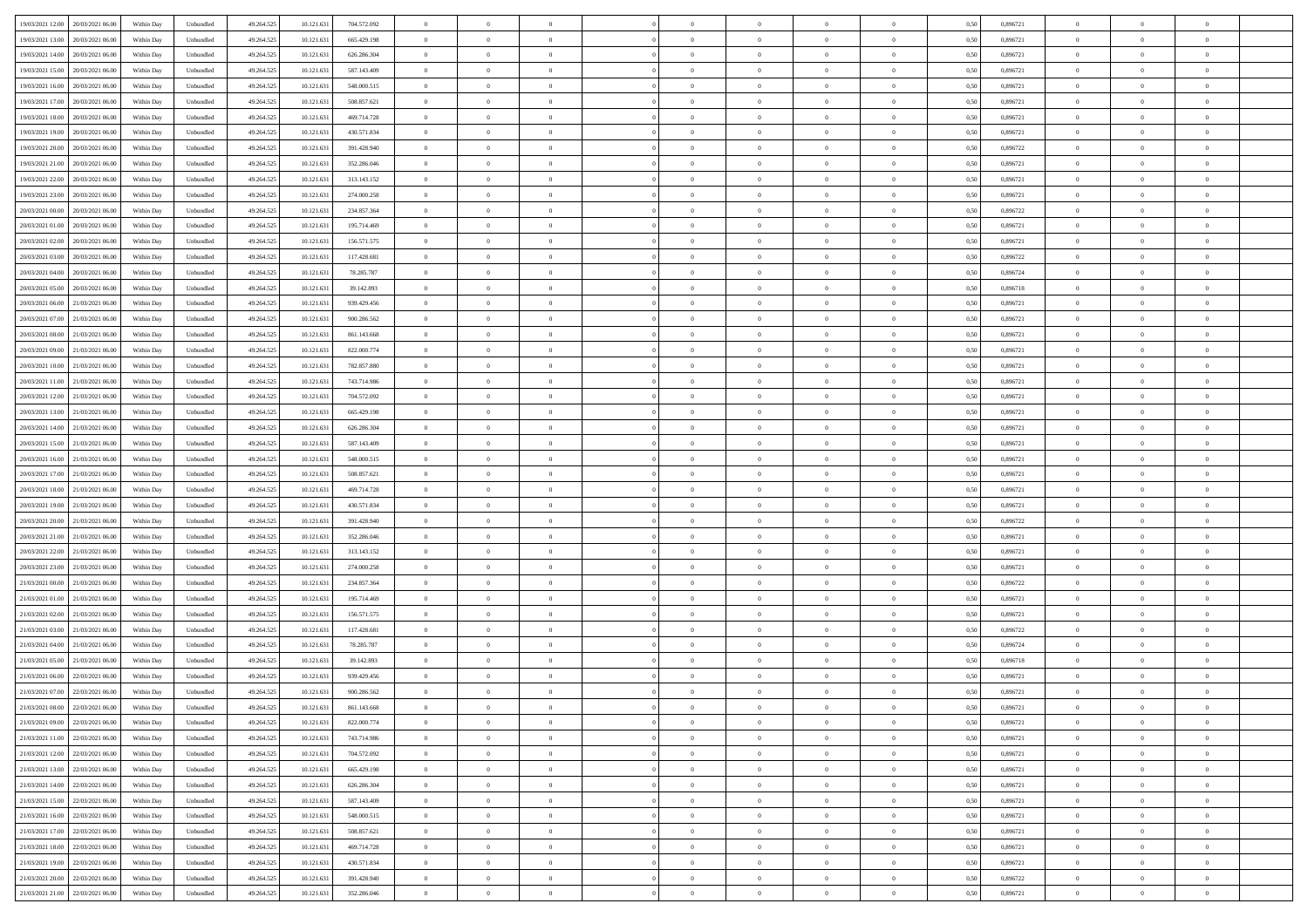|                                              |            |                   |            |            |               | $\overline{0}$ | $\theta$       |                | $\overline{0}$ | $\theta$       |                | $\theta$       |      |          | $\theta$       | $\theta$       | $\overline{0}$ |  |
|----------------------------------------------|------------|-------------------|------------|------------|---------------|----------------|----------------|----------------|----------------|----------------|----------------|----------------|------|----------|----------------|----------------|----------------|--|
| 21/03/2021 22:00 22/03/2021 06:00            | Within Day | Unbundled         | 49.264.525 | 10.121.631 | 313.143.152   |                |                |                |                |                |                |                | 0,50 | 0,896721 |                |                |                |  |
| 21/03/2021 23:00<br>22/03/2021 06.00         | Within Day | Unbundled         | 49.264.52  | 10.121.63  | 274.000.258   | $\bf{0}$       | $\overline{0}$ | $\bf{0}$       | $\overline{0}$ | $\bf{0}$       | $\overline{0}$ | $\bf{0}$       | 0,50 | 0,896721 | $\,$ 0 $\,$    | $\bf{0}$       | $\overline{0}$ |  |
| 22/03/2021 00:00<br>22/03/2021 06:00         | Within Day | Unbundled         | 49.264.525 | 10.121.631 | 234,857,364   | $\overline{0}$ | $\bf{0}$       | $\overline{0}$ | $\bf{0}$       | $\bf{0}$       | $\overline{0}$ | $\bf{0}$       | 0.50 | 0,896722 | $\bf{0}$       | $\overline{0}$ | $\overline{0}$ |  |
| 22/03/2021 01:00<br>22/03/2021 06:00         | Within Day | Unbundled         | 49.264.52  | 10.121.631 | 195.714.469   | $\overline{0}$ | $\overline{0}$ | $\overline{0}$ | $\theta$       | $\theta$       | $\overline{0}$ | $\bf{0}$       | 0,50 | 0,896721 | $\theta$       | $\theta$       | $\overline{0}$ |  |
| 22/03/2021 02:00<br>22/03/2021 06.00         | Within Day | Unbundled         | 49.264.52  | 10.121.63  | 156.571.575   | $\bf{0}$       | $\overline{0}$ | $\bf{0}$       | $\overline{0}$ | $\theta$       | $\overline{0}$ | $\bf{0}$       | 0,50 | 0,896721 | $\,$ 0 $\,$    | $\bf{0}$       | $\overline{0}$ |  |
|                                              |            |                   |            |            |               |                |                |                |                |                |                |                |      |          |                |                |                |  |
| 22/03/2021 03:00<br>22/03/2021 06:00         | Within Day | Unbundled         | 49.264.525 | 10.121.63  | 117.428.681   | $\overline{0}$ | $\overline{0}$ | $\overline{0}$ | $\bf{0}$       | $\overline{0}$ | $\theta$       | $\bf{0}$       | 0.50 | 0.896722 | $\,$ 0 $\,$    | $\theta$       | $\overline{0}$ |  |
| 22/03/2021 04:00<br>22/03/2021 06:00         | Within Day | Unbundled         | 49.264.525 | 10.121.631 | 78.285.787    | $\overline{0}$ | $\overline{0}$ | $\overline{0}$ | $\overline{0}$ | $\overline{0}$ | $\overline{0}$ | $\bf{0}$       | 0,50 | 0,896724 | $\theta$       | $\theta$       | $\overline{0}$ |  |
| 22/03/2021 05:00<br>22/03/2021 06.00         | Within Day | Unbundled         | 49.264.52  | 10.121.63  | 39.142.893    | $\bf{0}$       | $\overline{0}$ | $\overline{0}$ | $\overline{0}$ | $\overline{0}$ | $\overline{0}$ | $\bf{0}$       | 0,50 | 0,896718 | $\,$ 0 $\,$    | $\bf{0}$       | $\overline{0}$ |  |
| 22/03/2021 06:00<br>23/03/2021 06:00         | Within Day | Unbundled         | 49.264.525 | 10.208.179 | 937.352.304   | $\overline{0}$ | $\bf{0}$       | $\overline{0}$ | $\bf{0}$       | $\overline{0}$ | $\overline{0}$ | $\bf{0}$       | 0.50 | 0.896721 | $\bf{0}$       | $\overline{0}$ | $\overline{0}$ |  |
| 22/03/2021 07:00<br>23/03/2021 06:00         | Within Day | Unbundled         | 49.264.525 | 10.208.179 | 898.295.958   | $\overline{0}$ | $\bf{0}$       | $\overline{0}$ | $\overline{0}$ | $\overline{0}$ | $\overline{0}$ | $\bf{0}$       | 0,50 | 0,896721 | $\,$ 0 $\,$    | $\bf{0}$       | $\overline{0}$ |  |
| 22/03/2021 08:00<br>23/03/2021 06.00         | Within Day | Unbundled         | 49.264.52  | 10.208.179 | 859.239.612   | $\bf{0}$       | $\overline{0}$ | $\bf{0}$       | $\overline{0}$ | $\bf{0}$       | $\overline{0}$ | $\bf{0}$       | 0,50 | 0,896721 | $\,$ 0 $\,$    | $\bf{0}$       | $\overline{0}$ |  |
| 22/03/2021 09:00<br>23/03/2021 06:00         | Within Day | Unbundled         | 49.264.525 | 10.208.179 | 820.183.266   | $\overline{0}$ | $\bf{0}$       | $\overline{0}$ | $\bf{0}$       | $\bf{0}$       | $\overline{0}$ | $\bf{0}$       | 0.50 | 0.896721 | $\bf{0}$       | $\overline{0}$ | $\bf{0}$       |  |
|                                              |            |                   |            |            |               |                |                |                |                |                |                |                |      |          |                |                |                |  |
| 22/03/2021 10:00<br>23/03/2021 06:00         | Within Day | Unbundled         | 49.264.52  | 10.208.179 | 781.126.920   | $\overline{0}$ | $\overline{0}$ | $\overline{0}$ | $\overline{0}$ | $\theta$       | $\overline{0}$ | $\overline{0}$ | 0,50 | 0,896721 | $\,$ 0 $\,$    | $\theta$       | $\overline{0}$ |  |
| 22/03/2021 11:00<br>23/03/2021 06:00         | Within Day | Unbundled         | 49.264.52  | 10.208.17  | 742.070.574   | $\bf{0}$       | $\theta$       | $\bf{0}$       | $\overline{0}$ | $\theta$       | $\overline{0}$ | $\bf{0}$       | 0,50 | 0,896721 | $\bf{0}$       | $\bf{0}$       | $\overline{0}$ |  |
| 22/03/2021 12:00<br>23/03/2021 06:00         | Within Day | Unbundled         | 49.264.525 | 10.208.179 | 703.014.228   | $\overline{0}$ | $\overline{0}$ | $\overline{0}$ | $\bf{0}$       | $\overline{0}$ | $\Omega$       | $\bf{0}$       | 0.50 | 0,896721 | $\bf{0}$       | $\theta$       | $\overline{0}$ |  |
| 22/03/2021 13:00<br>23/03/2021 06:00         | Within Day | Unbundled         | 49.264.525 | 10.208.179 | 663.957.882   | $\overline{0}$ | $\overline{0}$ | $\overline{0}$ | $\overline{0}$ | $\overline{0}$ | $\overline{0}$ | $\bf{0}$       | 0,50 | 0,896721 | $\theta$       | $\theta$       | $\overline{0}$ |  |
| 22/03/2021 14:00<br>23/03/2021 06.00         | Within Day | Unbundled         | 49.264.52  | 10.208.17  | 624.901.536   | $\bf{0}$       | $\overline{0}$ | $\overline{0}$ | $\overline{0}$ | $\bf{0}$       | $\overline{0}$ | $\bf{0}$       | 0,50 | 0,896721 | $\,$ 0 $\,$    | $\bf{0}$       | $\overline{0}$ |  |
| 22/03/2021 15:00<br>23/03/2021 06:00         | Within Day | Unbundled         | 49.264.525 | 10.208.179 | 585.845.190   | $\overline{0}$ | $\bf{0}$       | $\overline{0}$ | $\bf{0}$       | $\overline{0}$ | $\overline{0}$ | $\bf{0}$       | 0.50 | 0.896721 | $\bf{0}$       | $\overline{0}$ | $\overline{0}$ |  |
| 22/03/2021 16:00<br>23/03/2021 06:00         | Within Day | Unbundled         | 49.264.525 | 10.208.179 | 546.788.843   | $\overline{0}$ | $\overline{0}$ | $\overline{0}$ | $\overline{0}$ | $\overline{0}$ | $\overline{0}$ | $\bf{0}$       | 0,50 | 0,896721 | $\,$ 0 $\,$    | $\bf{0}$       | $\overline{0}$ |  |
|                                              |            |                   |            |            |               |                |                |                |                |                |                |                |      |          |                |                |                |  |
| 22/03/2021 17:00<br>23/03/2021 06.00         | Within Day | Unbundled         | 49.264.52  | 10.208.17  | 507.732.498   | $\bf{0}$       | $\overline{0}$ | $\bf{0}$       | $\bf{0}$       | $\overline{0}$ | $\overline{0}$ | $\bf{0}$       | 0,50 | 0,896721 | $\,$ 0 $\,$    | $\bf{0}$       | $\overline{0}$ |  |
| 22/03/2021 18:00<br>23/03/2021 06:00         | Within Day | Unbundled         | 49.264.525 | 10.208.179 | 468.676.152   | $\overline{0}$ | $\bf{0}$       | $\overline{0}$ | $\bf{0}$       | $\bf{0}$       | $\overline{0}$ | $\bf{0}$       | 0.50 | 0.896721 | $\bf{0}$       | $\overline{0}$ | $\bf{0}$       |  |
| 22/03/2021 19:00<br>23/03/2021 06:00         | Within Day | Unbundled         | 49.264.52  | 10.208.179 | 429.619.806   | $\overline{0}$ | $\overline{0}$ | $\overline{0}$ | $\theta$       | $\theta$       | $\overline{0}$ | $\bf{0}$       | 0,50 | 0,896721 | $\theta$       | $\theta$       | $\overline{0}$ |  |
| 22/03/2021 20:00<br>23/03/2021 06.00         | Within Day | Unbundled         | 49.264.52  | 10.208.17  | 390.563.459   | $\bf{0}$       | $\overline{0}$ | $\bf{0}$       | $\bf{0}$       | $\bf{0}$       | $\overline{0}$ | $\bf{0}$       | 0,50 | 0,896722 | $\,$ 0 $\,$    | $\bf{0}$       | $\overline{0}$ |  |
| 22/03/2021 21:00<br>23/03/2021 06:00         | Within Day | Unbundled         | 49.264.525 | 10.208.179 | 351.507.114   | $\overline{0}$ | $\overline{0}$ | $\overline{0}$ | $\overline{0}$ | $\overline{0}$ | $\Omega$       | $\bf{0}$       | 0.50 | 0.896721 | $\,$ 0 $\,$    | $\theta$       | $\overline{0}$ |  |
| 22/03/2021 22:00<br>23/03/2021 06:00         | Within Day | Unbundled         | 49.264.525 | 10.208.179 | 312.450.768   | $\overline{0}$ | $\overline{0}$ | $\overline{0}$ | $\overline{0}$ | $\overline{0}$ | $\overline{0}$ | $\bf{0}$       | 0,50 | 0,896721 | $\theta$       | $\theta$       | $\overline{0}$ |  |
| 22/03/2021 23:00<br>23/03/2021 06.00         | Within Day | Unbundled         | 49.264.52  | 10.208.17  | 273.394.421   | $\bf{0}$       | $\theta$       | $\bf{0}$       | $\overline{0}$ | $\bf{0}$       | $\overline{0}$ | $\bf{0}$       | 0,50 | 0,896721 | $\,$ 0 $\,$    | $\bf{0}$       | $\overline{0}$ |  |
| 23/03/2021 00:00<br>23/03/2021 06:00         | Within Day | Unbundled         | 49.264.525 | 10.208.179 | 234,338,075   | $\overline{0}$ | $\bf{0}$       | $\overline{0}$ | $\bf{0}$       | $\overline{0}$ | $\overline{0}$ | $\bf{0}$       | 0.50 | 0.896722 | $\bf{0}$       | $\overline{0}$ | $\overline{0}$ |  |
| 23/03/2021 01:00<br>23/03/2021 06:00         |            |                   |            |            |               | $\overline{0}$ | $\overline{0}$ | $\overline{0}$ | $\overline{0}$ | $\overline{0}$ | $\overline{0}$ |                |      |          | $\theta$       | $\theta$       | $\overline{0}$ |  |
|                                              | Within Day | Unbundled         | 49.264.525 | 10.208.179 | 195.281.730   |                |                |                |                |                |                | $\bf{0}$       | 0,50 | 0,896721 |                |                |                |  |
| 23/03/2021 02:00<br>23/03/2021 06.00         | Within Day | Unbundled         | 49.264.52  | 10.208.179 | 156.225.384   | $\bf{0}$       | $\bf{0}$       | $\bf{0}$       | $\bf{0}$       | $\overline{0}$ | $\overline{0}$ | $\bf{0}$       | 0,50 | 0,896721 | $\,$ 0 $\,$    | $\bf{0}$       | $\overline{0}$ |  |
| 23/03/2021 03:00<br>23/03/2021 06:00         | Within Day | Unbundled         | 49.264.52  | 10.208.179 | 117.169.037   | $\overline{0}$ | $\bf{0}$       | $\overline{0}$ | $\bf{0}$       | $\bf{0}$       | $\overline{0}$ | $\bf{0}$       | 0.50 | 0.896722 | $\bf{0}$       | $\overline{0}$ | $\bf{0}$       |  |
| 23/03/2021 04:00<br>23/03/2021 06:00         | Within Day | Unbundled         | 49.264.525 | 10.208.17  | 78.112.691    | $\overline{0}$ | $\overline{0}$ | $\overline{0}$ | $\overline{0}$ | $\overline{0}$ | $\overline{0}$ | $\bf{0}$       | 0.5( | 0,896724 | $\theta$       | $\theta$       | $\overline{0}$ |  |
| 23/03/2021 05:00<br>23/03/2021 06.00         | Within Day | Unbundled         | 49.264.52  | 10.208.179 | 39.056.346    | $\bf{0}$       | $\overline{0}$ | $\bf{0}$       | $\bf{0}$       | $\,$ 0 $\,$    | $\overline{0}$ | $\bf{0}$       | 0,50 | 0,896718 | $\,$ 0 $\,$    | $\bf{0}$       | $\overline{0}$ |  |
| 23/03/2021 06:00<br>24/03/2021 06:00         | Within Day | Unbundled         | 49.264.525 | 10.207.39  | 937.371.077   | $\overline{0}$ | $\overline{0}$ | $\overline{0}$ | $\bf{0}$       | $\overline{0}$ | $\overline{0}$ | $\bf{0}$       | 0.50 | 0,896721 | $\,$ 0 $\,$    | $\theta$       | $\overline{0}$ |  |
| 23/03/2021 07:00<br>24/03/2021 06:00         | Within Dav | Unbundled         | 49.264.525 | 10.207.396 | 898.313.949   | $\overline{0}$ | $\overline{0}$ | $\overline{0}$ | $\overline{0}$ | $\overline{0}$ | $\overline{0}$ | $\overline{0}$ | 0.5( | 0,896721 | $\theta$       | $\theta$       | $\overline{0}$ |  |
| 23/03/2021 08:00<br>24/03/2021 06.00         | Within Day | Unbundled         | 49.264.52  | 10.207.39  | 859.256.820   | $\bf{0}$       | $\overline{0}$ | $\bf{0}$       | $\bf{0}$       | $\bf{0}$       | $\overline{0}$ | $\bf{0}$       | 0,50 | 0,896721 | $\,$ 0 $\,$    | $\bf{0}$       | $\overline{0}$ |  |
| 23/03/2021 09:00<br>24/03/2021 06:00         | Within Day | Unbundled         | 49.264.525 | 10.207.39  | 820.199.693   | $\overline{0}$ | $\bf{0}$       | $\overline{0}$ | $\bf{0}$       | $\overline{0}$ | $\overline{0}$ | $\bf{0}$       | 0.50 | 0.896721 | $\bf{0}$       | $\overline{0}$ | $\overline{0}$ |  |
|                                              |            |                   |            |            |               |                |                |                |                |                |                |                |      |          |                |                |                |  |
| 23/03/2021 10:00<br>24/03/2021 06:00         | Within Day | Unbundled         | 49.264.52  | 10.207.39  | 781.142.564   | $\overline{0}$ | $\overline{0}$ | $\overline{0}$ | $\overline{0}$ | $\overline{0}$ | $\overline{0}$ | $\overline{0}$ | 0.50 | 0,896721 | $\theta$       | $\theta$       | $\overline{0}$ |  |
| 23/03/2021 11:00<br>24/03/2021 06.00         | Within Day | Unbundled         | 49.264.52  | 10.207.39  | 742.085.436   | $\bf{0}$       | $\bf{0}$       | $\bf{0}$       | $\bf{0}$       | $\overline{0}$ | $\overline{0}$ | $\bf{0}$       | 0,50 | 0,896721 | $\,$ 0 $\,$    | $\bf{0}$       | $\overline{0}$ |  |
| 23/03/2021 12:00<br>24/03/2021 06:00         | Within Day | Unbundled         | 49.264.525 | 10.207.39  | 703.028.307   | $\overline{0}$ | $\bf{0}$       | $\overline{0}$ | $\bf{0}$       | $\bf{0}$       | $\overline{0}$ | $\bf{0}$       | 0.50 | 0.896721 | $\bf{0}$       | $\overline{0}$ | $\overline{0}$ |  |
| 23/03/2021 13:00<br>24/03/2021 06:00         | Within Day | Unbundled         | 49.264.525 | 10.207.396 | 663.971.180   | $\overline{0}$ | $\overline{0}$ | $\overline{0}$ | $\overline{0}$ | $\overline{0}$ | $\overline{0}$ | $\bf{0}$       | 0.50 | 0,896721 | $\theta$       | $\theta$       | $\overline{0}$ |  |
| 23/03/2021 14:00<br>24/03/2021 06.00         | Within Day | Unbundled         | 49.264.525 | 10.207.39  | 624.914.051   | $\bf{0}$       | $\overline{0}$ | $\bf{0}$       | $\bf{0}$       | $\overline{0}$ | $\overline{0}$ | $\bf{0}$       | 0,50 | 0,896721 | $\,$ 0 $\,$    | $\bf{0}$       | $\overline{0}$ |  |
| 23/03/2021 15:00<br>24/03/2021 06:00         | Within Day | Unbundled         | 49.264.525 | 10.207.39  | 585.856.923   | $\overline{0}$ | $\overline{0}$ | $\Omega$       | $\overline{0}$ | $\bf{0}$       | $\Omega$       | $\bf{0}$       | 0.50 | 0,896721 | $\bf{0}$       | $\theta$       | $\overline{0}$ |  |
| 23/03/2021 16:00<br>24/03/2021 06:00         | Within Dav | Unbundled         | 49.264.525 | 10.207.39  | 546.799.794   | $\overline{0}$ | $\overline{0}$ | $\Omega$       | $\overline{0}$ | $\theta$       | $\Omega$       | $\overline{0}$ | 0.5( | 0,896721 | $\theta$       | $\theta$       | $\overline{0}$ |  |
| 23/03/2021 17:00<br>24/03/2021 06:00         | Within Day | Unbundled         | 49.264.525 | 10.207.39  | 507.742.667   | $\bf{0}$       | $\bf{0}$       | $\overline{0}$ | $\bf{0}$       | $\bf{0}$       | $\overline{0}$ | $\bf{0}$       | 0,50 | 0,896721 | $\,$ 0 $\,$    | $\bf{0}$       | $\overline{0}$ |  |
| $23/03/2021\ 18.00 \qquad 24/03/2021\ 06.00$ | Within Day | ${\sf Unbundred}$ | 49.264.525 | 10.207.396 | 468.685.539   | $\bf{0}$       | $\theta$       |                | $\overline{0}$ |                |                |                | 0,50 | 0.896721 | $\bf{0}$       | $\bf{0}$       |                |  |
|                                              |            |                   |            |            |               |                |                |                |                |                |                |                |      |          |                |                |                |  |
| 23/03/2021 19:00 24/03/2021 06:00            | Within Day | Unbundled         | 49.264.525 | 10.207.396 | 429.628.410   | $\overline{0}$ | $\theta$       | $\Omega$       | $\theta$       | $\overline{0}$ | $\overline{0}$ | $\bf{0}$       | 0,50 | 0,896721 | $\theta$       | $\theta$       | $\overline{0}$ |  |
| 23/03/2021 20:00<br>24/03/2021 06:00         | Within Day | Unbundled         | 49.264.525 | 10.207.39  | 390.571.282   | $\overline{0}$ | $\bf{0}$       | $\overline{0}$ | $\overline{0}$ | $\bf{0}$       | $\overline{0}$ | $\bf{0}$       | 0,50 | 0,896722 | $\bf{0}$       | $\overline{0}$ | $\bf{0}$       |  |
| 23/03/2021 21:00 24/03/2021 06:00            | Within Day | Unbundled         | 49.264.525 | 10.207.396 | 351.514.153   | $\overline{0}$ | $\bf{0}$       | $\overline{0}$ | $\overline{0}$ | $\overline{0}$ | $\overline{0}$ | $\,$ 0 $\,$    | 0.50 | 0,896721 | $\overline{0}$ | $\bf{0}$       | $\,$ 0 $\,$    |  |
| 23/03/2021 22:00 24/03/2021 06:00            | Within Day | Unbundled         | 49.264.525 | 10.207.396 | 312.457.026   | $\overline{0}$ | $\overline{0}$ | $\overline{0}$ | $\overline{0}$ | $\overline{0}$ | $\overline{0}$ | $\bf{0}$       | 0,50 | 0,896721 | $\theta$       | $\theta$       | $\overline{0}$ |  |
| 23/03/2021 23:00<br>24/03/2021 06:00         | Within Day | Unbundled         | 49.264.525 | 10.207.39  | 273.399.897   | $\overline{0}$ | $\bf{0}$       | $\overline{0}$ | $\bf{0}$       | $\overline{0}$ | $\bf{0}$       | $\bf{0}$       | 0,50 | 0,896721 | $\bf{0}$       | $\bf{0}$       | $\overline{0}$ |  |
| 24/03/2021 00:00<br>24/03/2021 06:00         | Within Day | Unbundled         | 49.264.525 | 10.207.39  | 234, 342, 769 | $\overline{0}$ | $\bf{0}$       | $\overline{0}$ | $\overline{0}$ | $\overline{0}$ | $\overline{0}$ | $\bf{0}$       | 0.50 | 0.896722 | $\,$ 0 $\,$    | $\theta$       | $\,$ 0         |  |
| 24/03/2021 01:00 24/03/2021 06:00            | Within Dav | Unbundled         | 49.264.525 | 10.207.396 | 195.285.640   | $\overline{0}$ | $\overline{0}$ | $\overline{0}$ | $\overline{0}$ | $\overline{0}$ | $\overline{0}$ | $\bf{0}$       | 0.50 | 0,896721 | $\overline{0}$ | $\theta$       | $\overline{0}$ |  |
|                                              |            |                   |            |            |               |                |                |                |                |                |                |                |      |          |                |                |                |  |
| 24/03/2021 02:00<br>24/03/2021 06:00         | Within Day | Unbundled         | 49.264.525 | 10.207.39  | 156.228.513   | $\overline{0}$ | $\overline{0}$ | $\overline{0}$ | $\overline{0}$ | $\overline{0}$ | $\overline{0}$ | $\bf{0}$       | 0,50 | 0,896721 | $\bf{0}$       | $\bf{0}$       | $\overline{0}$ |  |
| 24/03/2021 03:00 24/03/2021 06:00            | Within Day | Unbundled         | 49.264.525 | 10.207.39  | 117.171.384   | $\overline{0}$ | $\overline{0}$ | $\overline{0}$ | $\overline{0}$ | $\bf{0}$       | $\overline{0}$ | $\bf{0}$       | 0.50 | 0.896722 | $\overline{0}$ | $\,$ 0 $\,$    | $\,$ 0         |  |
| 24/03/2021 04:00 24/03/2021 06:00            | Within Dav | Unbundled         | 49.264.525 | 10.207.396 | 78.114.256    | $\overline{0}$ | $\overline{0}$ | $\overline{0}$ | $\overline{0}$ | $\overline{0}$ | $\overline{0}$ | $\bf{0}$       | 0,50 | 0,896724 | $\overline{0}$ | $\theta$       | $\overline{0}$ |  |
| 24/03/2021 05:00<br>24/03/2021 06.00         | Within Day | Unbundled         | 49.264.525 | 10.207.39  | 39.057.127    | $\overline{0}$ | $\bf{0}$       | $\overline{0}$ | $\bf{0}$       | $\overline{0}$ | $\bf{0}$       | $\bf{0}$       | 0,50 | 0,896718 | $\bf{0}$       | $\bf{0}$       | $\overline{0}$ |  |
| 24/03/2021 06:00 25/03/2021 06:00            | Within Day | Unbundled         | 49.264.525 | 10.207.396 | 937.371.077   | $\overline{0}$ | $\bf{0}$       | $\overline{0}$ | $\overline{0}$ | $\,$ 0 $\,$    | $\overline{0}$ | $\bf{0}$       | 0,50 | 0,896721 | $\overline{0}$ | $\,$ 0 $\,$    | $\,$ 0 $\,$    |  |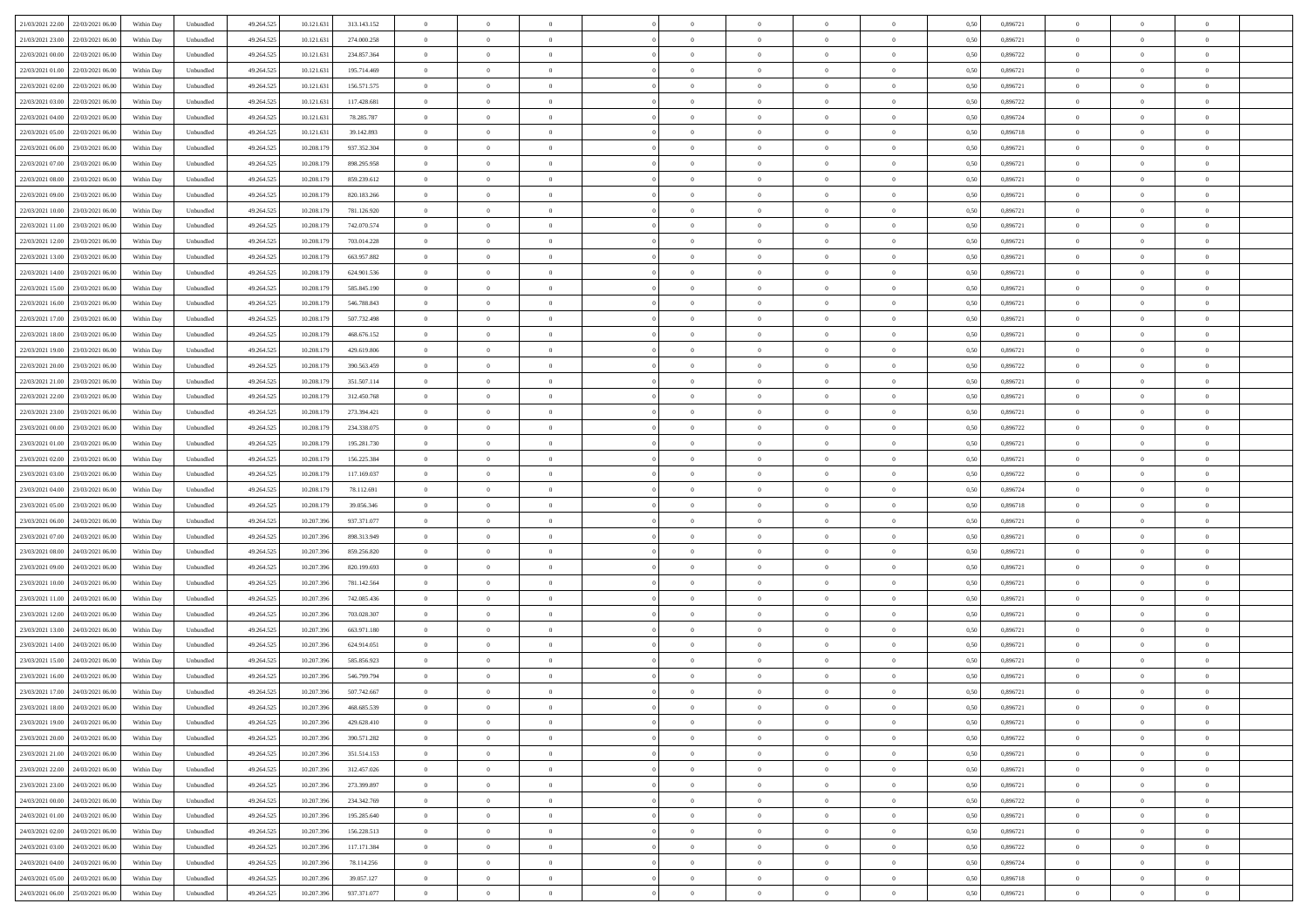| 24/03/2021 07:00 25/03/2021 06:00            | Within Day | Unbundled                   | 49.264.525 | 10.207.396 | 898.313.949   | $\overline{0}$ | $\theta$       |                | $\overline{0}$ | $\theta$       |                | $\bf{0}$       | 0,50 | 0,896721 | $\theta$       | $\theta$       | $\overline{0}$ |  |
|----------------------------------------------|------------|-----------------------------|------------|------------|---------------|----------------|----------------|----------------|----------------|----------------|----------------|----------------|------|----------|----------------|----------------|----------------|--|
| 24/03/2021 08:00<br>25/03/2021 06.00         | Within Day | Unbundled                   | 49.264.52  | 10.207.39  | 859.256.820   | $\bf{0}$       | $\overline{0}$ | $\bf{0}$       | $\overline{0}$ | $\theta$       | $\overline{0}$ | $\bf{0}$       | 0,50 | 0,896721 | $\,$ 0 $\,$    | $\bf{0}$       | $\overline{0}$ |  |
| 24/03/2021 09:00<br>25/03/2021 06:00         | Within Day | Unbundled                   | 49.264.525 | 10.207.39  | 820.199.693   | $\overline{0}$ | $\bf{0}$       | $\overline{0}$ | $\bf{0}$       | $\bf{0}$       | $\overline{0}$ | $\bf{0}$       | 0.50 | 0.896721 | $\bf{0}$       | $\overline{0}$ | $\overline{0}$ |  |
| 24/03/2021 10:00<br>25/03/2021 06:00         |            |                             |            |            |               | $\overline{0}$ | $\overline{0}$ | $\overline{0}$ | $\theta$       | $\theta$       | $\overline{0}$ | $\overline{0}$ |      | 0,896721 | $\theta$       | $\theta$       | $\overline{0}$ |  |
|                                              | Within Day | Unbundled                   | 49.264.525 | 10.207.396 | 781.142.564   |                |                |                |                |                |                |                | 0,50 |          |                |                |                |  |
| 24/03/2021 11:00<br>25/03/2021 06.00         | Within Day | Unbundled                   | 49.264.52  | 10.207.39  | 742.085.436   | $\overline{0}$ | $\theta$       | $\overline{0}$ | $\overline{0}$ | $\theta$       | $\overline{0}$ | $\bf{0}$       | 0,50 | 0,896721 | $\,$ 0 $\,$    | $\bf{0}$       | $\overline{0}$ |  |
| 24/03/2021 12:00<br>25/03/2021 06:00         | Within Day | Unbundled                   | 49.264.525 | 10.207.39  | 703.028.307   | $\overline{0}$ | $\overline{0}$ | $\overline{0}$ | $\overline{0}$ | $\overline{0}$ | $\Omega$       | $\bf{0}$       | 0.50 | 0.896721 | $\bf{0}$       | $\theta$       | $\overline{0}$ |  |
| 24/03/2021 13:00<br>25/03/2021 06:00         | Within Day | Unbundled                   | 49.264.525 | 10.207.396 | 663.971.180   | $\overline{0}$ | $\overline{0}$ | $\overline{0}$ | $\overline{0}$ | $\overline{0}$ | $\overline{0}$ | $\bf{0}$       | 0,50 | 0,896721 | $\theta$       | $\theta$       | $\overline{0}$ |  |
|                                              |            |                             |            |            |               |                |                |                |                |                |                |                |      |          |                |                |                |  |
| 24/03/2021 14:00<br>25/03/2021 06.00         | Within Day | Unbundled                   | 49.264.52  | 10.207.39  | 624.914.051   | $\bf{0}$       | $\overline{0}$ | $\overline{0}$ | $\overline{0}$ | $\theta$       | $\overline{0}$ | $\bf{0}$       | 0,50 | 0,896721 | $\,$ 0 $\,$    | $\bf{0}$       | $\overline{0}$ |  |
| 24/03/2021 15:00<br>25/03/2021 06:00         | Within Day | Unbundled                   | 49.264.525 | 10.207.39  | 585.856.923   | $\overline{0}$ | $\overline{0}$ | $\overline{0}$ | $\bf{0}$       | $\overline{0}$ | $\overline{0}$ | $\bf{0}$       | 0.50 | 0.896721 | $\bf{0}$       | $\theta$       | $\overline{0}$ |  |
| 24/03/2021 16:00<br>25/03/2021 06:00         | Within Day | Unbundled                   | 49.264.525 | 10.207.396 | 546.799.794   | $\overline{0}$ | $\bf{0}$       | $\overline{0}$ | $\overline{0}$ | $\theta$       | $\overline{0}$ | $\bf{0}$       | 0,50 | 0,896721 | $\,$ 0 $\,$    | $\theta$       | $\overline{0}$ |  |
| 24/03/2021 17:00<br>25/03/2021 06.00         | Within Day | Unbundled                   | 49.264.52  | 10.207.39  | 507.742.667   | $\bf{0}$       | $\overline{0}$ | $\bf{0}$       | $\overline{0}$ | $\bf{0}$       | $\overline{0}$ | $\bf{0}$       | 0,50 | 0,896721 | $\,$ 0 $\,$    | $\bf{0}$       | $\overline{0}$ |  |
|                                              |            |                             |            |            |               |                |                |                |                |                |                |                |      |          |                |                |                |  |
| 24/03/2021 18:00<br>25/03/2021 06:00         | Within Day | Unbundled                   | 49.264.525 | 10.207.39  | 468,685,539   | $\overline{0}$ | $\overline{0}$ | $\overline{0}$ | $\bf{0}$       | $\bf{0}$       | $\overline{0}$ | $\bf{0}$       | 0.50 | 0.896721 | $\bf{0}$       | $\overline{0}$ | $\overline{0}$ |  |
| 24/03/2021 19:00<br>25/03/2021 06:00         | Within Day | Unbundled                   | 49.264.52  | 10.207.396 | 429.628.410   | $\overline{0}$ | $\overline{0}$ | $\overline{0}$ | $\overline{0}$ | $\theta$       | $\overline{0}$ | $\overline{0}$ | 0,50 | 0,896721 | $\theta$       | $\theta$       | $\overline{0}$ |  |
| 24/03/2021 20:00<br>25/03/2021 06.00         | Within Day | Unbundled                   | 49.264.52  | 10.207.39  | 390.571.282   | $\bf{0}$       | $\theta$       | $\bf{0}$       | $\overline{0}$ | $\theta$       | $\overline{0}$ | $\bf{0}$       | 0,50 | 0,896722 | $\bf{0}$       | $\bf{0}$       | $\overline{0}$ |  |
|                                              |            |                             |            |            |               |                |                |                |                |                |                |                |      |          |                |                |                |  |
| 24/03/2021 21:00<br>25/03/2021 06:00         | Within Day | Unbundled                   | 49.264.525 | 10.207.39  | 351.514.153   | $\overline{0}$ | $\overline{0}$ | $\overline{0}$ | $\bf{0}$       | $\theta$       | $\theta$       | $\bf{0}$       | 0.50 | 0,896721 | $\bf{0}$       | $\overline{0}$ | $\overline{0}$ |  |
| 24/03/2021 22:00<br>25/03/2021 06:00         | Within Day | Unbundled                   | 49.264.525 | 10.207.396 | 312.457.026   | $\overline{0}$ | $\overline{0}$ | $\overline{0}$ | $\overline{0}$ | $\overline{0}$ | $\overline{0}$ | $\bf{0}$       | 0,50 | 0,896721 | $\theta$       | $\theta$       | $\overline{0}$ |  |
| 24/03/2021 23:00<br>25/03/2021 06.00         | Within Day | Unbundled                   | 49.264.52  | 10.207.39  | 273.399.897   | $\bf{0}$       | $\overline{0}$ | $\overline{0}$ | $\overline{0}$ | $\theta$       | $\overline{0}$ | $\bf{0}$       | 0,50 | 0,896721 | $\,$ 0 $\,$    | $\theta$       | $\overline{0}$ |  |
| 25/03/2021 00:00<br>25/03/2021 06:00         | Within Day | Unbundled                   | 49.264.525 | 10.207.39  | 234, 342, 769 | $\overline{0}$ | $\overline{0}$ | $\overline{0}$ | $\bf{0}$       | $\overline{0}$ | $\overline{0}$ | $\bf{0}$       | 0.50 | 0.896722 | $\bf{0}$       | $\overline{0}$ | $\overline{0}$ |  |
| 25/03/2021 01:00<br>25/03/2021 06:00         | Within Day | Unbundled                   | 49.264.525 | 10.207.396 | 195.285.640   | $\overline{0}$ | $\overline{0}$ | $\overline{0}$ | $\overline{0}$ | $\theta$       | $\overline{0}$ | $\bf{0}$       | 0,50 | 0,896721 | $\,$ 0 $\,$    | $\theta$       | $\overline{0}$ |  |
|                                              |            |                             |            |            |               |                |                |                |                |                |                |                |      |          |                |                |                |  |
| 25/03/2021 02:00<br>25/03/2021 06.00         | Within Day | Unbundled                   | 49.264.52  | 10.207.39  | 156.228.513   | $\bf{0}$       | $\overline{0}$ | $\bf{0}$       | $\bf{0}$       | $\overline{0}$ | $\overline{0}$ | $\bf{0}$       | 0,50 | 0,896721 | $\,$ 0 $\,$    | $\bf{0}$       | $\overline{0}$ |  |
| 25/03/2021 03:00<br>25/03/2021 06:00         | Within Day | Unbundled                   | 49.264.525 | 10.207.39  | 117.171.384   | $\overline{0}$ | $\bf{0}$       | $\overline{0}$ | $\bf{0}$       | $\overline{0}$ | $\overline{0}$ | $\bf{0}$       | 0.50 | 0.896722 | $\bf{0}$       | $\overline{0}$ | $\overline{0}$ |  |
| 25/03/2021 04:00<br>25/03/2021 06:00         | Within Day | Unbundled                   | 49.264.52  | 10.207.396 | 78.114.256    | $\overline{0}$ | $\overline{0}$ | $\overline{0}$ | $\overline{0}$ | $\theta$       | $\overline{0}$ | $\bf{0}$       | 0,50 | 0,896724 | $\theta$       | $\theta$       | $\overline{0}$ |  |
| 25/03/2021 05:00<br>25/03/2021 06.00         | Within Day | Unbundled                   | 49.264.52  | 10.207.39  | 39.057.127    | $\bf{0}$       | $\overline{0}$ | $\bf{0}$       | $\bf{0}$       | $\theta$       | $\overline{0}$ | $\bf{0}$       | 0,50 | 0,896718 | $\,$ 0 $\,$    | $\bf{0}$       | $\overline{0}$ |  |
|                                              |            |                             |            |            |               |                |                |                |                |                |                |                |      |          |                |                |                |  |
| 25/03/2021 06:00<br>26/03/2021 06:00         | Within Day | Unbundled                   | 49.264.525 | 10.180.48  | 938.017.048   | $\overline{0}$ | $\overline{0}$ | $\overline{0}$ | $\overline{0}$ | $\overline{0}$ | $\Omega$       | $\bf{0}$       | 0.50 | 0.896721 | $\bf{0}$       | $\theta$       | $\overline{0}$ |  |
| 25/03/2021 07:00<br>26/03/2021 06:00         | Within Day | Unbundled                   | 49.264.525 | 10.180.481 | 898.933.003   | $\overline{0}$ | $\overline{0}$ | $\overline{0}$ | $\overline{0}$ | $\theta$       | $\overline{0}$ | $\bf{0}$       | 0,50 | 0,896721 | $\theta$       | $\theta$       | $\overline{0}$ |  |
| 25/03/2021 08:00<br>26/03/2021 06.00         | Within Day | Unbundled                   | 49.264.52  | 10.180.48  | 859.848.960   | $\bf{0}$       | $\theta$       | $\overline{0}$ | $\overline{0}$ | $\theta$       | $\overline{0}$ | $\bf{0}$       | 0,50 | 0,896721 | $\,$ 0 $\,$    | $\bf{0}$       | $\overline{0}$ |  |
| 25/03/2021 09:00<br>26/03/2021 06:00         | Within Day | Unbundled                   | 49.264.525 | 10.180.48  | 820.764.916   | $\overline{0}$ | $\overline{0}$ | $\overline{0}$ | $\bf{0}$       | $\overline{0}$ | $\overline{0}$ | $\bf{0}$       | 0.50 | 0.896721 | $\bf{0}$       | $\theta$       | $\overline{0}$ |  |
|                                              |            |                             |            |            |               |                |                |                |                |                |                |                |      |          |                |                |                |  |
| 25/03/2021 10:00<br>26/03/2021 06:00         | Within Day | Unbundled                   | 49.264.525 | 10.180.481 | 781.680.872   | $\overline{0}$ | $\overline{0}$ | $\overline{0}$ | $\overline{0}$ | $\theta$       | $\overline{0}$ | $\bf{0}$       | 0,50 | 0,896721 | $\theta$       | $\theta$       | $\overline{0}$ |  |
| 25/03/2021 11:00<br>26/03/2021 06.00         | Within Day | Unbundled                   | 49.264.52  | 10.180.48  | 742.596.829   | $\bf{0}$       | $\bf{0}$       | $\bf{0}$       | $\bf{0}$       | $\overline{0}$ | $\overline{0}$ | $\bf{0}$       | 0,50 | 0,896721 | $\,$ 0 $\,$    | $\bf{0}$       | $\overline{0}$ |  |
| 25/03/2021 12:00<br>26/03/2021 06:00         | Within Day | Unbundled                   | 49.264.52  | 10.180.481 | 703.512.785   | $\overline{0}$ | $\bf{0}$       | $\overline{0}$ | $\bf{0}$       | $\bf{0}$       | $\overline{0}$ | $\bf{0}$       | 0.50 | 0.896721 | $\bf{0}$       | $\overline{0}$ | $\overline{0}$ |  |
| 25/03/2021 13:00<br>26/03/2021 06:00         | Within Day | Unbundled                   | 49.264.52  | 10.180.48  | 664.428.742   | $\overline{0}$ | $\overline{0}$ | $\overline{0}$ | $\overline{0}$ | $\theta$       | $\overline{0}$ | $\bf{0}$       | 0.5( | 0,896721 | $\theta$       | $\theta$       | $\overline{0}$ |  |
|                                              |            |                             |            |            |               |                |                |                |                |                |                |                |      |          |                |                |                |  |
| 25/03/2021 14:00<br>26/03/2021 06.00         | Within Day | Unbundled                   | 49.264.52  | 10.180.48  | 625.344.698   | $\bf{0}$       | $\overline{0}$ | $\bf{0}$       | $\overline{0}$ | $\overline{0}$ | $\overline{0}$ | $\bf{0}$       | 0,50 | 0,896721 | $\,$ 0 $\,$    | $\bf{0}$       | $\overline{0}$ |  |
| 25/03/2021 15:00<br>26/03/2021 06:00         | Within Day | Unbundled                   | 49.264.525 | 10.180.48  | 586.260.655   | $\overline{0}$ | $\overline{0}$ | $\overline{0}$ | $\bf{0}$       | $\bf{0}$       | $\Omega$       | $\bf{0}$       | 0.50 | 0,896721 | $\,$ 0 $\,$    | $\overline{0}$ | $\overline{0}$ |  |
| 25/03/2021 16:00<br>26/03/2021 06:00         | Within Dav | Unbundled                   | 49.264.52  | 10.180.481 | 547.176.611   | $\overline{0}$ | $\theta$       | $\overline{0}$ | $\overline{0}$ | $\theta$       | $\overline{0}$ | $\overline{0}$ | 0.5( | 0,896721 | $\theta$       | $\theta$       | $\overline{0}$ |  |
| 25/03/2021 17:00<br>26/03/2021 06.00         | Within Day | Unbundled                   | 49.264.52  | 10.180.48  | 508.092.567   | $\bf{0}$       | $\overline{0}$ | $\bf{0}$       | $\overline{0}$ | $\bf{0}$       | $\overline{0}$ | $\bf{0}$       | 0,50 | 0,896721 | $\,$ 0 $\,$    | $\bf{0}$       | $\overline{0}$ |  |
| 25/03/2021 18:00<br>26/03/2021 06:00         |            | Unbundled                   | 49.264.52  | 10.180.48  | 469.008.524   |                | $\overline{0}$ | $\overline{0}$ |                | $\overline{0}$ | $\overline{0}$ |                | 0.50 | 0.896721 | $\bf{0}$       | $\overline{0}$ | $\overline{0}$ |  |
|                                              | Within Day |                             |            |            |               | $\overline{0}$ |                |                | $\bf{0}$       |                |                | $\bf{0}$       |      |          |                |                |                |  |
| 25/03/2021 19:00<br>26/03/2021 06:00         | Within Dav | Unbundled                   | 49.264.52  | 10.180.48  | 429.924.479   | $\overline{0}$ | $\overline{0}$ | $\overline{0}$ | $\overline{0}$ | $\overline{0}$ | $\overline{0}$ | $\overline{0}$ | 0.50 | 0,896721 | $\theta$       | $\theta$       | $\overline{0}$ |  |
| 25/03/2021 20:00<br>26/03/2021 06.00         | Within Day | Unbundled                   | 49.264.52  | 10.180.48  | 390.840.436   | $\bf{0}$       | $\bf{0}$       | $\bf{0}$       | $\bf{0}$       | $\overline{0}$ | $\overline{0}$ | $\bf{0}$       | 0,50 | 0,896722 | $\,$ 0 $\,$    | $\bf{0}$       | $\overline{0}$ |  |
| 25/03/2021 21:00<br>26/03/2021 06:00         | Within Day | Unbundled                   | 49.264.525 | 10.180.481 | 351.756.392   | $\overline{0}$ | $\bf{0}$       | $\overline{0}$ | $\bf{0}$       | $\bf{0}$       | $\overline{0}$ | $\bf{0}$       | 0.50 | 0.896721 | $\bf{0}$       | $\overline{0}$ | $\overline{0}$ |  |
| 25/03/2021 22:00<br>26/03/2021 06:00         | Within Dav | Unbundled                   | 49.264.525 | 10.180.481 | 312.672.349   | $\overline{0}$ | $\overline{0}$ | $\Omega$       | $\overline{0}$ | $\overline{0}$ | $\overline{0}$ | $\bf{0}$       | 0.5( | 0,896721 | $\theta$       | $\theta$       | $\overline{0}$ |  |
|                                              |            |                             |            |            |               |                |                |                |                |                |                |                |      |          |                |                |                |  |
| 25/03/2021 23:00<br>26/03/2021 06.00         | Within Day | Unbundled                   | 49.264.525 | 10.180.48  | 273.588.305   | $\bf{0}$       | $\overline{0}$ | $\bf{0}$       | $\overline{0}$ | $\,$ 0 $\,$    | $\overline{0}$ | $\bf{0}$       | 0,50 | 0,896721 | $\,$ 0 $\,$    | $\bf{0}$       | $\overline{0}$ |  |
| 26/03/2021 00:00<br>26/03/2021 06:00         | Within Day | Unbundled                   | 49.264.525 | 10.180.48  | 234.504.261   | $\overline{0}$ | $\overline{0}$ | $\Omega$       | $\overline{0}$ | $\theta$       | $\theta$       | $\bf{0}$       | 0.50 | 0,896722 | $\,$ 0 $\,$    | $\overline{0}$ | $\overline{0}$ |  |
| 26/03/2021 01:00<br>26/03/2021 06:00         | Within Dav | Unbundled                   | 49.264.52  | 10.180.48  | 195.420.218   | $\overline{0}$ | $\overline{0}$ | $\Omega$       | $\overline{0}$ | $\theta$       | $\Omega$       | $\overline{0}$ | 0.5( | 0,896721 | $\theta$       | $\theta$       | $\overline{0}$ |  |
| 26/03/2021 02:00<br>26/03/2021 06:00         | Within Day | Unbundled                   | 49.264.525 | 10.180.48  | 156.336.174   | $\bf{0}$       | $\bf{0}$       | $\overline{0}$ | $\bf{0}$       | $\bf{0}$       | $\overline{0}$ | $\bf{0}$       | 0,50 | 0,896721 | $\,$ 0 $\,$    | $\bf{0}$       | $\overline{0}$ |  |
|                                              |            |                             |            |            |               |                |                |                |                |                |                |                |      |          |                |                |                |  |
| $26/03/2021\ 03.00 \qquad 26/03/2021\ 06.00$ | Within Day | $\ensuremath{\mathsf{Unb}}$ | 49.264.525 | 10.180.481 | 117.252.131   | $\overline{0}$ | $\Omega$       |                | $\overline{0}$ |                |                |                | 0,50 | 0,896722 | $\theta$       | $\overline{0}$ |                |  |
| 26/03/2021 04:00 26/03/2021 06:00            | Within Day | Unbundled                   | 49.264.525 | 10.180.481 | 78.168.087    | $\overline{0}$ | $\theta$       | $\Omega$       | $\theta$       | $\overline{0}$ | $\overline{0}$ | $\bf{0}$       | 0,50 | 0,896724 | $\theta$       | $\theta$       | $\overline{0}$ |  |
| 26/03/2021 05:00<br>26/03/2021 06:00         | Within Day | Unbundled                   | 49.264.525 | 10.180.481 | 39.084.044    | $\overline{0}$ | $\bf{0}$       | $\overline{0}$ | $\overline{0}$ | $\bf{0}$       | $\overline{0}$ | $\bf{0}$       | 0,50 | 0,896718 | $\bf{0}$       | $\overline{0}$ | $\bf{0}$       |  |
| 26/03/2021 06:00 27/03/2021 06:00            | Within Day | Unbundled                   | 49.264.525 | 10.121.631 | 939.429.456   | $\overline{0}$ | $\bf{0}$       | $\overline{0}$ | $\overline{0}$ | $\overline{0}$ | $\overline{0}$ | $\bf{0}$       | 0.50 | 0.896721 | $\overline{0}$ | $\bf{0}$       | $\,$ 0 $\,$    |  |
|                                              |            |                             |            |            |               |                |                |                |                |                |                |                |      |          |                |                |                |  |
| 26/03/2021 07:00 27/03/2021 06:00            | Within Dav | Unbundled                   | 49.264.525 | 10.121.631 | 900.286.562   | $\overline{0}$ | $\overline{0}$ | $\overline{0}$ | $\overline{0}$ | $\overline{0}$ | $\overline{0}$ | $\bf{0}$       | 0,50 | 0,896721 | $\theta$       | $\theta$       | $\overline{0}$ |  |
| 26/03/2021 08:00<br>27/03/2021 06:00         | Within Day | Unbundled                   | 49.264.525 | 10.121.631 | 861.143.668   | $\overline{0}$ | $\bf{0}$       | $\overline{0}$ | $\bf{0}$       | $\overline{0}$ | $\bf{0}$       | $\bf{0}$       | 0,50 | 0,896721 | $\bf{0}$       | $\bf{0}$       | $\overline{0}$ |  |
| 27/03/2021 06:00<br>26/03/2021 09:00         | Within Day | Unbundled                   | 49.264.525 | 10.121.631 | 822,000.774   | $\overline{0}$ | $\bf{0}$       | $\overline{0}$ | $\overline{0}$ | $\overline{0}$ | $\overline{0}$ | $\bf{0}$       | 0.50 | 0,896721 | $\,$ 0 $\,$    | $\theta$       | $\overline{0}$ |  |
| 26/03/2021 10:00<br>27/03/2021 06:00         | Within Dav | Unbundled                   | 49.264.525 | 10.121.631 | 782.857.880   | $\overline{0}$ | $\overline{0}$ | $\overline{0}$ | $\overline{0}$ | $\overline{0}$ | $\overline{0}$ | $\bf{0}$       | 0.50 | 0,896721 | $\overline{0}$ | $\theta$       | $\overline{0}$ |  |
|                                              |            |                             |            |            |               |                |                |                |                |                |                |                |      |          |                |                |                |  |
| 26/03/2021 11:00<br>27/03/2021 06:00         | Within Day | Unbundled                   | 49.264.525 | 10.121.631 | 743.714.986   | $\overline{0}$ | $\overline{0}$ | $\overline{0}$ | $\overline{0}$ | $\bf{0}$       | $\overline{0}$ | $\bf{0}$       | 0,50 | 0,896721 | $\bf{0}$       | $\overline{0}$ | $\overline{0}$ |  |
| 26/03/2021 12:00 27/03/2021 06:00            | Within Day | Unbundled                   | 49.264.525 | 10.121.631 | 704.572.092   | $\overline{0}$ | $\overline{0}$ | $\overline{0}$ | $\overline{0}$ | $\bf{0}$       | $\overline{0}$ | $\bf{0}$       | 0.50 | 0.896721 | $\overline{0}$ | $\,$ 0 $\,$    | $\,$ 0         |  |
| 26/03/2021 13:00 27/03/2021 06:00            | Within Dav | Unbundled                   | 49.264.525 | 10.121.631 | 665.429.198   | $\overline{0}$ | $\overline{0}$ | $\overline{0}$ | $\overline{0}$ | $\overline{0}$ | $\overline{0}$ | $\bf{0}$       | 0,50 | 0,896721 | $\overline{0}$ | $\theta$       | $\overline{0}$ |  |
| 26/03/2021 14:00<br>27/03/2021 06:00         | Within Day | Unbundled                   | 49.264.525 | 10.121.631 | 626.286.304   | $\overline{0}$ | $\bf{0}$       | $\overline{0}$ | $\bf{0}$       | $\overline{0}$ | $\bf{0}$       | $\bf{0}$       | 0,50 | 0,896721 | $\bf{0}$       | $\bf{0}$       | $\overline{0}$ |  |
|                                              |            |                             |            |            |               |                |                |                |                |                |                |                |      |          |                |                |                |  |
| 26/03/2021 15:00 27/03/2021 06:00            | Within Day | Unbundled                   | 49.264.525 | 10.121.631 | 587.143.409   | $\overline{0}$ | $\bf{0}$       | $\overline{0}$ | $\overline{0}$ | $\,$ 0 $\,$    | $\overline{0}$ | $\bf{0}$       | 0,50 | 0,896721 | $\overline{0}$ | $\,$ 0 $\,$    | $\,$ 0 $\,$    |  |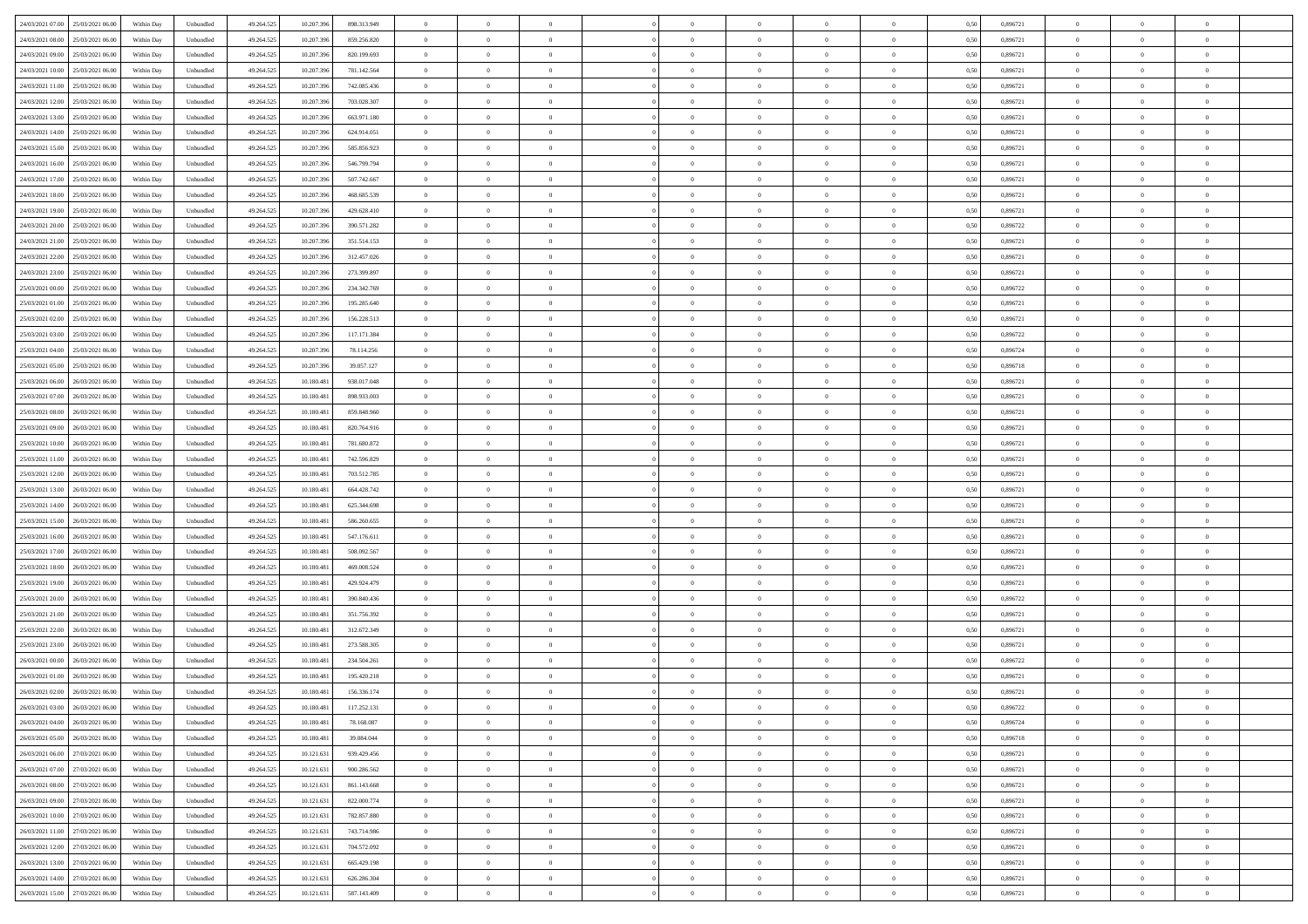|                                      |            |                   |            |            |             | $\overline{0}$ | $\theta$       |                | $\overline{0}$ | $\theta$       |                | $\theta$       |      |          | $\theta$       | $\theta$       | $\overline{0}$ |  |
|--------------------------------------|------------|-------------------|------------|------------|-------------|----------------|----------------|----------------|----------------|----------------|----------------|----------------|------|----------|----------------|----------------|----------------|--|
| 26/03/2021 16:00 27/03/2021 06:00    | Within Day | Unbundled         | 49.264.525 | 10.121.631 | 548.000.515 |                |                |                |                |                |                |                | 0,50 | 0,896721 |                |                |                |  |
| 26/03/2021 17:00<br>27/03/2021 06.00 | Within Day | Unbundled         | 49.264.52  | 10.121.63  | 508.857.621 | $\bf{0}$       | $\overline{0}$ | $\bf{0}$       | $\overline{0}$ | $\bf{0}$       | $\overline{0}$ | $\bf{0}$       | 0,50 | 0,896721 | $\,$ 0 $\,$    | $\bf{0}$       | $\overline{0}$ |  |
| 26/03/2021 18:00<br>27/03/2021 06:00 | Within Day | Unbundled         | 49.264.525 | 10.121.631 | 469.714.728 | $\overline{0}$ | $\bf{0}$       | $\overline{0}$ | $\bf{0}$       | $\bf{0}$       | $\overline{0}$ | $\bf{0}$       | 0.50 | 0.896721 | $\bf{0}$       | $\overline{0}$ | $\overline{0}$ |  |
| 26/03/2021 19:00<br>27/03/2021 06:00 | Within Day | Unbundled         | 49.264.52  | 10.121.631 | 430.571.834 | $\overline{0}$ | $\overline{0}$ | $\overline{0}$ | $\theta$       | $\theta$       | $\overline{0}$ | $\bf{0}$       | 0,50 | 0,896721 | $\theta$       | $\theta$       | $\overline{0}$ |  |
| 26/03/2021 20:00<br>27/03/2021 06.00 | Within Day | Unbundled         | 49.264.52  | 10.121.63  | 391.428.940 | $\bf{0}$       | $\overline{0}$ | $\bf{0}$       | $\overline{0}$ | $\theta$       | $\overline{0}$ | $\bf{0}$       | 0,50 | 0,896722 | $\,$ 0 $\,$    | $\bf{0}$       | $\overline{0}$ |  |
|                                      |            |                   |            |            |             |                |                |                |                |                |                |                |      |          |                |                |                |  |
| 26/03/2021 21:00<br>27/03/2021 06:00 | Within Day | Unbundled         | 49.264.525 | 10.121.63  | 352.286.046 | $\overline{0}$ | $\overline{0}$ | $\overline{0}$ | $\bf{0}$       | $\overline{0}$ | $\theta$       | $\bf{0}$       | 0.50 | 0,896721 | $\,$ 0 $\,$    | $\theta$       | $\overline{0}$ |  |
| 26/03/2021 22:00<br>27/03/2021 06:00 | Within Day | Unbundled         | 49.264.525 | 10.121.631 | 313.143.152 | $\overline{0}$ | $\overline{0}$ | $\overline{0}$ | $\overline{0}$ | $\overline{0}$ | $\overline{0}$ | $\bf{0}$       | 0,50 | 0,896721 | $\theta$       | $\theta$       | $\overline{0}$ |  |
| 26/03/2021 23:00<br>27/03/2021 06.00 | Within Day | Unbundled         | 49.264.52  | 10.121.63  | 274.000.258 | $\bf{0}$       | $\overline{0}$ | $\overline{0}$ | $\overline{0}$ | $\overline{0}$ | $\overline{0}$ | $\bf{0}$       | 0,50 | 0,896721 | $\,$ 0 $\,$    | $\bf{0}$       | $\overline{0}$ |  |
| 27/03/2021 00:00<br>27/03/2021 06:00 | Within Day | Unbundled         | 49.264.525 | 10.121.63  | 234,857,364 | $\overline{0}$ | $\bf{0}$       | $\overline{0}$ | $\bf{0}$       | $\overline{0}$ | $\overline{0}$ | $\bf{0}$       | 0.50 | 0.896722 | $\bf{0}$       | $\overline{0}$ | $\overline{0}$ |  |
| 27/03/2021 01:00<br>27/03/2021 06:00 | Within Day | Unbundled         | 49.264.525 | 10.121.631 | 195.714.469 | $\bf{0}$       | $\bf{0}$       | $\overline{0}$ | $\overline{0}$ | $\overline{0}$ | $\overline{0}$ | $\bf{0}$       | 0,50 | 0,896721 | $\,$ 0 $\,$    | $\bf{0}$       | $\overline{0}$ |  |
| 27/03/2021 02:00<br>27/03/2021 06.00 | Within Day | Unbundled         | 49.264.52  | 10.121.63  | 156.571.575 | $\bf{0}$       | $\overline{0}$ | $\bf{0}$       | $\bf{0}$       | $\bf{0}$       | $\overline{0}$ | $\bf{0}$       | 0,50 | 0,896721 | $\,$ 0 $\,$    | $\bf{0}$       | $\overline{0}$ |  |
| 27/03/2021 03:00<br>27/03/2021 06:00 | Within Day | Unbundled         | 49.264.525 | 10.121.631 | 117.428.681 | $\overline{0}$ | $\bf{0}$       | $\overline{0}$ | $\bf{0}$       | $\bf{0}$       | $\overline{0}$ | $\bf{0}$       | 0.50 | 0.896722 | $\bf{0}$       | $\overline{0}$ | $\bf{0}$       |  |
|                                      |            |                   |            |            |             | $\overline{0}$ | $\overline{0}$ | $\overline{0}$ | $\overline{0}$ | $\theta$       | $\overline{0}$ | $\overline{0}$ |      |          | $\,$ 0 $\,$    | $\theta$       | $\overline{0}$ |  |
| 27/03/2021 04:00<br>27/03/2021 06:00 | Within Day | Unbundled         | 49.264.52  | 10.121.631 | 78.285.787  |                |                |                |                |                |                |                | 0,50 | 0,896724 |                |                |                |  |
| 27/03/2021 05:00<br>27/03/2021 06.00 | Within Day | Unbundled         | 49.264.52  | 10.121.63  | 39.142.893  | $\bf{0}$       | $\overline{0}$ | $\bf{0}$       | $\overline{0}$ | $\theta$       | $\overline{0}$ | $\bf{0}$       | 0,50 | 0,896718 | $\bf{0}$       | $\bf{0}$       | $\overline{0}$ |  |
| 27/03/2021 06:00<br>28/03/2021 06:00 | Within Day | Unbundled         | 49.264.525 | 10.121.63  | 900.286.562 | $\overline{0}$ | $\overline{0}$ | $\overline{0}$ | $\bf{0}$       | $\overline{0}$ | $\Omega$       | $\bf{0}$       | 0.50 | 0.935709 | $\,$ 0 $\,$    | $\theta$       | $\overline{0}$ |  |
| 27/03/2021 07:00<br>28/03/2021 06:00 | Within Day | Unbundled         | 49.264.525 | 10.121.631 | 861.143.668 | $\overline{0}$ | $\overline{0}$ | $\overline{0}$ | $\overline{0}$ | $\overline{0}$ | $\overline{0}$ | $\bf{0}$       | 0,50 | 0,935709 | $\theta$       | $\theta$       | $\overline{0}$ |  |
| 27/03/2021 08:00<br>28/03/2021 06:00 | Within Day | Unbundled         | 49.264.52  | 10.121.63  | 822.000.774 | $\bf{0}$       | $\overline{0}$ | $\overline{0}$ | $\overline{0}$ | $\bf{0}$       | $\overline{0}$ | $\bf{0}$       | 0,50 | 0,935709 | $\,$ 0 $\,$    | $\bf{0}$       | $\overline{0}$ |  |
| 27/03/2021 09:00<br>28/03/2021 06:00 | Within Day | Unbundled         | 49.264.525 | 10.121.63  | 782,857,880 | $\overline{0}$ | $\bf{0}$       | $\overline{0}$ | $\bf{0}$       | $\overline{0}$ | $\overline{0}$ | $\bf{0}$       | 0.50 | 0.935709 | $\bf{0}$       | $\overline{0}$ | $\overline{0}$ |  |
| 27/03/2021 10:00<br>28/03/2021 06:00 | Within Day | Unbundled         | 49.264.525 | 10.121.631 | 743.714.986 | $\overline{0}$ | $\overline{0}$ | $\overline{0}$ | $\overline{0}$ | $\overline{0}$ | $\overline{0}$ | $\bf{0}$       | 0,50 | 0,935709 | $\,$ 0 $\,$    | $\bf{0}$       | $\overline{0}$ |  |
|                                      |            |                   |            |            |             |                |                |                |                |                |                |                |      |          |                |                |                |  |
| 27/03/2021 11:00<br>28/03/2021 06:00 | Within Day | Unbundled         | 49.264.52  | 10.121.63  | 704.572.092 | $\bf{0}$       | $\bf{0}$       | $\bf{0}$       | $\bf{0}$       | $\overline{0}$ | $\overline{0}$ | $\bf{0}$       | 0,50 | 0,935709 | $\,$ 0 $\,$    | $\bf{0}$       | $\overline{0}$ |  |
| 27/03/2021 12:00<br>28/03/2021 06:00 | Within Day | Unbundled         | 49.264.525 | 10.121.631 | 665.429.198 | $\overline{0}$ | $\bf{0}$       | $\overline{0}$ | $\bf{0}$       | $\bf{0}$       | $\overline{0}$ | $\bf{0}$       | 0.50 | 0.935709 | $\bf{0}$       | $\overline{0}$ | $\overline{0}$ |  |
| 27/03/2021 13:00<br>28/03/2021 06:00 | Within Day | Unbundled         | 49.264.52  | 10.121.631 | 626.286.304 | $\overline{0}$ | $\overline{0}$ | $\overline{0}$ | $\theta$       | $\theta$       | $\overline{0}$ | $\bf{0}$       | 0,50 | 0,935709 | $\theta$       | $\theta$       | $\overline{0}$ |  |
| 27/03/2021 14:00<br>28/03/2021 06:00 | Within Day | Unbundled         | 49.264.52  | 10.121.63  | 587.143.409 | $\bf{0}$       | $\overline{0}$ | $\bf{0}$       | $\bf{0}$       | $\bf{0}$       | $\overline{0}$ | $\bf{0}$       | 0,50 | 0,935709 | $\,$ 0 $\,$    | $\bf{0}$       | $\overline{0}$ |  |
| 27/03/2021 15:00<br>28/03/2021 06:00 | Within Day | Unbundled         | 49.264.525 | 10.121.63  | 548,000.515 | $\overline{0}$ | $\overline{0}$ | $\overline{0}$ | $\overline{0}$ | $\overline{0}$ | $\theta$       | $\bf{0}$       | 0.50 | 0.935709 | $\,$ 0 $\,$    | $\theta$       | $\overline{0}$ |  |
| 27/03/2021 16:00<br>28/03/2021 06:00 | Within Day | Unbundled         | 49.264.525 | 10.121.631 | 508.857.621 | $\overline{0}$ | $\overline{0}$ | $\overline{0}$ | $\overline{0}$ | $\overline{0}$ | $\overline{0}$ | $\bf{0}$       | 0,50 | 0,935709 | $\theta$       | $\theta$       | $\overline{0}$ |  |
| 27/03/2021 17:00<br>28/03/2021 06:00 | Within Day | Unbundled         | 49.264.52  | 10.121.63  | 469.714.728 | $\bf{0}$       | $\overline{0}$ | $\bf{0}$       | $\overline{0}$ | $\theta$       | $\overline{0}$ | $\bf{0}$       | 0,50 | 0,935709 | $\,$ 0 $\,$    | $\bf{0}$       | $\overline{0}$ |  |
| 27/03/2021 18:00<br>28/03/2021 06:00 | Within Day | Unbundled         | 49.264.525 | 10.121.63  | 430.571.834 | $\overline{0}$ | $\bf{0}$       | $\overline{0}$ | $\bf{0}$       | $\overline{0}$ | $\overline{0}$ | $\bf{0}$       | 0.50 | 0.935709 | $\bf{0}$       | $\overline{0}$ | $\overline{0}$ |  |
|                                      |            |                   |            |            |             |                |                |                |                |                |                |                |      |          |                |                |                |  |
| 27/03/2021 19:00<br>28/03/2021 06:00 | Within Day | Unbundled         | 49.264.525 | 10.121.631 | 391.428.940 | $\overline{0}$ | $\overline{0}$ | $\overline{0}$ | $\overline{0}$ | $\overline{0}$ | $\overline{0}$ | $\bf{0}$       | 0,50 | 0,935709 | $\theta$       | $\theta$       | $\overline{0}$ |  |
| 27/03/2021 20:00<br>28/03/2021 06:00 | Within Day | Unbundled         | 49.264.52  | 10.121.63  | 352.286.046 | $\bf{0}$       | $\bf{0}$       | $\bf{0}$       | $\bf{0}$       | $\overline{0}$ | $\overline{0}$ | $\bf{0}$       | 0,50 | 0,935708 | $\,$ 0 $\,$    | $\bf{0}$       | $\overline{0}$ |  |
| 27/03/2021 21:00<br>28/03/2021 06:00 | Within Day | Unbundled         | 49.264.52  | 10.121.631 | 313.143.152 | $\overline{0}$ | $\bf{0}$       | $\overline{0}$ | $\bf{0}$       | $\bf{0}$       | $\overline{0}$ | $\bf{0}$       | 0.50 | 0.935709 | $\bf{0}$       | $\overline{0}$ | $\overline{0}$ |  |
| 27/03/2021 22:00<br>28/03/2021 06:00 | Within Day | Unbundled         | 49.264.525 | 10.121.63  | 274,000.258 | $\overline{0}$ | $\overline{0}$ | $\overline{0}$ | $\overline{0}$ | $\overline{0}$ | $\overline{0}$ | $\bf{0}$       | 0.5( | 0,935709 | $\theta$       | $\theta$       | $\overline{0}$ |  |
| 27/03/2021 23:00<br>28/03/2021 06:00 | Within Day | Unbundled         | 49.264.52  | 10.121.63  | 234.857.364 | $\bf{0}$       | $\overline{0}$ | $\bf{0}$       | $\bf{0}$       | $\overline{0}$ | $\overline{0}$ | $\bf{0}$       | 0,50 | 0,935710 | $\,$ 0 $\,$    | $\bf{0}$       | $\overline{0}$ |  |
| 28/03/2021 00:00<br>28/03/2021 06:00 | Within Day | Unbundled         | 49.264.525 | 10.121.631 | 195.714.469 | $\overline{0}$ | $\overline{0}$ | $\overline{0}$ | $\bf{0}$       | $\overline{0}$ | $\Omega$       | $\bf{0}$       | 0.50 | 0.935708 | $\,$ 0 $\,$    | $\theta$       | $\overline{0}$ |  |
| 28/03/2021 01:00<br>28/03/2021 06:00 | Within Dav | Unbundled         | 49.264.525 | 10.121.631 | 156.571.575 | $\overline{0}$ | $\overline{0}$ | $\overline{0}$ | $\overline{0}$ | $\overline{0}$ | $\overline{0}$ | $\overline{0}$ | 0.5( | 0,935709 | $\theta$       | $\theta$       | $\overline{0}$ |  |
| 28/03/2021 03:00<br>28/03/2021 06:00 | Within Day | Unbundled         | 49.264.52  | 10.121.63  | 117.428.681 | $\bf{0}$       | $\bf{0}$       | $\bf{0}$       | $\overline{0}$ | $\bf{0}$       | $\overline{0}$ | $\bf{0}$       | 0,50 | 0,935710 | $\,$ 0 $\,$    | $\bf{0}$       | $\overline{0}$ |  |
| 28/03/2021 06:00                     |            | Unbundled         | 49.264.525 |            |             |                |                |                |                |                | $\overline{0}$ |                |      | 0.935711 |                |                |                |  |
| 28/03/2021 04:00                     | Within Day |                   |            | 10.121.63  | 78.285.787  | $\overline{0}$ | $\bf{0}$       | $\overline{0}$ | $\bf{0}$       | $\overline{0}$ |                | $\bf{0}$       | 0.50 |          | $\bf{0}$       | $\overline{0}$ | $\overline{0}$ |  |
| 28/03/2021 05:00<br>28/03/2021 06:00 | Within Dav | Unbundled         | 49.264.52  | 10.121.63  | 39.142.893  | $\overline{0}$ | $\overline{0}$ | $\overline{0}$ | $\overline{0}$ | $\overline{0}$ | $\overline{0}$ | $\overline{0}$ | 0.50 | 0,935706 | $\theta$       | $\theta$       | $\overline{0}$ |  |
| 28/03/2021 06:00<br>29/03/2021 06.00 | Within Day | Unbundled         | 49.264.52  | 10.121.63  | 939.429.456 | $\bf{0}$       | $\bf{0}$       | $\bf{0}$       | $\bf{0}$       | $\overline{0}$ | $\overline{0}$ | $\bf{0}$       | 0,50 | 0,896721 | $\,$ 0 $\,$    | $\bf{0}$       | $\overline{0}$ |  |
| 28/03/2021 07:00<br>29/03/2021 06:00 | Within Day | Unbundled         | 49.264.525 | 10.121.631 | 900.286.562 | $\overline{0}$ | $\bf{0}$       | $\overline{0}$ | $\bf{0}$       | $\bf{0}$       | $\overline{0}$ | $\bf{0}$       | 0.50 | 0.896721 | $\bf{0}$       | $\overline{0}$ | $\overline{0}$ |  |
| 28/03/2021 08:00<br>29/03/2021 06:00 | Within Dav | Unbundled         | 49.264.525 | 10.121.631 | 861.143.668 | $\overline{0}$ | $\overline{0}$ | $\overline{0}$ | $\overline{0}$ | $\overline{0}$ | $\overline{0}$ | $\bf{0}$       | 0.50 | 0,896721 | $\theta$       | $\theta$       | $\overline{0}$ |  |
| 28/03/2021 09:00<br>29/03/2021 06.00 | Within Day | Unbundled         | 49.264.525 | 10.121.63  | 822.000.774 | $\bf{0}$       | $\overline{0}$ | $\bf{0}$       | $\bf{0}$       | $\,$ 0 $\,$    | $\overline{0}$ | $\bf{0}$       | 0,50 | 0,896721 | $\,$ 0 $\,$    | $\bf{0}$       | $\overline{0}$ |  |
| 28/03/2021 11:00<br>29/03/2021 06.00 | Within Day | Unbundled         | 49.264.525 | 10.121.63  | 743.714.986 | $\overline{0}$ | $\overline{0}$ | $\Omega$       | $\overline{0}$ | $\overline{0}$ | $\Omega$       | $\bf{0}$       | 0.50 | 0,896721 | $\bf{0}$       | $\theta$       | $\overline{0}$ |  |
| 28/03/2021 12:00<br>29/03/2021 06:00 | Within Dav | Unbundled         | 49.264.52  | 10.121.63  | 704.572.092 | $\overline{0}$ | $\overline{0}$ | $\Omega$       | $\overline{0}$ | $\theta$       | $\Omega$       | $\overline{0}$ | 0.5( | 0,896721 | $\theta$       | $\theta$       | $\overline{0}$ |  |
| 28/03/2021 13:00<br>29/03/2021 06.00 | Within Day | Unbundled         | 49.264.525 | 10.121.63  | 665.429.198 | $\bf{0}$       | $\bf{0}$       | $\bf{0}$       | $\bf{0}$       | $\bf{0}$       | $\overline{0}$ | $\bf{0}$       | 0,50 | 0,896721 | $\,$ 0 $\,$    | $\bf{0}$       | $\overline{0}$ |  |
| 28/03/2021 14:00 29/03/2021 06:00    |            |                   |            |            |             |                |                |                |                |                |                |                | 0,50 | 0,896721 |                |                |                |  |
|                                      | Within Day | ${\sf Unbundred}$ | 49.264.525 | 10.121.631 | 626.286.304 | $\bf{0}$       | $\theta$       |                | $\overline{0}$ |                |                |                |      |          | $\bf{0}$       | $\overline{0}$ |                |  |
| 28/03/2021 15:00 29/03/2021 06:00    | Within Day | Unbundled         | 49.264.525 | 10.121.631 | 587.143.409 | $\overline{0}$ | $\theta$       | $\Omega$       | $\theta$       | $\overline{0}$ | $\overline{0}$ | $\bf{0}$       | 0,50 | 0,896721 | $\theta$       | $\theta$       | $\overline{0}$ |  |
| 28/03/2021 16:00<br>29/03/2021 06.00 | Within Day | Unbundled         | 49.264.525 | 10.121.631 | 548.000.515 | $\overline{0}$ | $\bf{0}$       | $\overline{0}$ | $\overline{0}$ | $\bf{0}$       | $\overline{0}$ | $\bf{0}$       | 0,50 | 0,896721 | $\bf{0}$       | $\overline{0}$ | $\bf{0}$       |  |
| 28/03/2021 17:00 29/03/2021 06:00    | Within Day | Unbundled         | 49.264.525 | 10.121.631 | 508.857.621 | $\overline{0}$ | $\bf{0}$       | $\overline{0}$ | $\overline{0}$ | $\overline{0}$ | $\overline{0}$ | $\bf{0}$       | 0.50 | 0.896721 | $\overline{0}$ | $\bf{0}$       | $\,$ 0 $\,$    |  |
| 28/03/2021 18:00 29/03/2021 06:00    | Within Day | Unbundled         | 49.264.525 | 10.121.631 | 469.714.728 | $\overline{0}$ | $\overline{0}$ | $\overline{0}$ | $\overline{0}$ | $\overline{0}$ | $\overline{0}$ | $\bf{0}$       | 0,50 | 0,896721 | $\theta$       | $\theta$       | $\overline{0}$ |  |
| 28/03/2021 19:00<br>29/03/2021 06.00 | Within Day | Unbundled         | 49.264.525 | 10.121.631 | 430.571.834 | $\overline{0}$ | $\bf{0}$       | $\overline{0}$ | $\bf{0}$       | $\overline{0}$ | $\bf{0}$       | $\bf{0}$       | 0,50 | 0,896721 | $\bf{0}$       | $\bf{0}$       | $\overline{0}$ |  |
| 29/03/2021 06:00<br>28/03/2021 20:00 | Within Day | Unbundled         | 49.264.525 | 10.121.631 | 391.428.940 | $\overline{0}$ | $\bf{0}$       | $\overline{0}$ | $\overline{0}$ | $\overline{0}$ | $\overline{0}$ | $\bf{0}$       | 0.50 | 0.896722 | $\,$ 0 $\,$    | $\theta$       | $\overline{0}$ |  |
| 28/03/2021 21:00                     |            |                   |            |            |             |                |                |                |                |                |                |                |      |          |                |                |                |  |
| 29/03/2021 06:00                     | Within Dav | Unbundled         | 49.264.525 | 10.121.631 | 352.286.046 | $\overline{0}$ | $\overline{0}$ | $\overline{0}$ | $\overline{0}$ | $\overline{0}$ | $\overline{0}$ | $\bf{0}$       | 0.50 | 0,896721 | $\overline{0}$ | $\theta$       | $\overline{0}$ |  |
| 28/03/2021 22:00<br>29/03/2021 06.00 | Within Day | Unbundled         | 49.264.525 | 10.121.631 | 313.143.152 | $\overline{0}$ | $\overline{0}$ | $\overline{0}$ | $\overline{0}$ | $\bf{0}$       | $\overline{0}$ | $\bf{0}$       | 0,50 | 0,896721 | $\bf{0}$       | $\overline{0}$ | $\overline{0}$ |  |
| 28/03/2021 23:00<br>29/03/2021 06:00 | Within Day | Unbundled         | 49.264.525 | 10.121.631 | 274.000.258 | $\overline{0}$ | $\overline{0}$ | $\overline{0}$ | $\overline{0}$ | $\bf{0}$       | $\overline{0}$ | $\bf{0}$       | 0.50 | 0.896721 | $\overline{0}$ | $\,$ 0 $\,$    | $\,$ 0         |  |
| 29/03/2021 00:00 29/03/2021 06:00    | Within Dav | Unbundled         | 49.264.525 | 10.121.631 | 234.857.364 | $\overline{0}$ | $\overline{0}$ | $\overline{0}$ | $\overline{0}$ | $\overline{0}$ | $\overline{0}$ | $\bf{0}$       | 0,50 | 0,896722 | $\overline{0}$ | $\theta$       | $\overline{0}$ |  |
| 29/03/2021 01:00<br>29/03/2021 06.00 | Within Day | Unbundled         | 49.264.525 | 10.121.63  | 195.714.469 | $\overline{0}$ | $\bf{0}$       | $\overline{0}$ | $\bf{0}$       | $\overline{0}$ | $\bf{0}$       | $\bf{0}$       | 0,50 | 0,896721 | $\bf{0}$       | $\bf{0}$       | $\overline{0}$ |  |
| 29/03/2021 02:00 29/03/2021 06:00    | Within Day | Unbundled         | 49.264.525 | 10.121.631 | 156.571.575 | $\overline{0}$ | $\bf{0}$       | $\overline{0}$ | $\overline{0}$ | $\,$ 0 $\,$    | $\overline{0}$ | $\bf{0}$       | 0,50 | 0,896721 | $\overline{0}$ | $\,$ 0 $\,$    | $\,$ 0 $\,$    |  |
|                                      |            |                   |            |            |             |                |                |                |                |                |                |                |      |          |                |                |                |  |